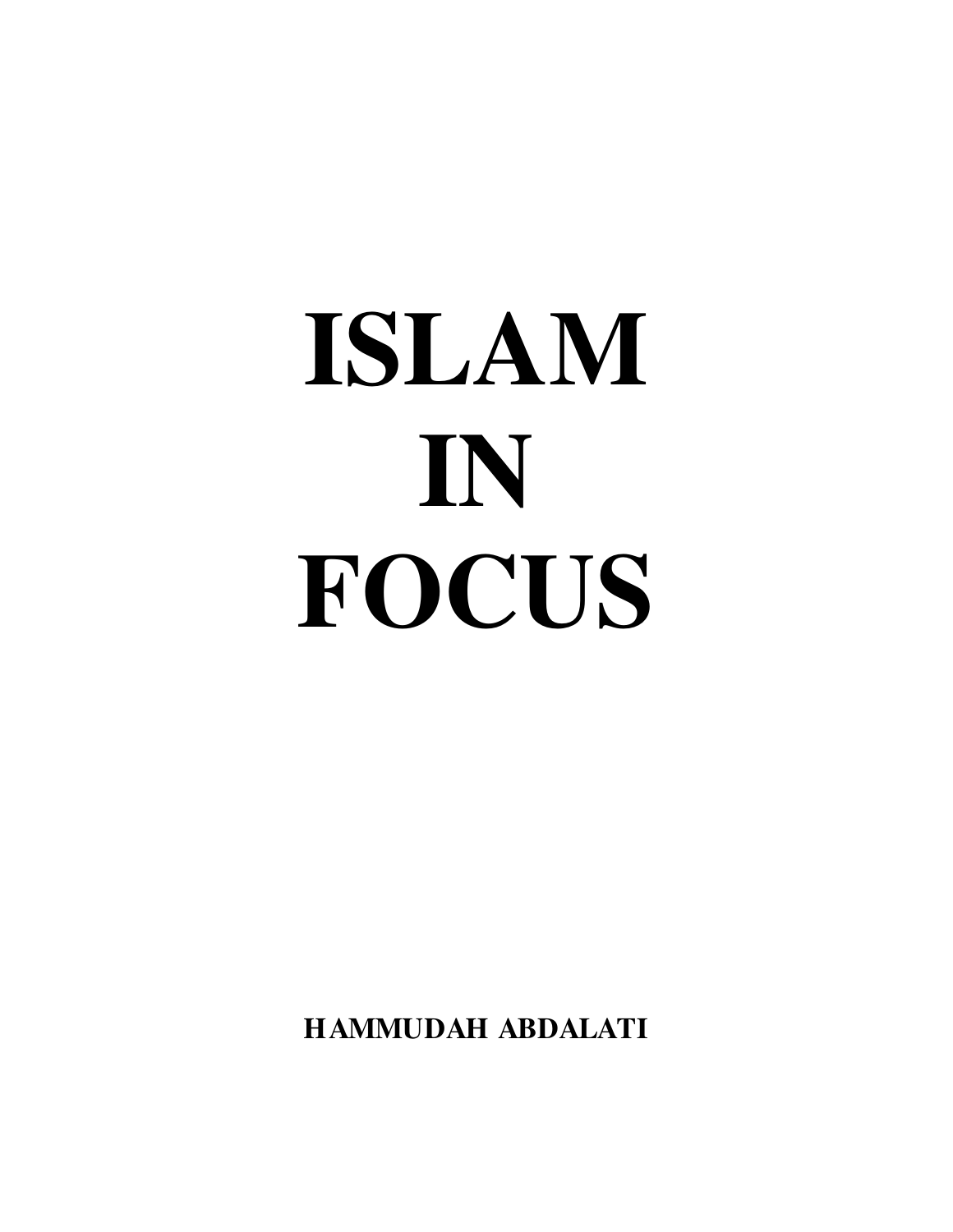# **Table of Contents**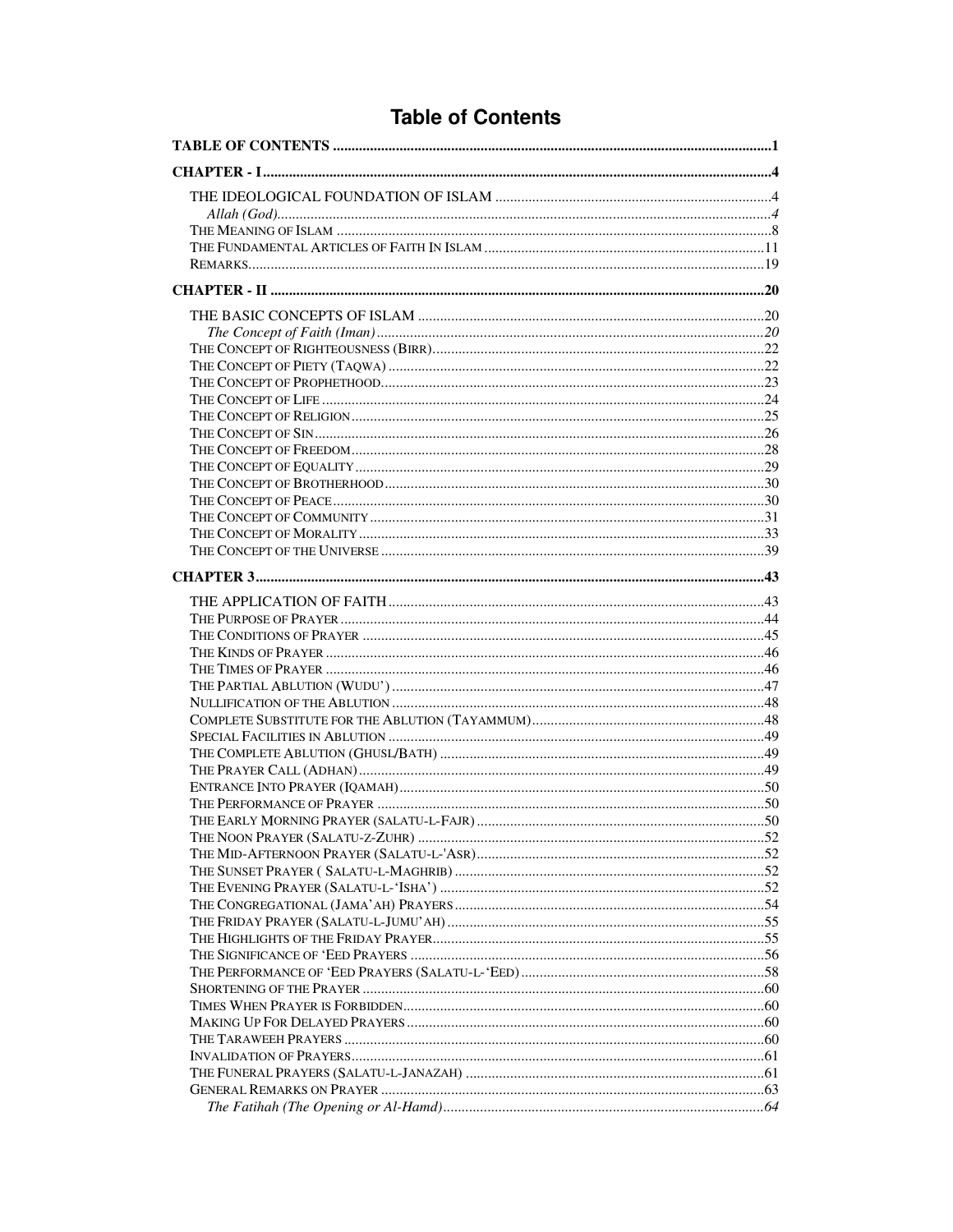| THE INTERNATIONAL LIFE |  |
|------------------------|--|
|                        |  |
|                        |  |
|                        |  |
|                        |  |
|                        |  |
|                        |  |
|                        |  |
|                        |  |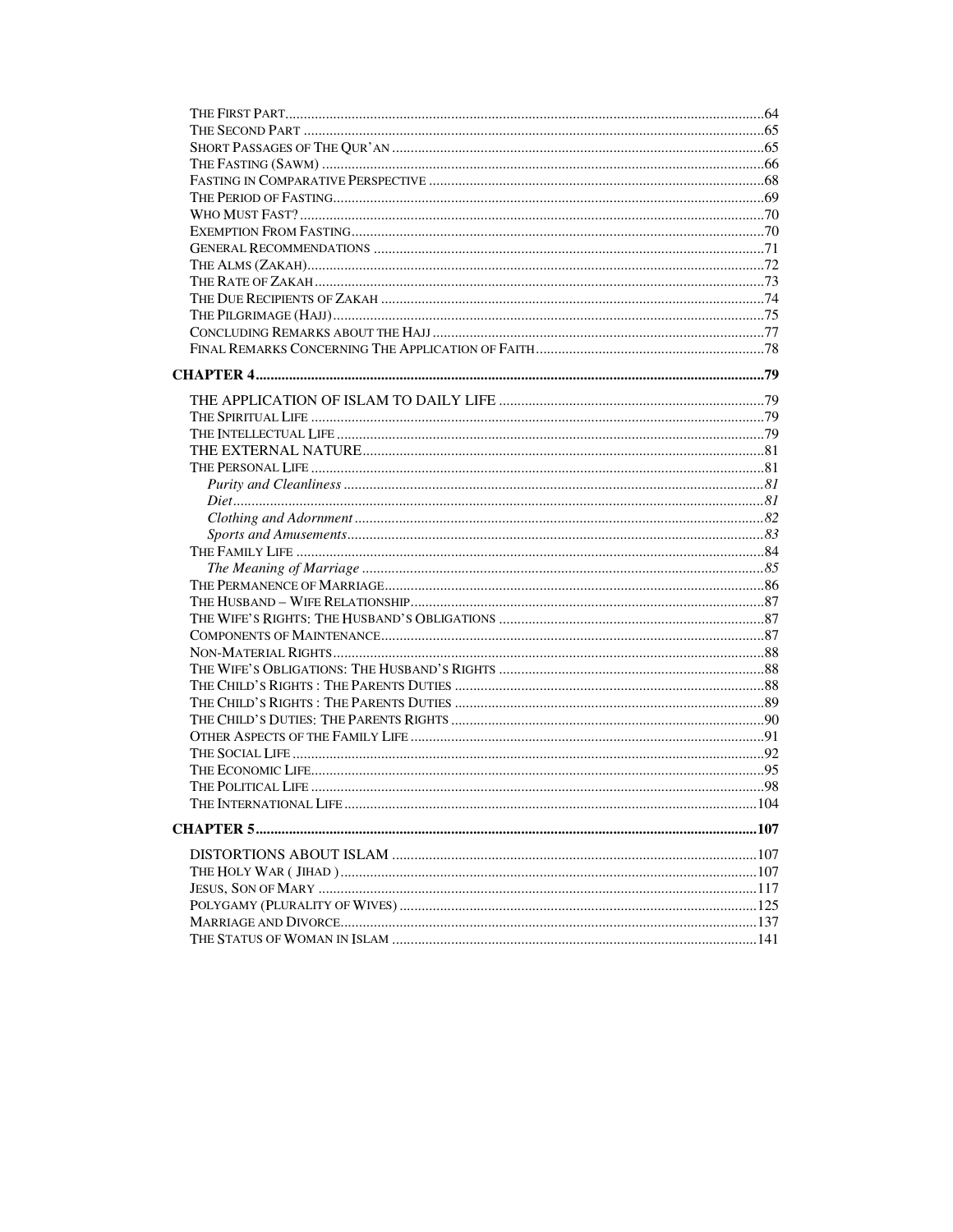### **Chapter - I** *THE IDEOLOGICAL FOUNDATION OF ISLAM*

#### Allah (God)

Knowledge of God and belief in Him constitute the very foundation of Islam. The question of God's existence has preoccupied the great minds for many centuries. Those who believe in God seem to agree that the limited finite human intelligence cannot prove the existence of the infinite Boundless God Who is. It can only illustrate or demonstrate His existence to the satisfaction of the curious human mind. Those who deny God claim to rely on science, philosophy, or special theories of knowledge. Their arguments are sometimes inapplicable, sometimes irrelevant, always complex, and often incomprehensible. However, the developed free mind will find its way to God. Failure to find the way does not mean that there is no way. Denial of reality does not make it unreal. The subject is so vital that it calls for a thorough and clear discussion. For the purpose of clarity some simple demonstration will be used. This may sound boring or too simple for those who already know something about the subject. Such informed persons are invited to have patience and show appreciation of the importance of the matter.

There are individuals who like to doubt the concept of God in the name of science, or because of a lack of experience and understanding. The attitude of such people reflects an uneasy mentality, although they claim to be learned intellectuals. My concern will not be with their claim; rather it will be with their true position. This will explain why a great deal of the discussion is designed in a simple shape as if it were directed mainly to children, and not to adults. On the other hand, a major objective of this work is to convey the true concept of God in Islam to the young Muslims. Another consideration here is that the concept of God in Islam is distorted in the minds of many non-Muslims who are so-called believers in God and advocates of religion.

For these reasons some simple and perhaps elementary demonstrations are used in this presentation. Yet the simplicity of some arguments here may provoke profound thinking in many adults. If it does so, it will prove to be a desirable and creative simplicity, which itself is a distinct characteristic of Islam.

As we look around in our environments, we see that every family has a head; every school has a principal; every city or town has a mayor; every province state has a premier governor; and every nation has a head of state. Moreover, we know beyond doubt that every product is the work of a certain producer, and that every beautiful art is the creation of some great artist. All this is obvious, yet it does not satisfy the hunger for knowledge and the curiosity of man about the great things in the world. One often wonders at the beauties of nature with its scenic charms and marvels; the almost endless horizon in the sky and their far-reaching expansions; the ceaseless succession of day and night in the most orderly manner; the course of the sun, the moon, and the great stars; the world of animate and inanimate objects, the continuous process and evolution of man generation after generation. One often wonders because one would like to know the maker and maintainer of all these things with which we live and which we immensely enjoy.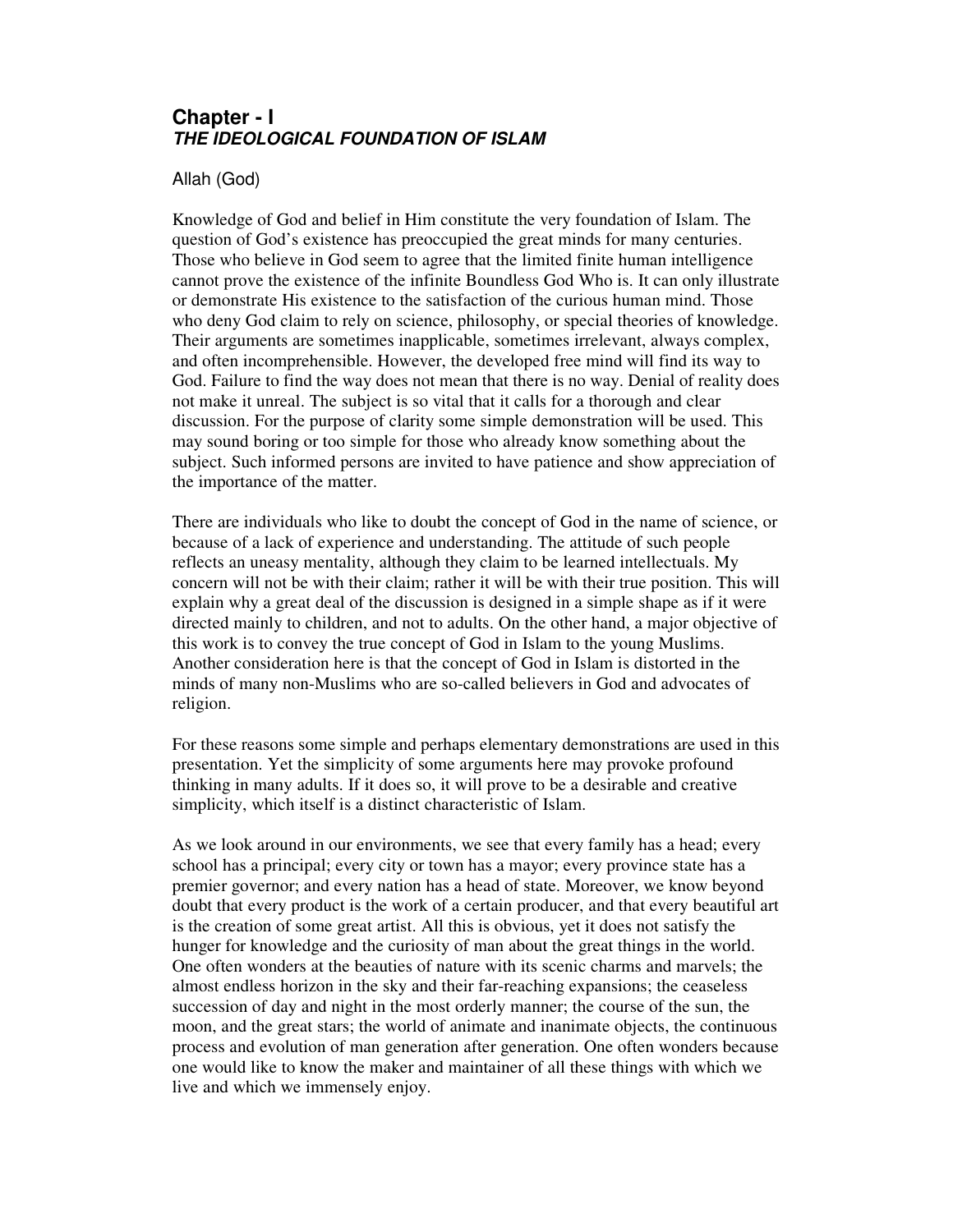Can we find an explanation of the great universe? Is there any convincing interpretation of the secret of existence? We realize that no family can function properly without a responsible head, that no city can prosperously exist without sound administration, and that no state can survive without a chief of some kind. We also realize that nothing comes into being on its own. Moreover, we observe that the universe exists and functions in the most orderly manner, and that it has survived for hundreds of thousands of years. Can we, then, say that all this is accidental and haphazard? Or can we attribute the existence of man and the whole world to mere chance?

If man were to come into being by accident or by sheer chance, his entire life would be based on chance, and his whole existence would be meaningless. But no sensible man can conceive of his life as meaningless, and no rational being would leave his existence at the mercy of fluctuating chance. Every reasonable human being tries to make his life as meaningful as possible and set for himself a model of conduct according to some design. Individuals, groups and nations do plan their course of action, and every careful plan produces some desired effects. The fact of the matter is that man does engage in planning of one sort or another, and can appreciate the merits of good planning.

Yet man represents only a very small portion of the great universe. And if he can make plans and appreciate the merits of planning, then his own existence and the survival of the universe must also be based on a planned policy. This means that there is a Designing Will behind our material existence, and that there is a Unique Mind in the world to bring things into being and keep them moving in order. The marvellous wonders of our world and the secrets of life are too great to be but the product of random accident or mere chance.

In the world, then, there must be a Great Force in action to keep everything in order. In the beautiful nature there must be a Great Artist who creates the most charming pieces of art and produces everything for a special purpose in life. This Force is the strongest of all forces, and this Artist is the greatest of all artists. The true believers and deeply enlightened people recognize this Artist and call Him Allah or God. They call Him God because He is the Creator and the Chief Architect of the world, the Originator of life and the Provider of all things in existence. He is not a man because no man can create or make another man. He is not an animal, nor is He a plant. He is neither an idol nor is He a statue of any kind because none of these things can make itself or create anything else. He is not a machine. He is neither the sun nor is He the moon or any other star, because these things are controlled by a great system, and are themselves made by someone else. He is different from all these things, because He is the Maker and Keeper of them all. The maker of anything must be different from and greater than the thing which he makes. We also know that nothing can come to life on its own, and that the marvellous world did not create itself or come into existence by accident. The continuous changes in the world prove that it is made, and everything which is made must have a maker of some sort.

The Maker and Sustainer of the world, the Creator of and Provider for man, the Active Force and Effective Power in nature are all one and the same, and that is known to be Allah or God. This is the Secret of all secrets and the Most Supreme of all beings. The Holy Qur'an, the True Book of God says: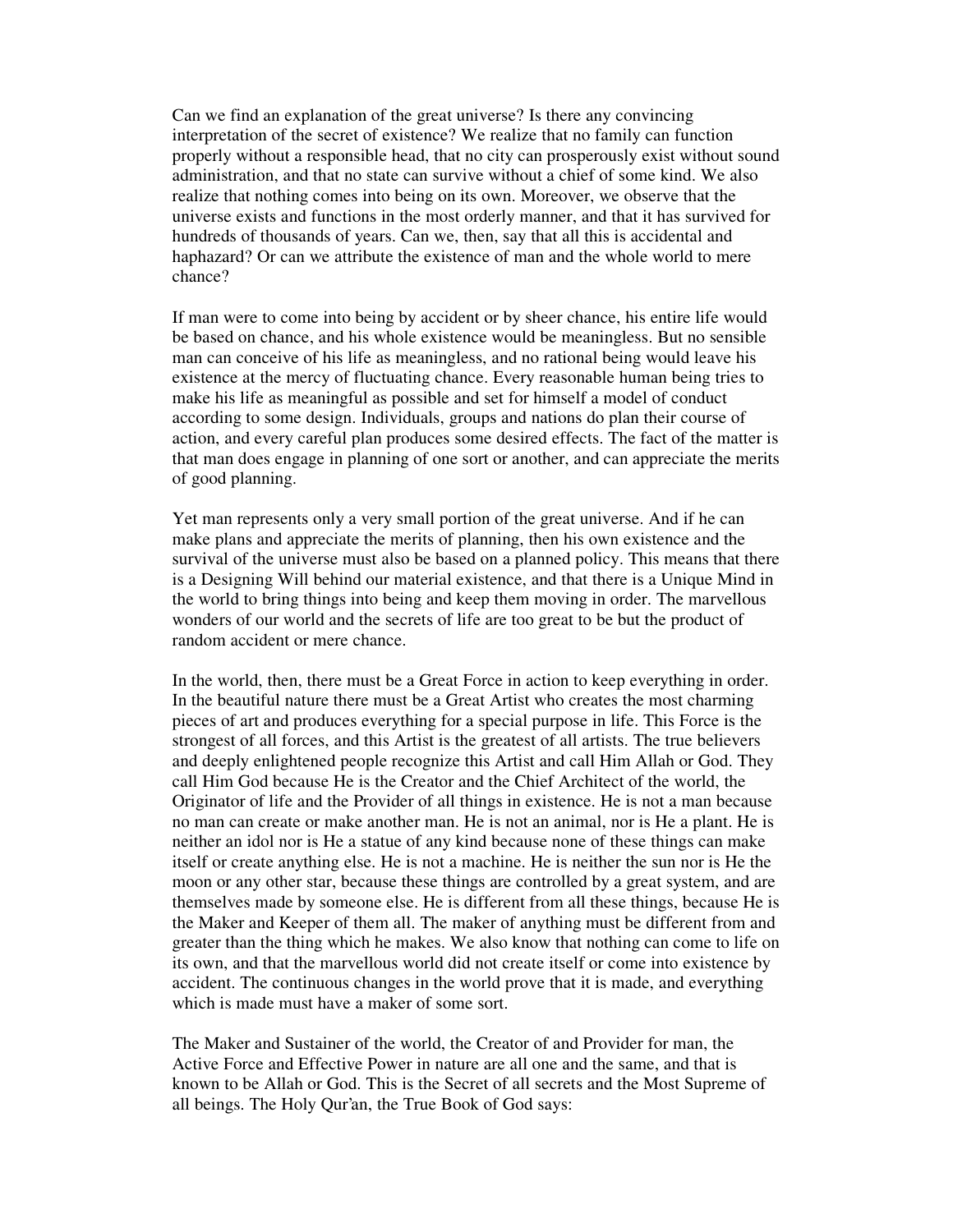It is God Who has made the night for you, that you may rest therein, and the day to see. Verily God is full of Grace and Bounty to men. Yet most men give no thanks. Such is God, your Lord, the Creator of all things. There is no god but He; why then do you turn away from Him. Thus are turned away those who deny the Signs of God. It is God Who has made for you the earth as a resting place and the sky as a shelter, and has given you shape and made your shapes beautiful, and has provided for you sustenance of things good and pure; such is God your Lord. So glory to God, the Lord of the worlds! He is the living (One); There is no god but he: call upon Him, giving Him sincere devotion. Praise be to God, Lord of the Worlds (Qur'an, 40:61-65).

It is God Who has subjected the sea to you, that ships may sail through it by His command, that you may seek of His Bounty, and that you may be grateful. And He has subjected to you, as from Him, all that is in the heavens and on earth, Behold; in that there are Signs indeed for those who reflect (Qur'an, 45:12-13).

The Supreme Master of the whole world and the Creator of everything is Allah (God). Because He is so Great and different from the other beings, man can know Him only by reflection and through meditation. He exists at all times, and His great power is in action everywhere in the world. Man has to believe in His existence because everything in the world proves that He exists. Belief in God and His great power alone can provide mankind with the best possible explanation of many mysterious things in life. This is the safest way to true knowledge and spiritual insight, the right path to good behavior and sound morals, the surest guide to happiness and prosperity.

Once man believes that God exists he must know His attributes and names. Generally speaking every perfection and absolute goodness belong to Him, and no defect or wrong applies to Him. In specific terms, one should know and believe the following:

1. God is only One, has no partner or son, neither gives birth, nor is He born. He is eternally besought by all and has no beginning or end, and none is equal to Him (Qur'an, 112:1-5)

2. He is the Merciful and the Compassionate, the Guardian and the True Guide, the Just and the Supreme Lord, the Creator and the Watchful, the First and the Last, the Knowing and the Wise, the Hearing and the Aware, the Witness and the Glorious, the Able and the Powerful (Qur'an, for example, 57:1-6; 59:22-24).

3. He is the Loving and Provider, the Generous and the Benevolent, the Rich and the Independent, the Forgiving and the Clement, the Patient and the Appreciative, the Unique and the Protector, the Judge and the Peace (Qur'an, for example, 3:31; 11:6; 35:15; 65:2-3).

Each one of these names and attributes of God is mentioned in various places in the Holy Qur' an. We all enjoy the care and mercy of God Who is so Loving and Kind to His creation. If we try to count His favors upon us, we cannot, because they are countless (Qur' an, 14:32-34; 16:10-18).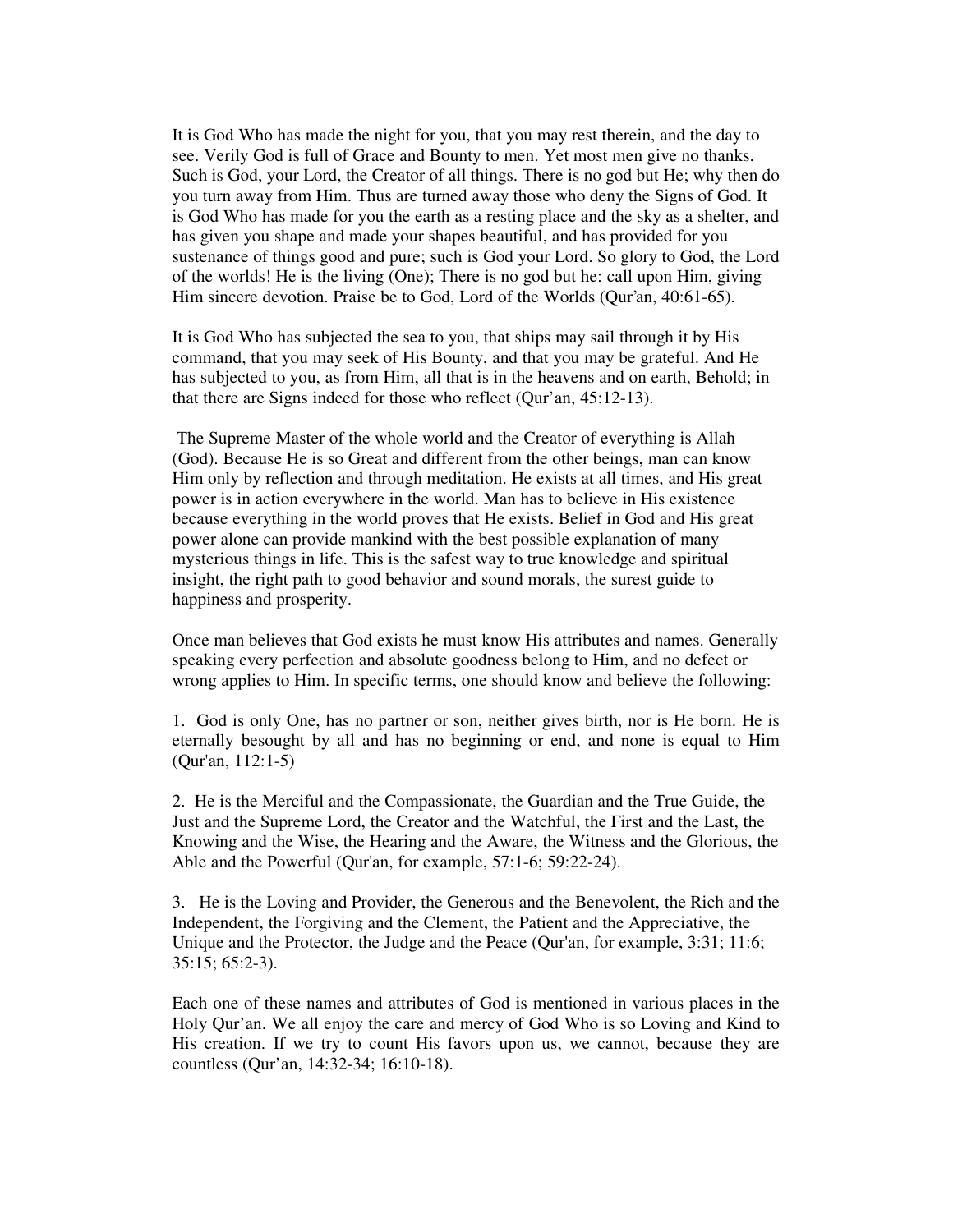God is High and Supreme, but He is very near to the pious thoughtful people; He answers their prayers and helps them. He loves the people who love Him and forgives their sins. He gives them peace and happiness, knowledge and success, life and protection, He welcomes all those who want to be at peace with Him and never rejects any of them. He teaches man to be good, to do the right and keep away from the wrong. Because He is so Good and Loving, He recommends and accepts only the good right things. The door of His mercy is always open to any who sincerely seek His support and protection (Qur'an, 2:186; 50:16).

The Love of God for His creatures is immense and beyond human imagination. We cannot measure or count His favors. He creates us and takes good care of us, not only from the time of our birth onward, but even long before that. He makes us in the best form of creation and gives us all the senses and faculties that we need for our growth. He helps us when we cannot help ourselves, and provides for us and for our dependents. He creates in man the mind to understand, the soul and conscience to be good and righteous, the feelings and sentiments to kind and humane.

By His mercy we gain true knowledge and see the real light. Because He is Merciful He creates us in the most beautiful shape and provides us with the sun and the moon, the land and sea, the earth and the skies, the plants and the animals. He is the Creator of all these things and many others for our benefit and use. He makes things that are of service to us in this life, and gives man dignity and intelligence, honor and respect, because man is the best of all created things and is God's viceroy on earth. The mercy of God gives us hope and peace, courage and confidence. It enables us to remedy our griefs and sorrows, to overcome our difficulties and obtain success and happiness. Indeed, the mercy of God relieves the distressed, cheers the afflicted, consoles the sick, strengthens the desperate, and comforts the needy. In short, the mercy of God is active everywhere all the time in every aspect of our lives. Some people may fail to recognize it only because they take it for granted. But it is real and we can feel it with our hearts and appreciate it with our minds.

The Loving Merciful God never forgets us or lets us down or ignores our sincere calls upon Him. By His Mercy and Love He has shown us the Right Way and sent to us messengers and teachers, books and revelations – all are meant for our help and guidance. The Last Messenger from God is Muhammad, and the most genuine existing book of God is the Qur' an. From the traditions of Muhammad and the teaching of the Qur'an, we learn about the Forgiving God. If a person commits a sin or does something wrong, then he is violating the Law of God, committing a grave offense against God and abusing his own dignity and existence. But if he is sincere and wishes to repent, regrets his wrong deeds and wants to turn to God, faithfully seeks pardon from God and honestly approaches Him, then God will certainly accept him and forgive him. Even those who reject God or His Oneness are assured of forgiveness, should they realize their erroneous attitude and resolve to come back to God. In this connection the Qur'an says:

God forgives not that partners should be set up with Him; but He forgives anything else, to whom He pleases; to set up partners with God is to devise a sin most heinous indeed (Qur'an, 4:48, 116).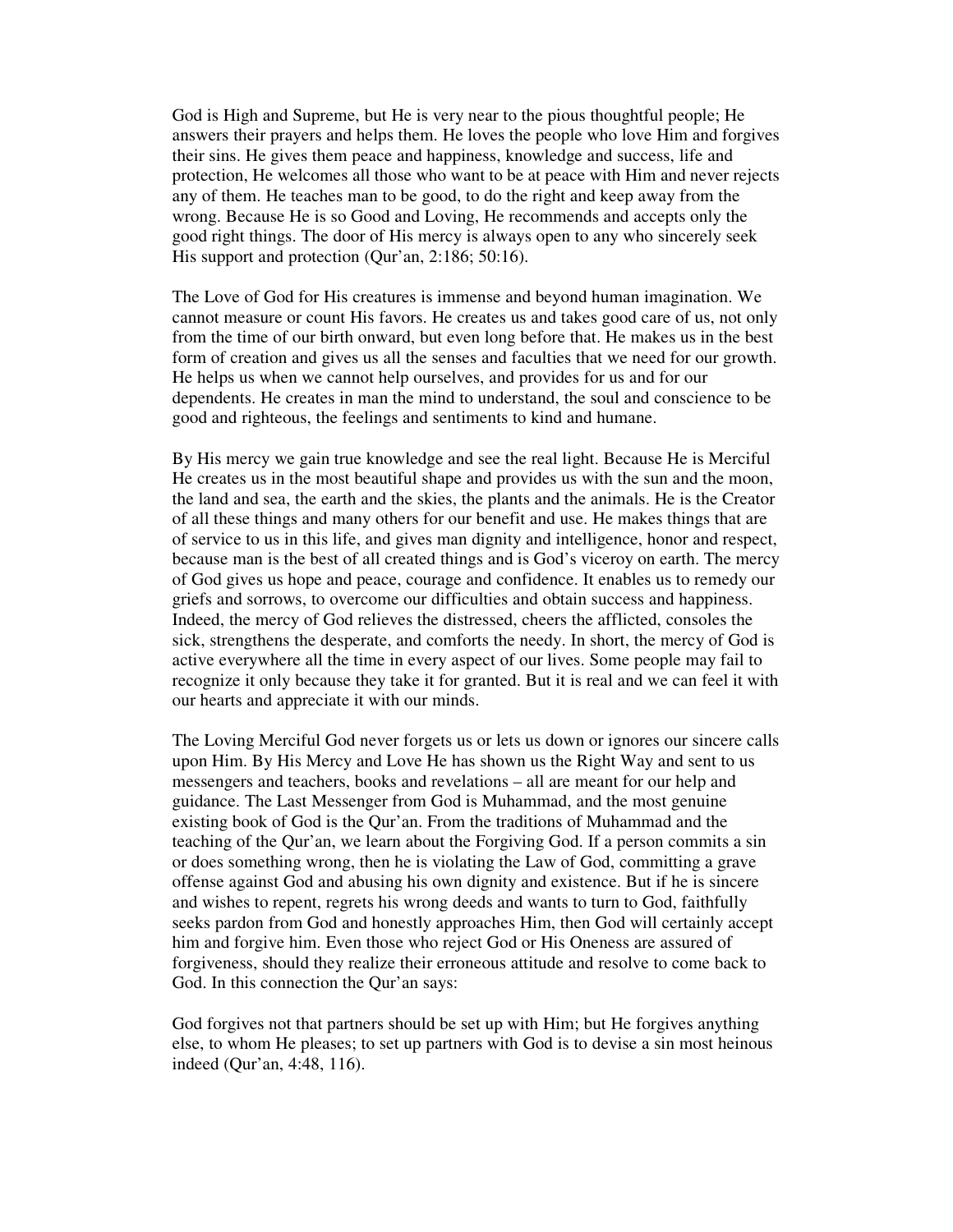Say: 'O My servants who have transgressed against their souls! Despair not of the Mercy of God: for God forgives all sins: For He is Most Forgiving, Most Merciful. Turn to your Lord (in repentance) and submit to Him, before the penalty comes on you; after that you shall not be helped. And follow the Best of the courses revealed to you from your Lord, before the penalty comes on you – of a sudden while you perceive not!' (Our'an, 39:53-54).

In return for all these great favors and kindness God does not need anything from us, because He is the Needless and the Independent. He does not ask us to pay Him back, for we cannot reward Him or value His immeasurable favors and mercy. What He commands us to do, however, is only to be good, to be thankful and appreciative, to follow His recommendations and enforce His Law, to be the proper manifestation of His goodness and excellent attributes, to be His honest agents and true representatives on earth. He does not want to enslave us, because He is the One Who grants us dignity and honor. He does not wish to subjugate us, because He is the One Who emancipates us from fear and superstitions. He does not desire to humiliate us because He is the One Who creates us and exalts our ranks above all other beings. So whatever rules and prescriptions He passes unto us are designed for our own benefit and good. They are meant to help us to enjoy our lives with one another in peace and kindness, in brotherhood and cooperation. They are destined to make us attain His most pleasant company and adopt the surest approach to eternal happiness.

There are various ways to know God, and there are many things to tell about Him. The great wonders and impressive marvels of the world are like open books in which we can read about God. Besides, God Himself comes to our aid through the many messengers and revelations He has sent down to man. These messengers and revelations tell us everything we need to know about God. So by reflecting on nature, by hearing the words of the messengers, and by reading the divine revelations we can gain most convincing knowledge about God and find the Straight Path to Him.

To complete this portion of discussion, some representative verses of the Qur' an may be rendered as follows: Allah bears witness that there is no god but He – and so do the angels and those possessed of knowledge – Maintainer of Justice; there is no god but He, the Mighty, the Wise (Qur'an, 3:19). Allah is the Creator of all things, and He is the Guardian over all things. To Him belong the keys of the heavens and the earth (39:63-64). Allah originates Creation; then He repeats it; then to Him shall you be brought back (30:12). To Him belongs whatever is in the heavens and the earth. All are obedient to Him. It is He Who originates the Creation, then repeats it, for it is most easy for Him. His is the most exalted state in the heavens and the earth. He is the Mighty, the Wise (30:27-28)

#### *The Meaning of Islam*

The word Islam is derived from the Arabic root " SLM" which means, among other things, peace, purity, submission and obedience. In the religious sense the word Islam means submission to the Will of God and obedience to His Law. The connection between the original and the religious meanings of the word is strong and obvious. Only through submission to the Will of God and by obedience to His Law can one achieve true peace and enjoy lasting purity.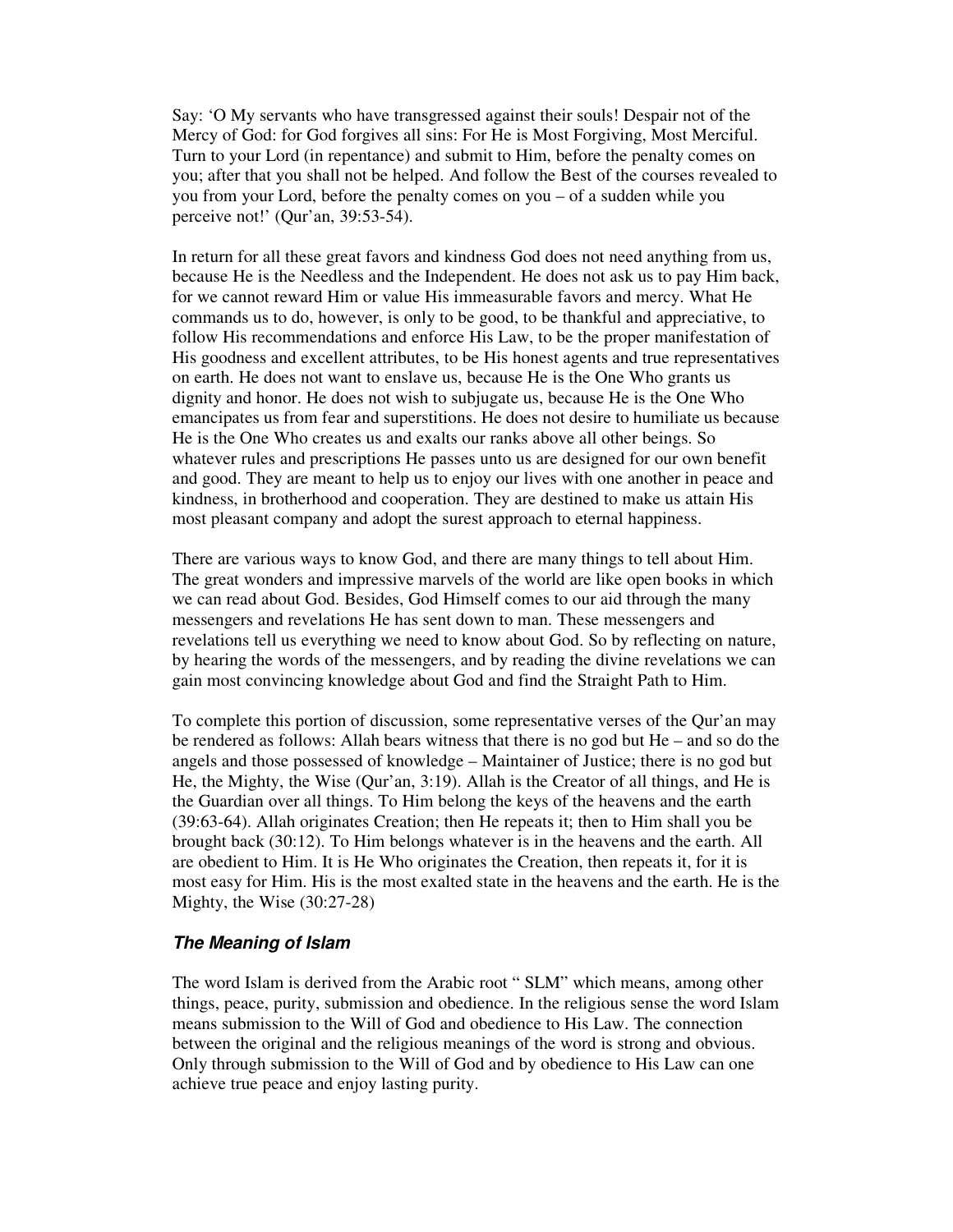Some outsiders call our religion "Mohammedanism" and address the believers in Islam as "Mohammedans ". the Muslims both reject and protest the use of these words. If our faith is classified as Mohammedanism and if we are called Mohemmadans, there will be seriously wrong implications. This misnomer implies that the religion takes its name after a mortal being, namely, Muhammad and that Islam is no more than another "ism" like Judasim, Hinduism, Marxism, etc. Another wrong implication of this misnomer is that outsiders might think of the Muslims, whom they call Mohammedans, as worshippers of Muhammad or as believers in him in the same way as Christians, for example, believe in Jesus. A further wrong implication is that the word Mohammedanism may mislead the outsider and make him think that the religion was founded by Muhammad and therefore takes its name after the founder. All these implications are seriously wrong or at best misleading. Islam is not just another "ism". Nor do Muslims worship Muhammad or look upon him the same way as Christians, Jews, Hindus, Marxists, etc., look upon their respective leaders. The Muslims worship God alone. Muhammad was only a mortal being commissioned by God to teach the word of God and lead an exemplary life. He stands in history as the best model for man in piety and perfection. He is a living proof of what man can be and of what he can accomplish in the realm of excellence and virtue. Moreover, the Muslims do not believe that Islam was founded by Muhammad, although it was restored by him in the last stage of religious evolution. The original founder of Islam is no other than God Himself, and the date of the founding of Islam goes back to the age of Adam. Islam has existed in one form or another all along from the beginning and will continue to exist till the end of time.

The true name of the religion, then, is Islam and those who follow it are Muslims. Contrary to popular misconceptions, Islam or submission to the Will of God, together with obedience to His Law, does not mean in any way loss of individual freedom or surrender to fatalism. Anyone who thinks or believes so has certainly failed to understand the true meaning of Islam and the concept of God in Islam. The concept of God in Islam describes Him as the Most Merciful and Gracious, and the Most Loving and most concerned with the well-being of man, and as Full of Wisdom and care for His Creatures. His Will, accordingly, is a Will of Benevolence and Goodness, and whatever Law He prescribes must be in the best interest of mankind.

When the civilized people abide the laws of their countries, they are considered sound citizens and honest members of their respective societies. No responsible person would say that such people lose their freedom by their obedience to the Law. No rational being would think or believe for a moment that such law-abiding people are fatalists and helpless. Similarly, the person who submits to the Will of God, which is good Will, and obeys the law of God, which is the best Law, is a sound and honest person. He is gaining protection of his own rights, showing genuine respect for the rights of others, and enjoying a high degree of responsible, creative freedom. Submission to the good Will of God, therefore, does not take away or curtail individual freedom. On the contrary, it gives freedom of a high degree in abundant measures. It frees the mind from superstitions and fills it with truth. It frees the soul from sin and wrong and quickens it with goodness and purity. It frees the self from vanity and greed, from envy and tension, from fear and insecurity. It frees man from subjugation to false deities and low desires, and unfolds before him the beautiful horizons of goodness and excellence.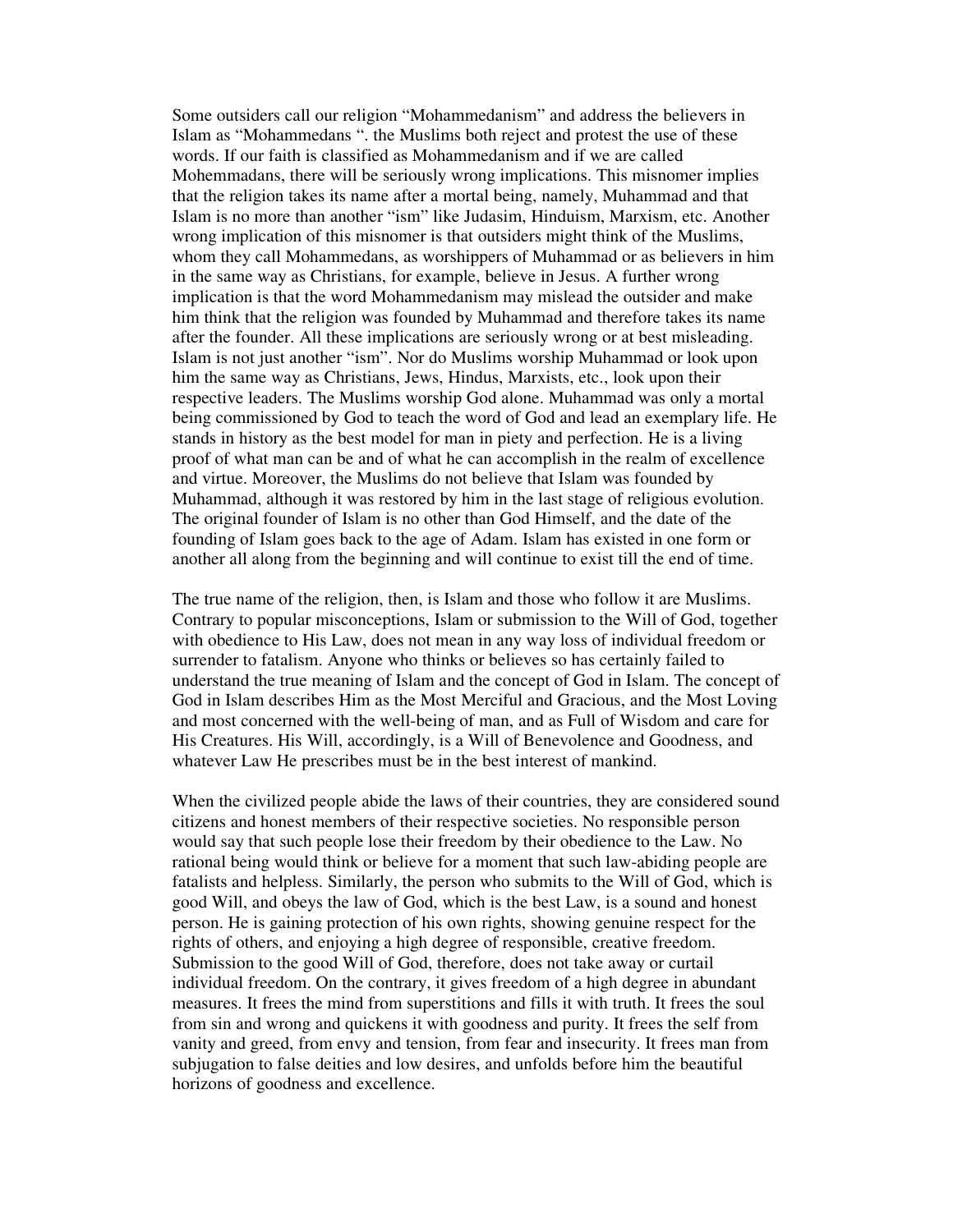Submission to the good Will of God, together with the obedience to His beneficial Law, is the best safeguard of peace and harmony. It enables man to make peace between himself and his fellow men on the one hand, and between the human community and God on the other. It creates harmony among the elements of Nature. According to Islam, everything in the world, or every phenomenon other than man is administered by God-made Laws. This makes the entire physical world necessarily obedient to God and submissive to His laws, which, in turn, means that it is in a state of Islam, or it is Muslim. The physical world has no choice of its own. It has no voluntary course to follow on its own initiative but obeys the Law of the Creator, the Law of Islam or submission. Man alone is singled out as being endowed with intelligence and the power of making choices. And because man possesses the qualities of intelligence and choice he is invited to submit to the good Will of God and obey His Law. When he does choose the course of submission to the Law of God, he will be making harmony between himself and all the other elements of Nature, which are by necessity obedient to God. He will be consistent with the truth and in harmony with all the other elements of the universe. But if he chooses disobedience he will deviate from the Right Path and will be inconsistent. Besides, he will incur the displeasure and punishment of the Law-Giver.

Because Islam means submission to the Good Will of God and obedience to His Beneficial Law, and because this is the essence of the message of all God-chosen messengers, a Muslim accepts all the prophets previous to Muhammad without discrimination. He believes that all those prophets of God and their faithful followers were Muslims, and that their religion was Islam, the only true universal religion of God (Qur'an, 2:128-140; 3:78-85; 17:42-44; 31:22; 42:13)

To sum up this discussion, it may be helpful to reproduce my statement which appeared in the Observer Dispatch (O. D.) of Utica on December 4, 1972. The statement shows how much distortion and confusion there is in this regard. The partial overlapping and repetition may be forgiven because of the extreme sensitivity of the issue and the need to reiterate the Islamic point of view:

A particular news item (O. D., Nov. 25) is alarming. It invites sympathy for the misinformed public and pity for many a school teacher or man of the pulpit. It calls upon every man of good will and conscience to stand up to his moral obligations.

Marcus Eliason reported from Israeli-occupied Jordan that " The Moslems," among other things. " worship Abraham as Ibrahim…"

It is incredible in this day and age, in this small world of ours, to read in fresh print that the Muslims worship Ibrahim. It is more incredible yet that this news comes from sources presumably knowledgeable and is passed on to a public entitled to know.

For centuries, many Westerners held and propagated the idea that the Muslims worshipped Muhammad, whose religion was called Mohammedanism and whose followers were known in the West as Mohammedans. Then it somehow become apparent to those Westerners that the Muslims worshipped Allah, a " deity of sorts." And now this new discovery that they worship Abraham as Ibrahim.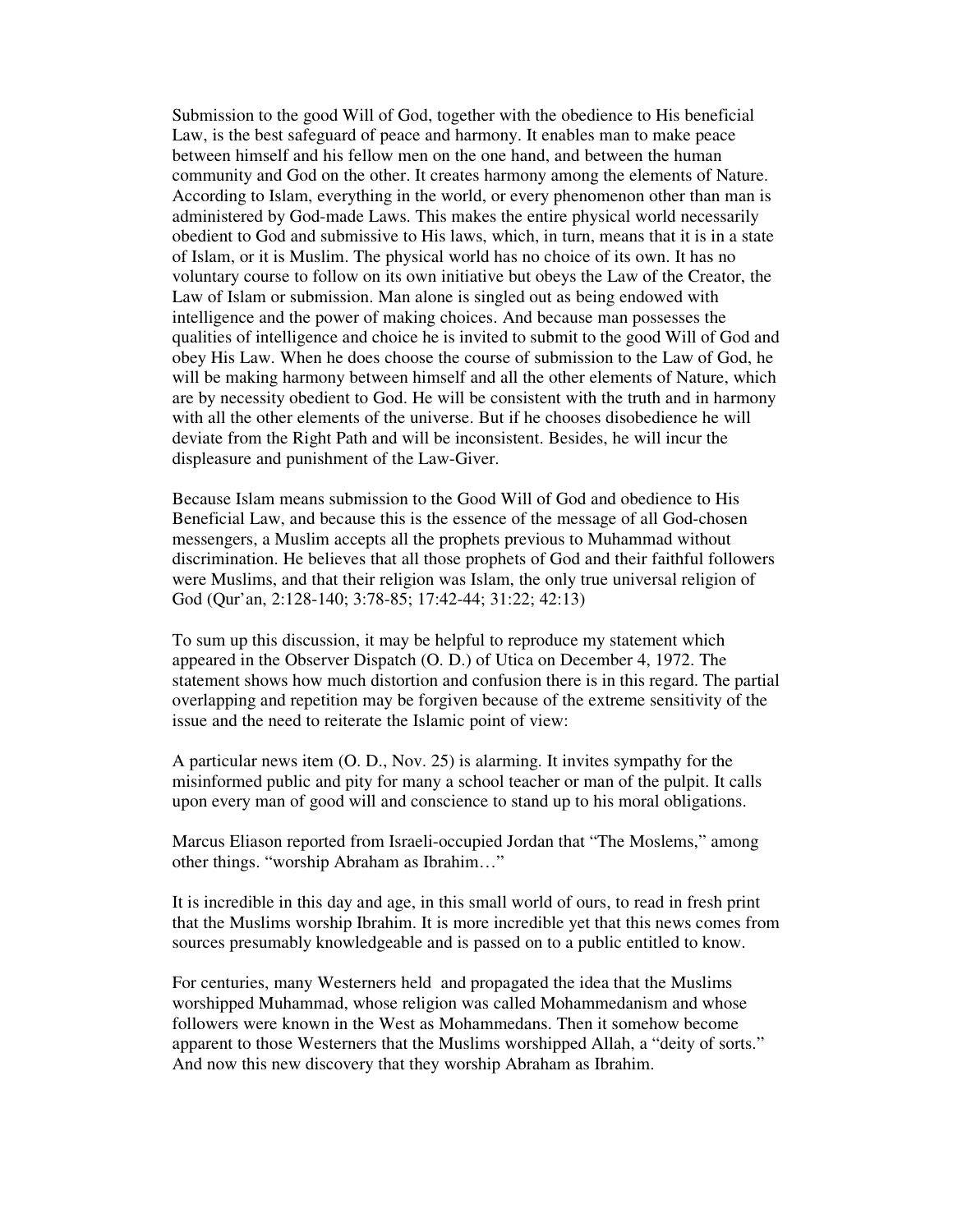The fact is that the Muslims never worshipped Muhammad or any other human being. They have always believed that Muhammad was mortal like the numerous prophets before him, and it is the highest tribute to humanity that a man could achieve the most exalted status of prophethood.

The Muslims believe that Muhammad was the last, not the only prophet, who reinforced and immortalized the eternal message of God to mankind. This message was revealed by God to many prophets of different nations at different times. Including Abraham, Ishmael, Isaac, David, Moses, Jesus, and Muhammad (peace be upon them). What is more important is that the Muslims believe in them without discrimination against any.

Because of their universal outlook and cosmopolitan orientation, the Muslims sorrowfully consider it an unfortunate misnomer to call them Mohammedans and their faith Mohammedanism. The implications are distasteful and for good reasons. The Muslims do not think of themselves as a racial or ethnic group with any exclusive monopolies. Their religion is not named after a man or place; it is transcendent and atemporal.

The proper name of the religion is Islam and its followers are properly called Muslims. In the religious context, the word Islam means submission to the will of God and obedience to God's Law. The will of God is defined by the Qur'an as good and compassionate, and His law as the most beneficient and equitable. Any human being who so submits and obeys is, therefore a Muslim in a moral state of Islam. It is in this sense that the Qur'an calls Abraham and all authentic prophets Muslims and designates their religions by one and the same title, namely Islam. Hence, the Muslim is not only a follower of Muhammad exclusively he also follows Abraham, Moses, Jesus, and the rest of God's messengers.

Finally, the word Allah in Islam simply but most emphatically means the One and only Eternal God, Creator of the universe, Lord of all lords, and King of all kings. The only unforgivable sin in Islam is the belief in any deity besides or other than God. The most common daily prayer among Muslims is: " In the name of God, the Most Compassionate, the Most Merciful."

#### *The Fundamental Articles of Faith In Islam*

The true, faithful Muslim believes in the following principal articles of faith: 1. He believes in One God, Supreme and Eternal, Infinite and Mighty, Merciful and Compassionate, Creator and Provider. This belief, in order to be effective, requires complete trust and hope in God, submission to His Will and reliance on His aid. It secures man's dignity and saves him from fear and despair, from guilt and confusion. The reader is invited to see the meaning of Islam as explained above.

2. He believes in all the messengers of God without any discrimination among them. Every known nation had a warner or messenger from God. These messengers were great teachers of the good and true champions of the right. They were chosen by God to teach mankind and deliver His Divine message. They were sent at different times of history and every known nation had one messenger or more. During certain periods two or more messengers were sent by God at the same time to the same nation. The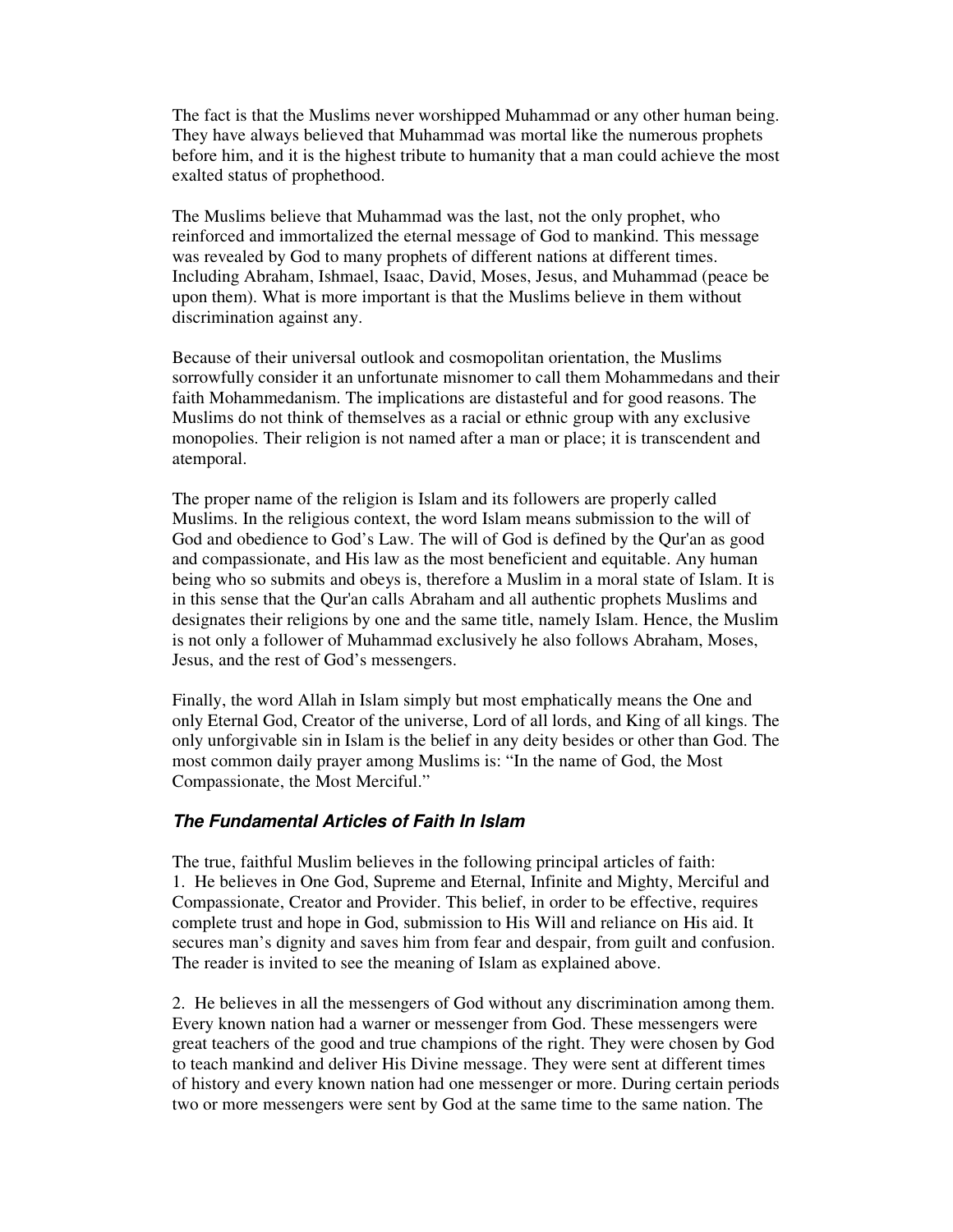Holy Qur' an mention the names of twenty five of them, and the Muslim believes in them all and accepts them as authorized messengers of God. They were, with the exception of Muhammad, known as " national" or local messengers. But their message, their religion, was basically the same and was called ISLAM, because it came from One and the Same Source, namely, God, to serve one and the same purpose, and that is to guide humanity to the Straight Path of God. All the messengers with no exception whatsoever were mortals, human beings, endowed with Divine revelations and appointed by God to perform certain tasks. Among them Muhammad stands as the Last Messenger and the crowning glory of the foundation of prophethood. This is not an arbitrary attitude, nor is it just a convenient belief. Like all the other Islamic beliefs, it is an authentic and logical truth. Also, it may be useful to mention here the names of some of the great messengers like Noah and Abraham, Ishmael and Moses, Jesus and Muhammad, may the peace and blessings of God be upon them all. The Qur'an commands the Muslims thus:

We believe in God, and the revelation given to us, and to Abraham, Ishmael, Isaac, Jacob and the Tribes; and that which was given to Moses and Jesus, and that which was given to all prophets from their Lord. We make no discrimination between one and another of them, and we bow to God (2:136, cf. 3:84; 4:163-165; 6:84-87).

3. The true Muslim believes, as a result of article two, in all the scriptures and revelations of God. They were the guiding light which the messengers received to show their respective peoples the Right Path of God. In the Qur' an a special reference is made to the books of Abraham, Moses, David and Jesus. But long before the revelation of the Qur' an to Muhammad some of those books and revelations had been lost or corrupted, others forgotten, neglected, or concealed. The only authentic and complete book of God in existence today is the Qur' an. In principle, the Muslim believes in the previous books and revelations. But where are their complete and original versions? They could be still at the bottom of the Dead Sea, and there may be more Scrolls to be discovered. Or perhaps more information about them will become available when the Christian and Jewish archaeologists reveal to the public the complete original findings of their continued excavations in the Holy Land. For the Muslim, there is no problem of that kind. The Qur'an is in his hand complete and authentic. Nothing of it is missing and no more of it is expected. Its authenticity is beyond doubt, and no serious scholar or thinker has ventured to question its genuineness. The Qur' an was made so by God Who revealed it and made it incumbent upon Himself to protect it against interpolation and corruption of all kinds. Thus it is given to the Muslims as the standard or criterion by which all the other books are judged. So whatever agrees with the Qur' an is accepted as Divine truth, and whatever differs from the Qur'an is either rejected or suspended. God says: 'Verily We have, without doubt, sent down the Qur'an; and We will assuredly guard it' (15:9; cf. 2:75-79; 5:13-14, 41, 45, 47; 6:91; 41:43).

Good literary works cannot be fully translated into any other language. This is more so in the case of the Qur' an, the book that challenged (and still does) the native masters of the Arabic Language and literature and proved their inability to produce anything even remotely similar to the shortest chapter of the Book. It is impossible, therefore, to reproduce the meaning, beauty, and fascination of the Qur' an in any other form. What appears here, then, is not the Qur' an proper or its perfect translation even if such were possible. Rather it is a human interpretation in a different language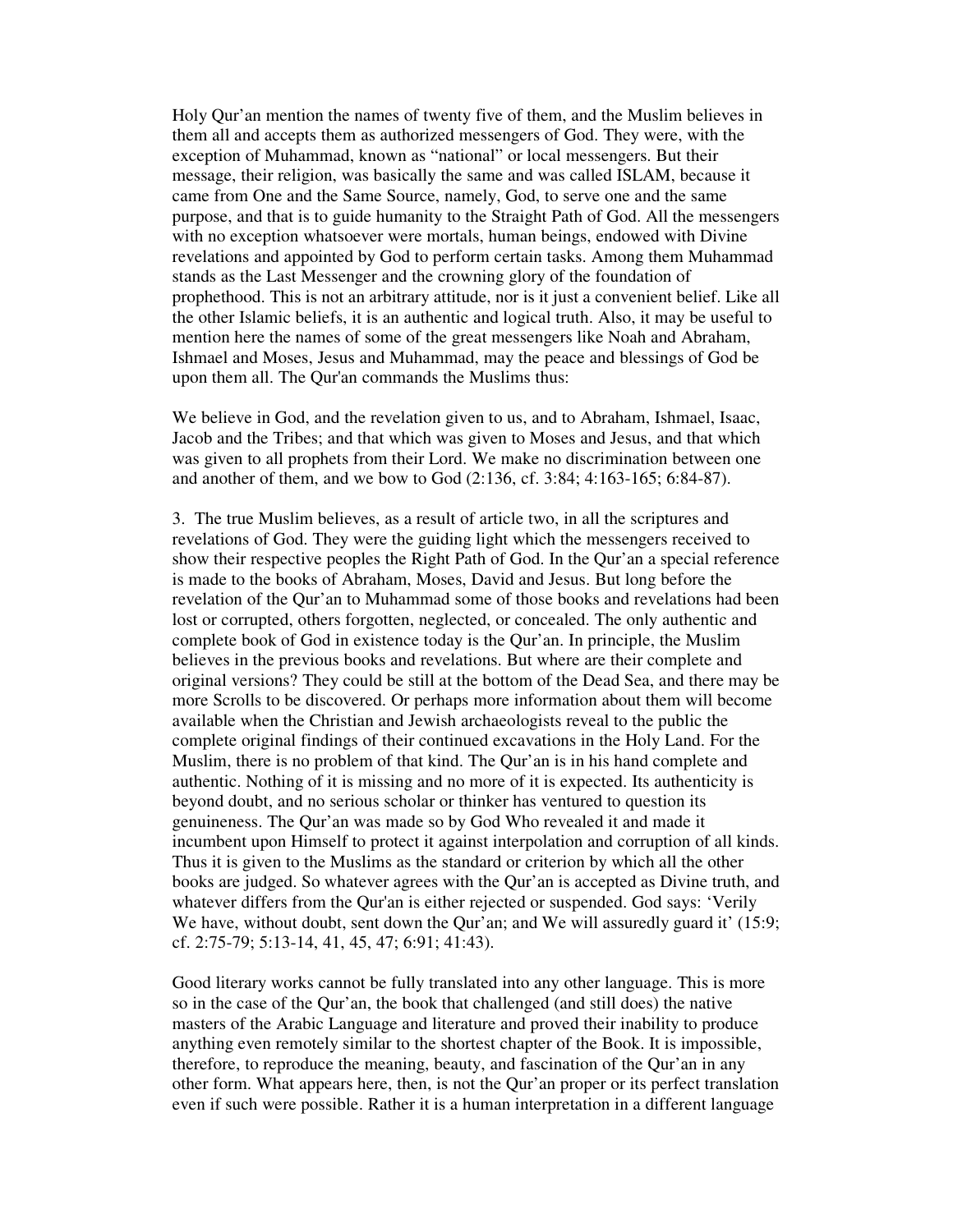that falls for short of the forcefulness of the original Book of God. For these reasons, no quotation marks will be inserted in any strict fashion in what appears here as translation.

4. The true Muslim believes in the angels of God. They are purely spiritual and splendid beings whose nature requires no food or drink or sleep. They have no physical desires of any kind nor material needs. They spend their days and nights in the service of God. There are many of them, and each one is charged with a certain duty. If we cannot see the angels with our naked eyes, it does not necessarily deny their actual existence. There are many things in the world that are invisible to the eye or inaccessible to the senses, and yet we do believe in their existence. There are places we have never seen and things like gas and ether that we could not see with our naked eyes, smell or touch or taste or hear; yet we do acknowledge their existence. Belief in the angels originates from the Islamic principle that knowledge and truth are not entirely confined to the sensory knowledge or sensory perception alone (16:49-50; 21:19-20. See also the references in article two above).

5. The true Muslim believes in the Last Day of Judgement. This world will come to an end some day, and the dead will rise to stand for their final and fair trial. Everything we do in this world, every intention we have, every move we make, every thought we entertain, and every word we say, all are counted and kept in accurate records. On the Day of Judgement they will be brought up. People with good records will be generously rewarded and warmly welcomed to the Heaven of God, and those with bad records will be punished and cast into Hell. The real nature of Heaven and Hell and the exact description of them are known to God only. There are descriptions of Heaven and Hell in the Qur' an and the Traditions of Muhammad but they should not be taken literally. In Heaven, said Muhammad, there are things which no eye has ever seen, no ear has ever heard, and no mind has ever conceived. However, the Muslim believes that there definitely will be compensation and reward for the good deeds, and punishment for the evil ones. That is the Day of Justice and final settlement of all accounts.

If some people think that they are shrewd enough and can get away with their wrong doings, just as they sometimes escape the penalty of the mundane laws, they are wrong; they will not be able to do so on the Day of Judgement. They will be caught right on the spot defenceless, without any lawyer or counsel to stand in their behalf. All their deeds are visible to God and counted by His agents. Also, if some pious people do good deeds to please God and seem to get no appreciation or acknowledgement in this temporary world, they will eventually receive full compensation and be widely acknowledged on That Day. Absolute Justice will be done to all.

Belief in the Day of Judgement is the final relieving answer to many complicated problems of our world. There are people who commit sins, neglect God and indulge in immoral activities, yet they seem to be "superficially" successful in business and prosperous in life. And there are virtuous and God-minded people, yet they seem to be getting less rewards for their sincere efforts and more suffering in the present world. This is puzzling and incompatible with the Justice of God. If the guilty people can escape the mundane law unharmed and, in addition, be more prosperous, what is, then, left for the virtuous people? What will promote the cause of morality and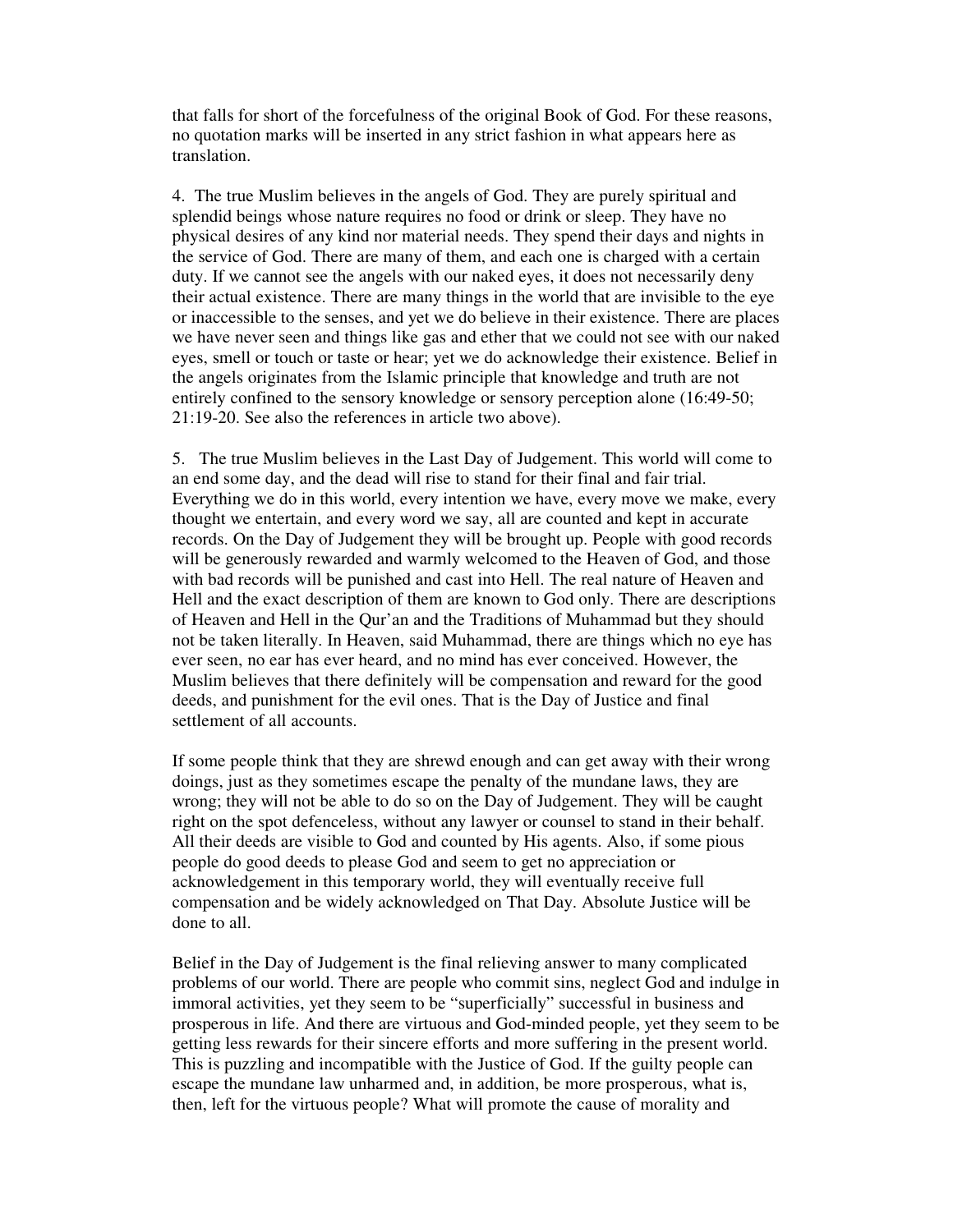goodness? There must be some way to reward goodness and arrest evil. If this is not done here on this earth – and we know that it is not done regularly or immediately – it has to be done some day, and that is the Day of Judgement. This is not to condone injustice or tolerate mischief in this world. It is not to sedate the deprived or comfort their exploiters. Rather, it is to warn the deviants from the Right Path and remind them that the Justice of God shall run its full course sooner or later (see, for example, the previous references).

6. The true Muslim believes in the timeless knowledge of God and in His power to plan and execute His plans. God is not indifferent to this world nor is He neutral to it. His knowledge and power are in action at all times to keep order in His vast domain and maintain full command over His creation. He is Wise and Loving, and whatever He does must have a good motive and a meaningful purpose. If this is established in our minds, we should accept with good Faith all that He does, although we may fail to understand it fully, or even think it is bad. We should have strong Faith in Him and accept whatever He does because our knowledge is limited and our thinking is based on individual or personal considerations, whereas His knowledge is limitless and He plans on a universal basis.

This does not in any way make man fatalist or helpless. It simply draws the demarcation line between what is God's concern and what is man's responsibility. Because we are by nature finite and limited, we have a finite and limited degree of power and freedom. We cannot do everything, and He graciously holds us responsible only for the things we do. The things which we cannot do, or things which He Himself does, are not in the realm of our responsibility. He is Just and has given us limited power to match our finite nature and limited responsibility. On the other hand, the timeless knowledge and power of God to execute His plans do not prevent us from making our own plans in our own limited sphere of power. On the contrary, He exhorts us to think, to plan and to make sound choices, but if things do not happen the way we wanted or planned them, we should not lose Faith or surrender ourselves to mental strains and shattering worries. We should try again and again, and if the results are not satisfactory, then we know that we have tried our best and cannot be held responsible for the results, because what is beyond our capacity and responsibility is the affair of God alone. The Muslims call this article of Faith the belief in 'Qadaa' and 'Qadar' , which simply means, in other words, that the Timeless Knowledge of God anticipates events, and that events take place according to the exact knowledge of God (Qur'an, for example, 18:29; 41:46; 53:33-62; 54:49; 65:3; 76:30-31)

7. The true Muslim believes that God's creation is meaningful and that life has a sublime purpose beyond the physical needs and material activities of man. The purpose of life is to worship God. This does not simply mean that we have to spend our entire lives in constant seclusion and absolute meditation. To worship God is to know Him; to love Him; to obey His commandments; to enforce His law in every aspect of life; to serve His cause by doing the right and shunning the evil; and to be just to Him, to ourselves, and to our fellow human beings. To worship God is to " live" life not to run away from it. In brief, to worship God is to imbue ourselves with His Supreme Attributes. This is by no means a simple statement, nor is it an oversimplification of the matter. It is most comprehensive and conclusive. So if life has a purpose and if man is created to serve that purpose, then he cannot escape the responsibility. He cannot deny his existence or ignore the vital role he has to play.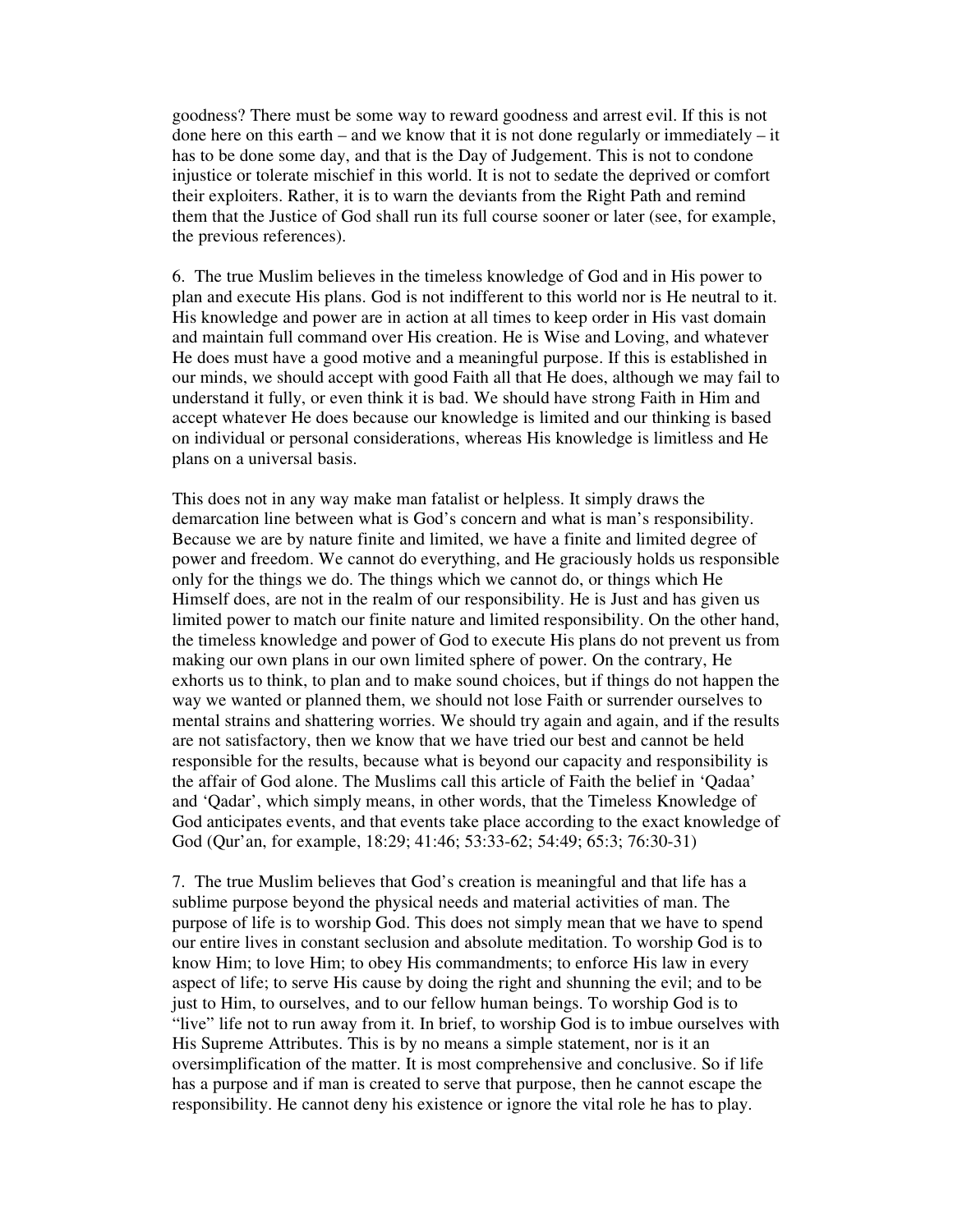When God charges him with any responsibility, He provides him with all the required assistance. He endows him with intelligence and power to choose his course of conduct. Man, thus, is strongly commended by God to exert his utmost to fully serve the purpose of his existence. Should he fail to do that, or misuse his life or neglect his duties, he shall be responsible to God for his wrong deeds (see 21:17-18; 51:56-58; 75:37).

8. The true Muslim believes that man enjoys an especially high-ranking status in the hierarchy of all the known creatures. He occupies this distinguished position because he alone is gifted with rational faculties and spiritual aspirations as well as powers of action. But the more his rank excels, the more his responsibility grows. He occupies the position of God's viceroy on earth. The person who is appointed by God to be His active agent, must necessarily have some power and authority, and be, at least potentially, endowed with honor and integrity. And this is the status of man in Islam; not a condemned race from birth to death, but a dignified being potentially capable of good and noble achievements. The fact that God chose His messengers from the human race shows that man is trustworthy and capable, and that he can acquire immense treasures of goodness (2:30-34; 6:165; 7:11; 17:70-72, 90-95).

9. The true Muslim believes that every person is born " Muslim". This means that the very course of birth takes place in accordance with the Will of God, in realization of His plans and in submission to His Commands. It also means that every person is endowed with spiritual potentialities and intellectual inclinations that can make him a good Muslim, if he has the right access to Islam and is left to develop his innate nature. Many people can readily accept Islam if it is properly presented to them, because it is the Divine formula for those who want to satisfy their moral and spiritual needs as well as their natural aspirations, those who want to lead a constructive and sound life, whether personal or social, national or international. This is so because Islam is the universal religion of God, the Maker of human nature, Who knows what is best for human nature (30:30; 64:1-3; 82:6-8).

10. The true Muslim believes that every person is born free from sin and all claims to inherited virtue. He is like a blank book. When the person reaches the age of maturity he becomes accountable for his deeds and intentions, if his development is normal and if he is sane. Man is not only free from sin until he commits sin, but he is also free to do things according to his plans on his own responsibility. This dual freedom: freedom from sin and freedom to do effective things, clear the Muslim's conscience from the heavy pressure of Inherited Sin. It relieves his soul and mind from the unnecessary strains of the Doctrine of Original Sin.

This Islamic concept of freedom is based upon the principle of God's justice and the individual's direct responsibility to God. Each person must bear his own burden and be responsible for his own actions, because no one can expiate for another's sin. Thus, a Muslim believes that if Adam had committed the First Sin, it was his own responsibility to expiate for that sin. To assume that God was unable to forgive Adam and had to make somebody else expiate for his sin, or to assume that Adam did not pray for pardon or prayed for it but it was not granted, would be extremely unlikely and contrary to God's mercy and justice as well as to His attribute of forgiveness and power to forgive. To assume the said hypothesis, would be an audacious defiance of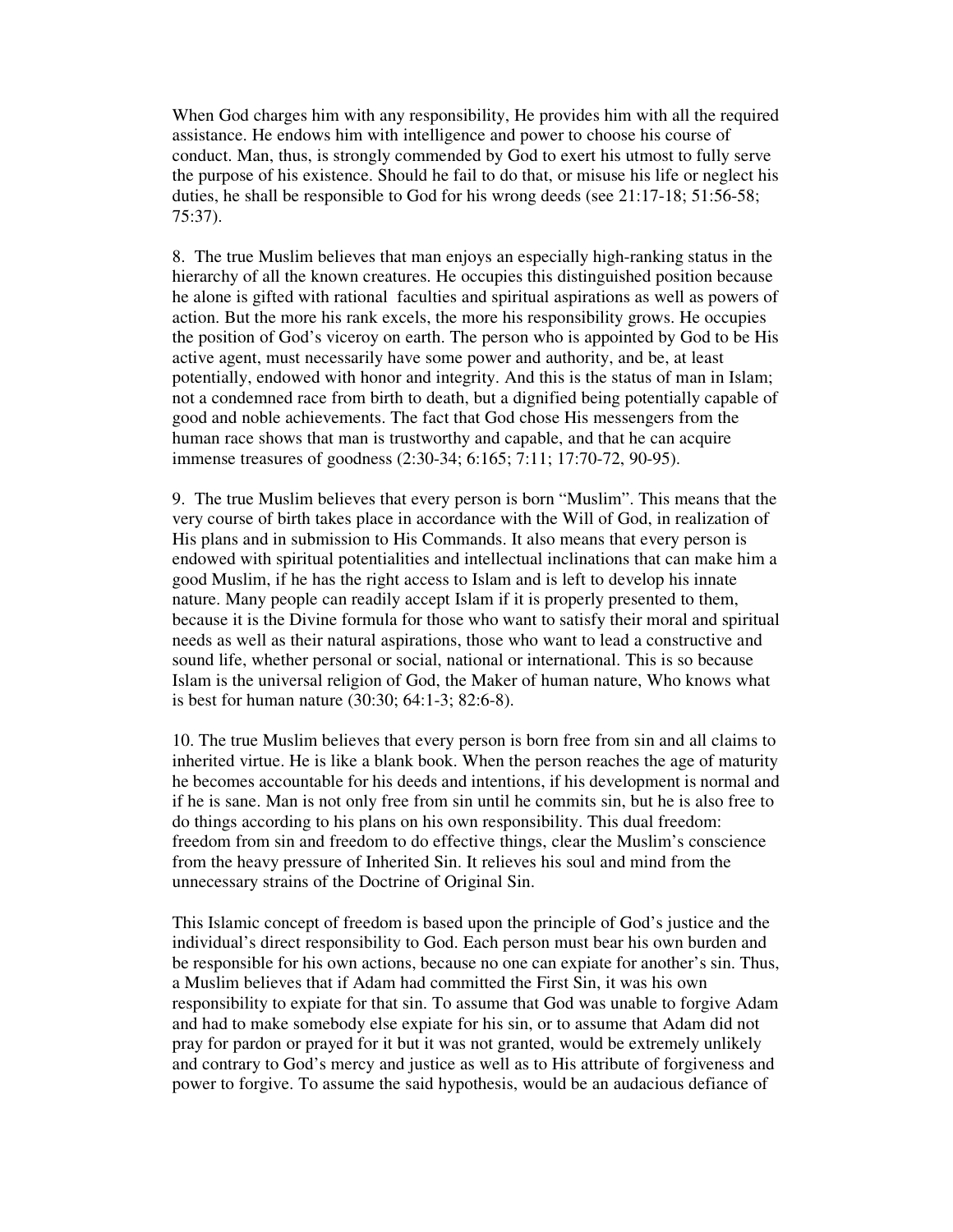common sense and flagrant violation of the very concept of God (see the references in article nine above; Qur'an, 41:46; 45:15; 53:31-42; 74:38; the concept of Sin below):

On the rational basis as well as on the authority of the Our' an, the Muslim believes that Adam realized what he had committed and prayed to God for pardon, as any other sensible sinner would. It is also on the same basis, the Muslim believes, that God, the Forgiving and Merciful, granted Adam pardon (2:35-37; 20:117-122). Hence, the Muslim cannot possibly accept the doctrine that Adam with the whole human race had been condemned and unforgiven until Jesus came to expiate for their sins. Consequently, the Muslim cannot entertain the dramatic story of Jesus' death on the cross just to do away with all human sins once and for all.

Here the reader must be cautioned against any wrong conclusions. The Muslim does not believe in the crucifixion of Jesus by his enemies because the basis of this doctrine of crucifixion is contrary to Divine mercy and justice as much as it is to human logic and dignity. Such a disbelief in the doctrine does not in any way lessen the Muslim's reverence for Jesus, or degrade the high status of Jesus in Islam, or even shake the Muslim's belief in Jesus as a distinguished prophet of God. On the contrary, by rejecting this doctrine the Muslim accepts Jesus but only with more esteem and higher respect, and looks upon his original message as an essential part of Islam. So let it be stated, again, that to be a Muslim a person must accept and respect all the prophets of God without any discrimination. The general status of Jesus in Islam will be further discussed in a later chapter.

11. The true Muslim believes that man must work out his salvation through the guidance of God. This means that in order to attain salvation a person must combine Faith and action, belief and practice. Faith without action is as insufficient as action without Faith. In other words, no one can attain salvation until his Faith in God becomes dynamic in his life and his beliefs are translated into reality. This is in complete harmony with the other Islamic articles of Faith. It shows that God does not accept lip service, and that no true believer can be indifferent as far as the practical requirements of Faith are concerned. It also shows that no one can act on behalf of another or intercede between him and God (see, for example, the Qur'an, 10:9-10; 18:30; 103:1-3).

12. The true Muslim believes that God does not hold any person responsible until He has shown him the Right Way. This is why God has sent many messengers and revelations, and has made it clear that there would be no punishment before giving guidance and sounding the alarm. So, a person who has never come across any Divine revelations or messenger, or a person who is insane is not held responsible to God for failing to obey the Divine instructions. Such a person will be responsible only for not doing what his sound common sense tells him to do. But the person who knowingly and intentionally violates the Law of God or deviates from His Right Path will be punished for his wrong deeds (4:165; 5:16 & 21; 17:15).

This point is very important for every Muslim. There are many people in the world who have not heard of Islam and have no way of knowing about it. Such people may be honest and may become good Muslims, if they find their way to Islam. If they do not know and have no way of knowing, they will not be responsible for failing to be Muslims. Instead, the Muslims who can present Islam to such people will be the ones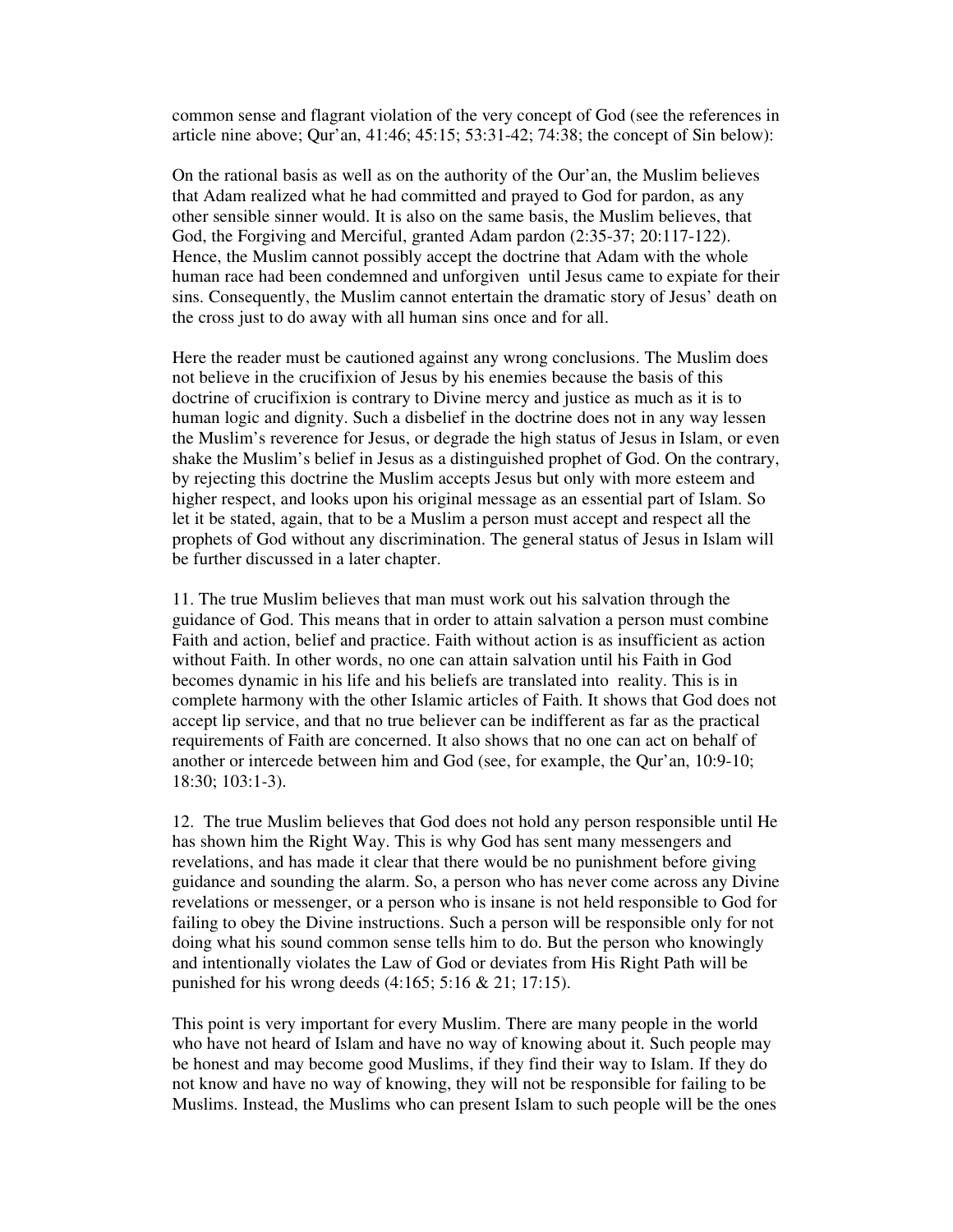responsible for failing to invite them to Islam and show them what Islam is. This calls upon every Muslim throughout the globe not only to preach Islam in words but also – and more importantly  $-$  to live it in full (see, for example, the Our' an,  $3:104$ ;  $16:125$ ).

13. The true Muslim believes that in human nature, which God created, there is more good than evil, and the probability of successful reform is greater than the probability of hopeless failure. This belief is derived from the fact that God has tasked man with certain assignments and sent messengers with revelations for his guidance. If man were by nature a hopeless case, impossible to reform, how could God with His absolute wisdom assign him responsibilities and invite him to do or shun certain things? How could God do that, if it were all in vain? The fact that God cares for man and takes a stand in his interest proves that man in neither helpless nor hopeless, but is more appreciative of and inclined to good than otherwise. Surely with sound Faith in God and due confidence in man miracles can be worked out, even in our own times. To understand this properly, one has to carefully study the relevant passages in the Qur' an and reflect on their meanings.

14. The true Muslim believes that Faith is not complete when it is followed blindly or accepted unquestioningly unless the believer is reasonable satisfied. If Faith is to inspire action, and if Faith and action are to lead to salvation, then Faith must be founded on unshakable convictions without any deception or compulsion. In other words, the person who calls himself a Muslim because of his family traditions, or accepts Islam under coercion or blind imitation is not a complete Muslim in the sight of God. A Muslim must build his Faith on well-grounded convictions beyond any reasonable doubt and above uncertainty. If he is not certain about his Faith, he is invited by God to search in the open book of Nature, to use his reasoning powers, and to reflect on the teachings of the Qur'an. He must search for the indisputable truth until he finds it, and he will certainly find it, if he is capable and serious enough (see, for example, the Qur'an, 2:170; 43:22-24).

This is why Islam demands sound convictions and opposes blind imitation. Every person who is duly qualified as a genuine and earnest thinker is enjoined by Islam to employ his faculties to the fullest extent. But if a person is unqualified or uncertain of himself, he should pursue his thinking only as far as his limits can take him. It will be quite in order for such a person to rely only on the authentic sources of religion, which are sufficient in themselves, without applying to them any critical questioning of which he is incapable. The point is that no one can call himself a true Muslim unless his Faith is based on strong convictions and his mind is clear from doubts. Because Islam is complete only when it is based on strong convictions and freedom of choice, it cannot be forced upon anybody, for God will not accept this forced faith. Nor will He consider it a true Islam if it does not develop from within or originate from free and sound convictions. And because Islam insures freedom of belief many non-Muslim groups lived and still live in the Muslim countries enjoying full freedom of belief and conscience. The Muslims take this attitude because Islam forbids compulsion in religion. It is the light which must radiate from within, because freedom of choice is the cornerstone of responsibility. This does not exempt the parents from responsibility for their children. Nor does it condone their being indifferent to the spiritual welfare of their dependents. In fact, they must do everything possible to help them to build a strong inspiring faith.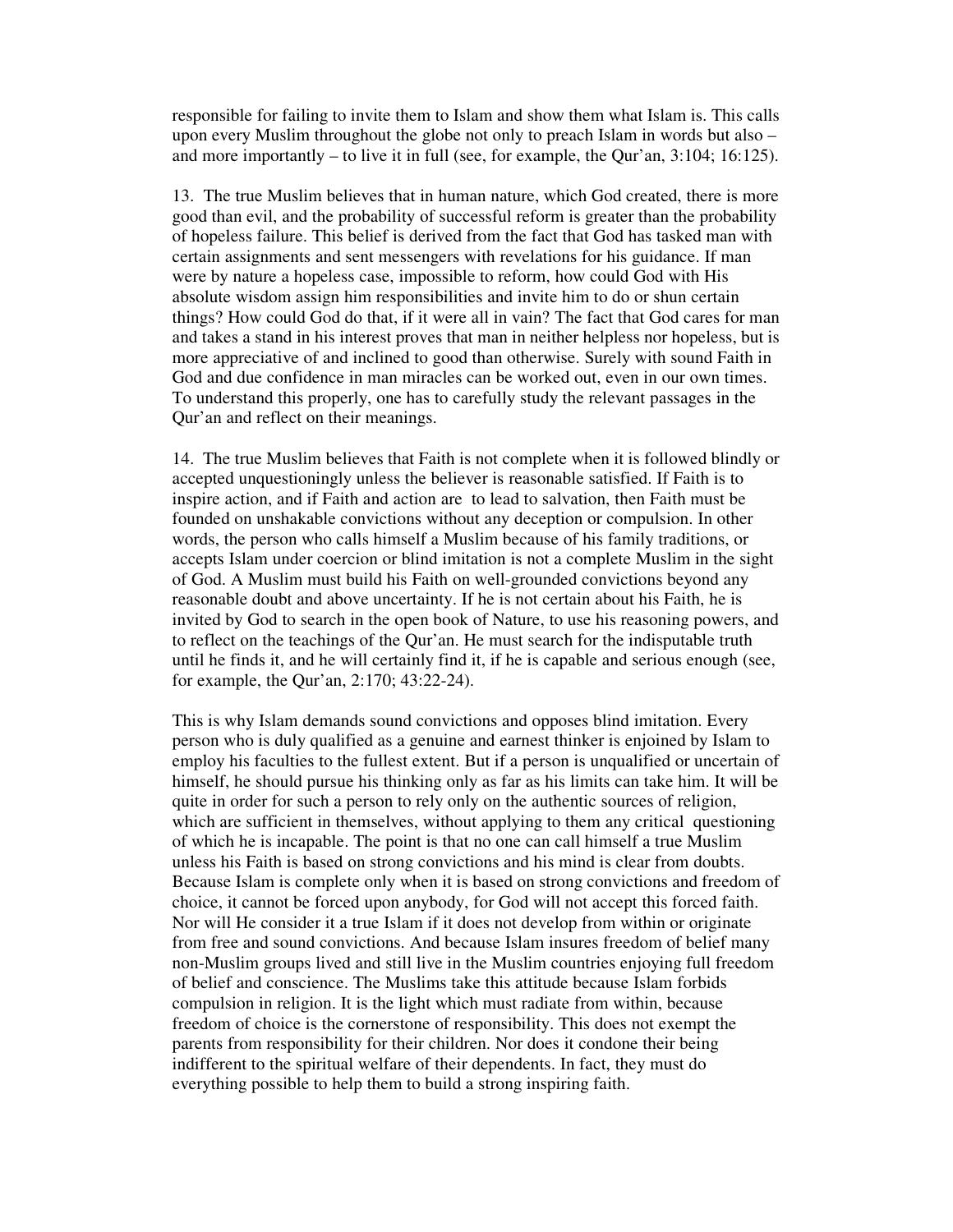To establish Faith on sound grounds, there are various parallel avenues. There is a Spiritual approach which is based mainly on the Qur'an and the Traditions of Muhammad. There is also the rational approach which eventually leads to Faith in the Supreme Being. This is not to say that the Spiritual approach lacks sound rationality. Nor is the rational approach deprived of inspiring spirituality. Both approaches, in fact, complement one another and may well become in state of lively interaction. Now if a person is sufficiently equipped with sound rational qualities, he may resort to the rational approach or to the Spiritual approach or to both, and may be confident that his conclusion will be right. But if a person is incapable of profound inquiry or is uncertain of his reasoning powers, he may confine himself to the Spiritual approach and be contented with the knowledge he can derive from the authentic sources of religion. The point is that whether one uses the Spiritual approach or the rational technique or both, one will in the end come to Faith in God. All these avenues are equally important and accepted by Islam, and when properly channeled, lead to the same end, namely Faith in the Supreme Being (Qur'an, 5:16-17; 12:109; 18:30; 56:80).

15. The true Muslim believes that the Qur' an is the word of God revealed to Muhammad through the agency of the Angel Gabriel. The Qur' an was revealed from God piece by piece on various occasions to answer certain questions, solve certain problems, settle certain disputes, and to be man's best guide to the truth of God and eternal happiness. Every letter in the Qur' an is the word of God, and every sound in it is the true echo of God's voice. The Qur'an is the First and most authentic Source of Islam. It was revealed in Arabic, it is still and will remain in its original and complete Arabic version, because God has made it His concern to preserve the Qur' an, to make it always the best guide for man, and safeguard it against corruption (cf. 4:82; 15:9; 17:9; 41:41-44; 42:7, 52-53).

In testimony to God's conservation, the Qur' an is the only Scripture in human history that has been preserved in its complete and original version without the slightest change in style or even punctuations. The history of recording the Qur' an, compiling its chapters and conserving its text is beyond any doubt not only in the minds of the Muslims but also in the minds of honest and serious scholars. This is historical fact which no scholar from any faith – who respects his knowledge and integrity – has ever questioned. As a matter of fact, it is Muhammad's standing miracle that if all mankind were to work together they could not produce the like of one Qur'anic chapter (2:22-24; 11:13-14; 17:88-89)

16. The true Muslim believes in a clear distinction between the Qur' an and the Traditions of Muhammad. The Qur' an is the word of God whereas the Traditions of Muhammad are the practical interpretations of the Qur' an. The role of Muhammad was to convey the Qur'an as he received it, to interpret it, and to practice it fully. His interpretations and practices produced what is known as the Traditions of Muhammad. They are considered the Second Source of Islam and must be in complete harmony with the First Source, namely the Qur' an, which is the Standard and the Criterion. If there be any contradiction or inconsistency between any of the Traditions and the Qur'an, the Muslim adheres to the Qur'an alone and regards everything else as open to question because no genuine Tradition of Muhammad can ever disagree with the Qur' an or be opposed to it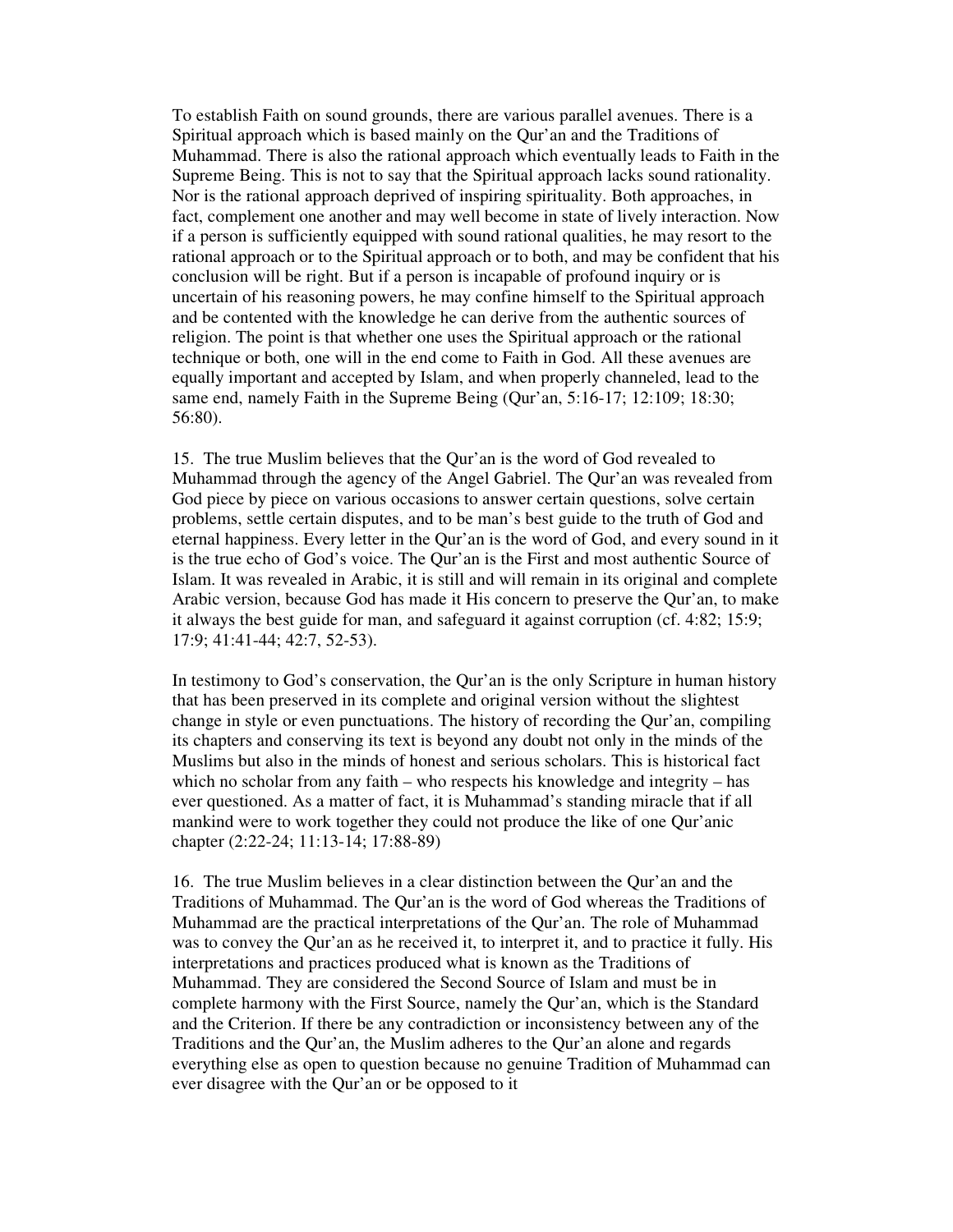#### *Remarks*

In this discussion of the cardinal articles of Faith in Islam, we have deliberately differed from the Traditional view on the subject. We did not confine them to five or six articles. Instead, we tried to include as many Principles as was possible. But it should be pointed out here that all the articles of Faith mentioned above are based upon and derived from the teachings of the Qur' an and the Traditions of Muhammad. More verses from the Qur' an and many parts of the Traditions could have been quoted to show the foundation of these articles of Faith. This was not done because of the limitations of space. However, the Qur' an and the Tradition of Muhammad are available references for any detailed study.

We have also kept to minimum the use of Western terminology and technical language like predestination, fatalism, free will, and so on. This was done deliberately because we wanted to avoid confusion and technicalities. Most of the technical terms used in religion among non-Arabic speaking people lead to misunderstanding, when applied to Islam, and give wrong impressions. It would be impossible to serve the purpose of this work if foreign religious terms were adopted and applied to Islam. If we were to use the alien religious terminology here, we would have had to add many qualifications and comments to clarify the picture of Islam. This also would have required much more space which we could not possibly afford under the circumstances. So, we tried to explain things in ordinary simple language, and this same course will be followed in the remainder of the book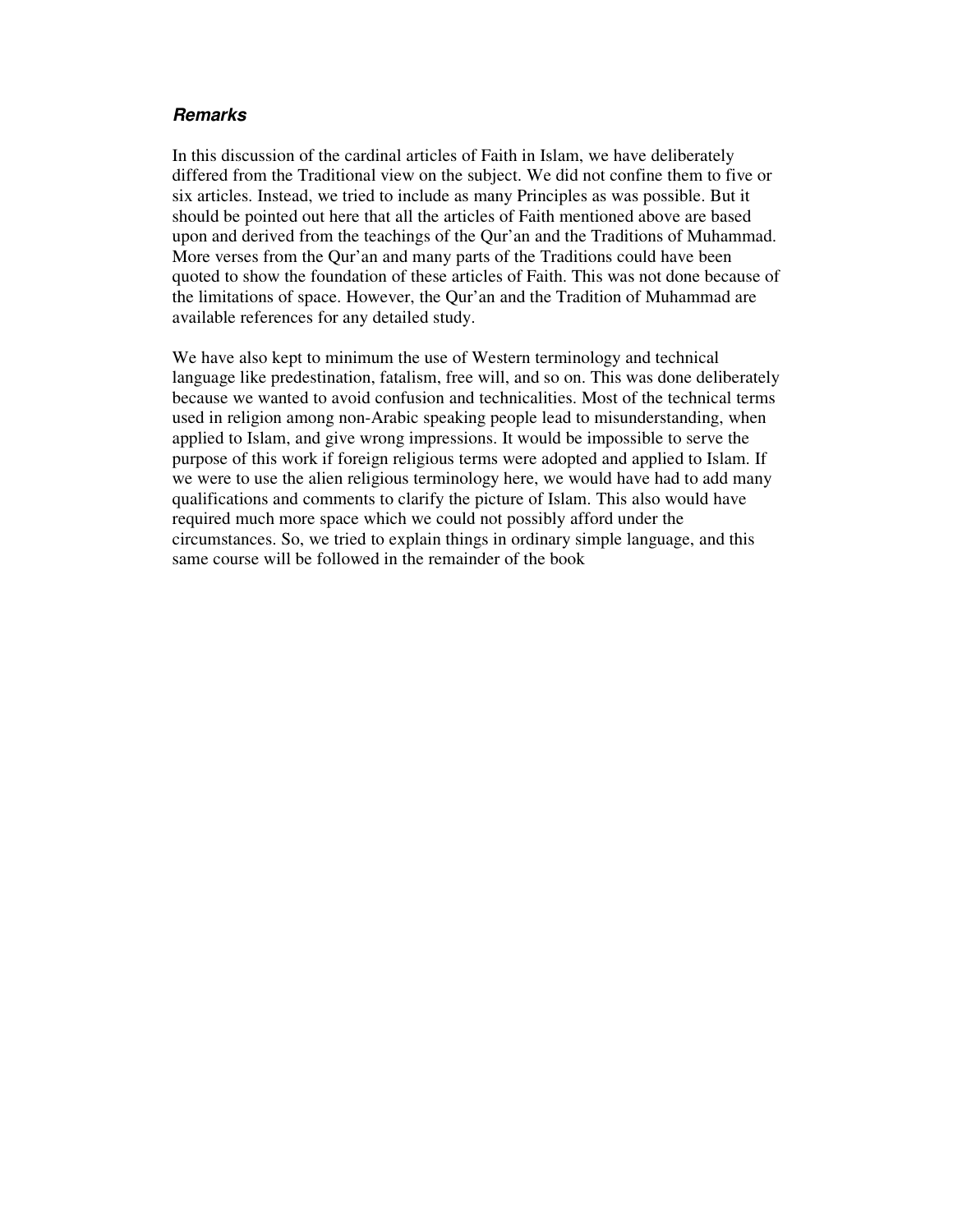## **Chapter - II**

#### *THE BASIC CONCEPTS OF ISLAM*

The Concept of Faith (Iman)

Some people may think that man becomes a Muslim when he confesses belief in the Oneness of the True God and in Muhammad as His Last Messenger. But this is far from the full meaning of Faith. The full meaning of Faith in Islam is not, by any means, something nominal or mere formality. Faith in Islam is a state of happiness acquired by virtue of positive action and constructive conceptions as well as dynamic and effective measures.

The Holy Qur' an and the Traditions of Muhammad define these required measures and establish the standards which build up a meaningful Faith. Thus, the true believers are:

1. Those who believe in God, His angels, His Books as completed by the Qur' an, His messengers with Muhammad being the Last of them all, the Day of Final Judgement, the absolute knowledge and wisdom of God.

2. Those who trust God always and enjoy unshakable confidence in Him.

3. Those who spend in the way of God of what He has given them in the form of wealth, life, health, knowledge, experience, and so on

4. Those who observe their daily prayers regularly as well as the weekly and annual congregations

5. Those who pay their religious taxes (alms or Zakah) to the rightful beneficiaries (individuals or institutions), the minimum of which is two and half percent of the annual "net" income, or of the total value of stocks if in business – after discounting all expenses and credits

6. Those who enjoin the right and good, and combat the wrong and evil by all lawful means at their disposal

7. Those who obey God and His Messenger Muhammad; and feel increasing strength of faith when the Qur' an is recited, and humility of heart when God's name is mentioned

8. Those who love God and His Messenger most, and love their fellow men sincerely for the sake of God alone

9. Those who love their near and distant neighbors and show genuine kindness to their guests, especially the strangers

10. Those who say the truth and engage in good talk, or else abstain.

It is clear that the very meaning of Faith makes Islam penetrate deeply and constructively into every aspect of life. According to Islam, true Faith has decisive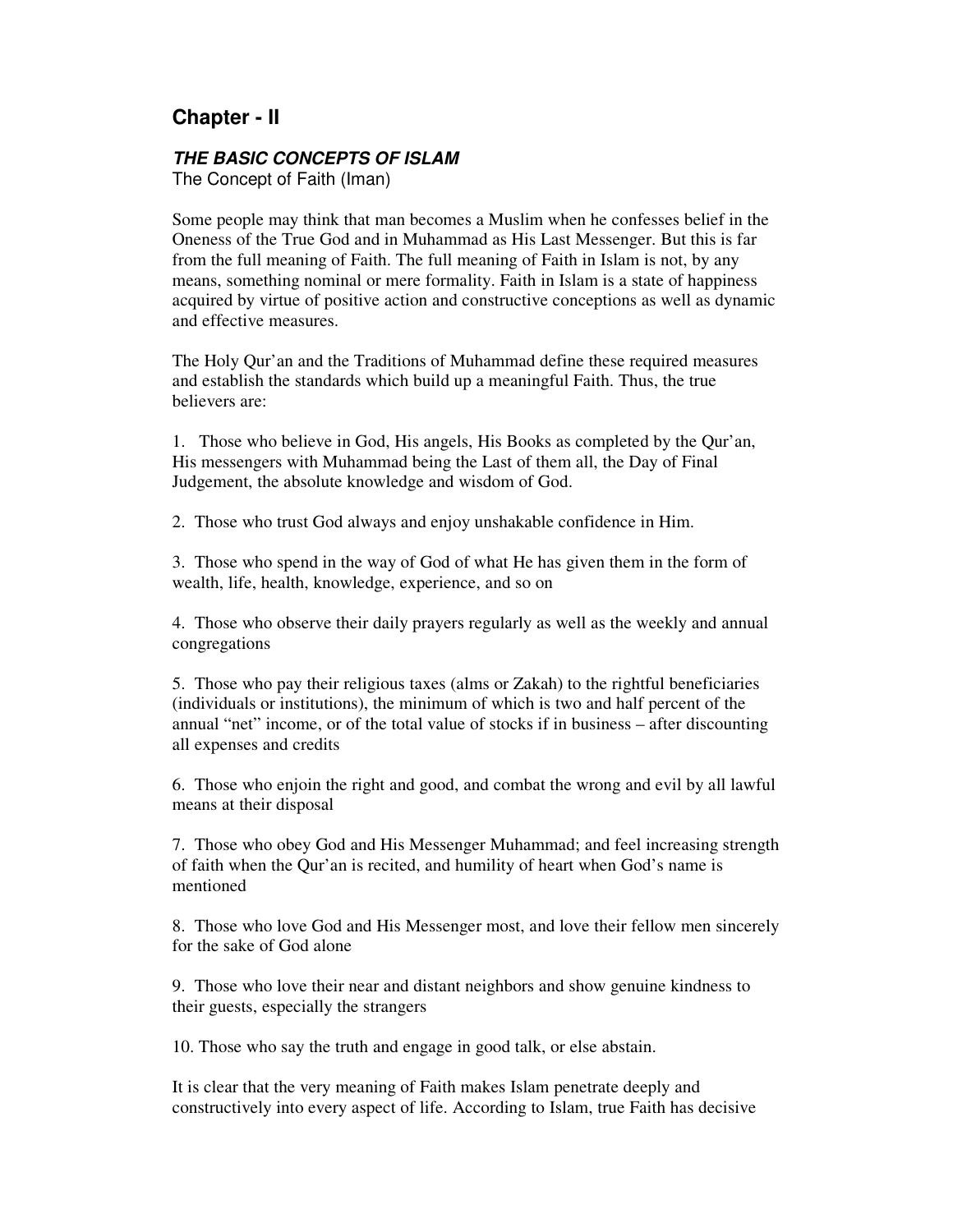effect on the spiritual and material lot of man, and also on his personal and social behavior as well as his political conduct and financial life. To show how the Qur' an describes the true believers, here are some examples. The Qur'an contains numerous references like these:

They only are the true believers whose hearts feel submissive (and humble) when God is mentioned; and when the revelations of God are recited unto them, they (the revelations) increase and strengthen their Faith; and who trust in their Lord, establish the prayer (as enjoined on them) and spend of what We have bestowed on them (in the cause of God). Those are they who are in truth believers. For them are (high) grades (of honor) with their Lord, and a bountiful provision (Qur'an, 8:2-4).

And the believers, men and women, are protecting (and allied) friends of one another; they enjoin the right and forbid the wrong, and they establish worship and they pay the poor-due, and they obey God and His Messenger. As for these, God will have mercy on them; verily God is Mighty, and Wise. God promises the believers, men and women, Gardens under which rivers flow, to dwell therein, and beautiful mansions in Gardens of everlasting bliss. But the greatest bliss is the Good Pleasure of God. That is the supreme felicity (Qur'an,  $9:71-72$ ).

The true believers are those only who believe in God and His Messenger (Muhammad) and afterward doubt not, but strive with their wealth and their lives for the cause of God. Such are the sincere (Qur'an, 49:15).

Besides these Qur' anic references, there are many relevant Traditions of Muhammad. For example, he says:

None of you can be a true believer unless, he loves for his fellow believer what he loves for himself.

Three qualities are the sign of sound faith, and he who acquires them can really feel the sweet taste of Faith. They are (1) to love God and his Messenger most of all, (2) to love his fellow man for the sake of God alone, and (3) to resent and resist returning to disbelief as much as he does being cast into fire.

He who believe in God and Last Day of Judgement is forbidden to cause any harm to his neighbor, is to be kind to his guests – especially the strangers, and is to say the truth or else abstain.

There are many verses and traditions like the ones cited above. But it should be borne in mind, however, that the given quotations are not and cannot be the exact words of the Qur' an and Muhammad as they sound in the Arabic Text. The reason for that is simple. No interpreter, however learned and masterful he may be, can ever convey the spiritual power and charming appeal of the Qur'an through any language. The Qur'an is – and so God made it – inimitable, and it is beyond human imagination and power to produce anything like it. What is true of the Qur' an in this respect is also true of the Traditions of Muhammad to a certain extent, because, after the Qur' an, his words are the most conclusive and eloquent.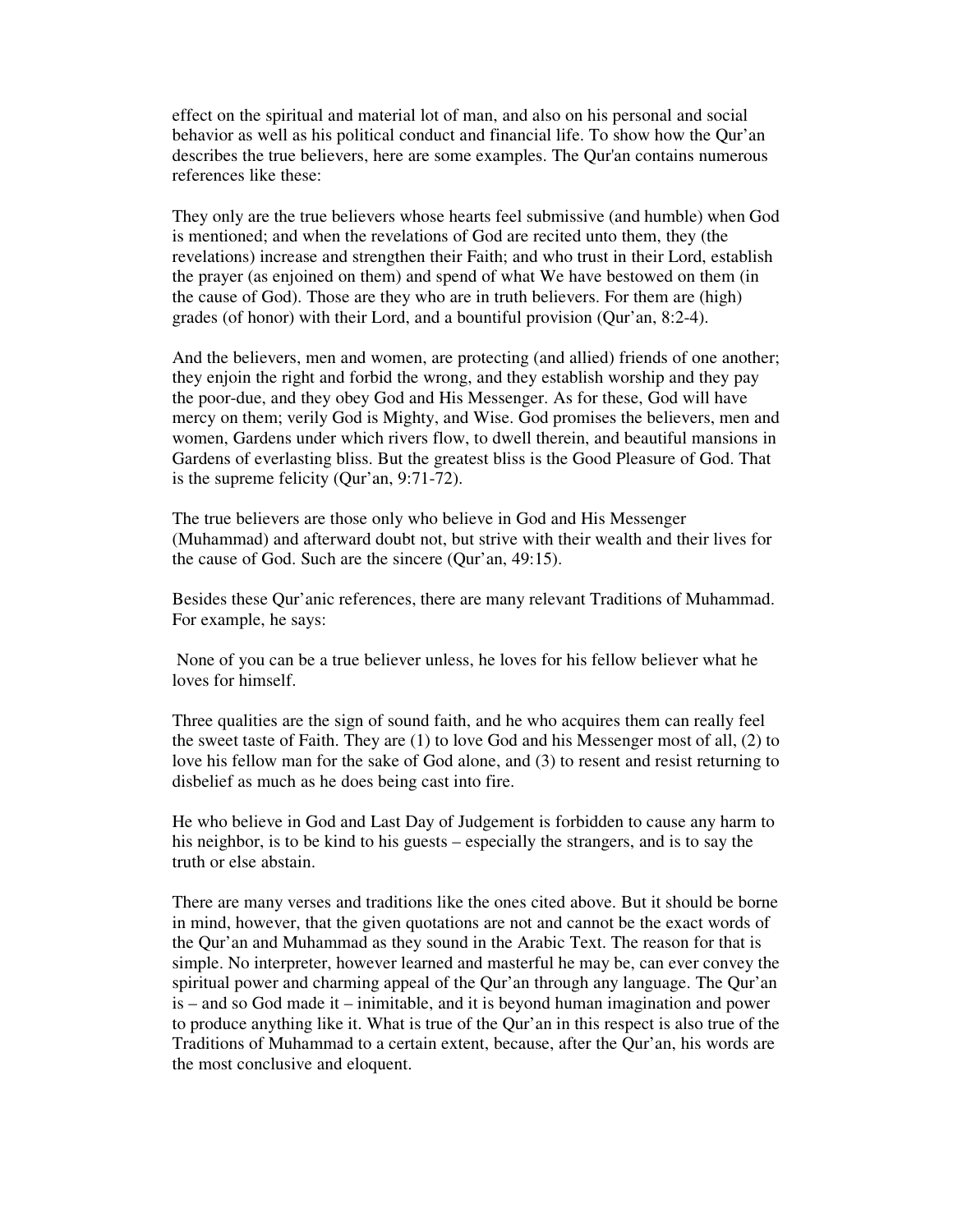#### *The Concept of Righteousness (Birr).*

Islam always warns against superficial concepts and rituals, against lifeless formalities and non-effective beliefs. In one representative verse God explains the full meaning of righteousness as follows:

It is not righteousness that you turn your faces (in prayer) towards East or West; but it is righteousness to believe in God and the Last day, and the Angels and the Book, and the Messengers; to spend of your wealth – in spite of your love for it – for your kin, for orphans, for the needy, for the wayfarer, for those who ask, and for the ransom of slaves; to be steadfast in prayer and practice regular charity; to fulfill the contracts which you have made; and to be firm and patient, in pain and adversity and throughout all periods of panic. Such are the people of truth, the God – minded (Qur' an, 2:177).

In this verse there is a beautiful and clear description of the righteous man. He should obey all the salutary regulations, and should make his sincere motive the love of God and the love of his fellow man for the sake of God. Here we have four elements: (I) our Faith should be true and sincere, (II) we must be prepared to show it in deeds of charity and kindness to our fellow man, (III) we must be good citizens by supporting charitable institutions and social organizations, and (IV) we must be steadfast and unshakable in all circumstances.

It is clear, that therefore, that righteousness is not merely a matter of void utterances. It must be founded on strong faith and constant practice. It must cover the person's thinking and action and extend to his inside and outside life, to his individual and common affairs. When the Islamic principle of righteousness is established, it provides the individual with peace in all circumstances, the society with security on all levels, the nation with solidarity, and the international community with hope and harmony. How peaceful and enjoyable life can be when people implement the Islamic Concept of Righteousness! What can be more reassuring than faith in the Beneficent Creator and investing in such good worthy causes? What can be more humane than relieving the deep anxieties of the subjugated, alleviating the sufferings of the exploited, and responding to the needs of the helpless? What is more methodical and honest than the fulfillment of commitments, the preservation of clear conscience, and the maintenance of integrity? And what is more spiritually joyful than doing all this regularly, as a matter of course, and for the love of God?

#### *The Concept of Piety (Taqwa)*

What has been said about faith and righteousness is generally true of piety. Again, it is not a matter of convenient claims and oral confessions. It is much more serious. As always, the Qur'an is our best source, and when it speaks of the pious it describes them as those who believe in the Unseen (which is taught by God), are steadfast in prayer, and spend of what We have provided for them; and who believe in the Revelation sent to you (Muhammad), and sent before your time, and (in their hearts) have the assurance of the Hereafter. They are on true guidance from their Lord, and it is these who will prosper (Qur'an, 2:3-5). The pious are those who spend (freely in the way God) whether in prosperity or in adversity; who restrain anger and pardon (all men; - for God loves those who do good; and those who – having done something to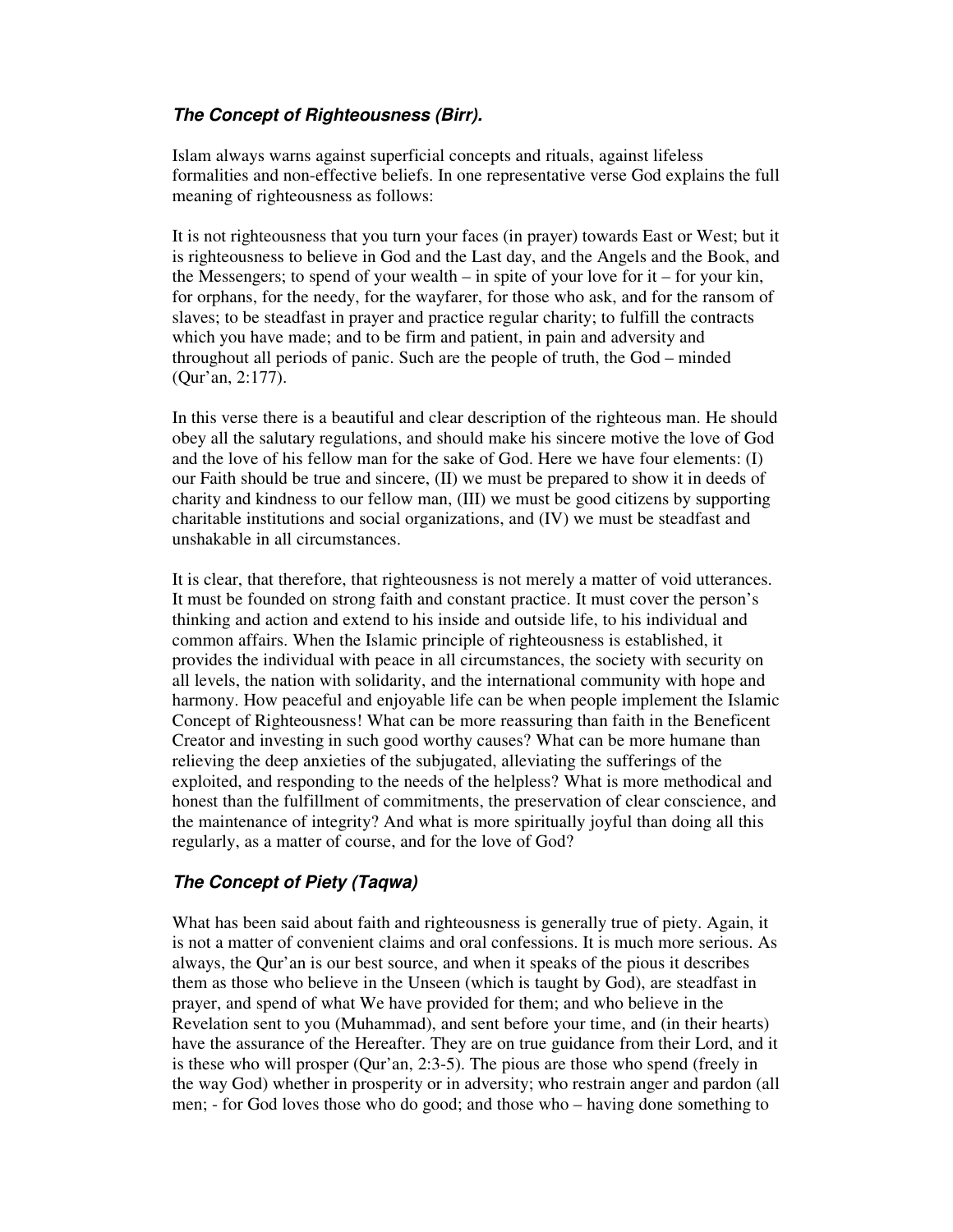be ashamed of, or wronged their own souls – earnestly bring God into mind, and ask for forgiveness for their sins, - and who can forgive sins except God? – and are never obstinate in persisting knowingly in (the wrong) they have done. For such the reward is forgiveness from their Lord, and Gardens with rivers flowing underneath, - an eternal dwelling. How excellent a recompense for those who work (and strive)! (Qur' an, 3:134-136).

In these verses we find that piety requires a proper use of the mind by grasping truth of God and life, a proper use of wealth by spending in the way of God under all circumstances and a proper use of the spiritual as well as the physical abilities of man by observing the prayer. It also demands a high degree of self – control over one's anger and emotions, a moral capacity for forgiveness and patience, and conscious urge to make the sinner return to God in regret and repentance. To be pious is to be a man of true and fine convictions, of determination and character, of will and courage and, above all, to be a man of God. Piety, righteousness and meaningful Faith are interrelated and all pour into one channel. They lead to Islam and build up the true Muslim.

#### *The Concept of Prophethood.*

The Merciful and loving God has sent many prophets at different times of history. Every known nation has had one prophet or more. All the prophets of God were men of good character and high honor. They were prepared and chosen by God to deliver His Message to mankind. Their honesty and truthfulness, their intelligence and integrity are beyond doubt. They were infallible in that they did not commit sins or violate the Law of God. But as mortals, they might have made unintentional mistakes in some human affairs and decisions. Their private judgment were not necessarily always right.

The sending of these prophets from God is a clear manifestation of strong link between Heaven and Earth, between God and man. It means that man is reformable and in him there is much good. The purpose of prophethood is to confirm what man already knows or can know, and to teach him what he does not or cannot know by his own means. It is also to help man to find the Straight Path of God, and to do the right and shun the wrong. Prophethood is an eloquent expression of God's love for His creations and His will to guide them to the right way of belief and behavior. It is an emphasis of His justice to man, because He shows him true guidance first, and then holds him responsible for his deeds. He gives warnings through His prophets, and if man fails to see the dangers of his wrong deeds, his behavior becomes punishable. This is in complete accord with God's love and justice, and the worth and capability of man of being responsible to his Lord.

The Source of prophethood and the Sponsor of all the prophets are One and the Same: it is God. Their aim is to serve God, to acquaint man with God and His Divine teachings, to establish truth and goodness, to help man to realize the true purpose of his existence and help him to conduct his life in a purposeful way. It is on this basis that the Muslims make no discrimination among the prophets and accept their teachings as consistent and complementary. And this is the reason why the Muslims believe in all the Divine Books and accept all the prophets of God as already mentioned.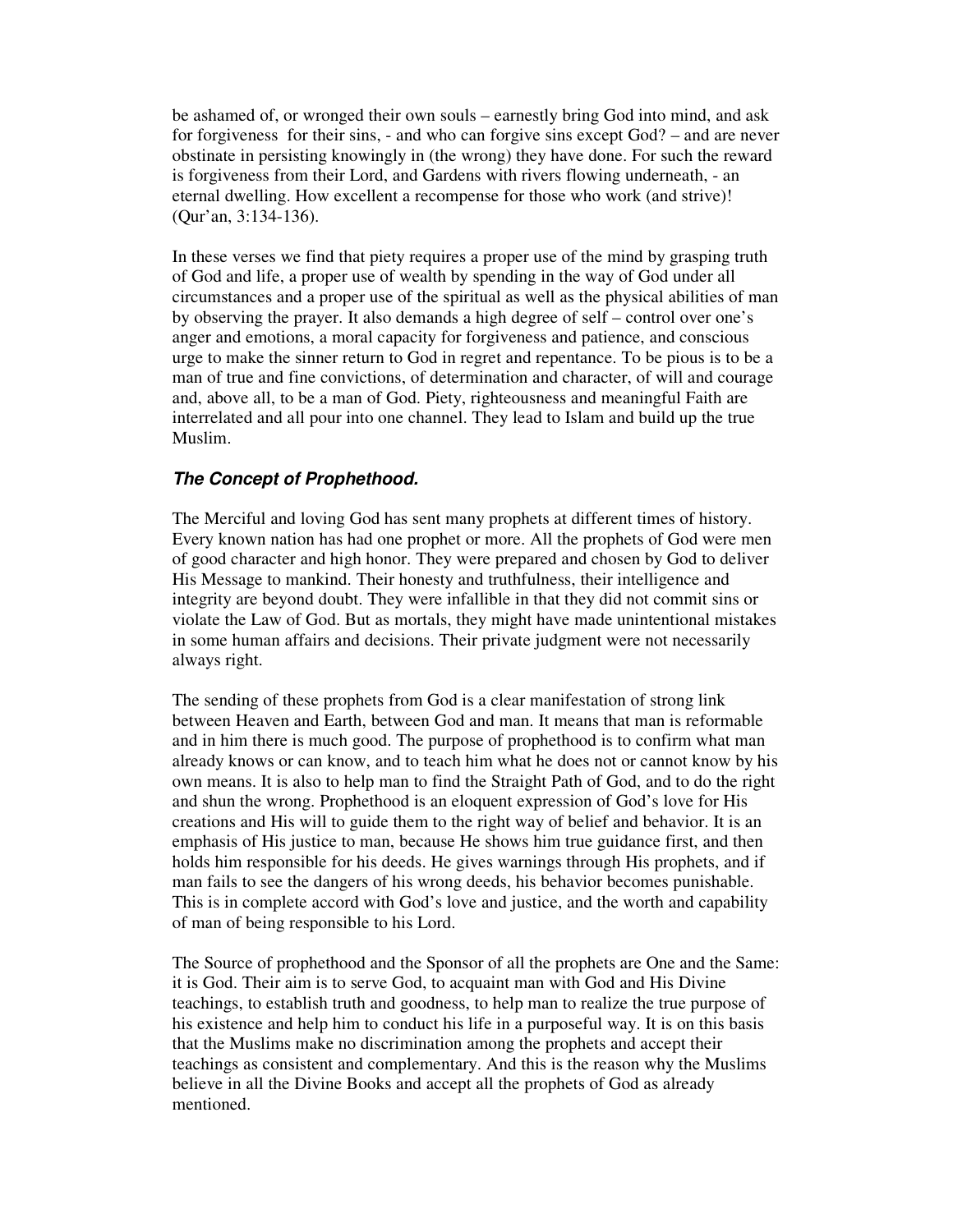#### *The Concept of Life*

Life is a brilliant demonstration of God's wisdom and knowledge, a vivid reflection of His art and power. He is the Giver and Creator of life. Nothing comes to existence by chance, and nobody creates himself or anybody else. Life is a dear and cherishable asset, and no sensible or normal person would like to lose it by choice. Even those who feel so desperate and take their lives by committing slow suicide, try in the last minute to regain their existence and wish to capture a second chance to live. Life is given to man by God, and He is the only Rightful One to take it back; no one else has the right to destroy a life. This is why Islam forbids all kinds of suicide and selfdestruction, and recommends patience and good Faith when a dear soul passes away. When a murderer is executed in punishment, his life is taken away by the right of God and in accordance with His Law.

When God gives life to man, it is not in vain that He endows him with unique qualities and great abilities. Nor is it in vain that He charges him with certain obligations. God means to help man to fulfill the purpose of life and realize the goal of existence. He means to help him to learn the creative art of living and enjoy the good taste of life according to the Divine guidance. Life is a trust from God, and man is a trustee who should handle his trust with honesty and skill, with mindfulness of God and with consciousness of responsibility to Him.

Life may be likened to a journey starting from a certain point and ending at a certain destination. It is a transitory stage, an introduction to the Eternal life in the Hereafter. In this journey man is a traveller and should be concerned with only what is of use to him in the Future Life. In other words, he should do all the good he can and make himself fully prepared to move any minute to Eternity. He should consider his life on this earth as a chance provided for him to make the best of it while he can, because when his time to leave comes he can never delay it for one second. If his term expires, it will be too late to do anything about it or extend it. The best use of life, therefore, is to live it according to the teachings of God and to make it a safe passage to the Future Life of Eternity. Because life is so important as a means to an ultimate end, Islam has laid down a complete system of regulations and principles to show man how to live it, what to take and what to leave, what to do and what to shun, and so on. All men come from God, and there is no doubt that they shall return to Him. In one of His comprehensive statements Prophet Muhammad wisely advised man to consider himself a stranger in this life or a traveller passing by the world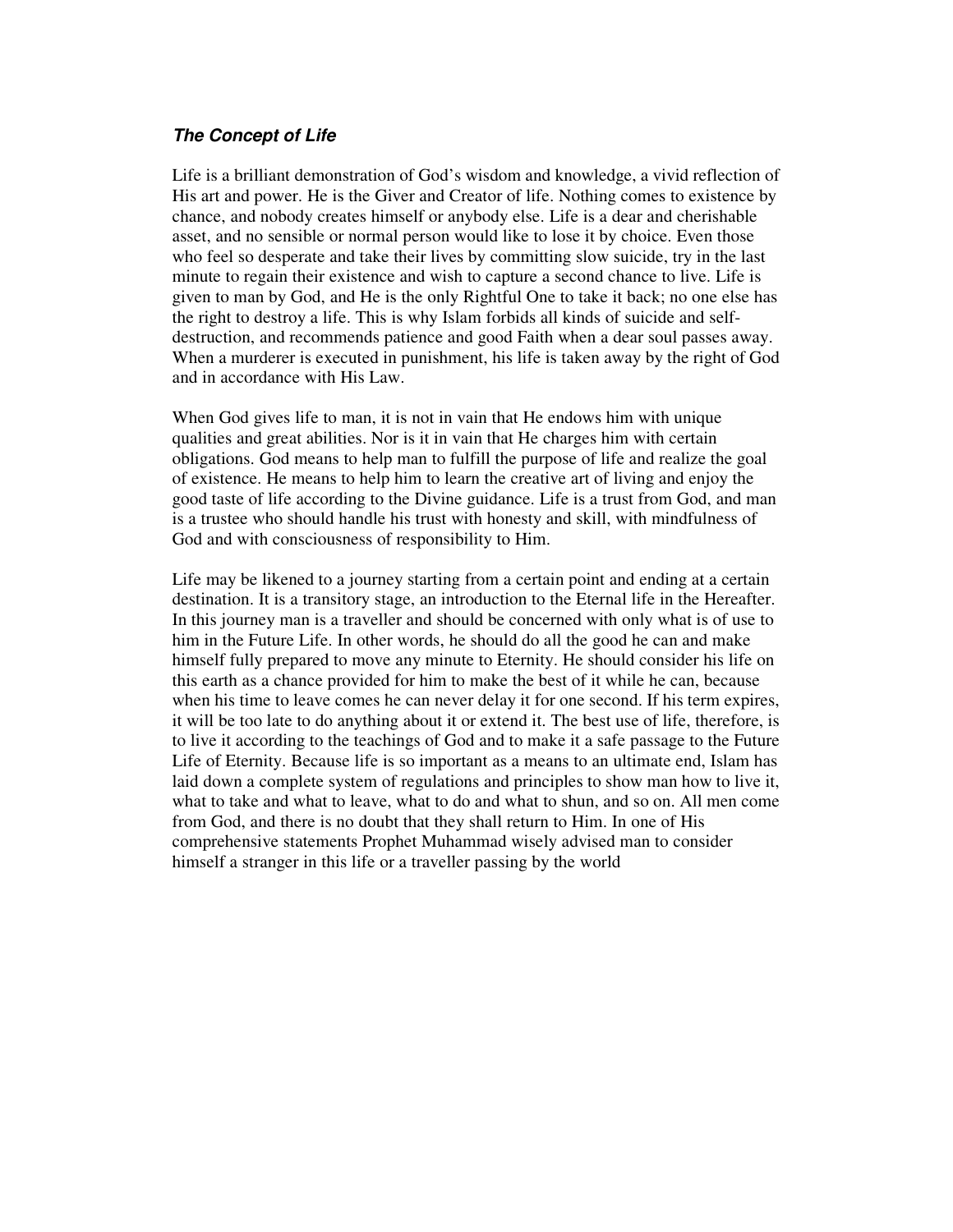#### *The Concept of Religion*

Throughout history religion has been abused and misunderstood. Some people use it as a means of exploitation and suppression, as a pretext for prejudice and persecution. Some other people use it as a source of power and domination over the elite and the masses alike. In the name of religion unjustifiable wars have been launched, freedom of thought and conscience has been oppressed, science has been persecuted, the right of the individual to maturity has been denied, and man's dignity and honor have been flagrantly debased. And in the name of religion an injustice has been inflicted upon humanity with the result that religion itself has suffered many losses.

These are historical facts which no one can deny. But is this the proper function of religion or the right approach to religion? Could this be the purpose of religion? The indisputable answer is an emphatic no. There are many religions in the world, and each one claims to be the one and only true religion. Each religion is supposed to have come from God for the right guidance of man. But these claims contradict each other and have caused dissensions among people and vehement reactions to religion – instead of welding mankind into one universal brotherhood under the One Universal Benevolent God. This situation makes any neutral observer confused and perhaps averse to all kinds of religion.

The Islamic concept of religion is unique in the broadest sense of the word. It is true that genuine religion must come from God for the right guidance of man. And it is equally true that human nature and major human needs are basically the same at all times. This conception leads to one conclusion, and that is: There is only one true religion coming from the One and the Same God, to deal with the outstanding human problems of all times. This religion is ISLAM. But it should be borne in mind that Islam was taught by Prophet Muhammad alone. On the contrary, Islam had been taught by all the prophets before Muhammad, and the true followers of Abraham and Moses as well as those of Jesus and the rest were all called MUSLIMS. So Islam has been, and will continue to be, the true universal religion of God, because God is One and Changeless, and because human nature and major human needs are fundamentally the same, irrespective of time and place, of race and age, and of any other considerations.

Bearing this in mind, the Islamic concept maintains that religion is not only a spiritual and intellectual necessity but also a social and universal need. It is not to bewilder man but to guide him. It is not to debase him but to elevate his moral nature. It is not to deprive him of anything useful, or to burden him, or to oppress his qualities but to open for him inexhaustible treasures of sound thinking and right action. It is not confine him to narrow limits but to launch him into wide horizons of truth and goodness. In short, true religion is to acquaint man with God as well as with himself and the rest of the universe. This is by no means an oversimplification of the function of religion. Here is what it means.

When the purpose of true religion is carefully examined, it will be found that religion satisfies the spiritual and moderate material needs of man. It unties his psychological knots and complexes, sublimates his instincts and aspirations, and disciplines his desires and the whole course of life. It improves his knowledge of God – the Highest Truth in the universe, and of his own self. It teaches him about the secrets of life and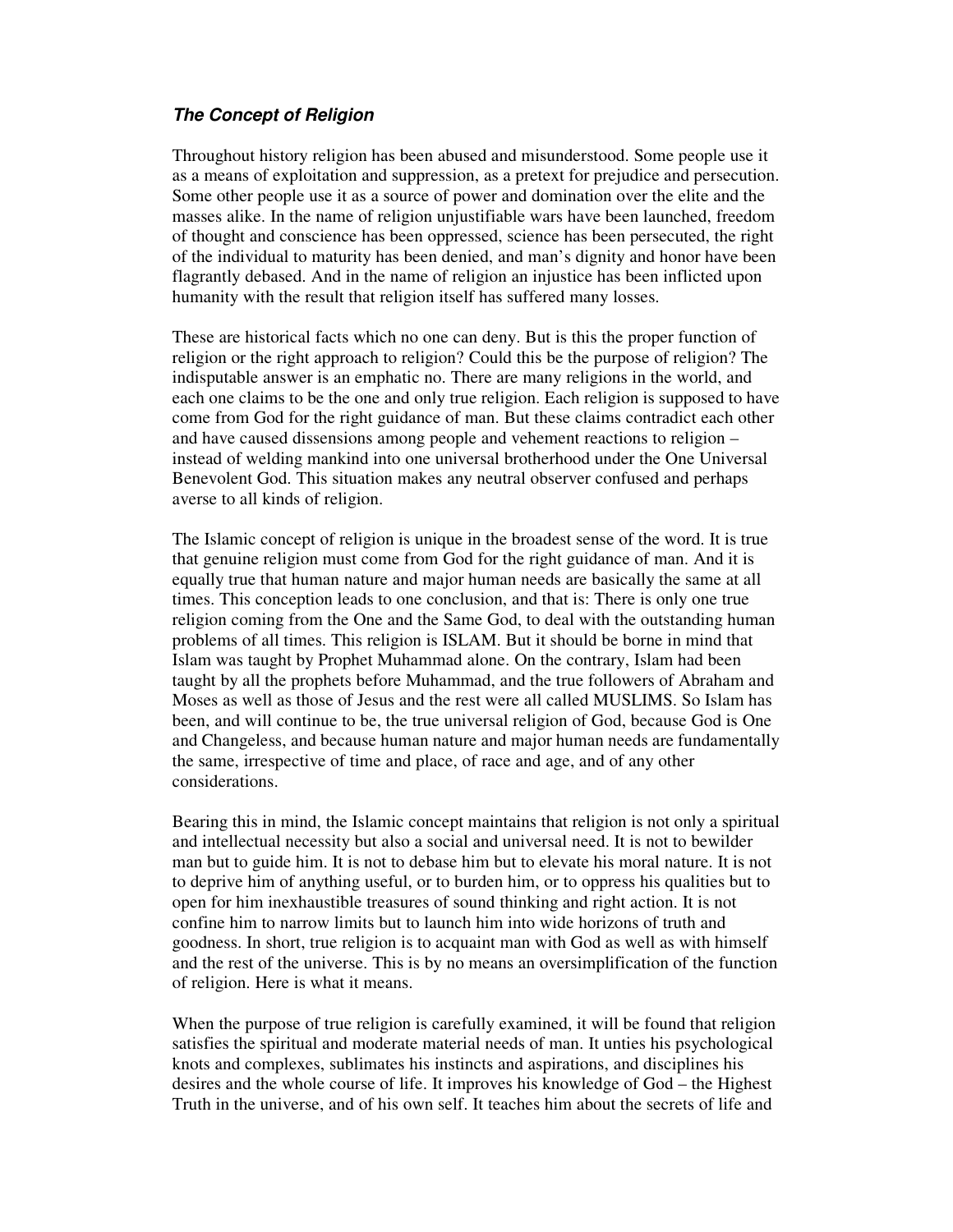the nature of man and how to treat them, about good and evil, about right and wrong. It purifies the soul from evil, clears the mind from doubts, strengthens the character and corrects the thinking and convictions of man. All this can be achieved only when man faithfully observes the spiritual duties and physical regulations introduced by religion.

On the other hand, true religion educates man and trains him in hope and patience, in truthfulness and honesty, in love for the right and good, in courage and endurance, all of which are required for the mastery of the great art of living. Moreover, true religion insures man against fears and spiritual losses, and assures him of God's aid and unbreakable alliance. It provides man with peace and security and makes his life meaningful.

That is what true religion can do for humanity, and that is the concept of religion in Islam. Any religion which fails to bear these fruits is not Islam or rather, is not religion at all, and any man who fails to draw these benefits from religion is not religious or God-minded. God is absolutely true when He says in the Holy Qur' an: Verily the religion with God is Islam. Nor did the People of the Book dessent therefrom except through envy of each other, after knowledge had come to them. But if any deny the Signs of God, God is swift in calling to account (Our'an, 3:19). And if anyone desires a religion other than Islam, never will it be accepted of him; and in the Hereafter he will be in the ranks of those who have lost (all spiritual good) (Qur'an, 3:85).

#### *The Concept of Sin*

One of the major troublesome areas of human existence is the problem of sin or evil in the world. It is commonly believed that sin started with Adam and Eve during their life in the Garden of Eden. That event led to the Fall and has ever since branded the human race with guilt, stigma, and bewilderment.

Islam has taken a unique position on the whole issue, a position which is not shared by any other religion we know. The Qur'an states that Adam and Eve were directed by God to reside in the Garden of Eden and enjoy its produce as they pleased, assured of bountiful supplies and comfort. But they were warned not to approach a particular tree so that they would not run into harm and injustice. Then Satan intrigued them to temptation and caused them to lose their joyful state. They were expelled from the Garden and brought down to earth to live, die, and taken out again at last for the Final Judgment. Having realized what they had done, they felt shame, guilt, and remorse. They prayed for God's mercy and were forgiven  $(Qur'an, 2:35-38; 7:19-25; 20:117-$ 123).

This symbolic event is significantly revealing. It tells that the human being is imperfect and ever wanting even if he were to live in paradise. But committing a sin or making a mistake, as Adam and Eve did, does not necessarily deaden the human heart, prevent spiritual reform or stop moral growth. On the contrary, the human being has enough sensibility to recognize his sins and shortcomings. More importantly, he is capable of knowing where to turn and to whom he should turn for guidance. Much more important is the fact that God is ever prepared to respond to the sincere calls of those who seek His aid. He is so Gracious and Compassionate that His Forgiveness is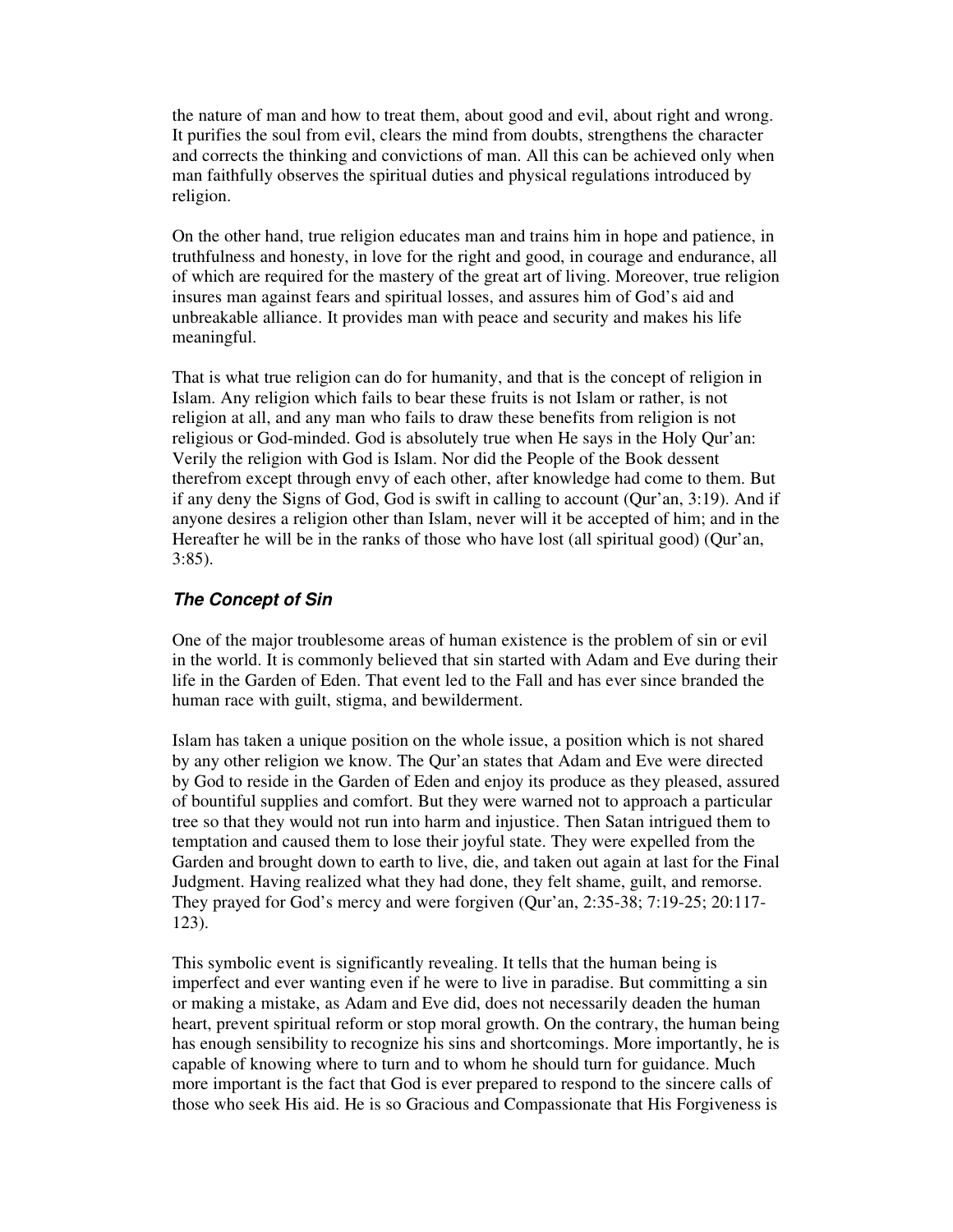Encompassing and His Mercy all – Inclusive (Qur' an, 7:156). One last revealing reading of the event is that discrimination on the basis of sex and hereditary guilt or sin are alien to the spirit of Islam.

The idea of Original Sin or hereditary criminality has no room in the teachings of Islam. Man, according to the Our' an (30:30) and to the Prophet, is born in natural state of purity or fitrah, that is, Islam or submission to the will and law of God. Whatever becomes of man after birth is the result of external influence and intruding factors. To put the matter in terms of modern thought, human nature is malleable; it is the socialization process, particularly the home environment, that is crucial. It plays a decisive role in the formation of human personality and the development of moral character. This does not deny to the individual the freedom of choice or exempt him from responsibility. Rather, it is a relief from that heavy burden of hereditary criminality or instinctual sin.

God, by definition, is Just, Wise, Merciful, Compassionate, and Perfect. He has created man by breathing into him of His own Spirit (Our' an,  $15:29$ ;  $32:9$ ;  $66:12$ ). Since God is the absolute infinite good and His Spirit the absolute perfect one; since man, through creation, received of the Spirit of God, then man was bound to retain at least some portion of this good Spirit of the Creator. This may account for the good dispositions of man and his spiritual longings. But, on the other hand, God created man to worship Him, not to be His equal, rival, the perfect incarnation or absolute embodiment of His goodness. This means that no matter how much good and perfect man may be, by the grace of creation, he is still far short of the goodness and perfection of the Creator. Man is not without such qualities, to be sure. But they are limited and proportionate to man's finite nature, capacity, and responsibility. This may explain the imperfection and fallibility of man.

However, imperfection and fallibility are not the equivalent of sin or synonymous with criminality – at least not in Islam. If man is imperfect he is not left helpless or deserted by God to fall victim to his shortcomings. He is empowered by revelations, supported by reason, fortified by the freedom of choice, and guided by various social and psychological dispositions to seek and achieve relative perfection. The constant gravitation between the forces of good and evil is the struggle of life. It gives man something to look forward to, ideals to seek, work to do, and roles to play. It makes his life interesting and meaningful, not monotonous and stagnant. On the other hand, it pleases God to see His servants in a state of spiritual and moral victory.

According to the moral scale of Islam, it is not a sin that man is imperfect or fallible. This is part of his nature as a finite limited creature. But it is a sin if he has the ways and means of relative perfection and chooses not to seek it. A sin is any act, thought, or will that (1) is deliberate, (2) defies the unequivocal law of God, (3) violates the right of God or the right of man, (4) is harmful to the soul or body, (5) is committed repeatedly, and (6) is normally avoidable. These are the components of sin which is not innate or hereditary. It is true, however, that man has the potential capacity of sin latent in him; but this is not greater than his capacity of piety and goodness. If he chooses to actualize the potential of sin instead of the potential of goodness, he will be adding a new external element to his pure nature. For this added external element man alone is responsible.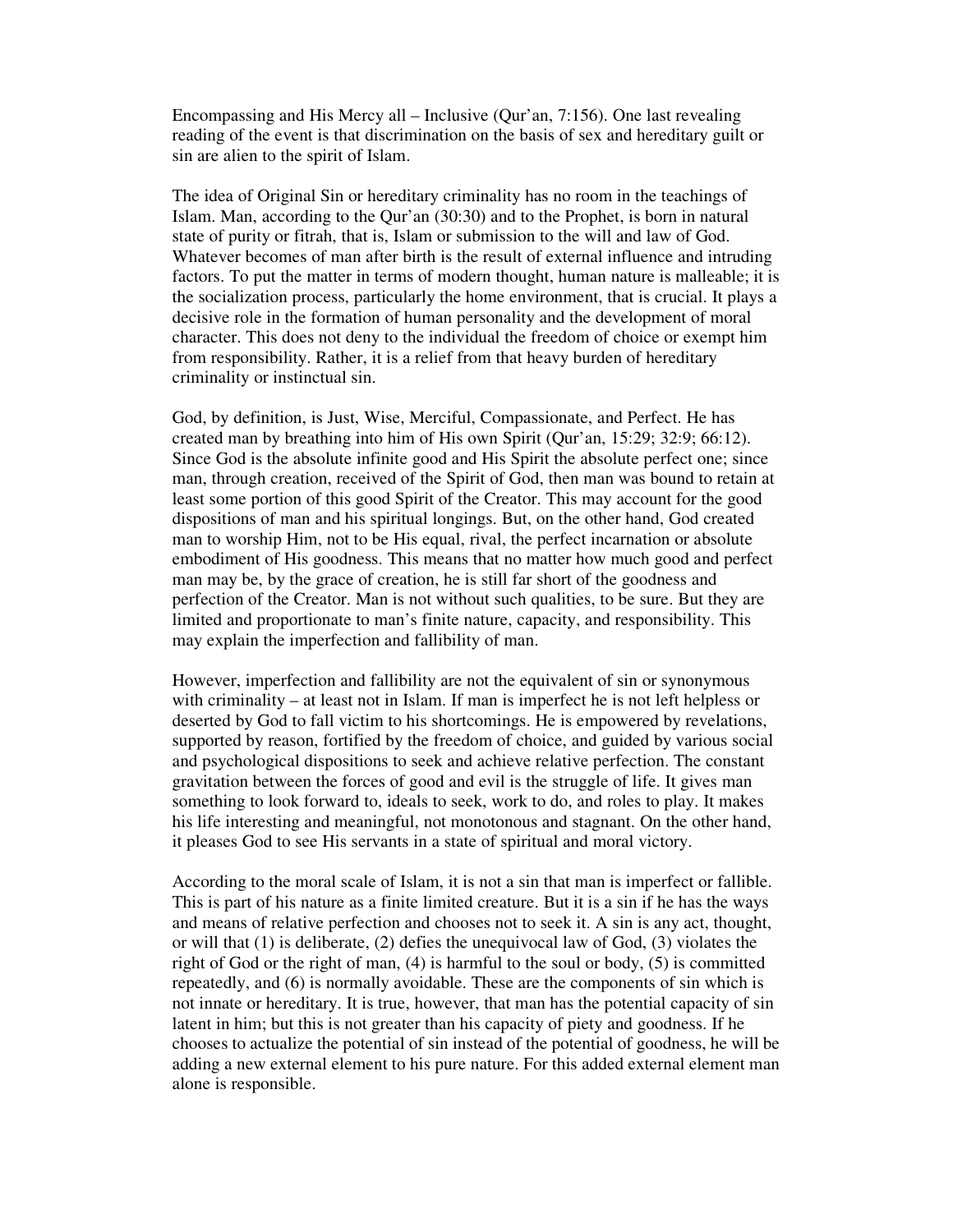In Islam, there are major and minor sins as there are sins against God and sins against both God and man. All sins against God, except one, are forgivable if the sinner sincerely seeks forgiveness. The Our' an has stated that truly God does not forgive the sin of shirk (polytheism, pantheism, trinity, etc.). But He forgives sins other than this and pardons whom He wills. Yet if the polytheist or atheist comes back to God, his sin will be forgiven. Sins against men are forgivable only if the offended pardon the offender or if the proper compensations and / or punishments are applied.

In conclusion, sin is acquired not inborn, emergent not built-in, avoidable not inevitable. It is a deliberate conscious violation of the unequivocal law of God. If man does something that is truly caused by natural instincts or absolutely irresistible drives and uncontrollable urges, then such an act is not a sin in Islam. Otherwise, God's purpose will be pointless and man's responsibility will be in vain. God demands of man what lies within the human possibilities and reaches.

#### *The Concept of Freedom*

Freedom, both as a concept and as a value, has been denied to many individuals, groups, and nations. It has been often misunderstood and abused. The fact is that in no human society can man be free in the absolute sense of the word. There must be some limitations of one sort or another, if the society is to function at all.

Apart from this general idea, Islam teaches freedom, cherishes it, and guarantees it for the Muslim as well as for the non-Muslim. The Islamic concept of freedom applies to all voluntary activities of man in all walks of life. As already stated, every man is born free on the fitrah or in a pure state of nature. This means that man is born free from subjugation, sin, inherited inferiority, and ancestral hinderance. His right of freedom is sacred as long as he does not deliberately violate the Law of God or desecrate the rights of others.

One of the main objectives of Islam is to emancipate the mind from superstitutions and uncertainties, the soul from sin and corruption, the conscience from oppression and fear, and even the body from disorder and degeneration.

The course which Islam has enjoyed on man to realize this goal includes profound intellectual endeavors, constant spiritual observances, binding moral principles, and even dietary regulations. When man follows this course, religiously, he cannot fail to reach his ultimate goal of freedom and emancipation.

The question of freedom with regard to belief, worship, and conscience is also of paramount importance in Islam. Every man is entitled to exercise his freedom of belief, conscience, and worship. In the words of the Qur'an, God says: Let there be no compulsion in religion. Truth stands out clear from Error. Whoever rejects Evil and believes in God has grasped the strongest bond that never breaks. And Gods knows all and hears all things (Qur'an, 2:256).

Islam takes this attitude because religion depends upon faith, will, and committment. These would be meaningless if induced by force. Furthermore, Islam presents the Truth of God in the form of an opportunity and leaves the choice for man to decide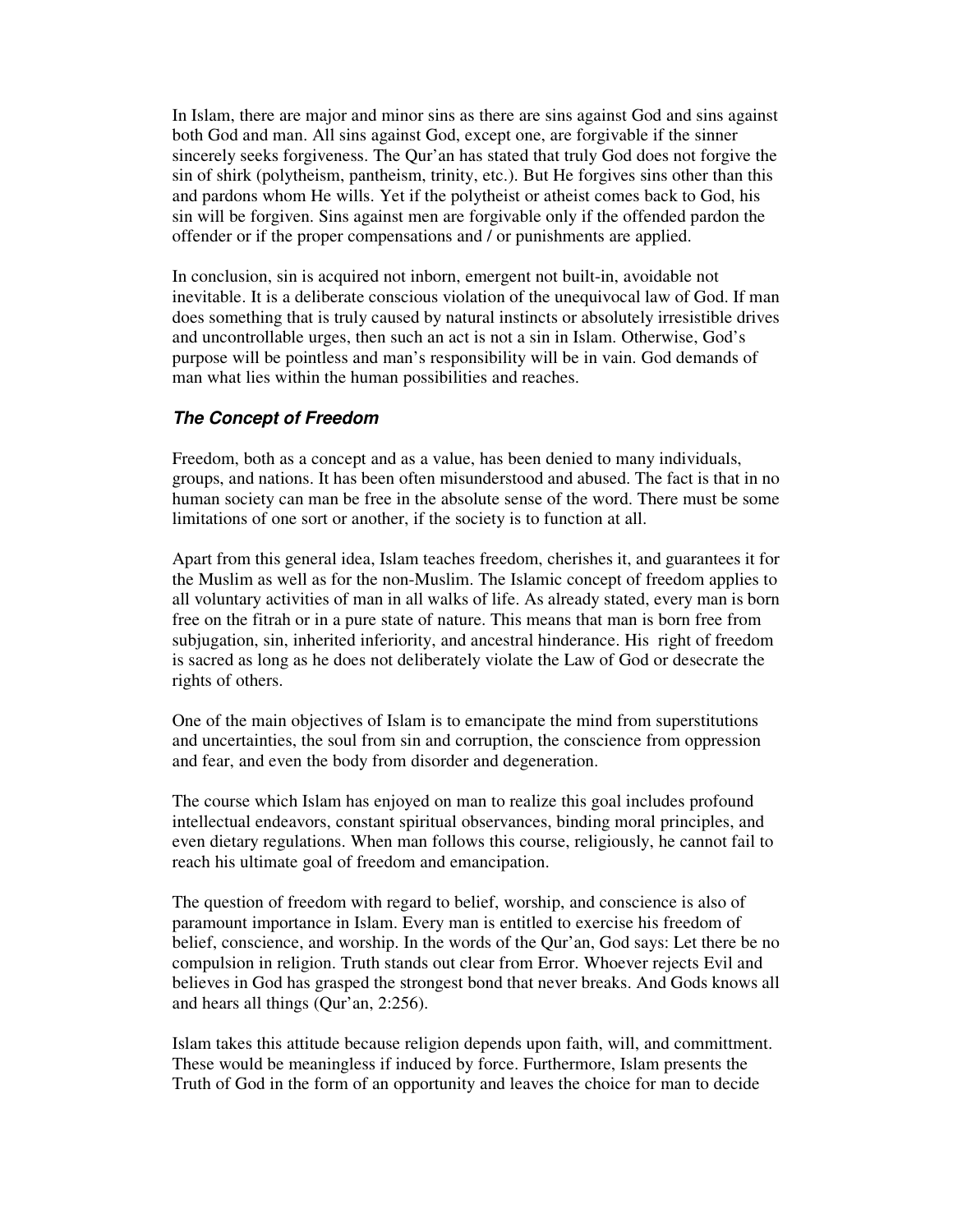his own course. The Qur'an says: The Truth is from your Lord. Let him who will, believe, and let him who will, disbelieve (Qur'an, 18:29).

The Islamic concept of freedom is an article of faith, a solemn command from the Supreme Creator. It is built on the following fundamental principles. First, man's conscience is subject to God only, to Whom every man is directly responsible. Secondly, every human being is personally responsible for his deeds and he alone is entitled to reap the fruits of his work. Thirdly, God has delegated to man the responsibility to decide for himself. Fourthly, man is sufficiently provided with spiritual guidance and endowed with rational qualities that enable him to make responsible, sound choices. Such is the foundation of the Islamic concept of freedom and such is the value of freedom in Islam. It is a natural right of man, a spiritual privilege, a moral prerogative, and, above all, a religious duty. Within the framework of this Islamic concept of freedom, there is no room for religious persecutions, class conflict, or racial prejudice. The individual's right of freedom is as sacred as his right of Life; freedom is the equivalent of Life itself

#### *The Concept of Equality*

One basic element in the value system of Islam is the principle of equality or, better yet, equity. This value of equality is not to be mistaken for or confused with identicalness or stereotype. Islam teaches that, in the sight of God, all men are equal, but they are not necessarily identical. There are differences of abilities, potentials, ambitions, wealth and so on. Yet none of these differences can by itself establish a status of superiority of one man or race to another. The stock of man, the color of his skin, the amount of wealth he has, and the degree of prestige he enjoys have no bearing on the character and personality of the individual as far as God is concerned. The only distinction which God recognizes is the distinction in piety, and the only criterion which God applies is the criterion of goodness and spiritual excellence. In the Qur'an, God says:

O mankind, verily We have created you from a single (Pair) of a male and a female, and have made you into nations and tribes, that you may know each other. Verily the most honored of you in the sight of God is the most righteous (49:13).

The difference of race, color, or social status are only accidental. They do not affect the true stature of man in the sight of God. Again, the value of equality is not simply a matter of constitutional rights or gentlemen's agreement or condescending charity. It is an article of faith which the Muslim takes seriously and to which he must adhere sincerely. The foundations of this Islamic value of equality are deeply rooted in the structure of Islam. It stems from basic principles such as the following: (1) All men are created by One and the Same Eternal God, the Supreme Lord of all. (2) All mankind belong to the human race and share equally in the common parentage of Adam and Eve. (3) God is just and kind to all his creatures. He is not partial to any race, age, or religion. The whole universe is His dominion and all people are His creatures. (4) All people are born equal in the sense that none brings any possession with him, and they die equal in the sense that none brings any possession with him, and they die equal in the sense that they take back nothing of their worldly belongings. (5) God judges every person on the basis of his own merits and according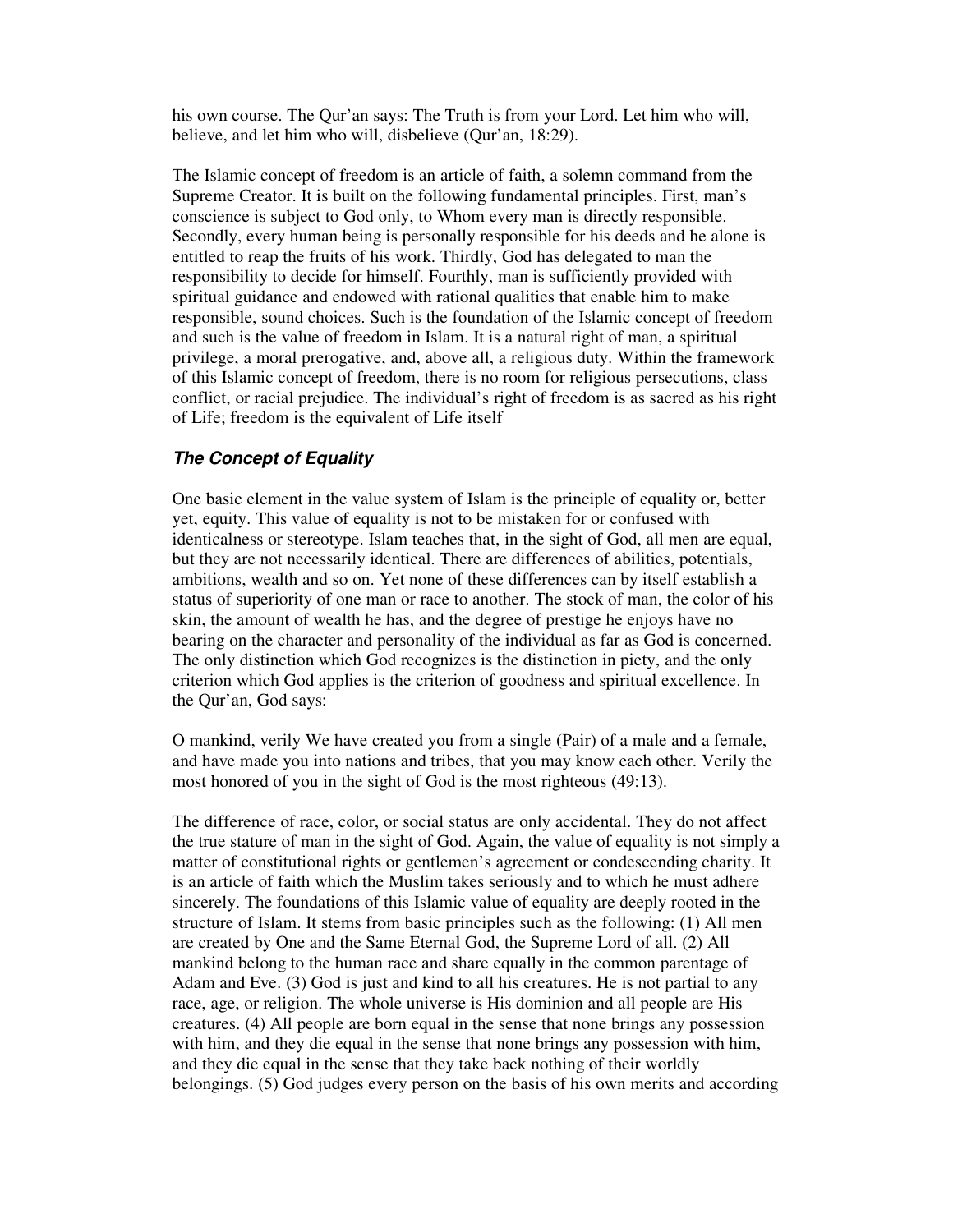to his own deeds. (6) God has conferred on man, man as such, a title of honor and dignity.

Such are some of the principles behind the value of equality in Islam. When this concept is fully utilized, it will leave no place for prejudice or persecutions. And when this Divine ordinance is fully implemented, there will be no room for oppression or suppression. Concepts of chosen and gentile peoples, words such as privileged and condemned races, expressions such as social castes and second – class citizens will all become meaningless and obsolete

#### *The Concept of Brotherhood*

Another fundamental element in the value system of Islam is the value of human brotherhood. This value also is founded on the same principles which have been discussed in connection with freedom and equality. Besides those foregoing principles, human brotherhood in Islam is based on an unshakable belief in the Oneness and Universality of God the worshipped, the unity of mankind the worshippers, and the unity of religion the medium of worship. For the Muslim, God is One, Eternal and Universal. He is the Creator of all men, the Provider for all men, the Judge of all men, and the Lord over all men. To Him, social status, national supermanship, and racial origin are insignificant. Before Him, all men are equal and brothers of one another.

The Muslim believes in the unity of mankind with regard to the source of creation, the original parentage, and the final destiny. The source of creation is God Himself. The original common parentage is that of Adam and Eve. To this first parentage, every human being belongs and of it he partakes. As for the final destiny, there is no doubt in the Muslim's mind that it will be to God, the Creator, to Whom all men shall return.

The Muslim believes in the unity of God's religion. This means that God does not confine His religion or favors to any particular nation, race, or age. It further means that there can be no contradiction or fundamental differences in the Religion of God. When all this is interpreted properly, it will leave no ground for pretended supremacy or presumptuous exclusivity. And when it is imparted into the human mind, it will provide man with a clear concept and a solid basis of human brotherhood. Because the Muslim believes in the Oneness of God, the unity of mankind, and the unity of religion, he believes in all the Messengers and Revelations of God without discrimination.

#### *The Concept of Peace*

To appreciate how Islam approaches the question of peace, one has only to consider a few elementary facts about Islam. Peace and Islam are derived from the same root and may be considered synonymous. One of God's names is Peace. The concluding words of the daily prayers of every Muslim are words of peace. The greeting of the Muslims when they return to God is peace. The daily salutations among the Muslims are expressions of peace. The adjective " Muslim" means, in a sense, peaceful. Heaven in Islam is the abode of peace.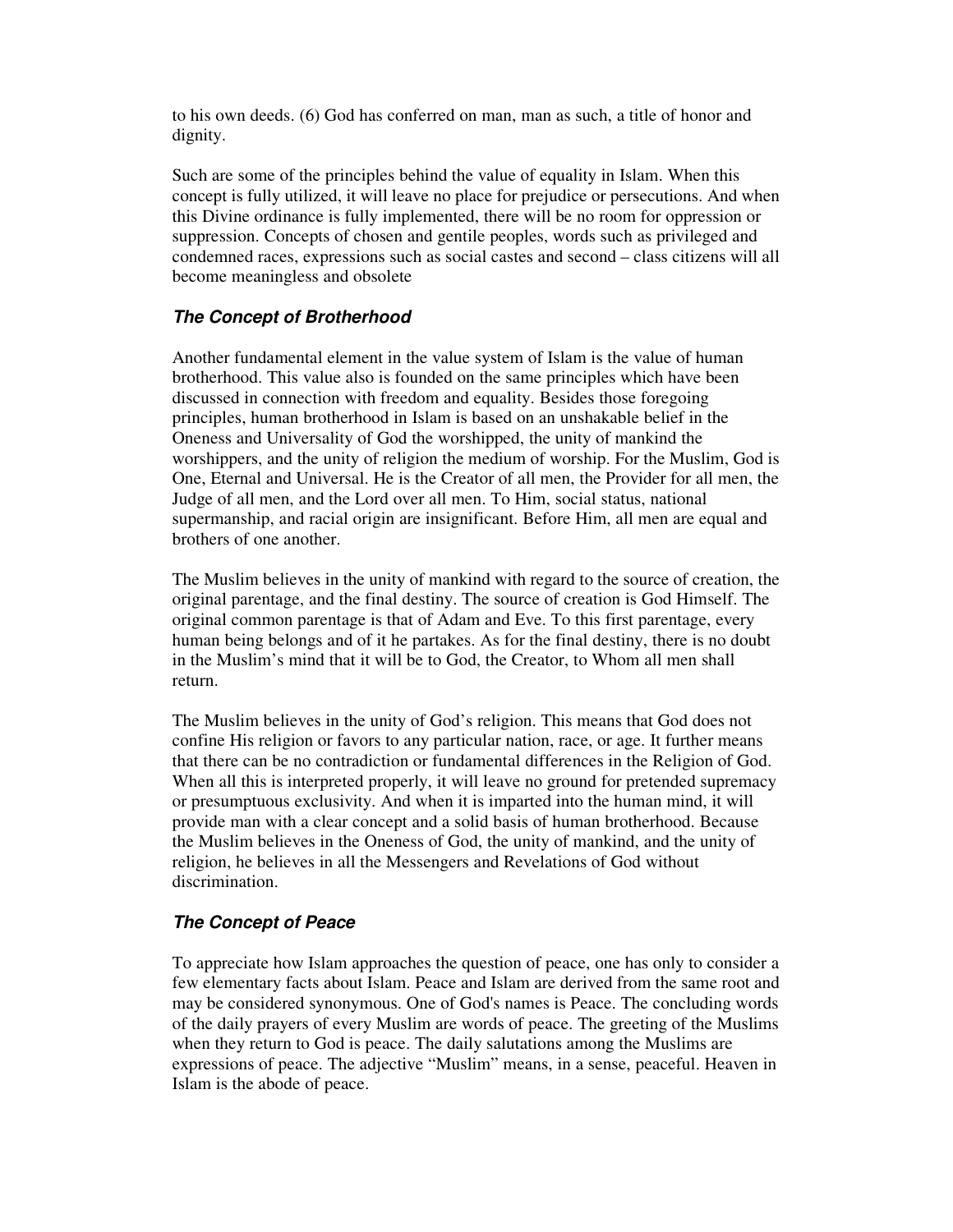This is how fundamental and dominant the theme of peace is in Islam. The individual who approaches God through Islam cannot fail to be at peace with God, with himself, and with his fellow men. Taking all these values together, putting man in his proper place in the cosmos, and viewing life in the Islamic perspective, men of good regain human dignity, to achieve equality, to enjoy universal brotherhood, and to build a lasting peace.

#### *The Concept of Community*

The word community has acquired certain connotations, some of which are romantic and nostalgic, some derogatory and reactionist. But since we intend to deal with the basics, we shall confine our discussion to the most fundamental meanings of the word community.

In one basic sense, the concept community means " all forms of relationship that are characterized by a high degree of personal intimacy, emotional depth, moral is commitment, social cohesion, and continuity in time ….. It may be found in ….. locality, religion, nation, race, occupation, or (common cause). Its archetype ….. is the family" (Robert Nisbet, The Sociological Tradition - New York: Basic Books, 1996, pp. 47-48)

In another basic sense, a community is a comprehensive group with two chief characteristics: (1) it is a group within which the individual can have most of the activities and experiences that are important to him. (2) The group is bound together by a shared sense of belonging and a feeling of identity (L. Broom & P. Selznick, Sociology: A Text with Adapted Readings New York: Harper & Rowe, 1968, p.31).

The Historical master trend has been a movement from those intimate, deep, moral relationships of community to those impersonal, formal utilitarian relationships of mass society. The movement has been designated by different phases and marked by far-reaching consequences.

From this historical trend, one can infer certain conclusions. First, this historical evolution has not been totally negative or completely positive and constructive. Both negative and positive consequences have affected different people in different degrees. Secondly, modern society is far from perfect, there is a great task yet to be performed. Thirdly, the human condition is not a lost cause or a hopeless case. True, there are crises and travail, but the situation is not entirely out of control. Finally, mankind has grown more interdependent and human societies more intertwined. Whatever happens in one segment of society is bound to affect the rest. We should keep this in mind when we discuss the Islamic concept of community

It should be generally correct to state that the Islamic concept of community has certain unique characteristics. Such unique characteristics relate to the foundation or basis of the community, its historic mission and purpose, its status among other communities, its identity, and its continuity.

The community in Islam is not founded on race, nationality, locality, occupation, kinship, or special interests. It does not take its name after the name of a leader or a founder or an event. It transcends national borders and political boundaries. The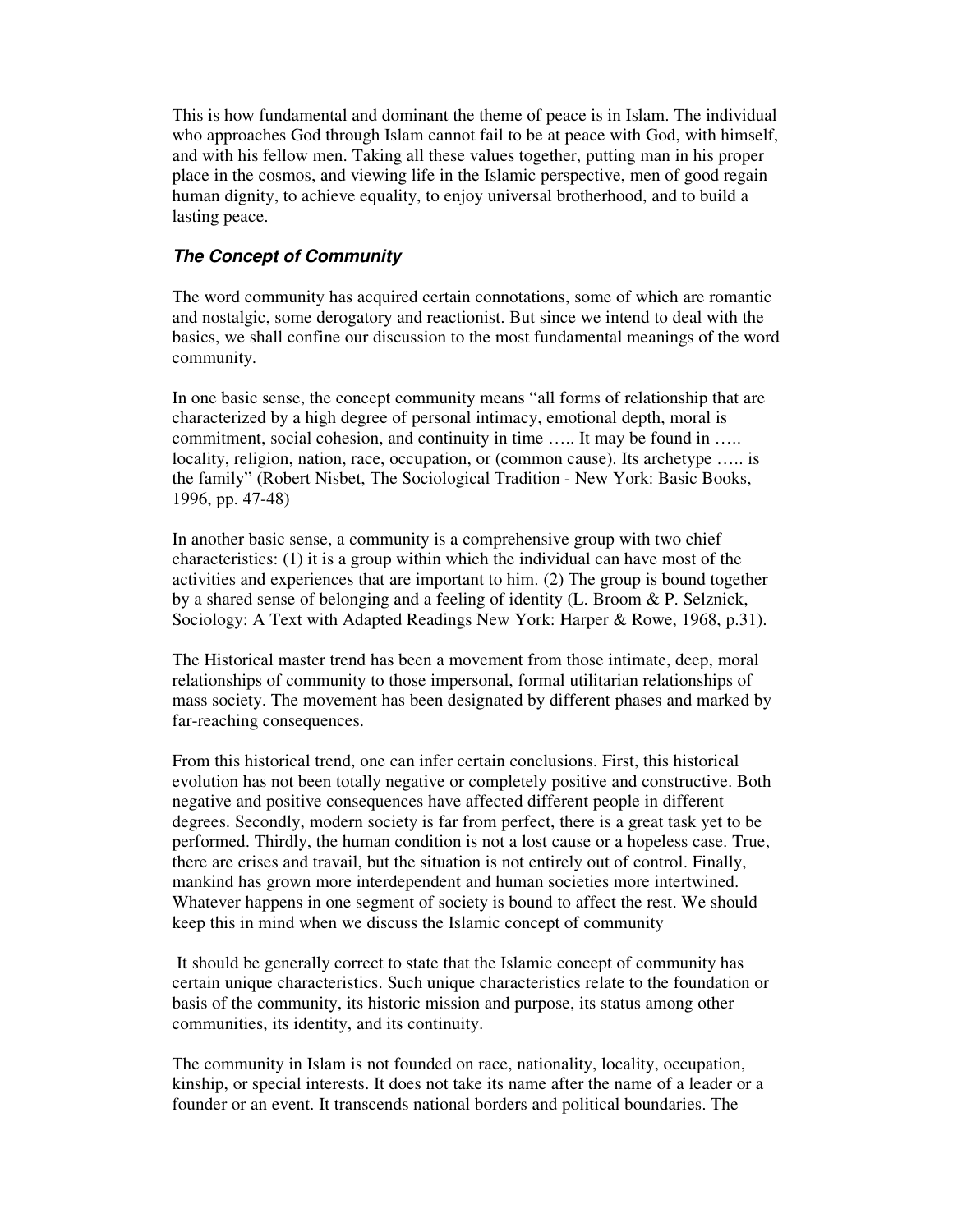foundation of the community in Islam is the principle which designates submission to the will of Allah, obedience to His law and commitment to His cause. In short, an Islamic community is present only when it is nourished and fostered by Islam.

The Islamic community has a historic mission far beyond mere survival, sheer power, breeding, or physiological continuity. Such a mission is described in the Holy Qur' an as follows:

Let there be a community (or ummah) among you, advocating what is good, demanding what is right, and eradicating what is wrong. Theses are indeed the successful (3:104). You are the best community ever raised, you enforce what is right, fight what is wrong, and believe in Allah (3:110).

The historic role of the Islamic Community is to be the true embodiment of the virtuous, the wholesome, and the noble. A truly Islamic community is the alert guardian of virtue and the bitter enemy of vice. What is required of the community at large is likewise required of every individual member. This is because the whole community is an organic entity and every individual is accountable to Allah. The role of the individual Muslim is best described by the statement of the prophet:

Whoever of you sees something wrong must seek to rectify it by action or deed; if he cannot, let him try to change it by word; if he cannot, let his feelings of disapproval and condemnation intensify and this is the minimal degree of faith.

As we can see, this description is very significant and comprehensive. In this age of revolutionary media, no one in his right mind can underestimate the power of concerted actions, or the power of communicable words, or the power of feelings.

The historic role of the Islamic community is further restated in the Qur'anic verse:

We have made you middle nation, a well-integrated community, a balanced ummah, so that you may be witnesses over other people and the Messenger a witness over you  $(2:143).$ 

Such a role of witnessing is both highly significant and extremely demanding. It means that the community of Islam must be exemplary. It must set the highest standards of performance and be the reference point for others. It must avoid excesses and extravagances, static rigidity and instant evaporation. To strike a middle course of action, to be steadfast and consistent, to know what to accept and what to reject, to have principles and at the same time remain adaptable is probably the hardest test of the human character and social viability. But this is the role of the Islamic community and the historic mission of Muslims. And it is this very criterion that qualifies the Muslim as the best human community ever to evolve.

The identity of the community centers upon the principles of consistent balance, exemplary conduct, unity of purpose, reciprocity of feelings, solidarity, and equity. Numerous are the statements of the Qur'an and Sunnah to this effect (for example 4:135, 21:92, 23:52).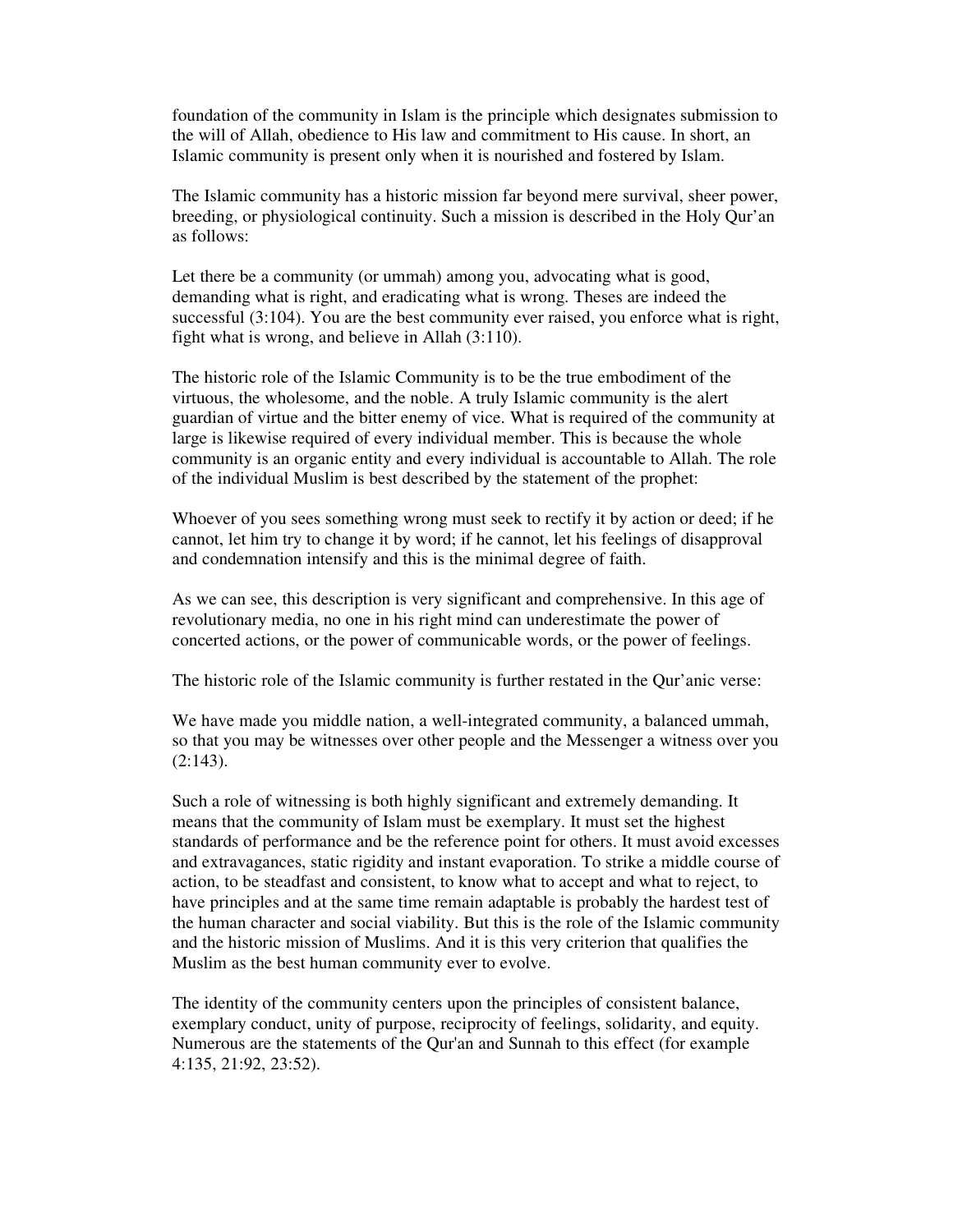With regard to the continuity of the Islamic community, certain points are noteworthy. It is the duty of Muslims to do everything within their means to insure that continuity. The rules of marriage and inheritance, the duties of Zakah and Hajj, the mutual rights and obligations of kin, the individual conscientiousness and social belonging – all these are oriented to the healthy continuity of the community of Islam. On the other hand, Allah has pledged to prophet this continuity in several ways. First, He has pledged to preserve the Qur' an and protect it purity (15:9).

This means that there shall always be a community to follow the Qur'an; the Qur'an shall not be without followers even though there may be followers of other books. Secondly, Islam itself is a continuity. Whenever a nation deviated from the path of Allah, He restated His word, reaffirmed His truth, and commissioned new prophets or reformers to carry on. Thirdly, Allah has issued a strong warning to the effect that if Muslims turned away from the right path, they would be the losers; Allah would replace them by other people unlike the failing Muslims (47:38).

Again, the believers are warned that if any of them turns back from his Faith, soon will God produce people whom He will love and they will love Him, - humble toward the believers and mighty against the disbelievers, fighting in the way of God and never afraid of reproaches (Qur'an, 5:57).

#### *The Concept of Morality*

The concept of morality in Islam centers around certain basic beliefs and principles. Among these are the followings: (1) God is the Creator and Source of all goodness, truth and beauty. (2) Man is a responsible, dignified, and honorable agent of his Creator. (3) God has put everything in the heavens and the earth in the service of mankind. (4) By His Mercy and Wisdom, God does not expect the impossible from man or hold him accountable for anything beyond his power. Nor does God forbid man to enjoy the good things of life. (5) Moderation, practicality, and balance are the guarantees of high integrity and sound morality. (6) All things are permissible in principle except what is singled out as forbidden, which must be avoided. (7) Man's ultimate responsibility is to God and his highest goal is the pleasure of his Creator.

The dimensions of morality in Islam are numerous, far-reaching and comprehensive. The Islamic morals deal with the relationship between man and God, man and his fellow men, man and the other elements and creatures of the universe, man and his innermost self. The Muslim has to guard his external behavior and his manifest deeds, his words and his thoughts, his feelings and intentions. In a general sense, his role is to champion what is right and fight what is wrong, seek what is true and abandon what is false, cherish what is beautiful and wholesome and avoid what is indecent. Truth and virtue are his goal. Humbleness and simplicity, courtesy and compassion, are his second nature. To him, arrogance and vanity, harshness and indifference, are distasteful, offensive and displeasing to God.

More specifically, the Muslim's relationship with God is one of love and obedience, complete trust and thoughtfulness, peace and appreciation, steadfastness and active service. This high – level morality will, undoubtedly, nourish and reinforce morality at the human level. For in his relationship with his fellow men, the Muslim must show kindness to the kin and concern for the neighbor, respect for the elderly and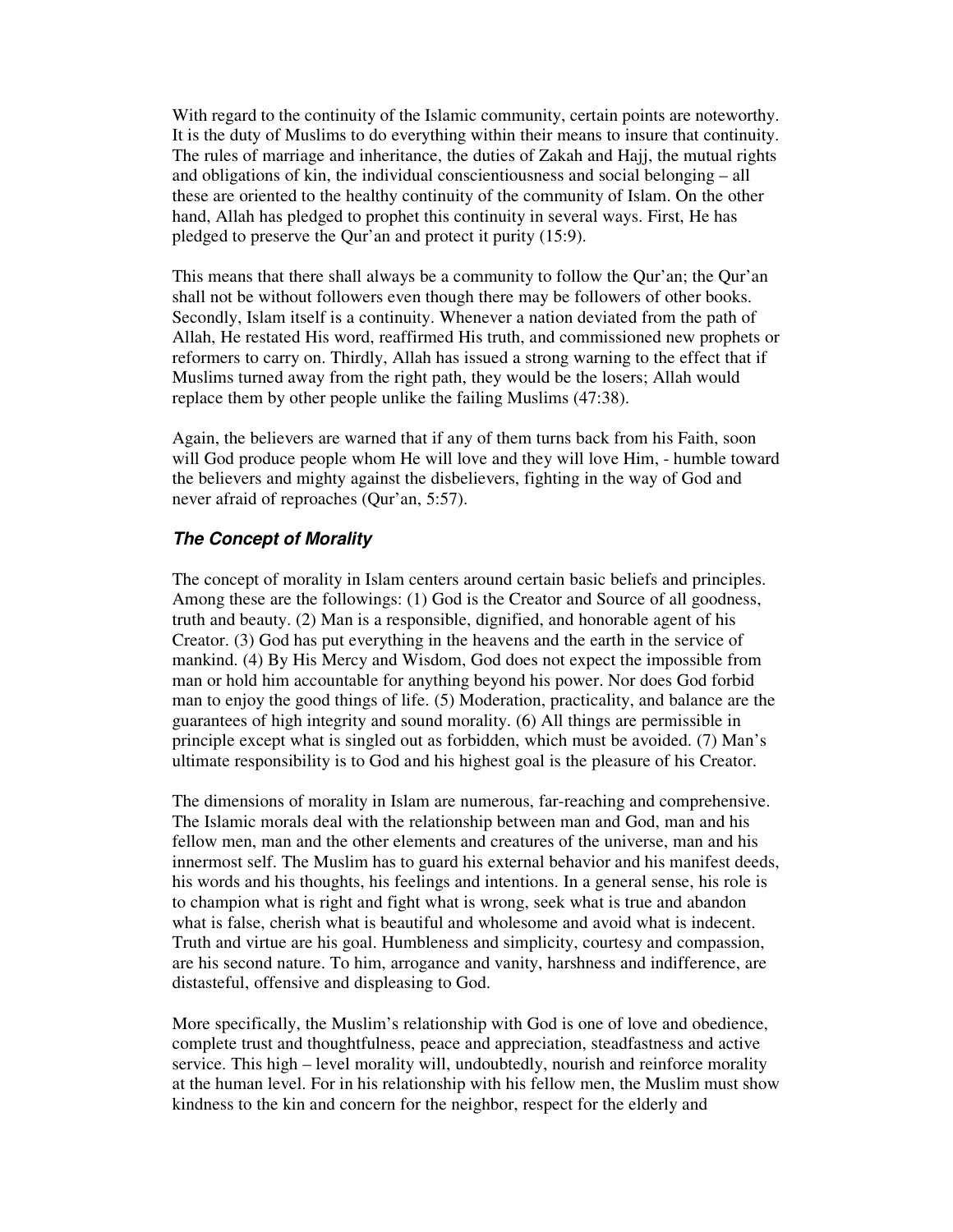compassion for the young, care for the sick and support for the needy, sympathy for the grieved and cheer for the depressed, joy with the blessed and patience with the misguided, tolerance toward the ignorant and forgiveness of the helpless, disapproval of the wrong and rise above the trivial. Moreover, he must respect the legitimate rights of others as much he does his own. His mind must be occupied with constructive ideas and serious pursuits; his heart must beat with compassionate feelings and good will; his soul must radiate with peace and serenity; his counsel must be sincere and courteous.

The Muslim's moral obligation is to be a vivid example of honesty and perfection, fulfill his commitments and perform his tasks well, seek knowledge and virtue by all possible means, correct his mistakes and repent his sins, develop a good sense of social consciousness and nourish a feeling of human response, provide for his dependents generously without extravagance and meet their legitimate needs. Nature and the world are the field of exploration and the object of enjoyment for the Muslim. He must utilize their elements and ponder their marvels, read them as signs of God's greatness and preserve their beauty, explore their wonders and discover their secrets. But whether he uses them for utility or for sheer enjoyment, he must avoid waste and excess. As a responsible agent of God and a conscientious trustee, he must always be mindful of others who share the world with him and who will succeed him in the future.

The moral principles of Islam are sometimes stated as positive commitments which must be fulfilled and sometimes as negative prescriptions which must be avoided. Whether they are stated positively or negatively, they are designed to build in the human being a sound mind, a peaceful soul, a strong personality, and a healthy body. There is no doubt that these are necessary requirements of the general welfare and prosperity of mankind. And to help man to satisfy these requirements Islam has, among other things, laid down the following regulations:

1. To bear witness to the Oneness of God and the Messengership of Muhammad in a meaningful commital way;

- 2. To observe the daily prayers regularly;
- 3. To pay the religious tax which is known as alms or the poor-due (zakah);
- 4. To keep the fast of the Holy Month of Ramadan;
- 5. To make a pilgrimage to the Holy City of Mecca at least once in his lifetime.

The moral and social implications of these regulations will be discussed later in detail.

Besides these positive measures, there are others which may be called preventive and precautionary ones. To protect man from insanity and degeneration, from weakness and indulgence, from indecency and temptation, Islam has prohibited certain things pertaining to food, drinking, recreation and sex. Among these are the following:

1. All kinds of intoxicating wines, liquors, and spirits (Qur' an, 2:219; 4:43; 5:93-94); 2. The meat and products of swine (pork, bacon, ham, lard), of wild animals that use claws or teeth to kill their victims (tigers, wolves, leopards, etc.), of all birds of prey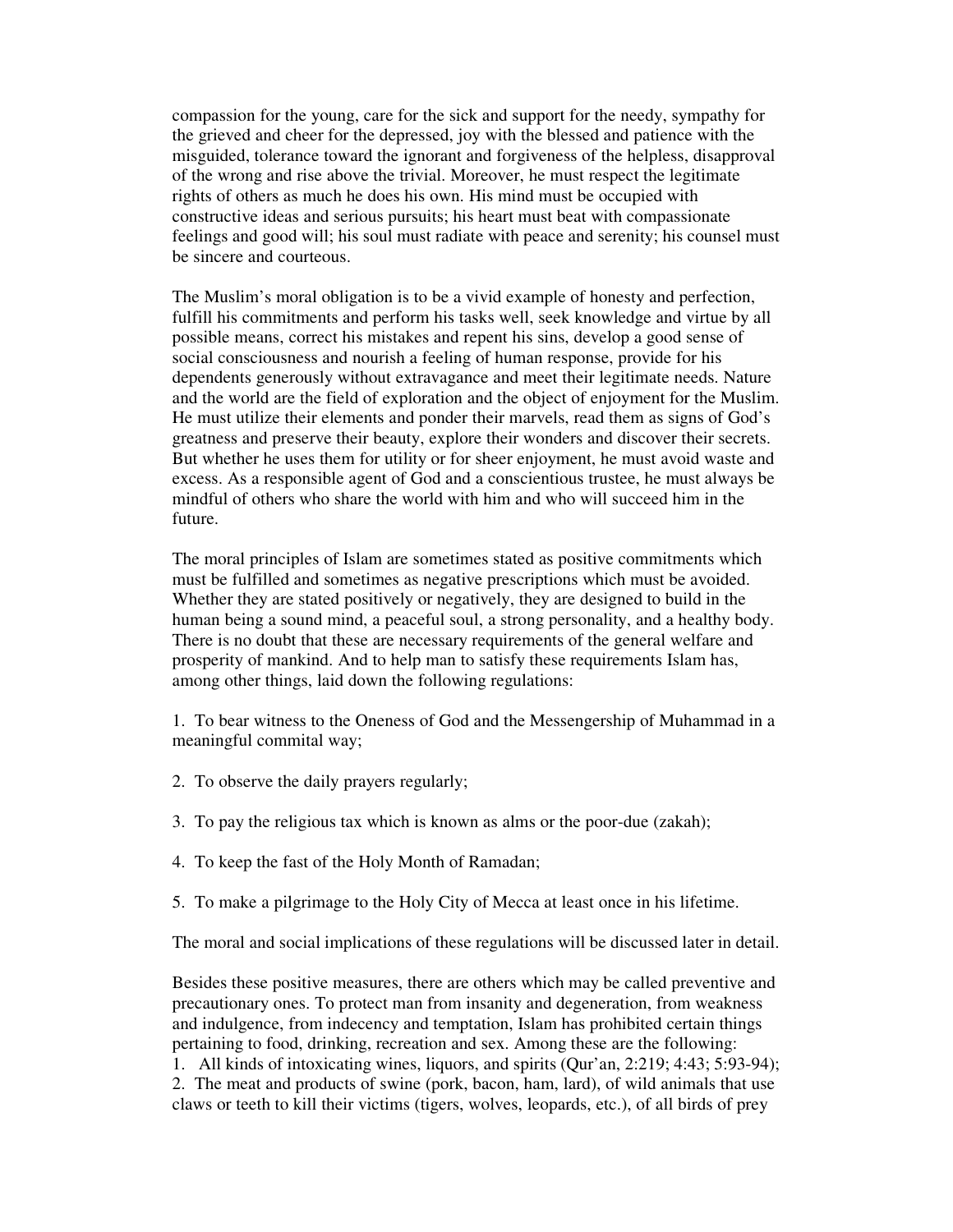(hawks, vultures, crows, etc.), of rodents, reptiles, worms and the like, of dead animals and birds that are not slaughtered properly (Qur'an, 2:172-173; 5:4-6);

3. All forms of gambling and vain sports  $(Our' an, 2:219; 5:93-94);$ 

4. All sexual relations out of wedlock and all manners of talking, walking, looking and dressing in public that may instigate temptation, arouse desire, stir suspicion, or indicate immodesty and indecency (Our' an 23:5-7; 24:30-33; 70:29-31).

This Act of Prohibition is introduced by God for the spiritual and mental well-being of man as well as for the moral and material benefit of humanity. It is not an arbitrary action or a self-imposed intrusion from God. On the contrary, it is a sign of God's interest in the welfare of humanity and an indication of His good care for man.

When God prohibits certain things, it is not because He wants to deprive man of anything good or useful. It is because He means to protect man and allow him to develop a good sense of discrimination, a refined taste for the better things in life, and a continued interest in higher moral values. To achieve this, good care must be taken of man's spirit and mind, soul and body, conscience and sentiments, health and wealth, physique and morale. Prohibition, therefore, is not deprivation but enrichment, not suppression but discipline; not limitation but expansion.

To show that all prohibitions are acts of mercy and wisdom, two Islamic principles are worth mentioning in this connection. First, extraordinary circumstances, emergencies, necessities and exigencies allow the Muslim to do what is normally forbidden. As long as these circumstances exist and to the extent that he cannot help the situation, he is not to blame if he fails to observe the moral rules of God (see Qur' an, 2:173; 5:4). Secondly, God has inscribed for Himself the rule of mercy: any who do evil out of ignorance, but thereafter repent and amend their conduct, will be forgiven; surely God is Merciful and Oft-forgiving (Our'an, 6:54).

In a remarkable, typical passage, the Qur' an has laid down the grounds and philosophy of sound moral conduct. The passage may be rendered as follows:

O Children of Adam! Wear your beautiful apparel at every time and place of prayer; eat and drink, but waste not by excess, for God loves not the wasters. Say: 'Who has forbidden the beautiful gifts of God, which He has produced for His servants, and the things, clean and pure (which He has provided) for sustenance?' Say: 'They are, in the life of this world, for those who believe, (and) purely for them on the Day of Judgement.' thus do We explain the Signs in detail for those who understand, Say: 'The things that my Lord has indeed forbidden are: shameful deeds, whether open or secret, sins and trespasses against truth or reason; assigning of partners to God – and saying things about God of which you have no knowledge' (Qur'an 7:31-33).

The range of morality in Islam is so inclusive and integrative that it combines at once faith in God, religious rites, spiritual observances, social conduct, decision making, intellectual pursuits, habits of consumption, manners of speech, and all other aspects of human life. Because morality is such an integral part of Islam, the moral tone underlies all the passage of the Qur' an and the moral teachings are repeatedly stressed in various contexts throughout the Holy Book. This makes it difficult to devise any reasonably brief classification of these moral teachings according to their citations in the Qur' an. Every principle is mentioned many times in various contexts. It appears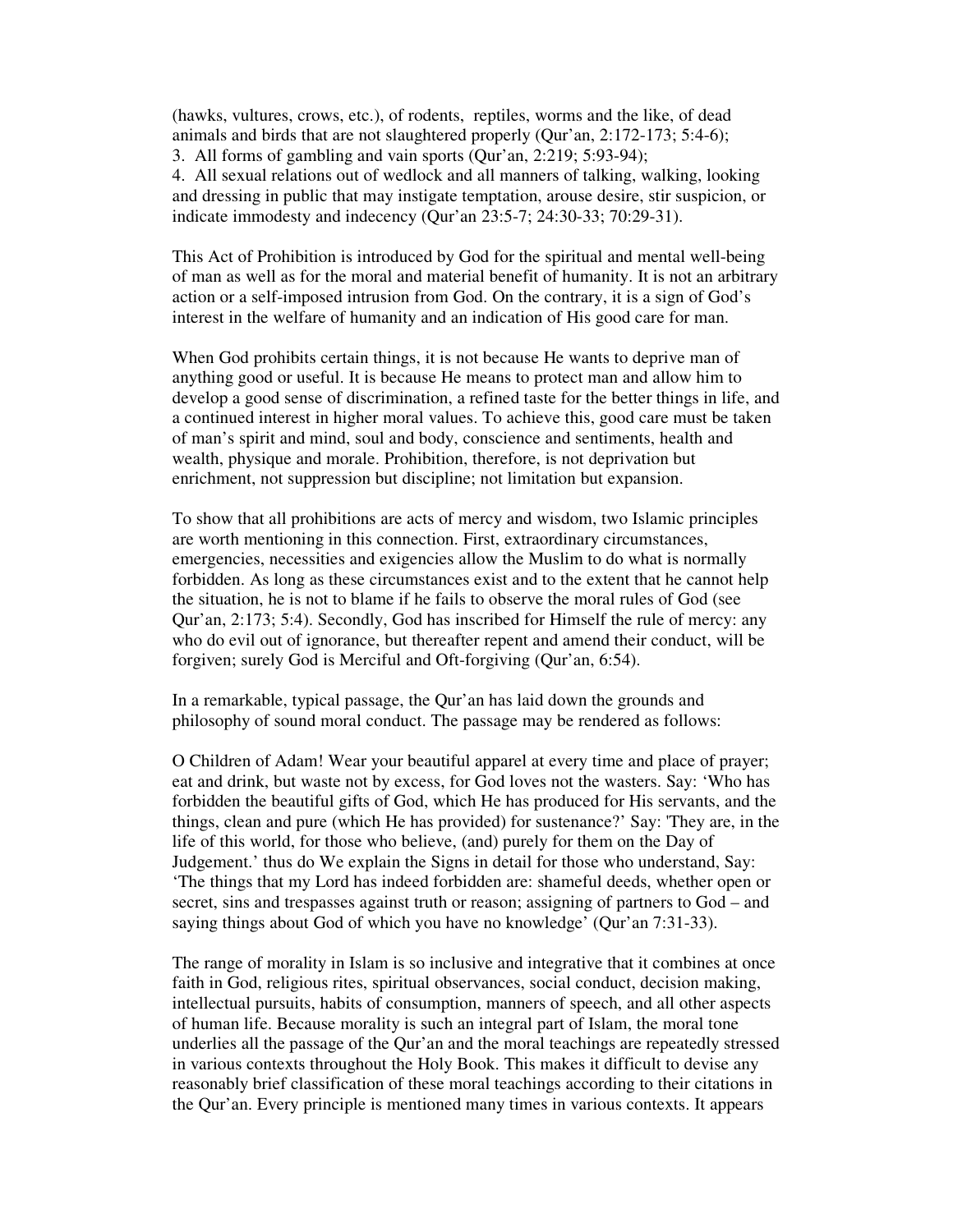either as a single significant principle or as an element of a total system of morality, which itself is an element of a complete religious supersystem.

In view of this, the following passages must be taken only as representative selections from the Qur'an, rendered and interpreted by human endeavors which, inevitably, fall short of the perfection of the original and complete version of the Book.

Serve God, and join not any partners with Him; and do good; - to parents, kinsfolk, orphans, the needy ones, neighbors who are near, neighbors who are strangers, the companion by your side, the wayfarer (you meet), and what your right hands possess (captives, slaves, animals, birds, etc.): For God loves not the arrogant, the vainglorious; - (Nor) those who are niggardly or enjoin niggardliness on others, or hide the bounties which God has bestowed on them; for We have prepared for those who resist Faith a punishment that steeps them in contempt; (Nor) those who spend of their substance, (out of hypocrisy) just to be seen of men, but have no faith in God and the Last Day. If any take the Evil One for their intimate what a dreadful intimate he is! (4:36-38).

Say (O Muhammad): 'Come, I will rehearse what God has (really) prohibited you from': join not anything as equal with Him; be good to your parents; kill not your children on a plea of want; for We provide sustenance for you and for them; … . And come not near to the orphan's property, except to improve it, until he attains the age of full strength; give measure and weight with full justice; no burden do We place on any soul, but that which it can bear; and whenever you speak, speak justly, even if a near relative is concerned; and fulfill the Covenant of God. Thus does He Command you, that you may remember. Verily, this is My Way, leading straight; follow it; follow not (other) paths: They will scatter you about from His Right path. Thus does He command you, that you may be righteous (6:151-153).

God commands justice, the doing of good, and kindness to kith and kin; and He forbids all shameful deeds, and injustice and rebellion: He instructs you, that you may receive admonition. Fulfill the Covenant of God when you have entered into it, and break not your oaths after you have confirmed them; indeed you have made God your surety; for God knows all that you do . . . . Whoever works righteousness, man or woman, and has Faith, verily, to him will We give a new Life, a life that is good and pure, and We will bestow on such (workers) their reward according to the best of their actions (16: 90-91, 97).

Invite (all) to the way of your Lord with wisdom and beautiful preaching; and argue with them in ways that are best and most gracious; for your Lord knows best, who have strayed from His Path, and who are truly guided (16:125).

Who is better in speech than one who calls (others) to God, works righteousness, and says: 'I am one of those who bow in Islam'. Nor can Goodness and Evil be equal. Repel (Evil) with what is best. Then the one between whom and you there was hatred will become as it were your friend and intimate! (41:33-34).

Whatever is given to you (here) is (only) a convenience of this Life. But that which is with God is better and more lasting. (It is) For those who believe and put their trust in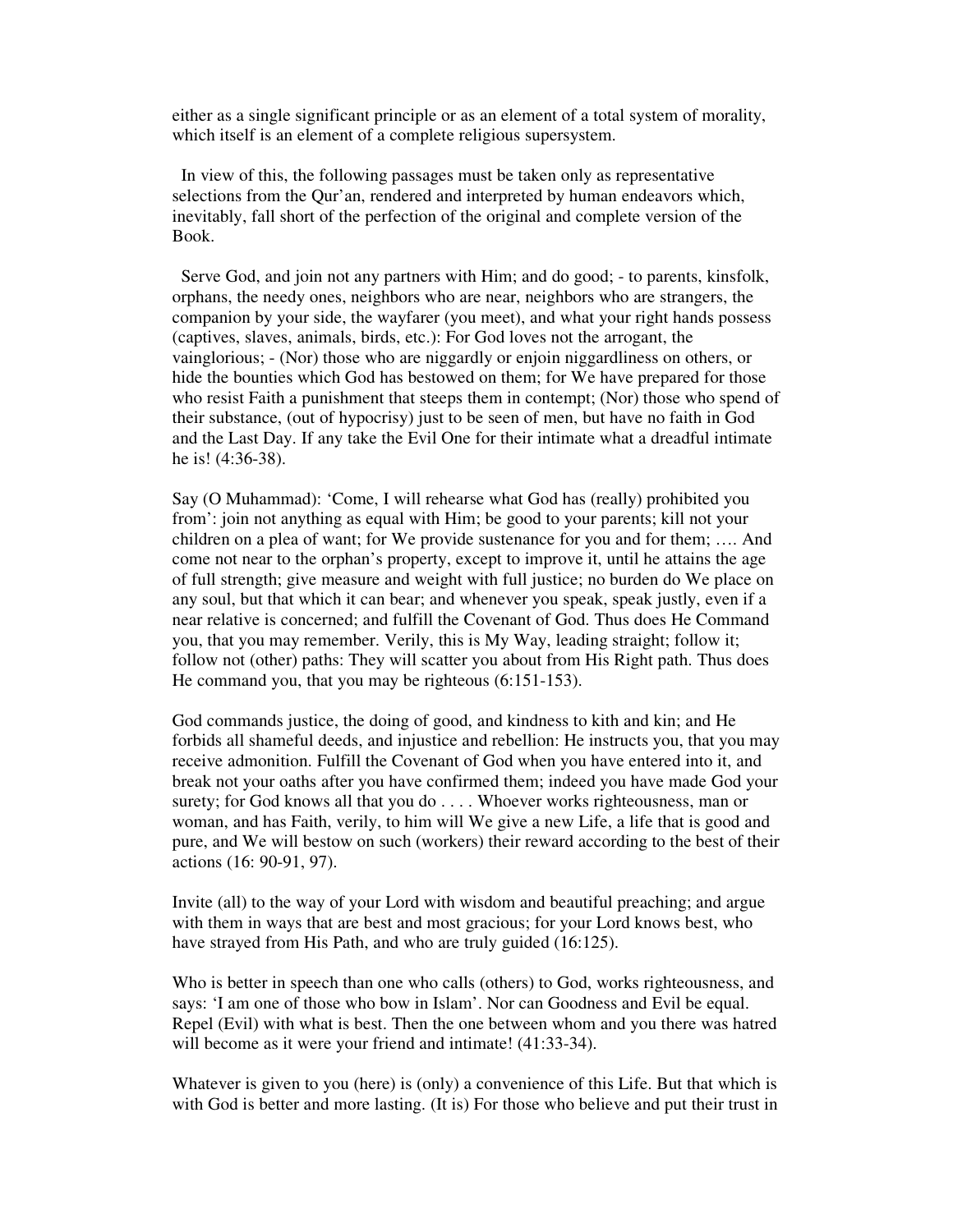their Lord; those who avoid the greater crimes and shameful deeds, and when they are angry even then forgive; those who hearken to their Lord, and establish regular prayer; who (conduct) their affairs by mutual consultation; who spend out of what We bestow on them for sustenance; and those who, when an oppressive wrong is inflicted on them, (are not cowed but) help and defend themselves. The recompense for an injury is an injury equal to it (in degree), but if a person forgives and makes reconciliation, his reward is due from God, for God loves not those who do wrong. But indeed if any do help and defend themselves after a wrong (done) to them, against such (persons) there is no cause of blame. The blame is only against those who oppress men with wrong doing and insolently transgress beyond bounds through the land, defying right and justice. For such (oppressors and transgressors) there will be a penalty grievous. But indeed if any show patience and forgive, that would truly be an exercise of courageous will and resolution in the conduct of affairs (42: 36-43).

If any do wish for the transitory things (of this Life), We readily grant them such things as We will, to such persons as We will, but in the end We have provided Hell for them where they will burn, disgraced and rejected. And those who do wish for the (things of) the Hereafter, and strive therefor with all due striving, and have Faith, they are the ones whose striving is appreciable (by God.). Of the bounties of your Lord We bestow freely on all-these as well as those: the bounties of your Lord are not closed (to anyone). (17:18-20)

Take not with God another object of worship: or you (man!) will sit in disgrace and destitution. Your Lord has decreed that you worship none but Him, and that you be kind to parents. Whether one or both of them attain old age in your life, say not to them a word of contempt, nor repel them, but address them in terms of honor. And out of kindness, lower to them the wing of humility, and say: 'My Lord! bestow on them Your mercy even as they cherished me in childhood.' Your Lord knows best what is in your hearts. If you do deeds of righteousness, verily He is Most Forgiving to those who turn to Him again and again (in true penitence). After render to the kindred their due rights, as (also) to those in want, and to the wayfarer. But squander not (your wealth) in the manner of a spendthrift. Verily spendthrifts are brothers of the Evil Ones; and the Evil One is to his Lord ungrateful. And even if you have to turn away from them (the said people), in pursuit of the Mercy from your Lord which you do expect, yet speak to them words of easy kindness. Make not your hand tied (like a niggard's) to your neck, nor stretch it forth to its utmost reach (like an irresponsible squanderer, if you choose either way), you will become blameworthy and destitute (respectively). Verily your Lord does provide sustenance in abundance for whom He pleases, and He provides in a just measure; for He does know and regard all His servants. Kill not your children for fear of want. We shall provide sustenance for them as well as for you, verily the killing of them is a great sin. Nor come near to adultery; for it is a shameful deed and an evil, opening the road (to other evils). Nor take life – which God has made sacred – except for just cause. And if anyone is slain wrongfully, We have given his heir authority (to demand equal punishment or to forgive). But let him not exceed bounds in the matter of taking life; for he is helped (by the Law). Come not near to the orphan's property except to improve it, until he attains the age of full strength; and fulfill (every) engagement: for (every) engagement will be enquired into (on the Day of Reckoning). Give full measure when you measure, and weigh with a balance that is straight. That is the most fitting and the most advantageous in the final determination. And pursue not that of which you have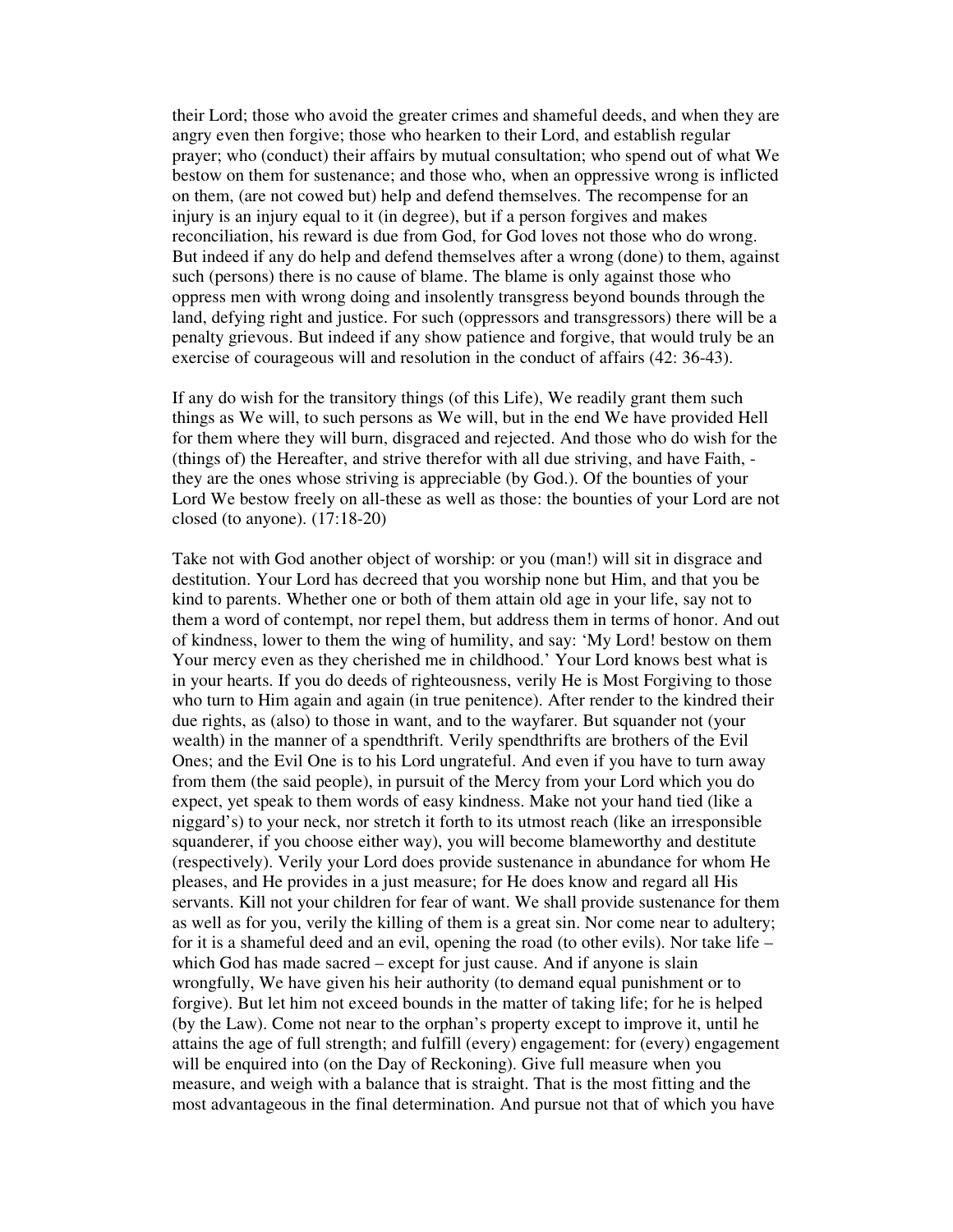no knowledge (idle and useless curiosity); for every act of hearing, or of seeing or of (feeling in) the heart will be enquired into (on the Day of Reckoning). Nor walk on the earth with arrogance; for you cannot rend the earth asunder, nor reach the mountains in height. Of all such things evil is hateful in the sight of your Lord. These are among the (precepts of) wisdom, which your Lord has revealed to you. Take not, with God, another object of worship, lest you should be thrown into Hell, blameworthy and rejected (17:22-39).

We bestowed wisdom on Luqman: 'Show your gratitude to God'. Any who is grateful does so to the profit of his own soul. But if any are ungrateful, verily God is free of all needs, worthy of all praise … ..And We have enjoined on man (to be good) to his parents. In travail upon travail did his mother bear him, and in years twain was his weaning. (hear the command), show gratitude to Me and to your parents. To Me is your final Goal. But if they strive to make you join in worship with Me things of which you have no knowledge (or do any wrong), obey them not; yet bear them company in this life with justice (and consideration), and follow the way of those who turn to Me (in love). In the end the return of you all is to Me, and I will tell you the truth (and meaning) of all that you did … … O my Son! (said Luqman): Establish regular prayer, enjoin what is just (and right) and forbid what is wrong; and bear with patient constancy whatever betide you; for this is firmness (of purpose) in (the conduct of) affairs. And swell not your cheek (for pride) at men, nor walk in insolence through the earth; for God loves not any arrogant boaster. And be moderate in your pace, and lower your voice; for the harshest of sounds without doubt is the braying of the ass (31:12-19)

O you who believe! Intoxicants and gambling . . . are an abomination, of Satan's handiwork. Avoid such (abomination), so that you may prosper. Satan's plan is only to excite enmity and hatred between you, with intoxicants and gambling, and hinder you from the rememberance of God and from prayer. Will you not then abstain? (5:90-91).

But seek, with that which God has bestowed on you, the Home of the Hereafter. Nor forget your portion in this world. But you do good, as God has been good to you, and seek not mischief in the land; for God Loves not the mischief makers (28:77).

These selections can be supported by many others from the Qur'an and the Traditions of Muhammad. In themselves they are sufficient to portray the fundamental morals of Islam. These Islamic morals are unique in their nature under all circumstances. They are introduced by God not simply to be admired occasionally but to be enforced and effective. They are meant to help the individual to develop his personality and cultivate his character in the most wholesome manner, to strengthen his bonds and consolidate his association with God, the Source of all Goodness. Never were the Islamic morals designed to intimidate the individual and make him passive or indifferent. One example will illustrate the point. If a Muslim is wronged or oppressed, he has the free choice either to resist and retaliate in an equal measure or to forgive and entrust God with the results of his deed. He knows that he is authorized to take either action, and he equally knows that it is better for him to forgive. So when he forgives, he does so with his own free choice for the love of God. Similarly, when he retaliates he is not violating the Law or acting unjustly; he is defending his rights, an attitude which is a sacred duty in itself, and is helping the rightful authorities to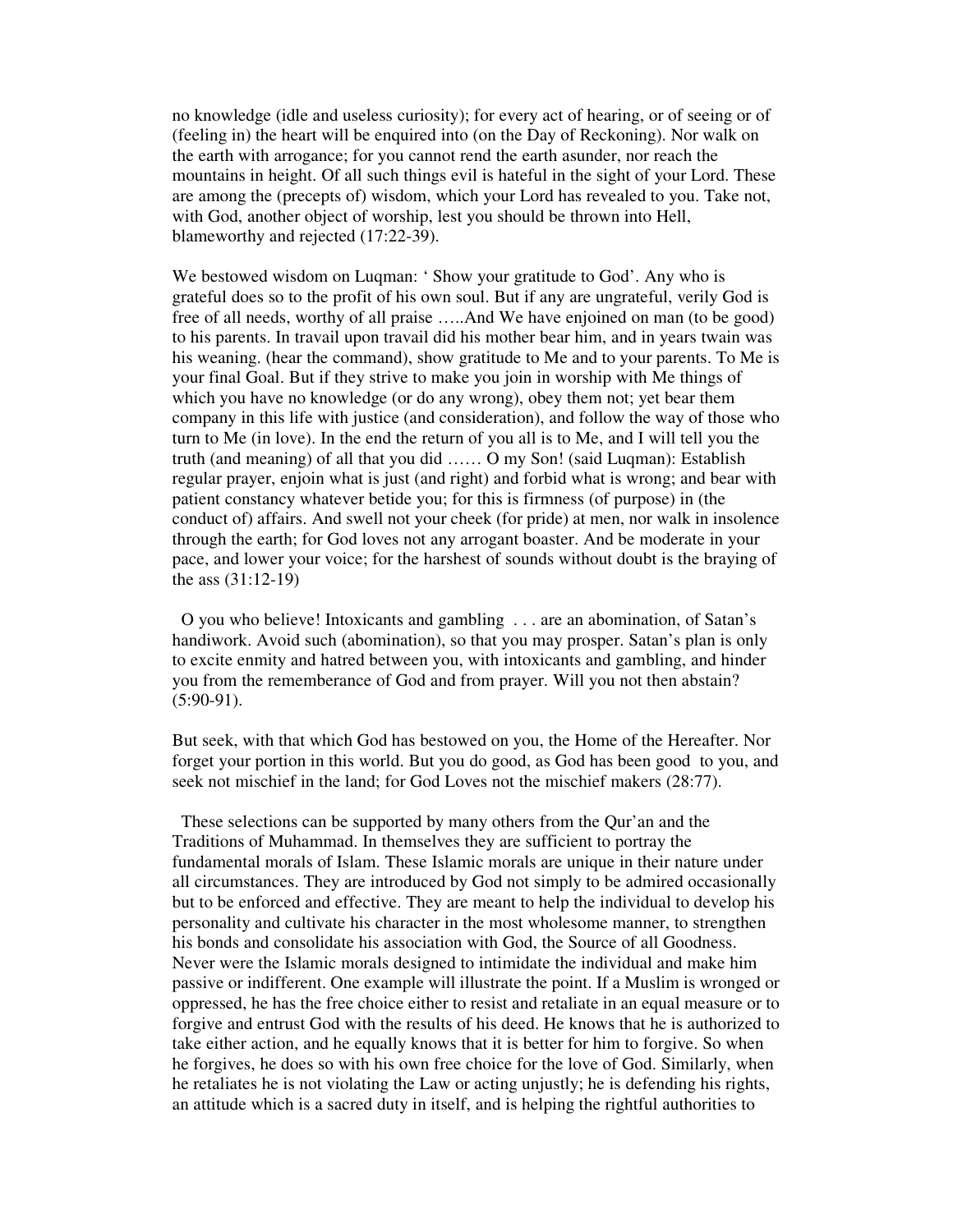establish order and justice. If Islam were to demand absolute forgiveness as some other creeds do in theory, many undisciplined people would be tempted to do wrong and exceed all limits. Likewise, if Islam were to demand only retaliation, as some other creeds ruthlessly teach, there would be no room for mercy and patience nor for spiritual reform and moral maturity, in which case many fine qualities of man would subside and many moral potentials may never be actualized.

It is common knowledge that the people who are taught to forgive under all circumstances do not, and probably cannot, practice their teachings, because it is not the interest of humanity in the long run, nor is it in the interest of morality itself. Likewise, the people who are taught to practice stern retaliation have little or no respect for human virtues and care less for moral values as universal rules. But Islam, the Divine foster of human nature, has given the right answer to human problems. To those wrong doers who are looking for a second chance, who may improve or benefit by granting them pardon, forgiveness is recommended and preferable. But against those who might misunderstand the motives of forgiveness or be tempted to pursue the wrong course, equal retaliation is authorized. Thus, the attitude of the Muslim in either case is sound and beneficial. When he forgives, he pleases God, retains the upper hand and contributes to the reformation of the delinquent. And when he retaliates, he defends the right, establishes order and justice, and helps to arrest evil. Now, which is sound morality? The attitude of the person who is a ruthless avenger indiscriminately? Or the attitude of a Muslim who makes room for mercy and forgiveness, and who allows for extraordinary circumstances? And who is normally sound? The person who forgives because he knows that he is not allowed to retaliate? Or a Muslim who forgives while he is fully aware that he can lawfully retaliate? Which is real forgiveness? The one resulting from external compulsion and prohibition not to act otherwise? Or the one resulting from freedom of choice and freedom of action? It is no wonder that the moral principles of Islam are sound, unique, and adaptive. They are the instructions of God, the Source of all goodness and morality.

# *The Concept of the Universe*

In the foreword, we briefly discussed the position of the Muslims and the future of Islam in Western Hemisphere. In this part, we shall discuss the position of man in the contemporary world, the general human situation, and the Islamic concept of the universe or world view. This will reaffirm the concepts that have already been discussed, add some new ideas, and tie together the various dimensions of the subject in a summary recapitulatory fashion.

The present human situation is alarming, to say the least. It demands concern and active response on the part of all people of good will and God – mindedness. But this does not, and should not, lead to despair or resignation. The spirit of hope is, and has always been, an integral part of Islam (see, e. g., Qur,an 12:87; 65:3)

The problems and crises of modern times are not entirely unique or peculiar. It is true that they are difficult, complex, and agonizing. Perhaps this is even more so now than ever before. But the difference, however, between this age and those of yester centuries is basically a difference of degree rather than of kind. The ever – increasing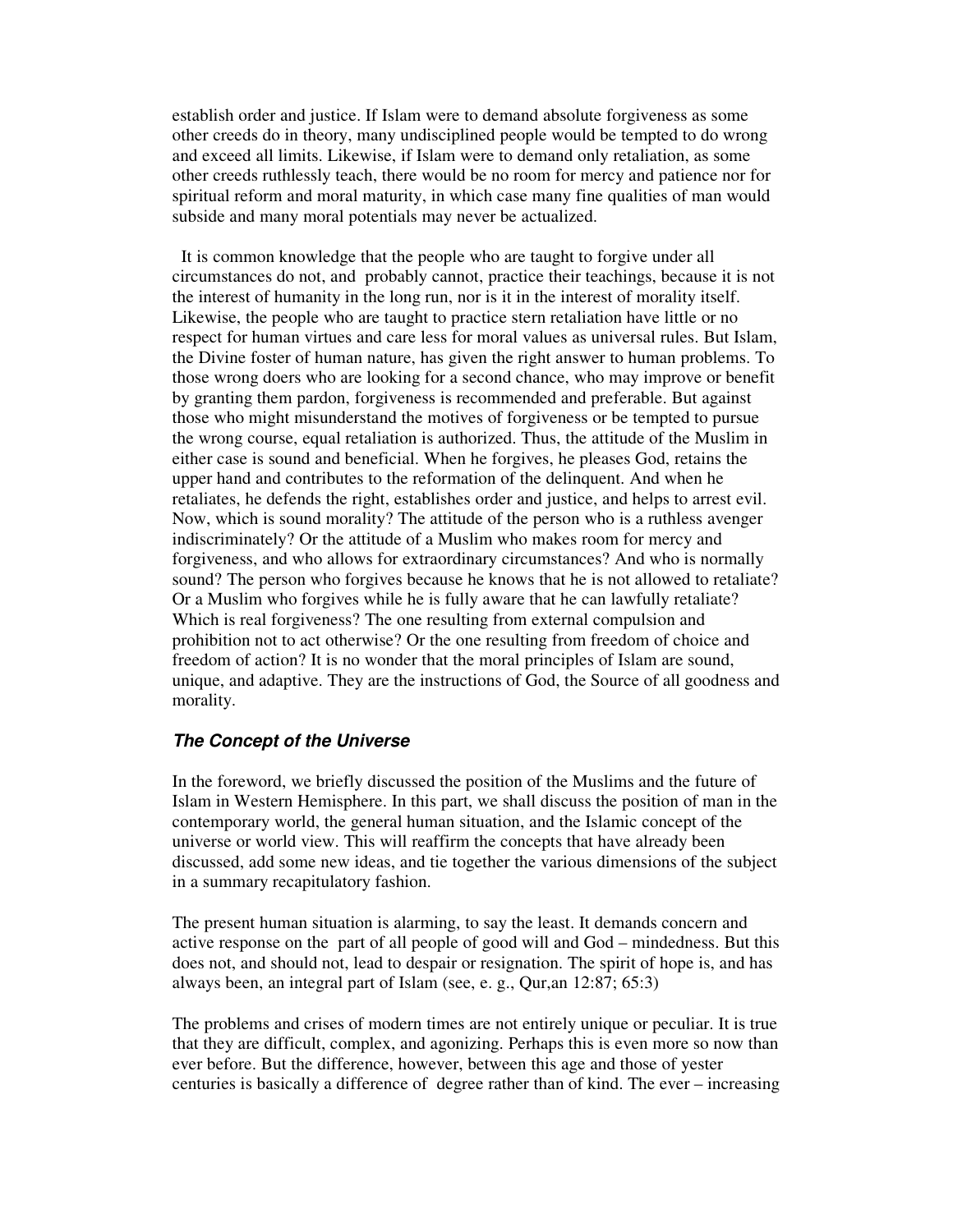complexity of our contemporary predicaments may be largely due to a similar, proportionate rise in our expectations and capacities.

For many centuries and in numerous regions of the globe, the chief source of the most difficult crises has essentially been a kind of inflexible, exclusive, and intolerant attitude toward the unfamiliar, the different, and the foreign. This orientation fostered racism, elitism, bigotry, prejudice, and a whole host of other equally distasteful attitudes.

Few people can really deny that humanity is facing an unusual crisis. This present human crisis seems to emanate from a serious imbalance between our external, outward, material explorations and our internal, inward, moral gropings. Nothing is simpler than calling for the maintenance of an equilibrium, advocating a "middle range," or crusading for the "golden means." Yet nothing has been harder to attain. In the past, utterances such as man cannot live by bread alone were sometimes so distorted as to connote disregard for man's material welfare. Similarly, trust in God has been misunderstood; it is often taken to mean helpless fatalism or categorical denial of human free will and self-realization. An overemphasis on spirituality and resignation is bound to give rise to a counter emphasis on materialism, rationalism, " free will", and so on. Stressed beyond certain limits, spirituality may become superstition, and confusion. Likewise, a counter stress may turn materialism into laxity, free will into libertinism, and rationalism into sheer vanity. The intellectual history of the last few centuries demonstrates these tendencies only too well.

Over the years of recent decades, the spiritual scale tipped up and down. In the sixties, and now in the seventies, the news-making events are those of the unsurpassed, unprecedented, outerspace explorations. Equally sensational are the unprecedented explorations in the inward, internal realms of being, however faddish, cultic, or neurotic they may seem to be.

The rise of these two unprecedented and unbalanced types of exploration is exceptionally alarming. The reason probably lies in the fact that the two types do not seem to relate to each other, let alone converge. There is no apparent reciprocity, mutual reinforcement, or crossfertilization. Besides, their precarious, unbalanced existence is a constant threat to the majority of people. It may very well drive them into ambivalence and confusion which may, in turn, intensify the problems of society and harden the lot of modern man. But such a precarious course can be changed if the outward scientific explorations and the inward moral gropings are somehow reconciled. Man does not live by bread alone. That is true enough. But neither does he live by prayers only. He is both a political or materialistic animal and a religious explorer of the holy.

As already mentioned, the contemporary world is clearly baffled by numerous problems. But it is equally baffled by the conflicting diagnoses and prescriptions to cope with these problems. Some people sing along with the popular lyric, " what the world needs now is love . . .etc." Some call for a human rebirth. Others turn to Marxism, Humanism, Satanism, or Scientism as the ultimate solution. Still more are awaiting the arrival of some future Savior. Yet this long list does not even include the indifferent, the hopeless, and the apathetic who may in fact outnumber the optimist clubs combined. But it seems that the greatest need today is the pressing need for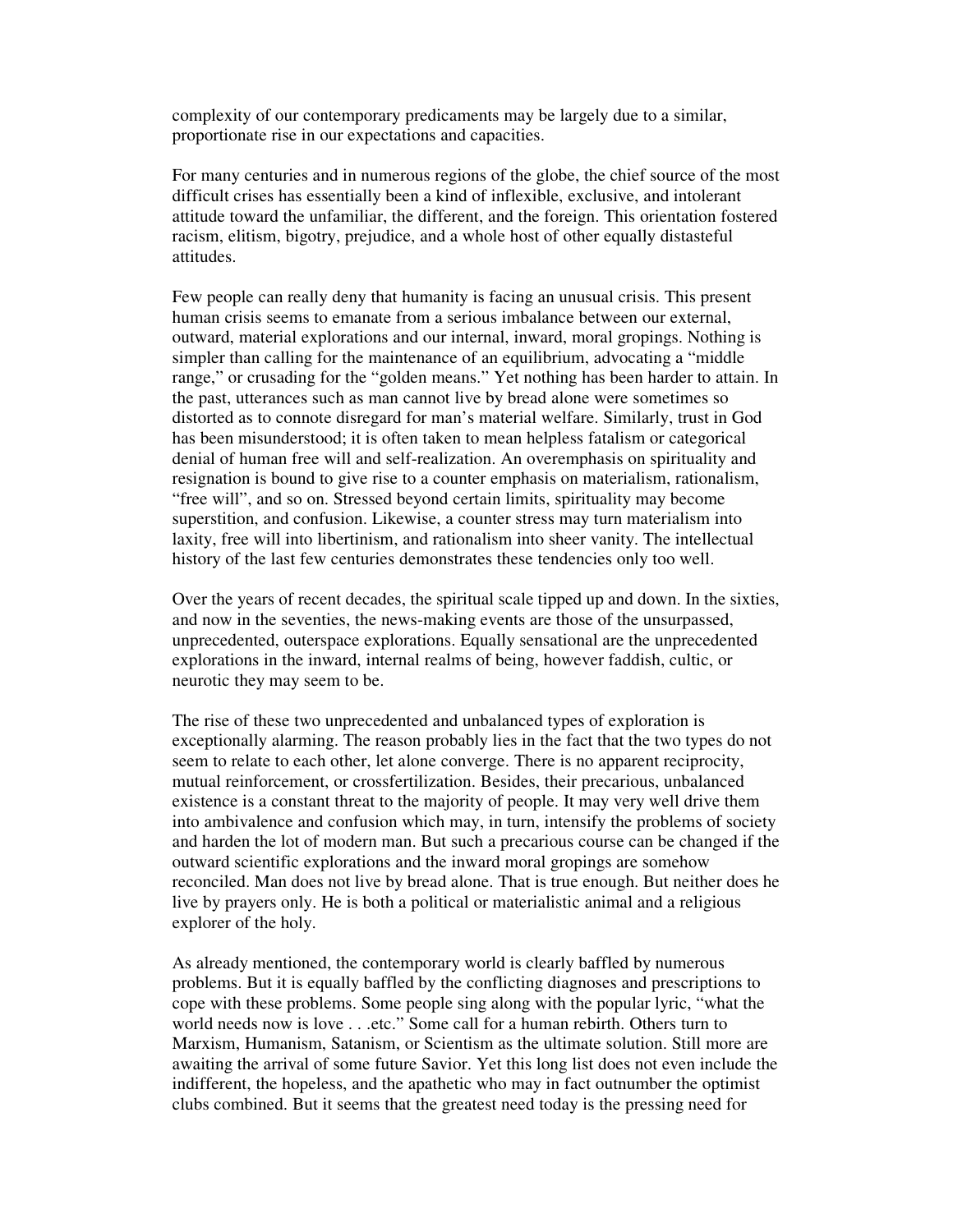"understanding." What man needs most of all is to understand himself and his nature, his potentials and limitations, his place in the universe and relationships with its elements.

The question now is how can Islam help man to understand himself, unclog his mind, and clear his blurred vision? To try an answer to this question, it will be necessary to keep in mind the basic concepts of Islam which have been discussed and to elaborate further some elements of its value system. This analysis will hopefully show how they may relate to modern man in his contemporary predicament, and how they may help him to find his way through.

The principle of "moderation" is most characteristic of Islam. It is probably best expressed in the way Islam views human nature, the meaning of life, and the idea of God. Islam does not subscribe to the one-sided "humanistic" philosophy, which almost deifies man and recognizes nothing beyond. Neither does Islam endorse the equally one-sided verdict that human nature is inherently vicious, wicked, or sinful, Islam rejects the idea that life is nasty, brutal, short, and miserable. But it equally rejects the idea that life is an end in itself, pleasurable, and carefree. Islam does give life a positive meaning, a purpose. It would devalue life on earth only relative to the Hereafter. It is not concerned exclusively with the here and now, the instant hedonism, and the immediate pleasures. Nor does it completely bypass the here and now in pursuit of a future paradise in a hereafter. It addresses itself to both the human condition here on earth and the human destiny in the Hereafter. Such concern is, of course, proportionate; it values each phase of existence according to its relative effect on the general well-being of man (Qur'an 7:33; 17:18-21; 28:77; 57:20-21).

In the Qur'an, there is a passage  $(2: 27-39)$  which is typical of so many others. This passage contains some of the fundamental principles of Islam, and represents the foundations of the world view of Islam. Outstanding among these principles are the following:

1. The world is a becoming entity, created by the will of a Designer and sustained by Him for meaningful purposes. Historical currents take place in accordance with His will and follow established laws. They are not directed by blind chance, nor are they random and disorderly incidents

2. Man also is created by God and is commissioned to be God's viceroy on earth. He is so chosen to cultivate the land and enrich life with knowledge, virtue, purpose, and meaning. And to achieve this goal, everything in the earth and the heavens is created for him and is made subservient to him. Life on this planet is not a prison for man; his coming into the world was not an arbitrary punishment for previously committed sins. Nor was he expelled from another world and cast out into this one. His existence was no mere chance or undesigned occurrence

3. Knowledge is the unique faculty of man and is an integral part of his personality and his being. It is knowledge that qualifies man to be the viceroy of his Creator and entitles him to command the respect and allegiance even of the angels of God

4. The first phase of life on earth began not in sin or rebellion against the Creator. The "Fall" from the Garden of Eden and what followed thereafter – the remorse of Adam and Eve, their repentance, God's forgiveness of and compassion for them, the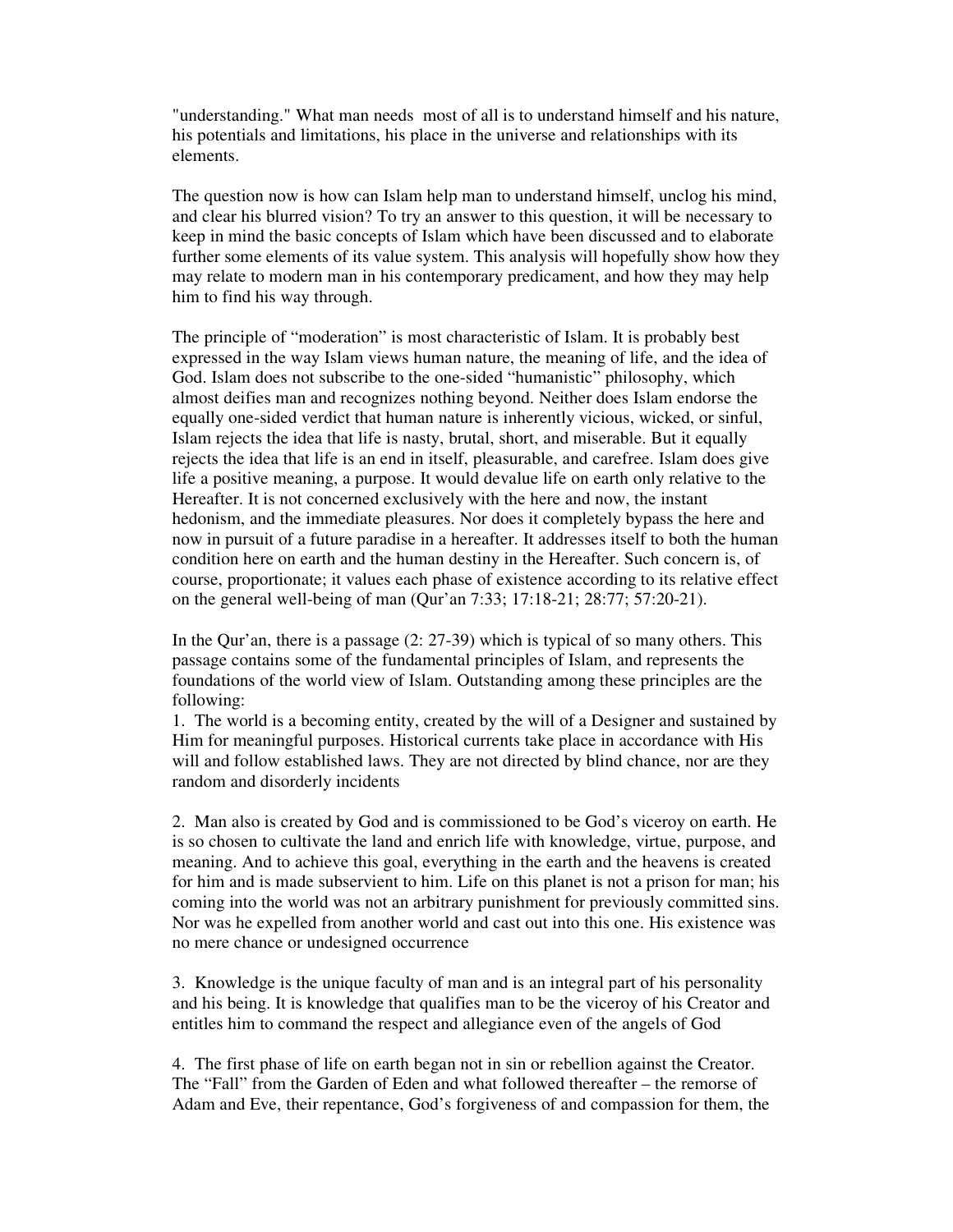enmity between man and Satan – all this was no surprise to the Creator. Nor was it an accident in the course of events. It was too meaningful to be accidental. Rather, it seems to have been designed to discipline the first man, to give him actual experience of fall and rise, moral defeat and triumph, straying from and reconciliation with the Creator. In this way, man would become better prepared for life and more enlightened to face its uncertainties and trying moments

5. Eve was not the weaker party of the first human couple. She neither tempted Adam to eat of the forbidden tree nor was she alone responsible for the expulsion from the Garden of Eden. Both Adam and Eve were equally tempted and equally responsible; both were remorseful, repented, and were blessed with the forgiveness and compassion of God. This is significant as it liberates Eve from the curse that followed her and her sex throughout the ages, and acquits her of the charge that she alone bears all or most of the responsibility for the Fall. Furthermore, it declares in no uncertain terms that the belief in the moral inferiority of women is unfounded and the double standard is totally unjustifiable. Here, as elsewhere, the Qur'an makes it very clear that both man and women are equally capable of virtue and weakness, equally sensitive, and equally meritorious

6. Man is a free agent endowed with a free will. This is the essence of his humanity and the basis of his responsibility to his Creator. Without man's relative free will life would be meaningless and God's covenant with man would be in vain. Without human free will, God would be defeating His own purpose and man would be completely incapable of bearing any responsibility. This, of course, is unthinkable

7. Life emanates from God. It is neither eternal nor an end in itself, but a transitional phase, after which all shall return to the Creator

8. Man is responsible agent. But responsibility for sin is borne by the actual offender alone. Sin is not hereditary, transferable, or communal in nature. Every individual is responsible for his own deeds. And while man is susceptible to corruption, he is also capable of redemption and reform. This does not mean that Islam prefers the individual to the group. Individualism means little or nothing when severed from social context. What it means is that the individual has different sets of roles to play. He must play them in such a way as to guard his moral integrity, preserve his identity, observe the rights of God, and fulfill his social obligations

9. Man is a dignified honorable being. His dignity derives from the fact that he is infused with the spirit of his Creator. What is more important is that such dignity is not confined to any special race, color, or class of people. It is the natural right of man, every man, the most honorable being on earth

10. The passage, finally, points to the deep-seated roots of the Oneness of God and the unity of mankind. It shows, further, that man's highest virtues are piety and knowledge, that when such knowledge is acquired and invested according to the divine guidance, man's blissful destiny will be assured and his life will be serene.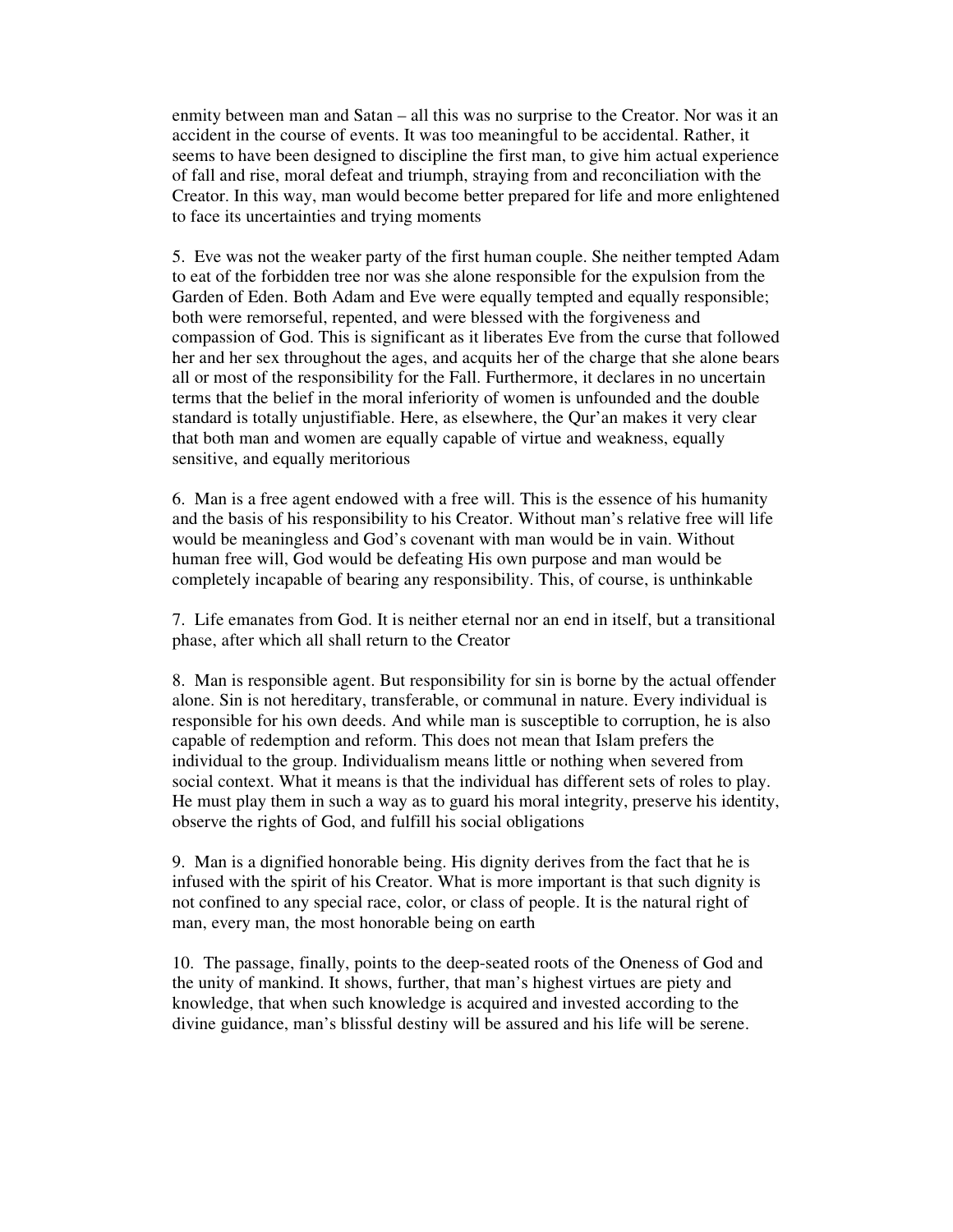# **CHAPTER 3** *THE APPLICATION OF FAITH*

In this chapter we propose to deal with the major exercises of Faith as laid down by Islam. They are Prayers (Salah), Fasting (Sawm), Alms-giving or "Charity" (Zakah) and Pilgrimage (Hajj). The way God has enjoined these exercises makes them serve all spiritual purposes and satisfy human needs. Some of them are daily; some weekly; some monthly; some bi-annually; some annually; and some are required as a minimum once in a lifetime. So they embrace all the days of the week, all the weeks of the month, all the months of the year, and all the years of life, and they, above all, mark the whole course of life with a Divine touch

It has already been mentioned that Faith without action and practice is a dead end, as far as Islam is concerned. Faith by nature is very sensitive and can be most effective. When it is out of practice or out of use, it quickly loses its liveliness and motivating power. The only way to enliven Faith and make it serve its purpose is practice. Practice provides Faith with nourishment, survival and effectiveness. In return, Faith inspires man to be constant in his devotion and persistent in his practice. This is because the interrelationship between Faith and practice is very strong, and their interdependence is readily understandable. A person without Faith has no real source of inspiration and, consequently, has no worthy objectives to attain or even aspire to. The life of such a person is meaningless, and he lives from day to day, which is no life at all. On the other hand, the person who confesses Faith but does not practice it is self-deceiving person, and in fact has no Faith, in which case he is no more than a helpless straying wanderer

The interrelationship between Faith and practice in Islam has vivid reflections on the entire setup of the religion and manifests the deep philosophy of its teachings. Islam does not recognize any kind of separation between soul and body, spirit and matter, religion and life. It accepts man the way God has created him and recognizes his nature as composed of soul and body. It does not neglect his spiritual nature; else he would be like any animal. Nor does it underestimate his physical needs; else he would be an angel, which he is not and cannot be. According to Islam, man stands in center of the stream of creation. He is not purely spiritual because the purely spiritual beings are the angels, nor is he beyond that, because the Only Being beyond that is God alone. He is not entirely material or physical, because the only beings of this class are the animals and other irrational creatures. So being of such a complementary nature, man has parallel demands and parallel needs: spiritual and material, moral and physical. The religion which can help man and bring him close to God is the religion which takes into consideration all these demands and needs, the religion which elevates the spiritual status and disciplines the physical desires. And this is the religion of Islam. To oppress either side of human nature, or upset the balance, or lean to one direction only, would be an abusive contradiction to human nature as well as an irresponsible defiance of the very nature in which God has created man

Because Islam grants complete recognition of human nature as it is, and takes deep interest in the spiritual as well as the material well-being of man, it does not consider religion a personal affair or a separate entity from the current general course of life. In other words, religion has no value unless its teachings have effective imprints on the personal and public course of life. On the other hand, life is meaningless, if it is not organized and conducted according to the Divine Law. This explains why Islam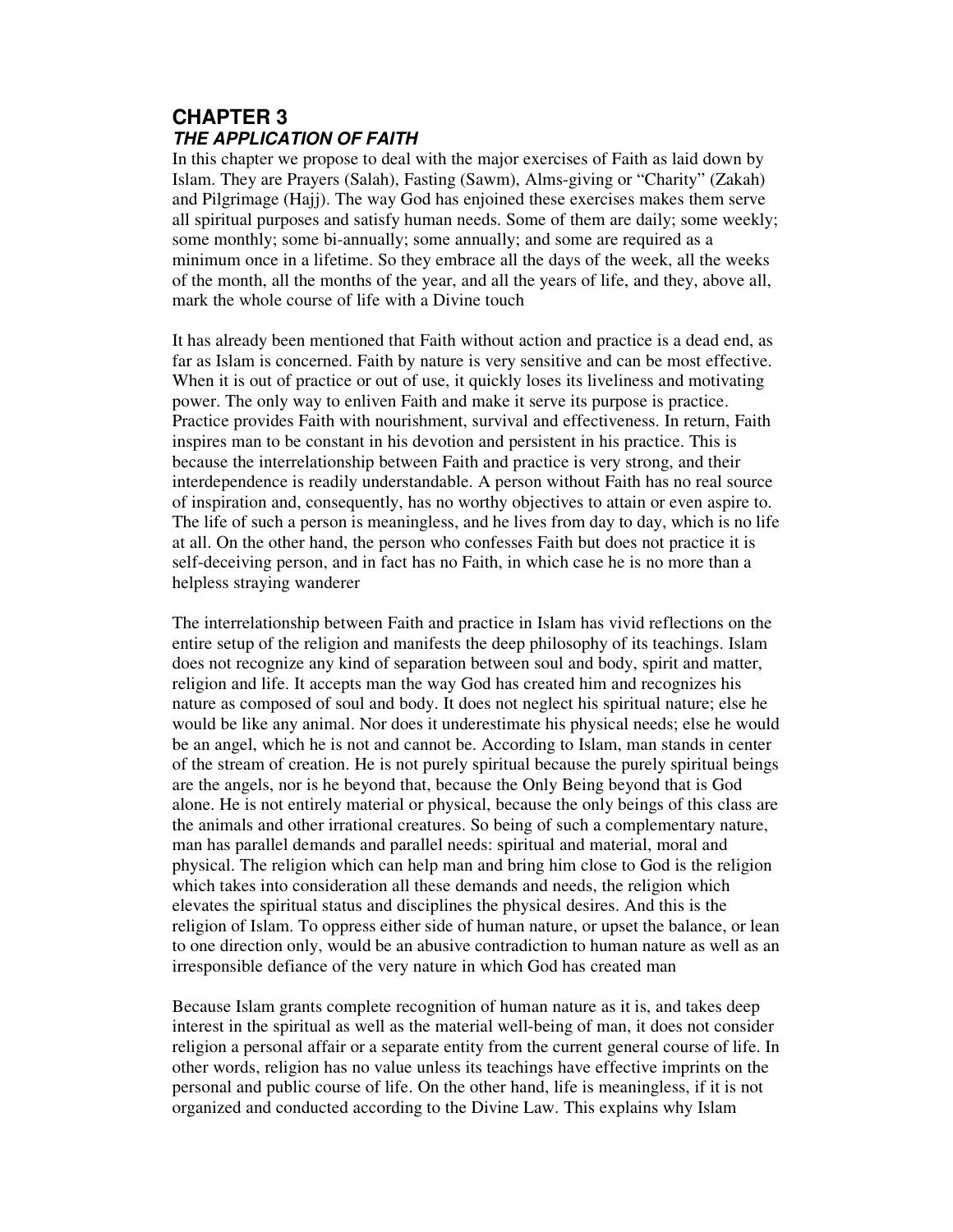extends its sense of organization to all walks of life: individual and social behavior, labor and industry, economics and politics, national and international relations, and so on. It also demonstrates why Islam does not recognize "secularism" or separation of religion from man's daily transactions. The interaction between true religion and meaningful life is vital. And this is why Islam penetrates into all walks of life to conduct all human activities in a sound and wholesome manner, acceptable to God and benevolent to man

As a result of this necessary correspondence between true religion and daily life, Islam does not attend to the doctrine of "six days for me or the world and one day for the Lord". This doctrine amounts to nothing in the long run, and makes the liveliness of religion turn pale and faint. Besides, it shows serious injustice to God on man's part and afflicts detrimental injuries on the latter's soul. It is a serious negligence of the spiritual and moral needs which are as important as, if not greater than, the material desires. It is a dangerous disruption of the nature of man, and any such imbalance is a symptom of degeneration. Similarly, if man earmarks six days for monkery or exclusive meditation and one day for himself, he would be better in no way. The balance would still be upset. The natural and logical course, then, is the course which Islam has offered. Being of a complementary nature and standing in the center of the stream of creation, man will plunge into serious troubles, if he neglects either his soul or his body, or if he lets either one outweigh the other. To nourish both, to foster both in a well-balanced and sound manner is the hardest test of man's sense of justice and integrity as well as of his willpower and truthfulness. And to help man to pass this test, Islam has come to his rescue with the regular exercises of faith.

#### *The Purpose of Prayer*

Prayer constitutes one pillar of Islam and is considered the Foundation of Religion. Any Muslim who fails to observe his prayers and has no reasonable excuse is committing a grave offense and a heinous sin. This offense is so grave because it is not only against God, which is bad enough, but is also against the very nature of man. It is an instinct of man to be inclined to adore the great beings, and to aspire to lofty goals. The greatest being and the loftiest goal of all is God. The best way to cultivate in man a sound personality and actualize his aspirations in a mature course of development is the Islamic Prayer. To neglect prayer is to oppress the good qualities in human nature and unjustifiably deny it the right to adore and love, the right to aspire and ascend, the right to excel in goodness and achieve noble aims. Such oppression and denial constitute a very serious and destructive offense. Here lies the significance and vitality of prayer in the life of man

It should always be borne in mind that God does not need man's prayer, because He is free of all needs. He is only interested in our prosperity and well-being in every sense. When He emphasizes the necessity of prayer and charges us with any duty, He means to help us; because whatever good we do is for our own benefit, and whatever offence we commit is against our own souls. Here, too, man is the center of gravity, and his common interest is the main concern. The benefit which man can derive from the Islamic prayer is immeasurable and the blessing of prayer is beyond imagination. This is not just a "theory" or conventional assumption; it is a fascinating fact and a spiritual experience. Here is an explanation of the effectiveness of the Islamic prayer :- 1. It strengthens the belief in the Existence and Goodness of God and transmits this belief into the innermost recesses of man's heart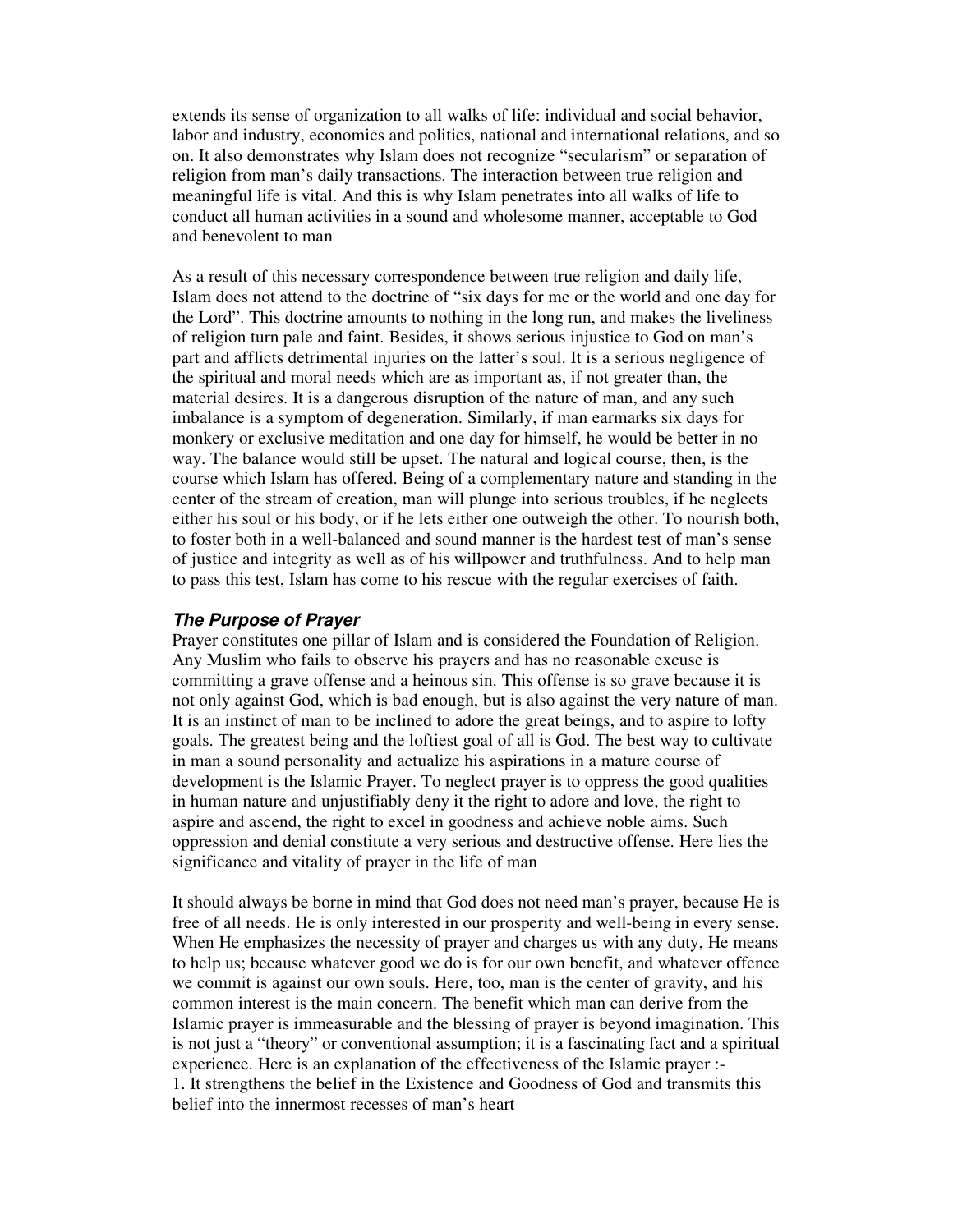2. It enlivens this belief and makes it constructive in the practical course of life

3. It helps man to realize his natural and instinctive aspirations to greatness and high morality, to excellence and virtuous growth

4. It purifies the heart and develops the mind, cultivates the conscience and comforts the soul

5. It fosters the good and decent elements in man and suppresses the evil and indecent inclinations

When we analyze the Islamic prayer and study its unique nature, it will reveal to us that it is not merely a physical motion or a void recital of the Holy Book. It is a matchless and unprecedented formula of intellectual meditation and spiritual devotion, of moral elevation and physical exercise, all combined. It is an exclusively Islamic experience where every muscle of the body joins the soul and the mind in the worship and glory of God. It is difficult for anyone to impart in words the full meaning of the Islamic prayer yet it can be said that it is :-

1. A lesson in discipline and willpower;

- 2. A practice in devotion to God and all worthy objectives;
- 3. A vigilant reminder of God and constant revelation of His Goodness;
- 4. A seed of spiritual cultivation and moral soundness;
- 5. A guide to the most upright way of life;
- 6. A safeguard against indecency and evil, against wrong deviation and stray;
- 7. A demonstration of true equality, solid unity, and brotherhood;
- 8. An expression of thankfulness to God and appreciation of Him;
- 9. A course of inner peace and stability;
- 10. An abundant source of patience and courage, of hope and confidence

This is the Islamic prayer, and that is what it can do for man. The best testimony to this statement is to experience the prayer and avail oneself of its spiritual joys. Then one will know what it really means

# *The Conditions of Prayer*

The offering of prayer is obligatory upon every Muslim, male or female, who is: 1. Sane and responsible;

2. Relatively mature and in the age of puberty, normally about fourteen. (Children should be advised by parents to start practice at the age of seven and strongly urged by the age of ten);

3. A Muslim is required to pray even in a state of sickness in a manner he is capable. However, women are exempted from performing prayers during their menstruation period and post-childbirth the minimum of which is 40 days. In these circumstances women are exempt from prayers completely

Prayer is not valid unless the following requirements are fulfilled:

1. Performing the ablution (Wudu'), which will be explained later;

2. Purity of the whole body, the clothes worn on it, and the ground used for prayer from all kinds of dirt and impurity;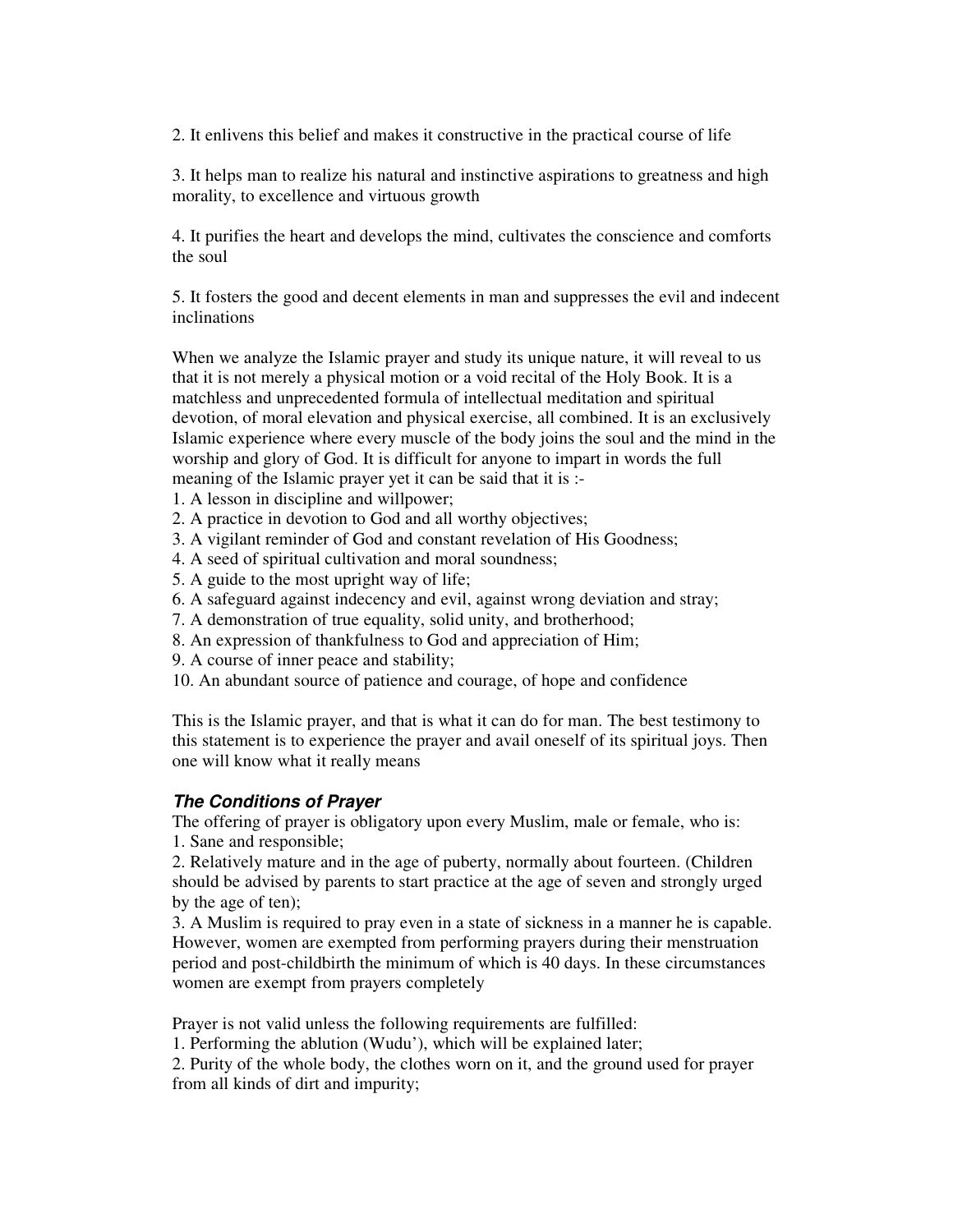3. Dressing properly in such a way as to meet the moral regulations aimed at covering the private parts. For the male, the body should be covered at least from the navel to the knees. For the female the whole body should be covered except the face and the hands, feet should also be covered in prayer. For both, transparent clothes must be avoided in prayer;

4. Having the intention of prayer (Niyyah) by heart; Reason: the intention emanates from the heart and is not essential to declare verbally according to sunnah

5. Facing the right direction of " Qiblah", the direction of the Ka' bah at Mecca. There are many ways to decide the right direction. If a person has no means of telling, he would follow his best judgement

### *The Kinds of Prayer*

The following are the various kinds of prayer:

1. Obligatory (Fard), which includes the five daily prayers and the Friday's noon congregational prayer. Failure to observe these prayers on time is a serious and punishable sin. However, funeral prayer which is known as "Farad Kifayah" in Arabic, which is a collective duty, is also obligatory in the sense that if no one comes out to perform the prayer on a deceased Muslim in a given community, the community as a whole is deemed sinful in the sight of Allah, but if it is performed by some of the people, then, the rest of the community are absolved of the sin

2. Supererogatory (Wajib and Sunnah), which includes the prayers accompanying the obligatory services, and the congregations of the two great festivals (Eeds). Failure to observe these is a harmful negligence and a reproachable conduct

3. Optional prayer which includes all voluntary prayers at any time of the day or the night. Two periods have a special preference: the later part of the night until just before the breaking of the dawn and the mid-morning period.

#### *The Times of Prayer*

Every Muslim, male or female, must offer at least five daily prayers in time, if there is no lawful reason for exemption, combination, or temporary delay, They are: 1. The Early Morning Prayer (Salatu-l-Fajr), which may be offered anytime after the dawn and before sunrise, a total period of about two hours

2. The Noon Prayer (Salatu-l-Zuhr). This prayer may be offered anytime after the sun begins to decline from its Zenith until it is about midway on its course to setting. For example, if the sun sets at 7:00 p.m. the prayer time begins a little after 12:00 noon and continues until a little after 3:30 p.m. Soon after that, the time of next prayer begins. However, there are accurate calendars telling the time of each prayer. But if there is none available, one must resort to one's best judgement

3. The Mid-Afternoon Prayer (Salatu-l-'Asr), which begins right after the expiration of the Noon Prayer time and extends to sunset

4. The Sunset Prayer (Salatu-l-Maghrib). The time of this prayer begins immediately after sunset and extends till the red glow in the western horizon disappears. Normally it extends over a period of one hour and twenty to thirty minutes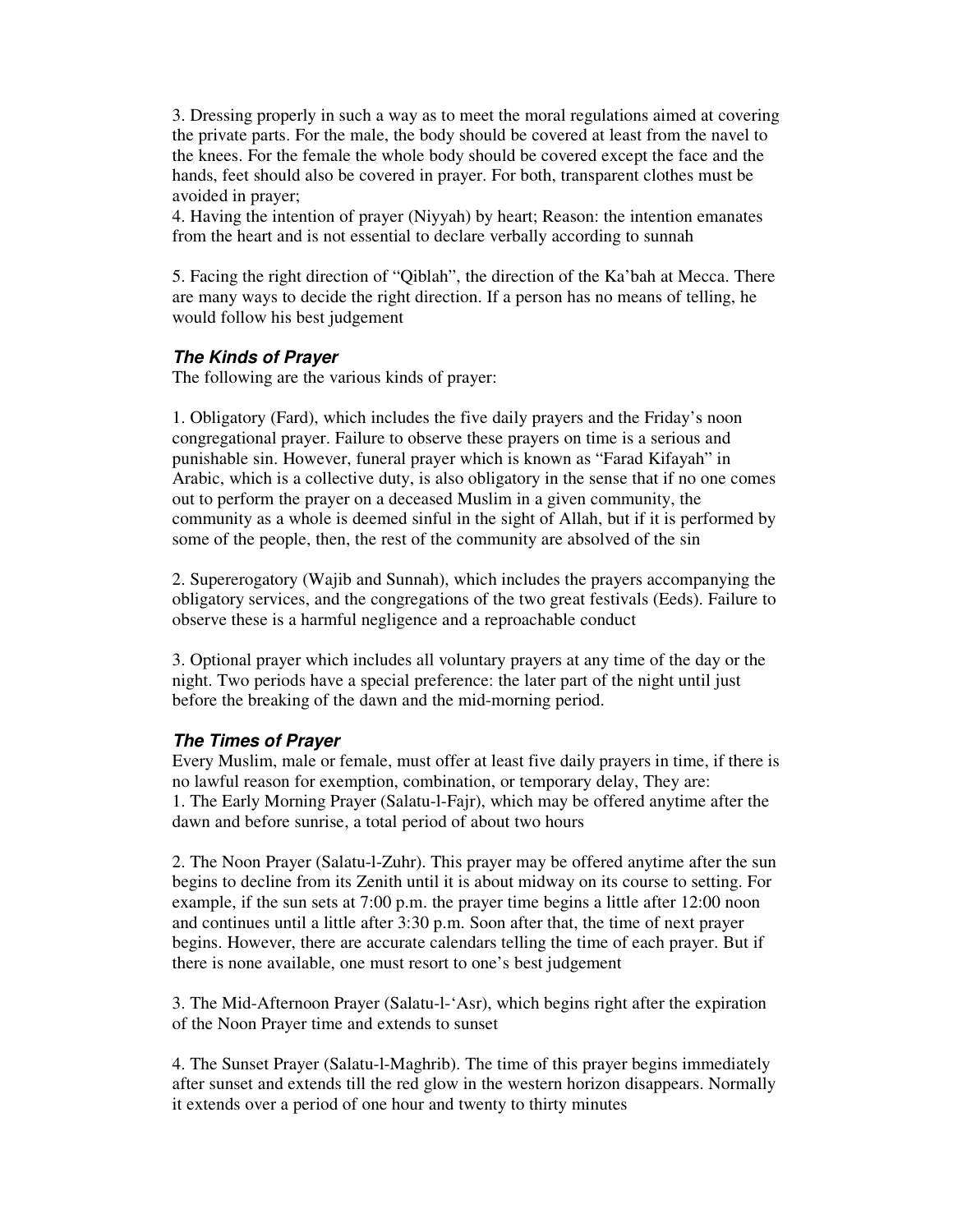5. The Evening Prayer (Salatu-l-'Isha'), which begins after the red glow in the western horizon disappears (nearly one hour and thirty minutes after sunset) and continues till a little before the dawn

It is noticeable that Islam has set the times of prayers in such a way that our spiritual recreation remarkably coincides with our physical nourishment, and combines the peace of mind with the relaxation of the body. The Early Morning Prayer is due in the regular period of breakfast; the Noon Prayer coincides with the lunch period; the Mid-Afternoon Prayer falls about the breaktime for tea or coffee; the Sunset Prayer is about the supper time; and the Evening Prayer corresponds with the late snack. It is also noticeable that the Muslim, by observing these prayers, marks the whole day with a spiritual stamp in the beginning, at the end and throughout. So he combines religion and life, feels the presence of God within him throughout the day, concludes his daily transactions with a spiritual feeling and builds up his moral prestige on strong foundations. Moreover, in this way the Muslim introduces spiritual vitality into all aspects of his life, and religion presents itself to all fields of activity. It becomes effective in shops and offices, homes and farms, factories and plants. It extends its light to every circle of business and work. Indeed, this timetable of prayer is remarkable because it is the work of God and the product of Islam

It is always preferable to offer the prayer as soon as the times sets in, lest some things cause unexpected delay or postponement. These prayers are Divine contests. The reward for those who pass the contests is immeasurable, and their delight is beyond imagination. The happiness they attain, the rejoicing they feel, and the honor they receive cannot be expressed in words. On the other hand, failure to participate in these contests is a punishable sin. It causes severe penalties, spiritual deprivation, mental agony, and social isolation

The Noon (Zuhr) and the Afternoon ('Asr) Prayers may be offered together, if a person is travelling or sick. The same permission is granted with regards to the Sunset (Maghrib) and the Evening ('Isha) Prayers. In the first case, joining the prayers is of the advanced type. The Mid-Afternoon is actually offered before its due time and immediately follows the Noon prayer. In the second case, the combination is of the belated type. The Sunset prayer is actually offered after its due time but immediately before the Evening prayer. Such joining of prayers may alleviate the apprehension of the Muslims who cannot, for legitimate reasons (e.g. travel, work shifts, etc.), observe all their prayers in time.

# *The Partial Ablution (Wudu')*

Before offering the prayer one must be in good shape and pure condition. It is necessary to wash the parts of the body which are generally exposed to dirt or dust or smog. This performance is called Ablution (Wudu') and is preferably carried out as follows:

1. Make the intention by heart

2. Wash the hands up to the wrists, three times

3. Rinse out the mouth with water, three times, preferably with a brush whenever it is possible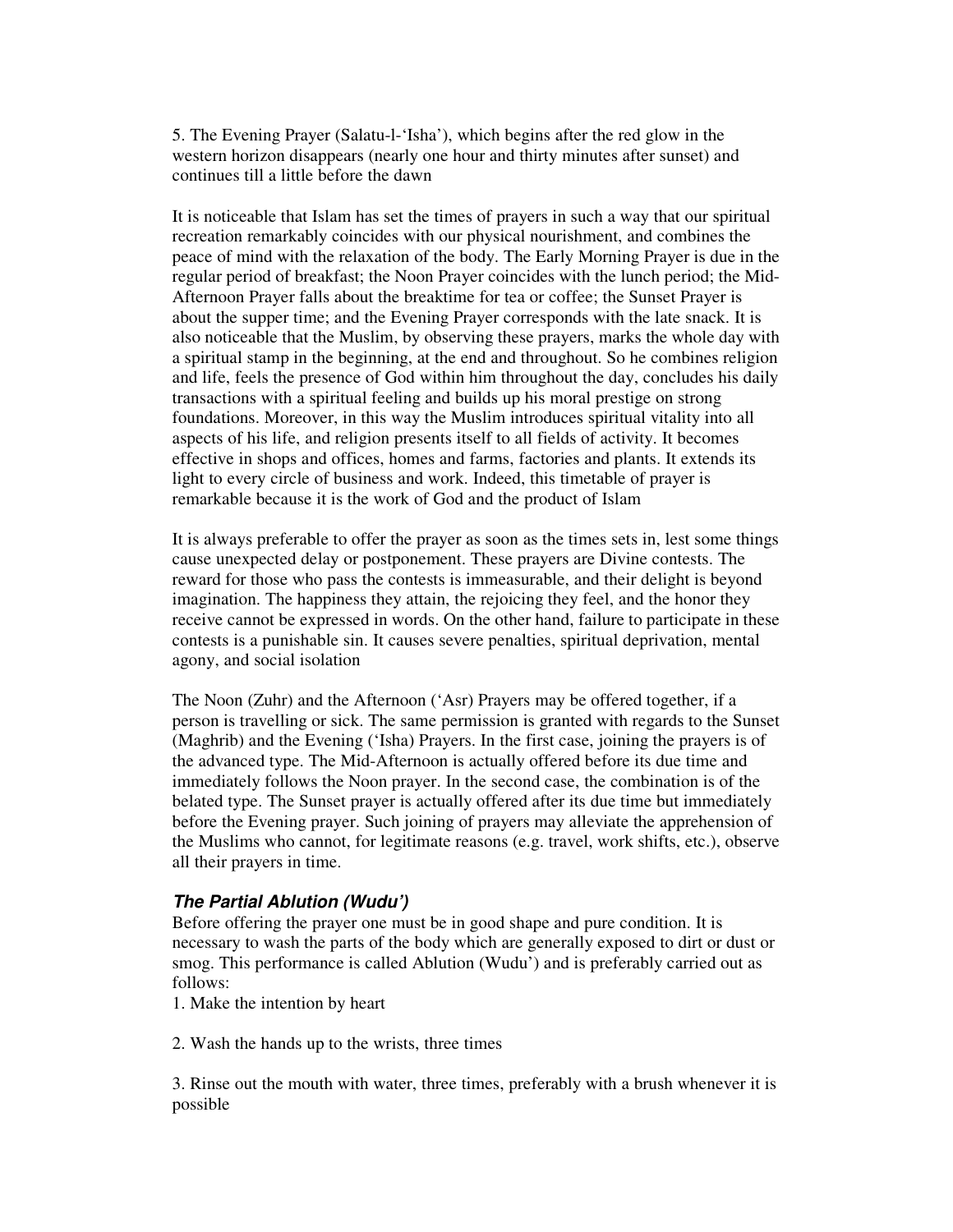4. Cleanse the nostrils of nose by sniffing water into them, three times

5. Wash the whole face three times with both hands, if possible, from the top of the forehead to the bottom of the chin and from ear to ear

6. Wash the right arm three times up to the far end of the elbow, and then do the same with the left arm

7. Wipe the whole head or any part of it with a wet hand, once

8. Wipe the inner sides of the ears with the forefingers and their outer sides with the thumbs. This should be done with wet fingers

9. Wash the two feet up to the ankles, three times, beginning with the right foot

At this stage the ablution is completed, and the person who has performed it is ready to start his prayer. When the ablution is valid a person may keep it as long as he can, and may use it for as many prayers as he wishes. But it is preferable to renew it as often as possible. It is also preferable to do it in the said order, although it will be accepted from those who fail to keep this order. Ablution in the said way is sufficient for prayer unless it is nullified by any reason.

# *Nullification of the Ablution*

The ablution becomes nullified by any of the following:

- 1. Natural discharges, i.e. urine, stools, gas, etc
- 2. The flow of blood or pus and the like from any part of the body:
- 3. Vomiting
- 4. Falling asleep;
- 5. Losing one's reason by taking drugs or any intoxicating stuff

After the occurrence of any of these things the ablution must be renewed for prayer. Also, after natural discharges, water should be applied because the use of toilet tissues may not be sufficient for the purpose of purity and worship.

# *Complete Substitute for the Ablution (Tayammum)*

Tayammum or resort to pure earth may substitute for the ablution and even the bath. This is allowed in any of the following cases:

- 1. When a person is sick and cannot use water;
- 2. When he has no access to water in sufficient quantity;
- 3. When the use of water is likely to do him harm or cause any disease;

In any of these instances it is permissible to make 'Tayammum' which is performed as follows:

1. Strike both hands slightly on pure earth or sand or stone

2. Shake the hands off and wipe the face with them once in the same way as done in the ablution

3. Strike the hands again and wipe the right arm to the elbow with the left hand then the left arm with the right hand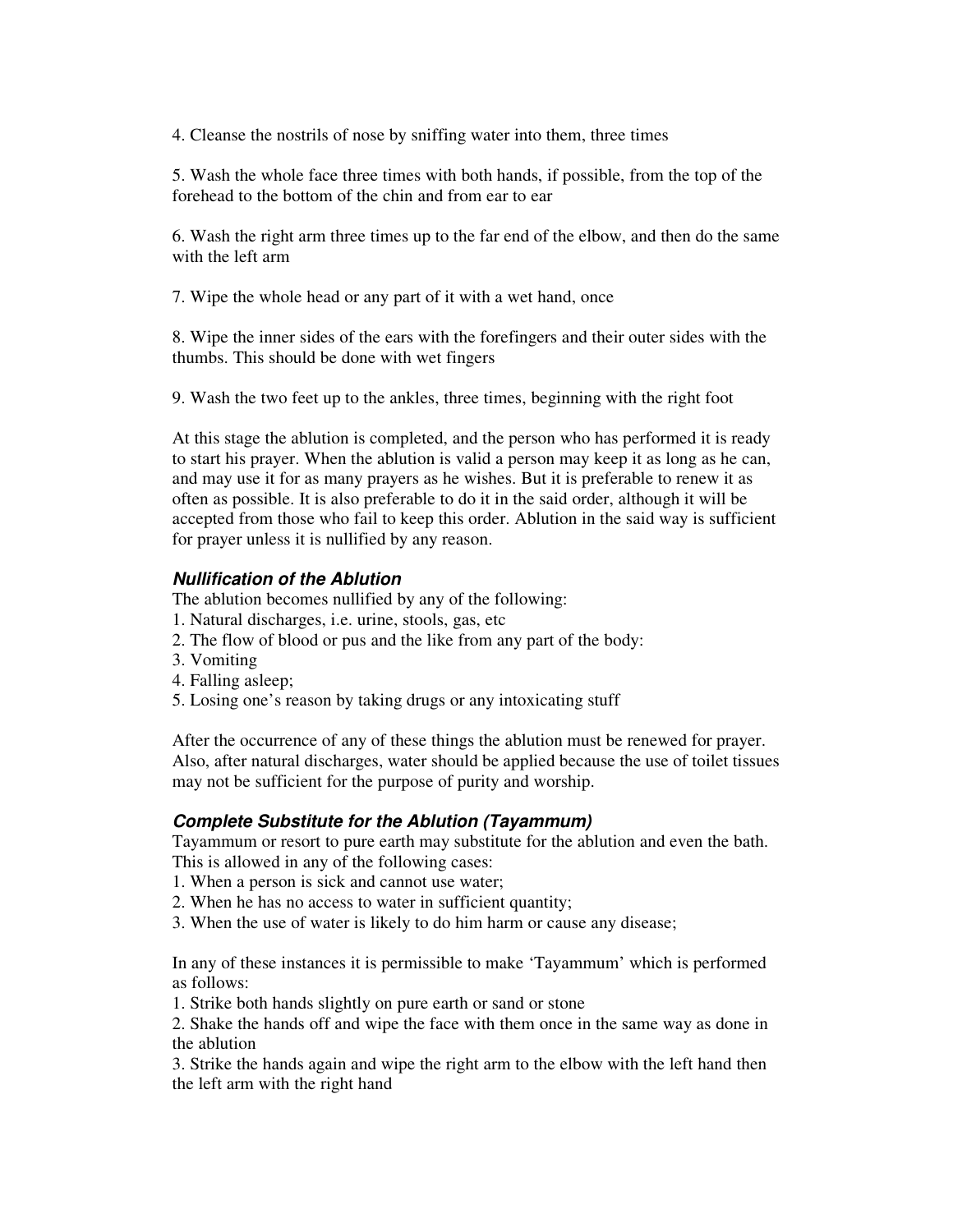This 'Tayammum' is a symbolic demonstration of the importance of the ablution, which is so vital for both worship and health. When Islam introduced this repeatable ablution, it brought along with it the best hygienic formula which no other spiritual doctrine or medical prescription had anticipated

# *Special Facilities in Ablution*

With regard to the ablution Islam has offered certain facilities. If socks or stockings are on and have been put on after performing an ablution, it is not necessary to take them off when renewing the ablution. Instead of taking them off, the wet hand may be passed over them. They should be removed, however, and the feet washed at least once in every twenty-four hours. The same practice may be resorted to if the boots are on their soles and appearances are clean. Similarly, if there is a wound in any of the parts which must be washed in the ablution, and if washing that particular part is likely to cause harm, it is permissible to wipe the dressing bandage of the wound with a wet hand.

# *The Complete Ablution (Ghusl/Bath)*

The whole body with the nostrils, mouth and head must be washed by a complete bath before entering prayer in any of the following cases:

- 1. After intimate intercourse;
- 2. After wet dreams;
- 3. Upon expiration of the menstruation period of women;

4. At the end of the confinement period of nursing women, which is estimated at a maximum of forty days. If it ends before, complete ablution should be done

It should be pointed out that at the start of the bath or ablution the intention must be clear that it is for the purpose of purity and worship. Also, a person who is performing an ablution, partial or complete, should combine his performance with some utterances glorifying God and praying him for true guidance.

The forms of such utterances are described in detail in the elaborate sources of the religion. One, however, can say one's own best utterances if one does not know the exact wording. That is sufficient as long as it is in the praise of God and is said with sincerity

# *The Prayer Call (Adhan)*

Now the worshipper has performed his ablution as explained above and is ready for prayer. When the time of prayers comes, it is good practice, after the Traditions of Prophet Muhammad, to say the Prayer call (Adhan). The caller stands facing the  $Q$ iblah (the direction of Ka' bah at Mecca), raising both hands to his ears and says, in a loud voice, the following:

1. Allahu Akbar (God is the greatest), (repeated four times);

Çááå ÃßÈÑ Çááå ÃßÈÑ Çááå ÃßÈÑ Çááå ÃßÈÑ

Ashhadu An La illaha-ila-lah (I bear witness that there is no god but the One God), (repeated twice);

ÃÔåÏ Ãä áÇ Åáå ÅáÇ Çááå ÃÔåÏ Ãä áÇ Åáå ÅáÇ Çááå

Ashhadu Anna Muhammadan Rasulu - l - lah (I bear witness that Muhammad is the Messenger of God), (repeated twice);

ÃÔåÏ Ãä ãÍãÏÇð ÑÓæá Çááå ÃÔåÏ Ãä ãÍãÏÇð ÑÓæá Çááå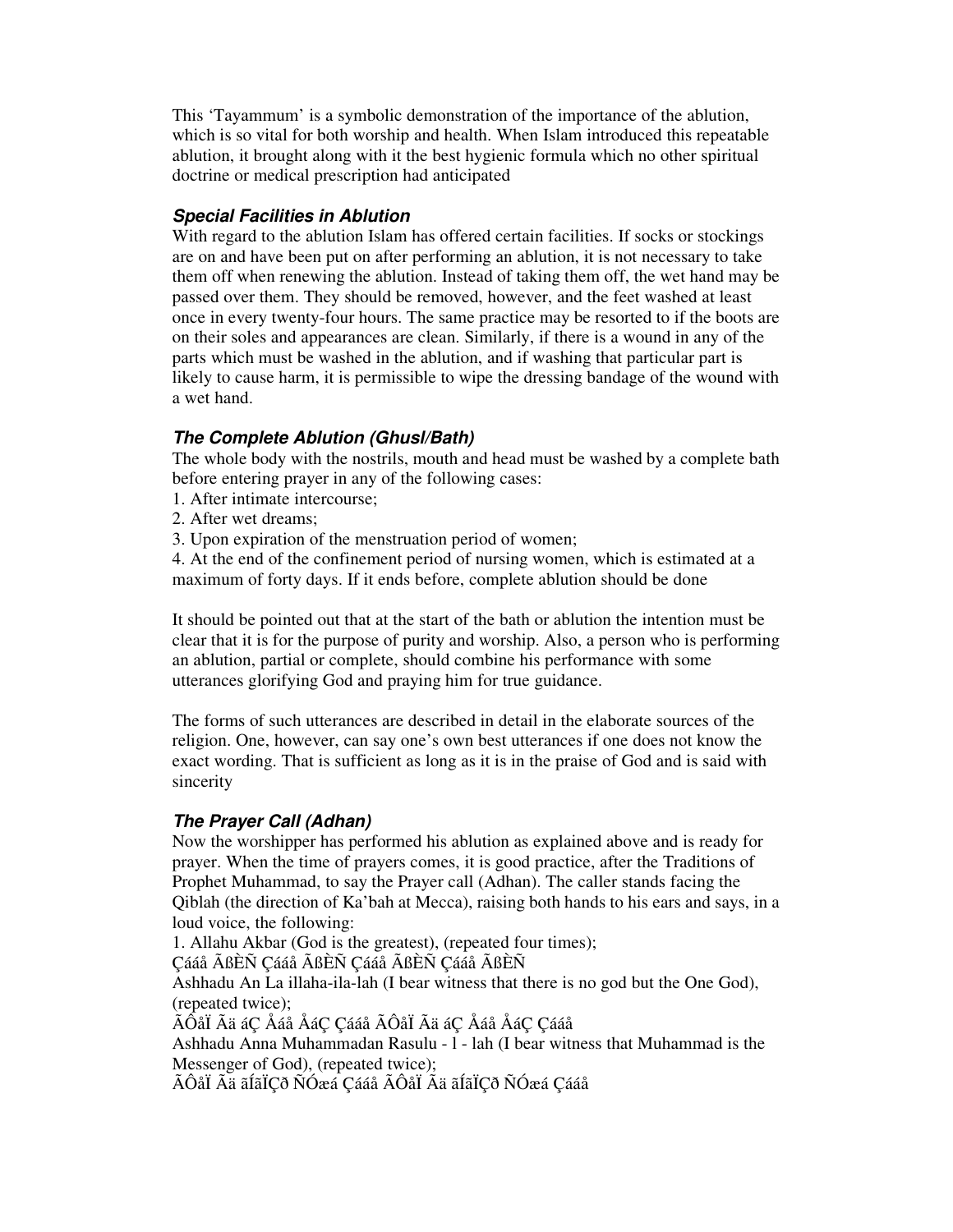Hayya 'Ala-s-salah (Come fast to prayer), (repeated twice, turning the face to the right); Íí Úáì ÇáÕáÇÉ Íí Úáì ÇáÕáÇÉ Hayya 'Ala-l-falah (Come fast to success), (repeated twice, turning the face to the left); Íí Úáì ÇáÝáÇÍ Íí Úáì ÇáÝáÇÍ Allahu Akbar (God is the greatest), (repeated twice); Çááå ÃßÈÑ Çááå ÃßÈÑ La Ilaha -ila-lah (There is no god but the One and True God), (once)

áÇ Åáå ÅáÇ Çááå

When the call is made for the early morning prayer, the caller adds one sentence right after (5) above. The sentence required is this:

As-salatu Khayrun Minan-nawm (Prayer is better than sleep), (repeated twice) ÇáÕáÇÉ ÎíÑ ãä Çáäæã

Then the caller continues with parts (6) and (7). This exception is made in the morning only because it is the time when people are asleep and in need for a reminder of prayer

# *Entrance Into Prayer (Iqamah)*

When this call is uttered, the worshippers get ready for prayer and inaugurate it with an announcement called 'Iqamah' . The sentences here are the same as those of the Adhan above with two differences:

(a) The Iqamah is said in a faster and less audible voice; part (1) to be reduced the same as part (6) being repeated only twice, while all the rest only once. However, the words " Qad Qamati-s-salah" should be said twice immediately following part (5) and before part (6)

'Qad Qamati-s-salah' (Prayer is ready). ÞÏ ÞÇãÊ ÇáÕáÇÉ Then part (6) and (7) should follow to the end as usual.

# *The Performance of Prayer*

After the worshipper has done the ablution and after the 'Adhan' and 'Iqamah' are said, the prayer starts as follows.

# *The Early Morning Prayer (salatu-l-Fajr)*

In this prayer two units (Rak' ahs) are offered first as supererogatory (Sunnah). These are followed by two other units as obligatory (Fard). Both supererogatory and obligatory units are offered in the same manner except that, when declaring the intention, one has to distinguish between the two kinds. This is the description of performance:

Act 1. One stands in reverence and humility, facing the Qiblah, raising his hands up to the ears, and says his intention by heart " Nawaytu Osalli Sunnata Salati-Fajr or Farda Salati-Fajr (As the case may be);

äæ íÊ Ãä ÃÕáí  ÕáÇÉ ÇáÝÌÑ Ãæ ÝÑÖ ÕáÇÉ ÇáÝÌÑ

This means: I declare my intention to offer the supererogatory or obligatory (as the case may be) prayer of morning.

And then the prayer begins by pronouncing "Takberatul-Ihram": "Allah Akbar" Çááå ÃßÈÑ God is the Greatest .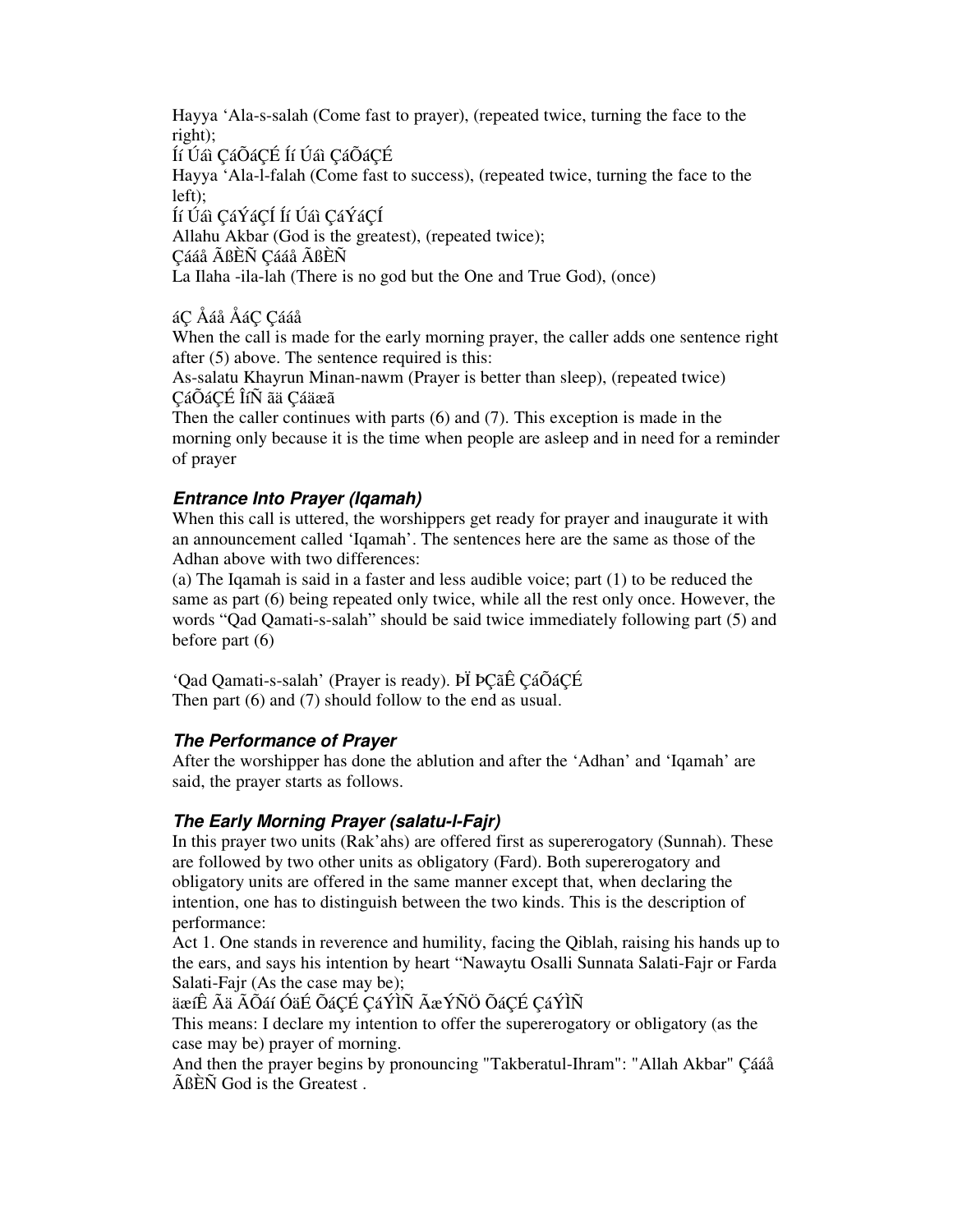Then he lowers his arm and places the right hand over the left hand, right above the navel. (This position of the hands is in accordance with one school of law. Other positions are preferred by other schools. However, these are minor differences and do not affect the validity of the prayer. In fact, all such differences are considered as conveniences and facilities rather than hindrances and restriction.) This the waquf position (standing position).

Act 2. He then says in a low voice the following: "Du'a Thana" (Praise supplication): " Subhanaka-l-lahumma wa bihamdik, wa tabaraka-smuk, wa ta' ala jadduk, wa La Ilaha Ghayruk. A' udhu bi-l-lahi mina-sh-shaytani-r-rajeem. Bismi-l-lahi-r-rah-mani-rraheem

ÓÈÍÇß Çááåã æÈÍãÏß , æÊÈÇÑß ÇÓãß , æÊÚÇáì ÌÏß æáÇ Çáå ÛíÑß , ÃÚæÐ ÈÇááå ãä ÇáÔíØÇä ÇáÑÌíã , ÈÓã Çááå ÇáÑÍãä ÇáÑÍíã .

This means: "Glory be to You, O God, and Yours is the praise and blessed is Your name, and exalted is Your majesty, and there is no god besides You. I seek the refuge of God from the condemned devil. In the name of God, Most Gracious, Most Merciful." (This part is recommended. It is not absolutely essential for the completion of the prayer.)

Act 3. Then in a low or audible voice he recites the Opening Chapter of the Qur'an (al-Fatihah), followed by any passage from the Holy Book. (The Opening and examples of these short chapters and verses will be found later in this chapter.) Act 4. Then he says: " Allahu Akbar," (God is the Greatest ), bowing his trunk down at a right angle, placing the palms of his hands on the knees. This is the Ruku' position (bowing position), and saying in a low voice:

" Subhana Rabbiya-l-Azeem".

ÓÈÍÇä ÑÈí ÇáÚÙíã

This means: "Glory to my Lord the Great", (repeated three times)

After that the standing position is resumed with these words:

" Sami' a-l-ahu Liman Hamidah; Rabbana Laka-l-Hamd

ÓãÚ Çááå áãä ÍãÏå ÑÈäÇ áß ÇáÍãÏ

This means: ("God accepts any who are thankful to Him; Our Lord, praise be to You"). When saying this the hands remain on the sides.

Act 5. The worshipper then says: Allahu Akbar, prostrating himself with the toes of both feet, both knees, both hands and the forehead touching the ground. This is the Sujud position (prostration position) and is accompanied with these words: "Subhana Rabbiya-l-A'La"

ÓÈÍÇä ÑÈí ÇáÃÚáì

This means: "Glory to my Lord the most High", ( repeated three times).

Act 6. Then with the utterance of Allahu Akbar comes the Julus position (sitting position), a short rest in sitting posture: the outer side of the left foot and the toes of the right one, which are in an erect position, touching the ground and the two hands are placed on the knees.

After this a second prostration (Sujud) is repeated in the same way with the same utterances as in the first one. This completes one unit (Rak' ah) of the prayer.

Act 7. After the first unit the worshipper rises, saying Allahu Akbar, to assume a standing position for the second unit and recites the Opening (the Fatihah) followed by a Qur' anic passage as in the first unit.

Act 8. When he has finished the second bowing and the two prostrations in the same way as the first, he takes a sitting position as in Julus and recites the Tashahhud with its two parts. (This will be found later in this chapter.)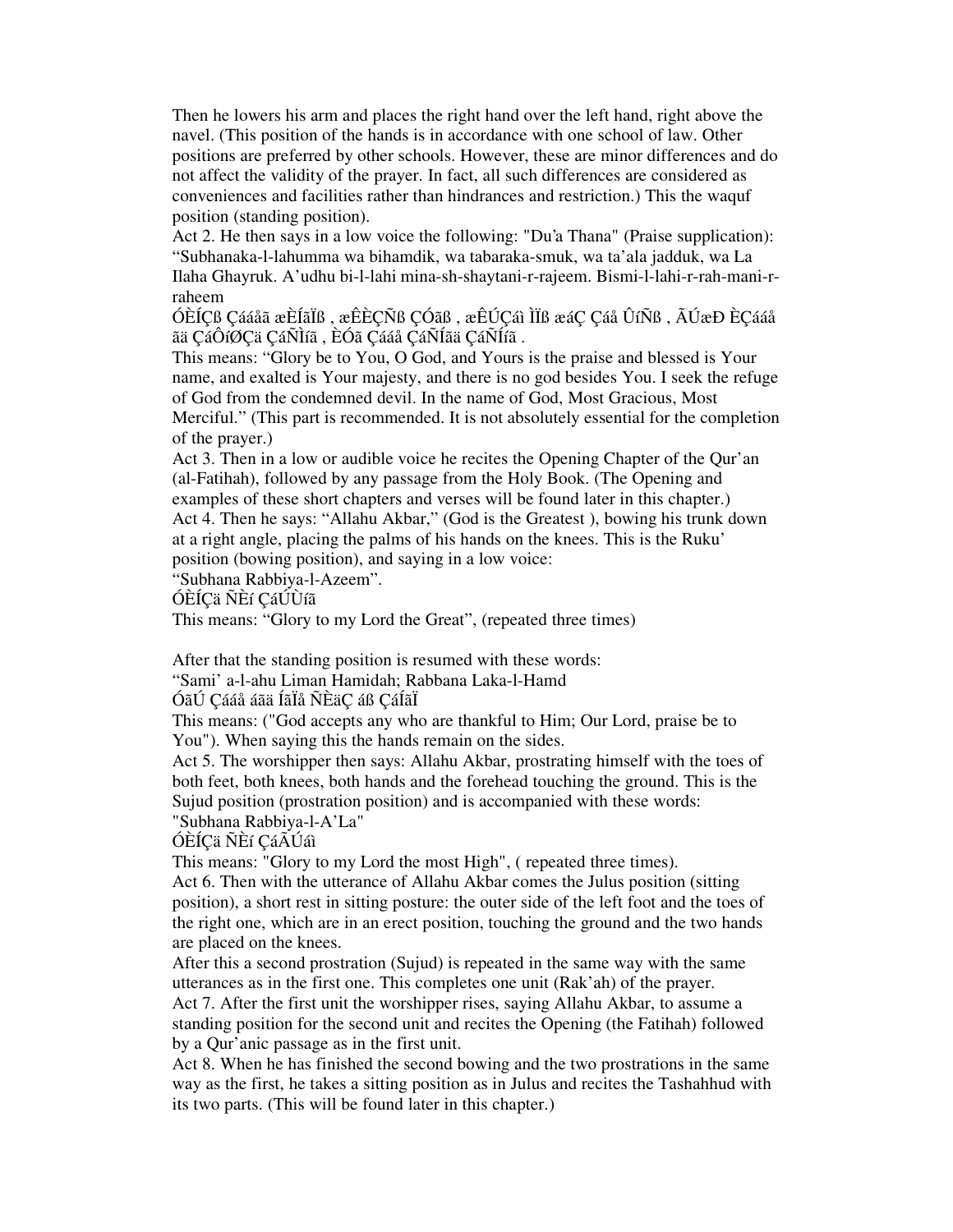Act 9. Finally he turns his face to the right side saying these word: " Assalamu 'Alaykum wa rahmatu-l-Lah (peace be on you and the mercy of God). Then he turns his face to the left side uttering the same greetings (Taslim).

This is how any prayer of two units (Rak' ahs), whether obligatory or supererogatory, is performed. When knowing how to perform this prayer in the right way, all other prayers will be found very easy. It should be pointed out that every move or every word in the Islamic prayer has a great significance attached to it and is symbolic of a very deep meaning.

# *The Noon Prayer (Salatu-z-Zuhr)*

This consists of four units as Sunnah, followed by four units as Fard, and then two others as Sunnah. The performance of the Fard of this prayer is as follows: (a). The first two units are performed in the same way as in the morning prayer. The Fatihah and a portion of the Qur' an are recited in a low voice. Bowing and prostration postures are observed in the same way

(b). When reciting the Tashahhud after the second unit, the worshipper stops at the end of first part of it to resume the posture of standing

(c). Then he recites the Fatihah only in the third unit without any added portion of the Qur'an

(d). When he concludes the third unit, he stands for the fourth and recites the Fatihah only as in the third

(e). After bowing and prostration he takes the sitting posture of Julus and recites the whole Tashahhad with its two parts

(f). Then he utters the peace greetings right and left

(g). Offering the two Sunnah units is like the morning prayer but in a low voice

# *The Mid-Afternoon Prayer (Salatu-l-'Asr)*

It consists of four units as Sunnah followed by four others as Fard. These are performed in the same way as the noon prayer and in a low voice.

# *The Sunset Prayer ( Salatu-l-Maghrib)*

It consists of three units as Fard followed by two as Sunnah. It may be said in the first two units with a low or audible voice; the third unit is in a low voice. It is performed in the same way as the noon or mid-afternoon prayer except that the fourth unit is excluded and the final sitting here, following recital of the Fatihah, bowing, and prostration, comes after third unit, which ends with the utterances of peace greetings. The two Sunnah units are offered in the same way as the Early Morning Prayer.

# *The Evening Prayer (Salatu-l-'Isha')*

It consists of four units as Fard, two as Sunnah and three as Witr (higher than Sunnah and lower than Fard). The first two units of the four Fard may be said in a low or audible voice. Other than that, it is performed the same way as the noon or midafternoon prayer. The two Sunnah units are performed exactly like the early morning prayer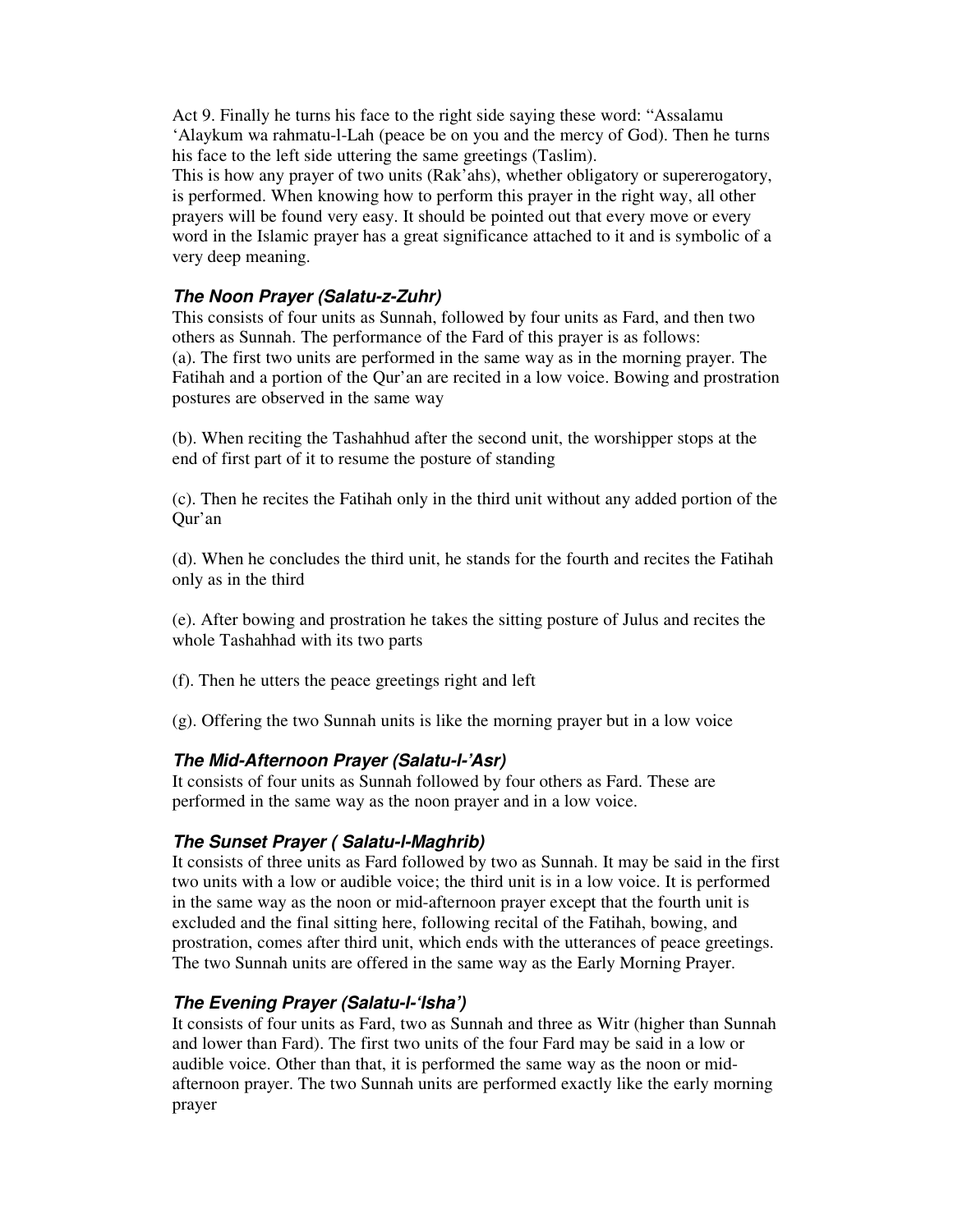As for the three Witr units, they are performed just like the sunset prayer with two exceptions: (a) in the third unit the Fatihah is followed by a portion of the Our'an, and (b) while standing after bowing and before prostration the worshipper says these words:

Çááåã ÅäÇ äÓÊÚíäß æ äÓÊåÏíß , æ äÓÊÛÝÑß æ äÊæ È Åáíß æ äÄãä Èß æ äÊæ ßá Úáíß , æ äËäí Úáíß ÇáÎíÑßáå , äÔßÑß æ áÇ äßÝÑß , æ äÎáÚ æ äÊÑß ãä íÝÌÑß , Çááåã ÅíÇß äÚÈÏ , æ áß äÕáí æ äÓÌÏ , æ Çáíß äÓÚì æ äÍÝÏ . äÑÌæ ÑÍãÊß , æ äÎÔì ÚÐÇÈß Åä ÚÐÇÈß ÈÇáßÝÇÑ ãáÍÞ æ Õá Çááåã Úáì ãÍãÏ æ Úáì Âáå æ ÕÍÈå æ Óáã

" Allahumma inna nasta 'eenuk, wa nastahdeek wa nastaghifiruk, wa natubu ilayk, wa nu'minu bik, wa natawakkalu 'alayk, wa nuthni 'alayka-l-Khayra kullah. Nashkurk, wa la nakfruk, wa nakhla'u wa natruku man yafjuruk. Allahumma iyyaka na' bud, wa laka nusalli wa laka nasjud, wa ilayka nas'a wa nahfid. Narju rahmatak, wa nakhsha 'adhabak; inna adhabaka bi-l-Kuffari mulhaq wa salli-l-llahumma 'ala Muhammad wa 'ala alihi wa sahbihi wa sallim."

This supplication is called Qunut and may be interpreted as follows:

" O God! We beseech You for help and guidance, and seek Your protection and believe in You and rely on You, and extol You and are thankful to You and are not ingrate to You, and we declare ourselves clear of, and forsake, him who disobeys You

" O God! To You do we pray and prostrate ourselves, and to You do we betake ourselves and to obey You we are quick, and Your mercy do we hope for and Your punishment do we fear, for Your punishment overtakes the unbelievers

" O God! Exalt Muhammad and his people and its true followers." If this Qunut cannot be commanded by memory, it sufficient to say any recitation similar to it till it is mastered

There are minor differences of interpretation between the various schools of law regarding the wordings and times of qunut. Some require no qunut; others require it in the Early Morning prayer with slight variations. However, following any of the authentic schools is acceptable

All the Sunnah (supererogatory) prayers are to be said individually, that is, not in congregation except the 'Eed prayers, and Taraweeh and Witr prayers in the month of Ramadan

The Sunnah Prayers are not required from a person who has missed some Fard Prayers. Instead, he must make up for what he has missed and offer the obligatory services. Also the Sunnah prayers are not required if the due time of the accompanying Fard Prayers has expired. So if a person misses any prayer and wants to make up for it, he has to offer the Fard only

If a worshipper does not know how to say his whole prayers in the Arabic version, he should simply say Subhaan Allah, Al-Hamdu Lillaah and Allaahu Akbar, this means: Glory to God, Praise be to God, God is greatest of all, until he learns to recite the prayers in Arabic language

Explanations: Non-Arabic speakers can always read the translations of the Qur' an in other languages they understand since believers are requested to concentrate in their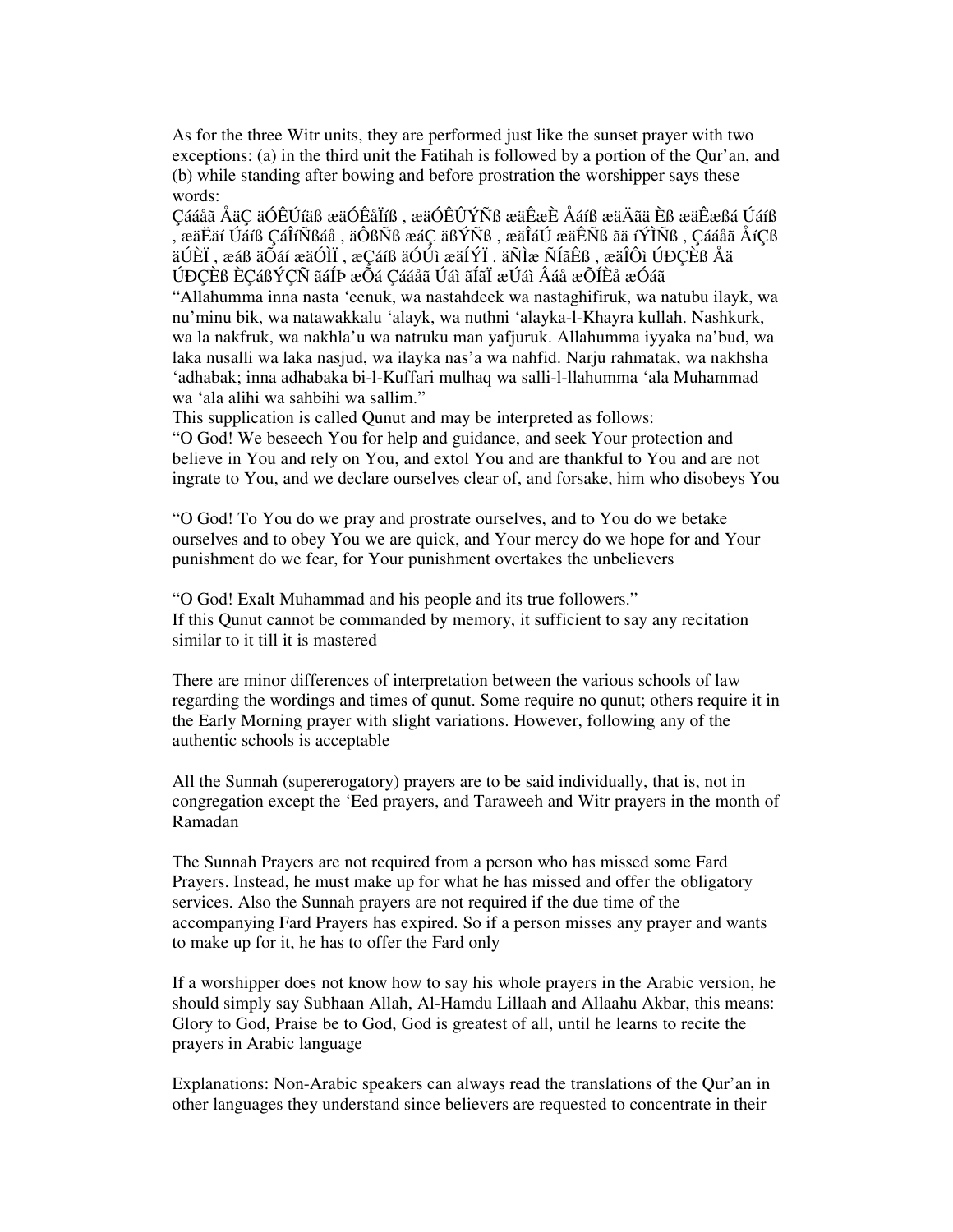prayers and to understand or at least grasp the meanings of the words to be recited. However, when it comes to prayers they are required to recite the prayer in Arabic. Allah revealed His Message choosing the Arabic language which means that His Message (Words) must only be read in its original form especially when we consider that Arabic words have no exact equivalents in any language

The Fard Prayer is much more preferable when offered in a congregation (Jama' ah) led by an Imam. The congregation is best when it is held in a mosque, but it may be held in other places. Those who arrive at the mosque before the Iqamah announcement of the Fard prayer are recommended to offer a two units Sunnah (supereragatory) prayer called "Tahiyatu al Masjid" which means "Moosque greetings"

#### *The Congregational (Jama'ah) Prayers*

1. The congregation is led by an Imam from among the present worshippers. He must be chosen on his merits of religious knowledge and piety

2. After the announcement of the Iqamah, the Imam of the congregation stands in the front by himself while the followers stand behind him in straight lines, all facing the Qiblah. A congregation can be made up even with two persons: the Imam and one follower

3. After declaring the intention of prayer and after beginning the prayer (i.e., saying takberatul-Ihram and du'a Thana) the Imam recites the Fatihah and the complementary passage of the Qur' an in an audible voice in the Early Morning Prayer and in the first two units of the Sunset and Evening Prayers. When the Imam is reciting the Qur' an aloud, the followers listen to him in meditation and humility. They do not recite the Fatihah nor the other passage after the Imam

4. When the Imam concludes the Fatihah the followers say 'Ameen' . (this means: "O God accept our invocation") After the Imam stands from bowing posture he says: "Sami'a-l-lahu liman Hamidah" (this means: "God accepts any who are thankful to Him"), and the followers respond in these words: "Rabbana laka-l-Hamd" (this means: "our Lord praise be to You")

5. The followers should follow the Imam is his movements without anticipating him in any act. Should any follower supercede the Imam in any movement, this person's prayer will become void

6. The congregational prayer is not valid unless the Imam declares his intention that he is acting in the service in the capacity of Imam. The followers also must declare their intention that they are following that particular Imam in the same particular prayer he is offering. All intentions, be it by the Imam or by the followers must be done by heart

7. When a person comes after the start of prayer, he should pronounce the Takbeeratul-Ihram (standing) and then, join the congregation. He should follow the Imam / congregation whatever be the stage of their prayer. However, after the Imam has completed the service by uttering the final peace greetings, if this late comer has missed one unit or more, he must take standing position to make up the earlier unit /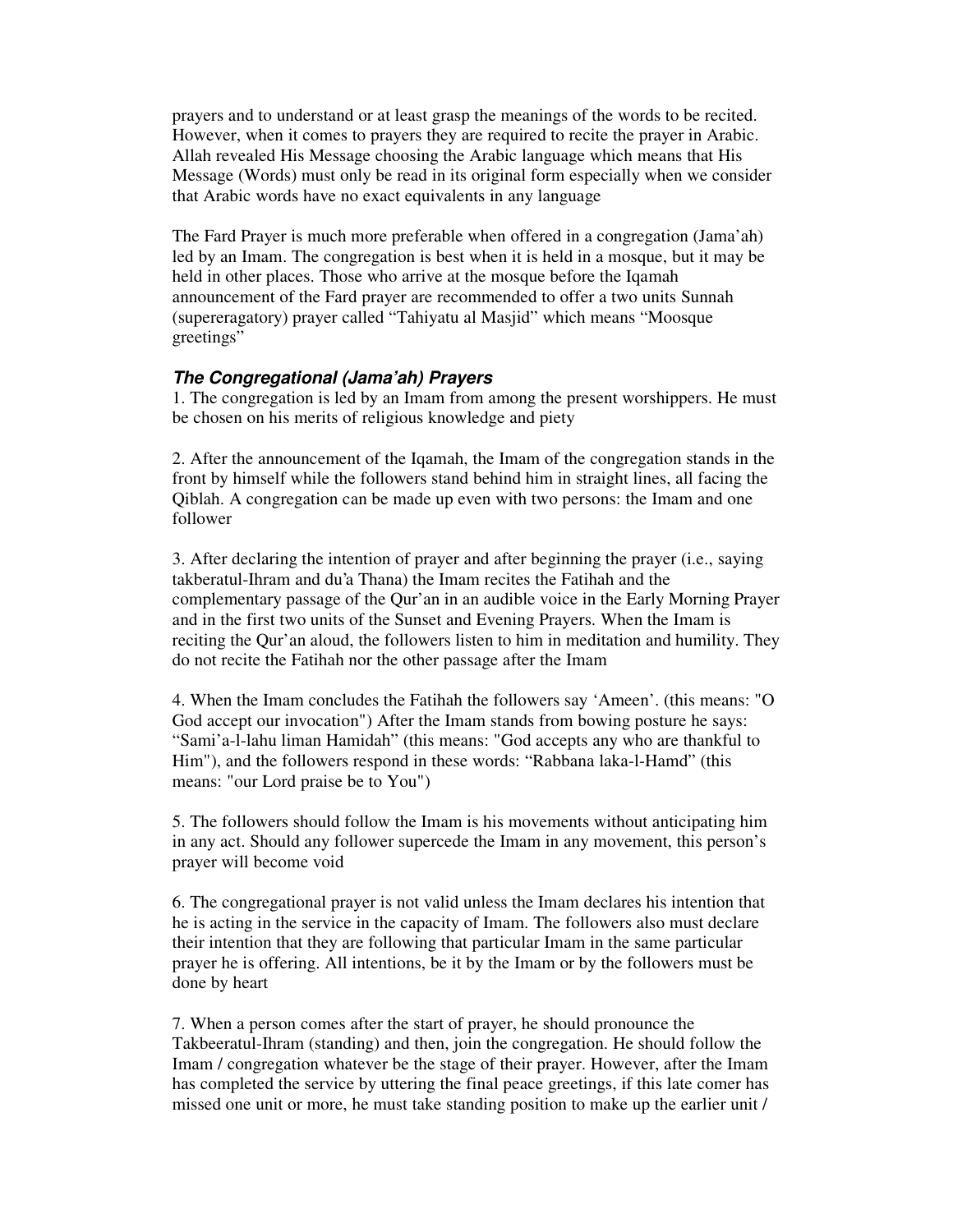units he has missed until he completes his prayer. When a person joins the congregation in the bowing position, before rising, he is considered as having joined from the start of this particular unit. But if he joins the congregation in any position after bowing, he has missed the unit and must make up for it individually right after the Imam has concluded the prayer

8. Whenever there is an opportunity for praying in congregation, a Muslim should not miss it. Prayer in congregation is a handsome demonstration of unity in purpose and action, of plural piety and humility before God, of effective solidarity among Muslims, of public order and mutual response

Also, if a person forgets or oversleeps which has caused him to miss the prayer, he should perform it immediately when he remembers

The Islamic congregation is a positive answer to the acutest problems of humanity rising from racial discrimination, social castes and human prejudices. In the congregational service of Islam, there is no king or subject, rich or poor, white or colored, first or second class, back or front benches, reserved or public pews. All worshippers stand and act shoulder to shoulder in the most disciplinary manner regardless of any worldly considerations.

#### *The Friday Prayer (Salatu-l-Jumu'ah)*

So far we have been dealing with the daily prayers. Now we come to the weekly convention of Friday Congregation. This service is compulsory upon every Muslim who is required to observe the other prayers and has no reasonable excuses to abstain. It falls on Friday of every week and is especially important because:- 1. It is the occasion earmarked by God for the Muslims to express their collective devotion

2. It is an appointment to review our spiritual accounts of the week gone by and get ready for the following week just as people do in any other business

3. It is a convention for the Muslims to reassure themselves and confirm their religious bonds and social solidarity on moral and spiritual foundations

4. It shows how the Muslims give preference to the call of God over and above any other concern

Muslim of the Daylight Saving time zones seem to run into some difficulties and confusion over the proper time for the Friday Congregational Prayer (Jum'ah). The problem can be solved easily by setting the prayer time between 1:15 to 2.30 p.m. throughout year. In this way there will be no need to change the time from winter to summer. We strongly recommend this to our brethren so that they may work it into their weekly schedules as a permanent arrangement

#### *The Highlights of the Friday Prayer*

This prayer of Friday is marked by these features:-

1. Its time falls in the same time as that of the noon prayer (Salatu-z-Zuhr), and it replaces the very same prayer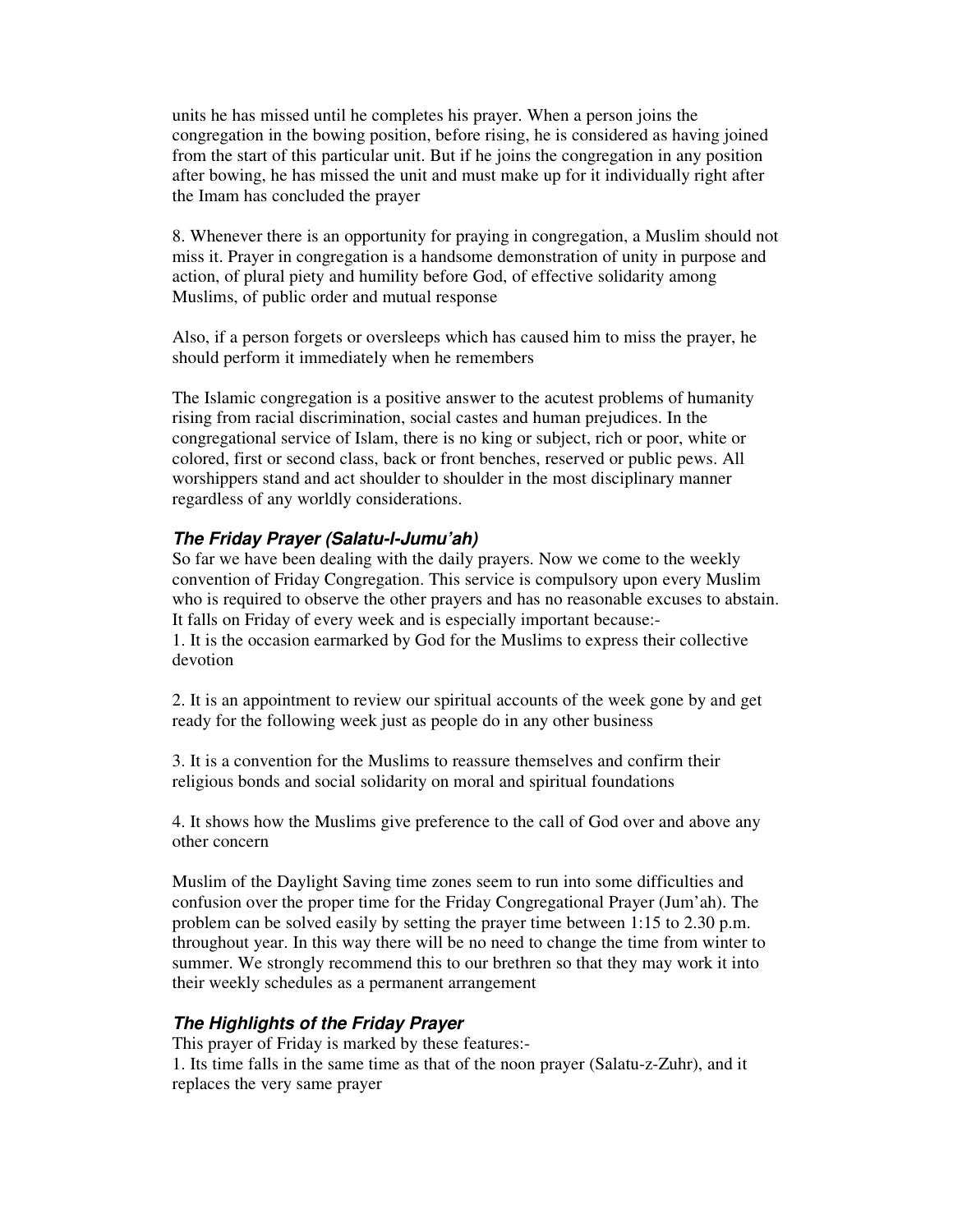2. It must be said in a congregation led by an Imam, no single person can offer it by himself

3. If any person misses it, he cannot make up for it; Instead, he has to offer the noon prayer, the original prayer which this service normally replaces

4. All kinds of normal work are allowed on Friday as on any other week day. For Muslims there is no Sabbath. They can carry on with their usual duties and activities provided they come to the congregational service in time. After the service is over, they may resume their mundane activities

5. This Friday prayer must be performed in a mosque, if there is one available. Otherwise, it may be said at any gathering place e.g. homes, farms, parks. etc

6. When the time for prayer comes, the Adhan is said, the Imam stands up, facing the audience and delivers his sermon (khutbah) which is an essential part of the service. Muslims are recommended to offer Sunnah prayers before the sermon. As for those who will arrive at the Mosque during the sermon they should offer the two brief units of the Sunnah prayer "Tahiyatu al Masjid" (Mosque greetings) and then sit down to listen. While the Imam is talking nobody should talk, everyone present should take a sitting position and listen to the sermon quietly to the end

7. The sermon (khutbah) consists of two parts each beginning with words of praise of God and prayers of blessing for Prophet Muhammad. In the first part some Qur'anic passage must be recited and explained for the purpose of exhortation and admonition. At the end of the first part the Imam takes a short rest in the sitting posture, then stands up to deliver the second part of his sermon. General affairs of the Muslims may be stated in either or both parts of the sermon. In the second part, especially, the Imam prays for the general welfare of all Muslims

8. After that, the Iqamah is made and the two obligatory units are offered under the leadership of the Imam who recites the Fatihah and the other Qur' anic passage in audible voice. When this is done, the prayer is completed. After that, Sunnah prayers may be offered individually in a low voice.

The Sunnah prayers may be offered at home. Also they may be replaced with some obligatory prayers that one has missed in the past and for which one has to make up.

Any participant in the Friday weekly congregation or 'Eed Prayers should do his best to be neat and tidy. Though there is no compulsory reason for a complete ablution, a bath is strongly recommended as it makes one fresher and more pleasant

#### *The Significance of 'Eed Prayers*

'Eed means recurring happiness or festivity. The 'Eed Prayer is very important for all Muslims. It has the merits of the daily prayers as explained above, the effects of the weekly convention (Jumu'ah) and the characteristics of annual reunions between Muslims. There are two such 'Eeds. The first is called 'Eed-l-Fitr (the Festival of Fast – Breaking). It falls on the first day of the month of Shawwal the tenth month of Muslim year, following the month of Ramadan in which the Qur' an was revealed and which is the month of Fasting. The second is called 'Eed-l-Adha (the Festival of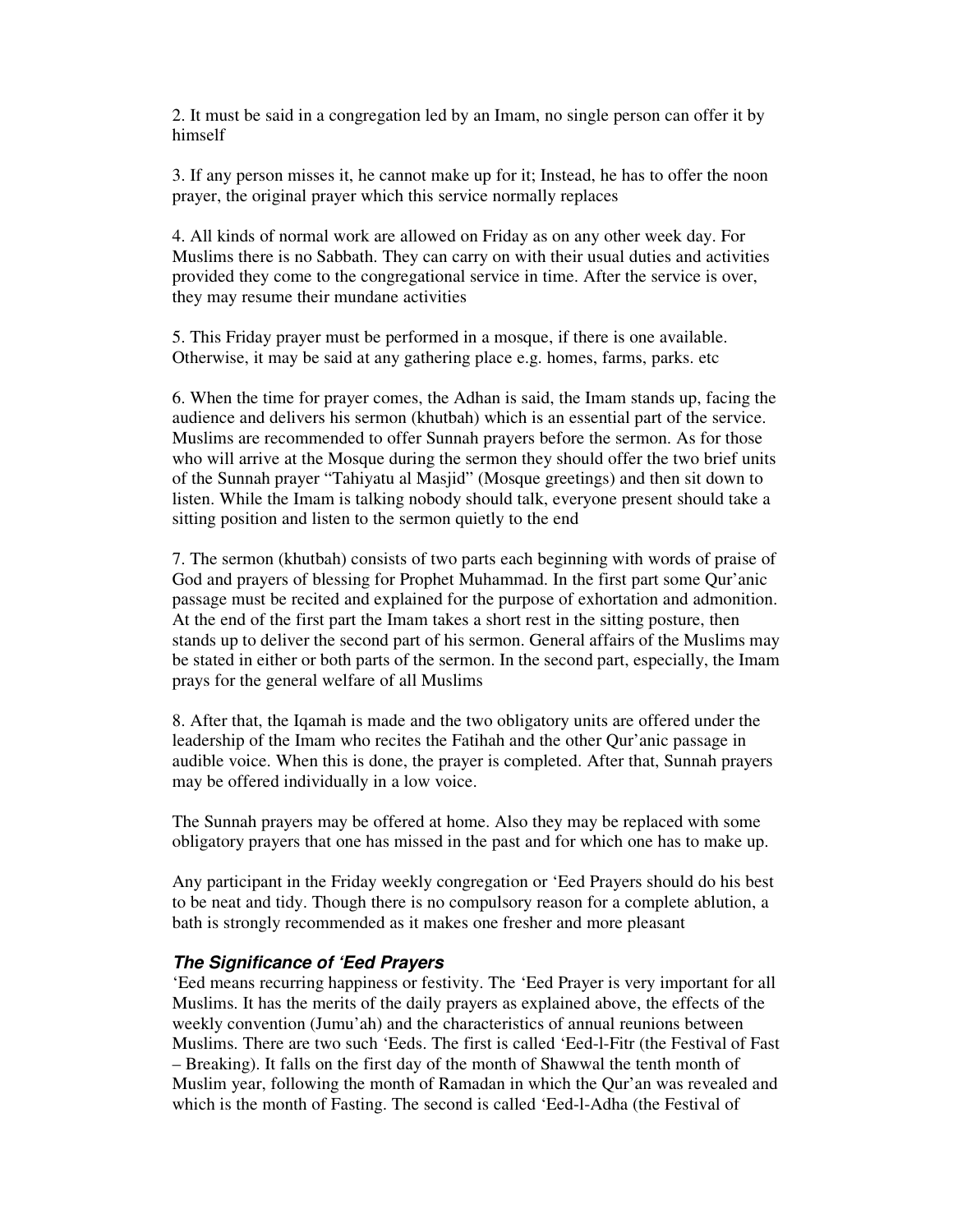Sacrifice). It falls on the tenth day of Thul-Hijjah, the last month of the Muslim year, following completion of the course of Hajj (pilgrimage to Mecca), an extremely devotional course

The Islamic 'Eeds are unique in every way. To them there can be no similar in any other religion or any other sociopolitical system. Besides their highly spiritual and moral characteristics, they have matchless qualities:

1. Each 'Eed is a wholesome celebration of remarkable achievement of the individual Muslim in the service of God. The First 'Eed comes after an entire month of " absolute" fasting during the days of the month. The second 'Eed marks the completion of Hajj to Mecca, a course in which the Muslim handsomely demonstrates his renouncement of the mundane concerns and hearkens only to the eternal voice of God

2. Each 'Eed is a Thanksgiving Day where the Muslim assemble in a brotherly and joyful atmosphere to offer their gratitude to God for helping them to fulfill their spiritual obligations prior to the 'Eed. This form of thanksgiving is not confined to spiritual devotion and verbal expression. It goes far beyond that to manifest itself in a handsome shape of social and humanitarian spirit. The Muslims who have completed the fasting of Ramadan express their thanks to God by means of distributing alms among the poor and needy on the First 'Eed. Similarly, the Muslims who have completed the course of Hajj at Mecca, as well as those who are at home, offer their sacrifices by slaughtering oblations to be distributed among the poor and needy. The distribution of alms and oblations constitutes a major part of the 'Eed's highlights. This Islamic form of thanksgiving is a wholesome combination of spiritual devotion and humanitarian benevolence, a combination which cannot be found except in Islam

3. Each 'Eed is a Day of Remembrance. Even in their most joyful times the Muslims make a fresh start of the Day by a plural session of worship to God. They pray to Him and glorify His name to demonstrate their remembrance of His favors. Along with that course, they remember the deceased by prayer for their souls, the needy by extending a hand of help, the grieved by showing them sympathy and consolation, the sick by cheerful visits and utterances of good wishes, the absentees by cordial greetings and sincere considerateness, etc. Thus the meaning of Remembrance on the Day transcends all limits and expands over far-reaching dimensions of human life

4. Each 'Eed is a Day of Victory. The individual who succeeds in securing his spiritual rights and growth receives the 'Eed with a victorious spirit. The individual who faithfully observes the duties, which are associated with the 'Eed, is a triumphant one. He proves that he holds a strong command over his desires, exercises a sound self – control and enjoys the taste of disciplinary life. And once a person acquires these qualities he has achieved his greatest victory; because the person who knows how to control himself and discipline his desires is free from sin and wrong, from fear and cowardice, from vice and indecency, from jealousy and greed, from humiliation and all other causes of enslavement. So, when he receives the 'Eed, which marks the achievement of this freedom, he is in fact celebrating his victory, and the 'Eed thus becomes a Day of Victory

5. Each 'Eed is a Harvest Day. All the good workers in the service of God all the faithful believers reap the fruits of their good deeds on the Day, as God grants His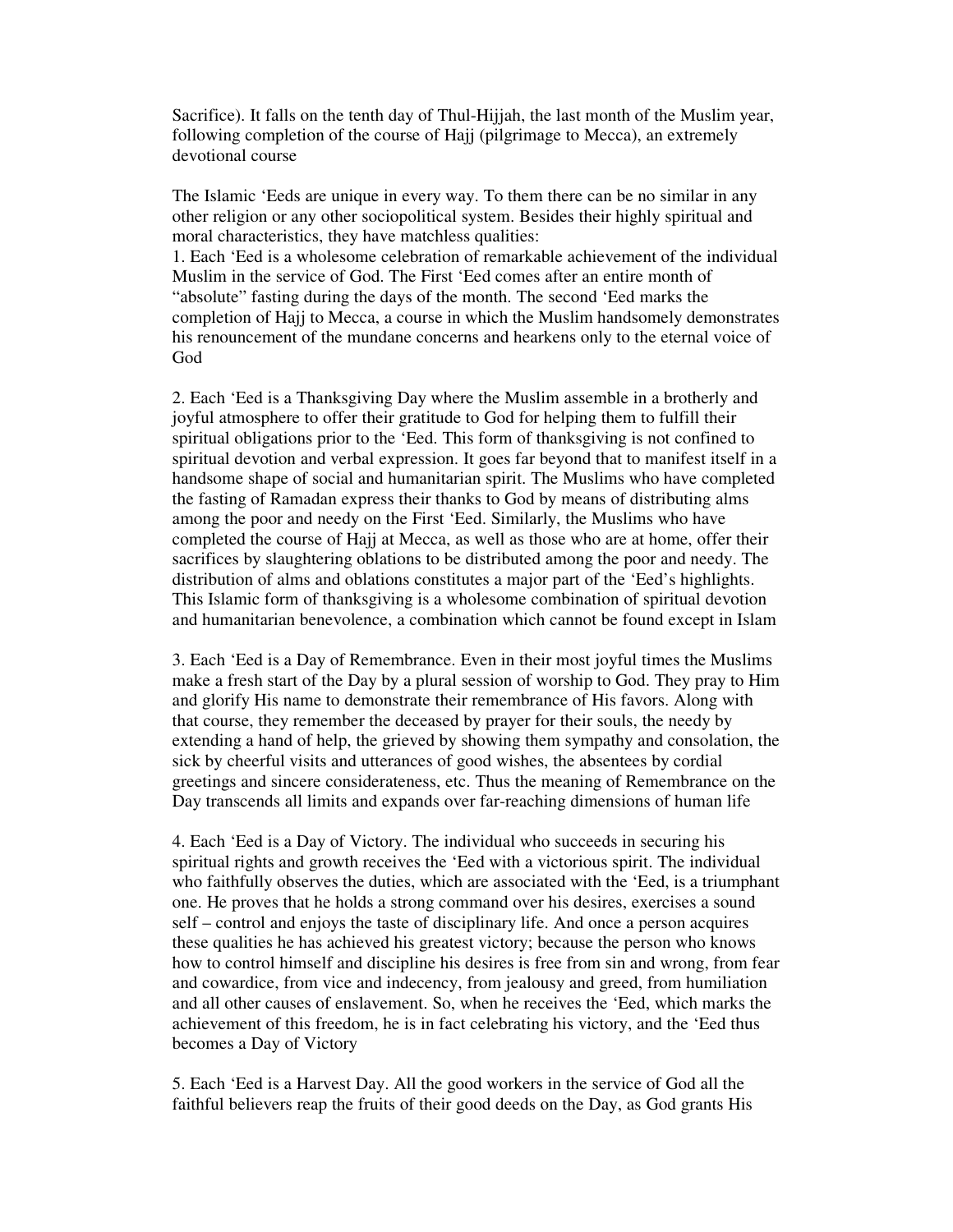mercy and blessings abundantly. The Islamic society, on the other hand, collects the due subscriptions to religious brotherhood and social responsibility, in which subscriptions are paid in the form of mutual love, sympathy and concern. Every member of the Islamic society will be reaping some fruits or collecting some revenue in one way or another. God gives infinitely, especially to those who are sincerely concerned with the general welfare of their fellow believers. Those beneficiaries who cannot give will receive, along with God's enormous grants, the contributions of their fellow benefactors. The haves and have-nots will all enjoy the providence of God in a most plural fashion, and the Day will indeed be a Good Harvest Day

6. Each 'Eed is a Day of Forgiveness. When the Muslims assemble in the congregation of the Day, they all wholeheartedly pray for forgiveness and strength of Faith. And God has assured those who approach Him with sincerity of His mercy and forgiveness. In that pure assembly and highly spiritual congregation any true Muslim would feel ashamed of himself before God to hold any enmity or ill feelings toward his brethren. A true Muslim would be deeply impressed by this brotherly and spiritual assembly, and would overcome his ill feelings if he has been exposed to any. Consequently, he would find himself moving along with others responding to the spirit of the Day to purify his heart and soul. In this case, he would forgive those who might have wronged him; because he himself would be praying for God's forgiveness, and would do his best to acquire it. The spirit of this highly devotional assembly would teach him that if he forgives he will be forgiven. And when he forgives, the virtue of forgiveness will be mercifully exercised by God, and widely exchanged between the Muslims. And that marks the Day as a Day of Forgiveness

7. Each 'Eed is a Day of Peace. When the Muslim establishes peace within his heart by obeying the law of God and leading a disciplinary life, he has certainly concluded a most inviolable treaty of peace with God. Once a person is at peace with God, he is at peace with himself and, consequently, with the rest of the universe. So when he celebrates the 'Eed in the right manner, he is actually celebrating the conclusion of a Peace Treaty between himself and God, and this marks the 'Eed as a day of Peace.

That is the proper meaning of an Islamic 'Eed: a Day of Peace and Thanksgiving, a Day of Forgiveness and Moral Victory, a Day of Good Harvest and remarkable Achievements, and a Day of festive Remembrance. An Islamic 'Eed is all this and much more; because it is a Day of Islam, a Day of God

#### *The Performance of 'Eed Prayers (Salatu-l-'Eed)*

1. As on Friday, every worshipper should go to the 'Eed Congregation in his best, neat, tidy and high – spirited. In the mosque or the place of assembly a certain verbal prayer is said before the actual prayer begins. This is know as Takbeer and will be found at the end of this Chapter

2. The time of the 'Eed prayers is any time after sunrise and before noon. No Adhan or Iqamah is required. The prayer consists of two units with the Imam reciting in each the Fatihah and another passage from the Qur' an audibly

3. The Imam declares his intention to lead the prayer saying Allahu Akbar (God is the Greatest of all), then he repeats the same utterance seven times, raising his hands up to the ears and dropping them by his sides at the end of each utterance. On completion of the seventh Takbeer (utterance) he places the right hand over the left one under the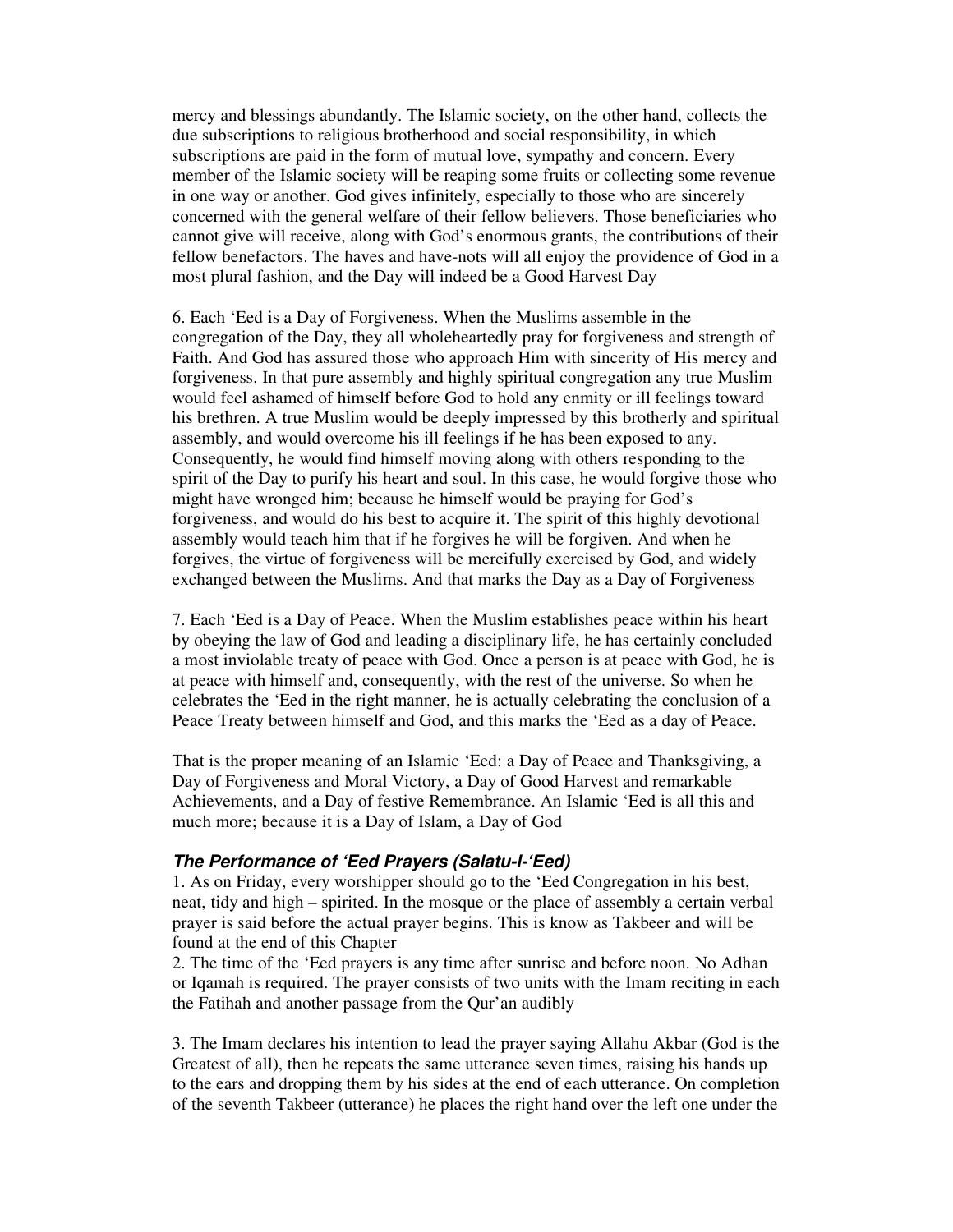navel as in other prayers. The worshippers follow the Imam in these movements step by step, doing and saying exactly the same

4. At the end of the first unit, the Imam rises up for the second, saying Allahu Akbar. Then he adds five such utterances doing the same thing as he did in the first unit, and followed by the congregation in a like manner

5. After the prayer is completed in two units, the Imam delivers a sermon of two parts with a short recess in between. The first part is begun by saying Allahu Akbar, nine times and the second by making same utterance seven times. The rest of the sermon goes along the lines of exhortation and advice like those of the Friday sermon

6. We must draw the attention to the matter of Sadaqatu-l-Fitr (the Charity of breaking the Fast). This is an obligatory tax, whereby every individual Muslim who can afford it must give at least one full meal, or its value, to the poor. If he has any dependents, he must do the same thing for each one of his dependants. For example, if he provides for himself and three dependents, he has to distribute as a minimum four full meals or their value to the needy. This charity should be distributed early enough before the Eed-l-Fitr prayer so that the poor may be able to receive the Day in a festive and cheerful spirit

7. In the sermon of the Second 'Eed, the Imam should draw the attention to the duty of Sacrifice. On the day of 'Eed-l-Adha (Festival of Sacrifice) every Muslim with means is to offer an oblation. A goat or sheep suffices for one household. A cow or steer suffices for seven different households. It is preferable to slaughter the animal of Sacrifice on the 'Eed Day after prayers. But if it is slaughtered on the second or the third day, it will be accepted. With regard to the meats of the slaughtered animals the Holy Qur' an stipulates these instructions: Eat of them and feed the poor man who is contented and the beggar… (22:63)

In the same reference, the Holy Qur' an declares that God is neither interested in nor does He get the meats of the oblations or their blood; but it is the piety of His worshippers that He gets and is interested in

It should be repeated that the 'Eed prayers do not substitute for the obligatory Early Morning (Fajr) Prayers, and cannot themselves be substituted for by any other prayers

The Takbeer, which is said before the Prayers of both 'Eeds and after the ordinary congregations prayers offered during the three days following the second 'Eed, is called Takbeeru-t-Tashreeq. It goes as follow: Allahu Akbar, (thrice) Çááå ÃßÈÑ Çááå ÃßÈÑ Çááå ÃßÈÑ La illaha illa-L-Lah áÇ Åáå ÅáÇ Çááå Allahu Akbaru (twice) wa lil-Lahi-l-hamd . Çááå ÃßÈÑ Çááå ÃßÈÑ æ ááå ÇáÍãÏ This Takbeer means: God is the Greatest, (three times) There is no god but the One God. God is the Greatest, (twice), and praise be to Him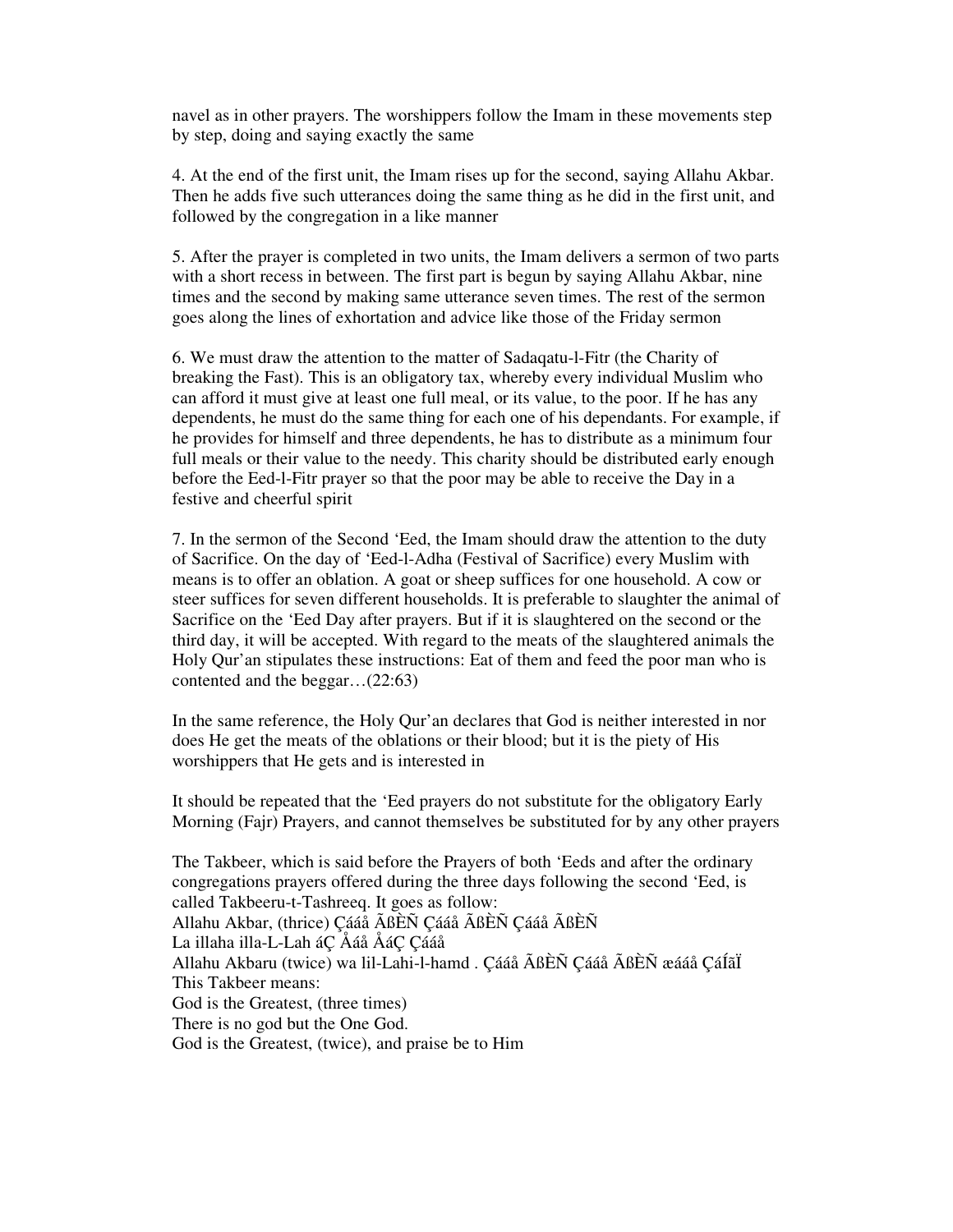# *Shortening of the Prayer*

1. When a person is travelling with the intention of proceeding fortyeight miles or over from his home he should shorten the obligatory prayers of four units to two each. The curtailment is applicable to the Noon (Zuhr) Prayer, the Mid-Afternoon (Asr) Prayer, and the Evening (Isha) Prayer. The Early Morning (Fajr) Prayer and the Sunset (Maghrib)Prayers remain unchanged

2. This advantage remains effective even after the traveler arrives at his destination, if he does not intend to prolong his stay there for fifteen days or more. Otherwise, he should offer the reducible prayers in their original and complete number of units

3. While traveling under these circumstances, he is exempt from all supererogatory prayers (Sunnah) except the two Sunnah units of the Early Morning (Fajr) and Witr which follows the Evening (Isha) prayers

There are some minor differences of interpretation between the various schools of law regarding the travel distance and the travel duration

# *Times When Prayer is Forbidden*

The Muslim is forbidden to offer either obligatory or supererogatory prayers at:

- 1. The time when the sun is rising;
- 2. The time when the sun is at its Zenith;
- 3. The time when the sun is setting;
- 4. The period of menstruation or confinement due to childbirth
- 5. The time of impurity, partial or complete

It must be clarified that if a person forgets, oversleeps or misses a prayer, he must perform it immediately when he remembers regardless of the position of the sun.

# *Making Up For Delayed Prayers*

1. As a rule, every Muslim, male or female, should offer the prayer in its due time. Failing to do so is a punishable sin unless there is a reasonable excuse for delay

2. With the exception of women in confinement or menstruation and any who remain insane or unconscious for some time, every Muslim must make up for his or her delayed obligatory prayers

3. When making up for the delayed prayers one must offer them in their original form, e.g., if they were due shortened they should be offered so and vice-versa

4. Order between the delayed prayers and between these and the present ones should be maintained, i.e., the first in dueness is offered first unless the missed prayers are too many to remember their exact dates, or the time available is not sufficient for both missed and present prayers. In this case, the present prayer comes first and the missed ones may be offered later. At any rate, the Muslim must make certain that his record is clear to the best of his knowledge, and that there are no missed prayers.

# *The Taraweeh Prayers*

These prayers are special characteristic of the month of Ramadan. They follow the Evening ('Isha') Prayers. They consist of eight to twenty units (Rak' ahs) offered two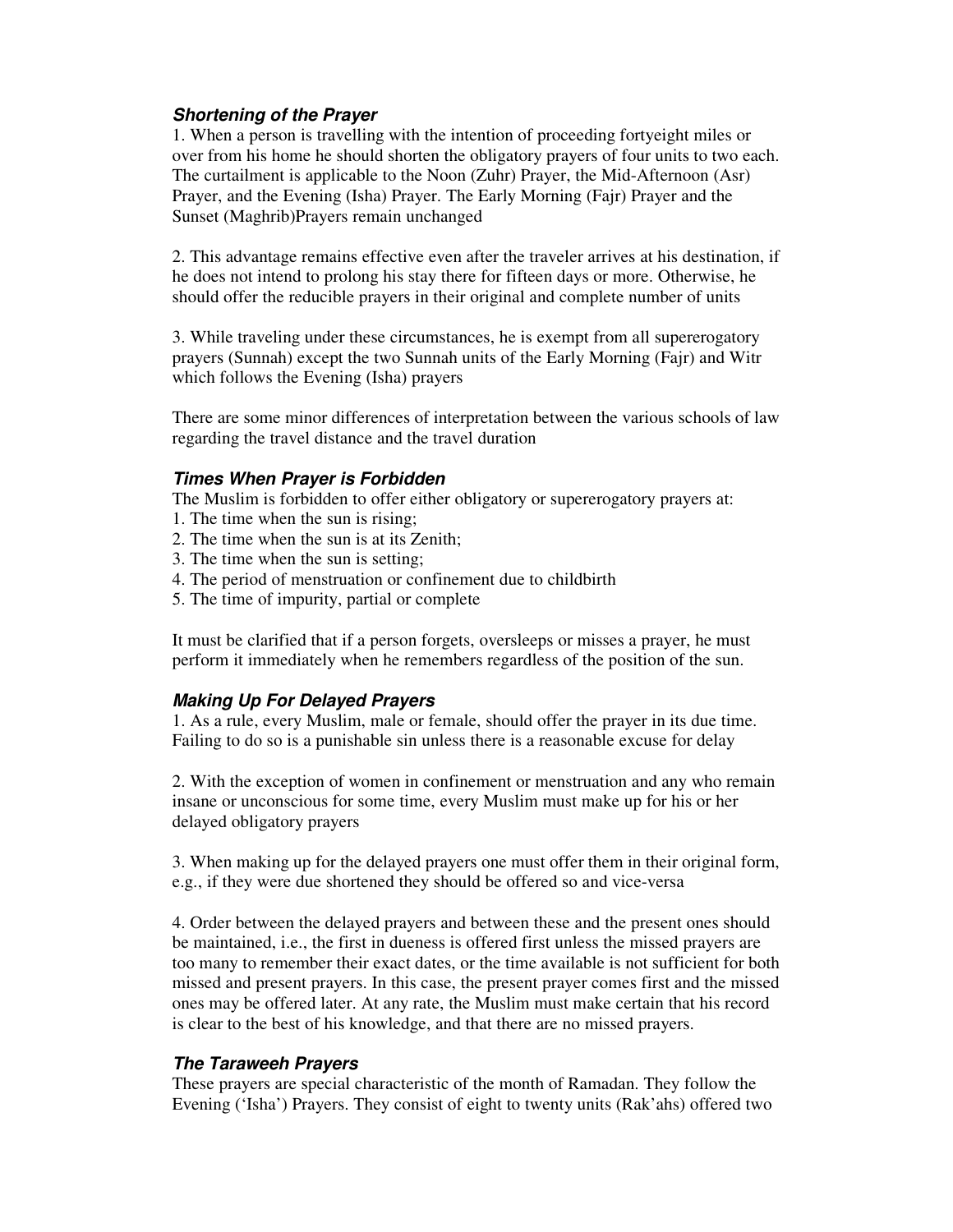by two with short break between each two units. It is much more preferable to say them in a congregational form and before the Witr, which is the last part of the Evening Prayer.

# *Invalidation of Prayers*

Any prayer becomes invalid and nullified by any act of the following:

- 1. To anticipate the Imam in any act or movement of prayer;
- 2. To eat or drink during the prayer;
- 3. To talk or say something out of the prescribed course of prayers;

4. To shift the position away from the direction of Qiblah in Mecca; unless it is impossible to the worshipper to face the Qiblah;

5. To do intentionaly and unnecessary any noticeable act or movement outside the acts and movements of prayer;

6. To do any thing that nullifies the ablution, e.g., discharge of urine, stool, gas, blood, etc.; unless due to a medical condition not in the worshipper's control, in this case the worshipper needs to perform ablution only once for every Fard (obligatory) prayer, and he should not repeat the ablution to perform the Sunnah prayer relative to that Fard prayer

7. To fail in observing any of the essential acts of prayers, like standing, reciting the Qur'an, Ruk'u, Sujud, etc.; unless for reasons of disability or physical ailment

8. To uncover the body between the navel and knees during the prayer in the case of males; and in the case of females, to uncover any part of the body, except the face and the hands

Any prayer which becomes invalidated must be repeated properly

# *The Funeral Prayers (Salatu-l-Janazah)*

1. The prayer to God for the deceased Muslim is a common collective duty (Fard Kifayah). This means that some Muslims should offer this prayer, and when it is offered by some of the Muslims present at the time it is sufficient, and the other Muslims become exempt from responsibility

2. When a Muslim dies, the Whole body - beginning with the exposed parts washed in ablution (wudu') - must be washed a few times with soap or some other detergent or disinfectant, and cleaned of all visible impurities. A man washes a man and a women washes a woman. A woman may wash her husband, and a man or woman may wash young children. During the washing the washer's hands should be covered by gloves or cloth, and the private parts of the dead body should be washed without being seen. When the body is thoroughly clean, it is wrapped in one or more white cotton sheets covering all the parts of the body

3. The dead body is then placed on a bier or in a coffin and carried to the place of prayer, a mosque or any other clean premises. The body is put in a position with the face toward the direction of Mecca

4. All participants in the prayer must perform an ablution unless they are keeping an earlier one. The Imam stands beside the body facing the Qiblah at Mecca with the followers behind him in lines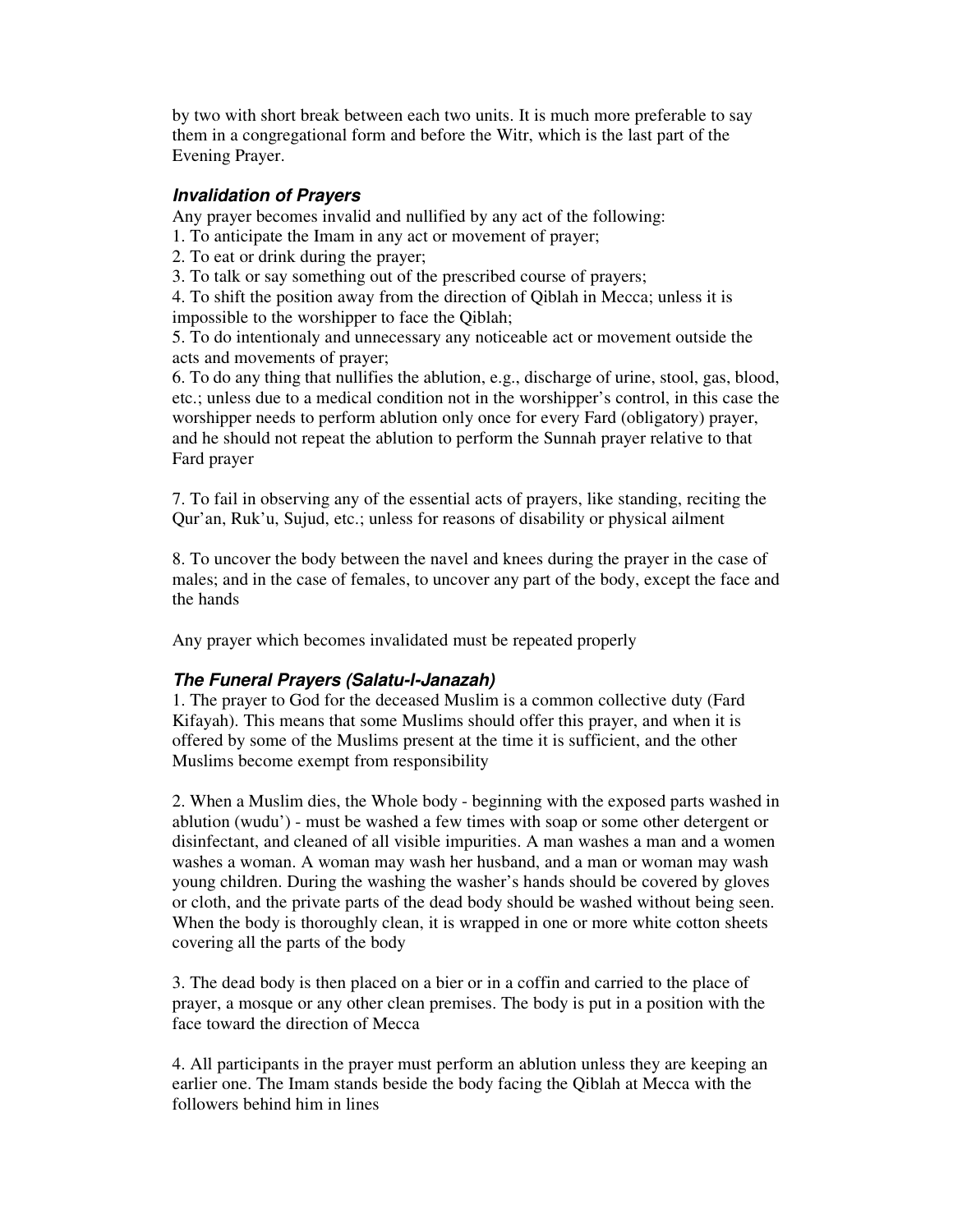5. The Imam raises his hands to the ears declaring the intention in a low voice to pray to God for that particular deceased one, and saying Allahu Akbar (God is the Greatest). The worshippers follow the Imam's lead and after him place their right hands over the left ones under the navel as in others prayers

6. Then the Imam recites in a low voice the " Du' a Thana" and the Fatihah only

7. Then he says Allahu Akbar without raising his hands and recites the second part of the Tashahhud (from " ' Allahumma salli 'ala Muhammad" to the end). (This will be found later in this chapter)

8. Then he makes the third Takbeer saying Allahu Akbar without raising the hands and offers a supplication (Du'a') in any suitable words he knows preferably these Çááåã ÇÛÝÑáÍíäÇ æ ãíÊäÇ æ 슂 æ ÛÇÆÈäÇ æ ÐßÑäÇ æ ÇäËÇäÇ æ ÕÛíÑäÇ æ ßÈíÑäÇ . Çááåã ãä ÃÍííÊå ãäÇ ÝÃÍíå Úáì ÇáÇÓáÇã æ ãä Êæ ÝíÊå ãäÇ ÝÊæ Ýå Úáì ÇáÇÓáÇã . Çááåã áÇ ÊÍÑãäÇ ÃÌÑå æ áÇ ÊÝÊäÇ ÈÚÏå

Allahumma-ghfir li hayyina wa mayyitina wa shahidina wa gha' ibina' wa dhakarina wa unthana wa sagheerina wa kabeerina. Allahumma man ahyaytahu minna fa ahyihi 'ala-l-Islam. Wa man tawaffaythu minna fa tawafahu ala'-l-Islam. Allahumma la tahrimina ajrah, wa la taftinna ba' dah.

" O God! Grant forgiveness to our living and to our dead, and to those who are present and to those who are absent. And to our young and to our old folk, and to our males and to our females. O God! whomsoever You grant to live, from among us, help him to live in Islam, and whomsoever of us You cause to die, help him to die in Faith. O God! Do not deprive us of the reward for patience on his loss, and do not make us subject to trial after him."

9. Then the fourth Takbeer (saying Allahu Akbar) without raising the hands is made followed by the concluding peace greetings right and left as in other prayers. It should be remembered that the worshippers behind in lines follow the lead of the Imam step by step and recite privately the same utterances in low voice.

10. After completing the Prayer, the body is carried to the graveyard, there the body is lowered in the grave for burial with the face resting in the direction of Mecca. When lowering the body down these words are said:

ÈÓã Cááå , æÈCááå , æ Úáì ãáÉ ÑÓæá Cááå Õáì Úáíå æÓáã

" Bismi-l-Lahi wa bi-l-Lahi wa 'ala Millati Rasuli-l-Lahi Salla-l-Lahu ' Alayhi wa Sallam."

" In the name of God and with God, and according to the Sunnah (Traditions) of the Messenger of God upon whom be the blessings and peace of God."

Besides these, any other fit prayers may be offered.

If the deceased is a child under the age of puberty, the prayer is the same except that after the third Takbeer and instead of that long supplication the worshippers recite these words:

Çááåã ÇÌÚáå áäÇ ÝÑØÇ , æ ÇÌÚáå áäÇ ÐÎÑÇ , æ ÇÌÚáå áäÇ ÔÇÝÚÇ æ ãÔÝÚÇ

" Allahumma-j-alhu lana faratan wa j' alhu lana dhukhra, wa j' alhu lana shafi' an wa mushaffa'a."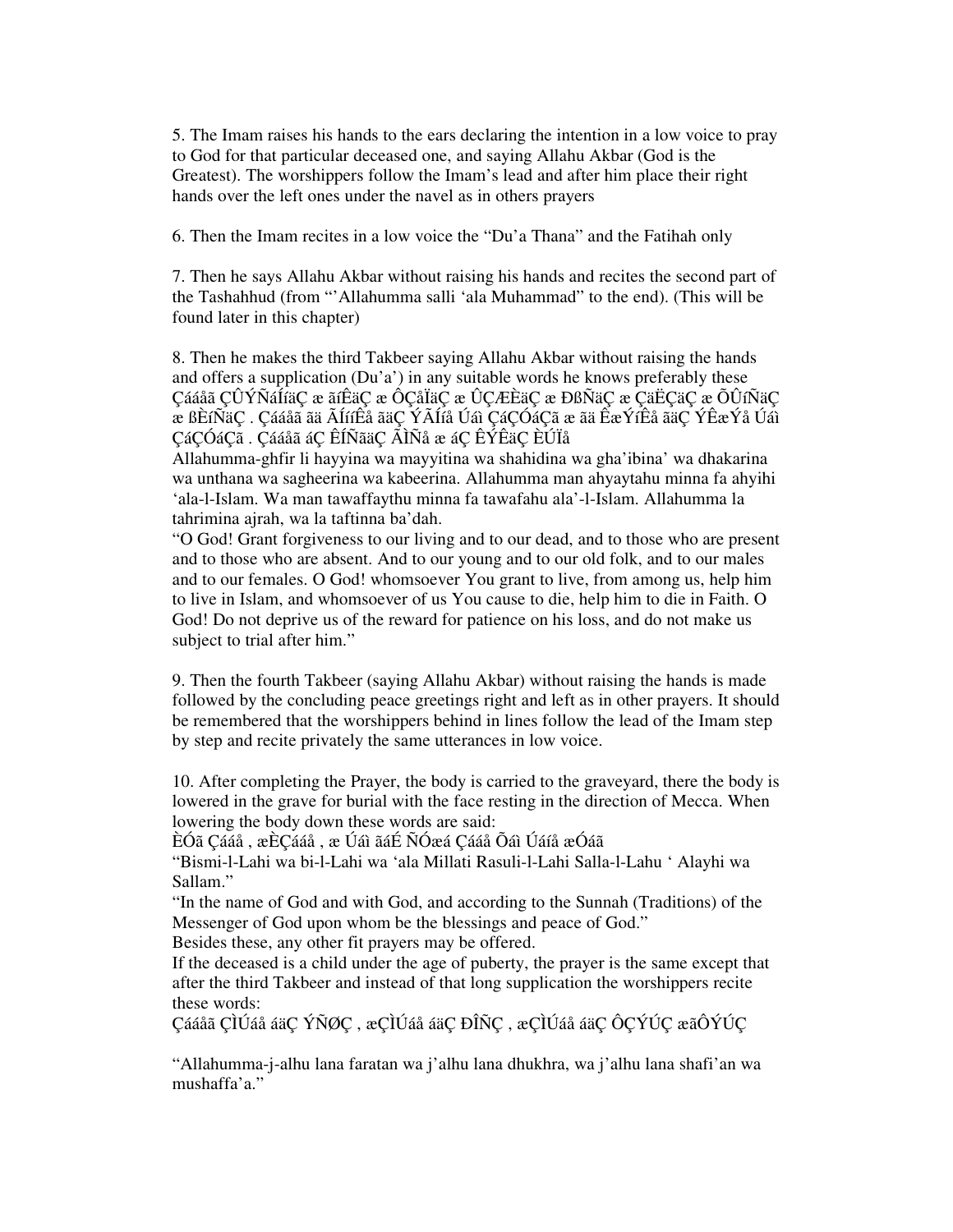" O God! Make him (or her) our fore-runner, and make him for us a reward and a treasure, and make him for us a pleader, and accept his pleading."

The whole funeral prayer is offered in the standing position

Whenever a funeral procession passes by, be it of a Muslim or otherwise, every Muslim should stand out of respect for the dead.

The grave should be built and marked in a simple way. The dead body should be covered with white cotton sheets of standard material. Any extravagance in building the grave or dressing up the body in fine suits or the like is non-Islamic. It is false vanity and a waste of assets that can be used in many useful ways.

The custom of some Muslims of offering a big and costly banquet upon burial of the deceased is also non-Islamic and an irresponsible waste of money and effort that can be of infinite benefit If used otherwise

### *General Remarks on Prayer*

As already pointed out, the Muslim's mind should always be occupied with the remembrance of God and his tongue be busied with utterances of praise and glory of Him. Besides the above mentioned forms of prayer, there are many other occasions where prayer is strongly recommended by Prophet Muhammad. Such occasions are like these:

- 1. The time of excessive rain;
- 2. The time of drought and shortage of rain;
- 3. The time of moon or sun's eclipse

In times like these the Muslim is advised to pray as many units and as long as he wishes.

There are other times where he utters certain expressions without resorting to the prescribed form of ordinary prayers. In such utterances he expresses gratitude God and appreciation of His favors, hope in Him and reliance upon His aid, remembrance of Him and prayer for His mercy. Among these times are:

- 1. The time of childbirth;
- 2. The time of performing marriage;
- 3. The time when going to and rising from bed;
- 4. The time of leaving the house and returning to it;
- 5. The time of entering and leaving toilet;
- 6. The time of starting a journey or entering a city;
- 7. The time of riding or driving;
- 8. The time of entering a boat;
- 9. The time of distress;
- 10. Before a looking glass or facing a mirror;
- 11. After bath or ablution;
- 12. When receiving the first fruits of the harvest;
- 13. When visiting the graveyard

On each of these occasions the Muslim is advised to remember God with proper and fitting utterances expressing his feelings and thoughtfulness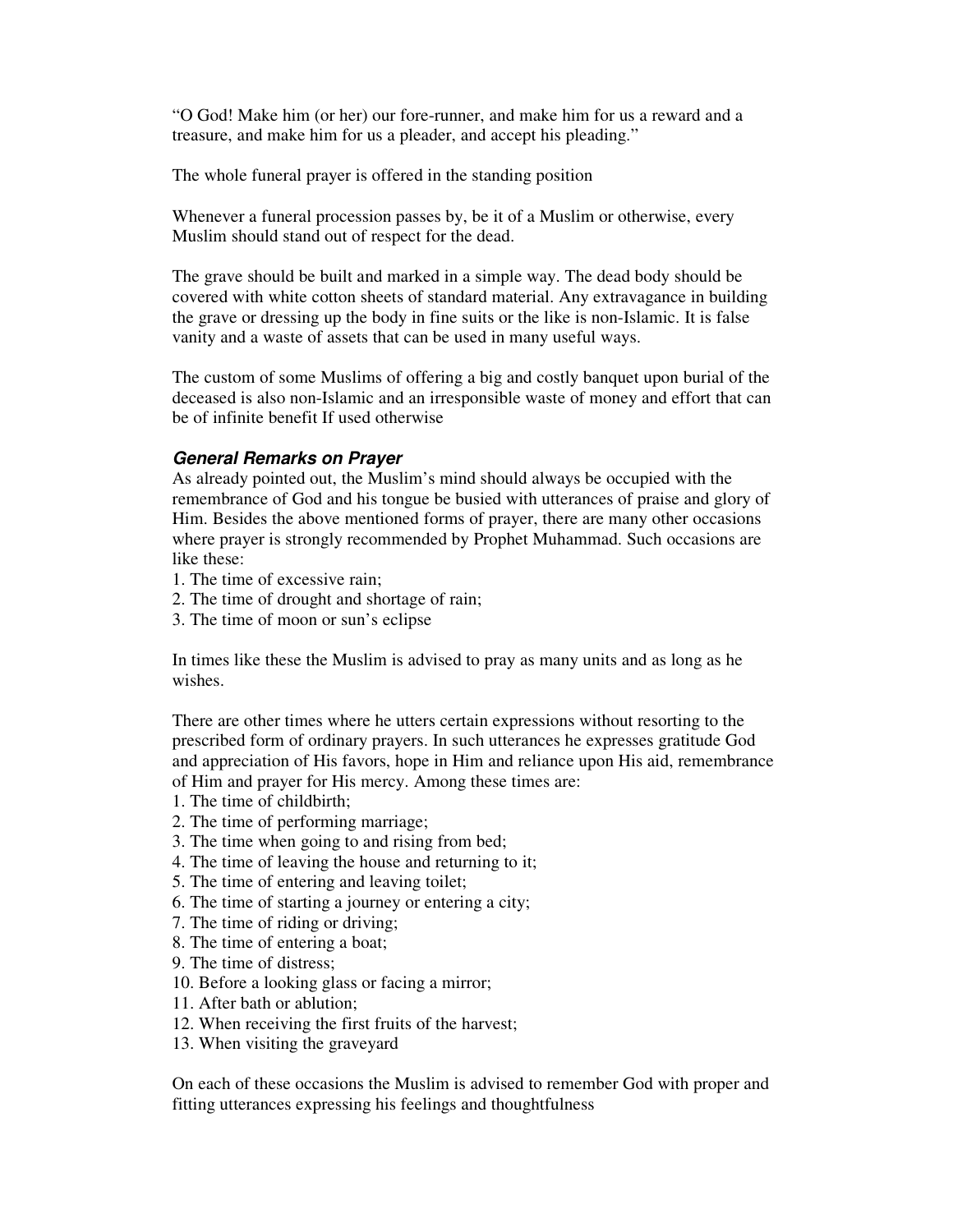There are given prayers for these occasions, but one can use whatever one knows as long as it is in praise of God and remembrance of Him. Here we give more specific examples to be used as a suitable pattern: Before meals or drinks one says: ÈÓã Çááå " Bismi-l-Lahi" this means " In the name of God" When finishing meals one says: ÇáÍãÏ ááå ÇáĐì ÃØÚãäÇ æÓÞÇäÇ æÌÚáäÇ ãÓáãíä " Al-Hamdu Lil-Lahi-L-Ladhi At' amana, wasaqana, wa Ja' alana Muslimeen." This means " All praise is due to God Who has given us to eat and drink, and Who has made us Muslims." When visiting the Sick, one says: ÃÐåÈ ÇáÈÃÓ ÑÈ ÇáäÇÓ , æ ÇÔÝ ÃäÊ ÇáÔÇÝí , áÇ ÔÝÇÁ ÅáÇ ÔÝÇÄß ÔÝÇÁÇð áÇ íÛÇÏÑ ÓÞãÇ " Adhhibi-l-ba'sa Rabba-n-nas Wa-shfi Anta-Sh-shafi; la shifa e' lla shifa-uk-shifaan layughadiru Saqama" this means " Take away the sickness, O Lord of all people! And restore to health, You are the Healer; there is no healing but the healing You give; grant recovery which leaves no ailment behind." The Fatihah (The Opening or Al-Hamd) Bismi-l-Lahi Rahmani-r-Raheem ÈÓã Çááå ÇáÑÍãä ÇáÑÍíã Al-Hamdu li-l-lahi Rabbi-l-ala-meen ÇáÍãÏ ááå ÑÈ ÇáÚÇáãíä Ar-Rahmani-r-Raheem ÇáÑÍãä ÇáÑÍíã Maliki yawmi-d-Deen ãCáß íæã Cálíä Iyyaka na' budu wa lyyaka nasta' een ÅíÇß äÚÈÏ æ ÅíÇß äÓÊÚíä Ihdina-s-Sirata-l-Mustaqeem ÅåÏäÇ ÇáÕÑÇØ ÇáãÓÊÞíã Sirata-l-ladheena an' amta 'alayhim ÕÑÇØ ÇáÐíä ÃäÚãÊ Úáíåã Ghayri-l-maghdubi 'alahim ÛíÑ ÇáãÛÖæ È Úáíåã Wa la-d-dalleen (Ameen) æáÇ ÇáÖÇáíä (Âãíä) This may be interpreted as follows: In the name of God, Most Gracious, Most Merciful. Praise be to God, the Cherisher and Sustainer of the worlds, Most Gracious, Most Merciful, Master of the Day of Judgement. You do we worship; and Your aid we seek. Show us the straight Way, The way of those on whom You have bestowed Your Grace, Those whose (portion) is not wrath and who go not astray. *The First Part* At-tahiyyato-li-l-lah wa-s-salawato wa-t-tayyibat ÇáÊÍíÇÊ ááå æ ÇáÕáæÇÊ æ

ÇáØíÈÇÊ As-salamu' alayka ayyuha-n-nabiy ÇáÓáÇã Úáíß ÃíåÇ ÇáäÈí Wa rahmatu-l-lahi wa barakatuh æ ÑÍãÉ Çááå æÈÑßÇÊå Alsalamu 'alayna ÇáÓáÇã ÚáíäÇ Wa 'ala 'ibadi–l-lahi-s-salihen Úáì ÚÈÇÏ Çááå ÇáÕÇáÍíä Ashhadu an la ilaha-illa-l-lah ÃÔåÏ Ãä áÇ Åáå ÅáÇ Çááå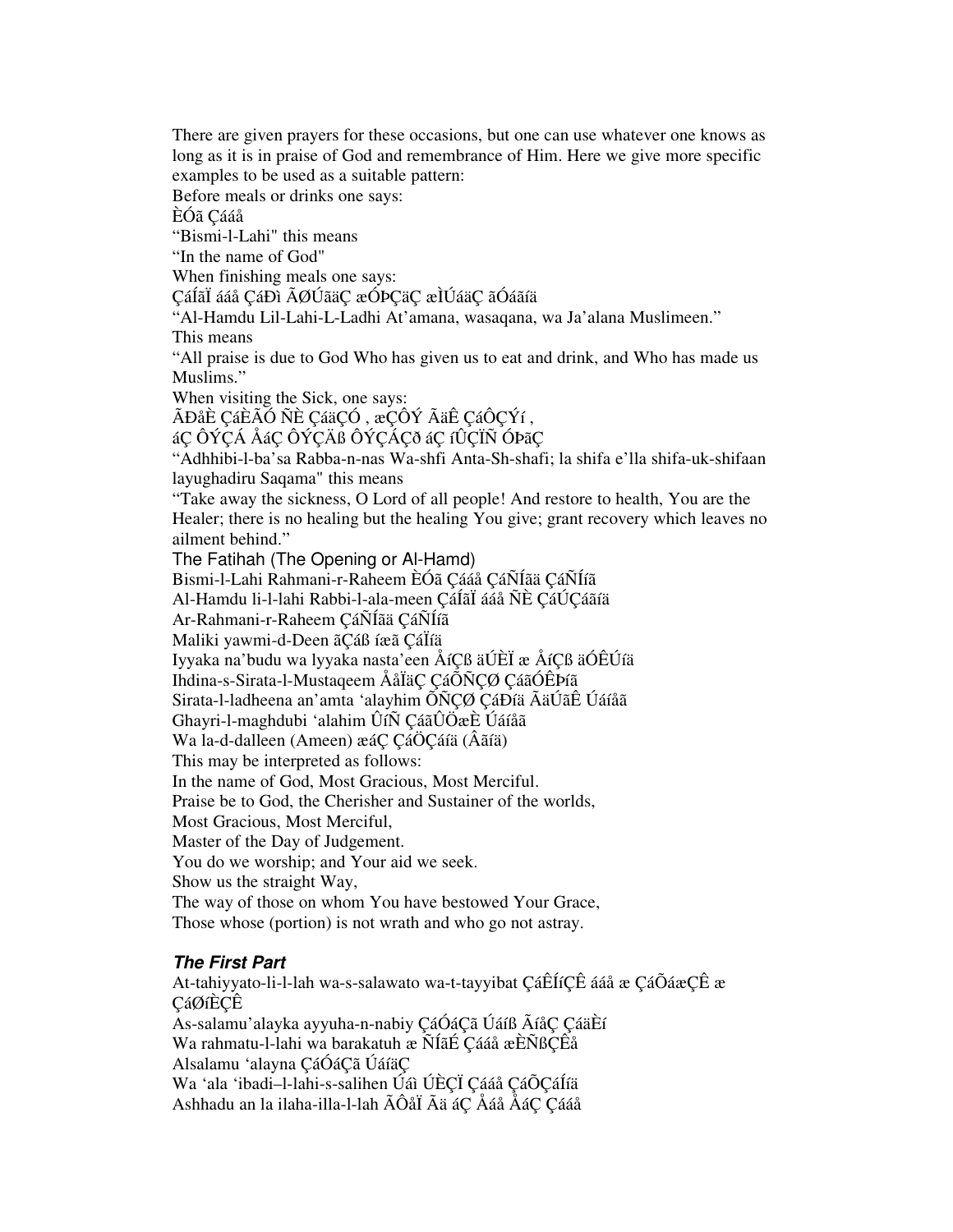Wahdahu la shareeka lahu æ Í lå áÇ ÔÑíß áå Wa ashadu ana Muhammadan æ ÃÔåÏ Ãä ãÍãÏÇð Abdahu wa rasulahu ÚÈÏå æ ÑÓæ áå This may be interpreted as follows: All reverence, all worship, all sanctity are due to God. Peace be upon you, O prophet and the mercy of God and His blessings. Peace be upon us all and on the righteous servants of God. I bear witness that there is no god but God alone, And I bear witness that Muhammad is His servant and His Messenger

(This part is recited after the second unit in every prayer consisting of three or four units and then the worshipper stands up for the third unit.)

#### *The Second Part*

Allahumma salli 'ala Muhammad Çááåã Õá Úáì ãÍãÏ Wa 'ala ale Muhammad æ Úáì Âá ãÍãÏ Kama sallayta 'ala Ibraheem ßãÇ ÕáíÊ Úáì ÇÈÑÇåíã Wa 'ala ale Ibraheem æ Úáì Âá ÇÈÑÇåíã Wa Barek ala Muhammad æ ÈÇÑß Úáì ãÍãÏ Wa ala ale Muhammad æ Úáì Âá ãÍãÏ Kama barakta al Ibraheem ßãÇ ÈÇÑßÊ Úáì ÇÈÑÇåíã Wa 'ala ale Ibrahem æ Úáì Âá ÇÈÑÇåíã Fil –'ala Meena innaka hameeddun majeed Ýí ÇáÚÇáãíä Åäß ÍãíÏ ãÌíÏ This may be interpreted as follows: O God! Exalt Muhammad and the people of Muhammad, As You did exalt Abraham and the people of Abraham. And bless Muhammad and the people of Muhammad As You did bless Abraham and the people of Abraham Indeed You are praiseworthy, and glorious

(The two parts of the Tashahhud are recited in the last unit concluding any prayer, With the end of the second part followed by the peace greetings, the prayer is completed. The second part alone is recited in the funeral prayer after the third Takbeer.)

# *Short Passages of The Qur'an*

(a) Bismi-l-lahi-r-Rahmani-r-Raheem ÈÓã Çááå ÇáÑÍãä ÇáÑÍíã Qul huwa-l-lahu Ahad Þá åæ Çááå ÃÍÏ Al-lahu-s-Samad Çááå ÇáÕãÏ Lam yalid wa lam yulad áã íáÏ æ áã íæáÏ Wa lam yakun lahu kufwan ahad æ áã íßä áå ßÝæCð ÃÍÏ This may be interpreted as follows: In the name of God, Most Gracious, Most Merciful. Say: He is God, the One and Only God, the eternally besought of all. He gives no birth, nor is He born And there is none like unto Him (Qur'an, 112). (b) Bismi-l-lahi-r-Rahmani-r-Raheem ÈÓã Çááå ÇáÑÍãä ÇáÑÍíã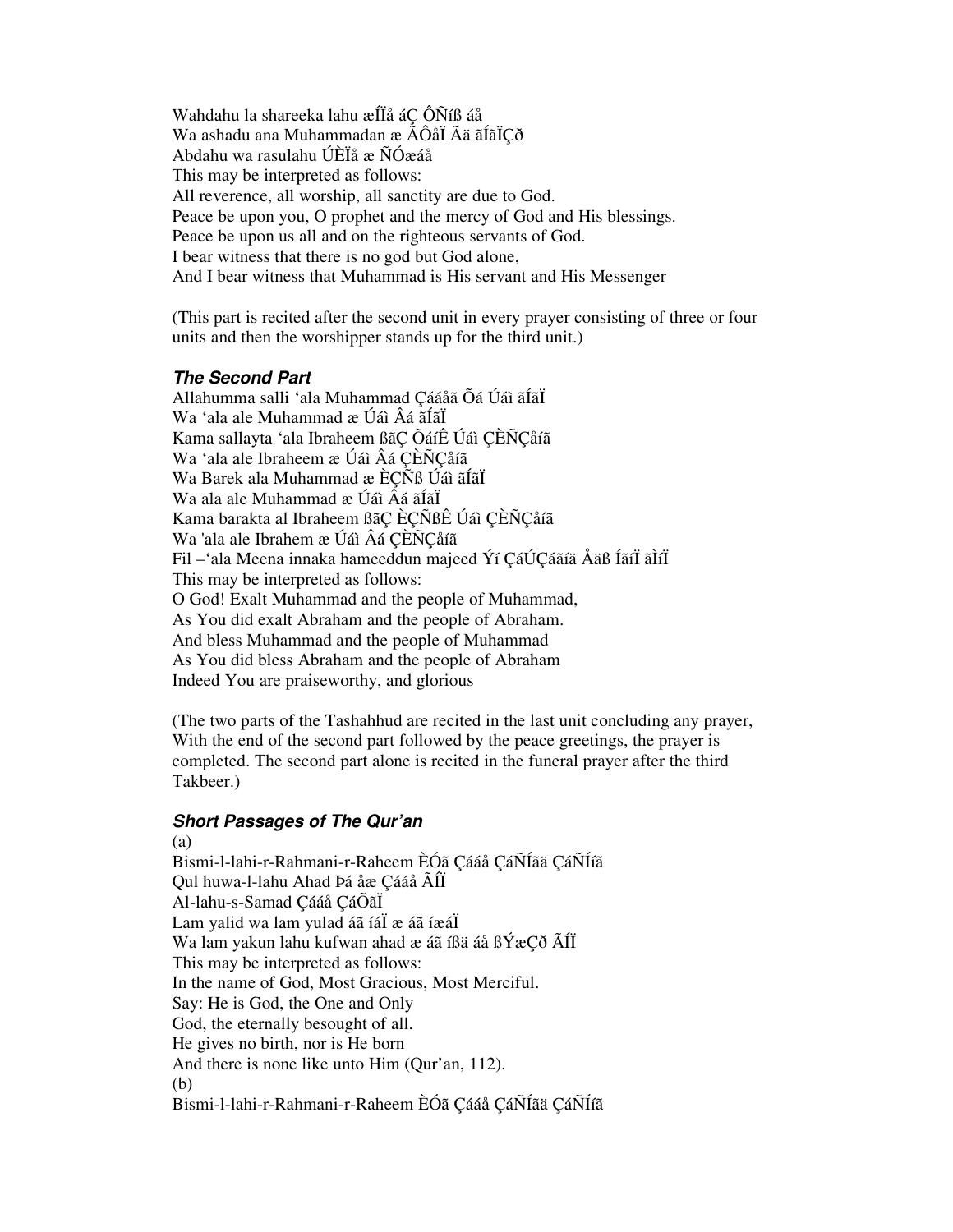Wa-l-asr æ ÇáÚÕÑ Inna-l-insana lafee khusr Åä ÇáÅäÓÇä áÝí ÎÓÑ Illa-l-ladheena amanu wa 'amilu as-salihat ÅáC CáĐíä ÂãäæC æ ÚãáæC CáÕCáÍCÊ Wa tawasaw bi-l-haq sabr wa tawasaw bi-s-sabr  $\mathcal{R}$  E $\mathcal{R}$ C $\mathcal{C}$  EC $\mathcal{S}$ ip  $\mathcal{R}$  E $\mathcal{R}$ C $\mathcal{C}$ ÈÇáÕÈÑ This may be interpreted as follows: In the name of God, Most Gracious, Most Merciful By (the token of) time (through ages) Verily man is in loss Except those who have Faith, and do righteous deeds And join together in the mutual teaching of truth and of constant patience (Qur'an, 103) One of such short passages is recited after the Fatihah in each of the first two units. In the third and fourth units no recitation other than the Fatihah is required

There are many short and easy passages in the Qur' an. Every Muslim must make some efforts to learn by heart as many passages as he can. Also he must read and study the instructions of the Qur'an. Reading the Qur'an is in itself a high form of worship and fruitful session of devotion.

#### *The Fasting (Sawm)*

Another unique moral and spiritual characteristic of Islam is the prescribed institution of Fasting. Literally defined, fasting means to abstain " completely" from foods, drinks, intimate intercourses and smoking, before the break of the dawn till sunset, during the entire month of Ramadan, the ninth month of the Islamic year. But if we restrict the meaning of Islamic Fasting to this literal sense, we would be sadly mistaken

When Islam introduced this matchless institution, it planted an ever-growing tree of infinite virtue and invaluable products. Here is an explanation of spiritual meaning of the Islamic Fasting:

1. It teaches man the principle of sincere Love; because when he observes the Fasting he does it out of deep love for God. And the man who loves God truly is a man who really knows what love is

2. It equips man with a creative sense of Hope and an optimistic outlook on life; because when he fasts he is hoping to please God and is seeking His Grace

3. It imbues man with a genuine virtue of effective Devotion, honest Dedication and closeness to God; because when he fasts he does so for God and for His sake alone

4. It cultivates in man a vigilant and sound Conscience; because the fasting person keeps his Fast in secret as well as in public. In Fasting, especially, there is no mundane authority to check man's behavior or compel him to observe the Fasting. He keeps it to please God and satisfy his own conscience by being faithful in secret and in public. There is no better way to cultivate a sound conscience in man

5. It indoctrinates man in Patience and Unselfishness; because when he fasts he feels the pains of deprivation but endures patiently. Truly this deprivation may be only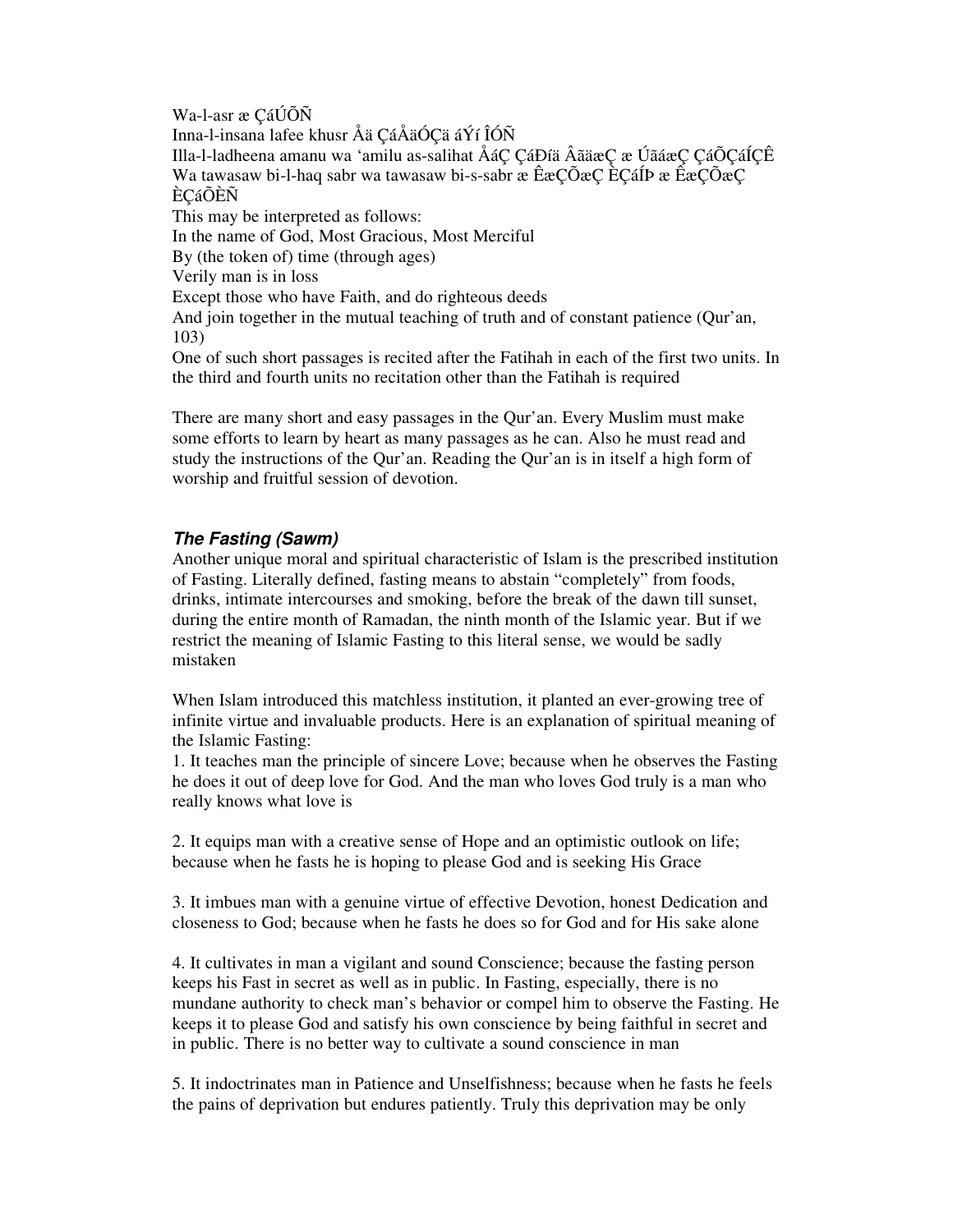temporary, yet there is no doubt that the experience makes him realize the severe effects of such pains on others, who might be deprived of essential commodities for days or weeks or probably months together. The meaning of this experience in a social and humanitarian sense is that such a person is much quicker than anybody else in sympathizing with his fellow men and responding to their needs. And that is an eloquent expression of unselfishness and genuine sympathy

6. It is an effective lesson in applied Moderation and Willpower. The person who observes his Fasting properly is certainly a man who can discipline his passionate desires and place his self above physical temptations. Such is the man of personality and character, the man of willpower and determination

7. It provides man with a Transparent Soul to transcend, a Clear Mind to think and a Light Body to move and act. All this is the never failing result of carrying a light stomach. Medical instructions, biological rules and intellectual experience attest to this fact

8. It shows man a new way of Wise Savings and Sound Budgeting; because normally when he eats less quantities or less meals he spends less money and effort. And this is a spiritual semester of home economics and budgeting

9. It enables man to master the art of Mature Adaptability. We can easily understand the point once we realize that Fasting makes man change the entire course of his daily life. When he makes the change, he naturally adapts himself to a new system and moves along to satisfy the new rules. This, in the long run, develops in him a wise sense of adaptability and a self-created power to overcome the unpredictable hardships of life. A man who values constructive adaptability and courage will readily appreciate the effects of Fasting in this respect

10. It grounds man in Discipline and Healthy Survival. When a person observes the regular course of Fasting in consecutive days of the Holy Month and in the Holy Months of the consecutive years, he is certainly applying himself to a high form of discipline and a superb sense of order. Similarly, when he relieves his stomach and relaxes his digestive system, he is indeed insuring his body, not to mention the soul, against all harm that results from stomach overcharge. In this manner of relaxation he may be sure that his body will survive free from the usual disorder and break, and that his soul will continue to shine purely and peacefully

11. It originates in man the real Spirit of Social Belonging, of Unity and Brotherhood, of Equality before God as well as before the Law. This spirit is the natural product of the fact that when man fasts, he feels that he is joining the whole Muslim society in observing the same duty in the same manner at the same time for the same motives to the same end. No sociologist can say that there has been at any period of history anything comparable to this fine institution of Islam. People have been crying throughout the ages for acceptable belonging, for unity, for brotherhood, for equality, but how echoless their voice has been, and how very little success they have met! Where can they find their goals without the guiding light of Islam?

12. It is a Godly prescription for self-reassurance and self-control, for maintenance of human dignity and freedom, for victory and peace. These results never fail to manifest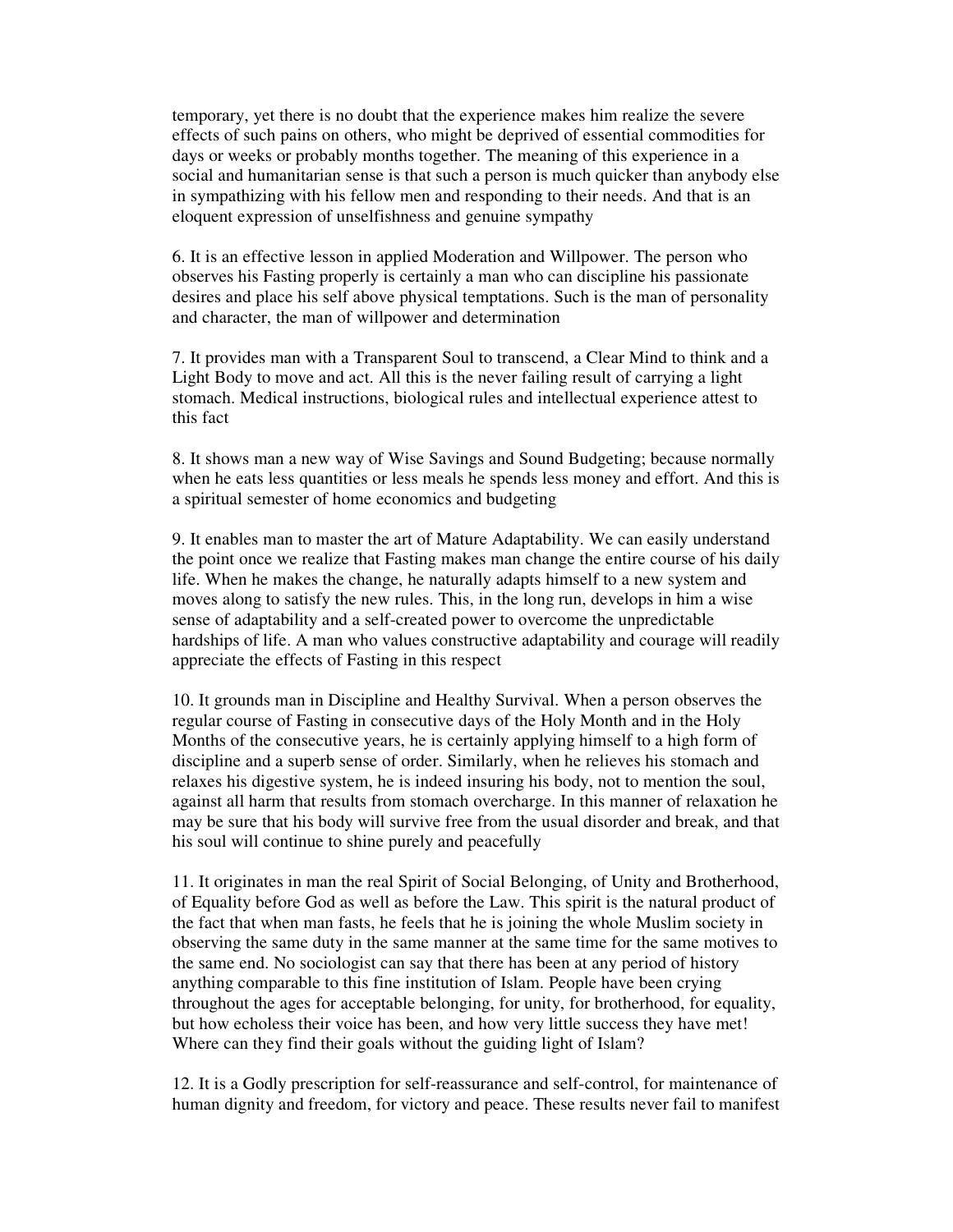themselves as a lively reality in the heart of the person who knows how to keep the Fasting. When he fasts in the proper manner, he is in control of himself, exercises full command over his passions, disciplines his desires and resists all evil temptations. By this course, he is in a position to reassure himself, to restore his dignity and integrity and to attain freedom from the captivity of evil. Once he obtains all this, he has established inner peace, which is the source of permanent peace with God and, consequently, with the entire universe

Now, someone may be tempted to raise the objection: If this is the case with the Islamic institution of Fasting, and if this is the picture of Islam in this aspect, why are the Muslim not living in an utopia? To such an objection we can only say that the Muslims have lived in and enjoyed an utopia in certain epoch of their history. The realization of that utopia was a phenomenon of an unique achievement in the history of man. We say unique, because no religion or social system other than Islam has ever been able to realize its ideals in reality. The utopia of other religions and social systems has always remained in the category of theories or wishful thinking and dreams – sometimes clear, sometimes vague, sometimes near, most of the time far. But the utopia of Islam was realized and put into practice and production at full capacity. In a human and practical sense this means that the utopia of Islam can be reestablished once again right here on this earth, and that it is raised on solid foundations and practicable principles.

The reason why the Islamic utopia is not being established nowadays is manifold and easily explicable. But to restrict our discussion to the institution of Fasting we may say that many Muslims, unfortunately for them, do not observe the fast or, at best, adopt the attitude of indifference. On the other hand, most of those who observe it do not realize its true meaning and, as a result, derive very little benefit out of it or, in fact, no benefit at all. That is why the Muslims of today, on the whole, do not enjoy the real privileges of Fasting

#### *Fasting in Comparative Perspective*

1. The purpose of Fasting in other religions and philosophies is invariably partial. It is either for spiritual aims, or for physical needs, or for intellectual cultivations. But in Islam it is for all these gains and many other purposes, social and economic, moral and humanitarian, private and public, personal and common, inner and outer, local and national – all combined together as mentioned above

2. In other religions and dogmas, in other philosophies and doctrines, the observer of fasting abstains from certain kinds of food or drinks only, but he is free to substitute for that with other substituting food and drinks. In Islamic Fasting one abstains from all the things of material nature i.e. all kinds of food  $&$  drinks, smoking and intimate intercourse

3. The non–Islamic fasting does not demand more than a partial abstinence from certain material things. But the Islamic Fasting is accompanied by extra devotion and worship, extra charity and study of the Qur'an, extra sociability and liveliness, In particular Islamic Fasting demands extra self-discipline and conscience-awakening: The Prophet said "Whoever does not give up lying speech and acting on those lies and evil actions [i.e. if one does not eschew lies and false conduct], God is not in need of his leaving his food and drink [i.e. God will not accept his fasting]"; also The Prophet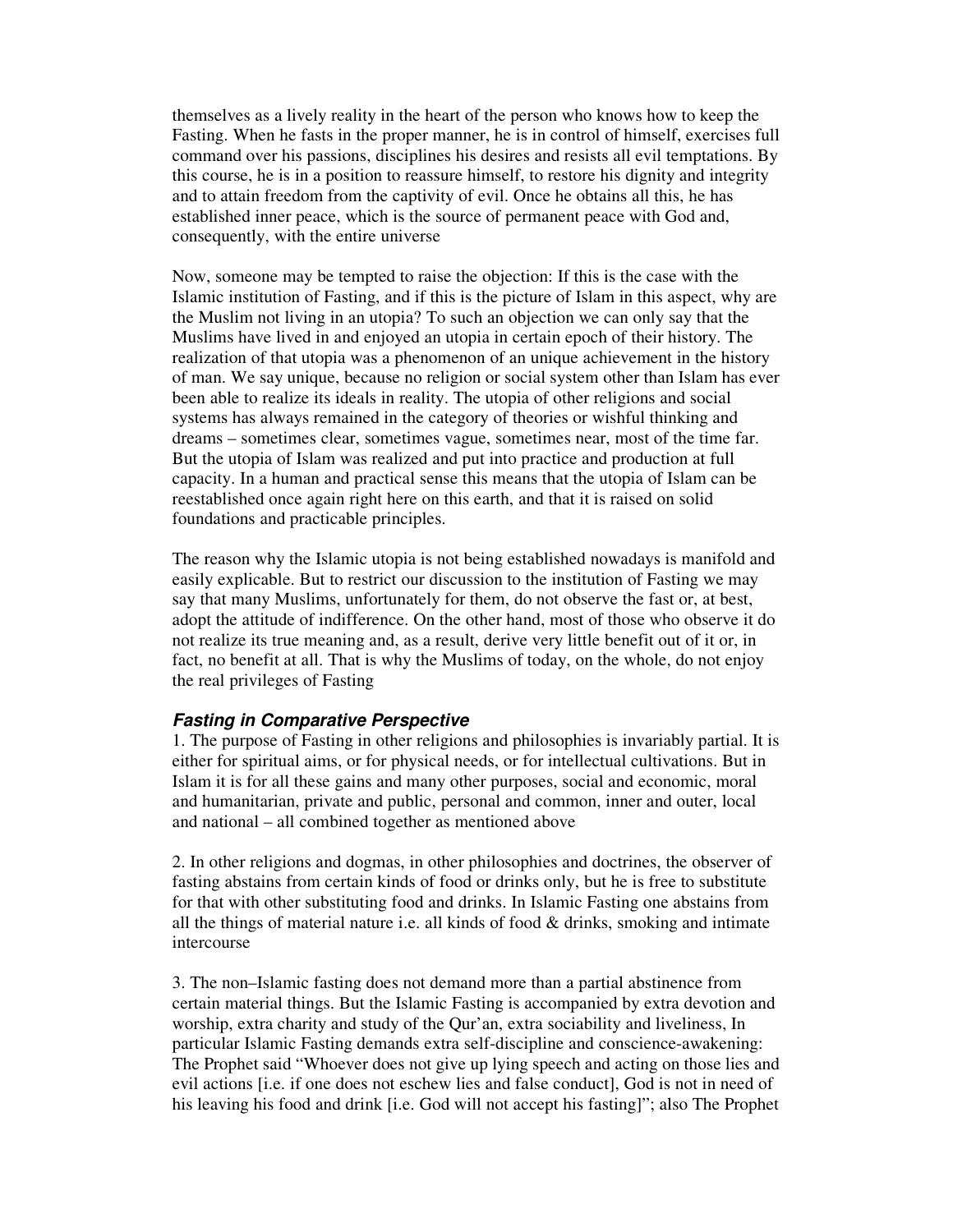said " When anyone of you is observing Fasting on a day , he should neither indulge in obscene language nor should he raise his voice; and if anyone reviles him or tries to quarrel with him he should say: 'I am observing Fast'"

4. Other moral philosophies and religions teach man that he cannot attain his moral aims or enter the Kingdom of God unless and until he uproots himself from the stem of worldly affairs. Accordingly, it becomes necessary for such a man to divorce his mundane interest, to retreat from the normal course of life and to resort to some kind of severe asceticism of which fasting is an essential element. But Fasting in Islam is not a divorce from life but a happy marriage with it, not a retreat but a penetration with spiritual armaments, not a negligence but a moral enrichment. The Islamic Fasting does not divorce religion from daily life or separate the soul from body. It does not break but harmonizes. It does not dissolve but transfuses. It does not disintegrate but bridges and redeems

5. The timetable of the Islamic Fasting is a striking phenomenon. In other religions and dogmas the time of Fasting is fixed at a certain time of the year. But in Islam the time of Fasting comes with the month of Ramadan, the ninth month of the year. The Islamic Calendar is lunar one, and months go according to the various position of the moon. This means that over a period of a limited number of the years the Islamic Fasting covers the four major seasons of the year and circulates back and forth between the summer and the winter through the fall and the spring in a rotating manner. The nature of the lunar calendar is such that the month of Ramadan falls in January, for example, in one year and in December in another year, and at any time in between during the succeeding years. In a spiritual sense this means that the Muslim enjoys the moral experience of Fasting on various levels, and tastes its spiritual flavors at variant seasons of variant climates, sometimes in the winter of short and cold days, sometimes in the summer of long and hot days, sometimes in between. But this variety of experience remains at all times an impressive feature of the liveliness of the Islamic institution. It also stands as an unfailing expression of readiness, dynamism and adaptability on the part of the Muslim believer. This is certainly a healthy, remarkable component of the teachings of Islam

### *The Period of Fasting*

It has already been indicated that the period of obligatory Fasting is the month of Ramadan. The daily period of observance starts before the break of the dawn and ends immediately after sunset. Normally there are accurate calendars to tell the exact time, but in the absence of such facilities on should consult one's watch and the sun's position together with the local newspapers, weather bureau, etc

The Fasting of Ramadan is obligatory on every responsible and fit Muslim (Mukallaf). But there are other times when it is strongly recommended, after the Traditions of Prophet Muhammad. Among these times are Mondays and Thursdays of every week, a few days of each month in the two months heralding the coming of Ramadan, i.e., Rajab and Sha' ban, six days after Ramadan following the 'Eed-l-Fitr Day. Besides, it is always compensating to fast any day of any month of the year, except the 'Eed Days and Fridays when no Muslim should fast. However, we may repeat that the only obligatory Fasting is that of Ramadan – which may be 29 or 30 days, depending on the moon's positions. This is a pillar of Islam, and any failure to observe it without reasonable excuses is a severely punishable sin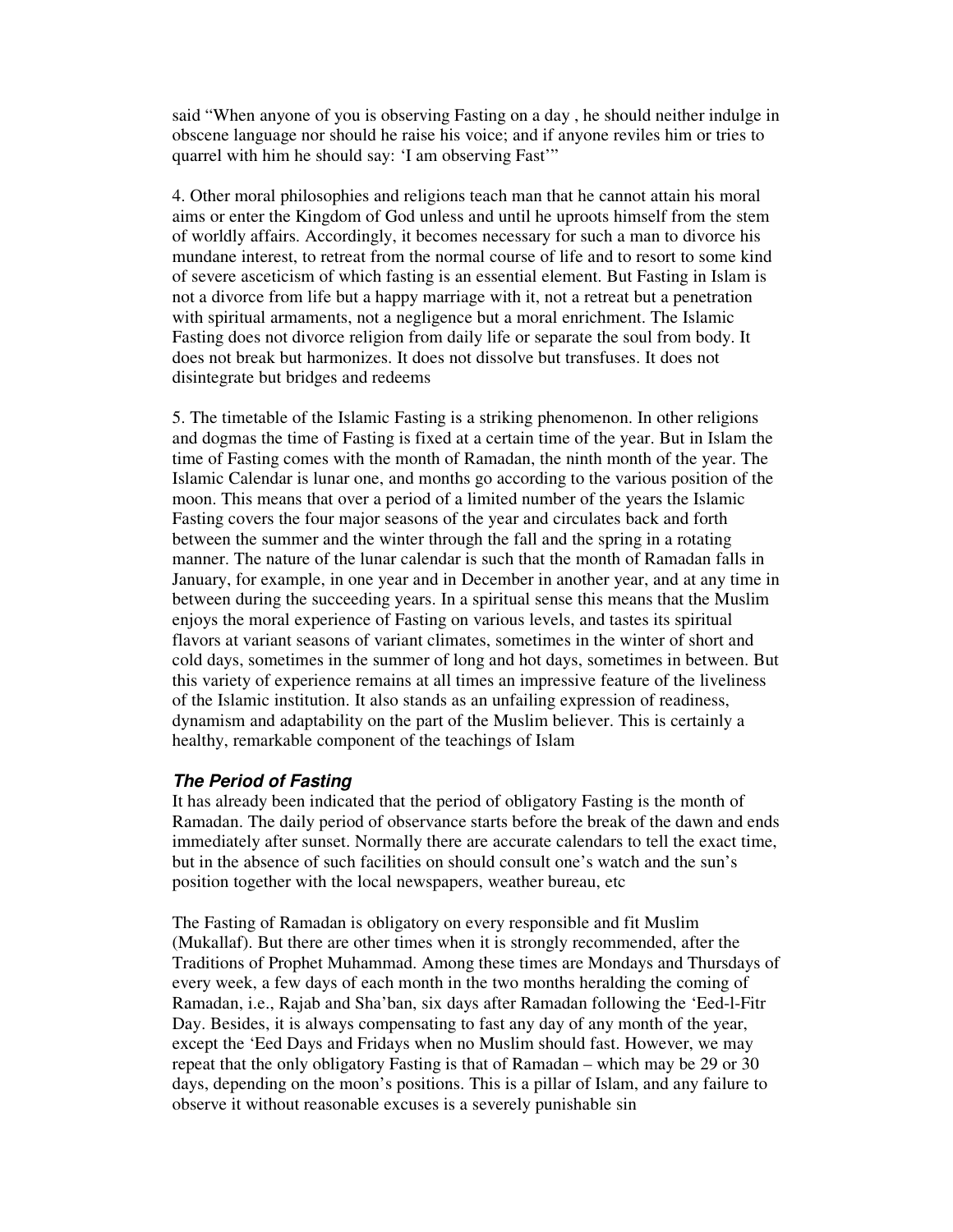Knowing what Fasting can do for man, God has enjoined, as an alternative, the fast of three days on anyone who breaks an oath. Similarly, if someone declares his wife as forbidden for him as his mother, - an old pre-Islamic custom, he must pay for his carelessness and irresponsibility. To expiate for this sin he has, as an alternative, to observe the fast of two consecutive months (Our'an,  $2:183-185$ ;  $5:92$ ;  $58:1-4$ ). [It is interesting to note that expiation for breaking an earnest oath is the feeding, or clothing of ten indigent persons. If that is not possible the offender must emancipate a slave or ransom his freedom. If that also is not possible then the fasting of three days is the last resort (Qur'an, 5:92). In the case of that thoughtless use of words, that distasteful pre-Islamic custom, the offender's first obligation is to emancipate a slave or ransom his freedom. If he cannot afford that, then must observe the fast of two consecutive months before he resumes intimacy with his wife. If he cannot fast, then he must feed sixty needy person or distribute sixty average meals among the poor. There are other occasions where fasting is either required or recommended to substitute for unmanageable tasks (Qur'an, 58:1-4; cf  $- 2:196$ )].

# *Who Must Fast?*

The Fasting of Ramadan is compulsory upon every Muslim, male or female, who has these qualifications:

1. To be mentally and physically fit, which means to be sane and able;

2. To be of full age, the age of puberty and discretion, which is normally about fourteen. Children under this age should be encouraged to start this good practice on easy levels, so when they reach the age of puberty they will be mentally and physically prepared to observe the Fasting;

3. To be present at your permanent settlement, you home town, your farm, your business premises, etc. This means not to be travelling on a journey of about fifty miles or more;

4. To be fairly certain that the Fasting is unlikely to cause you any harm, physical or mental, other than the normal reactions to hunger, thirst, etc

# *Exemption From Fasting*

These said qualifications exclude the following categories:

1. Children under the age of puberty and discretion;

2. The insane people who are unaccountable for their deeds. People of these two categories are exempted from the duty of fast, and no compensation or any other substitute is enjoined on them:

3. Men and women who are too old and feeble to undertake the obligation of fast and bear its hardships. Such people are exempted from this duty, but they must offer, at least, one needy poor Muslim an average full meal or its value per person per day. This compensation indicates that whenever they can fast even for one day of the month, they should do so, and compensate for the rest. Otherwise they are accountable for their negligence;

4. Sick people whose health is likely to be severely affected by the observance of fast. They may postpone the fast, as long as they are sick, to a later date and make up for it, a day for a day;

5. People in the course of travelling of distances about fifty miles or more. In this case such people may break the fast temporarily during their travel only and make up for it in later days, a day for a day. But it is better for them, the Qur' an tells, to keep the fast if they can without causing extraordinary hardships;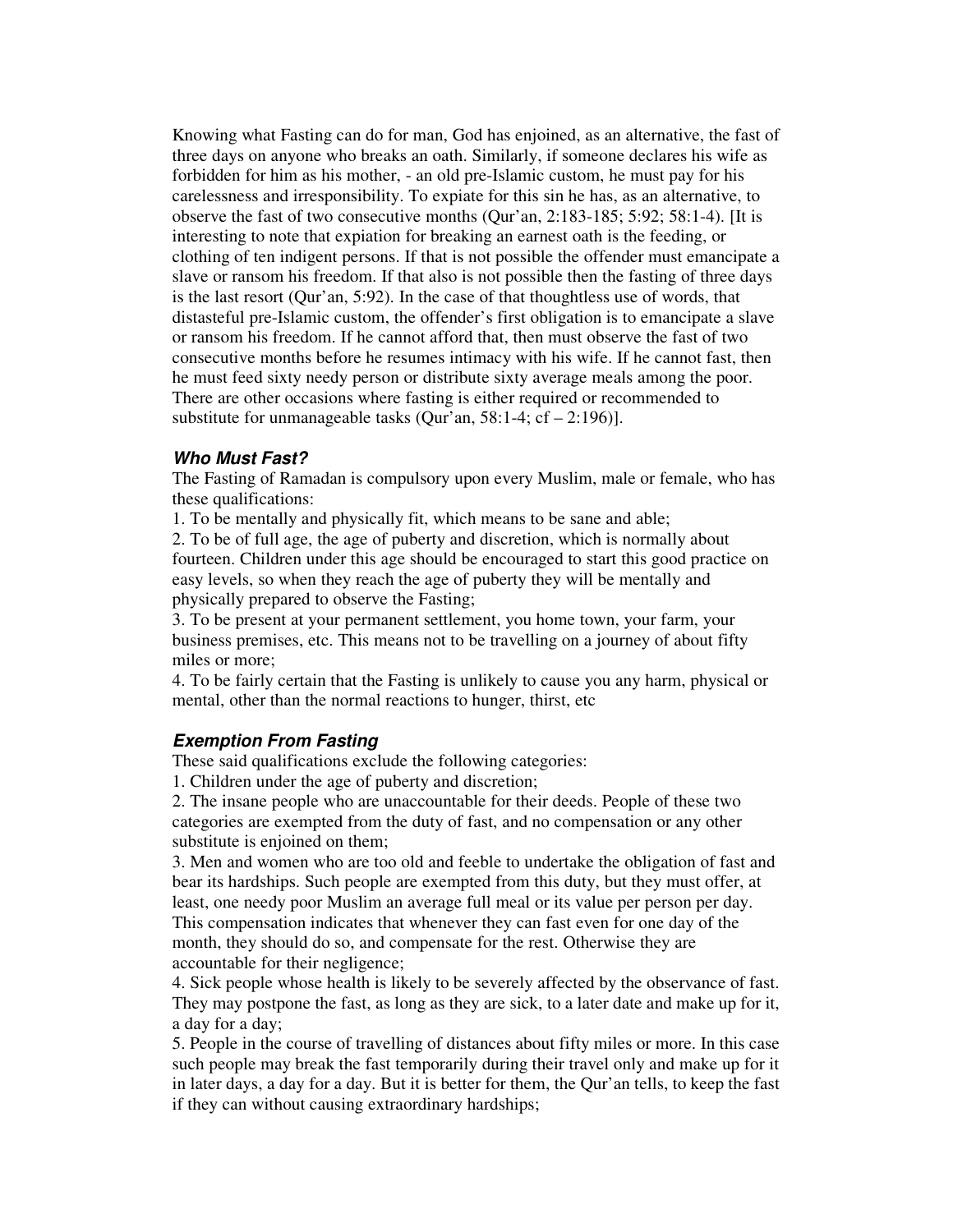6. Expectant women and women nursing their children may also break the fast, if its observance is likely to endanger their own health or that of their infants. But they must make up for the fast at a delayed time a day for a day;

7. Women in the period of menstruation (of a maximum of ten days) or of confinement (of a maximum of forty days). These are not allowed to fast even if they can and want to. They must postpone the fast till recovery and then make up for it, a day for a day

It should be understood that here, like in all other Islamic undertakings, the intention must be made clear that this action is undertaken in obedience to God, in response to His command and out of love for Him

The fast of any day of Ramadan becomes void by intentional eating or drinking or smoking or indulgence in any intimate intercourses, and by allowing anything to enter through the month into the interior parts of the body. And if this is done deliberately without any lawful reason, the penalty is to observe the fast of sixty consecutive days or, as a second alternative, feed sixty poor persons sufficiently, besides observing the fast of one day against the day whose fast was made void

When the fast of days other than those of Ramadan is broken for a lawful reason like those classified under the heading "Exemption" above, the person involved must make up for that fast later, a day for a day

If anyone, by mistake, does something that would ordinarily break the fast, his observance is not nullified, and his fast stands valid, provided he stops doing that thing the moment he realizes what he is doing

On completion of the fast of Ramadan, the special charity known as Sadqatu-l-Fitr (Charity of breaking the Fast) must be distributed before Eed-l-Fitr prayer (see the value of this charity in the previous topic "The Performance of 'Eed Prayers").

#### *General Recommendations*

It is strongly recommended by prophet Muhammad to observe these practices especially during Ramadan:

1. To have a light meal before the break of the dawn, known as Suhoor;

2. To eat three dates and have a drink of water right after sunset, saying this prayer: Al-lahumma laka sumna wa 'ala rizqika aftarna (O God! For Your sake we have fasted and now we break the fast with the food You have given us)

3. To make your meals as light as possible because, as the prophet put it, the worst thing man can fill is his stomach,

4. To observe the supererogatory prayer known as Taraweeh;

5. To exchange social visits and intensify humanitarian services;

6. To increase study and recitation of the Qur' an;

7. To exert the utmost in patience and humbleness;

8. To be extraordinarily cautious in using the senses, the mind and especially, the tongue; to abstain from careless and gossipy chats and avoid all suspicious motions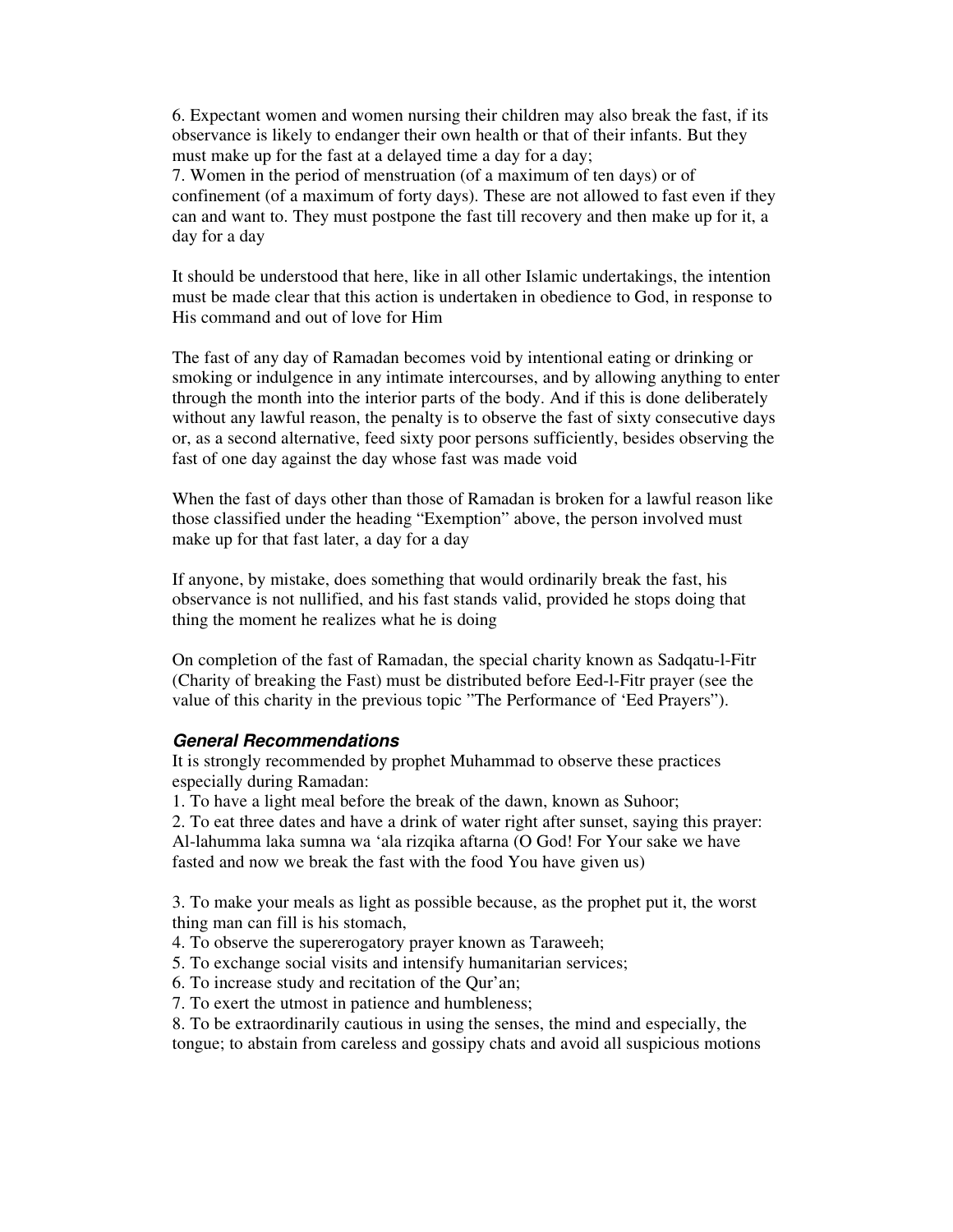# *The Alms (Zakah)*

Another exceptionally remarkable institution and major pillar of Islam is the Zakah. To the Qur' anic word Zakah and the meaning it conveys, there is no equivalent in any other language as far as we known. It is not just a form of charity or alms-giving or tax or tithe. Nor is it simply an expression of kindness; it is all of these combined and much more. It is not merely a deduction of a certain percentage from one's property, but an abundant enrichment and spiritual investment. It is not simply a voluntary contribution to someone or some cause, nor a government tax that a shrewd clever person can get away with. Rather, it is a duty enjoined by God and undertaken by Muslims in the interest of society as a whole. The Qur'anic word Zakah not only includes charity, alms, tithe, kindness, official tax, voluntary contributions, etc., but it is also combines with all these God-mindedness and spiritual as well as moral motives. That is why there can be no equivalent to the word Zakah because of the supreme originality of the Our' an, the Divine Book of God

The literal and simple meaning of Zakah is purity. The technical meaning of the word designates the annual amount in kind or coin which a Muslim with means must distribute among the rightful beneficiaries. But the religious and spiritual significance of Zakah is much deeper and more lively. So is its humanitarian and sociopolitical value. Here is an explanation of the far-reaching effects of Zakah:

1. Zakah purifies the property of the people with means and clears it from the shares which do not belong to it anymore, the shares which must be distributed among the due beneficiaries. When Zakah is payable, a certain percentage of the wealth should be distributed immediately in the right manner, because the owner no longer has moral or legal possession of that percentage. If he fails to do so, he is obviously retaining something which does not belong to him. This is corruption and plain usurpation from every point of view, moral and spiritual, legal and commercial. It means that the unlawfully retained percentage makes the whole lot impure and endangered. But, on the other hand, if the poor's dividends are assorted and distributed among due beneficiaries, the remaining portions of the lot will be pure and decent. Pure capital and decent possessions are the first requisites of permanent prosperity and honest transactions

2. Zakah does not only purify the property of the contributor but also purifies his heart from selfishness and greed for wealth. In return, it purifies the heart of the recipient from envy and jealousy, from hatred and uneasiness; and it fosters in his heart, instead, good will and warm wishes for the contributor. As a result, the society at large will purify and free itself from class warfare and suspicion, from ill feelings and distrust, from corruption and disintegration, and from all such evils

3. Zakah mitigates to a minimum the sufferings of the needy and poor members of society. It is a most comforting consolation to the less fortunate people, yet it is a loud appeal to everybody to roll up his sleeves and improve his lot. To the needy it means that it is by nature an emergency measure and that he should not depend on it completely but must do something for himself as well as for others. To the contributor it is a warm invitation to earn more so that he can benefit more. To all parties concerned, it is, directly as well as indirectly, an open treasure for spiritual investment that compensates abundantly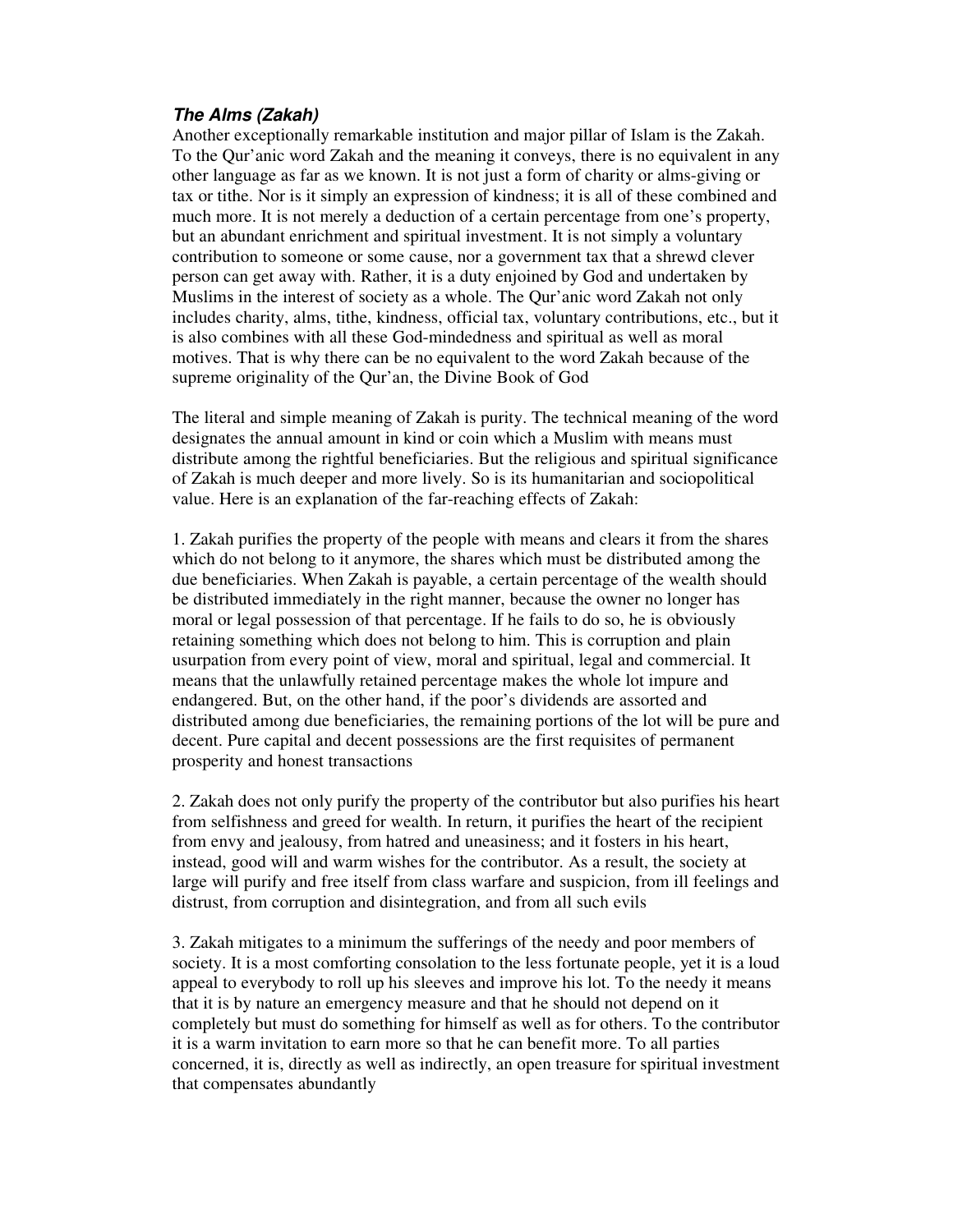4. Zakah is a healthy form of internal security against selfish greed and social dissension, against the intrusion and penetration of subversive ideologies. It is an effective instrument in cultivating the spirit of social responsibility on the part of the contributor, and the feeling of security and belonging on the part of the recipient

5. Zakah is a vivid manifestation of the spiritual and humanitarian spirit of responsive interactions between the individual and society. It is a sound illustration of the fact that though Islam does not hinder private enterprise or condemn private possessions, yet it does not tolerate selfish and greedy capitalism. It is an expression of the general philosophy of Islam which adopts a moderate and middle but positive and effective course between the Individual and Society, between the Citizen and the State, between Capitalism and Socialism, between Materialism and Spirituality.

### *The Rate of Zakah*

Every Muslim, male or female, who, at the end of the year, is in possession of the nisab (minimum Zakah - able wealth) approximately the value of 85 grams of gold or more, in cash or articles of trade, must give Zakah at the minimum rate of two and one-half percent. In the case of having the amount in cash the matter is easy. But when a person has wealth in business stocks or trade articles, he must evaluate his wealth at the end of every year according to the current value and give Zakah at the same rate of two and one-half percent of the total value of the wealth. If his investment is in immovable property like revenue buildings and industries, the rate of Zakah should go by the total net of the income, and not of the total value of the whole property. But if he puts up buildings and houses for trade or selling, Zakah rate should go by the total value of the entire property. Also if someone is a creditor and the indebted person is reliable, one should pay Zakah for the amount he has lent because it is still a portion of his guaranteed wealth

In all cases it should remembered that one pays only for his net balance. His personal expenses, his family allowances, his necessary expenditures, his due credits – all are paid first, and Zakah is for the net balance

It should also be remembered that the rate of 2.5% is only a minimum. In times of emergency or arising needs there is no rate limit; the more one gives, the better it is for all concerned, the distribution of Zakah serves all purposes for which numerous fund-raising campaigns are launched. The Zakah fund substitutes for all the other funds. It is authentically reported that there were times in the history of the Islamic administration when there was no person eligible to receive Zakah; every subject – Muslim, Christian, and Jew - of the vast Islamic empire had enough to satisfy his needs, and the rulers had to deposit the Zakah collections in the Public Treasury. This shows that when the Zakah law is enacted properly it minimizes the needs of the citizens and enriches the Public Treasury to such an extent that there may be no needy or poor, and that enormous amounts of surplus are available

The unfailing power of this effective measure of public interest stems from the fact that it is a Divine injunction, an ordinance from God Himself. It is not a personal matter or a voluntary contribution; rather, it is an obligation for the fulfillment of which one will be responsible to God directly. Because Zakah is the legislation of God Himself to be enforced in the common interest, no Muslim is allowed to neglect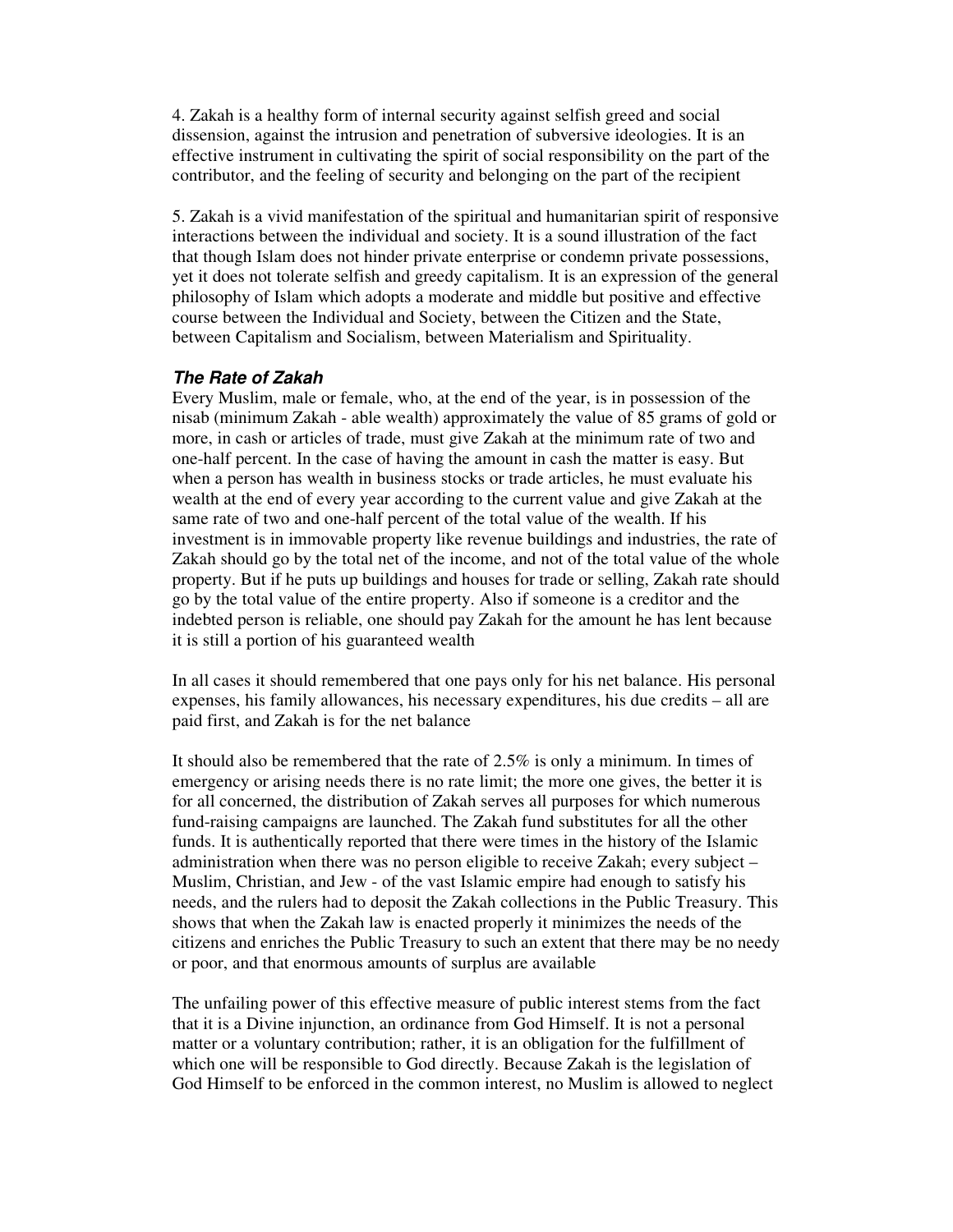it. When it is not observed properly, the rightful authorities of the State must interfere on behalf of the public to establish the institution and see to it that it is enforced

### *The Due Recipients of Zakah*

The Holy Qur'am classifies the due recipients of Zakah as follows:

1. The poor Muslims, to relieve their distress;

2. The needy Muslims, to supply them with means whereby they can earn their livelihood;

3. The new Muslim converts, to enable them to settle down and meet their unusual needs;

4. The Muslim prisoners of war, to liberate them by payment of ransom money;

5. The Muslim in debt, to free them from their liabilities incurred under pressing necessities;

6. The Muslim employees appointed by a Muslim governor for the collection of Zakah to pay their wages;

7. The Muslims in service of the cause of God by means of research or study or propagation of Islam. This share is to cover their expenses and help them to continue their services;

8. The Muslim wayfarers who are stranded in a foreign land and in need of help

The due recipient of Zakah is one who has nothing to meet his necessities or has little (less than the nissab) at the end of the year. If one has approximately the nissab or more he must be a contributor, not a recipient of Zakah. If a recipient receives his share and finds that it is sufficient for his immediate needs with a balance of about the nissab he should not accept any more, he should return whatever he may receive to other eligible recipients.

Zakah may be distributed directly to individuals of one or more of the said classes, or to welfare organizations which look after them. It may also be distributed in the form of scholarships to bright and promising Muslim students and researchers, or in the form of grants to welfare organizations and public service institutions which patronize such causes

A disabled or invalid poor Muslim is preferable to one who is able and capable of making some earnings. The contributor should use his best judgement in finding the most deserving beneficiaries.

The taxes we pay to governments nowadays do not substitute for this religious duty; it must be earmarked as a special obligation and paid separately, aside from the government taxes. However, the Muslims of North America may take advantage of the tax laws that allow certain deductions for charity. They should pay their Zakah to the deserving beneficiaries and then claim the sums paid as proper legal deductions.

The contributor should not seek pride or fame by carrying out this duty. He should make it as covert as possible so that he may not be victimized by hypocrisy or passion for vanity which nullifies all good deeds. However, if the disclosure of his name or the announcement of his contribution is likely to encourage others and stimulate them, it is all right to do so.

Zakah is also obligatory on cattle and agricultural products. The shares payable in this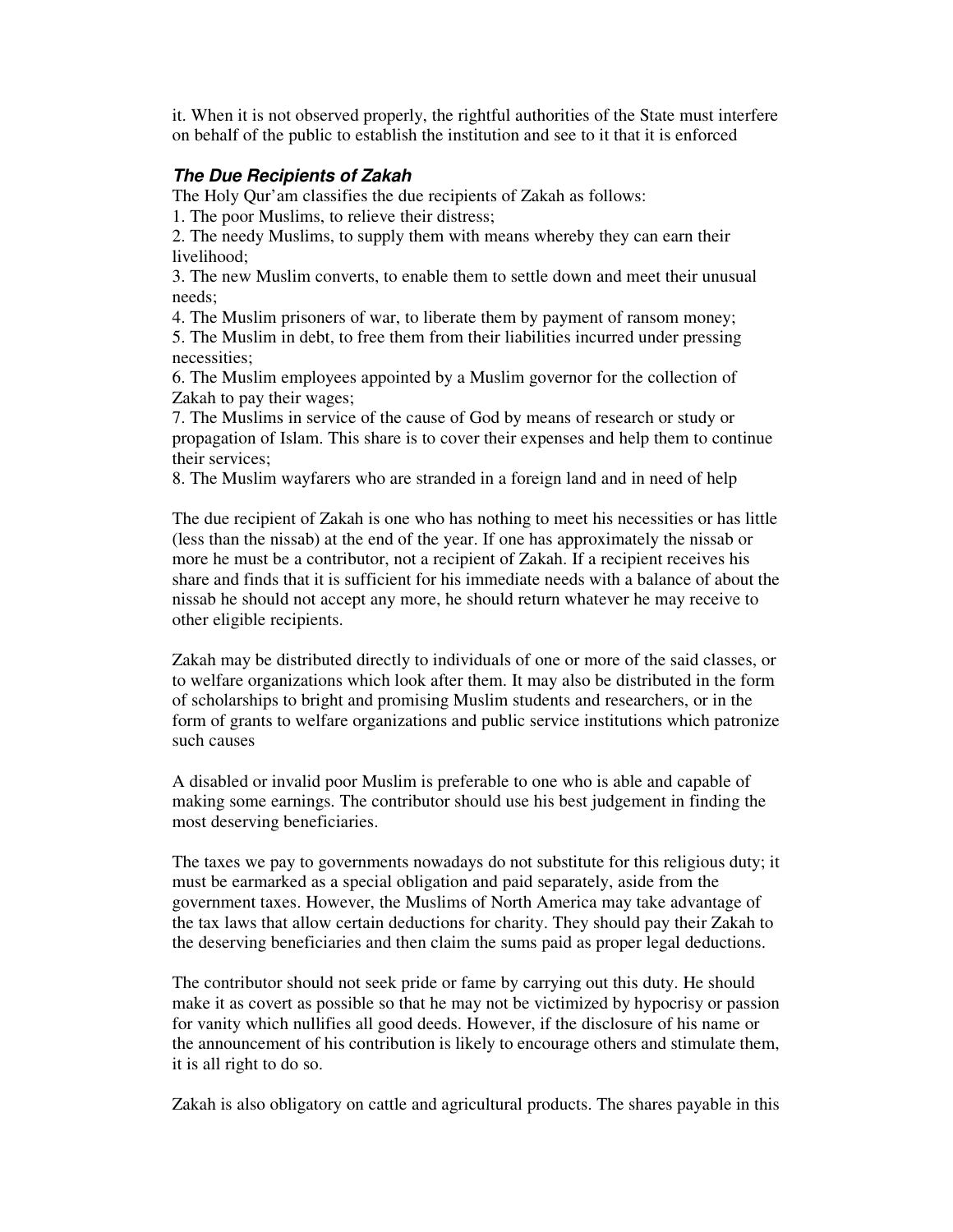regard vary from case to case, and need a detailed discussion. So the reader may be advised to consult the elaborate sources of law and religion

### *The Pilgrimage (Hajj)*

The final pillar and one of the finest institutions of Islam is the Hajj or pilgrimage to Mecca. The performance of the Hajj is obligatory, at least once in a lifetime, upon every Muslim, male or female, who is mentally, financially and physically fit. The Muslim who is of responsible age, in fairly good health, and is financially capable and secure must make the Hajj at least once in his or her lifetime. The financial security here means that he should have enough to cover his own expenses and those of his dependents, and to pay his debts, if he is in debt, until he completes the course of Hajj

The course of Hajj is another unique characteristic of Islam, it is enjoined by God to serve many purposes among which are the following:

1. It is the largest annual convention of Faith where Muslims meet to know one another, study their common affairs and promote their general welfare. It is also the greatest regular conference of peace known in the history of mankind. In the course of Hajj peace is the dominant theme; peace with God and one's soul, peace with one another and with animals, peace with birds and even with insects. To disturb the peace of anyone or any creatures in any shape or form is strictly prohibited

2. It is a wholesome demonstration of the universality of Islam and the brotherhood and equality of the Muslims. From all walks of life, from all trades and classes, and from every corner of the globe the Muslims assemble at Mecca in response to the call of God. They dress in the same simple way, observe the same regulations, utter the same supplications at the same time in the same way, for the same end. There is no royalty, but loyalty of all to God. There is no aristocracy, but humility and devotion

3. It is to confirm the commitment of the Muslims to God and their readiness to forsake the material interests in His service

4. It is to acquaint the pilgrims with the spiritual and historical environment of Prophet Muhammad, so that they may derive warm inspirations and strengthen their Faith

5. It is to commemorate the Divine rituals observed by Abraham and Ishmael (Ibraheem and Isma' eel), who are known to have been the first pilgrims to the first house of God on earth, i.e., the Ka' bah at Mecca (Makkah)

6. It is a reminder of the Grand Assembly on the day of Judgement when people will stand equal before God, waiting for their Final Destiny, and where no superiority of race or stock can be claimed. It is also a reminder of the fact that Mecca alone, in the whole existing world, was honored by God in being the center of monotheism since the time of Abraham, and that it will continue to be the center of Islam, the religion of pure monotheism, till the end of time

In the performance of Hajj it can easily be observed that it is a course of spiritual enrichment and moral rearmament, a course of intensified devotion and disciplinary experience, a course of humanitarian interests and inspiring knowledge – all put together in one single institution of Islam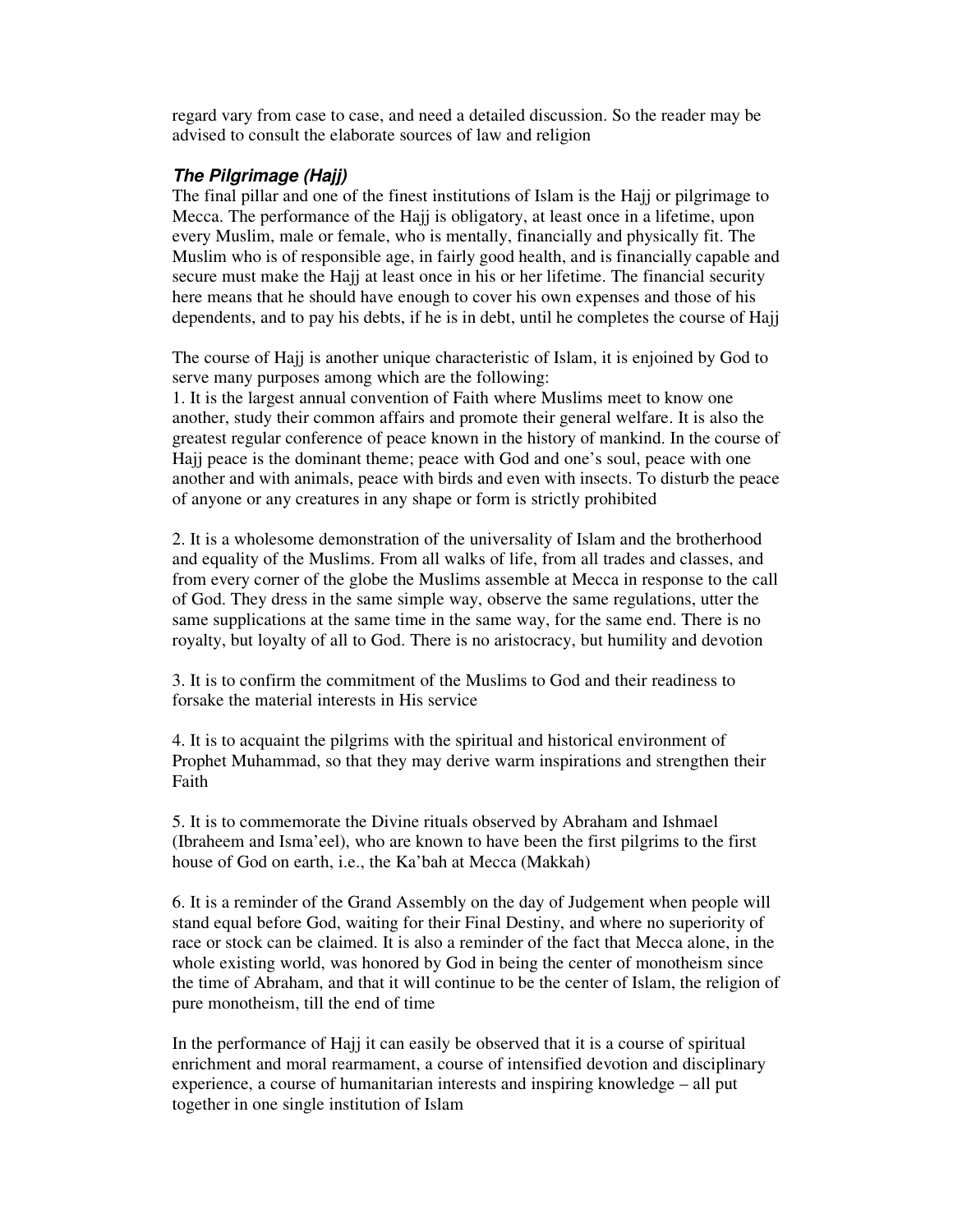The description of the rules and steps followed during the Hajj are rather lengthy. They will not be discussed here. For further details the reader may consult the elaborate works on the subject. However, it should be pointed out that during the whole course of Hajj there are informed guides always available to help the pilgrims with right instructions

It should also be pointed out that the entire course of devotion is to God alone. The Muslims go to Mecca in glory of God, not to kiss a stone or worship a man or a semidivinity. Kissing or touching the Black Stone at the Ka' bah is an optional action, not an obligation or a prescription. Those who kiss the Black Stone or touch it do not do it because they have faith in the Stone or attribute any superstitious qualities to it. Their Faith is in God only. They kiss or touch or point to the Stone only as a token of respect or a symbol of love for Prophet Muhammad, who laid the Stone at the foundation of the Ka' bah when it was reconstructed. That event has a special significance. It depicts Muhammad as a man designated for peace. When the Ka' bah was under reconstruction, some years before the advent of Islam, the Black Stone was to be laid at its foundation. The tribal chieftains had a quarrelsome dispute over him who was to have the honor of restoring the Stone. This was a very serious matter and the shadows of civil war hung over the holy place. The Stone was held in especially high reverence by the chieftains, although it was nothing more than a piece of stone. This reverence may be attributed to the fact that the Stone was connected with Prophet Abraham, the Great Grandfather of the Arabs, and that it was, perhaps, the only solid stone remaining from the antique structure of the Sacred Edifice. Be that as it may, the Stone as such has no significance whatsoever as far as Islam and the Muslims are concerned

When the chieftains failed to settle the dispute among themselves, they agreed to let the first incomer decide the issue. Muhammad was the first incomer. He then decided to wrap up the Stone in a piece of cloth and asked the disputants to hold it together and restore it in such a way that each chieftain would have had a part in the operation. They were happy with his wise decision and put it into effect immediately. Thus the issue died out and peace was maintained. This is the moral of the story of the Black Stone. So when the pilgrims kiss the Stone or point at it with reverence, they do so in remembrance of Muhammad, the wise peace-maker. The point may become clearer by comparison. It is a natural thing for a good patriot returning from exile, or a fighting soldier coming back from the battlefield to do certain things upon reaching the borders of his beloved homeland. For example, he may kiss the ground at the borders, or embrace with deep emotions the first few compatriots he meets, or show admiration for some landmarks. This is considered normal and appreciable, but no one would think that the patriot or the soldier worships the ground or deifies his fellow compatriots or attributes some Divine qualities to the landmarks. The behavior of the pilgrims should be interpreted in a similar way. The Ka' bah at Mecca is the spiritual center of Islam and the spiritual homeland of every Muslim. When the pilgrim reaches Mecca his feelings would be like those of a patriot coming home from exile or a triumphant soldier returning from a decisive battle. This is not a figurative interpretation. It corresponds with the facts of history. The early Muslims were expelled out of their home and forced to live in exile for years. They were denied the right to worship in the Ka' bah, the most sacred house of God in existence. When they returned from exile, the Ka'bah was their main destination. They joyfully entered the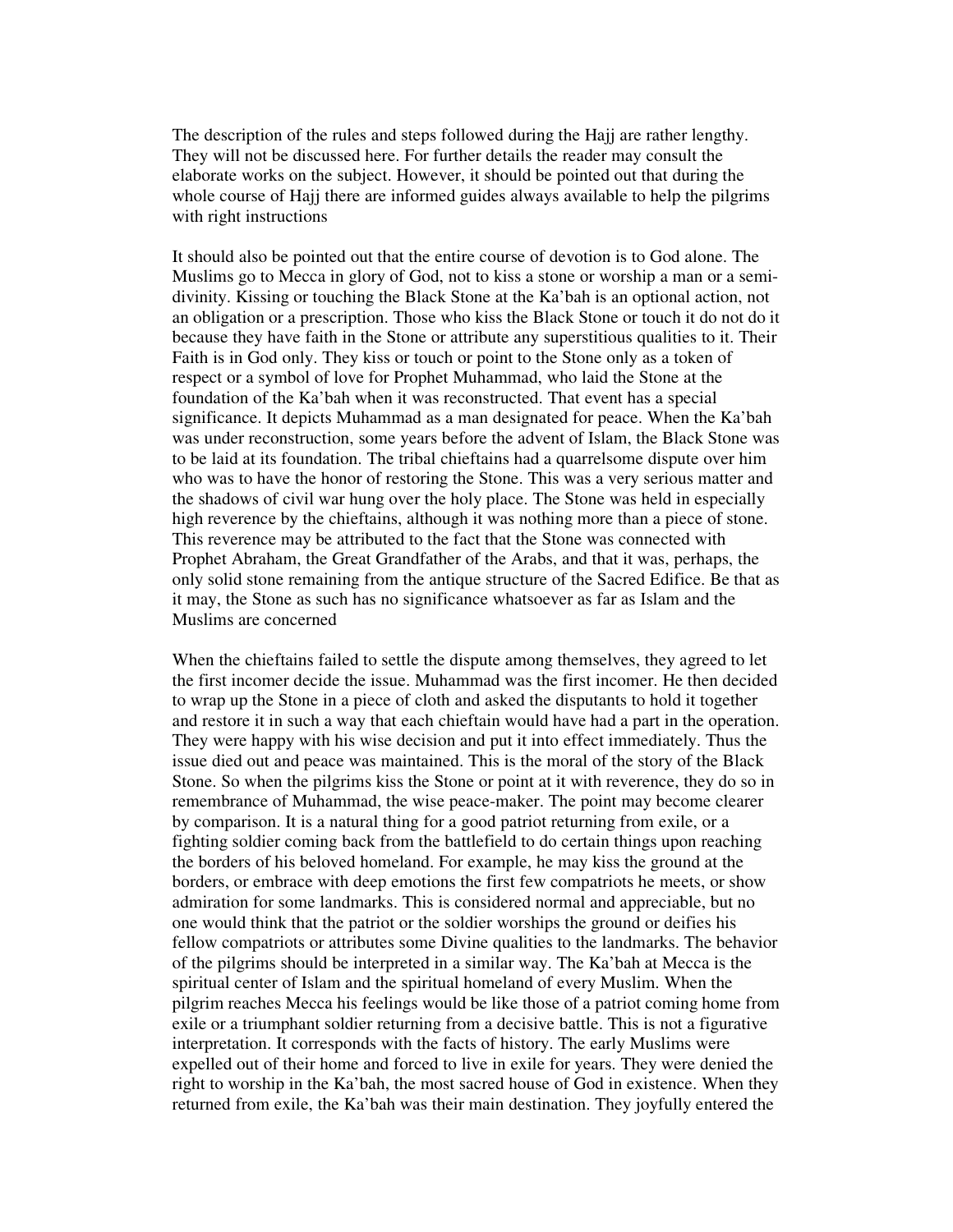Sacred Shrine, destroyed all the idols and images that were there, and completed the rites of pilgrimage

This interpretation is enlightened by some unusual experiences of extraordinary people. For example, a famous Hungarian writer fled his invaded country and took with him a handful of earth. Literary annals tell that the writer found his greatest comfort and deepest joy in that handful of earth. It was his source of inspiration and symbol of hope that he would return to a free homeland at last. (I read this account during the fifties and very much to my regret, cannot locate the exact source or remember the writer's name)

Similarly, a documentary called "The Palestinians" was prepared by CBS and televized on Saturday June 15, 1974. In it, a wealthy businessman, who fled the Zionist terror in Palestine, was interviewed at his extremely fashionable home in Beirut. When he was reminded of his good fortune in exile he smiled, pointing to a small bottle half-full of earth. To make his point, he added that he brought it with him from Jerusalem when he fled; that it is more valuable to him than anything he possesses; and that he would give up all his possessions to return to Palestine, his homeland. What is more significant about this interview is that the man's family was more emphatic and expressed stronger feelings. It will not be at all surprising if it turns out that this man represents many others like him and if that small "earth" treasure" becomes a very special, even a sacred, thing in the years to come

In a more tangible sense, the Associated Press reported on October 14, 1973, that " the Last Israeli strong points on the eastern bank of the Suez Canal surrendered … and 37 tired and bedraggled Israeli troops were paddled in dinghies across the waterway to captivity. … Some of the Egyptian troops, carried away with the emotion of finally liberating this last stronghold (the Bar-Lev line), grabbed handfuls of sand and put it in their mouths. Others kissed the ground." (Dispatch Observer, p. 2A) More recently, the same news agency, reporting on the returning Syrian prisoners of war, said that the first man off the plane "sat upright on a stretcher on the stumps of his amputated legs . . . 'Legs are nothing. We are ready to give our soul . . .' he shouted. He then insisted on being lifted from his stretcher and placed on the ground so that he could bend down to kiss the soil." ( Dispatch Observer, June 2, 1974, p. 3A)

It is in this human perspective that the Black Stone story should be viewed. And it is in the light of such human experiences under extraordinary circumstances that it is best understood

#### *Concluding Remarks about the Hajj*

The visit of to the tomb of Prophet Muhammad at Medina (Madeenah) is not an essential obligation in making the Hajj valid and complete. But it is always advisable and strongly recommended that whoever can reach Medina should visit the Prophet's tomb to pay his respect to the greatest teacher that humanity has ever known

It should be remembered that the climax of Hajj is marked by offering a sacrifice, an oblation in the way of God, to celebrate the completion of this devotional course and feed the poor so that they may feel the universal joy of the 'Eed Day. This duty is not undertaken by pilgrims only but by all Muslims with means in every corner of the globe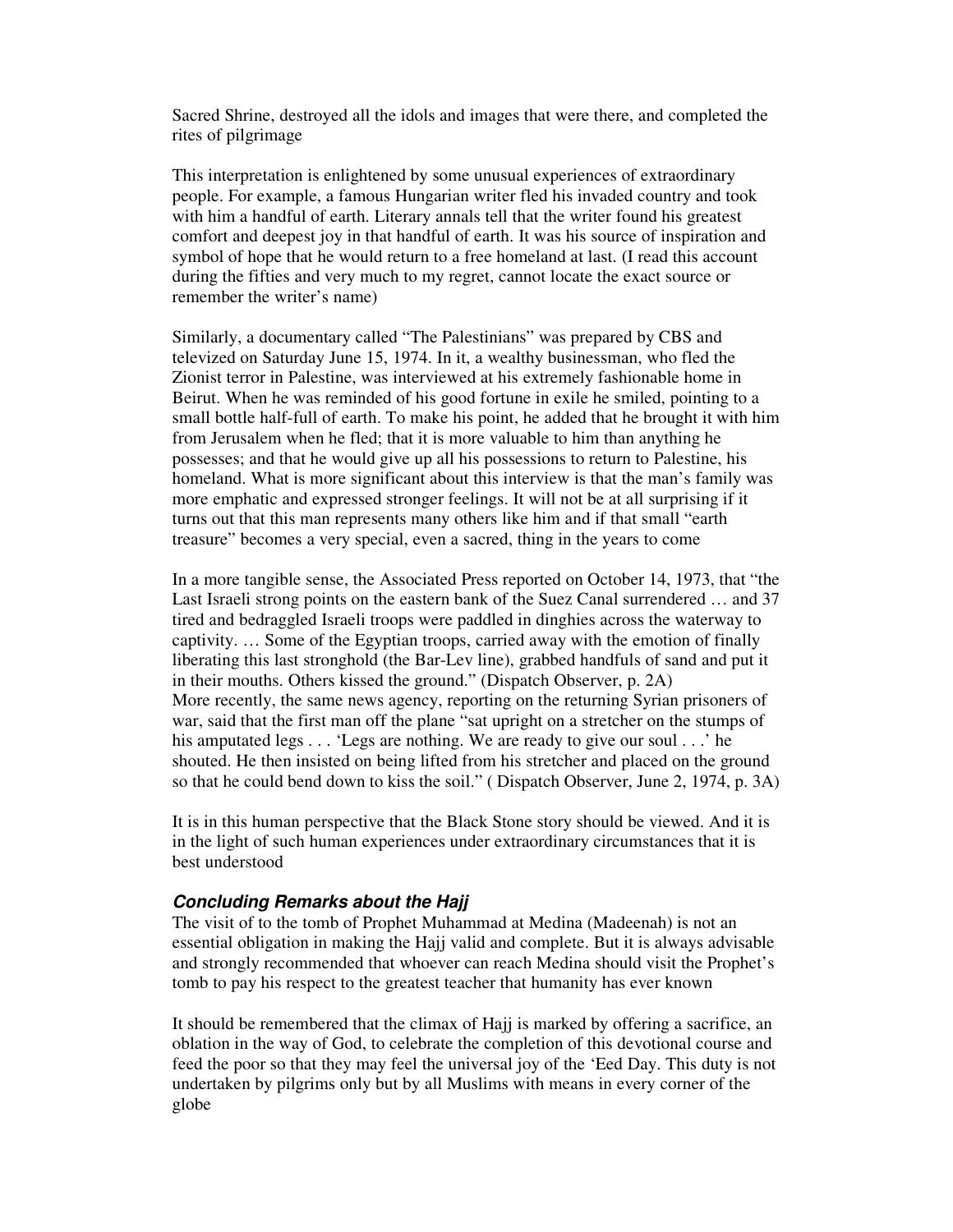One last remark relates to the question of sacrifice and what it actually symbolizes. As already stated in the discussion of the 'Eeds, it is not the meat or blood that pleases God. It is the expression of thankfulness to Him, the affirmation of faith in Him, that historic event when Prophet Abraham (Ibraheem) was ordered to offer his son in sacrifice, an order which the father and son were ready to obey unquestioningly. But the son's life was spared and ransomed by a ram. The offering of sacrifice has become an annual celebration to commemorate the occasion and thank God for His favors.

### *Final Remarks Concerning The Application of Faith*

We remind the readers again that there are minor differences of interpretation between the various schools of law regarding few details in the exercise of prayers, fasting, alms & pilgrimage. However, following any of the authentics schools is acceptable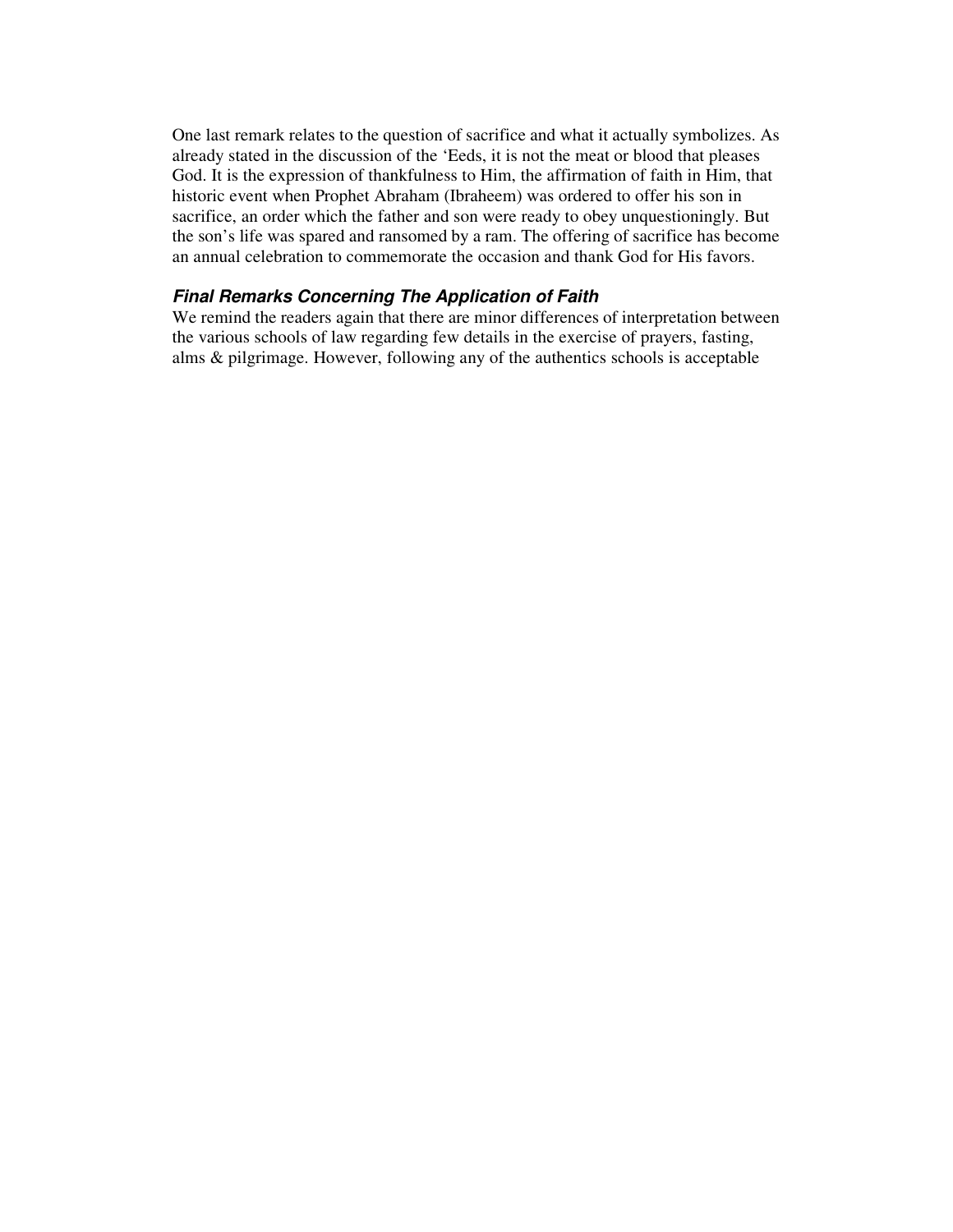# **CHAPTER 4** *THE APPLICATION OF ISLAM TO DAILY LIFE*

The Muslims rightfully maintain that Islam is not simply an abstract ideal conceived just for nominal adoration or a stagnant idol to be frequented by admirers every now and then. Islam is a code of life, a living force manifest in every aspect of human Life. The Muslims also maintain that the individual is the center of gravity and is the launching instrument which can put Islam, or any other system for that matter, into full action on a full scale. And this is why Islam always begins with the individual and invariably prefers quality to quantity

Let us begin, where Islam when begins, with the individual. Let us examine the nature of the individual and find out how Islam views this nature. To clarify things as much as possible, without getting entangled in philosophical disputes or abstract controversy, we can define man as having two complementary natures, very intimately interrelated and continually interacting upon each other. These are the inner nature and the outer nature. Or one might say that man has one nature only with two bridged sections hardly separable from each other. One is internal and another external. The internal nature of man refers to the Ruh (soul or self or heart) and Aql (mind or power of reasoning or intelligence)

In our illustration of the internal nature of man we shall have to deal with two aspects: (1) the spiritual or moral aspect and (2) the intellectual aspect. The rest of man's activities and transactions will have to be classified as the external or outer nature of man. After all, it is a universally admitted fact that man does not live by bread alone

# *The Spiritual Life*

Islam organizes the spiritual or moral life of man in such a way as to provide him with all the spiritual nourishment needed for piety and righteousness, for safety and peace. The Islamic prescription for the spiritual life of man grants, when faithfully applied, maximum positive results as far as man's spiritual growth and maturity are concerned. The main items in this Islamic prescription are:

- 1. Prayers (Salah);
- 2. Zakah or Alms giving;
- 3. Fasting (Sawm);
- 4. Pilgrimage (Hajj);
- 5. Love for God and His Messenger, love for truth and humanity for the sake of God;
- 6. Hope and trust in God at all times; and
- 7. Sacrifice for the sake of God by virtue of actual unselfishness

Various aspects of these items have already been discussed in some detail, and here we have only to add that without these fundamental elements there can be no true Faith as far as Islam is concerned. The reader is advised to refer to the previous sections of this work.

# *The Intellectual Life*

The intellectual nature of man is made up, as already mentioned, of mind or intelligence or reasoning power. To this aspect Islam pays extraordinary attention and builds the intellectual structure of man on most sound foundations which may be classified as follows: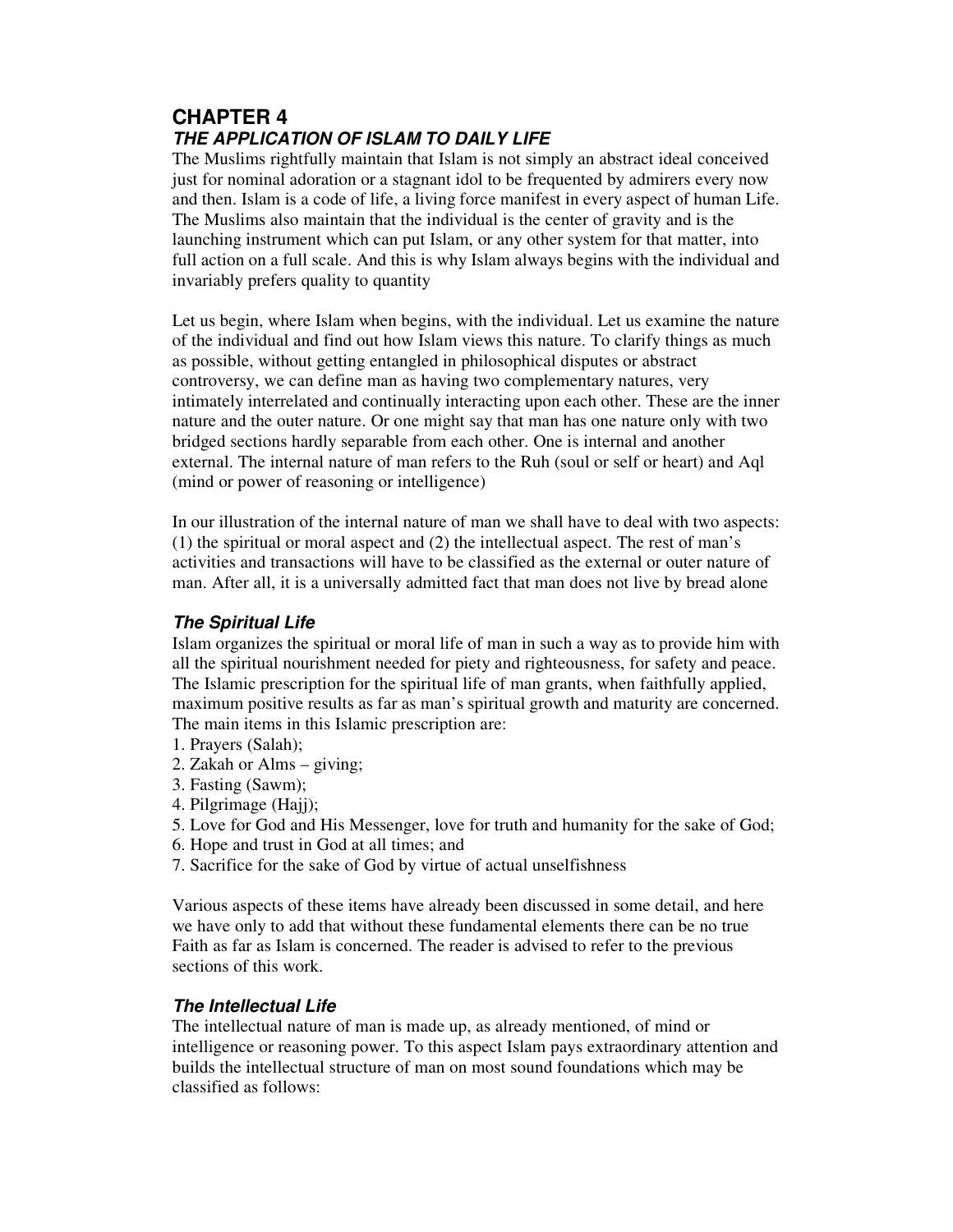1. True knowledge based on clear proofs and indisputable evidence acquired by " experience" or experiment or by both. In this connection it is safe to say, beyond doubt, that the Qur' an is the first authority to enjoin zealous quest for knowledge through "experience" as well as experiment, meditation and observation. In fact it is a Divine injunction incumbent upon every Muslim, male and female, to seek knowledge in the broadest sense of the word and search for truth. Nature and the whole universe are open and ever revealing treasures of knowledge and truth, and the Qur' an was the first book to point to these rich sources of knowledge. It does not accept inherited "truths" or claimed facts which have no proof or evidence to substantiate them. As far as we have been able to know, the Our' an was the first Scripture to say intelligently: "Why" and to demand proof in support of any conviction or contention (Qur' an, 2:111 and 21:24)

The Qur' an itself is an outstanding intellectual challenge; it challenges the human intellect to dispute any Qur'anic truth or produce anything similar to the Qur'an. Open any chapter of the Qur'an and you will find the warmest appeal to search for knowledge through the infinite sources of nature. Devotion to true knowledge is regarded by Islam a devotion to God in the most compensating sense

2. The second part of this point is faith in God, an ever-revealing source of knowledge and a spiritual insight into countless fields of thought. In Islam Faith in God is the cornerstone of the whole religious structure. But in order to make Faith in God valid, Islam requires that it should be founded on unshakable certainty and convictions. These, in turn, cannot be acquired without the proper investment of the intellect. Any stagnant or indifferent mind and any limited vision cannot possibly reach the height of the Most Supreme Truth, God, nor can it attain the real depth of Faith

Islam does not recognize faith when it is attained through blind imitation, when it is accepted blindly or unquestioningly. This fact is very important as far as the intellectual life of man is concerned. Islam requires Faith in God; and the Qur' an makes numerous statements calling for Faith in God. But the significance of such statements is not in shelving them in the study room or even in the mind. The significance of such statements is that they constitute a warm invitation and an urgent appeal to the intellect to wake and think, to ponder and meditate. It is true that the Qur' an reveals the essential truth and facts about God, yet it is equally true that it does not want man to behave like a lazy heir who makes no effort of his own. It wants man to enrich his intellectual wealth through serious endeavor and honest earning, so that he may become intellectually secure. "Easy come, easy go," and Islam disapproves of easy coming faith which is bound to be easy going. Islam wants Faith in God to be effective and permanent, to light every corner in man's heart and prevail in every aspect of his life. Easy coming faith cannot possibly do that, and Islam would not accept anything less

When Islam demands Faith in God on the basis of knowledge and research, it leaves wide open all fields of thought before the intellect to penetrate as far as it can reach. It lays down no restrictions against the free thinker who is seeking knowledge to widen his vision and broaden his mind. It urges him to resort to all methods of knowledge, be they purely rational or experimental. By calling on the intellect in this way, Islam shows its high regard for and confidence in the intellectual abilities of man and wishes to free his mind from the tight shackles and limits of tangibility. It wants to elevate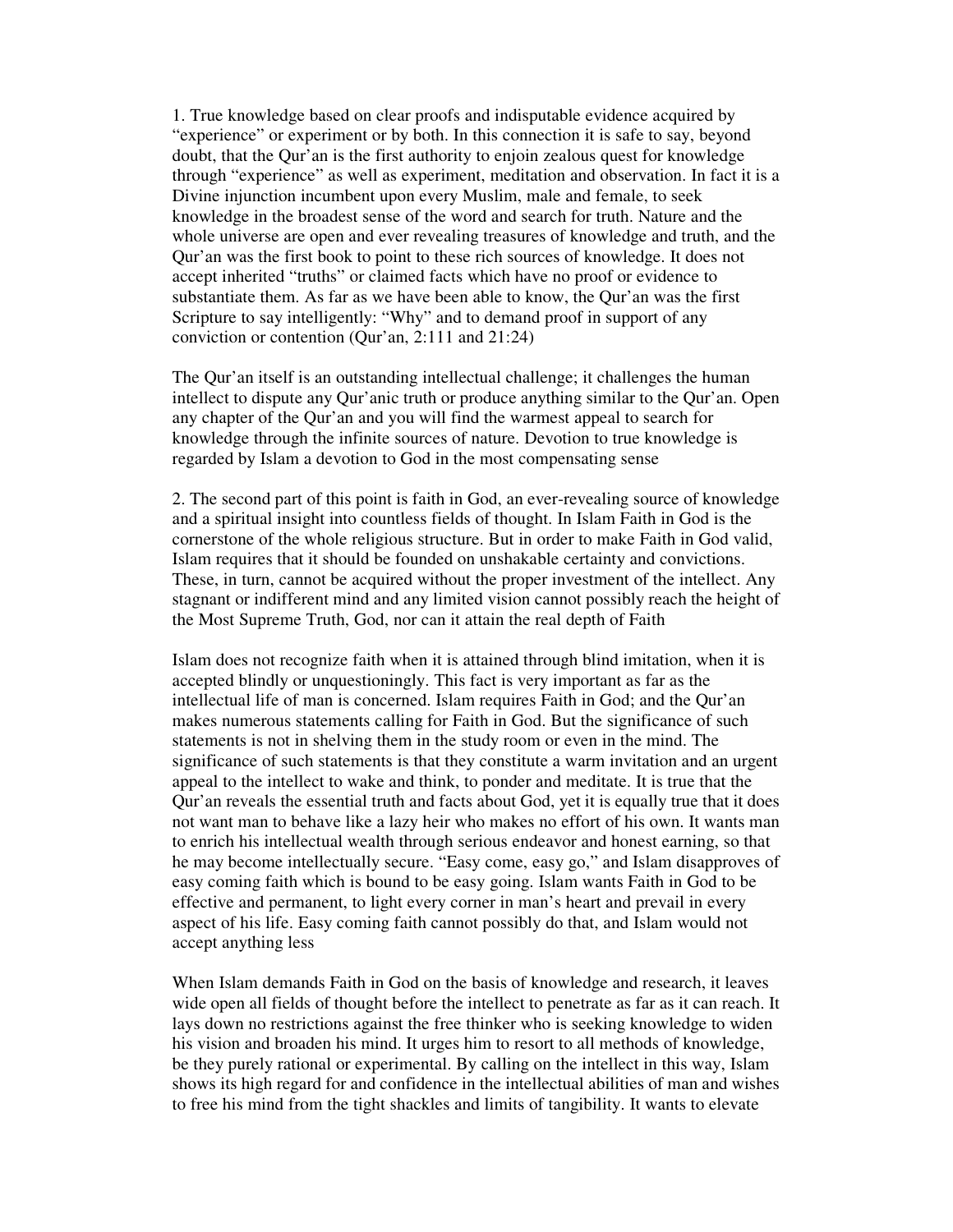the individual and empower him with self-confidence and Heavenly authority to expand the domain of his mind into all fields of thought: physical and metaphysical, scientific and philosophical, intuitive and experimental, organic and otherwise. That is how Faith in God nourishes the intellect and makes the intellectual life prosperous and productive. When the spiritual and intellectual activities of man are organized according to the teachings of Islam as mentioned above, the internal nature of man becomes sound and healthy. And when man is internally secure and sound, his external life will be of the same nature.

### *THE EXTERNAL NATURE*

The External nature of man is as complex, subtle and wide as his internal nature. We need to re-emphasize the fact that the soundness of the former is greatly dependent upon that of the latter and vice versa, because man's complete nature is made up of both aspects. For the sake of clarification, once more, we have to classify the external nature of man into divisions and subdivisions. But we should always bear in mind that any imbalance in the system of human nature may become destructive and fatal. The fact of the matter is that both the internal and external natures of man act and interact responsively, and that Islam has extended its Divine touch to the internal as well as the external aspects of life

### *The Personal Life*

Islam deals with the very personal life of man in such a way as to insure his purity and cleanliness; as to give him a healthy diet and show him the proper manners of clothing, behavior, adornment, sports and so on.

#### Purity and Cleanliness

It is an Islamic injunction that before offering the Prayer the Muslim must perform an ablution, unless he has done one earlier and kept it valid. This obligatory ablution is sometimes partial, sometimes complete, depending on his or her condition. Now, if we remember that a Muslim has to offer at least five obligatory prayers every day in pure heart and mind, in clean body and clothes, on pure ground and intention – we can very well realize the vital effect and beneficial results of this single act for man (cf. Qur' an, 4:43, 5:7).

#### Diet

To maintain a pure heart and a sound mind, to nourish an aspiring soul and a clean healthy body, special attention should be given to the diet on which man lives. And this is exactly what Islam does. Some superficial or self-deceived persons may imagine that food and drinking stuff has no direct or important effect on the general condition of the person who fills his stomach regularly. But this is certainly not the viewpoint of Islam which takes the matter in a most serious way. The general principle of Islam in this respect is this: All the things which are pure in themselves and good for man are lawful for diet as long as they are taken in moderate quantities. And all the things which are impure and bad or harmful are unlawful under all ordinary circumstances. There is always room and flexibility for exceptions to meet cases of absolute necessity (Qur' an, 7:157; see the section on Islamic Morals above)

Beyond this general principle, there are certain foods and drinks specified by God as forbidden. Among these are: meat of dead animals and birds, the flesh of swine and that of anything slaughtered with the invocation of any name other than that of God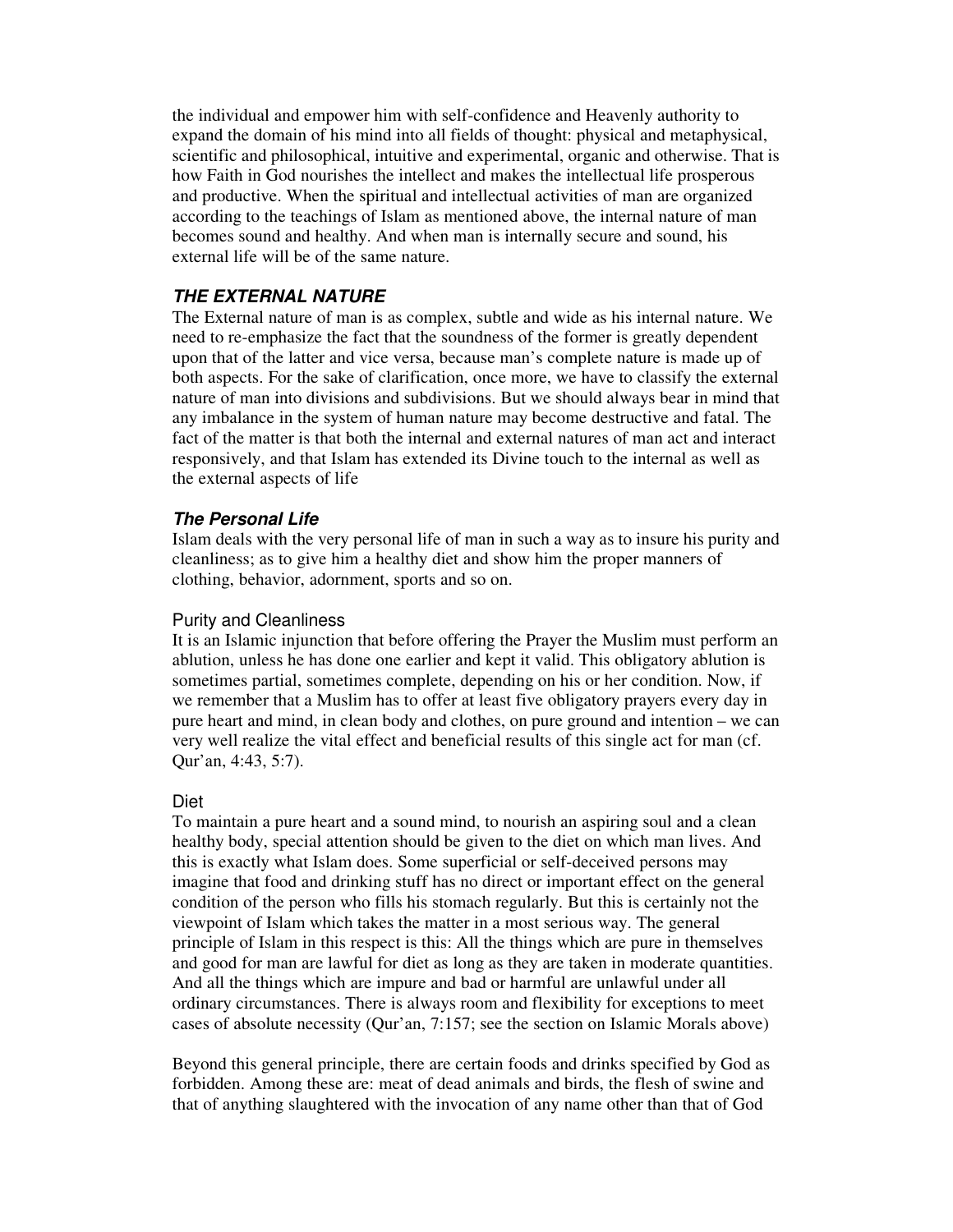(2:173; 5:4). The drinks which Islam considers harmful and destructive to the human spirit and morality as well as to the physique and morale of man are included in the Qur' anic verse which forbids all intoxicants and all forms of gambling or games of chance (5:93-94)

The prohibition of these foods and drinks is not by any means an arbitrary action or a dictatorial decree of God. It is first and foremost a Divine intervention in the best interest of man and for his own sake. When the Qur' an describes these forbidden things as bad, impure and harmful, it has a vigilant eye on man's morality and wisdom, on his health and wealth, on his piety and common behavior – all of which are invaluable assets in the estimation of Islam. The reasons behind this Divine intervention are numerous. They are of a nature intellectual and spiritual, moral and mental, physical and economical. And the sole purpose is to show man how to develop himself according to an upright course of life in order to be a healthy unit in the structure of the family, then of society, and eventually of humanity at large. Reliable medical doctors and social scientists should be able now to verify the benefits of these Islamic legislations

Islam is as orthodox and uncompromising on the quality of the organic nourishment of man as it is on his spiritual soundness and intellectual growth. This point is brought to light by the fact that some dietary items are forbidden in kind, as mentioned above, and some in degree. The things which are lawful for the Muslim should be taken in moderate quantities without indulgence or excess (Qur'an, 7:31). After shunning all the forbidden items in kind and degree, the Muslim is invited by God to enjoy His gracious provisions and to experience gratitude to the Merciful Provider (2:168, 172; 5:90-91). (This partial repetion is meant to re-emphasize the point and may therefore be forgiven. In connection with the whole discussion, see the Concept of Morality above and also Ebrahim Kazim, M.D. " Medical Aspects of Forbidden Foods in Islam," Al-Ittihad - The Muslim Students Association of the United States and Canada - 1391/1971, vol. 8, no 1, pp. 4-6. This article concludes with an excellent bibliography of medical and religious sources.)

### Clothing and Adornment

In man's clothing and adornment Islam takes into serious consideration the principles of decency, modesty, chastity and manliness. Anything in clothing or adornment incompatible with the attainment, maintenance and development of these qualities is inhibited by Islam. The clothing material and the dressing manners which may stimulate arrogance or false pride and vanity are strictly prohibited. So are the adornments which may weaken the morality of man or undermine his manliness. Man should remain loyal to his manly nature, which God has chosen for him, and keep away from all the things that are likely to weaken or endanger his character. This is the reason why Islam warns man not to use certain clothing materials, e.g., pure silk, and certain precious stones, e.g., gold, for the purpose of adornment. These are things which suit the feminine nature alone. The handsomeness of man is not in wearing precious stones or flaunting in pure and natural silken clothes but in high morality, sweet nature and sound conduct

When Islam allows woman to use the things which are forbidden for man and which are suitable for the feminine nature alone, Islam does not let woman go loose or wander unrestricted. It allows her the things which suit her nature and, at the same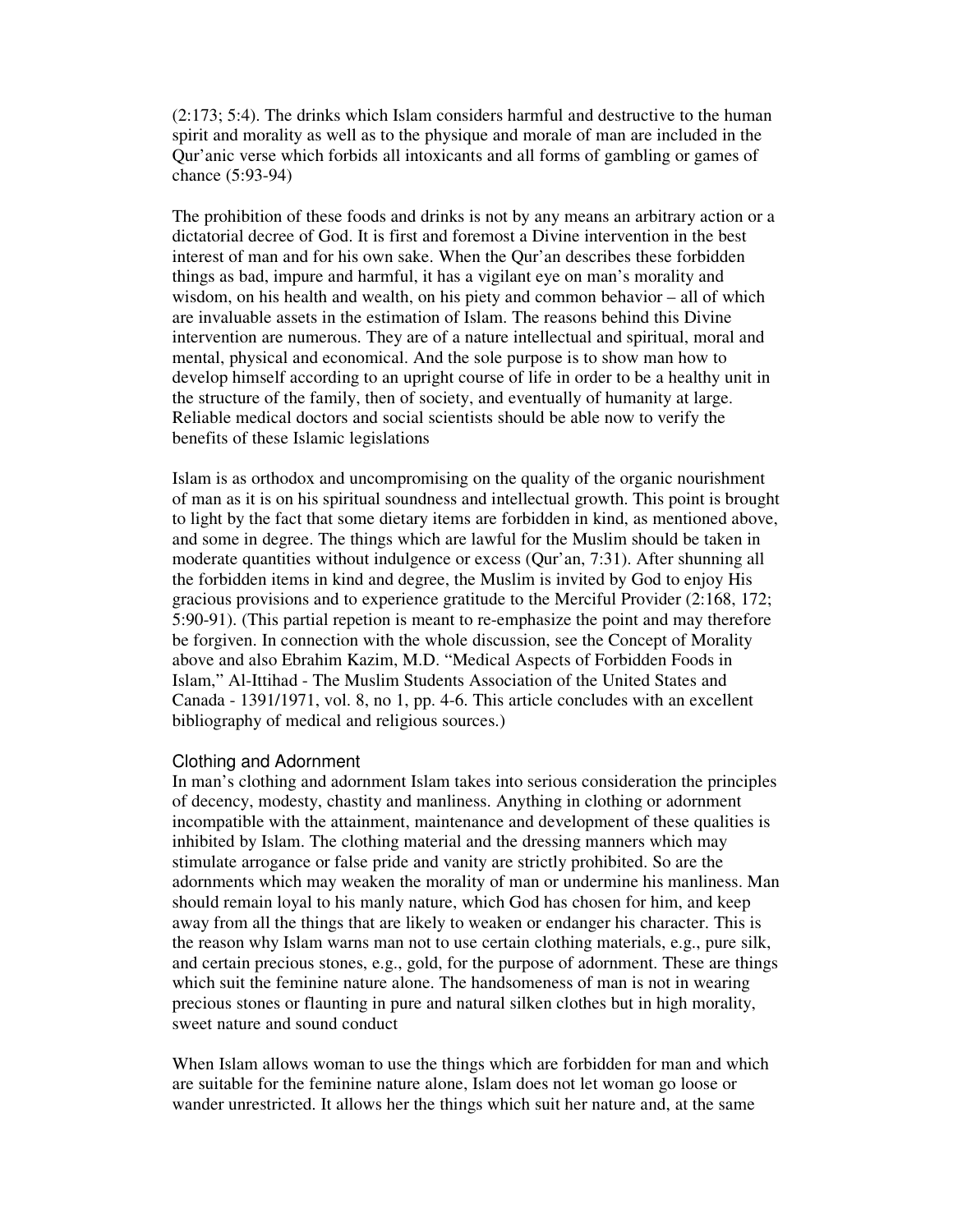time, cautions her against anything that might abuse or upset that nature. The manner in which women should dress up, beautify, walk and even look is a very delicate question, and Islam pays special attention to the matter. The vision of Islam in this respect is focused on the general welfare of women. Islam has served advice to both man and woman to help women in particular to retain and develop their dignity and chastity, safe from being the subject of idle gossip or vicious rumors and suspicious thoughts. The advice is imparted in these Qur' anic verses:

Say to the believing men that they should lower their gaze and guard their modesty; that will make for greater purity for them. And God is well-acquainted with all that they do. And say to the believing women that they should lower their gaze and guard their modesty; that they should not display their beauty and ornaments except what (must ordinarily) appear thereof; that they should draw their veils over their bosoms and not display their beauty except before their husbands, their fathers … . (and certain other members of the household); and that they should not strike their feet in order to draw attention to their hidden ornaments (24:30-31)

Islam is very sensitive to the manners of clothing and ornaments. It makes it crystal clear that both man and woman should be confined to their respective natures to safeguard their natural instincts and endow them with modesty and high morality. Prophet Muhammad is reported as having said that God condemns those men who behave or act in a womanlike fashion, and those women who behave or act in manlike fashion. Nevertheless, it should be borne in mind that Islam lays no restrictions on the harmless or proper items of clothing and ornaments. In fact, the Qur'an calls such things the beautiful gifts of God and reproaches those who look upon them as forbidden (7:32-33)

#### Sports and Amusements

It is gratifying to notice that most of the Islamic forms of worship, e.g., Prayers, Fasting, Pilgrimage, display some sportive characteristics, although they are basically and by nature meant for spiritual purposes. But who would deny the constant interaction between the physique and morale of man? Yet that is not all that Islam has to say on the subject of sports and amusements. Anything that provokes sound thinking or refreshes the mind and revitalizes the body to keep man in healthy shape is encouraged and invited to by Islam so long as it does not anticipate or involve any sin, or cause any harm or delay and hamper the fulfillment of other obligations. The general precept in this matter is the statement in which the Prophet said that all believers in God have good qualities but the strong one is better than the weak. It is also reported that he approved of the sports and amusements which build up the enduring physique and strengthen the morale

It is a regrettable mistake to associate with sports and amusements things which are not really sportive or amusing. Some people consider gambling and drinking as sports and amusements, but this is not the viewpoint of Islam. Life is worth living and is granted to us for a definite purpose. No one is supposed to abuse it by letting it go loose or become dependent entirely on luck and chance. So it is no intrusion on or violation of the personal rights of man when Islam extends its Divine touch to organize life even in its very personal aspects. Because life is man's most valuable asset and is designed for noble purposes, Islam has shown man the way to live it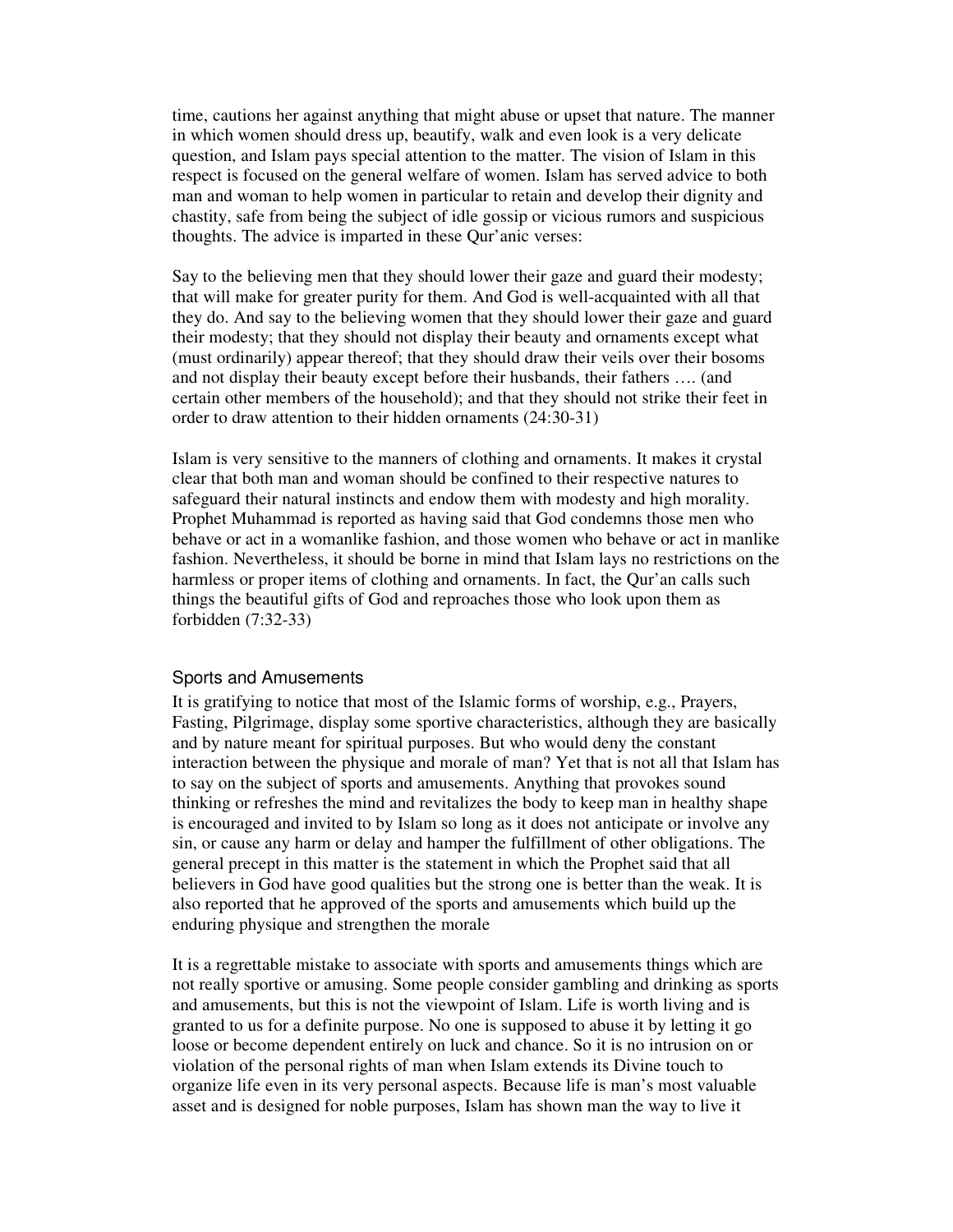properly and enjoyably. Among the measures taken in this respect is inhibition of gambling which is really more tension-accelerating than tension-reducing. It is a grave abuse of life to make it subject to luck and mere chance. It is a deviation from the normal course of life, if one entrusts his lot to the mad wheel of games, and invests his abilities in the most unpredictable moves on a gambling table. To protect man from all these unnecessary mental strains and shattering of nerves, and to enable him to lead a natural life in means as well as in ends, Islam has forbidden gambling of all forms and kinds

Similarly, it is a shameful retreat from reality and an irresponsible insult to the best quality in man, i.e., mind, to get entangled in the tight strands of intoxication or cornered in the vicious whirl of alcohol. The menaces and tragedies of intoxication are too obvious to be elaborated. Many lives are being lost every day on this account. Many families break up because of this menace. Many billions of dollars are swallowed in the drinking channel every year. Countless doors are closed on misery and unhappiness arising from the drinking habits. Besides the destruction of health, the depression of mind, the dullness of soul, the absorption of wealth, the disintegration of families, the abuse of human dignity, the sabotage of morality, the humiliating retreat from realty; everyone of the so-called social drinkers is a highly potential alcoholic. Islam cannot tolerate these menaces or let man abuse the very sense of life in this tragic way. That is the reason why Islam does not associate gambling and drinking with good sports and refreshing amusements and, instead, has banned them once and for all. To appreciate the viewpoint of Islam in this respect one has only to check any news medium, read any medical report, visit any social service agency, or watch any court proceedings. Of all the agonizing social problems, alcoholism is by far the most serious. More than one-half million Americans become alcoholics every year. One in every ten to twelve people who take their first drink in any given year is destined to become alcoholic. All these painful tragedies and real losses speak much louder than any theological or trade arguments

# *The Family Life*

There have been many definitions and descriptions of the family. For our purpose, we shall adopt the following simplified definition. The family is a human social group whose members are bound together by the bond of the blood ties and / or marital relationship

The family bond entails mutual expectations of rights and obligations that are prescribed by religion, enforced by law, and observed by the group members. Accordingly, the family members share certain mutual commitments. These pertain to identity and provision, inheritance and counsel, affection for the young and security for the aged, and maximization of effort to ensure the family continuity in peace

As can be clearly seen from this, the foundations of the family in Islam are blood ties and / or marital commitments. Adoption, mutual alliance, clientage, private consent to sexual intimacy, and "common law" or "trial" marriages do not institute a family in the Islamic sense. Islam builds the family on solid grounds that are capable of providing reasonable continuity, true security, and mature intimacy. The foundations of the family have to be so firm and natural as to nurture sincere reciprocity and moral gratification. Islam recognizes that there is no more natural relationship than that of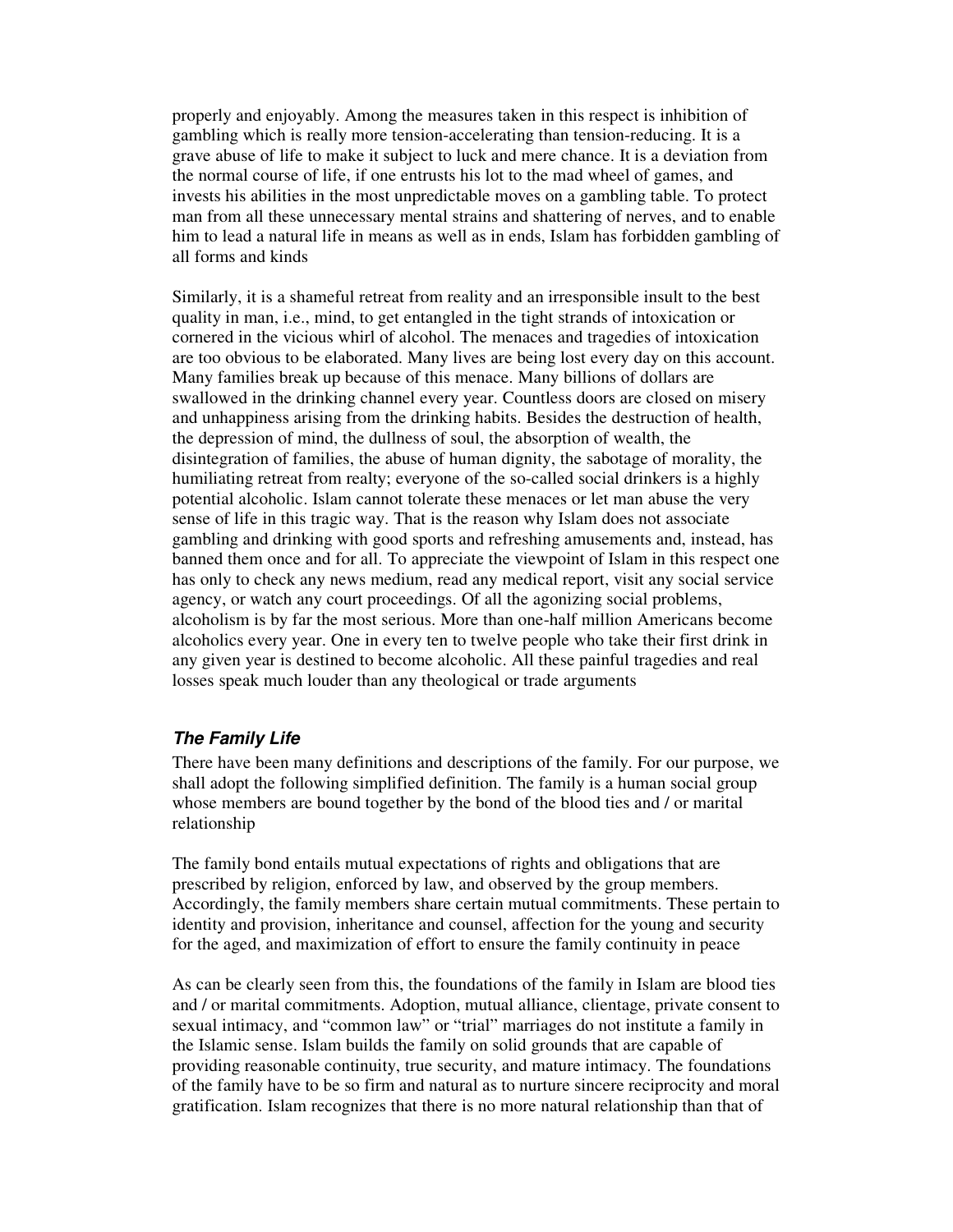blood, and no more wholesome pattern of sexual intimacy than one in which morality and gratification are joined

Islam recognizes the religious virtue, the social necessity, and the moral advantages of marriage. The normal course of behavior for the Muslim individual is to be family oriented and to seek a family of his own. Marriage and the family are central in the Islamic system. There are many passages in the Qur' an and statements by the Prophet which go as far as to say that when a Muslim marries, he has thereby perfected half his religion; so let him be God-minded and careful with the other half

Muslim scholars have interpreted the Qur'an to mean that marriage is a religious duty, a moral safeguard, and social commitment. As a religious duty, it must be fulfilled; but like all other duties in Islam, it is enjoined only upon those who are capable of meeting the responsibilities involved. (This discussion is merely an outline of the author's extensive study of the Family Structure in Islam which is published by American Trust Publications.)

#### The Meaning of Marriage

Whatever meanings people assign to marriage, Islam views it as a strong bond (mithaqun ghaleez), a challenging commitment in the fullest sense of the word. It is a commitment to life itself, to society, and to the dignified, meaningful survival of the human race. It is a commitment that married partners make to one another as well as to God. It is the kind of commitment in which they find mutual fulfillment and selfrealization, love and peace, compassion and serenity, comfort and hope. All this is because marriage in Islam is regarded first and foremost as a righteous act, an act of responsible devotion. Sexual control may be a moral triumph, reproduction a social necessity or service, and sound health a gratifying state of mind. Yet, these values and purposes of marriage would take on a special meaning and be reinforced if they are intertwined with the idea of God, conceived also as religious commitments, and internalized as divine blessings. And this seems to be the focal point of marriage in Islam. To paraphrase some Qur' anic verses, the call is addressed to mankind to be dutiful to God, Who created them from a single soul, and from it or of it created its mate, and from the two of them scattered abroad many men and women (4:1). It was God Who created mankind out of one living soul, and created of that soul a spouse so that he might find comfort and rest in her (7:107). And it is a sign of God that He has created for men, of themselves, mates to seek in their company peace and tranquillity, and has set between them mutual love and mercy. Surely, in that are signs for those who contemplate (30:21). Even at the most trying times of married life, and in the midst of legal disputes and litigation, the Qur' an reminds the parties of God's law; it commands them to be kind to one another, truly charitable toward one another, and above all dutiful to God

It is noteworthy that the Islamic provisions of marriage apply to men and women equally. For example, if celibacy is not recommended for men, it is equally so for women. This is in recognition of the fact that women's needs are equally legitimate and are seriously taken into consideration. In fact, Islam regards marriage to be the normal, natural course for women just as it is for men. It may even be more so for women because it assures them, among other things, of relative economic security. This significant additional advantage for women does not, however, characterize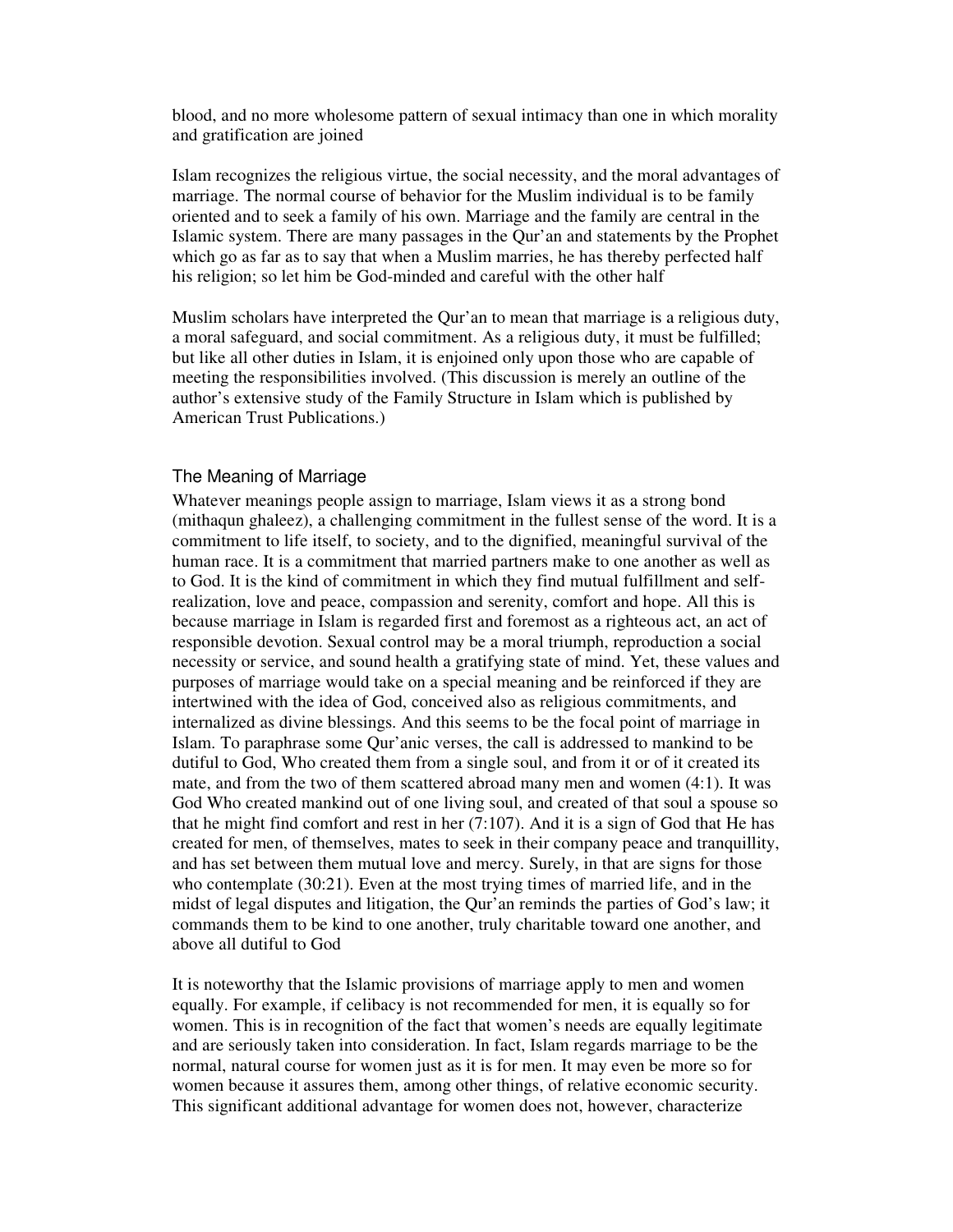marriage as a purely economic transaction. In fact, the least focal aspect of marriage in Islam is the economic factor, no matter how powerful this may be. The Prophet is reported to have said that a woman is ordinarily sought as wife for her wealth, for her beauty, for the nobility of her stock, or for her religious qualities; but blessed and fortunate is he who chooses his mate for piety in preference to everything else. The Qur' an commands marriage to the spouseless and the pious even thought they may be poor and slaves (24:32). On the other hand, whatever dowry (marriage gifts) a man gives his prospective wife belongs to her; and whatever she may have acquired prior to or after marriage is hers alone. There is no necessary community of property of husbands and wives. Furthermore, it is the husband who is responsible for the maintenance and economic security of the family. He must even provide the wife with the kind of help and service to which she was used before marriage, and, according to some scholars, she is under no legal obligation to do the routine housework, although she may do so, and usually does, for some reason or other, e.g. cooperation, economy, etc

### *The Permanence of Marriage*

Because Islam considers marriage a very serious commitment, it has prescribed certain measures to make the marital bond as permanent as humanly possible. The parties must strive to meet the conditions of proper age, general compatibility, reasonable dowry, good will, free consent, unselfish guardianship, honorable intentions, and judicious discretion. When the parties enter into a marital contract, the intention must be clear to make the bond permanent, free from the casual and temporary designations. For this reason, trial marriages, term marriages, and all marriages that appear experimental, casual, or temporary are forbidden in Islam. (We are aware of the complex and intricate arguments used by some Sheea Muslims as regards the so – called mut' ah marriage. We appreciate the scholarly dimension of the problem but see no purpose in pursuing it here. Interested readers are referred to the detailed discussion of the whole matter in our book The Family Structure in Islam.). In one of his most unequivocal statements, the Prophet declared that condemned are the men and women who relish the frequent change of marital partners, that is, the " tasters" who enjoy one partner for a while, then shift to another, then to a third, and so on.

However, to insist on the permanent character of marriage does not mean that the marital contract is absolutely indissoluble. Muslims are designated by the Qur'an as a Middle Nation ??? ? ???? (ummatan wasatan) and Islam is truly a religion of the " Golden Mean", the well – balanced and well – integrated system. This is particularly clear in the case of marriage which Islam regards as neither a sacrament nor a simple civil contract. Rather, marriage in Islam is something unique with very special features of both sacramental and contractural nature. It is equally true that the alternative to this casual or temporary extremity is not the other extreme of absolute indissolubility of the marital contract. The Islamic course is one of equitable and realistic moderation. The marriage contract should be taken as a serious, permanent bond. But if it does not work well for any valid reason, it may be terminated in kindness and honor, with equity and peace.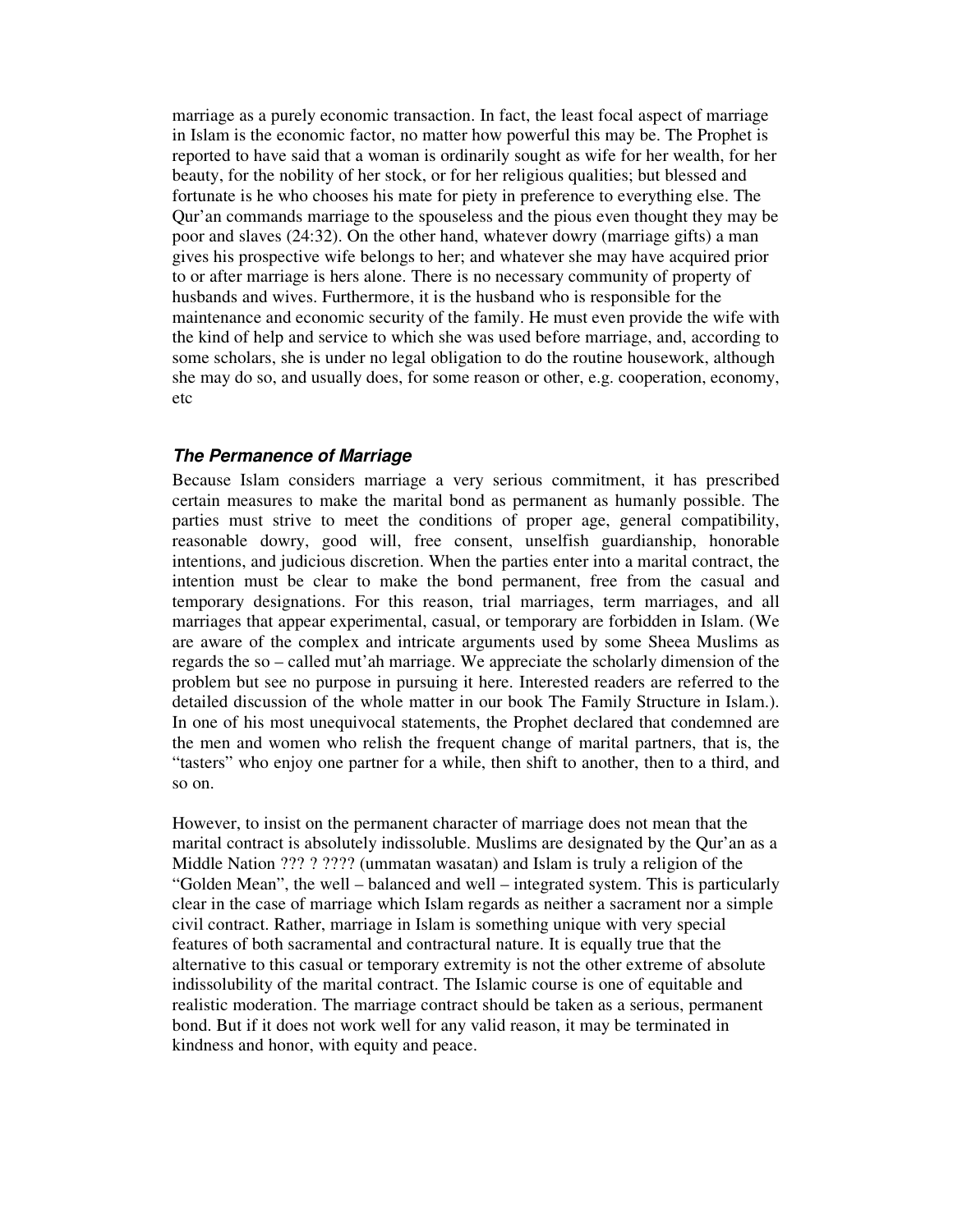### *The Husband – Wife Relationship*

With piety as the basis of mate selection, and with the earnest satisfaction of the conditions of marriage, the parties should be well on the way to happy and fulfilling married life. However, Islam goes much further than this in setting the course of behavior for husbands and wives. Many are the statements of the Our' an and the Sunnah that prescribe kindness and equity, compassion and love, sympathy and consideration, patience and good will. The Prophet goes as for as to declare that the best Muslim is the one who is best to his family, and the greatest, most blessed joy in life is a good, righteous wife

The consummation of marriage creates new roles for the parties concerned. Each role is a set of equitable, proportionate rights and obligations. The role of the husband evolves around the moral principle that it is his solemn duty of God to treat his wife with kindness, honor, and patience; to keep her honorably or free her from the marital bond honorably; and to cause her no harm or grief (Qur'an, 2:229-232; 4:19). The role of the wife is summarized in the verse that women have rights even as they have duties, according to what is equitable; but men have a degree over them (2:228). This degree is usually interpreted by Muslim scholars in conjunction with another passage which states, among other things, that men are trustees, guardians, and protectors of women because God has made some of them excel others and because men expend of their means (Our' an, 4:34). This degree may be likened to what sociologists call " instrumental leadership" or external authority in the household due to the division of labor and role differentiation. It does not, however, mean any categorical discrimination or superiority of one sex to the other. (This degree question has been misunderstood by Muslims and non – Muslims alike. We dealt with the whole matter in great detail in The Family Structure in Islam. Our conclusion is that the verse does not say men are better or worse than women. Nor does it say what excellence really refers to, let alone identify it with manhood or womanhood.)

# *The Wife's Rights: The Husband's Obligations*

Translated into rules of behavior, these ethical principles allocate to the wife certain rights and corresponding obligations. Because the Qur' an and the Sunnah of the Prophet have commanded kindness to women, it is the husband's duty to consort with his wife in an equitable and kind manner. One specific consequence of this Divine command is his responsibility for the full maintenance of the wife, a duty which he must discharge cheerfully, without reproach, injury, or condescendence.

### *Components of Maintenance*

Maintenance entails the wife's incontestable right to lodging, clothing, nourishing, and general care and well-being. The wife's residence must be adequate so as to provide her with the reasonable level of privacy, comfort, and independence. Foremost is the welfare of the wife and the stability of the marriage. What is true of the residence is true of clothing, food and general care. The wife has the right to be clothed, fed and cared for by the husband, in accordance with his means and her style of life. These rights are to be exercised without extravagance or miserliness.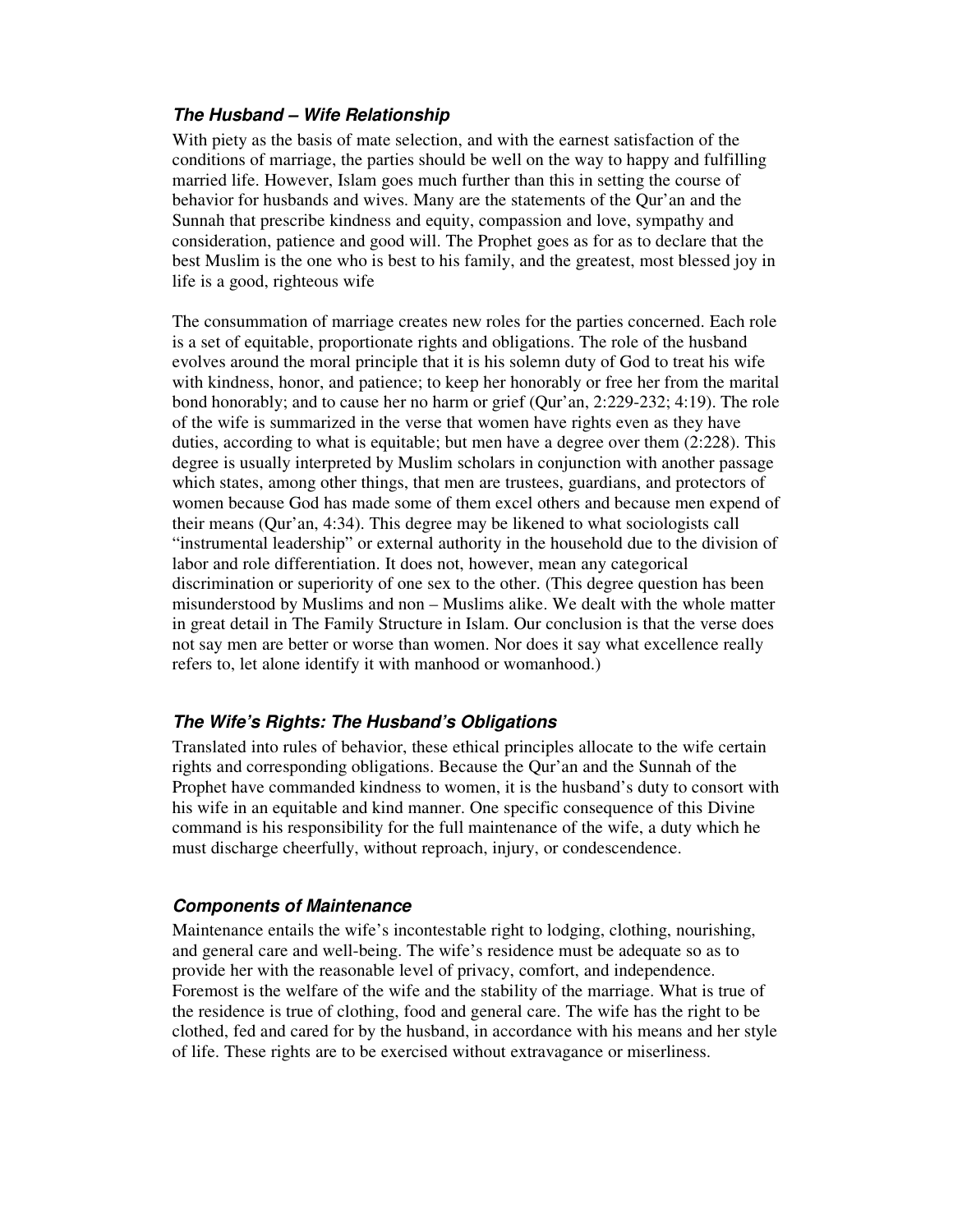### *Non-Material Rights*

The wife's material rights are not her only assurances and securities. She has other rights of a moral nature; and they are equally binding and specific. A husband is commanded by the law of God to treat his wife with equity, to respect her feelings, and to show her kindness and consideration. She is not to be shown any aversion by the husband or subjected to suspense and uncertainty. A corollary of this rule is that no man is allowed to keep his wife with intention of inflicting harm on her or hindering her freedom. If he has no love or sympathy for her, she has the right to demand freedom from marital bond, and no one may stand in her way to a new life.

# *The Wife's Obligations: The Husband's Rights*

The main obligation of the wife as a partner in marital relationship is to contribute to the success and blissfulness of the marriage as much as possible. She must be attentive to comfort and well-being of her mate. She may neither offend him nor hurt his feelings. Perhaps nothing can illustrate the point better than the Qur'anic statement which describes the righteous people as those who pray: ÑÈäÇ åÈ áäÇ ãä ÃÒæ ÇÌäÇ æ ÐÑíÇÊäÇ ÞÑÉ ÃÚíä , æ ÇÌÚáäÇ ááãÊÞíä ÇãÇãÇ . Our Lord! Grant unto us wives and offspring who will be the joy and the comfort of

our eyes, and guide us to be models of righteousness (Qur'an, 25:74)

This is the basis on which all the wife's obligation rest and from which they flow. To fulfill this basic obligation, the wife must be faithful, trustworthy, and honest. More specifically, she must not deceive her mate by deliberately avoiding conception lest it deprive him of legitimate progeny. Nor must she allow any other person to have access to that which is exclusively the husband's right, i.e. sexual intimacy. A corollary of this is that she must not receive or entertain strange males in her home without his knowledge and consent. Nor may she accept their gifts without his approval. This is probably meant to avoid jealousy, suspicion, gossip, etc., and also to maintain the integrity of all parties concerned. The husband's possessions are her trust. If she has access to any portion thereof, or if she is entrusted with any fund, she must discharge her duty wisely and thriftily. She may not lend or dispose of any of his belongings without his permission.

With respect to intimacy, the wife is to make herself desirable; to be attractive, responsive, and cooperative. A wife may not deny herself to her husband, for the Qur' an speaks of them as a comfort to each other. Due consideration is, of course, given to health and decency. Moreover, the wife is not permitted to do anything that may render her companionship less desirable or less gratifying. If she does any such thing or neglects herself, the husband has the right to interfere with her freedom to rectify the situation. To insure maximum self-fulfillment for both partners, he is not permitted to do anything on his part that may impede her gratification.

# *The Child's Rights : The Parents Duties*

Islam's general approach to children may be summarized in a few principles. First, it is a divine injunction that no child may become the cause of harm to the parents (Qur' an, 2:233). Secondly, by implication the parents should reciprocate and cause the child no harm either. The Qur' an recognizes very clearly that parents are not always immune from overprotectiveness or negligence. On the basis of this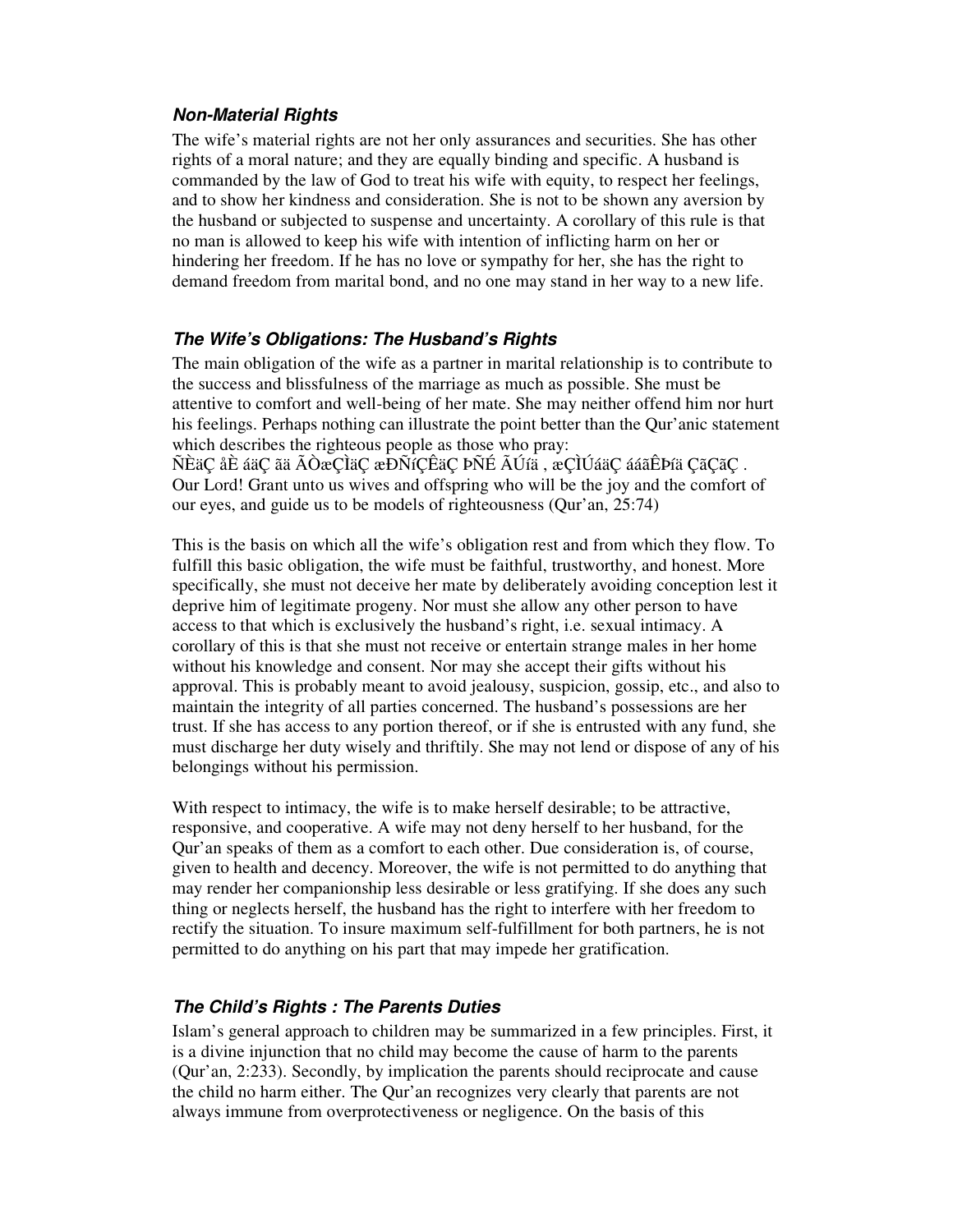recognition, it has, thirdly, established certain guidelines and pointed out certain facts with respect to children. It points out that children are joys of life as well as sources of pride, seeds of vanity and false security, fountains of distress and temptation. But it hastens to stress the greater joys of the spirit and caution parents against overconfidence, false pride, or misdeeds that might be caused by children. The religious moral principle of this position is that every individual, parent or child, relates to God directly and is independently responsible for his deeds. No child can absolve the parent on the Day of Judgement. Nor can a parent intercede on behalf of his child. Finally, Islam is strongly sensitive to the crucial dependence of the child on the parents. Their decisive role in forming the child's personality is clearly recognized in Islam. In a very suggestive statement, the Prophet declared that every child is born into the true malleable nature of faith (i.e., the pure natural state of Islam), its parents later on make it into a Jew, Christian or pagan

According to these guidelines, and more specifically, one of the most inalienable rights of the child in Islam is the right to life and equal life chances. Preservation of the child's life is the third commandment in Islam. (6:151, cf. 17:23 ff)

Another equally inalienable right is the right of legitimacy, which holds that every child shall have a father, and one father only. A third set of rights comes under socialization, upbringing, and general care. To take good care of children is one of the most commendable deeds in Islam. The Prophet was fond of children and he expressed his conviction that his Muslim community would be noted among other communities for its kindness to children. It is charity of a higher order to attend to their spiritual welfare, educational needs, and general well-being. Interest in and responsibility for the child's welfare are questions of first priority. According to the Prophet's instructions, by the seventh day the child should be given a good, pleasant name and its head should be shaved, along with all the other hygienic measures required for healthy growing. This should be made a festive occasion marked with joy and charity

Responsibility for and compassion toward the child is a matter of religious importance as well as social concern. Whether the parents are alive or deceased, present or absent, known or unknown, the child is to provided with optimum care. Whenever there are executers or relatives close enough to be held responsible for the child's welfare, they shall be directed to discharge this duty. But if there is no next of kin, care for the child becomes a joint responsibility of the entire Muslim community, designated officials and commoners alike.

#### *The Child's Rights : The Parents Duties*

Islam's general approach to children may be summarized in a few principles. First, it is a divine injunction that no child may become the cause of harm to the parents (Qur' an, 2:233). Secondly, by implication the parents should reciprocate and cause the child no harm either. The Qur' an recognizes very clearly that parents are not always immune from overprotectiveness or negligence. On the basis of this recognition, it has, thirdly, established certain guidelines and pointed out certain facts with respect to children. It points out that children are joys of life as well as sources of pride, seeds of vanity and false security, fountains of distress and temptation. But it hastens to stress the greater joys of the spirit and caution parents against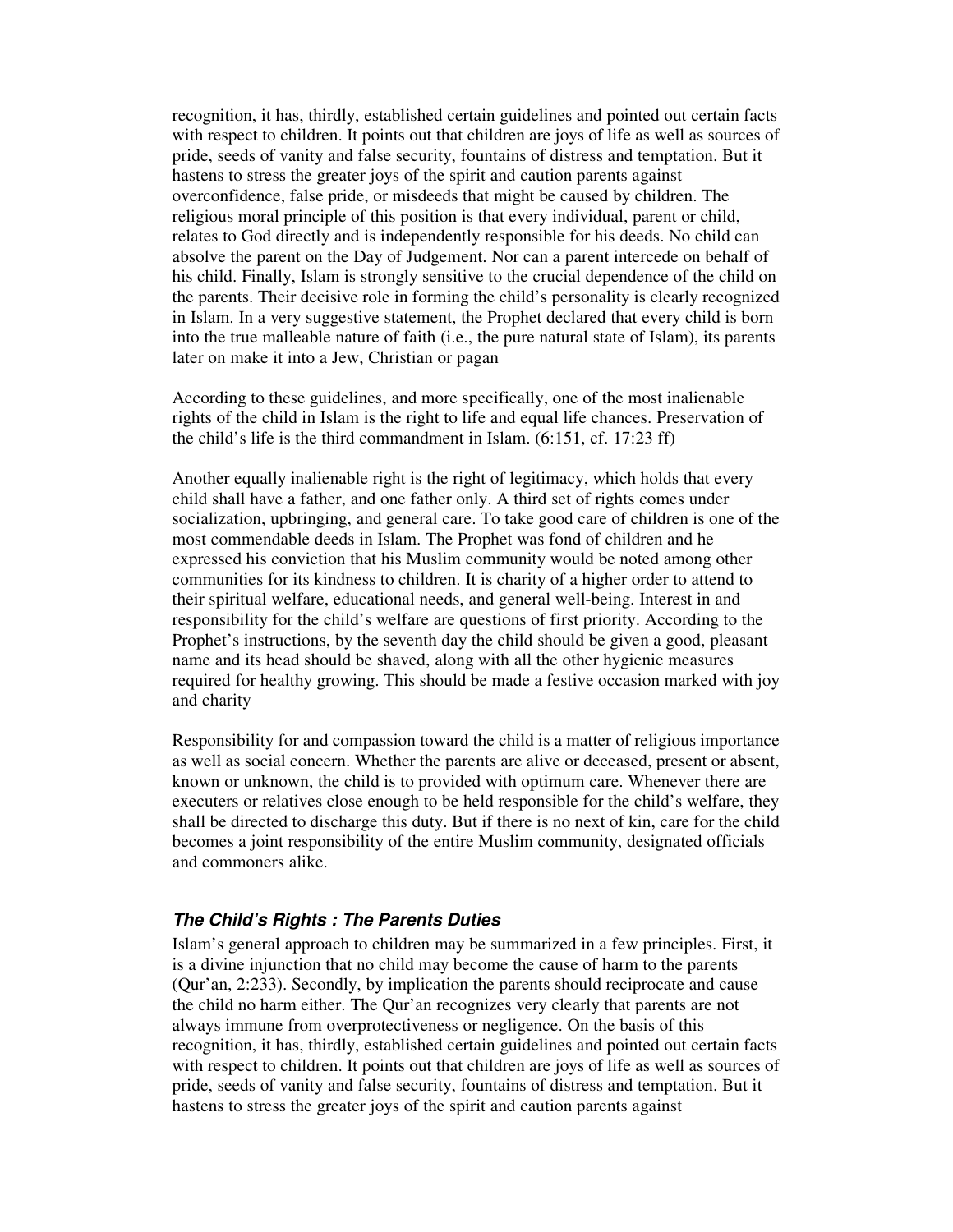overconfidence, false pride, or misdeeds that might be caused by children. The religious moral principle of this position is that every individual, parent or child, relates to God directly and is independently responsible for his deeds. No child can absolve the parent on the Day of Judgement. Nor can a parent intercede on behalf of his child. Finally, Islam is strongly sensitive to the crucial dependence of the child on the parents. Their decisive role in forming the child's personality is clearly recognized in Islam. In a very suggestive statement, the Prophet declared that every child is born into the true malleable nature of faith (i.e., the pure natural state of Islam), its parents later on make it into a Jew, Christian or pagan

According to these guidelines, and more specifically, one of the most inalienable rights of the child in Islam is the right to life and equal life chances. Preservation of the child's life is the third commandment in Islam. (6:151, cf. 17:23 ff)

Another equally inalienable right is the right of legitimacy, which holds that every child shall have a father, and one father only. A third set of rights comes under socialization, upbringing, and general care. To take good care of children is one of the most commendable deeds in Islam. The Prophet was fond of children and he expressed his conviction that his Muslim community would be noted among other communities for its kindness to children. It is charity of a higher order to attend to their spiritual welfare, educational needs, and general well-being. Interest in and responsibility for the child's welfare are questions of first priority. According to the Prophet's instructions, by the seventh day the child should be given a good, pleasant name and its head should be shaved, along with all the other hygienic measures required for healthy growing. This should be made a festive occasion marked with joy and charity

Responsibility for and compassion toward the child is a matter of religious importance as well as social concern. Whether the parents are alive or deceased, present or absent, known or unknown, the child is to provided with optimum care. Whenever there are executers or relatives close enough to be held responsible for the child's welfare, they shall be directed to discharge this duty. But if there is no next of kin, care for the child becomes a joint responsibility of the entire Muslim community, designated officials and commoners alike.

### *The Child's Duties: The Parents Rights*

The parent-child relationship is complementary. Parent and child in Islam are bound together by mutual obligations and reciprocal commitments. But the age differential is sometimes so wide as to cause parents to grow physically weak and mentally feeble. This is often accompanied by impatience, degeneration of energy, heightened sensitivity, and perhaps misjudgement. It may also result in abuses of parental authority or intergenerational estrangement and uneasiness, something similar to what is now called the " generation gap". It was probably in view of these considerations that Islam has taken cognizance of certain facts and made basic provisions to govern the individual's relationship to his parents

The fact that parents are advanced in age and are generally believed to be more experienced does not by itself validate their views or certify their standards. Similarly, youth per se is not the sole fountain of energy, idealism, or wisdom. In various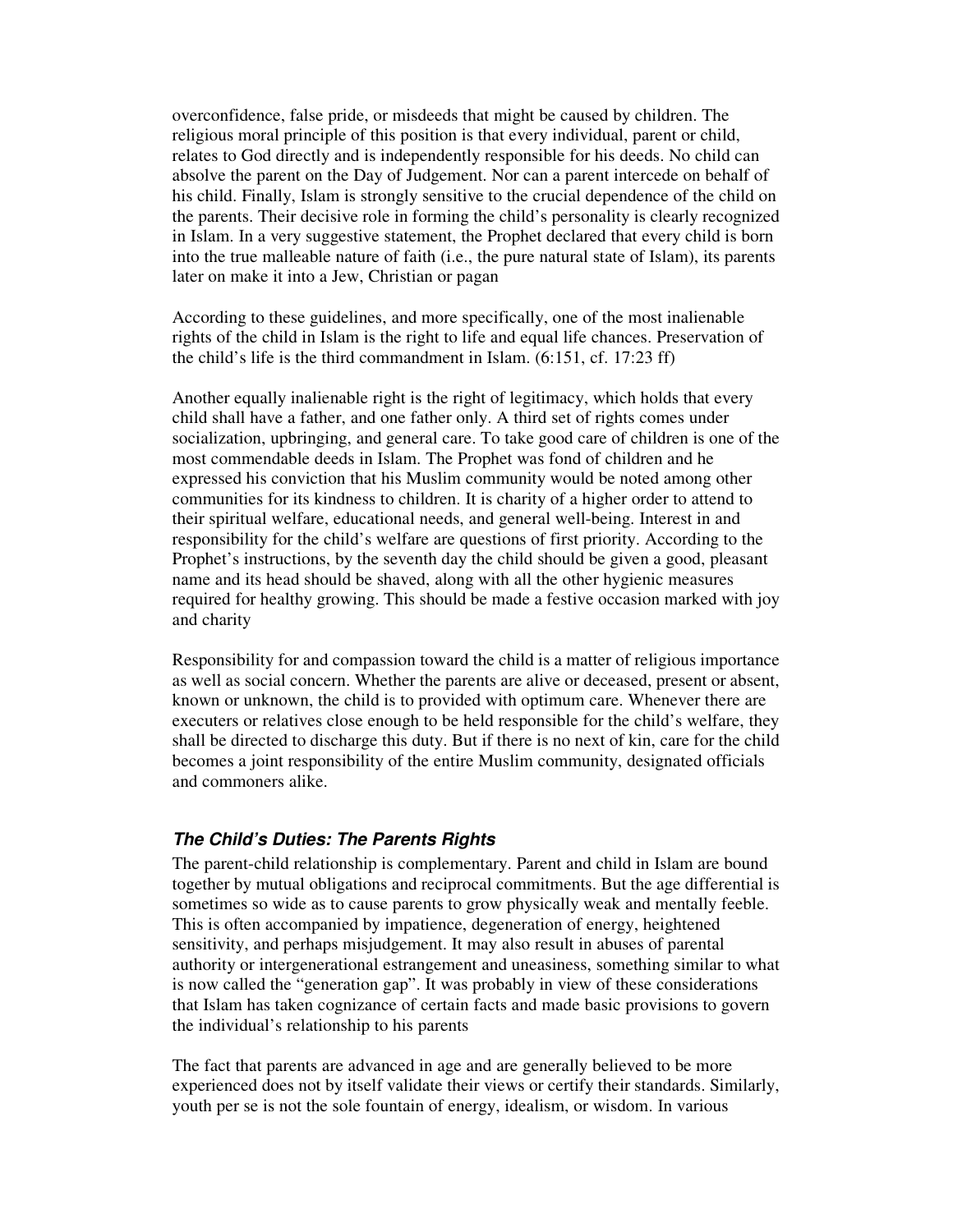contexts, the Qur' an cites instances where the parents were proven wrong in their encounter with their children and also where children misjudged the positions of their parents (see Our'an, 6:74; 11:42-46; 19:42-48)

More significant, perhaps, is the fact that customs, folkways, traditions, or the parents' value system and standards do not in themselves constitute truth and rightness. In several passages the Qur'an strongly reproaches those who may stray away from the truth just because it is new to them, or contrary to the familiar, or incompatible with the parents' values. Furthermore, it focalizes the fact that if loyalty or obedience to the parents is likely to alienate the individual from God, he must side with God, as it were. It is true, the parents merit consideration, love, compassion and mercy. But if they step out of their proper line to intrude upon the rights of God, a demarcation line must be drawn and maintained

The Qur' an sums up the whole question in the master concept of ihsan, which denotes what is right, good, and beautiful. The practical implications of the concept of ihsan to the parents entail active empathy and patience, gratitude and compassion, respect for them and prayers for their souls, honoring their legitimate commitments and providing them with sincere counsel

One basic dimension of ihsan is deference. Parents have the right to expect obedience from their children if only in partial return for what the parents have done for them. But if parents demand the wrong or ask for the improper, disobedience becomes not only justifiable, but also imperative. Obey or disobey, the children's attitude toward parents may not be categorical submissiveness or irresponsible defiance

The last integral part of ihsan to be mentioned here is that children are responsible for the support and maintenance of parents. It is an absolute religious duty to provide for the parents in case of need and help them to make their lives as comfortable as possible

#### *Other Aspects of the Family Life*

Closely connected with the family life is the treatment of "servants", other family members, relations, and neighbors. To those who keep permanent maids Prophet Muhammad has given advice and good tidings. " Masters" are enjoined to treat their servants like brothers, and not like slaves, because whoever treats his servant well, said the Prophet, God will make his death easy and pleasant, a moment which is ordinarily painful and difficult. Servants are entitled to justice, kindness, mercy, food, clothing, accommodation and other personal expenses. The Prophet goes as for as to say that they should be fed and dresses of the same stuff as used by their masters, and this is to be provided by the masters themselves as a part of their obligations to the servants. These are not to be persecuted or disdained or overcharged with work. This stipulation is designed to show how Islam dignifies humanity and honors labor without inviting the class warfare or the despotic authority of the proletariat. Being a servant or laborer does not deprive any person of his rights or affect his dignity as a human being. Nor does it make him addicted to the opium of the utopian proletariat. All citizens of a real Muslim society stands on equal footing, because Islam does not recognize the caste system or the second class citizenship. The only superiority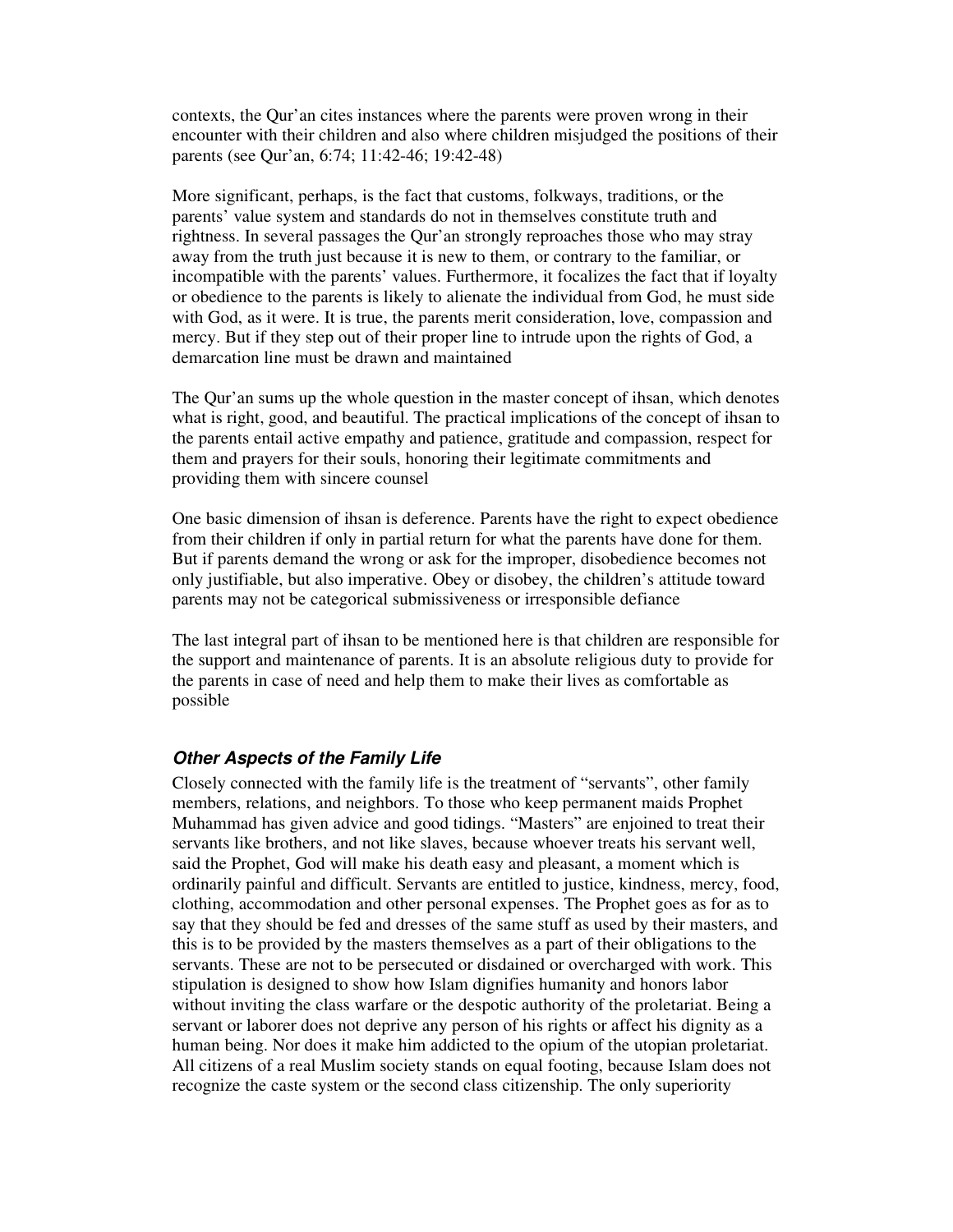acknowledged by Islam is that of piety and good deeds in the service of God (Qur' an, 9:105; 49:13)

Man is ordained by God to extend his utmost help and kindness to other family members and relations, to show them true feelings of love and care. It might be interesting to note that the world 'kinship' in Arabic is derived from a root word which means mercy (Rahim and Rahmah). Kindness to one's kinsfolk is a short cut to Paradise, which is otherwise forbidden for those who neglect their duties in this respect. The extension of kind treatment to relatives is described by the Prophet as a Divine blessing of one's life and provisions. It is a sacred duty to be good to the kin even though they may not respond in a similar way. The duty is enjoined by God and should be observed for the sake of God regardless of the kin's response (Qur'an, 2:117; 4:36; 16:90; 17:23-26)

The status of neighbors is very high in the viewpoint of Islam. Neighbors of all kinds enjoy a great number of privileges conferred on them by Islam. In his elaboration on the Qur' anic teachings relevant to this point, Prophet Muhammad is reported as saying that nobody can be true Believer unless his neighbors feel secure and safe from his side. Also, nobody can be a true Believer, if his neighbors pass the night hungry while he has his belly full. He who is best to his neighbors, stated the Prophet, will enjoy the neighborhood of God on the Day of Resurrection. Presents, gifts and sharing of joys and sorrows should be exchanged between neighbors. In another declaration the Prophet said : " Do you know what the rights of a neighbor are? Help him if he asks your help; give him relief if he seeks your relief; lend him if he needs loan; show him concern if he is distressed; nurse him when he is ill; attend his funeral if he dies; congratulate him if he meets any good; sympathize with him if any calamity befalls him; do not block his air by raising your building high without his permission; harass him not; give him a share when you buy fruits, and if you do not give him, bring your buys right to your house quietly and let not your children take them out to excite the anger of his children". Moreover, the Prophet is reported as having said that the rights of the neighbors were so much emphasized by the angel Gabriel that he thought neighbors would perhaps be entitled to partake of one's inheritance. (See also the verse number in the previous paragraph)

### *The Social Life*

The social life of the true Muslim is based upon supreme principles and designed to secure happiness with prosperity for the individual as well as for the society. Class warfare, social castes and domination of the individual over society or viceversa are alien to the social life of Islam. Nowhere in the Qur' an or the Traditions of Prophet Muhammad can one find any mention of superiority on account of class or origin or wealth. On the contrary, there are many verses of the Our' an and sayings of Muhammad to remind mankind of the vital facts of life, facts which serve at the same time as principles of the social structure of the Islamic life. Among these is the fact that humanity represents one family springing from one and the same father and mother, and aspiring to the same ultimate goals

The unity of mankind is conceived in the light of the common parentage of Adam and Eve. Every human being is a member of the universal family established by the First Father and First Mother, and is entitled therefore to enjoy the common benefits as he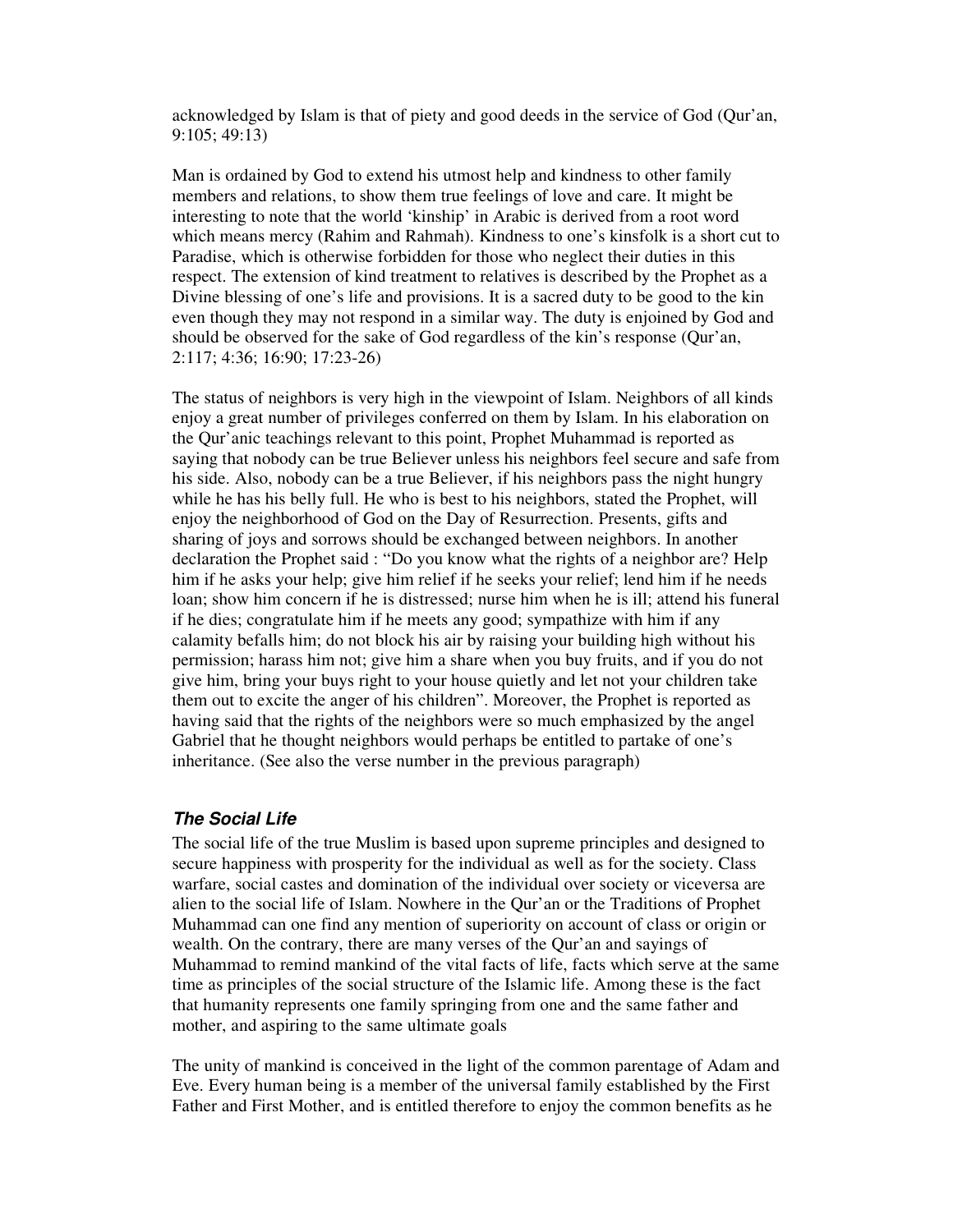is enjoined to share the common responsibilities. When people realize that they all belong to Adam and Eve and that these were the creation of God, there will be no room for racial prejudice or social injustice or second class citizenship. People will be united in their social behavior as they are united in nature by the bond of common parentage. In Qur'an and the Traditions of Muhammad there is a constant reminder of this important fact, the unity of humanity by nature and origin. This is to eliminate racial pride and claims to national or ethnic superiority, and pave the way for genuine brotherhood (Qur' an, 4:1; 7:189; 49:10-13)

The unity of humanity is not only in its origin but also in its ultimate aims. According to Islam, the final goal of humanity is God. From Him we come, for Him we live and to Him we shall all return. In fact, the sole purpose of creation as described by Qur' an is to worship God and serve His cause, the cause of truth and justice, of love and mercy, of brotherhood and morality (Quran, 51:56-58)

On this unity of origin and ultimate goal as the background of the social life in Islam, the relations between the individual and society are based. The role of the individual is complementary to that of society. Between the two there are social solidarity and mutual responsibility. The individual is responsible for the common welfare and prosperity of his society. This responsibility is not only to the society but also to God. In this way the individual works with a sound social-mindedness and genuine feeling of inescapable responsibility. It is his role to do the utmost for his society and contribute to its common welfare. On the other hand, the society is also responsible to God for the welfare of the individual. When the individual is able he is the contributor and society is the beneficiary. In return he is entitled to security and care, should he become disabled. In this case he is the beneficiary and society is the contributor. So duties and rights correspond harmoniously. Responsibility and concern are mutual. There is no state to dominate the individual and abrogate his personal entity. Likewise, there is no individual or class of individuals to exploit the society and corrupt the state. There is harmony with peace and mutual security. There is a constructive interaction between the individual and society

Besides the unity of humanity in origin and ultimate goal, and besides this mutual responsibility and concern, the social life of Islam is characterized by cooperation in goodness and piety. It is marked with full recognition of the individual and his sacred rights to life, property and honor. It is also marked with an effective role played by the individual in the domain of social morals and ethics. In an Islamic society the individual cannot be indifferent. He is enjoined to play an active part in the establishment of sound social morals by way of inviting to the good and combating the evil in any form with all lawful means at his disposal. In so doing, not only does he shun evil and do good but also helps others to do the same. The individual who feels indifferent to his society is a selfish sinner; his morals are in trouble, his conscience is in disorder, and his faith is undernourished

The structure of social life in Islam is very lofty, sound and comprehensive. Among the substantial elements of this structure are sincere love for one's fellow human beings, mercy for the young, respect for the elders, comfort and consolation for the distressed, visiting the sick, relieving the grieved, genuine feelings of brotherhood and social solidarity; respect for the rights of other people to life, property, and honor;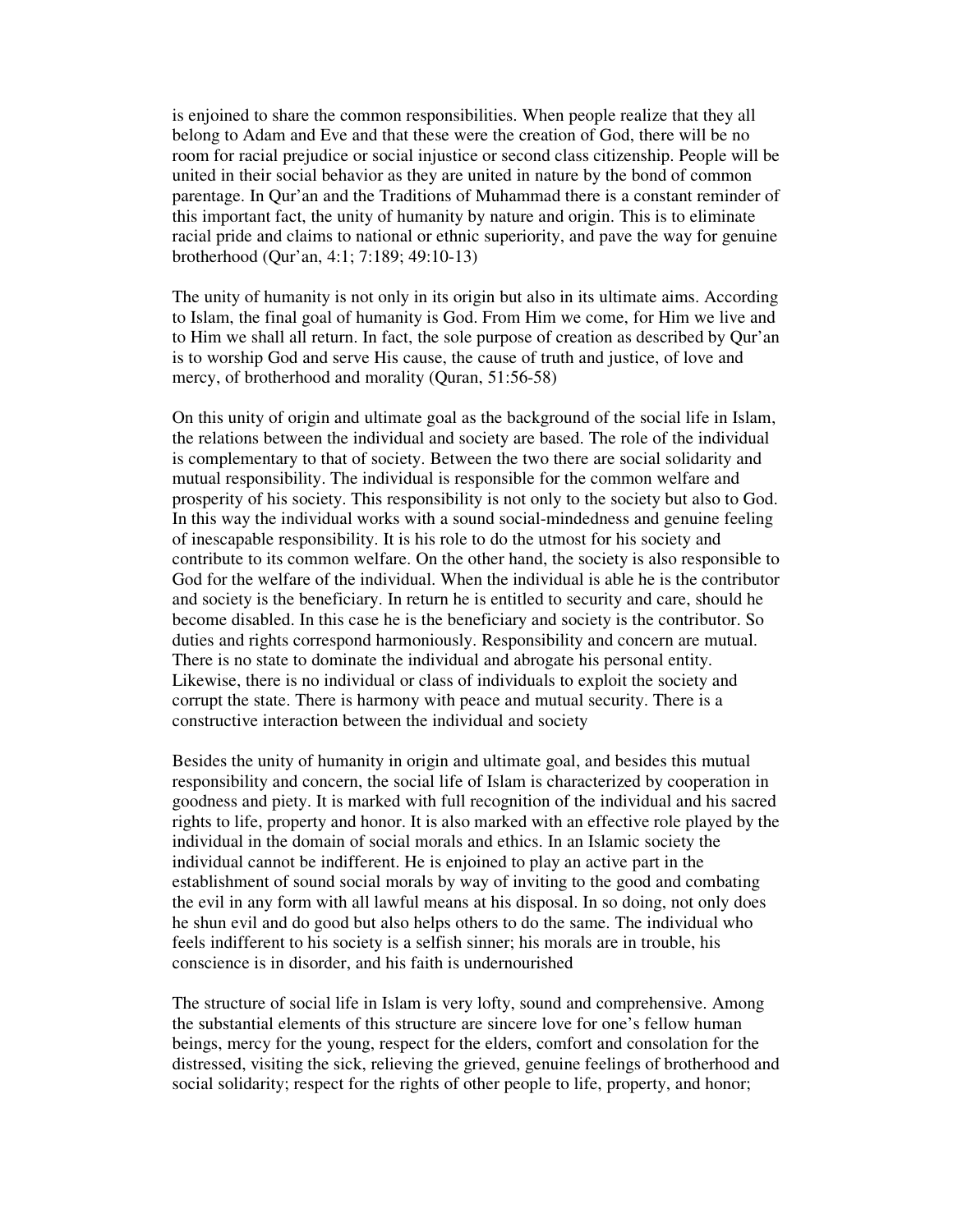mutual responsibility between the individual and society it is a common thing to come across Prophetic statements like these:

Whoever relieves a human being from a grief of this world, God will relieve him from a grief on the Day of Judgement

Anyone who has no mercy on the juniors and respect for the seniors is not one of us Muslims

None of you is a true believer in Islam until and unless he loves for his fellow man what he loves for his own self

Whoever invites others to good is like the doer of good and will be rewarded accordingly, and whoever instigates evil is like the doer of evil and will be punished accordingly

In the Qur' an, on the other hand, one finds numerous Divine instructions like these: O you who believe! Mind God as He should be minded, and die not except in a state of Islam. And hold fast, all together, by the Rope of God, and be not divided among yourselves. And remember with gratitude God's favor on you; for you were enemies and He joined your hearts in Love, so that by His Grace you have become brethren; and you were on the brink of the Pit of Fire and He saved you from it. Thus does God make His Signs clear to you that you may be guided. Let there arise out of you a band of people inviting to all that is good, enjoining what is right, and forbidding what is wrong. They are the ones to attain felicity (3:102-104)

O you who believe! Fulfill all obligations . . . and help you one another in righteousness and piety, but help you not one another in sin and rancor. Mind God; for God is strict in punishment (5:1-3)

In addition to what has already been said, the social patterns of Islam could be seen, once more, in the last sermon of Prophet Muhammad during the course of pilgrimage. Addressing the tens of thousands of pilgrims, he said among other things: O people! Listen to my words, for I know not whether another year will be vouchsafe to me after this to find myself amongst you at this place

Your lives and properties are sacred and inviolable amongst one another until you appear before the Lord, as this day of this month is sacred for all. And remember that you shall have to appear before your Lord Who shall demand from you an account of all your actions

O people! You have rights over your wives and your wives have rights over you. Treat your wives with love and kindness. Verily you have taken them as the trust of God, and have make their persons lawful unto you by the words of God. Keep always faithful to the trust reposed in you, and avoid sins

Henceforth, the vengeance of blood practiced in the days of ignorance and paganism is prohibited and all blood feud abolished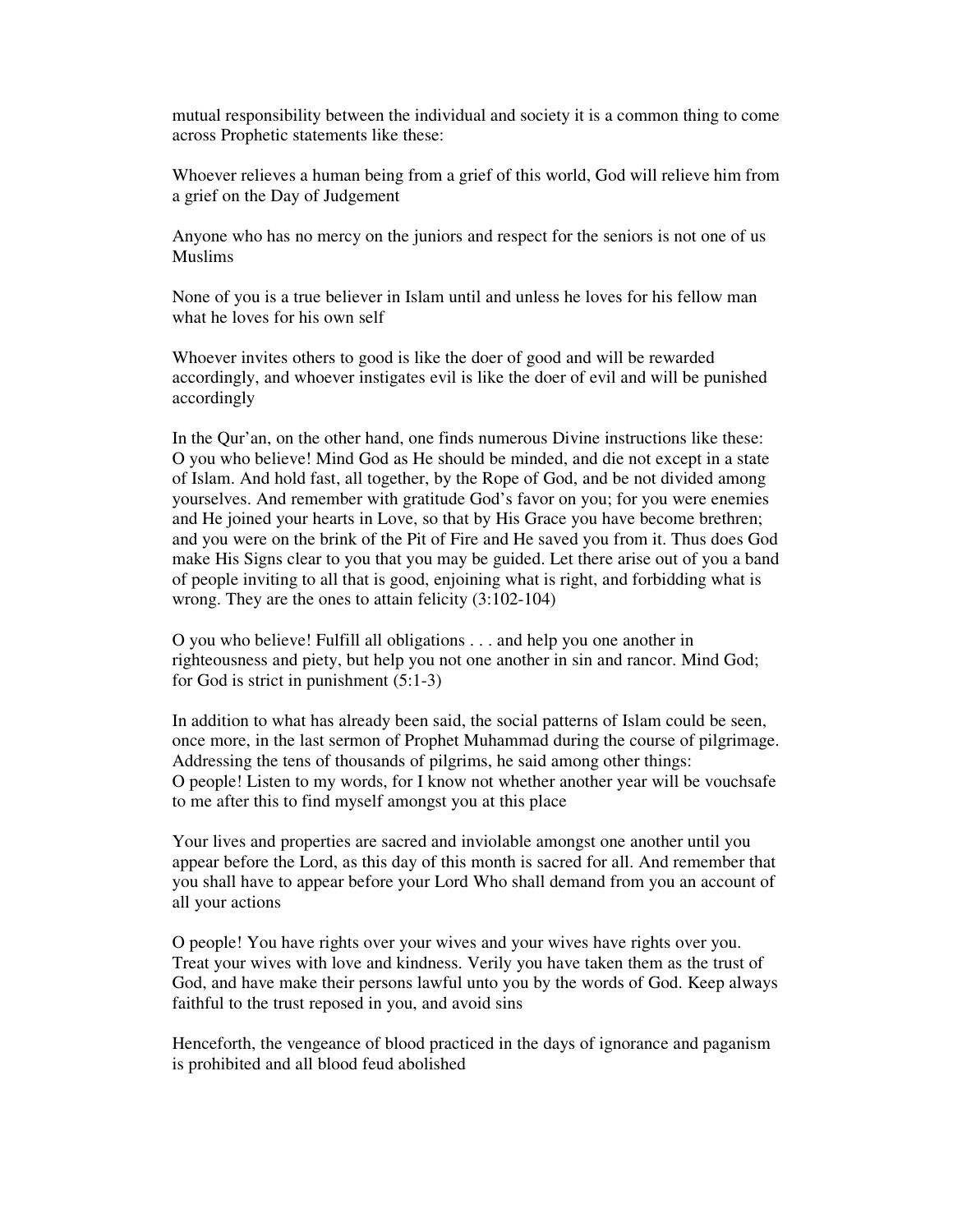And your slaves! See that you feed them with such food as you eat yourselves, and clothe them with the stuff you wear; and if they commit a fault which you are not inclined to forgive, then part from them, for they are the servants of the Lord, and are not to be harshly treated

O people! Listen to my words and understand the same. Know that all Muslims are brothers unto one another. You are One Brotherhood. Nothing which belongs to another is lawful unto his brother unless freely given out of good will. Guard yourselves from committing injustice

Like this day of this month in this territory sacred and inviolable, God has made the life and property and honor of each of you unto the other, until you meet your lord

Let him that is present tell it to him that is absent. Haply he that shall be told may remember better than he who has heard it

Verily, I have fulfilled my mission. I have left that amongst you, a plain command, the book of God, and manifest Ordinances which if you hold fast, you shall never go astray

### *The Economic Life*

The economic life of Islam is also based upon solid foundations and Divine instructions. Earning one's living through decent labor is not only a duty but a great virtue as well. Dependence of any able effortless person on somebody else for a livelihood is a religious sin, a social stigma and disgraceful humility

A Muslim is enjoined by God to be self-supporting and to stay away from being a liability on anybody. Islam respects all kinds of work for earning one's livelihood so long as there is no indecency or wrong involved. With a clear conscience and due respect from society the Muslim can roll up his sleeves and undertake any kind of work available to provide for himself and his dependents. Prophet Muhammad is reported as having said that it is far better for one even to take his rope, cut wood, pile it up and sell it in order to eat and give charity than to beg others whether they give him or not. According to Islam, the status of honest working men cannot be lowered on account of the kind of work they are doing for a living. Yet the laboring workers have no limited scope for improving their lots and raising their standards as high as possible. They have equal opportunities at their disposal and enjoy freedom of enterprise

Whatever the individual makes or earns through lawful means is his private possession, which neither the State nor anybody else can justifiably claim. In return for this right of private possession he has only to fulfill certain obligations to the society and pay certain taxes to the State. When this is done, he has full rights to protection by the State, and his freedom of enterprise is secure and guaranteed. Under the Islamic system the menace of greedy capitalism and destructive communism never arises. The enterprising individual is responsible for the prosperity of the State, and the State in turn is responsible for the security of the individual. Class conflicts are replaced by cooperation and harmony; fear and suspicion are remedied by mutual security and confidence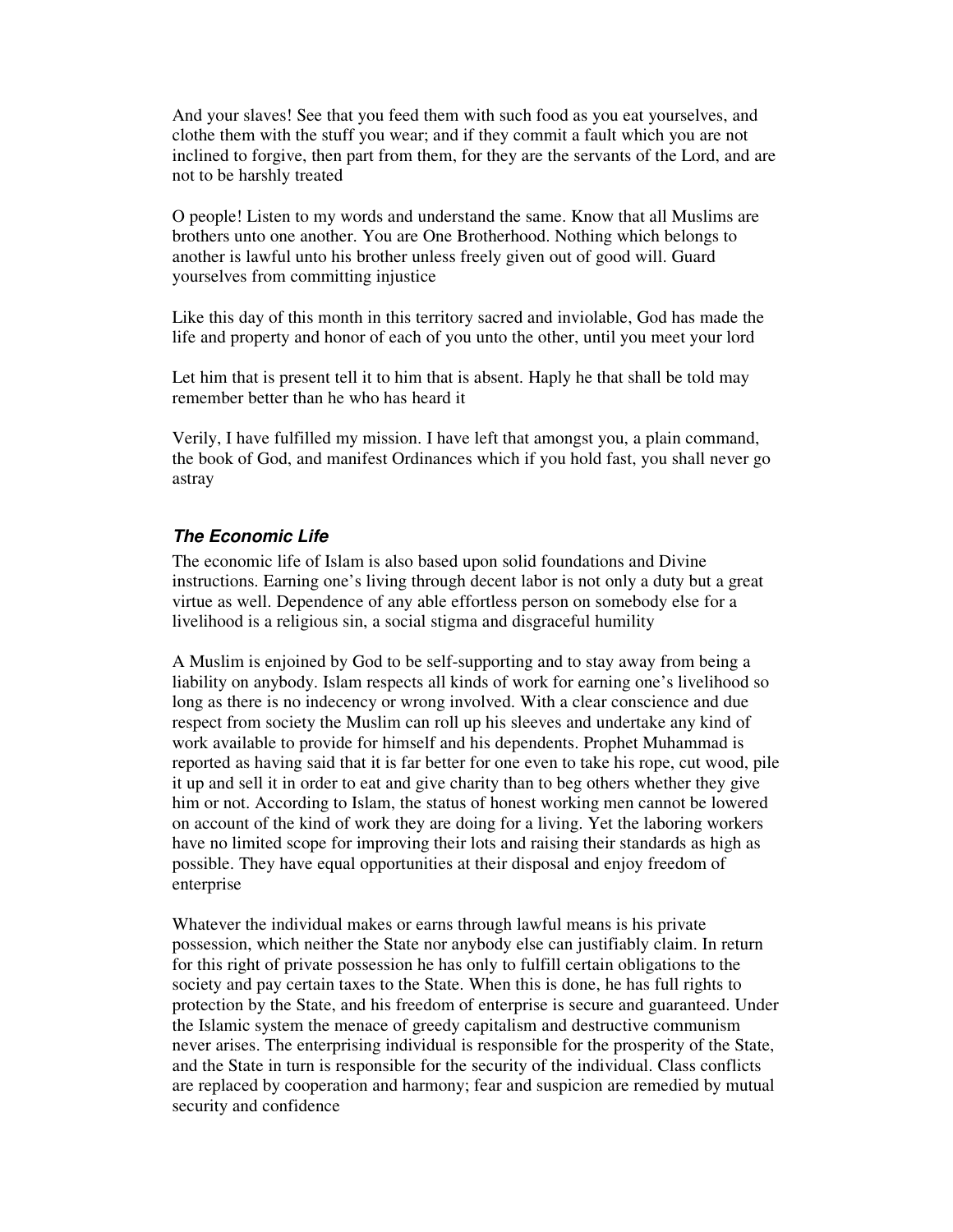The economic system of Islam is not drawn in the light of arithmetical calculations and capacities of production alone. Rather, it is drawn and conceived in the light of a comprehensive system of morals and principles. The person who is working for another person or for a firm or an institution is ordained by God to do his work with efficiency and honesty. The Prophet said that if any of you undertakes to do any work, God loves to see him do it well and with efficiency. Once the work is done, the worker is entitled to a fair wage for his services. Failure by the employer to pay the just wage, or attempts to cut it down and waver on it is a punishable act, according to the Law of God

Business transactions enjoy a great deal of attention from Islam. Honest trade is permitted and blessed by God. This may be carried out through individuals, companies, agencies and the like. But all business deals should be concluded with frankness and honesty. Cheating, hiding defects of merchandise from the dealers, exploiting the needs of customers, monopoly of stocks to force one's own prices are all sinful acts and punishable by the Islamic Law. If one is to make a decent living, it has to be made through honest ways and hard endeavor. Otherwise, easy come, easy go, and it is not only that, but anybody that is bred with unlawful provisions will be, according to the Prophet, a burning fuel to the Hell Fire on the Day of Judgement. To combat cheating and exploitation, Islam demands honesty in business, warns the cheaters, encourages decent work and forbids usury or the talking of interest just in return for lending money to the needy. This is to show man that he rightfully owns only what he works for, and that exploitation of other people's pressing needs is irreligious, inhuman and immoral. In the Qur'an God says:

Those who devour usury will not stand except as stands one whom the Evil One by his touch has driven to madness. That is because they say : 'trade is like usury' . But God has permitted trade and forbidden usury. Those who, after receiving direction from their Lord, desist, shall be pardoned for the past; their case is for God (to judge). But those who repeat (the offence) are Companions of the Fire; they will abide therein (for ever). God will deprive usury of all blessing, but will give increase for deeds of charity; for He loves not creatures ungrateful and wicked (2:274-276)

And the Firmament has He raised high, and He has set up the Balance (of Justice) in order that you may not transgress (due) balance. So establish weight with justice and fall not short in the balance (55:7-9). This is to guide man resort to justice and straightforwardness in all his dealings and transactions. The future of cheaters is grim and their doom is awful. Here is how the Qur'an looks into the matter:

Woe to those who deal in fraud, those who, when they have to receive by measure from men, exact full measure, but when they have to give by measure or weight to men give less than due. Do they not think that they will be called to account on a Mighty Day, a Day when (all) mankind will stand before the Lord of the Worlds (83:1-6)

Besides that, there are numerous Traditions of Prophet Muhammad excluding the cheaters, exploiters, monopolizers and dishonest business people from the band of the true Muslims. Any business deal that involves injustice or cheating or exploitation is strictly inhibited and cancellable by the Law even after it is concluded. The main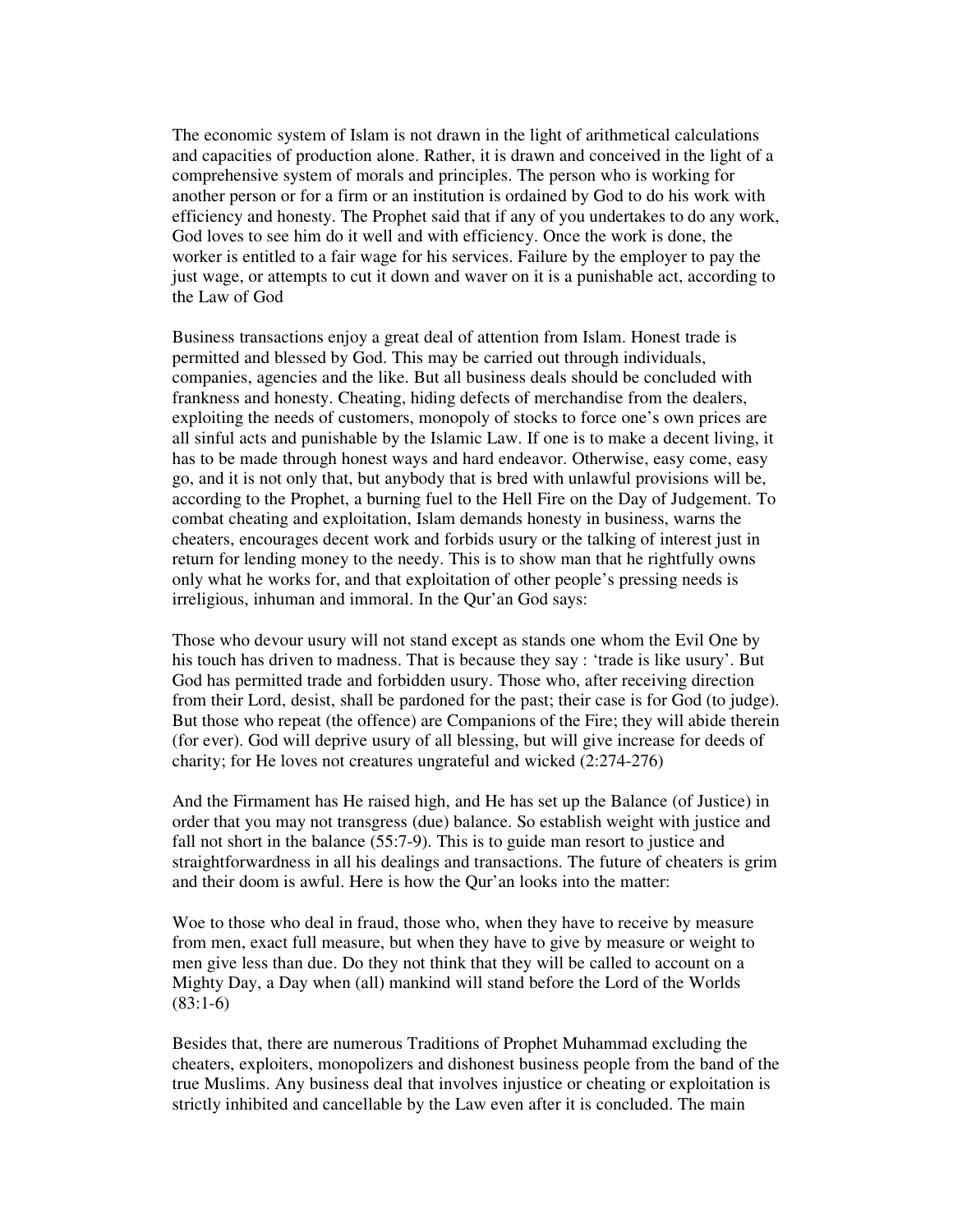purpose of the Islamic legislation on economics and commerce is to secure the rights of the individual and maintain the solidarity of society, to introduce high morality to the world of business and enforce the Law of God in that sphere of enterprise. It is logical and consistent that Islam should be concerned with such aspects as these., because it is not merely a spiritual formula but a complete system of life in all its walks

Proprietors are constantly reminded of the fact that they are in reality mere agents appointed by God to administer their holdings. There is nothing in Islam to stop the Muslim from attaining wealth and endeavoring for material improvements through lawful means and decent channels. Yet the fact remains that man comes to this world empty-handed and departs from it likewise. The actual and real owner of things is God alone of Whom any proprietor is simply an appointed agent, a mere trustee. This is not only a fact of life but also has a significant bearing on human behavior. It makes the proprietor always ready to spend in the way of God and to contribute to worthy causes. It makes him responsive to the needs of his society and gives him an important role to play, a sacred mission to fulfill. It saves him from the pit of selfishness, greed and injustice. This is the true conception of property in Islam, and that is the actual status of proprietors. The Qur' an considers possession of wealth a trying test, and not a token of virtuous excellence or privileged nobility or a means of exploitation. God says: It is He Who has made you (His) agents, inheritors of the earth: He has raised you in ranks, some above others; that He may try you in the gifts He has given you. Verily, your Lord is quick in punishment, yet He is indeed Often Forgiving, Most Merciful (6:165)

Moreover, the Qur' an reports to mankind an interesting discourse between Moses and his people. It runs as follows:

Said Moses to his people, 'pray for help from God, and wait in patience and constancy; for the earth is God's. He gives it as a heritage to such of His servants as He pleases; and the end is best for the righteous.'

They said, 'We have had nothing but trouble, both before and after you come to us.' He said: 'It may be that your Lord will destroy your enemies and make you inheritors in the earth; that so He may try you by your deeds' (7:128-129)

This discourse between Moses and his people does not imply in any sense a recognition of any privileged genus of mankind on account of racial origin or ethnic identity. Nor does it mean that the Qur' an approves completely of the conduct and conceptions of the followers of Moses in later centuries. The tone of the text is rather reproachful and critical of the doubters; and reassuring of the fact that everything in the earth belongs to God, Who distributes it among His servants in the form of inherited trusts and objects of trial. The point is brought home time and again throughout the Qur'an. For example, it says:

To Him belongs the dominion of the heavens and the earth, and all affairs are referred back to God . . . Believe in God and His Messenger, and spend (in charity) out of the (substance) whereof He has made you heirs. For, those of you who believe and spend (in charity) – for them there is a great reward. And what cause have you why you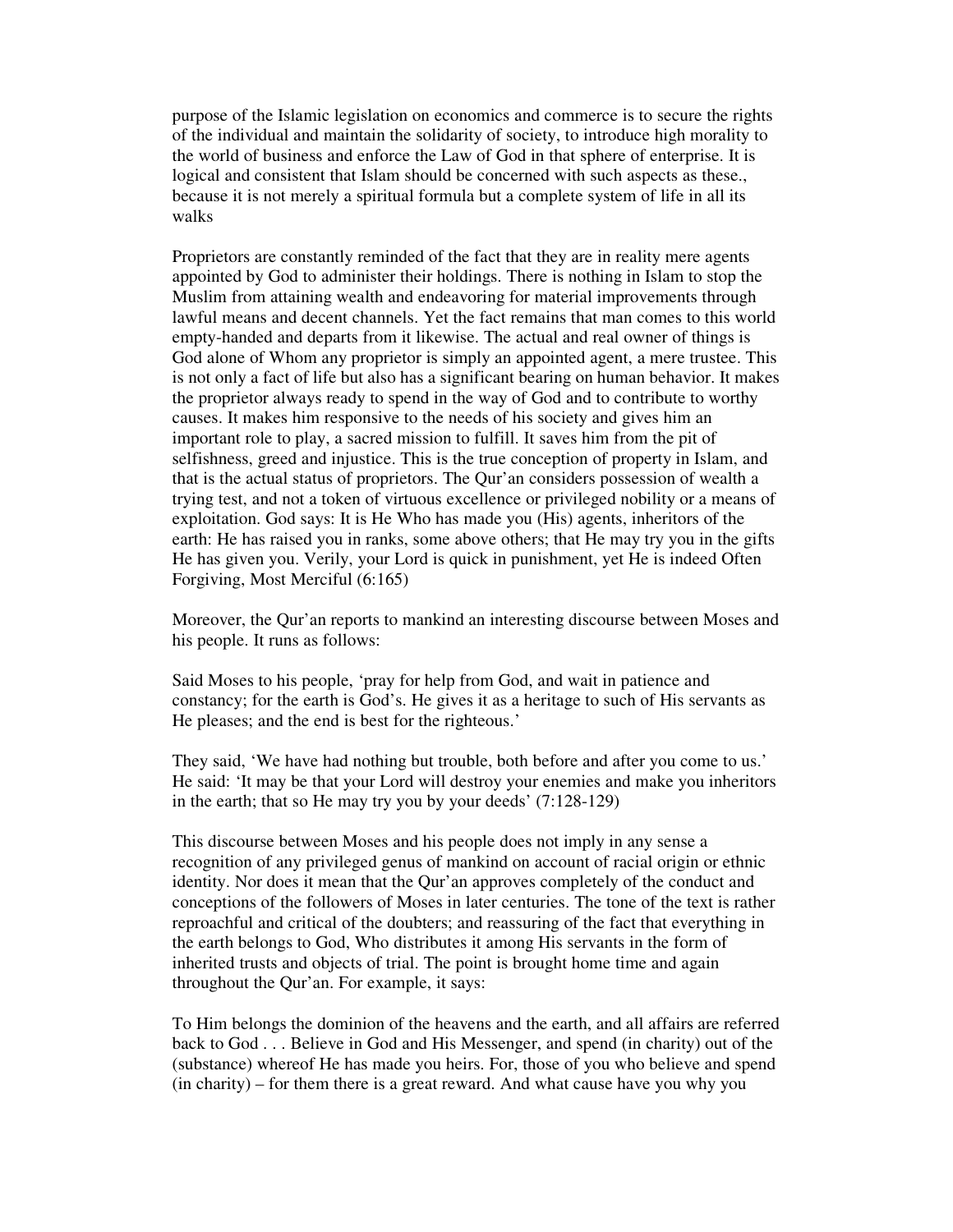should not spend in the cause of God? For to God belongs the heritage of the heavens and the earth (57:5, 7, 10)

Unlike Communism, Islam replaces the totalitarian artificial supremacy of the Communist State by the beneficial supremacy of God; and the Communist theory of class warfare by sound morals, mutual responsibilities and cooperation. On the other hand, it gives utmost assurances against greedy capitalism and ruthless exploitation by proprietors. The economic system of Islam grants full recognition of the "independent" entity of the individual and his natural aspirations to work and possessions. Yet it does not conceive of him as absolutely independent of God or the universe. It does not deify man or his capital, nor does it deify the proletariat and abolish free enterprise. It accepts man the way he is created and deals with him accordingly, making allowances for his instinctive aspirations and limited power. Man is a man, and he should be accepted and dealt with as such. He is not a god or a semigod to arrogate to himself absolute powers and unquestionable infallibility. Nor is he countless or insignificant entity. He is someone to be recognized but in his real status and nonexaggerated or belittled nature. He is not above or out of the rest of the universe but a part of a whole system, an element in the total foundation of the universe

Although man is encouraged to work, is free to enterprise, is entitled to earn and posses, the fact that he is a mere trustee provides the necessary measure to insure proper handling of his possessions, his trusts. He has authority to earn, to invest and to spend. Yet in so doing he is guided by high principles to save him from going astray. An example may be sufficient to illustrate the point. Proprietors are not unreservedly free to spend their money or handle their properties the way they please. There are certain rules of expenditure to be followed. In the words of Qur' an, God enjoins upon the proprietor to fulfill his financial obligations towards his fellow men, and to be moderate in his private spending. He is always reminded of the fact that God is the Real Provider and Actual Possessor. Here is the declaration of the Our'an:

And render to the kindred their due rights, as (also) to those in want, and to the wayfarer. But squander not (your wealth) in the manner of a spendthrift. Verily, spendthrifts are brothers of the Evil Ones, and the Evil One is to his Lord (Himself) ungrateful

Make not your hand tied (like a niggard's) to your neck, nor stretch it forth to its utmost reach (like a foolish spendthrift); lest you become rebuked and destitute. Verily your Lord does provide sustenance in abundance for whom He pleases, and He provides in a just measure. For He does know and regard all His servants (17:26-27, 29-30).

### *The Political Life*

Like the social and economic life, the political life of Islam is based on sound spiritual and moral foundations, and is guided by Divine instructions. The political system of Islam is unique in its structure, its function, and its purpose. It is not pragmatic or instrumentalistic. It is not theocracy whereby a certain class of people assumes divine rights, hereditary or otherwise, and poses above other citizens, beyond accountability. Nor is it a proletariat whereby some revengeful laborers capture power. It is not even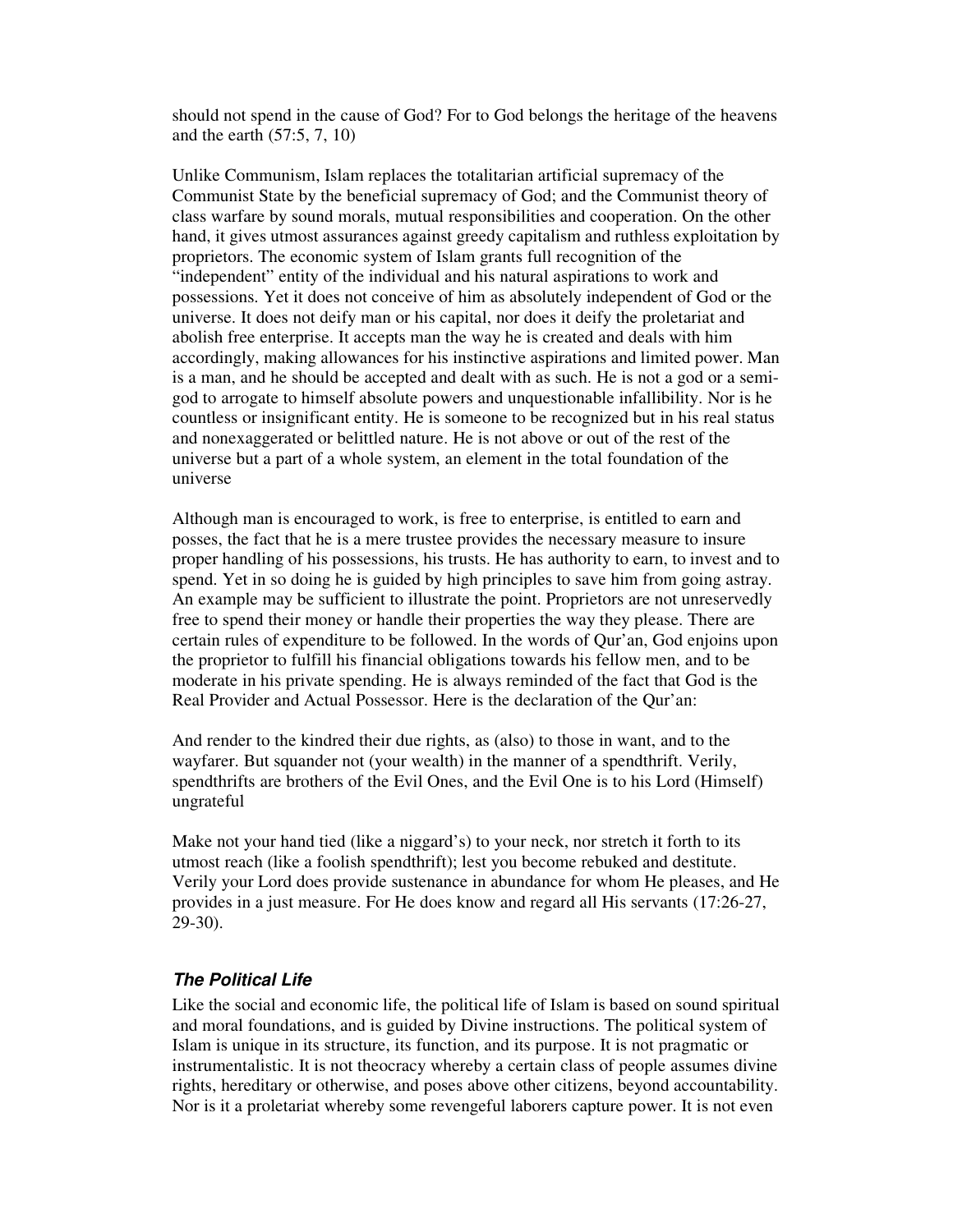democracy in its popular sense. It is something different from all that. To appreciate the political outlook of Islam one has only to know that it is based on the following principles:

1. Every deed of the Muslim individual or group of individuals must be inspired and guided by the Law of God, the Qur' an, which is the constitution chosen by God for His true servants. And if any do fail to judge (or rule) according to what God has revealed, they are the unbelievers . . . they are the wrong-doers . . . they are the rebels (5:47-50). Verily this Qur' an does guide to that which is most right and best (17:9)

2. The sovereignty in the Islamic State does not belong to the ruler nor even to the people themselves. It belongs to God, and the people as a whole exercise it by trust from Him to enforce His law and enact His will. The ruler, any ruler, is only an acting executive chosen by the people to serve them according to the Law of God. This is the foundation of the Islamic State and is only consistent with the general outlook of Islam on the universe of which God is the creator and in which He is the Sole Sovereign. In the Qur' an, one comes across statements like these: Authority, power and sovereignty belong to none but God, or Blessed be He in Whose hands is dominion, and He over all things has power (Qur' an, 67:1), or Verily God does command you to render back your trusts to those to whom they are due; and when you judge (or rule) between people that you judge with justice. Verily how excellent is the teaching which He gives you! (4:58) or And to God belongs the dominion of the heavens and the earth, and all that is between, and unto Him is the final goal (of all) (5:20)

3. The aim of the Islamic State is to administer justice and provide security and protection for all citizens, regardless of color or race or creed, in conformity with the stipulations of God in His constitution, the Qur' an. The question of religious or racial minorities does not arise so long as they are law-abiding and peaceful citizens. The Qur'an says:

O you who believe! Stand out firmly for justice, as witnesses to fair dealing, and let not the hatred of others to you make you swerve to wrong and depart from justice. Be just: that is most close to piety, and mind God for God is well-acquainted with all that you do (5:9; cf. 4:135)

Verily God will defend those who believe, - - - - , those who, if We establish them in the Land, establish regular prayers and give regular charity, enjoin the right and forbid the wrong. With God rests the end (and decision) of all affairs (22:38-41)

4. Formed for the above-mentioned purposes and established to enforce the Law of God, the Islamic State cannot be controlled by any political party of a non-Islamic platform or subjected to foreign powers. It has to be independent to exercise its due authority on behalf of God and in His cause. This originates from the principle that a Muslim is one who submits to God alone and pledges loyalty to His Law, offering utmost cooperation and support to those who administer the Law and observe its stipulations. It is incompatible with Islam, therefore, for a Muslim nation to pledge support to any political party of a non-Islamic platform or to yield to a non-Islamic government of alien origins and aims. And never will God grant to the Unbelievers a way (to triumph or rule) over the Believers  $(4:141)$ . The answer of the Believers, when summoned to God and His Messenger, in order that He may judge (or rule) between them, is no other than this: they say 'We hear and we obey' - - - - God has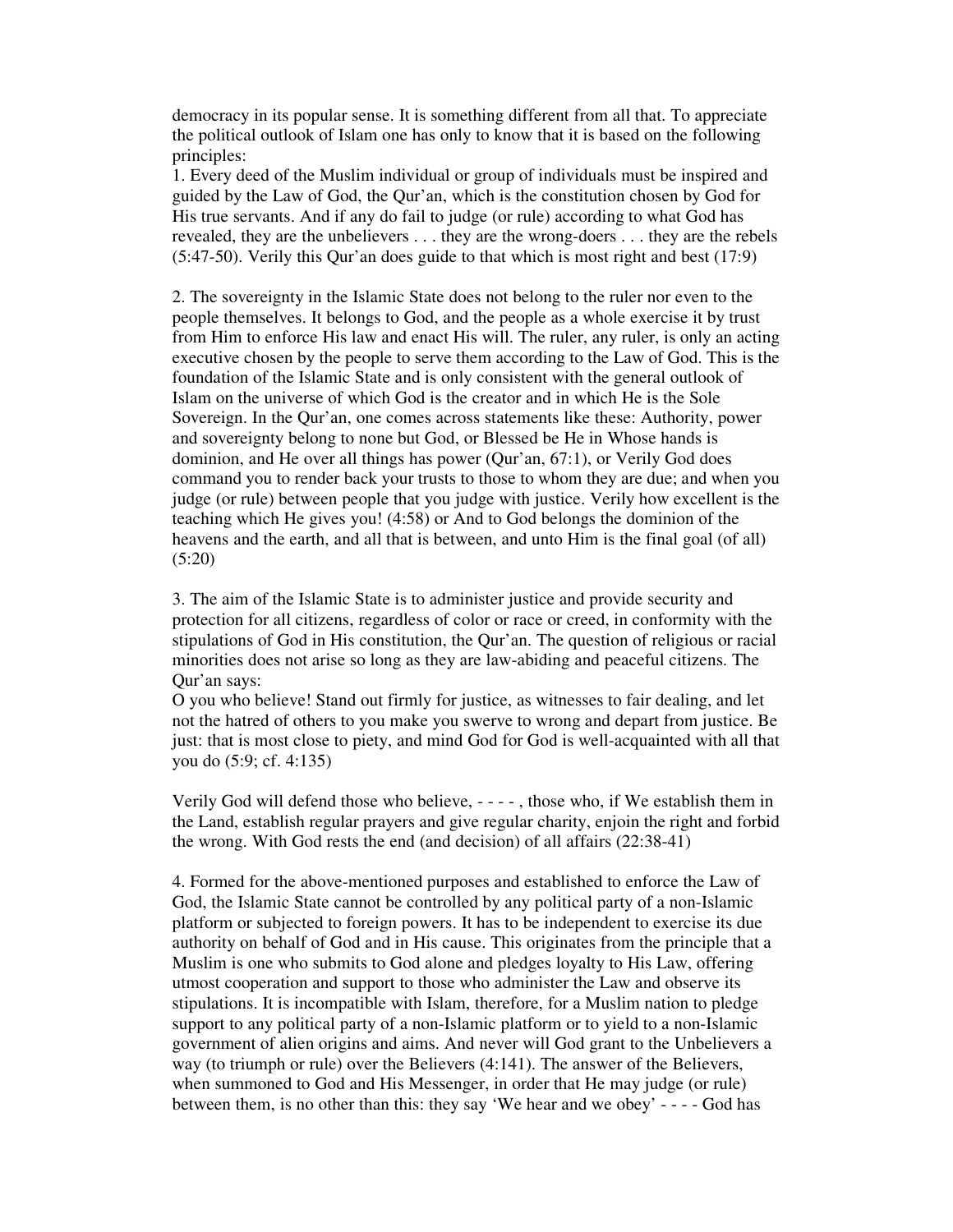promised, to those among you who believe and work righteous deeds, that He will, of a surety, make them His vicegerents in the land, as He made those before them; that he will establish in authority their religion – the one which He has chosen for them; and that He will change (their state), after the fear in which they (lived), to one of security and peace: 'They will worship Me (alone) and not associate any partner with Me.' (24:51, 55). God has decreed: It is I and My apostles who must prevail. Verily God is one full of strength, able to enforce His will. You will not find any people who believe in God and the last Day, loving those who resist God and His apostles, even though they were their fathers or their sons, or their brothers or their kindred. For such believers He has written Faith in their hearts and strengthened them with a spirit from Himself (58:21-22)

5. The ruler, any ruler, is not a sovereign over the people. He is a representative employee chosen by the people and derives his authority from his obedience to the Law of God, the Law which binds the rulers and the ruled alike by a solemn contract over which God is the Supervisor. The political contract of Islam is not concluded between the administration and the public alone. It is between these combined on one side and God on the other, and it is morally valid and binding only as long as the human sides fulfill their obligations to the Divine. The rulers who are chosen by their people to administer the words of God are entitled to support and cooperation from the public in as much as they observe the very words of God. Should the public or any member of society fail to render support to and co-operation with such administrators, their act would be considered an irresponsible offense against the administration as well as against God Himself. Likewise, if the administration swerves from the Path of God or fails to observe His Law, it is not only committing a like offense but also has no right to the support and loyalty of the public. The Qur' an says:

O you who believe! Obey God, and obey the Messenger (of God) and those charged with authority among you. If you differ in anything among yourselves, refer it to God and His Messenger, if you do believe in God and the Last Day. That is the best, and most suitable for final determination (4:59)

Obedience to those charged with authority is conditioned by their own obedience to the Law of God and the Traditions of His Messenger. In one of his conclusive statements Muhammad said that there is no obedience or loyalty to any human being, ruler or otherwise, who is not himself obedient to God and bound by His Law. The early successors of Muhammad understood this principle very clearly and declared in their first statements of policy that they were to be obeyed and helped by the public as long as they themselves obeyed God, and that they had no claims to obedience from the people if they were to depart from the way of God

6. The rulers and administrators must be chosen from among the best qualified citizens on the basis of their own merits of virtue, fitness and competence. Racial origin or family prestige and financial status do not in themselves make any potential candidates more or less qualified for high public offices. They neither promote nor hinder the merits of the individual. Every candidate must be judged on his own merits of which family prestige, wealth, race and age as such constitute no significant part. The candidates may be chosen by public consent through general elections, or they may be selected and authorized by public leaders, who are, in turn, entrusted to leadership by the free accord of the various sections of society. Thus, an Islamic State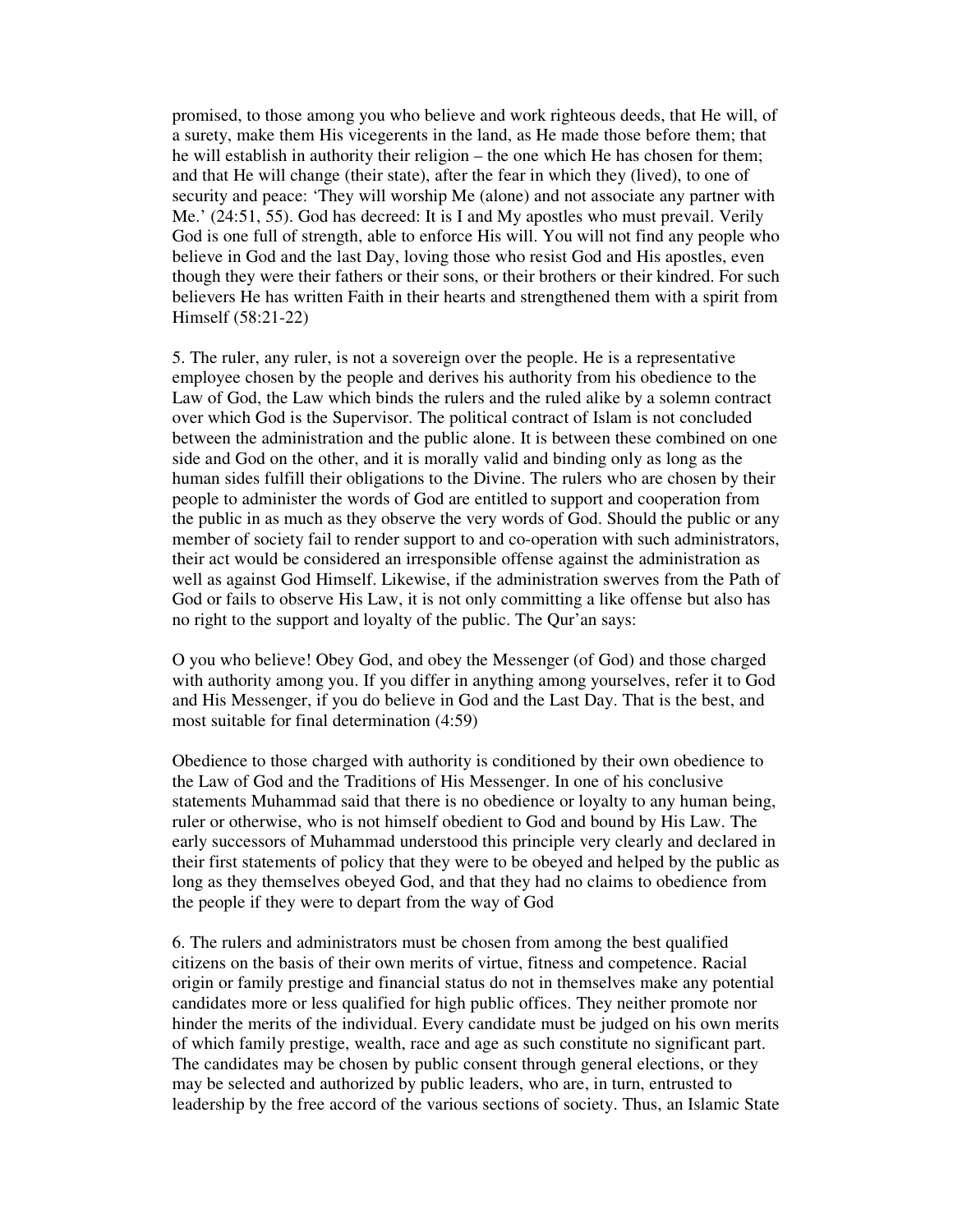can have as many representative councils or municipal governments as desired. The right of election or selection and the conduct of administration are governed by the Law of God and must be aimed at the best interest of society as a whole. Prophet Muhammad said: " Whoever entrusts a man to a public office where in his society there is a better man than this trustee, he has betrayed the trust of God and His Messenger and the Muslims". In a political sense this means that the electorate cannot, morally speaking, be indifferent to public events and that they, whenever they cast ballots, vote after careful investigations and premeditated choice. In this way the State could have the best possible safeguard of security and responsible citizenship, something which many democratic states of modernity lack

7. After the people make their choice through election or selection of their ruler, every citizen is enjoined to supervise, with his means, the conduct of the administration and question its handling of public affairs, whenever he sees anything wrong with it. If the administration betrays the trust of God and the public, it has no right to continue in office. It must be ousted and replaced by another, and it is the responsibility of every citizen to see it that this is done in the public interest. The question of hereditary power or lifetime government is therefore inapplicable to an Islamic State

8. Although the ruler is chosen and appointed by the people, his first responsibility is to God and, then, to the people. His office is not just symbolic nor is his role simply abstract. He is not a helpless puppet whose function is to sign papers or execute the public will invariably, i.e., whether it is right or wrong. He must exercise actual powers on behalf of the people for their best interest in accordance with the Law of God, because he has a dual responsibility. On the one hand, he is accountable to God for his conduct and, on the other, he is responsible to the people who have put their trust in him. He will have to give full account before God of how he treated his people themselves or their representatives. But both the ruler and his people will also have to give full account before God of how they treated the Qur' an, how they regarded the Law of God which He has given as a binding force. It is by his responsibility to the people that he should handle their affairs in the best common interest, and it is by his accountability to God that he should do so according to the Law of God. Thus, the political system of Islam is fundamentally different from all other political systems and doctrines known to mankind, and the ruler is not to govern the people according to their own desires. He is to serve them by making justice a common law, by making their genuine obedience to the Sovereign Lord of the universe a regular function of the state, and by making sound morality a noble undertaking of the administration

9. Although the Qur' an is the Constitution of the Islamic State, Muslims are ordained by God to handle their common affairs through consultative methods. This makes room for legislative councils and consultative bodies on the local as well as on the national and international levels. Every citizen in the Islamic State is enjoined to offer his best advice on common matters and must be entitled to do so. To insure fulfillment of this obligation in a practicable and useful way, the rulers must seek the advice of the learned and experienced people in the state. But this does not in any sense deny the right of average citizens who must speak out whenever the occasion arises

In this way every citizen of the Islamic State has an obligation, in one capacity, or another, to fulfill and is deeply concerned, directly or otherwise, about the conduct of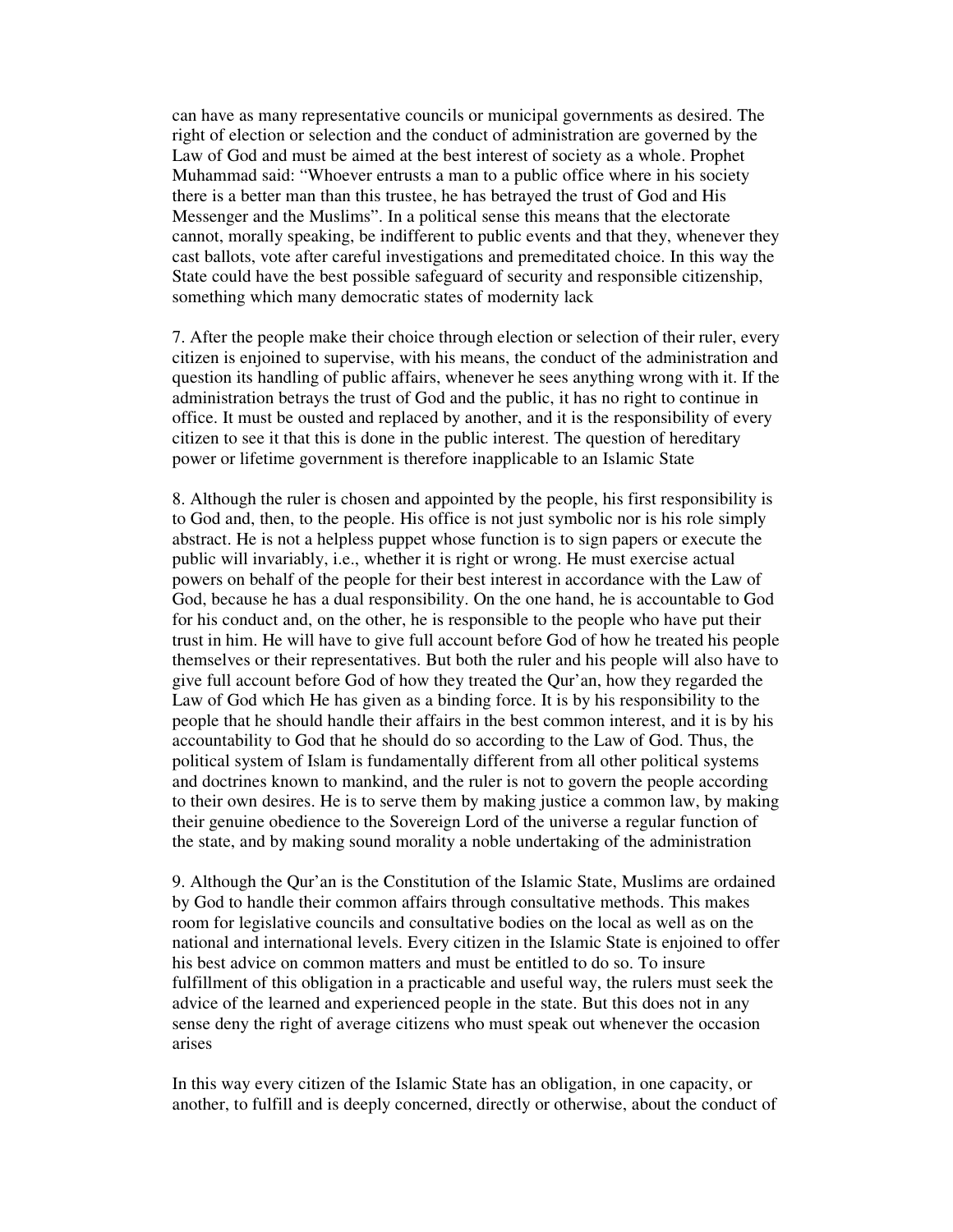public affairs. Islamic history provides authentic records of how the chief rulers and Caliphs were questioned, advised and corrected by common people, men and women alike. The principle of mutual consultation is so fundamental in Islam that not only has one to speak up his mind, but also to do so in the sincerest and most effective manner, for the best interest of society. Consultative methods in politics, or in any other field for that matter, are not only a democratic formula of government, but a religious injunction and a moral duty enjoined upon the rulers as well as the ruled. Besides his constant practice of this principle, the Prophet said that it is an essential part of religion to give good counsel. The purpose of such counsel is to insure that the Law of God is observed and that the rights of citizen are honored and their obligations fulfilled. To prevent the rise of professional politics and counteract the underground politicians of opportunist platforms, the Prophet, speaking on the authority of God, said that whoever speaks – be it in a form of counsel or any other form – must say the right and good things; or else he had better keep silent. This is to warn counselors and advisers against selfish inclinations or egoistic temptations. It is to guarantee that counsel is given with the sincerest intentions and in the best interest of the public, because it is authorized by God, carried on His behalf and aimed at the common welfare. The seeking of counsel on the part of the ruler and rendering it on the part of the public is not a matter of choice or a voluntary measure. It is an article of Faith, a religious ordinance. Muhammad himself, although wise, " infallible" and unselfish, was not above the maxim or an exception to the rule. God instructs him in this way : It is by the mercy of God that you dealt gently with them (your people). Were you severe or harsh-hearted, they would have broken away from about you. So pass over their faults, and ask for (God's) forgiveness for them; and consult them in affairs (of moment). Then, when you have taken a decision, put your trust (in Him) (3:159)

Enumerating the characteristics of Believers, the Qur' an makes clear mention of mutual counsel as an article of Faith. The Believers are those who believe in God and put their trust in their Lord, those who avoid the greater crimes and shameful deeds, and, when they are angry even then forgive; those who hearken to their Lord, and establish regular prayer, and conduct their affairs by mutual consultation, and spend out of what We bestow on them for sustenance (by way of charity); and those who, when an oppressive wrong is inflicted on them, (are not cowed but) help and defend themselves (42: 36-39)

10. Under the political system of Islam, every citizen is entitled to enjoy freedom of belief and conscience, and freedom of thought and expression. He is free to develop his potentialities and improve his lot, to work and compete, to earn and possess, to approve and disapprove of things, according to his honest judgement. But his freedom is not, and cannot be absolute; or else it amounts to chaos and anarchy. It is guaranteed by the Law of God and governed by the very same Law. As long as it is in line with this Law it is the rightful privilege of every individual citizen; but if it transgresses the limits of Law or conflicts with the common interest, it becomes a violation of God's Law must, therefore, be controlled. The individual is part of the whole universe, so he must adjust himself to the Law and order of God, the Law by which the entire universe is administered. On the other hand, he is a member of his community or nation, and must adapt his own rights and interests to those of others in a mutually beneficial manner. If the individual takes an independent attitude on a certain matter of public concern and finds the majority taking a different attitude, he must in the end side with the majority to maintain solidarity and co-operation,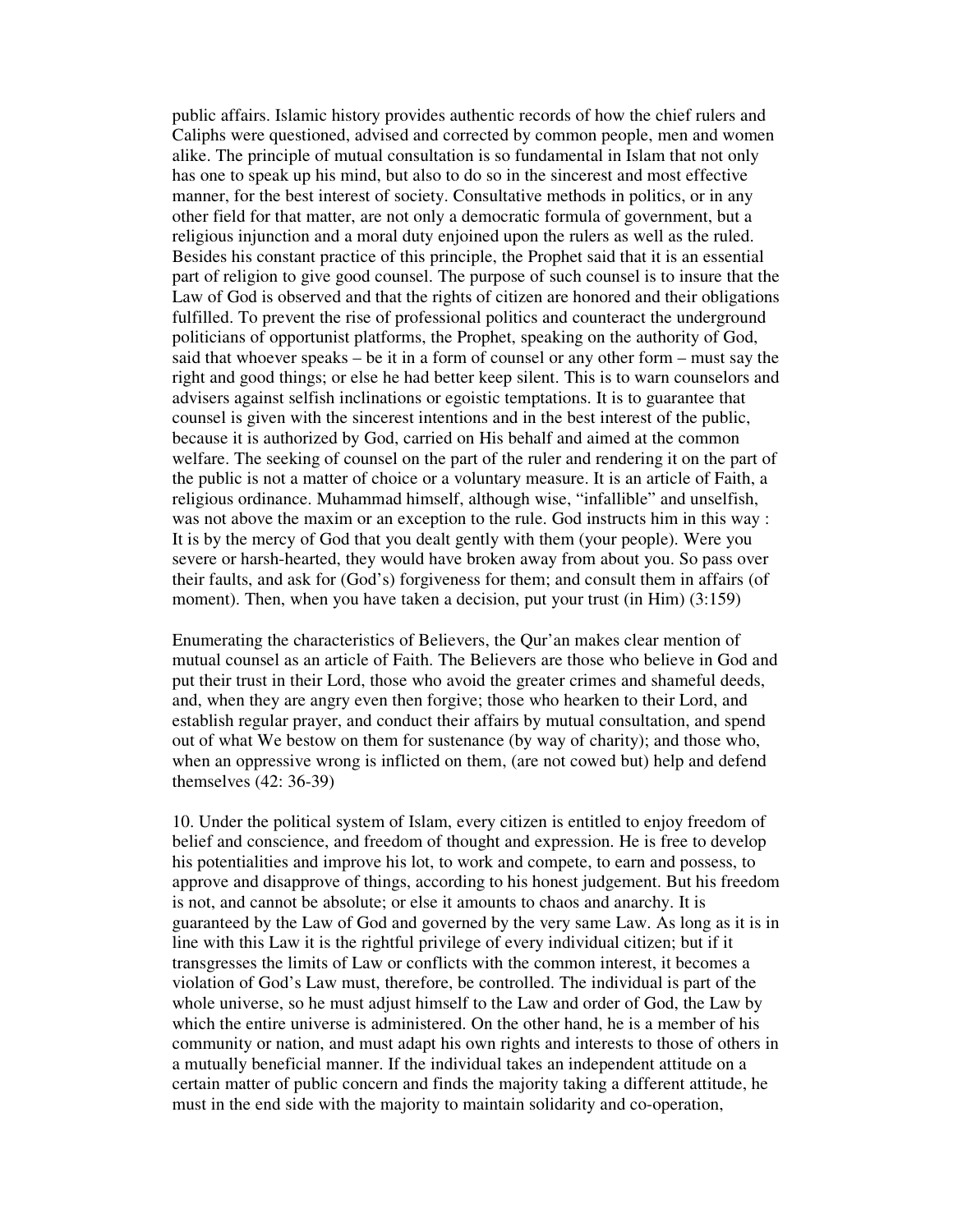provided the majority's decision is not contrary to the Law of God. Yet in the process of forming a public opinion he is fully entitled to express his own opinion and persuade others of his convictions without disturbance or distortion. When it becomes clear that the majority have chosen a different course, then he is bound to go along with them, because the matter in question is no longer under individual consideration or deliberation but is undergoing public implementation (3:102-105; 8:46)

11. The governorship of the Islamic State is a public trust, to which the administrators are entrusted by the word of God as well as by the common consent of the people. With God being the Supreme Sovereign of the State, whoever represents Him in the top office must be faithful to the Entrusting Authority, must be a believer in God. And with the majority of the people being Muslims, whoever assumes the office of Presidency or Caliphate must be a true Muslim. These measures are taken to serve the common interest and fulfill all the obligations of the State to God as well as to the citizens. They are able to secure and honor the rights of the so-called religious or racial minorities

It is unfortunate for humanity that this ruling of Islam has been poorly understood and badly distorted. The fact of the matter is that this ruling is not discriminating against minorities but is rather protective and assertive of their rights. Whoever wishes to be a law-abiding citizen of the Islamic State is welcome to it, and shares with others the duties and prerogatives of responsible citizenship. His being a non-Muslim does not lower his status or drop him down to second class citizenship, as long as he obeys the common Law of the State and exercises his rights in a responsible manner. If he wishes, for example, to pay the religious tax (Zakah) and other state taxes, like the Muslim citizens, towards the maintenance of the State and in return for his own security and welfare, he may do so. But if he thinks that paying the Islamic Tax (Zakah) is humiliating to his dignity or injurious to his feelings on account of his being a non-Muslim, he may pay his taxes in different form known as " tributes" or jizyah – so he in fact enjoys a choice which Muslims of the same state do not themselves enjoy. In return for his contributions to the State, he is fully entitled to protection and security by the State officials and the society

Similarly, if such a citizen wants to administer his personal life of marriage, divorce, foods, inheritance, and so on, according to the Islamic Law, his desire must be recognized, and his rights must be respected. But if he wishes to administer these affairs according to his own religious teachings, he is absolutely free to do so, and no one can hamper the exercise of his rights in that respect. So in personal or sentimental matters, he may resort to his own teachings or to the public regulations. But in matters of public interest and common affairs he must abide by the Law of the State, the Law of God. No matter what he chooses, he is no less entitled to protection and security than any other citizen. All this is not a dream of a heavenly kingdom yet to come. It is the teaching of the Qur'an, the practice of Muhammad and the record of Islamic history. It is reported, for example, that 'Umar ibn al-Khattab, the second Caliph after Muhammad, was once passing by a place where he found an old Jew in pitiful condition. 'Umar inquired about the man and found out what his state was like. In a regretful tone he said to the man: " We collected tributes (taxes) from you when you were able. Now you are deserted and neglected. How unjust to you 'Umar has been!" After he finished his remark, a regular pension for the old man was ordered and the order was made effective immediately. 'Umar and other rulers received their political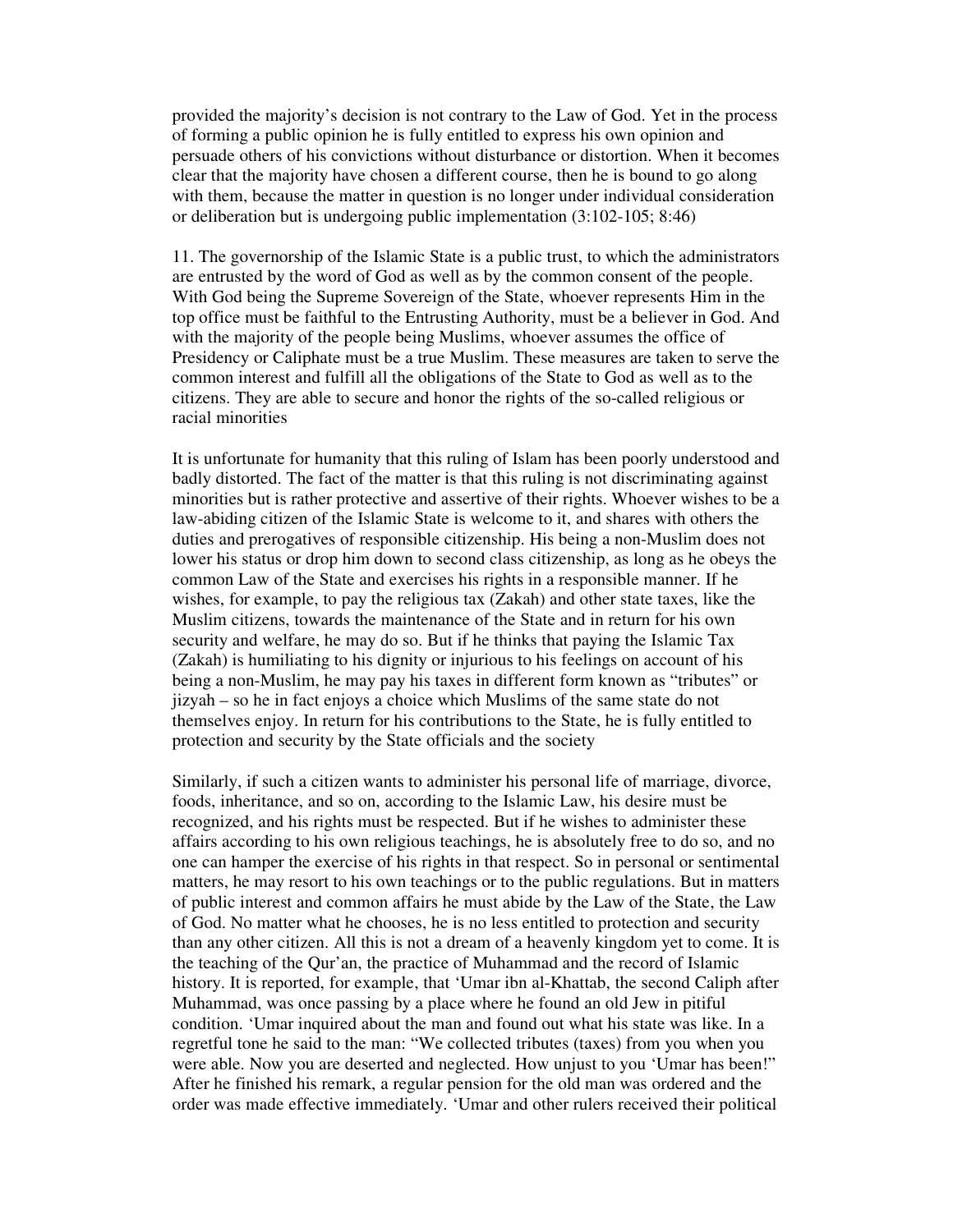orientation at the hands of Muhammad, who in turn had been taught by God. These teachings are recorded in the Qur' an in verses like these:

God forbids you not, with regard to those who do not fight you for (your) Faith nor drive you out of your homes, from dealing kindly and justly with them. For God loves those who are just. God only forbids you with regard to those who fight you for (your) Faith, and drive you out of your homes, and support others in driving you out, from turning to them for friendship and protection. Those who turn to them for friendship and protection are the wrong- doers (60:8-9)

Finally, it is a categorical error to compare the Islamic State and its need for a Muslim head with secular state where it is, theoretically, conceivable to have a head of state who may belong to a minority group. The comparison is fallacious and misleading for several reasons. First, it assumes that secularism, however superficial, is sounder than the Islamic ideology. Such an assumption or premise is pretentious. Secondly, the duties and rights of a head of state under Islam are quite different from those of his counterpart in a secular order, as outlined above. Thirdly, the modern secular spirit is for the most part a redemptive, apologetic restitution, a case which does not apply to Islam. Moreover, a head of secular state, if there can be a real one, may belong to a racial, ethnic, or religious minority. But he almost invariably has to join a majority party. What this does in fact is to substitute a political majority for a religious one, which is hardly an improvement of the minority status as such. Furthermore, the whole secular argument presupposes that the state headship is a right or privilege that may be conferred upon or denied to the individual. The Islamic position is radically different. In Islam, the state headship is first and foremost an obligation, a trying commitment, an awesome responsibility. It would be inequitable, therefore, if Islam were to impose such responsibilities upon non-Muslims.

#### *The International Life*

The international life in Islam is the course of relationships between an Islamic state or nation and other states or nations. Like the other aspects of the Islamic life, this one stems from Divine guidance and follows the Godly pattern. It is laid down on the following foundations:

1. An unshakable belief in the unity of mankind in origin, in human status, and in aims (Qur'an, 4:1; 7:189; 49:13);

2. Due respect for other people's interests and rights to life, honor and property, as long as they do not encroach upon the rights of Muslims. This is because usurpation, transgression and wrong of all kinds are strictly forbidden (2:190-193; 42:42);

3. Peace as the normal course of relations, with exchange of goodwill missions and mutually honest endeavors for the sake of humanity in which all people share equally (see above and Our'an,  $8:61$ );

4. Intolerance of appeasement and encroachment in international relations. Should someone be tempted to violate the rights of the Islamic State, or disturb its peace, or endanger its security or exploit its peaceful policies, the State must hasten to defend itself and suppress all attempts of such a nature. Only here, under such circumstances, Islam justifies war. But even then there are moral principles to be followed to confine its scope to a minimum and carry its course only as far as it is necessary. The Law of war and peace in Islam is highly moral and unique, comprehensive and sound, it deserves a special study by jurists and moralists alike, something which this work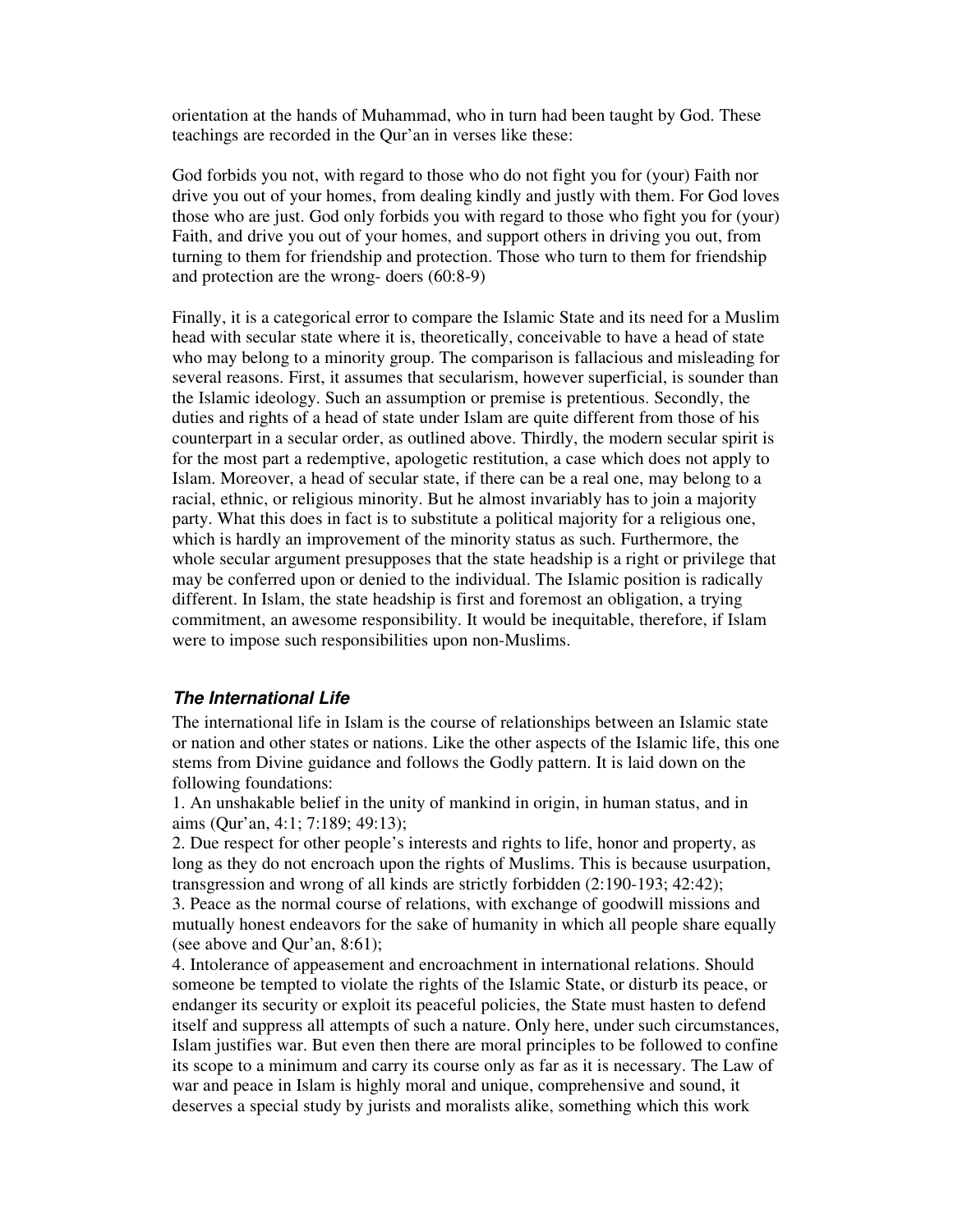cannot cover. But it should be remarked, however, that Islam neither justifies an aggressive war, nor does it make destruction of crops, animals, homes, etc., an objective of war. It neither allows the killing of non-fighting women, children and aged people, nor does it tolerate the torture of war prisoners and the imposition of its teachings on the defeated. It is only a defensive measure, justified by the practical principles of Islam, as long as wrong, injustice and aggression exist in the world (2:190 - 195, 216:218; 22:39 - 41; see also the discussion on Jihad below);

5. Fulfilling the obligations undertaken by the Islamic State and honoring the treaties concluded between the Islamic State and other states. This is only binding if the other parties remain faithful to their obligations and honor their treaties. Otherwise, there can be no validity of treaties or binding obligations (5:1; 8:55-56; 9:3-4); 6. Maintenance of internal peace and security, and genuine contribution to human understanding and universal to human understanding and universal brotherhood on the international level

These are the inspiring sources in the making of the international life of an Islamic state. The Islamic State does not live just for itself and its own subjects. It has a wide scope and an important mission in the international field. By the order of Islam it has to endeavor for the prosperity and advancement of its own citizens in every aspect of life, and by the same order it should make valuable contributions to humanity at large. This provides for friendly relations, in the broadest sense of the word, with friendly people and states. It enjoins the Islamic State to play a vital role in the interest of humanity on the international level in education, economics, industry, politics, and so on. This role was initiated by Muhammad himself and maintained by his followers throughout the succeeding generations

Before we conclude this chapter, it should be pointed out that whatever is discussed here is based on the sound, genuine and true principles of Islam as stated in the Qur' an and the Traditions of Muhammad. This is Islam which Muhammad and his faithful followers practiced and exemplified in the most excellent manner. It is not the Islam of any particular theologian or any particular jurist or ruler. Rather, it is Islam, the writer believers, as it really is, and as it is meant to be

It should also be borne in mind that the Islamic system of life is unique and different from all other systems and ideologies. Whether one looks at it from a spiritual or moral, intellectual or cultural, political or economic or any other point of view, one can readily see that it is marked with distinguished characteristics. To illustrate, one may mention a few examples:

1. The source of the Islamic ideology is different. It is not man-made. It is not the production of subversive politicians or revengeful economists. Nor is it the work of pragmatic moralists or selfish industrialists. It is the work of God, the art of the Infinite One, created in the best interest of humanity as a whole. And by its nature it is binding and venerated by all the faithful. It is intelligible to every sound mind because it is free from the puzzling mysteries, secret reservations and arrogated prerogatives

2. The aims of the Islamic ideology are also different. It is not aimed at world domination or physical expansion. Rather, it is aimed at world submission to the Will of God and world confinement to the limits of God's Law. Its principal objective is to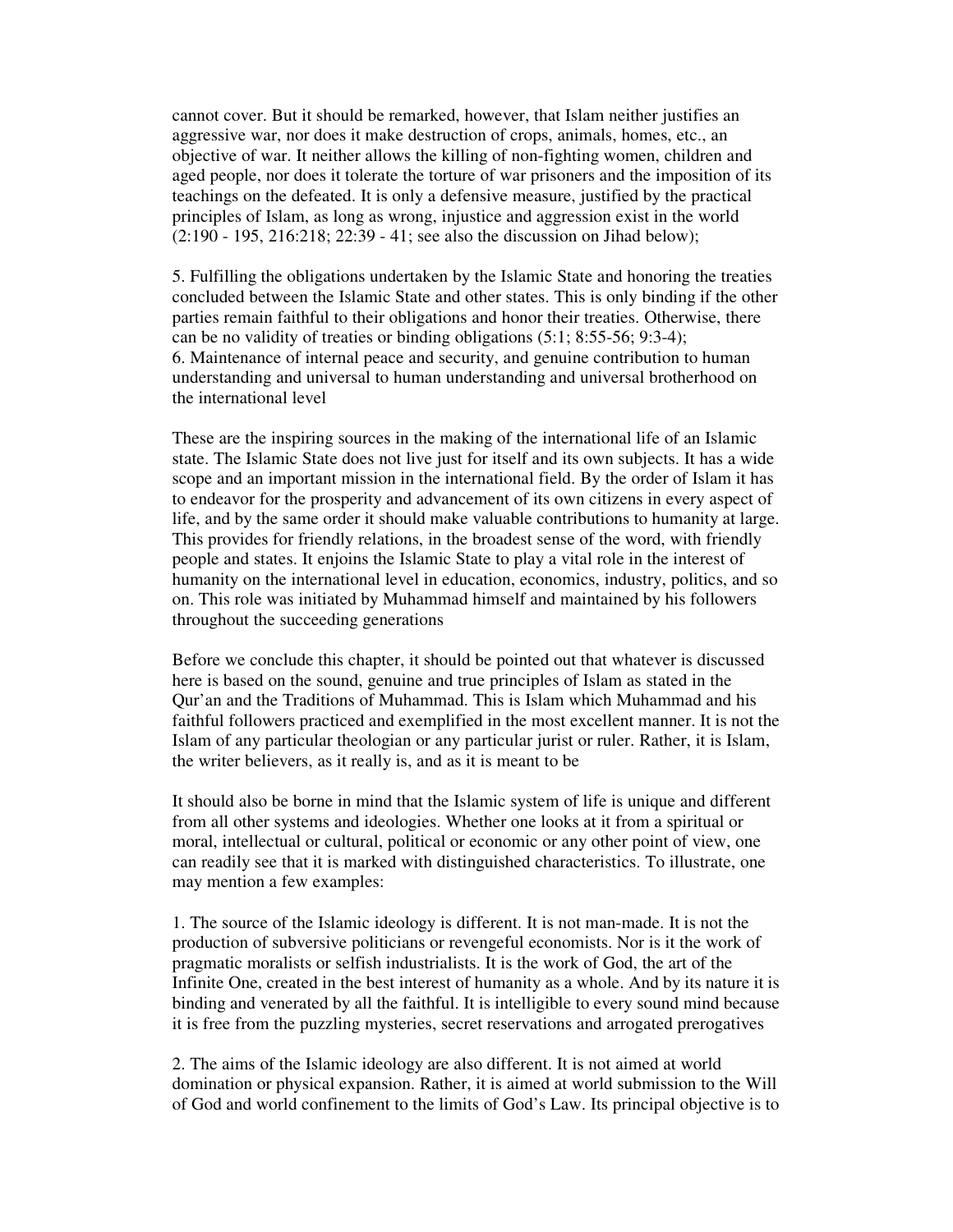please God and cultivate man in such a way as to help him to obey the Law of the Creator and be a faithful vicegerent of the Lord. To achieve this end, it deals with all aspects of life; its purpose is to develop in man a clear mind, a pure spirit, a live conscience, a healthy body and responsive feelings. A person with these qualities cannot fail to obey God and adopt the most sound course of life. So the objectives of the Islamic ideology are far from being simply human or temporal

The Islamic ideology has all the elements and forces that make it comprehensive and practicable, moderate and flexible. Its Divine origin reveals only the fundamental and inviolable principles, leaving a due scope for the human intelligence to work out details and make the necessary adaptation. In whatever way one looks at it, one can see that the Islamic ideology is composed of comprehensive, practicable and resourceful principles. They are comprehensive because they deal with all the major aspects of life; practicable because they have been put into practice and translated into reality at one time or another; moderate because they do not favor the individual capitalist or the proletariat; they are not exclusively concerned with the mundane or with the spiritual; they are confined neither to this world nor to the Future life. They mark a middle way between all extremes and are a guide to a moderate and stable life. Apart from these established principles, there is a great deal of flexibility for working out details suitable to various regions and ages. This flexibility is a matter of fact, a necessity, because the ideology is the work of God and in it, as in all of His work, there is a wide scope for the human mind and human trial.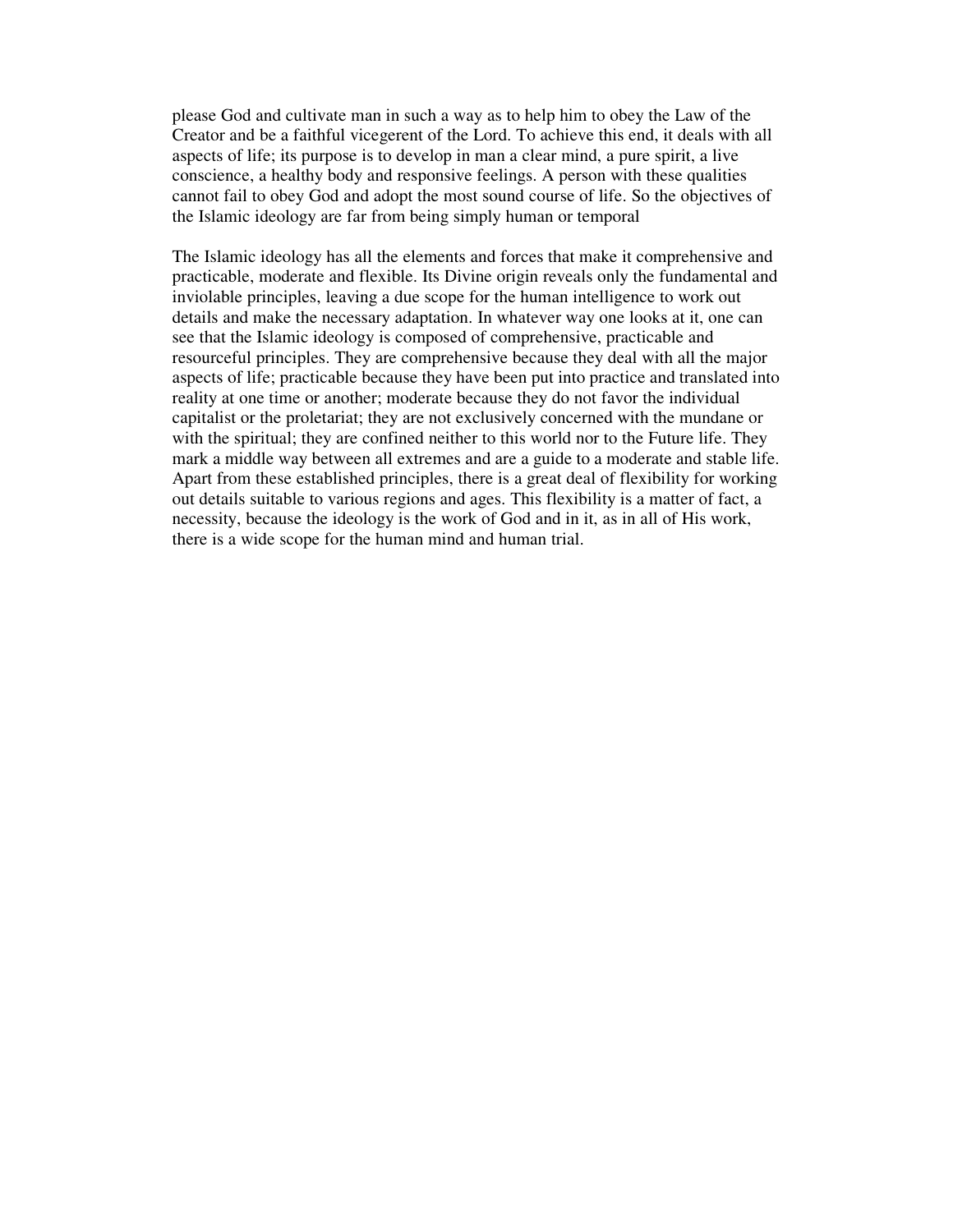# **CHAPTER 5**

# *DISTORTIONS ABOUT ISLAM*

This chapter is designed to deal with certain aspects of Islam which have been forgotten by some Muslims and distorted by practically all others. An effort will be made here to present these aspects in their true light and clear picture. In so doing, there is no attempt to be apologetic, for Islam needs no apology. Nor is there any intention to appease, condemn, or flatter anybody, because Islam does not tolerate such things but commands a straightforward course of thought as well as deed. The purpose, therefore, is to find out the truth about these aspects, present it afresh to the non-Muslin mind, and let everybody see and decide for himself, like intelligent, responsible rational beings,

Muslims living in the Western World or familiar with the Western literature are often confronted with surprising inquiries and shocking remarks made by some Westerners. Questions of the "Holy War", the "Anti-Jesus Islam", "Polygamy", "Divorce", "Status of Women in Islam", and so on, are the most frequent ones. And it is in the service of truth, and for the sake of the honest people among those innocent and misinformed inquirers, that the attempt is made to examine these questions briefly.

# *The Holy War ( Jihad )*

Was Islam spread at the point of sword? Was the Muslim emblem "The Qur'an or the sword?" Were the Muslims imperialist and after mundane power or loot ? Some people like to think about that in affirmative terms; some others in the negative, and some are undecided, perplexed and reluctant. But where does the Qur'an stand? What does the history of Muhammad reveal in this connection? It is certainly imperative on every honest person who has respect for truth and human dignity to find out for himself, and to reveal his findings to others

The Qur'an makes it clear that, whether we want it or not, war is a necessity of existence, a fact of life, so long as there exist in the world injustice, oppression, capricious ambitions, and arbitrary claims. This may sound strange. But is it not a matter of historical record that humanity – from the early dawn of history up till now – has suffered from local, civil and global wars? And is it not also a fact that, more often than not, victorious allies settle their disputes over their gains and the status of their defeated enemies through wars and threats of war? Even today humanity lives under constant fear and buzzes of war over many hot spots in the world. Could God overlook these facts of life? Or could the Qur' an fail to deal with the matter in a realistic and effective manner? Certainly not! And that is why Islam has recognized war as a lawful and justifiable course for self- defense and restoration of justice, freedom and peace. The Qur'an says:

Fighting is prescribed for you, and you dislike it. But it is possible that you dislike a thing, which is good for you, and that you love a thing, which is bad for you. God knows, and you know not (2:216)

And did not God check one set of people by means of another, the earth would indeed by full of mischief: But God is Full of bounty to all the worlds (2:251). And did not God check one set of people by means of another, there would surely have been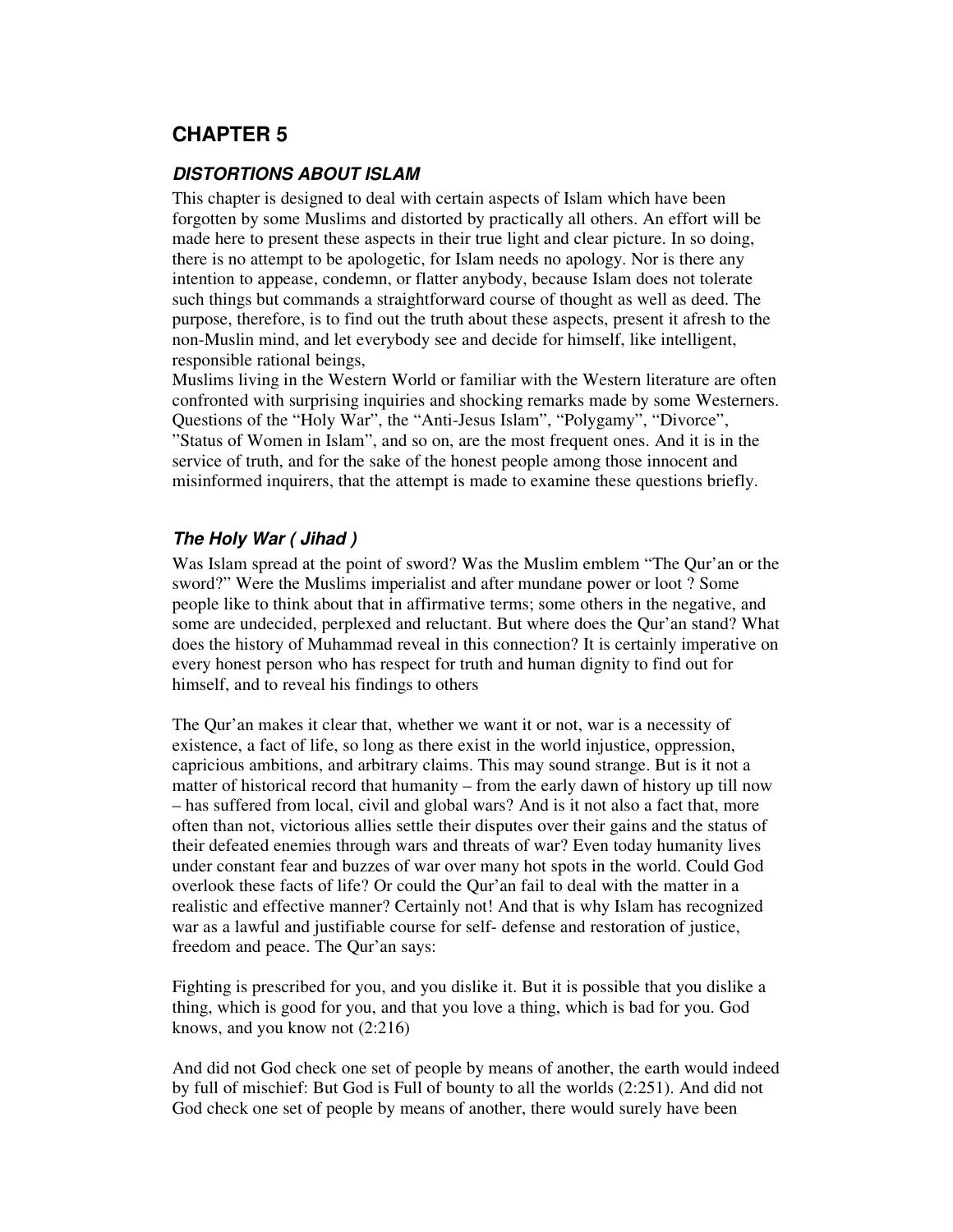pulled down monasteries, churches, synagogues and mosques in which the name of God is commemorated in abundant measure (22:40)

Although realistic in its approach, Islam never tolerates aggression from its own side or from any other side, nor does it entertain aggressive wars or the initiation of aggressive wars. Muslims are commanded by God not to begin hostilities, or embark on any act of aggression, or violate any rights of others. In addition to what has been already said in the previous chapter, some particular verses of the Qur' an are of significant bearing. God says:

Fight in the cause of God those who fight you, and do not transgress limits (begin not hostility): For God loves not transgressors. And slay them wherever you catch them, and turn them out from where they have turned you out; for tumult and oppression are worse than slaughter; but fight them not at the Sacred Mosque, unless they (first) fight you there; but if they fight you, slay them. Such is the reward of those who suppress faith. But if they cease, God is Forgiving, Most Merciful. And fight them on until there is no more persecution or oppression, and there prevail justice and faith in God; but if they cease, let there be no hostility except to those who practice oppression (2:190-193)

War is not an objective of Islam nor is it the normal course of Muslims. It is only the last resort and is used under the most extraordinary circumstances when all other measures fail. This is the actual status of war in Islam. Islam is the religion of peace: its meaning is peace; one of God's names is peace; the daily greetings of Muslims and angels are peace; paradise is the house of peace, the adjective 'Muslim' means Peaceful. Peace is the nature, the meaning, the emblem and the objective of Islam. Every being is entitled to enjoy the peace of Islam and the kindness of the peaceful Muslims, regardless of religious or geographical or racial considerations, so long as there is no aggression against Islam or the Muslims. If non-Muslims are peaceful with the Muslims or even indifferent to Islam, there can be no ground or justification to declare war on them. There is no such thing as religious war to force Islam on non-Muslims, because if Islam does not emerge from deep convictions, from within, it is not acceptable to God, nor can it help its professor. If there is any religion or constitution to guarantee peaceful freedom of religion and forbid compulsion in religion, it is Islam and Islam alone. To this point the Qur'an refers as follows:

Let there be no compulsion in religion: Truth stands out clear from Error; Whoever rejects Evil and believes in God has grasped the most trustworthy handhold, that never breaks, And God hears and knows all things (2:256)

Even in the propagation of Islam a Muslim is not only forbidden to employ force but is also commanded to use the most peaceful methods. To Muhammad God says: Invite (all) to the Way of your Lord with wisdom and beautiful preaching; and argue with them in ways that are best and most gracious: For your Lord knows best who have strayed from His path and who receive guidance (16:125)

And dispute you not with the people of the Book (Jews and Christians) except with means better (than mere disputation), unless it be with those of them who inflict wrong (and injury): But say: 'We believe in the Revelation which has come down to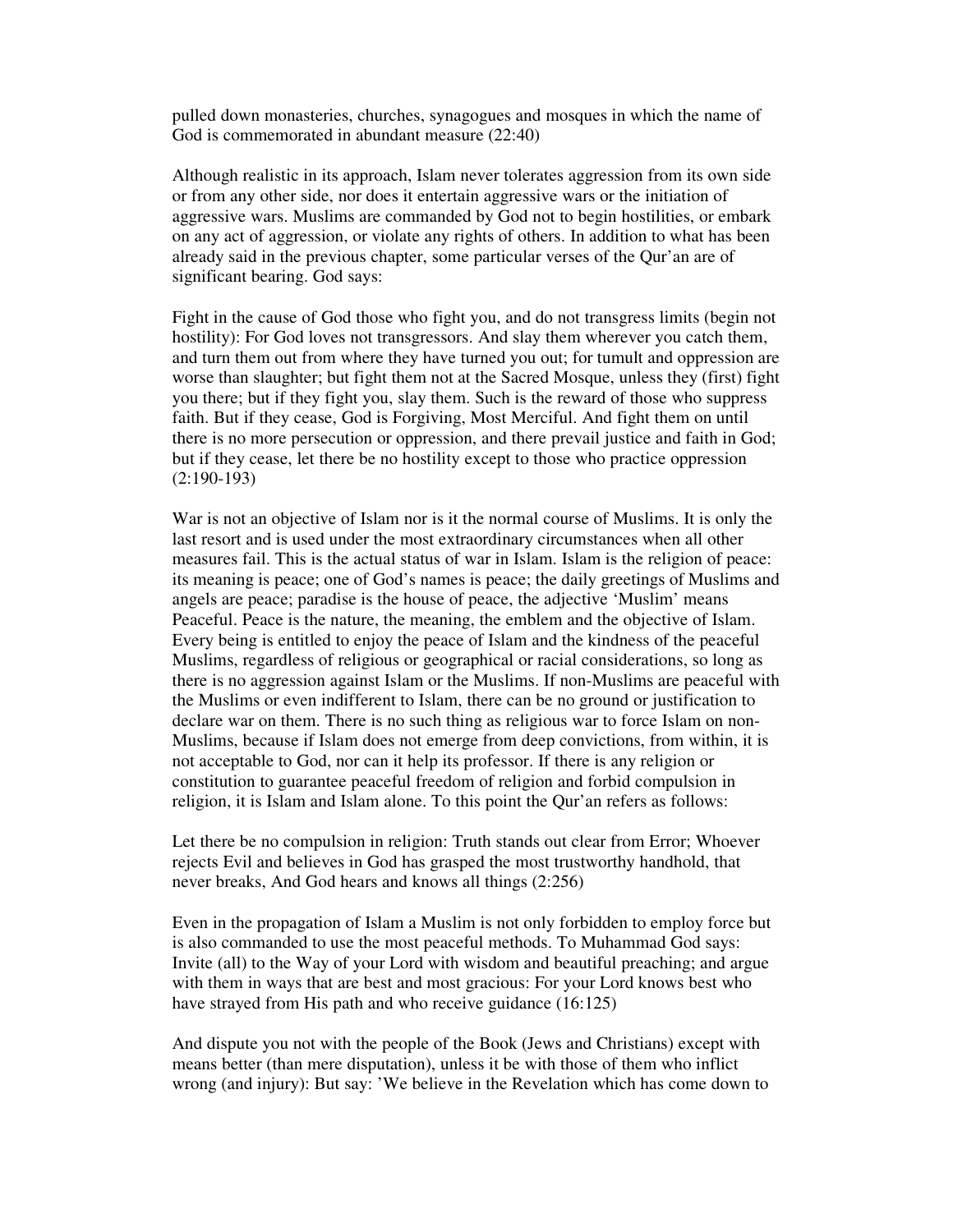us and in that which came down to you; our God and your God is one; and it is to Him we bow (in Islam) (29:46)

Now if Islam is so designated for peace, and if the Muslims are so dedicated to peace, and if the Qur' an is favorable to peace, why then did Muhammad launch wars and command battles? Why does the Qur' an say 'slay them' and fight them? To examine this seemingly innocent inquiry, it is indispensable to mention some historical facts that accompanied and anticipated the Muslim wars against the infidels

After receiving the Charge from God, Muhammad called a public meeting and told the assembly of what he had received, appealing to them to give up their idol-worship and believe in the One True God. His first peaceful and logical appeal was met not only with resistance but also with jeers, mockery and laughter. He tried continually to present his people with the blessed call but had little success. Because he was not left free to propagate Islam in the open, he had to resort to private preaching for some years to save the lives of his few followers and mitigate their hardships. When instructions from God came to him to preach in the open, persecutions and torture increased and were brutally inflicted on the Muslims. But the more the persecutions increased, the higher the number of Muslims arose. The infidels tried all kinds of pressure and temptation to silence the Call of God. But the more they tried, the firmer Muhammad and the Muslims stood. When the infidels failed to shake the Faith of the Believers by threats, pressure, confiscation of property, jeers, etc., they organized a harsh boycott, a fierce campaign of ostracism, against the Muslims. For some years the Muslims were forced to remain within a very tight circle of association, unable to preach or sell or buy or marry or contact any of their fellow Meccans. Even this did not shake the Muslims' Faith. The boycott went on until the infidels themselves were tired of its observance and had to call it off

Bringing the severe boycott to an end was no indication of peace or anticipation of tranquillity on the part of the infidels. On the contrary, pressure and persecution continued with a rapid increase, but it was all in vain as far as the Muslims were concerned. Finally, the infidels convened a summit conference behind closed doors to discuss what to do next to eliminate Islam and get rid of Muhammad once and for all. A unanimous resolution was adopted to select a strong man from every tribe and murder Muhammad in his bed. The mission of Muhammad was not destined to end at that level. So, God instructed him to leave Mecca, his dear hometown, and migrate to Medina to reunite with the native Muslims and the earlier emigrants who had fled from Mecca to Medina (see Qur' an 8:30; 9:40). This was the Great Event of Hijrah or Emigration with which the history of Islam began and by which the Muslim Calendar goes

Fleeing from Mecca, the Muslims were forced by a variety of circumstances to leave behind practically all their properties, belongings and even families. As soon as they settled in Medina, Muhammad resumed his peaceful preaching and his gracious invitation to Islam. Some natives responded favorably to the Call of God and immediately became full-fledged members of the Muslim community. Others did not embrace Islam but maintained their traditional beliefs. And because Muhammad was dedicated to dignified peace and reform, he concluded treaties with the non-Muslims assuring them of freedom and security, and creating in their hearts, for the first time, a socio-national conscience instead of the narrow tribal allegiance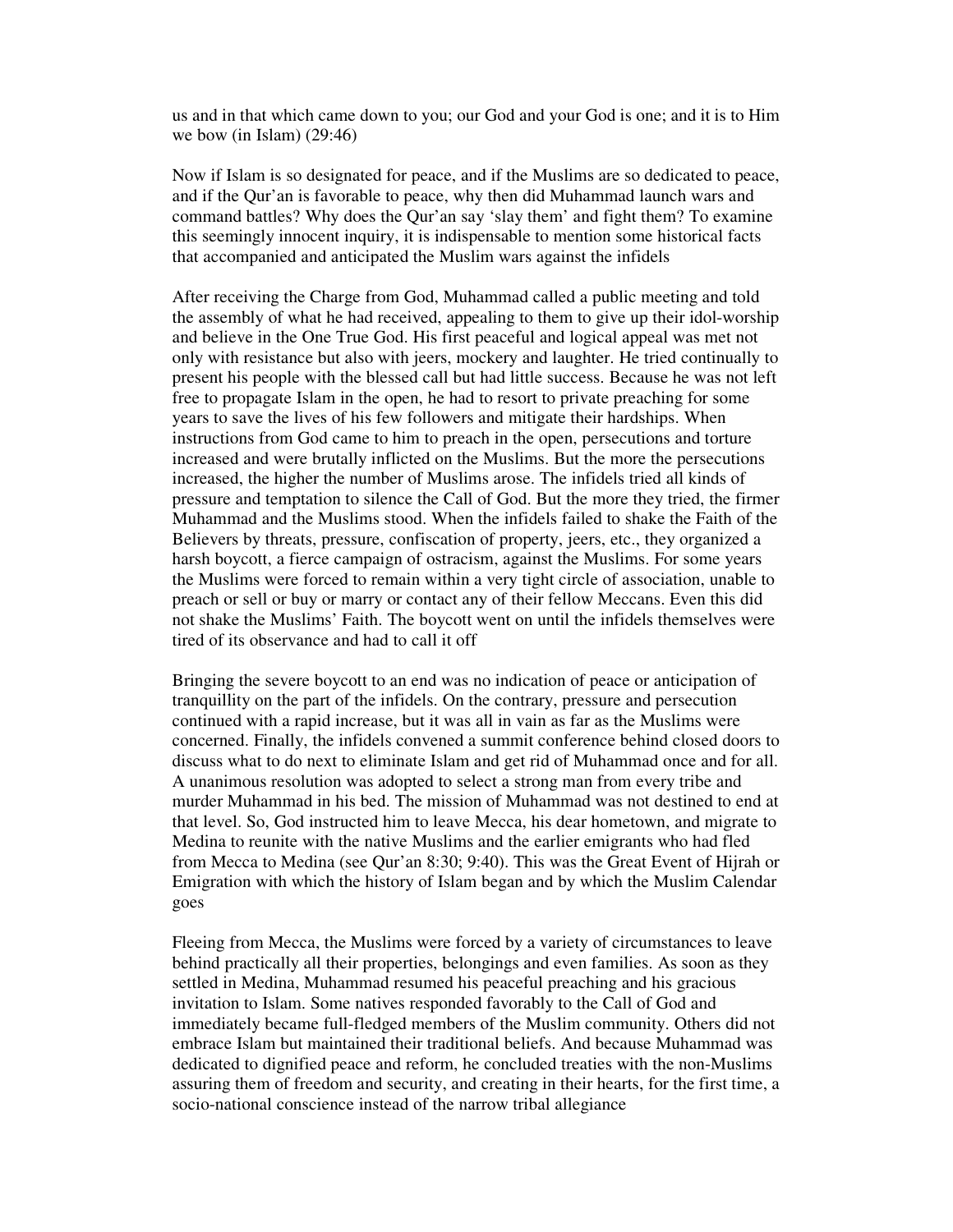While Muhammad was engaged in these reforms, trying to organize the Muslim community at Medina and lay down the foundations of a stable and peaceful society wherein Muslims and non- Muslims could live side by side, the enemies at Mecca were restless. Their hatred of the Muslims was burning, and their determination to eliminate Islam was getting stronger and stronger every day. They reviewed their tactics and as soon as they completed their new plans, they started to implement them. They decided to make trouble for the Muslims from within and from without. Plundering and fighting raids were organized to attack Medina and get back to Mecca with whatever loot they could lay their hands on. The non-Muslims at Medina were getting increasingly envious of the popularity of Islam and the novel spirit of brotherhood among the Muslims, something which they themselves did not experience or particularly like to see experienced. So, the enemies at Mecca hastened to exploit the situation and stir internal troubles for the Muslims. The response of the envious non-Muslims of Medina to the instigation of the Meccans was quick and manifest, and serious troubles were arising all over Medina

Now the Muslims were being constantly threatened from within by the disenchanted at Medina as well as by the raids organized from Mecca. They were driven to a point where they could not stand any more persecution and threats. Their families were separated from them by force. Their properties were confiscated. Their blood was shed. They were forced to leave their dear hometown in three waves of migration: two to Abyssinia and one to Medina. They endured for over thirteen years. With the new tactics of the Meccan enemies there was no course for the Muslims except to await their final annihilation in a plural massacre or defend themselves against oppression and persecution

It must have been a paradox. Islam came to assure them of dignity and strength, freedom and security, and to ally them with God the Supreme Source of goodness and help, power and peace. Yet here they were helpless and anxious, threatened and terrified. Islam commissioned them to establish peace, to enjoin the right and forbid the wrong, to support the oppressed and emancipate the subjugated, and to prove how reliable and helpful to His servants God is. But how could they do that, if they themselves were oppressed, subjugated to terror and projected to helplessness?

What perplexed them most of all was that the Qur'an had been silent on the matter, and had given them no specific instructions as to what to do. Their perplexity did not last long, and God relieved their grief by a Divine resolution to solve their problems and those of any who might find themselves in a similar situation. Here is how God words His resolution:

Verily God will defend those who believe: Verily God loves not any that is a traitor to faith or shows ingratitude. To those against whom war is made, permission is given (to fight), because they are wronged; and verily, God is Most Powerful for their aid; (they are) those who have been expelled from their homes in defiance of right, (for no cause) except that they say: ' Our Lord is God' . Did not God check one set of people by means of another, there would surely have been pulled down monasteries, churches, synagogues, and mosques, in which the name of God is commemorated in abundant measure. God will certainly aid those who aid His (cause); for verily God is Full of strength, Exalted in Might, (Able to enforce His Will). (They are) those who,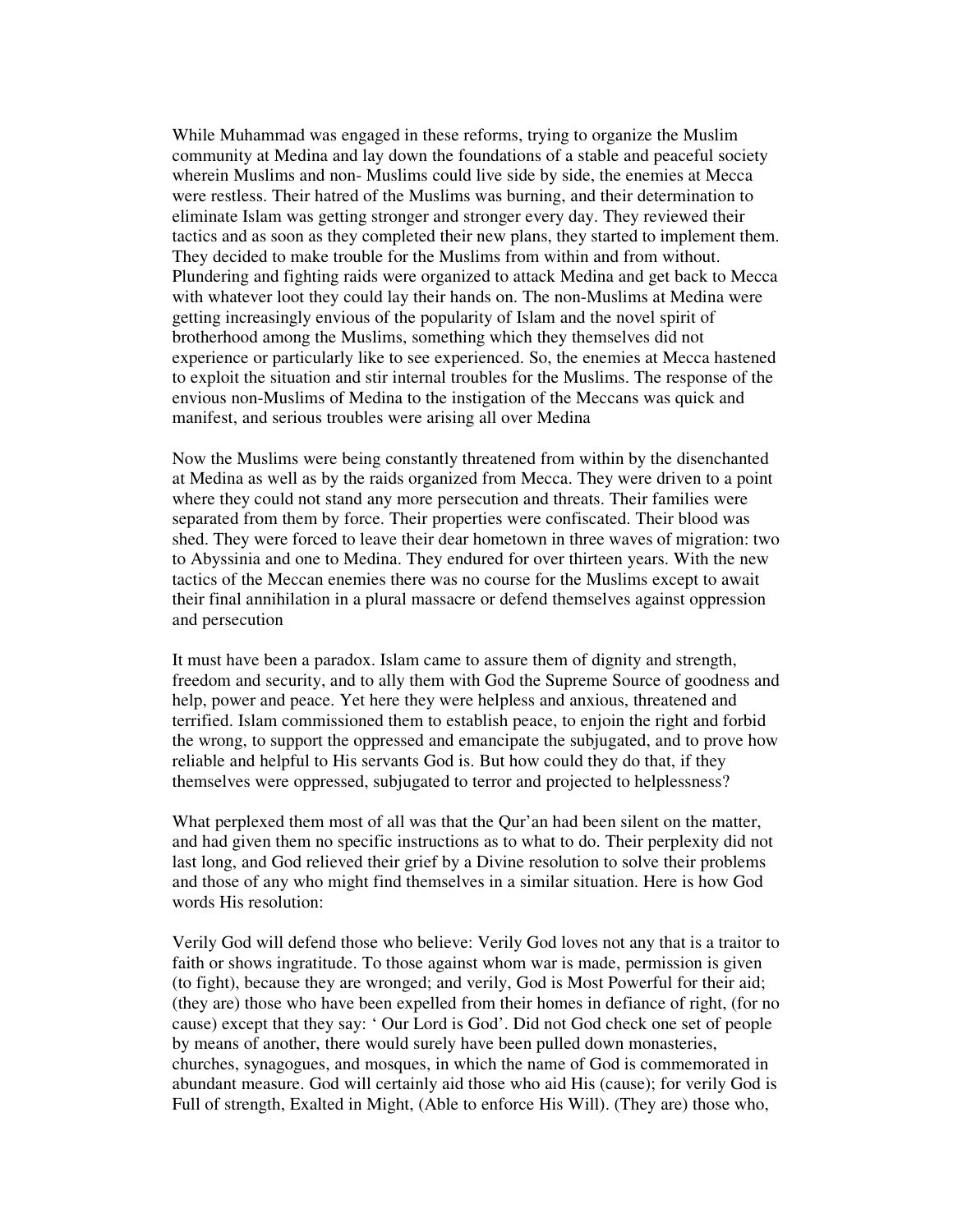if We establish them in the land, establish regular prayer and give regular charity, enjoin the right and forbid the wrong. With God rests the end (and decision) of all affairs (22:38-41)

With this permission from God there was no more persecution or oppression to be inflicted on the Muslims. There was resistance from their side to restore tranquillity, to regain their peace and freedom, to reunite with their families and take back their belongings. There were battles and wars with the malicious infidels who flagrantly denied the Muslims peace and freedom. But never was there any aggression from the Muslim side, or any destruction of homes, crops, supplies, etc., or any killing of nonfighting children, women, elders and disabled people. The Muslims observed these rules and remained within the limits of God. That was something which had never been experienced before nor has been experienced after. It was under these circumstances that the Muslims had to fight, and it was with these principles and instructions of God that they in the end achieved decisive victories

So much has been said or written about the " ruthless" Muslims, who emerged from the burning and dry deserts of dark Arabia to conquer the Roman and Persian protectorates, and even to venture around the walls of Europe. Many have expressed the opinion that those Muslims were motivated by religious zeal to spread Islam by force as far as they could reach. Many others consider this opinion silly and naive, because Islam - by its nature - cannot be forced; and even if it were supposedly forced on the conquered people, it could not have lasted there for long, and non-Muslims would have been liquidated from the conquered regions. History bears witness to the fact that wherever Islam reached it survived – with the exception of Spain on account of certain reasons, and that wherever the Muslim conquerors went, they lived side by side with non-Muslim natives. Moreover, they argue, one cannot force a religion like Islam on anyone and find him so sincere and honest about his faith as were those Muslim converts of the new lands. It needs more than compulsion to develop such good Muslims out of a defeated people, and it requires much more than suppression to make them uphold and cherish the "forced" religion

Another trend of thought is adopted by some who like to call themselves intellectuals or enlightened critics and authorities. They are not satisfied with that silly and naive opinion about the spread of Islam by force. They attribute the expansion of Islam to the aggressive wars launched by Muslims who suffocated in the heat and drought of Arabia, and were simply motivated by economic needs and circumstances. Those wars and adventures were not religious or spiritual but merely the outcome of pressing wants. This may indicate that the Arabs had not arisen to such a high level of sacrifice and devotion, or that after the death of Muhammad, his successors and their successors lost interest in religion altogether and took off to satisfy their immediate wants. It may also indicate that Islam itself is incapable of generating such fervor and zeal in those Muslim Arab warriors. The indication here is manifold, and the "intellectuals" of this opinion are uncertain as to which probability should have preference over others

There is still one more trend adopted by some people who ascribe the Muslim wars out of Arabia to passionate lust for plunder and raiding. They cannot see any motive or appreciate any appeal in the Muslims except hunger for blood and desire for loot.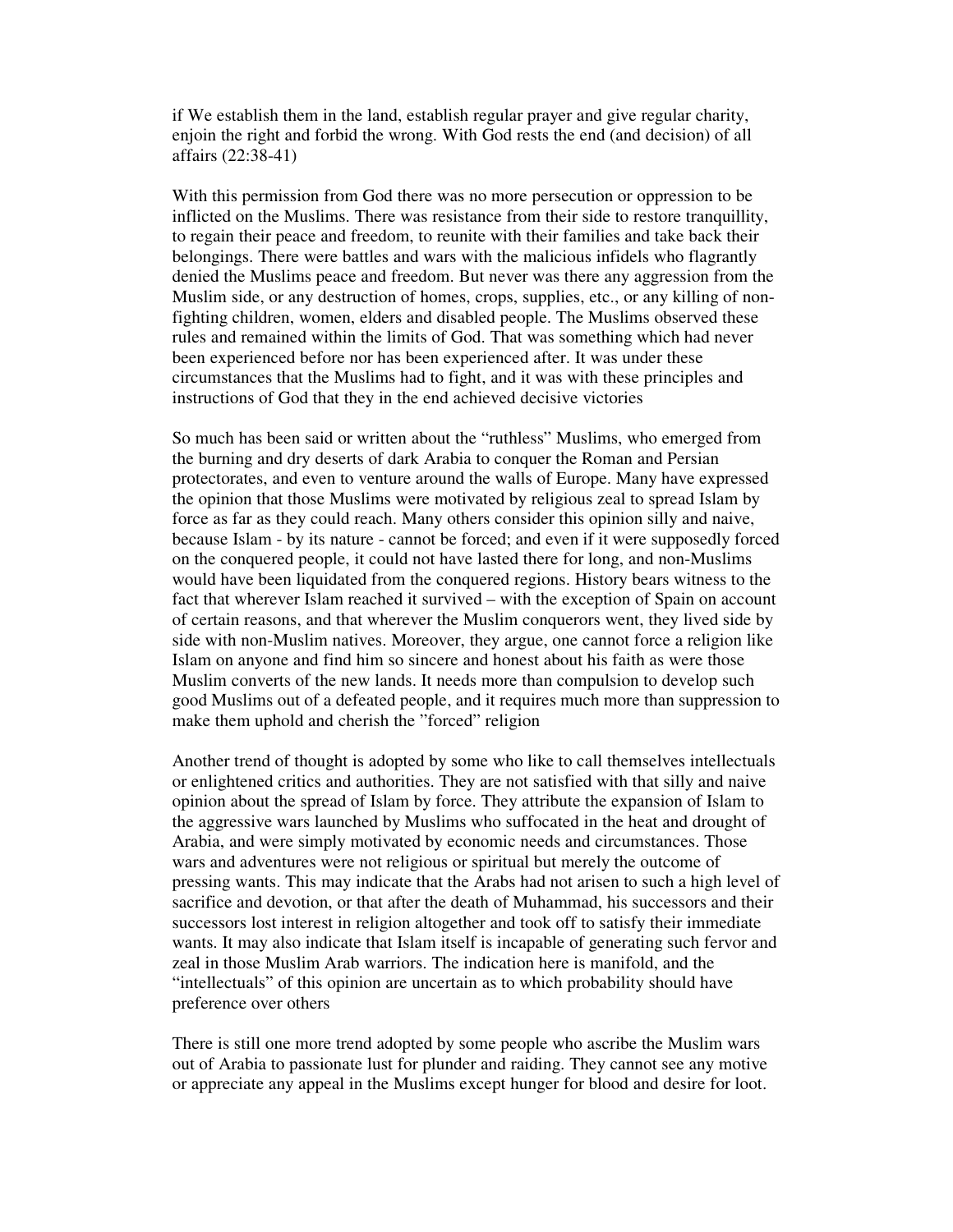They refuse to see any virtue in Islam and to associate the Muslims with any high motives

The dispute between these various sections is quite serious and sometimes takes the shape of academic discussion. But be that as it may. The fact of the matter is that none of these critics has made any serious attempt to understand the whole question and present the truth in any honest manner. None of them has had the needed insight and the moral courage to come out with the true version of the entire case. How heavy their burden will be when they discover some day that they have misled and misinformed millions of people! How serious their responsibility will be when they know that they have committed grave offenses against the truth, against the Muslims and against their own followers!

It will be impossible to present here the viewpoint of Islam in detail concerning each war or battle. However, there are certain main points which will, when mentioned, give a fair idea of the whole Matter

1. It should be remembered that Muhammad, who was commissioned by God as a mercy for all mankind, tried to approach the rulers of the neighboring territories, inviting them to embrace Islam and share in the mercy of God. It should also be remembered that they did not only reject his gracious invitation but also derided him and declared open wars against the Muslims. In his lifetime the Roman and Persian soldiers crossed the Muslim borders in various raids. So by the time of his death the Muslims were involuntarily at war with their neighbors

That state of affairs continued, and whatever happened later in the following generations has to be seen in the context of those first incidents. This meant at the time that all Christendom, including Spain and France, was at war with the emerging world of Islam. The adventure of the Muslims in Europe has also to be seen in the light of these circumstances. The fact that all christendom was operating as one power is proven by the unquestionable authority of the Roman papacy over Christians. It is also proven by the general mobilization of Christian powers against Islam during the Crusades of the Middle Ages and even of the first quarter of this twentieth century

So, when Rome sanctioned war against Islam, the Muslims could not be denied the full right to fight back on any battleground – whether in Palestine or in the Fertile Crescent, Italy or Hungary. This is what took them to Spain and Southern France. They could not afford to be encircled from all around by the mighty power of Rome and Persia. Nor could they just wait to be wiped out from the face of the earth. Orders were issued from Rome to slay Muhammad and present the Royal Court with his cut head, something which the pagan Romans had done to the early Christian pioneers. However, it must be admitted that some wars of later centuries had no relation to Islam, although they were fought by Muslims. They were not for the spread of Islam. Rather, they were motivated by certain local and, perhaps, personal reasons. Aggression is aggression, whether it be from or against the Muslims, and the attitude of Islam toward aggression is known and unchangeable. So, if there was aggression in those later wars, it could not be justified by Islam or acceptable to God

2. None of the said critics tries to understand the nature and circumstances of those early centuries. The media of mass communication did not exist. There was no press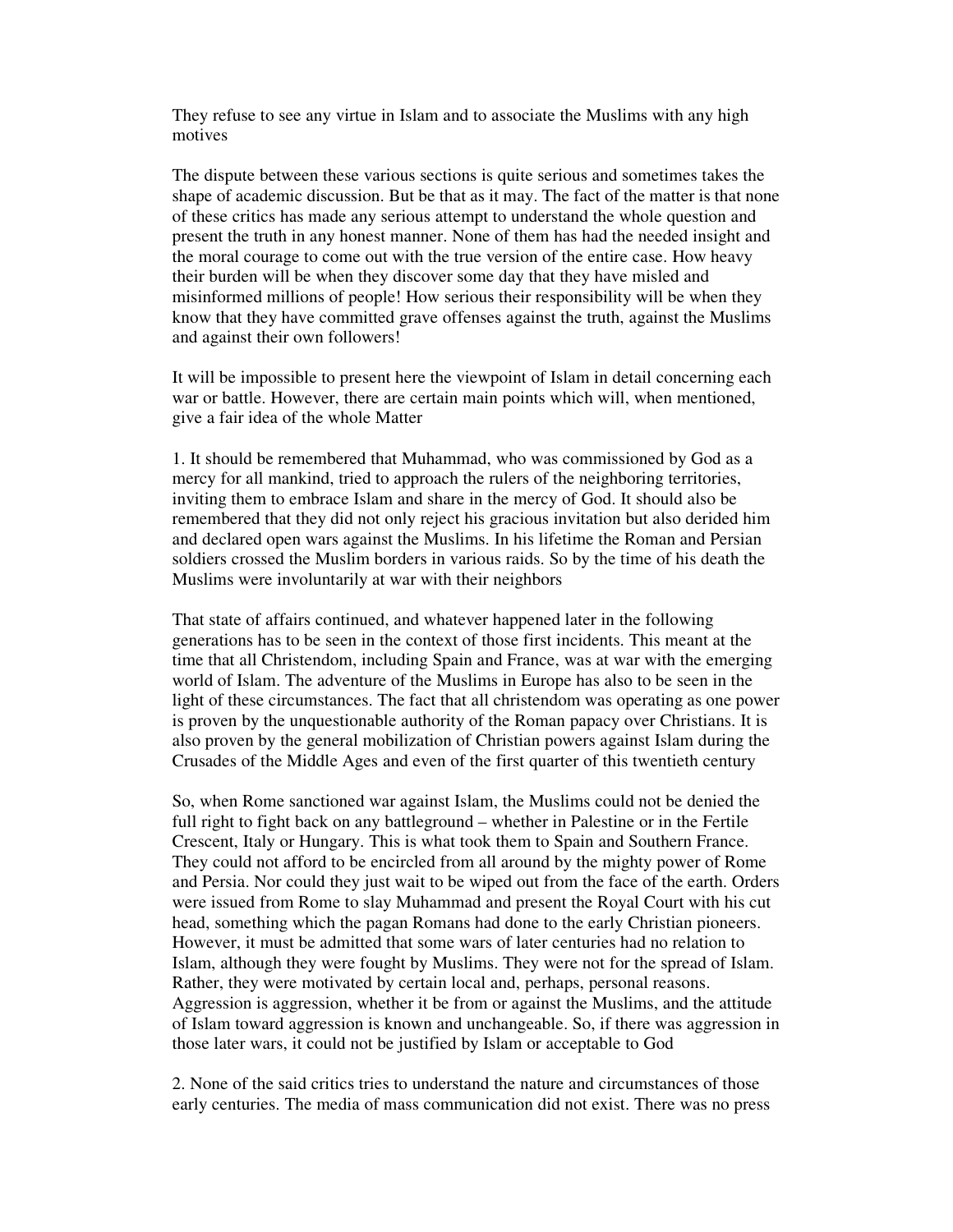or radio or television or even regular mail service. There was no way of public information or preaching except by personal contacts. There was no respect for life or property or honor or treaties of the individuals and of the weak nations. There was no security or freedom of expression. Whoever stood for a noble cause or came out with unpopular beliefs was menaced. This is revealed from the history of Socrates the Greek philosopher, of the Christian pioneers, and of the early Muslims. Many emissaries commissioned to deliver special messages to rulers and governors never came back alive. They were cold-bloodedly murdered or captured by their very hosts

With all these hardships the Muslims of Arabia had to cope, and under all these circumstances they had to work. They had a message to deliver to mankind, a contribution to make to humanity, and a formula of salvation to offer. The Qur' an says invite to the Way of God by wisdom and beautiful preaching, and argue in the most gracious manner. But who was there prepared to listen to the peaceful Call of God? It is a fact that many disbelievers used to avoid hearing the Prophet lest they might be affected by his peaceful preaching. They even resisted by force the peaceful Call of Islam. The early experience of Arabia taught the Muslims that it is more effective to be peaceful and at the same time stand on guard; that you can move in peace only when you are strong enough to guard your peace; that your voice of peace would echo better when you are able to resist pressure and eliminate oppression

Now they had, by the order of God, to make Islam known to the outside world, but there was no telecommunication system or press or any other mass medium of communication. There was only one course to take, namely, personal and direct contacts, which meant that they had to cross the borders. But they could not do that in small or unarmed groups. So they had to move in large protected groups which must have appeared like an army, but was not an army in the real sense. They crossed the borders in various directions at different times. What took place then deserves consideration. In some areas they were warmly welcomed by the natives, who had long been oppressed and subjugated by the foreign powers of Rome and Persia. In some other areas they were first to offer Islam to those who were prepared to accept it, and there were many. Those who did not embrace Islam were asked to pay tributes equivalent to the Islamic tax (Zakah). The reasons for demanding the kind of tax were (i) that they wanted to be sure this taxpayer knew what he was doing, and that Islam was presented to him but he rejected it with his own free will and choice; (ii) that they undertook to protect the taxpayer and guarantee his security and freedom in a way equal to that of the Muslim himself, because any danger to him was a danger to his Muslim compatriot – and, to defend the Muslim, they had to defend the non-Muslim and insure his security; (iii) that the new state of affairs demanded the support and cooperation of all sectors, Muslims and non-Muslims alike: the former by Zakah, the latter by tributes, which were all spent in the public interest; and (iv) that they wanted to be certain he was not hostile to them and their new brethren, or inclined to make troubles for his Muslim compatriots

Those who rejected Islam and refused to pay tributes in collaboration with other sectors to support their state made it hard for themselves. They resorted to a hostile course from the beginning, and meant to create trouble, not so much for the new Muslim comers as for the new Muslim converts and their compatriots, the tributepayers. In a national sense, that attitude was treacherous; in a human sense, mean; in a social sense, careless; and in a military sense, pro- vocative. But in a practical sense it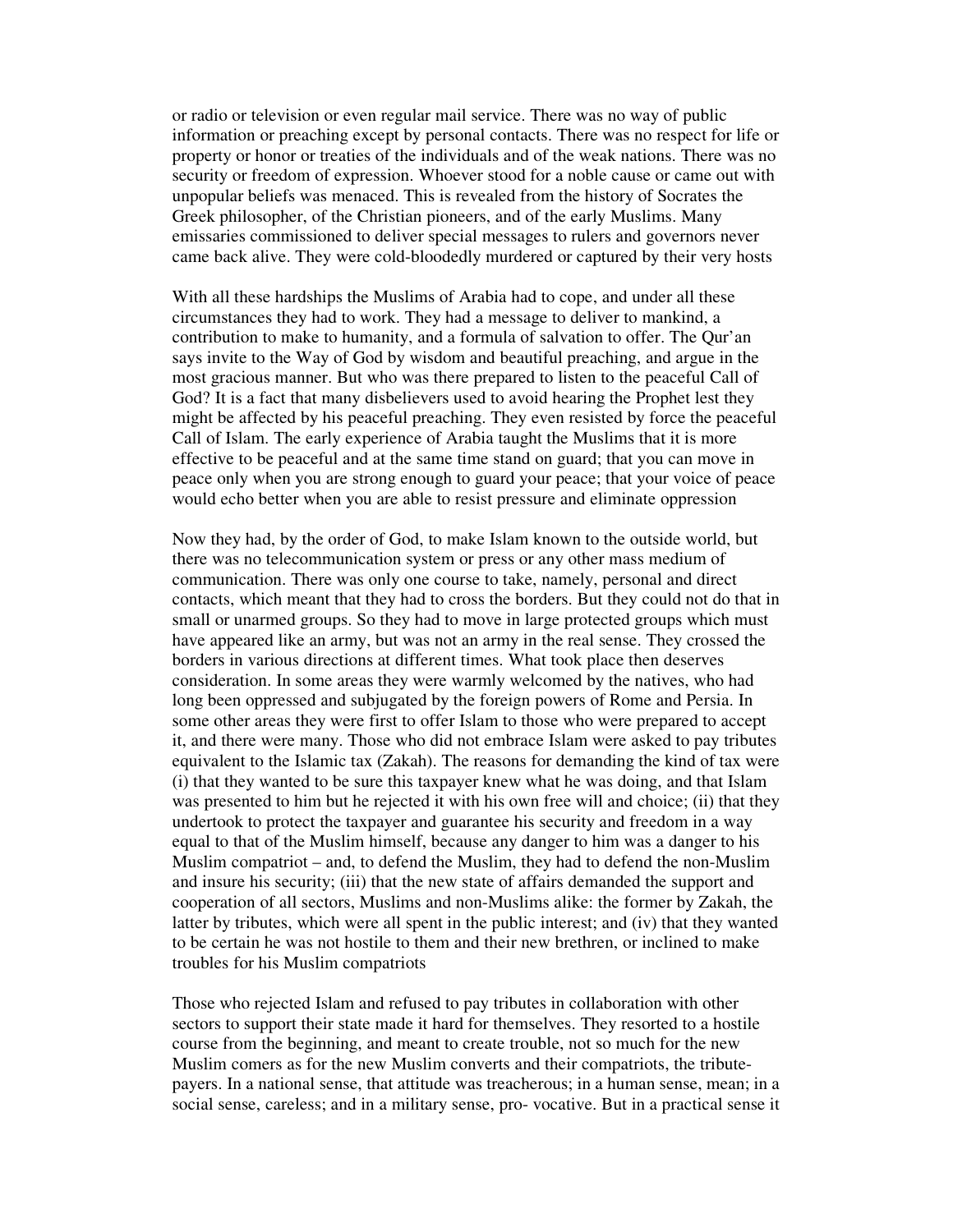needed suppression, not so much for the comfort of the newcomers as for the sake of the state in which these very traitors were living. This is the only time force was applied to bring such people to their senses and make them realize their responsibilities: either as Muslims by accepting Islam freely, or as loyal citizens by being tributepayers, capable of living with their Muslim compatriots and sharing with them equal rights and duties

3. It may be wise for these critics to study the Qur' an with honest intentions to see what it ordains with regard to war and peace. It may be wiser still for them to investigate the status of the "conquered" people, and the conditions under which they lived before and after their contact with the Muslims. What will they say, if they find out that urgent appeals were made to the Muslims by natives of the Persian and Roman protectorates to come and deliver them from the oppressing foreign rule? What will they think, if they happen to discover that the Muslim "conquerors" were joyfully welcomed by common people as well as by the religious patriarchs, who were longing for Muslim protection and Muslim justice of administration? How would they explain the phenomenon that some of the "conquered" people not only welcomed the "invading" Muslims but also fought on their side against the oppressors? How would they conceive the prosperity, freedom and progress of the " invaded" regions under Islam, in comparison to what had prevailed therein before? We are not ascertaining any particular point of view on the matter or making any hasty conclusions. We simply believe that the question is worth reconsidering and deserves serious investigation. The findings will certainly by interesting and significant. Perhaps a Western mind can understand better, if the whole matter is considered in the light of the prevailing conditions in today's world. The deep concern of the Western Allies over Berlin, the appeals of the oppressed everywhere, the anxiety of the South Koreans, the fears of the Laotians, the NATO business, the SEATO affairs, the Instability of the Communist Satellites - all that may help the Western mind to understand the events of those remote centuries and the actual policies of the Muslims of those days

4. The idea that Muslim wars in the outside world were motivated by economic needs of the Arabs is worth considering too. Although seemingly certain of their own assumptions, the upholders of such an idea have not really studied the case seriously. Do they honestly think that the economic needs were the reasons to urge the Muslims to cross their Arabian borders? On what ground do they assume that Arabia – with its ancient centers of business, valleys and oases–was no longer capable of producing enough for the Muslims? Have they made any serious inquiry as to how much the " invading" Muslims made for themselves, how much they distributed among the people under their rule, and how much they sent back to the Central Administration in Medina or Damascus or Baghdad or Cairo? Have they compared the revenues of the " invaded" territories before and after Islam, and found out whether or not the " invaders" were simply self-interested business adventurers? Have they any reasons to believe that those Muslims took more than what they gave, or drew more than what they had deposited, or made more than what they had invested? Have they come across any evidence to prove if the Central Government in Arabia had at any time received tributes or taxes from its "conquered" protectorates which were needed for the development of these very protectorates, and if so how much was received, and was it worth the adventure in the unknown world? Have they collected any reliable information to show that Arabia was privileged or given preference, in expenditures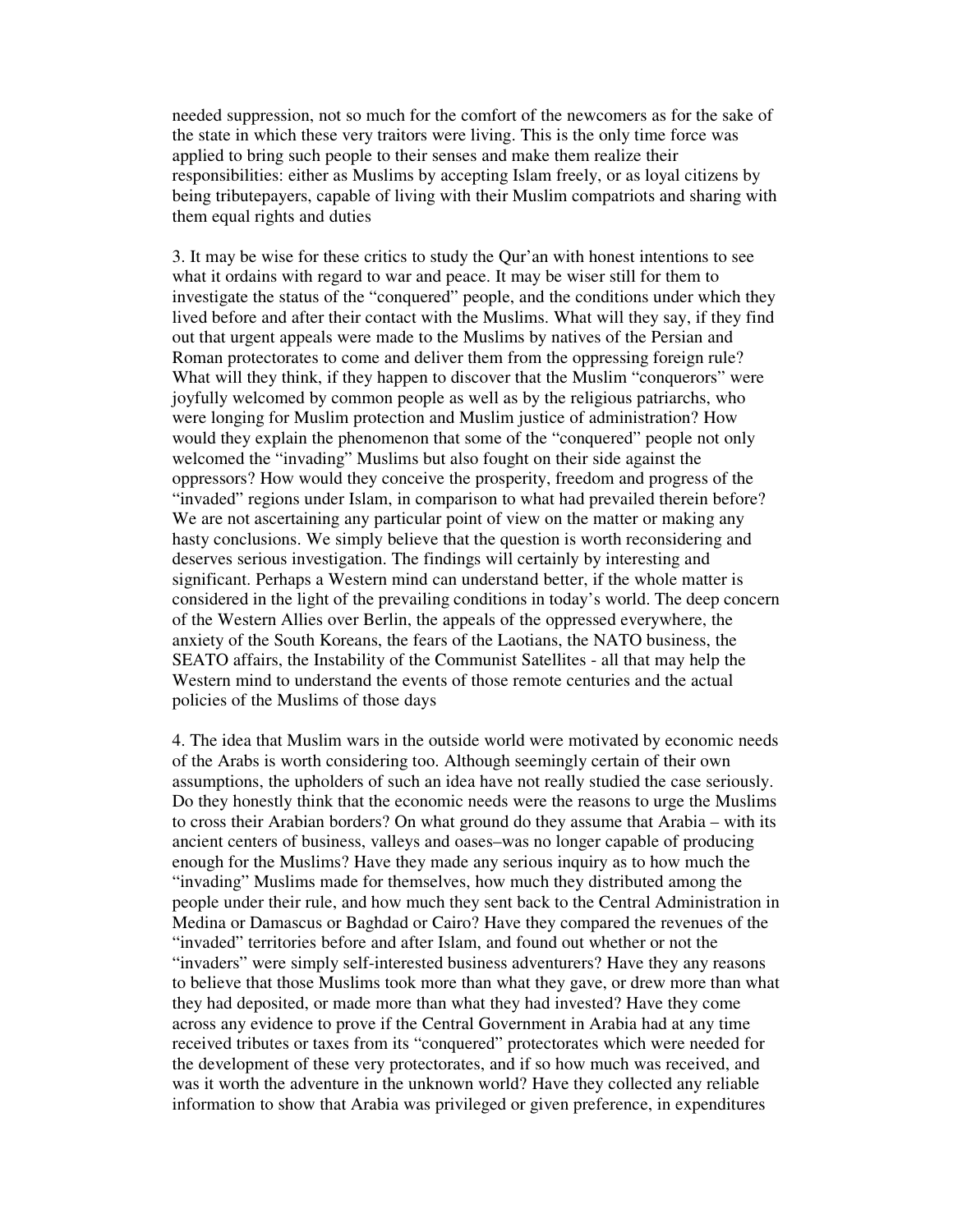or development programs over the "invaded" areas? Finally, did Arabia, all of a sudden feel the threat of a "population explosion" which forced the Muslims to carry out adventurous wars and / or economic explorations?

The attempt to interpret the Muslim contacts with non- Muslims in terms of economic needs may sound novel and worthy of sympathy, but it does not seem to have much truth in it or carry much bearing on serious scholarship. The least reservation that can be made as regards this attempt is that it is so far from being satisfactory and complete. There is so much yet to be done in terms of research, investigation, analysis and comparison. Until this is done, no critic has any moral right to pass his own theoretical assumptions as valid or binding. This presents another gracious invitation of Islam to all critics to make more serious attempts to search for the truth

5. There is not much need to take as serious the opinions of those who consider the Muslim wars in terms of plunder and loot. What can be more casual or more stereotyped than such an opinion? It is a short cut in the field of scholarship and an easy way out of some Intellectual and moral problems, but it is so far from being the truth. The same questions of points 3 and 4 above can be asked again, just to find out how much loot the Muslim adventurers took or sent back to Arabia, and how many of their men returned home with spoils. This is not to mention the flourishing, the renaissance and prosperity of the "looted" territories under these very "looters". It is not even to mention the harsh persecutions and heavy losses of lives and properties inflicted on Muslims, or the provocation and threats hurled at them. It is simply an appeal to those of such an opinion to make more careful studies of the case and present more responsible conclusions. However, they have to remember that whatever loot collected by the Muslims was very little compared to what they had lost by confiscation, usurpation, persecution and other provocative action inflicted on them from the hostile camps

Whether or not the critics of these various grades accept the point of view of this survey, the fact remains that Islam is the religion of peace in the fullest sense of the term; that unjust war was never among its teachings; that aggression was never in its tenets or tolerated by it; that force was never employed to impose it on anyone; that the expansion of Islam was never due to compulsion or oppression; that misappropriation was never forgivable by God or acceptable to Islam; and that whoever distorts or misrepresents the Islamic teachings will do more harm to his own self and his associates than to Islam. Because it is the religion of God and the straight path to Him, it survived under the most difficult conditions, and it will survive to be the safe bridge to happy eternity. Should these critics have any doubt about this fact, they would be wise to study Islam, re-read the Qur' an, and refresh their memory of history

The fact that economic prosperity and cultural renaissance followed the spread of Islam into the "conquered" regions does not necessarily mean that the Muslims were after economic gains and military spoils. Even if such alleged gain and spoils became incentives in later periods of Islamic history, it still does not follow that Islam prefers war to peace and the Muslims relish war spoils. There are better explanations. One of these should be very clear to those who are familiar with the classical discussion of The Protestant Ethic and the Spirit of Capitalism where Protestantism, along with other factors, led to the rise of modern capitalism. No serious mind would contend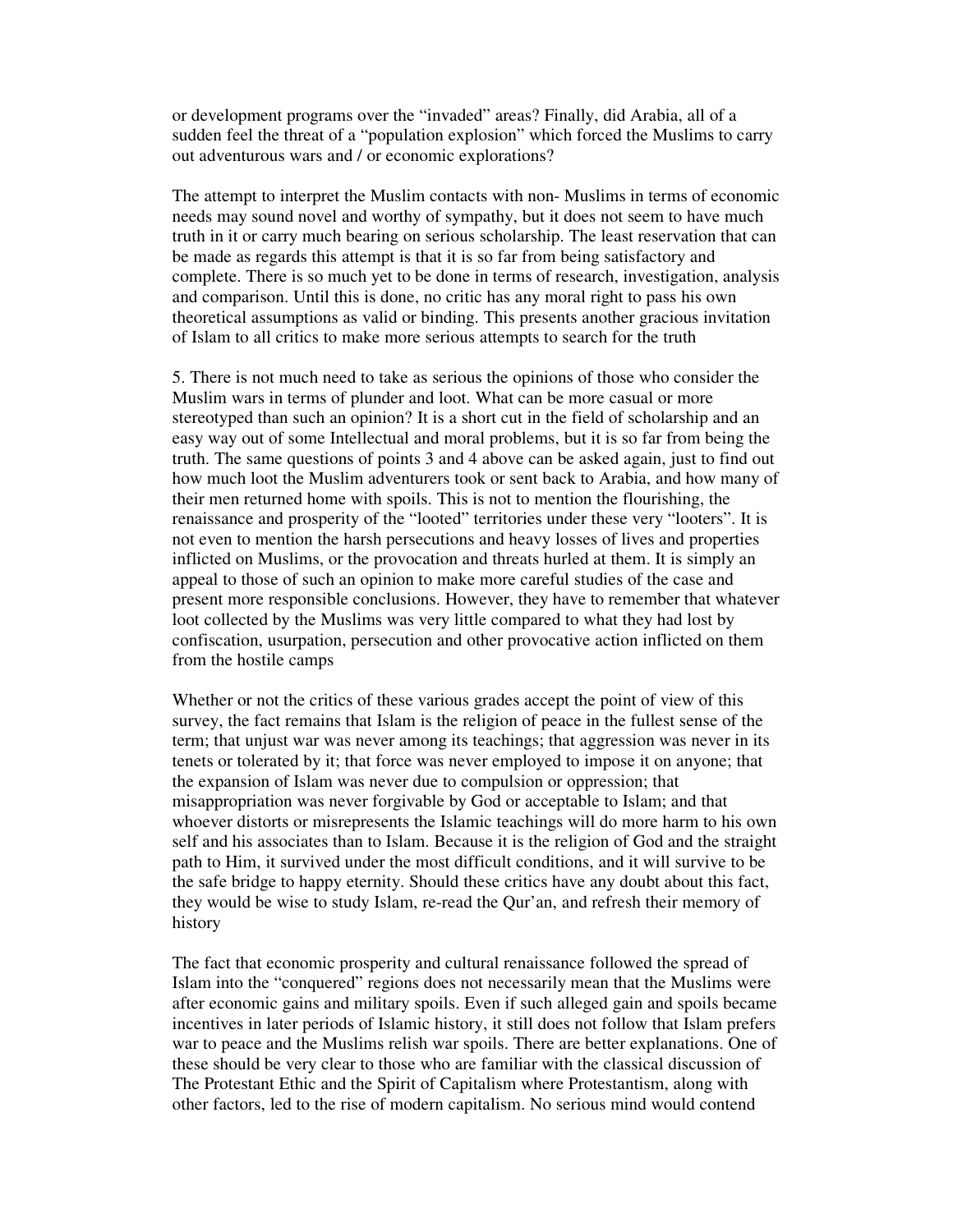that the Protestants developed their ethic to become economically prosperous or that modern capitalism still depends on the Protestant Ethic

6. Finally, the word "Jihad" when associated with the word " Terrorism" become an abused term; the common meaning of Jihad is the action of a Muslim to defend his Muslim country when attacked, but it will never be a Jihad if you break the Muslims rules of engagement. It is a fact that Islam is both a faith and a set of rules of conduct, even in times of war Muslims are not allowed to kill anybody except the one who is engaged in face to face confrontation with them. The Muslims rules of engagement insist that children, women, the infirm, the aged, the men of religion and all those who are not engaged directly in battle should not be harmed. Moreover, Muslims in times of war are not allowed to destroy buildings housing innocent people or to destroy lands or to cut trees or to poison wells or to endanger the environment. Also Islam forbids haphazard killing where innocent people are killed along with wrongdoers

At the same time the wide meaning of the word Jihad is 'striving to do good' . So if you educate your family correctly your action is a Jihad, if you do your job properly your action is a Jihad, if you control your anger continuously your action is a Jihad, and the greatest Jihad is to restrain your soul from impure evil lower desires and lusts

It should be stated that Islam, the religion of tolerance and forgiveness, holds the human soul in high esteem, and considers the killing of innocent human beings a grave sin and a terrible crime; This is backed by the Qur' anic verse which reads: " … that if any one slew a person – unless it be for murder or for spreading mischief in the land – it would be as if he slew the whole people, and if any one saved a life, it would be as if he saved the life of the whole people..." (Qur'an 5: 32)

The Prophet is reported to have stated that: ' a woman would go to Hell because she locked up a cat that died as a result '; If such is the ruling on protecting animals, no doubt aggression against human beings deserves greater prohibition, for human beings are honored by God

Also Islam teaches justice: "O you who believe, stand out firmly for God as witnesses to fair dealing; and let not the hatred of others to you make you swerve to wrong and depart from justice. Be just; that is next to piety, and fear God." (Qur'an 5:8)

The Prophet said God had revealed to him: "O my servants, I have prohibited myself from doing anything unjust and have forbidden you from doing anything unjust as well. So don't do anything unjust"

Muslims who are aware of the teachings of Islam, the directives of the Holy Qur'an and the teachings of the Prophet will never involve themselves in any kind of terrorist acts of aggression against innocent civilians. Such acts are considered an injustice to innocent people who are terrorized without any reasons

If any terrorist attacks were carried out against innocent civilians then Islam reject the act and incriminate the perpetrator, and the aggressor deserves the punishment irrespective of religion, race or gender. It is unfair to hold a whole nation accountable for a crime carried out by a limited number of fanatic extremists, or to characterize a certain religion as a faith giving support to violence and terrorism.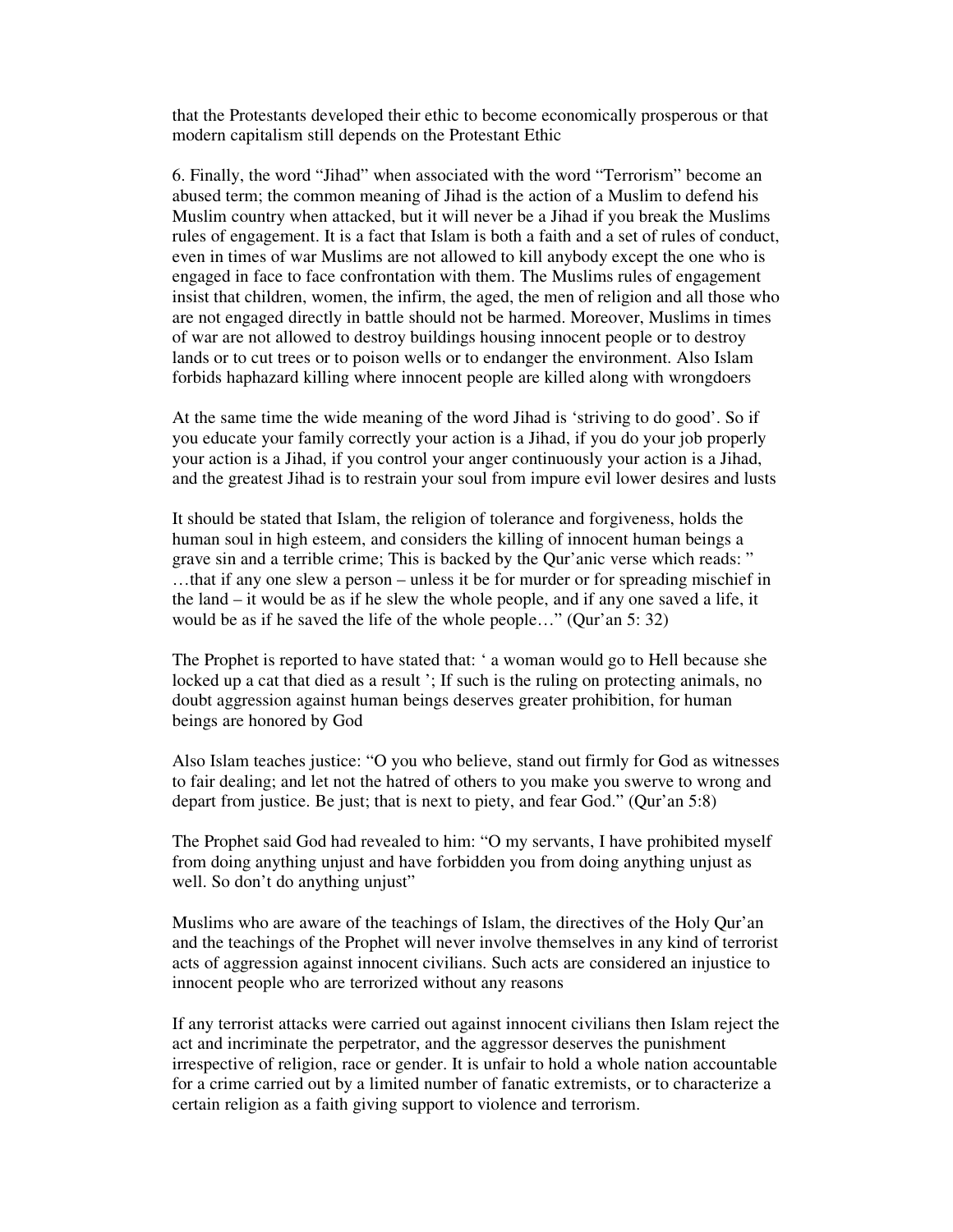## *Jesus, Son of Mary*

One of the most controversial problems in human history is the question of Jesus. Was he completely Divine or only human, or was he semi-Divine and semi-human at the same time? Was he true or just another pretending impostor? Was he born in an ordinary way to a father and a mother like any other child? Was he born in the winter or in the summer? Many questions like these were and are still raised by Christians and non-Christians alike. Disputes and arguments about such matters have been continuous from the time of Jesus until today. Many denominations among the Christians have arisen on account of little differences in the interpretation of some insignificant aspects of these questions. This is all known to Christians as well as to non-Christians. But just where does Islam stand? Can Islam offer any interpretation to settle these perplexing questions? ( There are many arguments regarding Jesus' life: how, when, and where he was born, lived, received his Message, died, and was buried; his " miracles". Lack of space and the blasphemous defamatory character of the arguments force us to limit our discussion of these provocative questions. For a critical survey and an excellent biliography, see Qazi Muhammad Barakatullah, Jesus Son of Mary, Fallacy and Factuality - Philadelphia: Dorrance & Company, 1973.)

Before anything can be said, three points must be made clear. First, a Muslim is quite at ease as far as the attitude of Islam towards Jesus is concerned; his mind is settled, his conscience is clear, and his belief is sound. Secondly, a Muslim's concept of God, religion, prophethood, revelation and humanity makes him accept Jesus not only as a historical fact but also as one of the most distinguished apostles of God. It should be remembered here that acceptance of Jesus by Muslims is a fundamental article of Faith in Islam, and that a Muslim can never think of Jesus in any derogatory terms. A Muslim is happily denied the liberty of defaming Jesus or any other prophet of God

Thirdly, whatever will be mentioned here is what the Qur' an says and teaches. Although very unpopular among the Christians, the Islamic beliefs about Jesus do not intend in any way to belittle his role or underestimate his character or degrade his great personality. On the contrary, these Islamic beliefs depict Jesus in a most respectable manner and place him as high in status as God Himself has placed him. In fact, the Muslim is more respectful of Jesus than many Christians. But the attitude of Islam should not be misunderstood. It must not be interpreted as appeasing or flattering or compromising. It is to be taken as the truth in which the Muslim unshakably believes and will continue to believe. It is the truth of yesterday, the truth of today, and the truth of tomorrow

The environment in which Jesus was born and raised deserves some attention. The people to whom he was sent had peculiar characteristics, among which were:

(I) that they interpolated and misinterpreted the Scriptures of God in meaning and word alike; (ii) that they rejected some of their prophets, including Jesus, and killed some; and (iii) that they were outspoken and irresponsible as regards their wealth. The Qur'an says :

Is it that whenever there comes to you ( children of Israel) an apostle with what you desire not, you are puffed up with pride? Some you called impostors, and other you slay! (2:87)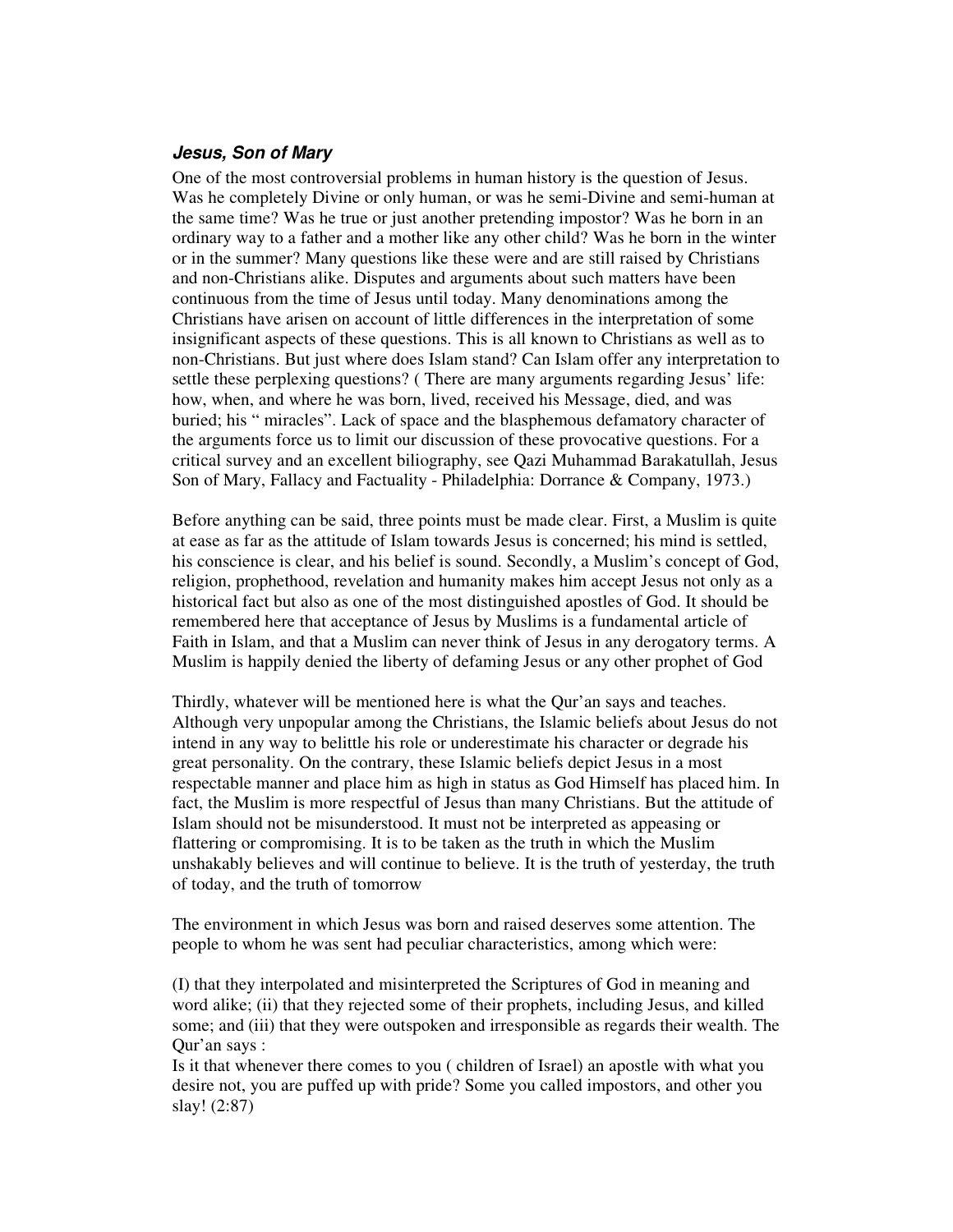God has heard the taunt of those who say: 'Truly, God is indigent and we are rich!' We shall certainly record their word and (their act) of slaying the prophets in defiance of right, and We shall say: ' Taste you the penalty of the Scorching Fire!' (3:181)

God did aforetime take a Covenant from the Children of Israel. But because of their breach of their Covenant, We cursed them, and made their hearts grow hard: They change the words from their (right) places and forget a good part of the Message that was sent them  $(5:13-14)$ 

This was the second nature of the people to whom Jesus was sent. As for the date of his birth, Christians have not been able to establish any specific season or year. " Astronomers still have not pinned down any scientific explanation of the Star of Bethlehem'… … 'Neither the year of Christ's birth nor the season of the year when it (the star) occurred are known with certainty' … ..' Historians estimate the earliest year was 11 BC and the latest, 4 BC ....' Also, ........ 'while the time of year when the birth occurred has not been fully established most probably it occurred in the springtime, rather than in December. … … "(Mrs. Simone Daro Gossner of the U.S. Naval Observatory, quoted on p.12 of The Edmonton Journal of December 23,1960)

Be that as it may, the more important question to the Muslim is how Jesus was born. Up to the time of Jesus three kinds of creation had been experienced, in each of which the power, the knowledge and the wisdom of God the Creator were clearly demonstrated. First, there was human being created without the physical interference or presence of any known human father or mother, and that was Adam. Secondly, there was a human being created without the physical existence or the precedence of any known mother or female ancestor, and that was Eve. She was anticipated by Adam who might be thought of as the symbolic or figurative father of mankind. Thirdly, there were millions of people created through the normal intimacy of fathers and mothers. Curious and inquiring minds might have pondered on the possibility of the fourth kind of creation, namely, the creation of a human being without the physical interference of any human father. This possibility seems to have been translated into reality by God in the creation of Jesus to, perhaps, complete the four possible kinds of creation, and to illustrate the power of the Creator in every possible shape and form. The birth of Jesus to the pious Mary was a miraculous action, an act of the will of God. The choice of this kind of creation at that particular time may be as much intelligible as it is interesting. It seems that medicine was quite popular in one way or another, in one region or another. The contemporaries of Jesus swerved so far from the Path of God and were also stubborn. God showed them His power in a new form of creation. He showed them that His power is infinite, and that their salvation would come about only by submission to Him and belief in Him. The illustration was presented in the vivid manifestation of the creation of Jesus. This, perhaps, was also an anticipation of the kind of miracles which Jesus was to perform later on with the help of God, the miracles which were more or less of a medical nature

It should be pointed out that this hypothetical interpretation of the birth of Jesus is not based on the authority of the Qur' an or the Traditions of Muhammad. These four logically possible forms of creation and the induction that the birth of Jesus constitutes the fourth and final form are the personal views of the writer and his own hypothesis. This personal view has no bearing whatsoever on the authority or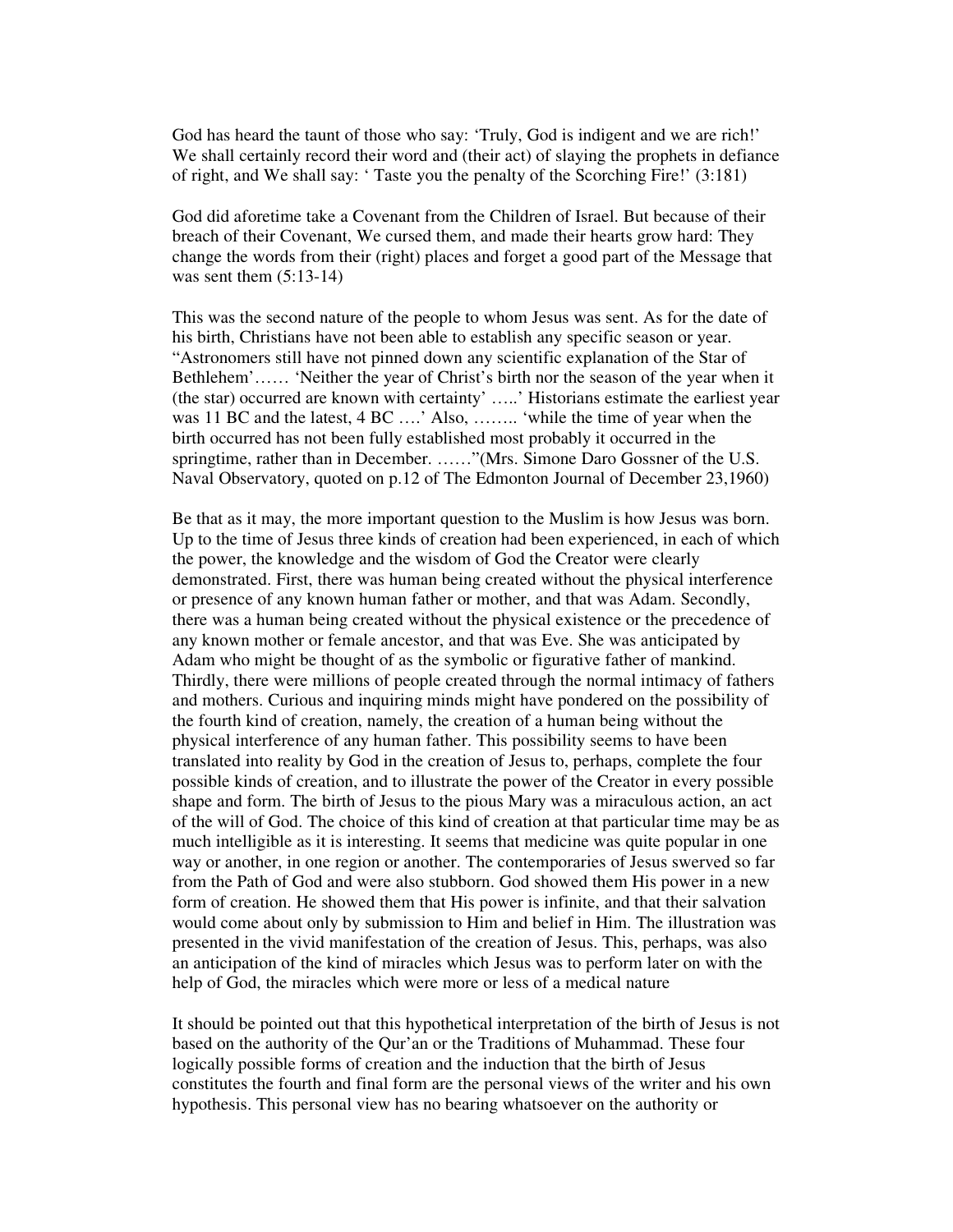genuineness of the Qur' an and the Traditions of Muhammad. Whether this hypothesis about the four kinds of creation is valid or not, it does not in any way affect the Muslim's belief in the truth of the Qur' an and its statement about the birth of Jesus being the miraculous will and work of God. At any rate, the whole point is worth pursuing

Now if anyone wishes to call Jesus the son of God or God because he was created without the precedence of a human father, and because God Himself adopted him or acted as his father, if this holds true the same thing should even be more applicable to and more appropriate for Adam, who had neither a father nor a mother. And if the fatherhood of God is interpreted in a figurative sense then it should apply to all mankind, particularly those who distinguished themselves in the service of the Supreme Lord. Human beings are the magnificent creation of God and, in a sense, are His children. Whether the Fatherhood of God is interpreted literally or figuratively it would be quite arbitrary to confine it to Jesus alone, discarding Adam in the first interpretation and the rest of mankind in the second. The Qur'an reveals the birth of Jesus in the following manner:

And relate (O Muhammad) in the Book (the story of) Mary, when she withdrew from her family to a place in the East. She placed a screen (to screen herself) from them; then We sent to her our angel, and he appeared before her as a man in all respects. She said: 'I seek refuge from you to (God) Most Gracious: (come not near) if you do fear God. ' He said:' Nay, I am only a messenger from your Lord, (To announce) to you the gift of a pure growing son.' She said:' How shall I have a son, seeing that no man has touched me, and I am not unchaste?' He said:' So (it will be): your Lord said: That is easy for Me, and (We wish) to appoint him as a Sign unto men and a Mercy from Us. It is a matter so decreed' . So she conceived him, and she retired with him to a remote place. And the pains of childbirth drove her to the trunk of a palm-tree: She cried (in her anguish ): ' Ah! how I wish I had died before this! how I wish I had been a thing forgotten or out of sight!' But a voice cried to her from beneath the palm-tree:' Grieve not! for your Lord has provided a rivulet beneath you; and shake towards yourself the trunk of the palm-tree: It will let fall fresh ripe dates upon you. So eat and drink and cool (your) eye (be happy). And if you do see any man, say: 'I have vowed a fast to (God) Most Gracious, and this day will I enter into no talk with any human being.' At length she brought him to her people carrying him (in her arms). They said: 'O Mary! truly an amazing thing you have brought! O sister of Aaron! your father was not a man of evil, nor your mother was a woman unchaste!' But she pointed to him. They said: 'How can we talk to one who is a child in the cradle? He said:' I am indeed a servant of God: He has given me revelation and made me a prophet; and He has made me blessed wheresoever I be, and (He) has enjoined on me prayer and charity as long as I live; and (He) has made me kind to my mother, and not overbearing or miserable; so peace is on me the day I was born, the day that I die, and the day that I shall be raised up to life (again)!' Such (was) Jesus the son of Mary. (It is) a statement of truth, about which they (vainly) dispute. It is not befitting to (the Majesty) of God that He should beget a son. Glory be to Him! When he determines a matter, He only says to it: 'Be'; and it is. Verily God is my Lord and your Lord: Him therefore serve you: this is a Way that is straight.(19:16-36; cf.3:42-64; 4:171-172; 5:17, 72-75; 25:2, 43:57-65)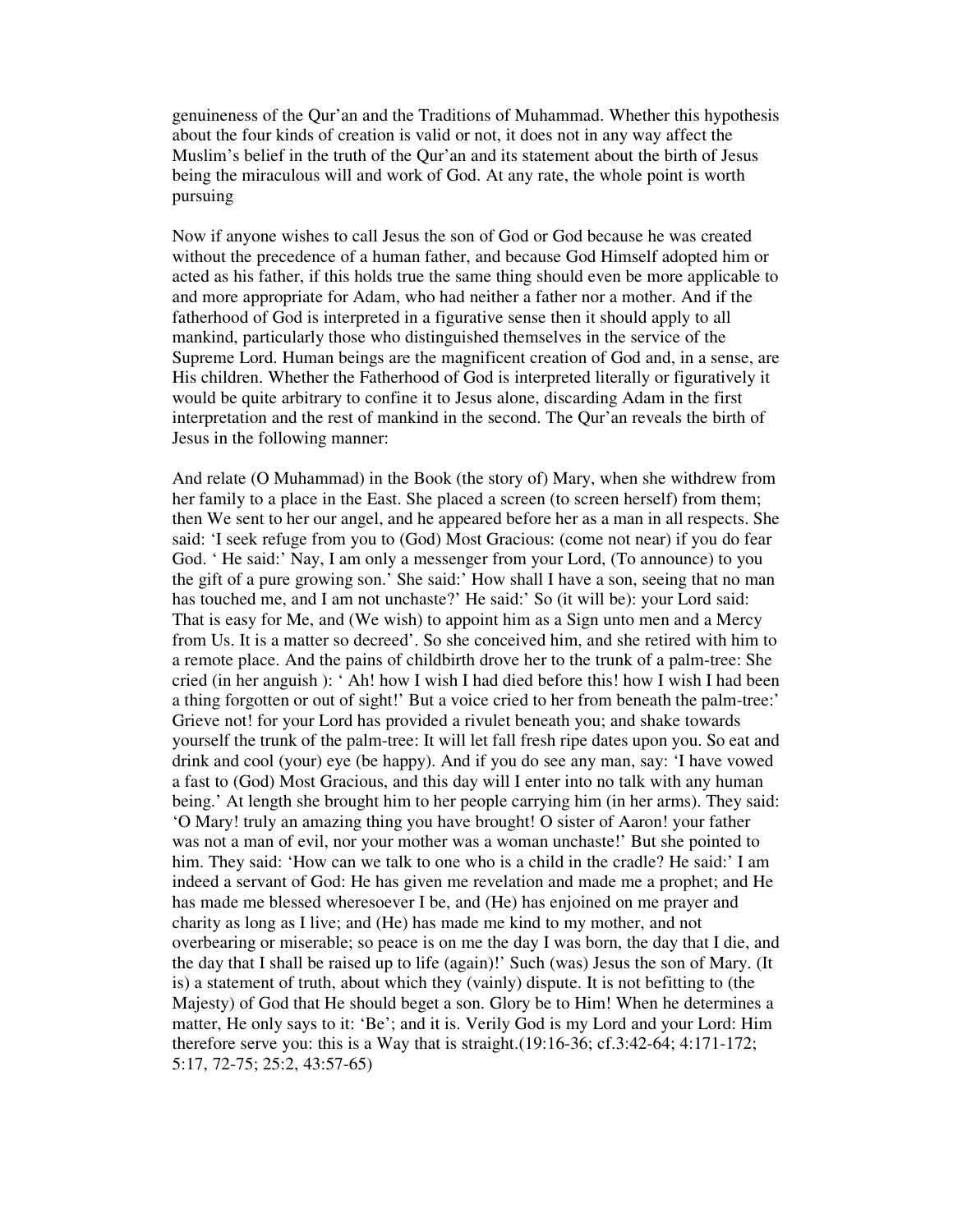The mission which God entrusted to Jesus was not salvation through total atonement by blood sacrifice, but salvation by virtue of right guidance and self-discipline, by quickening the stagnant minds and softening the hard souls. It was to install the true religion of God and restore His revelations which had been misinterpreted and abused. In approaching those stagnant minds and hard souls, Jesus not only preached the word of God but also brought tangible Signs and performed " Miracles" in support of his mission. Logical and spiritual as well as "supernatural" and extraordinary proofs were provided by God at the hands of Jesus to show those hard-hearted people the true path of god. Relating the mission of Jesus and the " miraculous" nature of his proofs, the Qur'an says:

Behold! the angles said: 'O Mary! God gives you glad tidings of a Word from Him: his name is the Messiah Jesus, the son of Mary, held in honor in this world and the Hereafter and of (the company of) those nearest to God; he shall speak to the people in childhood and in maturity. And he shall be (of the company) of the righteous' . 'And God will teach him the Book and Wisdom, the Law (Torah) and the Gospel, and (appoint him) an apostle to the children of Isral, (with this message): ' I have come to you, with a Sign from you Lord, in that I make for you out of clay, as it were, the figure of a bird, and breathe into it, and it becomes a bird by God's leave: and I heal those born blind and the lepers, and I quicken the dead by God's leave; and I declare to you what you eat and what you store in your houses. Surely therein is a Sign for you if you did believe: (I have come to you), to attest the Law (Torah) which was before me, and to make lawful to you part of what was (before) forbidden to you. I have come to you with a Sign from your Lord. So fear God's displeasure and obey me. It is God Who is my Lord and your Lord; then worship Him. This is a Way that is straight (3:45-51)

Then will God say: 'O Jesus the son of Mary! recount My favor to you and to your mother. Behold! I strengthened you with the holy spirit, so that you did speak to the people in childhood and in maturity. Behold! I taught you the Book and Wisdom, the Law and the Gospel. And behold: you make out of clay, as it were, the figure of a bird, by My leave, and you breathe into it, and it becomes a bird by My leave, and you heal those born blind, and the lepers by My leave. And behold! you bring forth the dead by My leave. And behold! I did restrain the children of Israel from (violence to you )when you did show them the Clear Signs, and the unbelievers among them said: 'This is nothing but evident magic.' And behold! God will say: 'O Jesus the son of Mary! did you say unto men, 'worship me and my mother as gods in derogation of God? 'He will say: 'Glory to You! never could I say what I have no right (to say) ... Never said I to them aught except what You did command me to say, to wit, ' Worship God my Lord and your Lord; ' and I was a witness over them while I dwelt amongst them; when You did take me up You were the Watcher over them, and You are a Witness to all things (5:110-117)

These verses are only representative of numerous similar ones throughout the Qur'an. They all emphasize the fact that Jesus never claimed to be a god or the son of God, and that he was only the servant and apostle of the Lord in the pattern of those before him. The Qur' an stresses this fact in the following way:

And in their (the prophets') footsteps we sent Jesus the son of Mary confirming the Law that had come before him: We sent him the Gospel: therein was guidance and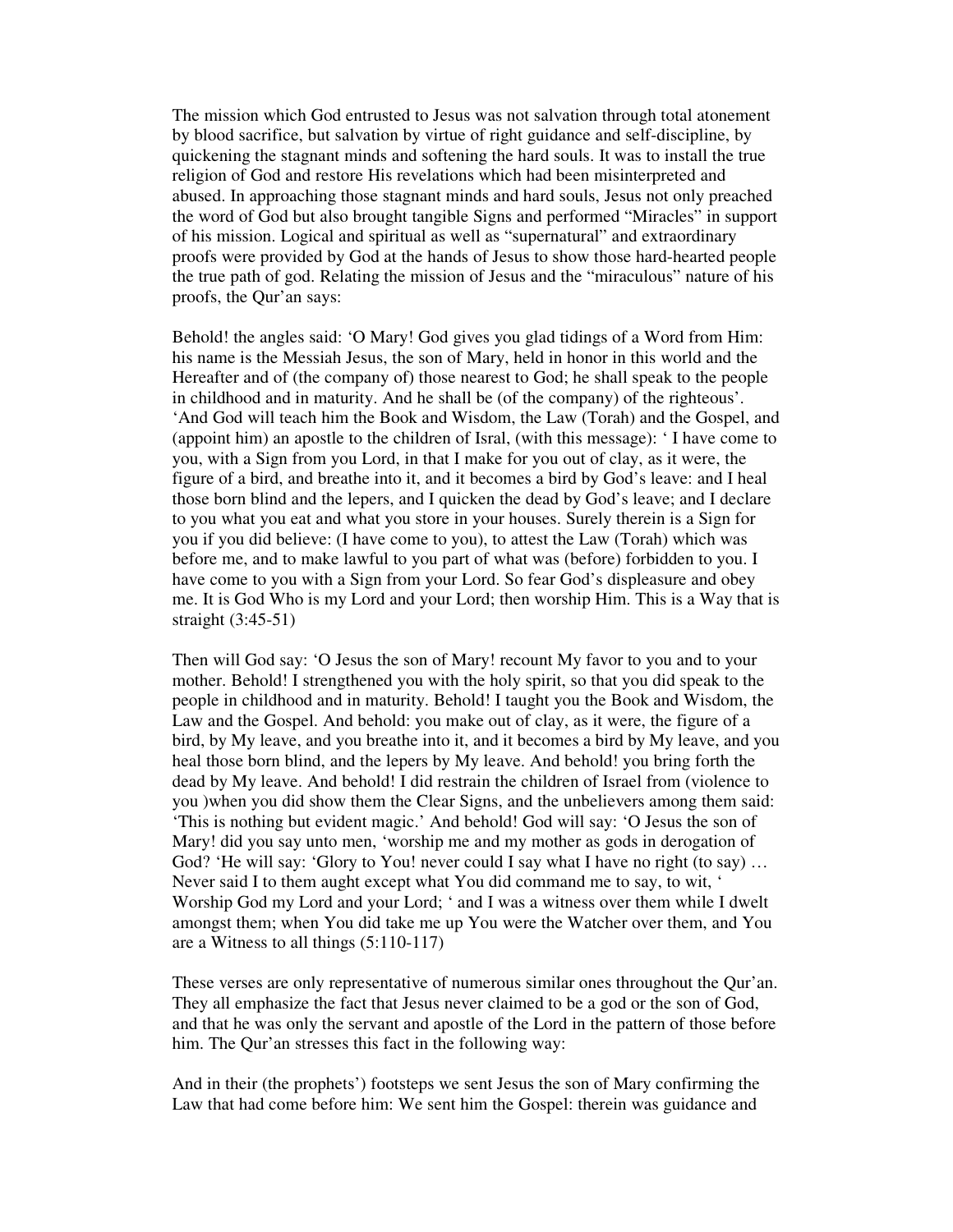light, and confirmation of the Law that had come before him: a guidance and an admonition to those who fear God's displeasure (5:46)

They do blaspheme who say: 'God is Christ the son of Mary.' But Christ said: 'O children of Israel! worship God my Lord and your Lord. Whoever joins other gods with God, - God will forbid him the Garden, and the Fire will be his abode: There will for wrong-doers be no one to help' They do blaspheme who say: 'God is one of three in a Trinity:' for there is no god except one God. If they desist not from their word ( of blasphemy), verily, a grievous penalty will befall the blasphemers among them. Why turn they not to God, and seek His forgiveness? For God is Most Forgiving, Most Merciful, Christ the son of Mary was no more than an apostle; many were the apostles that passed away before him. His mother was woman of truth. They had both to eat their (daily) food. See how God does make His Signs clear to them; yet see in what ways they are deluded away from the truth! ...Say: 'O People of the Book! exceed not in you religion the bounds (of what is proper), trespassing beyond the truth. Nor follow the vain desires of people who went wrong in times gone by, who misled many, and strayed (themselves) from the even Way (5:72-75; cf. 4:171-172)

The beginning of Jesus was controversial. So was his end. In between he was persistent in carrying out his mission, strengthened by the Book of God, by wisdom, by the Clear Signs and by the holy spirit. Yet very few were those who accepted him whole-heartedly. Although tolerant and peace-minded, Jesus could not tolerate the hypocrisy of the children of Israel and their devotion to the letter of the Law at the expense of its spirit. He was rejected and opposed by them, and they plotted to kill him. It was customary among them to reject some of their prophets and kill some. Jesus was no exception to this rule. In fact they believed that they did crucify him. The story was climaxed and dramatized at this stage, and religious mournings became sacred for the Christians as was wailing for the Jews

A plot was planned to crucify Jesus; an actual execution on the cross took place; someone was really crucified. But it was not Jesus; it was someone else who was crucified in his place

As for Jesus himself, God came to his rescue and saved him from the enemies. God crowned his mission on the earth by saving him from violent death and raising him up high to Heaven. Whether he was raised in rank by means of excellence or whether he was raised alive in soul and body or in soul only after he died a natural death has not much bearing on the Islamic beliefs. It is no article of Faith, because what is important and binding to a Muslim is what God reveals; and God revealed that Jesus was not crucified but was raised to Him. The Qur' an related the end of Jesus as follows:

The people of the Book ask you (Muhammad ) to cause a book to descend to them from Heaven: indeed they asked Moses for an even greater (miracle), for they said: 'Show us God in public' . But they were dazed, for their presumption, with a thunder and lightning. Yet they worshipped the Calf even after Clear Signs had come to them; even so We forgave them; and gave Moses manifest proofs of authority. And for their Covenant We raised over them (the towering height ) of Mount (Sinai); and (on another occasion) We said: 'Enter the gate with humility'; and (once again) We commanded them: 'Transgress not in the matter of Sabbath' . And We took from them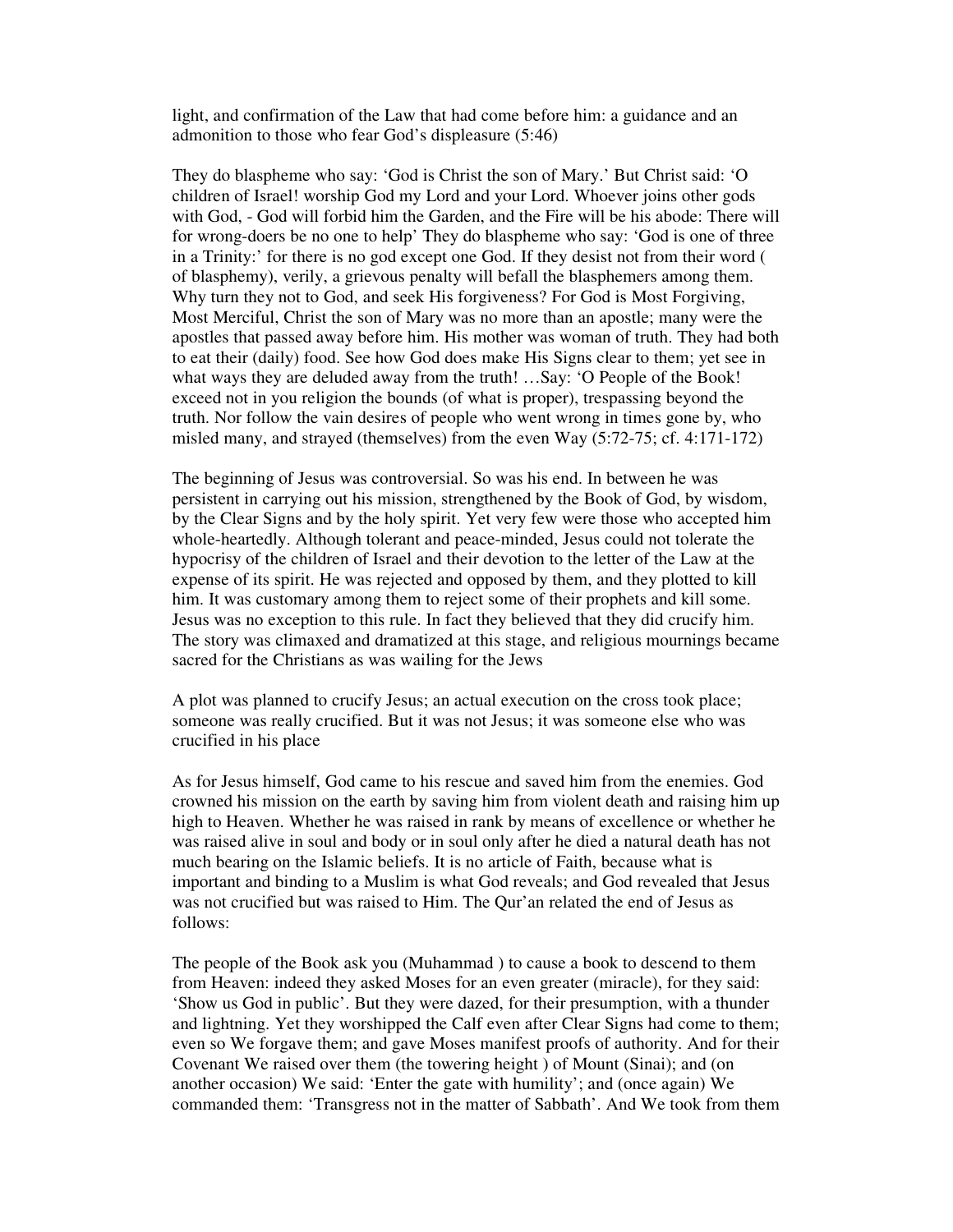a solemn Covenant. (They have incurred divine displeasure); in that they broke their Covenant; that they rejected the Signs of God; that they slew the Messengers in defiance of right; that they said:' Our hearts are the wrappings (which preserve God's Word; we need no more)'; nay God has set the seal in their hearts for their blasphemy, and little is it they believe; that they rejected Faith; that they uttered against Mary a grave false charge; that they said (in boast the dersion): 'We killed Christ Jesus the son of Mary, the apostle of God.' But they killed him not, nor crucified him, but so it was made to appear to them. And those who differ therein are full of doubts, with no (certain) knowledge except only conjecture to follow, for of a surety they killed him not. Nay, God raised him up to Himself; and God is Exalted in Power, Wise (4:153- 158; cf:3:52-59)

Islam rejects the doctrine of the Crucifixion of Jesus by the enemies of God and also the foundations of that doctrine. This rejection is based on the authority of God Himself as revealed in the Qur' an, and on a deeper rejection of blood sacrifice and vicarious atonement for sins. Islam teaches that the First Sin of Adam was forgiven after he himself had made the atonement; that every sinner, if not forgiven by God, will himself be accountable for his sins; and that no one can make atonement for the sins of another. This makes no room for the entertainment of the doctrine of Blood Sacrifice or atonement on another person's behalf. However, some of the early Christian sects did not believe that Jesus was killed on the Cross. The Bacilidans believed that someone else was crucified in his place. The Docetae held that Jesus never had a real physical or natural body, but only an apparent body, and that his cricifixion was apparent, not real. The Marcionite Gospel (about 138 A.D.) denied that Jesus was born, and merely said that he appeared in human form. The Gospel of Saint Barnabas – of which there is an English translation in the State Library of Vienna and an Arabic version in the Arab world-supports the theory of substitution on the Cross

As regards the end of Jesus, the Muslim is quite at ease as he is with regard to his beginning. The Muslim believes that Jesus was neither killed nor crucified, but God raised him up to Himself in honor and grace. The mind of the Muslim is clear as far as the whole matter is concerned. The Qur' an has settled the disputes for him once and for all. The belief that Jesus was crucified raises a number of unavoidable inquiries. Some of these may be presented here

1. Does the crucifixion of Jesus as conceived by the Christian churches befit the Justice, the Mercy, the Power, and the Wisdom of God?

2. Is it just on God's part, or anybody's part for that matter, to make someone repent for the sins or wrongs of others, the sins to which the repenter is no party?

3. Is it consistent with God's Mercy and Wisdom to believe that Jesus was humiliated and murdered the way he is said to have been?

4. Is it a fulfillment of God's promise ( to defend His allies and protect His beloved ones) that Jesus was so deserted that he became an easy prey to God's enemies? Is this to be taken as a way of fulfilling one's obligations or as a precedence in honoring one's word?

5. Is it justifiable and proper to believe that God, the Most Forgiving, was unable to forgive Adam and his children for the Original Sin, and that He held them in suspense or bewilderment until Jesus came to make the atonement with his own blood?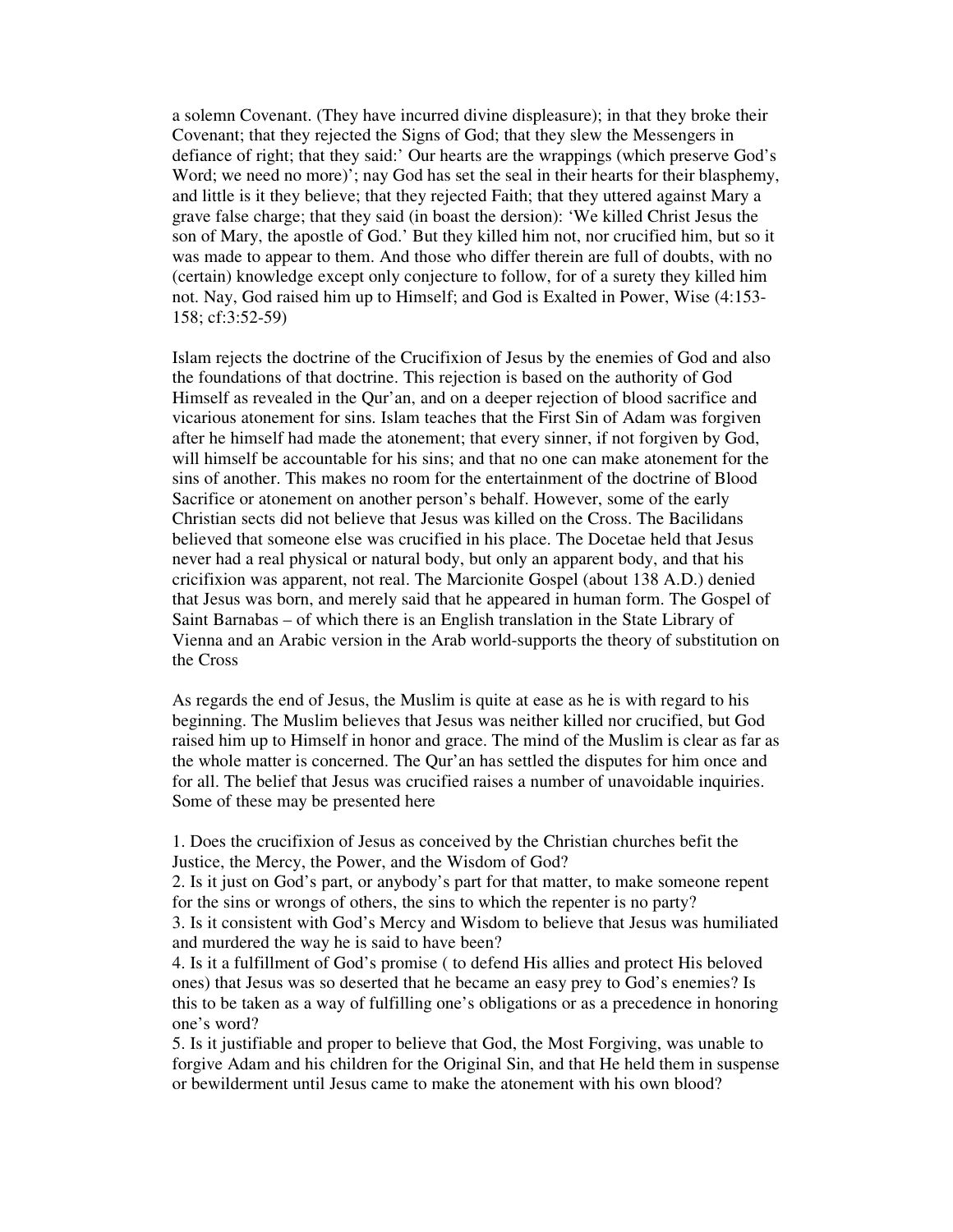6. Does the belief of crucifixion and blood sacrifice appear in any religion apart from the pagan creeds of the early Greeks, Romans, Indians, Persians, and the like? 7. Is there any parallel to Jesus in human history besides the fictitious figures of Bacchus, Apollo, Adonis, Horus and other Virgin-born gods? 8. Does it not give new insight to compare the words attributed to Jesus with those of Bacchus, who said that he was the Alpha and Omega of the world, and had came to redeem humanity by his blood? Could the similarity of these words to those ascribed to Jesus in later years stimulate a new zeal to search for the whole truth of the matter? 9. What did the Roman authorities have against Jesus? He was no threat to their control. In fact he did many favors for their leading personalities and their households. He taught his followers to render unto Caesar what belonged to Caesar and unto God what belonged to God. He was a peaceful preacher and a great help to the Roman authorities in keeping law and order in the land. Why then would they crucify him and lose such a good law-abiding citizen and supporter? 10. How much is known about the character of the Roman Governor, Pilate? Was he on good terms with the contemporary Jews who appealed to Rome against him? Was his rule in Judaea not expressive of his hatred and contempt of them? Was he not vulnerable to bribes? Why then would he hasten to do their will or implement their order? Why would he not accept the bribe of a rich admirer of Jesus such as Joseph of Armathaea? This Joseph, according to Luke, was wealthy and very interested in Jesus, and was a counselor who did not consent to the counsel in the decision to refer Jesus for crucifixion. Could he not have tried, even by bribing the corruptible governor, to save Jesus from crucifixion after he had failed to do so in the council chamber? 11. How many disciples did actually witness the alleged crucifixion of Jesus, and what were their reactions? Can it be true what Matthew says (26:56) that all the disciples forsook Him and fled? Is this the criterion of the integrity and character of such great disciples of a great teacher? Only the beloved John is reported to have been present at the scene. But how long was he present and how long did it take the condemmed person to die on the cross in those days? According to some reliable historical sources (see the article on the Cross, The Chambers' Encyclopedia, 1950), it usually took a few days for the condemned to die on the cross. But why was it only a few hours, not the usual few days, in the case of Jesus? And why did he "die" on the cross while his two other companions survived him? What about the darkness which overshadowed all the land for three hours of the crucifixion period (Matthew, 27:45; Mark, 15:33; Luke, 23:44); Could a replacement or substitution have taken place on the cross under the purple robe during that period of darkness and confusion?

12. How familiar with Jesus were those Roman soldiers who came to take him to cross? How certain were they that it was the right person they took to the scene? Did they really recognize him when they went to arrest him? Did they have any particular interest or urge to identify Jesus at that time when public festivities were taking place and fear of public outburst was imminent?

13. Can a believer imagine that Jesus (who was one of the five most determined and persistent messengers of God) would speak to God from the cross in the manner he is said to have spoken, in a tone of reproach or at best of anxiety? Is it proper for a distinguished prophet like Jesus to say to God at a trying time that God has forsaken him? Is that to be taken as a pattern or precedence in addressing God or in reacting to the trying experiences?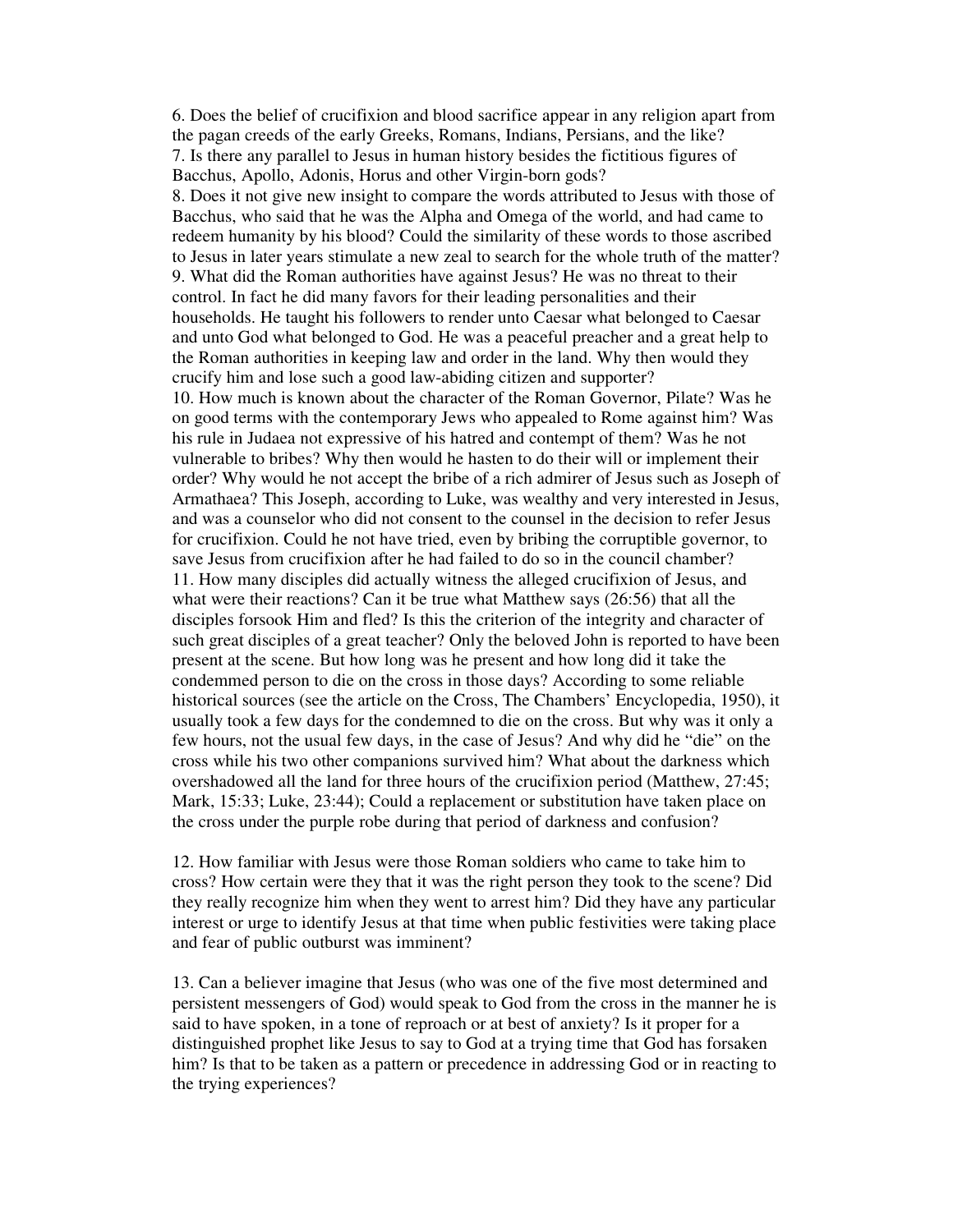14. Was God the Most Merciful, the Most Forgiving and the Most High unable to forgive men's sins except by inflicting this cruel and most humiliating alleged crucifixion on one who was not only innocent but also dedicated to His service and cause in a most remarkable way? Is this the application of God's mercy and forgiveness or the reflection of His justice and love?

A study of the surrounding circumstances of the time, the behavior of the mundane authorities, the public reactions, the concept of God, the status of man, the purpose of religion and the life – a study of these can provoke interesting thoughts similar to the ones I have mentioned. Until a satisfactory explanation of such inquiries is found, the believer cannot be at ease, nor can he enjoy any true peace of mind. So it may be advisable for all parties concerned to make a serious study of the matter and embark on a deeper course of investigation

However, as far as the Muslims are concerned, such inquiries never arise, and such perplexities are irrelevant, for Islam stands firm in maintaining that Jesus was not crucified or killed, but was honored and raised to God Himself. It is reported in Christian Literature that Jesus appeared, after crucifixion, to some disciples. His appearance is quite probable and conflicts in no way with the Islamic beliefs. If it was true that he appeared, the Muslim would believe that this appearance was not after death on the Cross but after the asylum; which he had taken by the order of God as a step in God's plan to save him and counteract the vicious conspiracy of the enemies. Instead of being crucified and humiliated as had been planned by the enemy, he was more exalted in rank and more honored as had been counter-planned by God

The greatness of Jesus and the distinction of his role do not, according to the Muslims, emanate from the Christian belief that he was cold-bloodedly crucified because of his teachings and to atone for man's sins. If this popular belief is valid, one might be tempted to say that the sacrifice of Jesus for atonement was in vain because sin has not been eliminated. Or one may even say that there are thousands of great heroes, like Jesus, who died in promotion of their causes, worthy and otherwise. These can be found everywhere, among the Germans, the Allies, the Communists, the officials of the United Nations Organization, the religious warriors, the freedom fighters, etc. So if this violent death is going to deify the dead, humanity must have countless gods and deities, and it would be arbitrary on anybody's part to confine such deity to Jesus alone, disregarding the other heroes who died in similar situations

Again, the Muslim does not face such a paradox. He believes that the greatness of Jesus arises from the fact that he was chosen by God and honored with His word; that he was entrusted with the revelations of God and commissioned to teach His message; that he was a prophet of character and personality; that he was sincere inwardly and outwardly; that he fought hypocrisy and blasphemy; that he was distinguished in the beginning at the time of his birth and in the end at the time of his ascension; and that he was a Sign to the people and a mercy from God. Peace be on him and his fellow prophets

The nature of this survey does not permit us to deal thoroughly with the statements of the Qur' an on Jesus and his mission. What has been given here is only the fundamental part. For further study and investigation the reader may be referred to the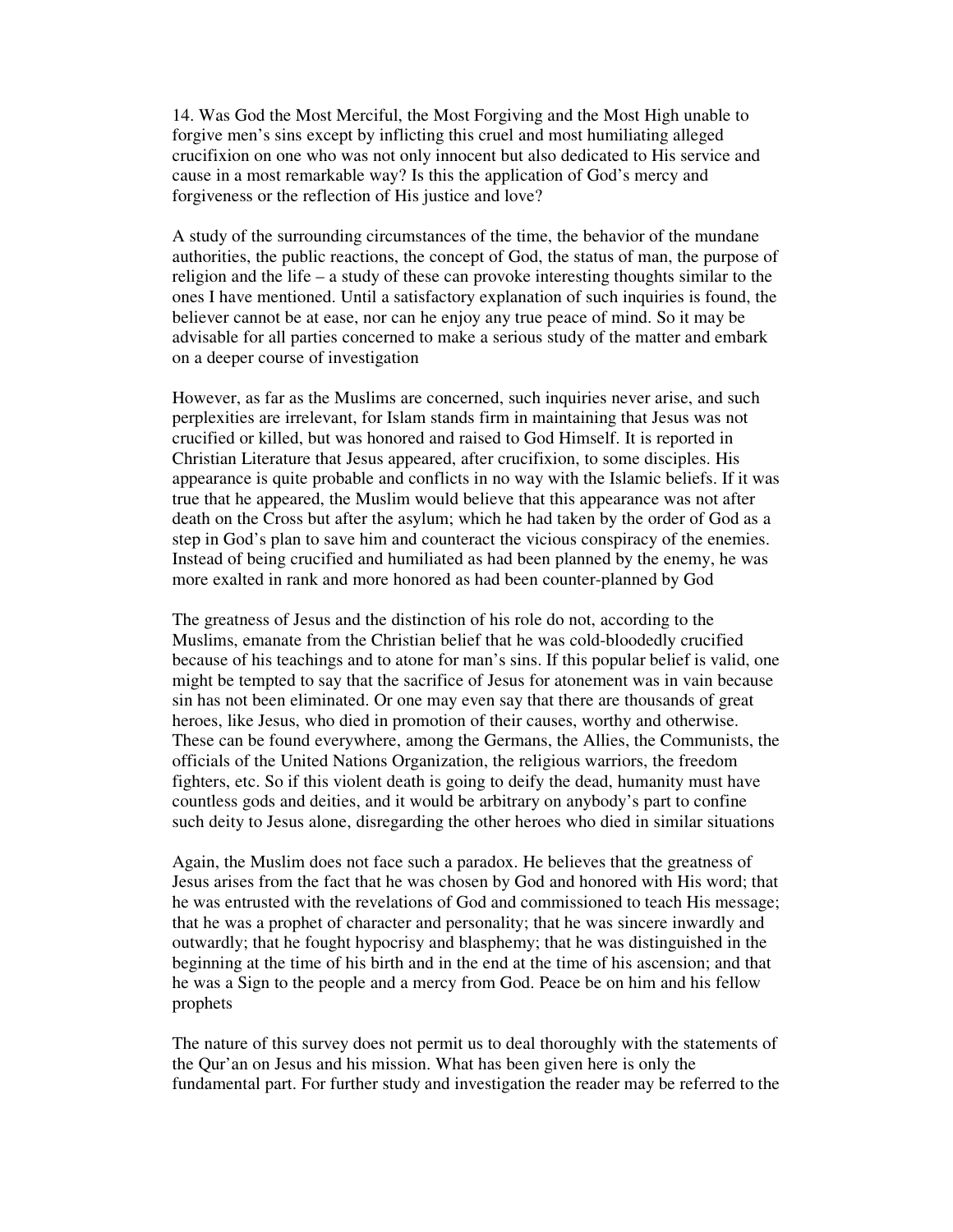Qur' an itself. To facilitate the references, a table showing the relevant chapters and verses in the Qur'an is here presented

CHAPTER NUMBER VERSE NUMBER 2 87,136,253 3 42-59,84 4 156-159, 171-172 5 17,46,72,75,78,110-118 6 85 9 30-31 19 1-40 23 50 33 7 42 13 43 57-65 57 27 61 6,14

## *Polygamy (Plurality of Wives)*

Strictly speaking, polygamy means the plurality of mates. More specifically, if a man has more than one wife at the same time, this is called polygyny. But since the average common reader makes no distinction between the two terms, they will be used here interchangeably. When we say polygamy in this context, it actually means polygyny in the proper sense of the term. On the other hand, if a woman has more than one mate, it is called polyandry. If it is a mixture of men and women, it is a group or communal marriage.

These three basics types of plural marriage have been more or less practiced by different societies in different ages under different circumstances. The most common pattern is polygyny; yet it is still necessarily limited to a very small minority of any given population for various reasons. This is the only pattern permitted by Islam. The other two, plurality of husbands (polyandry) and group marriages are absolutely forbidden in Islam

However, it is not correct that Judaism and Christianity have always been monogamous or categorically opposed to polygyny, not even today. We are informed by some prominent Jewish scholars, e.g. Goitein (pp. 184-185), that polygynous Jewish immigrants cause the Israeli housing authorities a great deal of both difficulty and embarrassment. The position of the Christian Mormons is well known. So is the view of Afro-Asian bishops who prefer polygyny to infidelity, fornication, and mate swapping. In the United States alone, mate swappers are estimated to number hundreds of thousands

It will be revealing to examine the high correlation between strict formal monogamy and the frequency of prostitution, homosexuality, illegitimacy, infidelity, and general sexual laxity. The historical record of the Greek-Roman and the Jewish-Christian civilizations is even more revealing in this respect as any standard sociological history of the family will show. (S.D Goitein, Jews and Arabs: Their Contracts Through the Ages. New York: Schoken Books, 1964; L.T. Hobhouse, Morals in Evolution: a study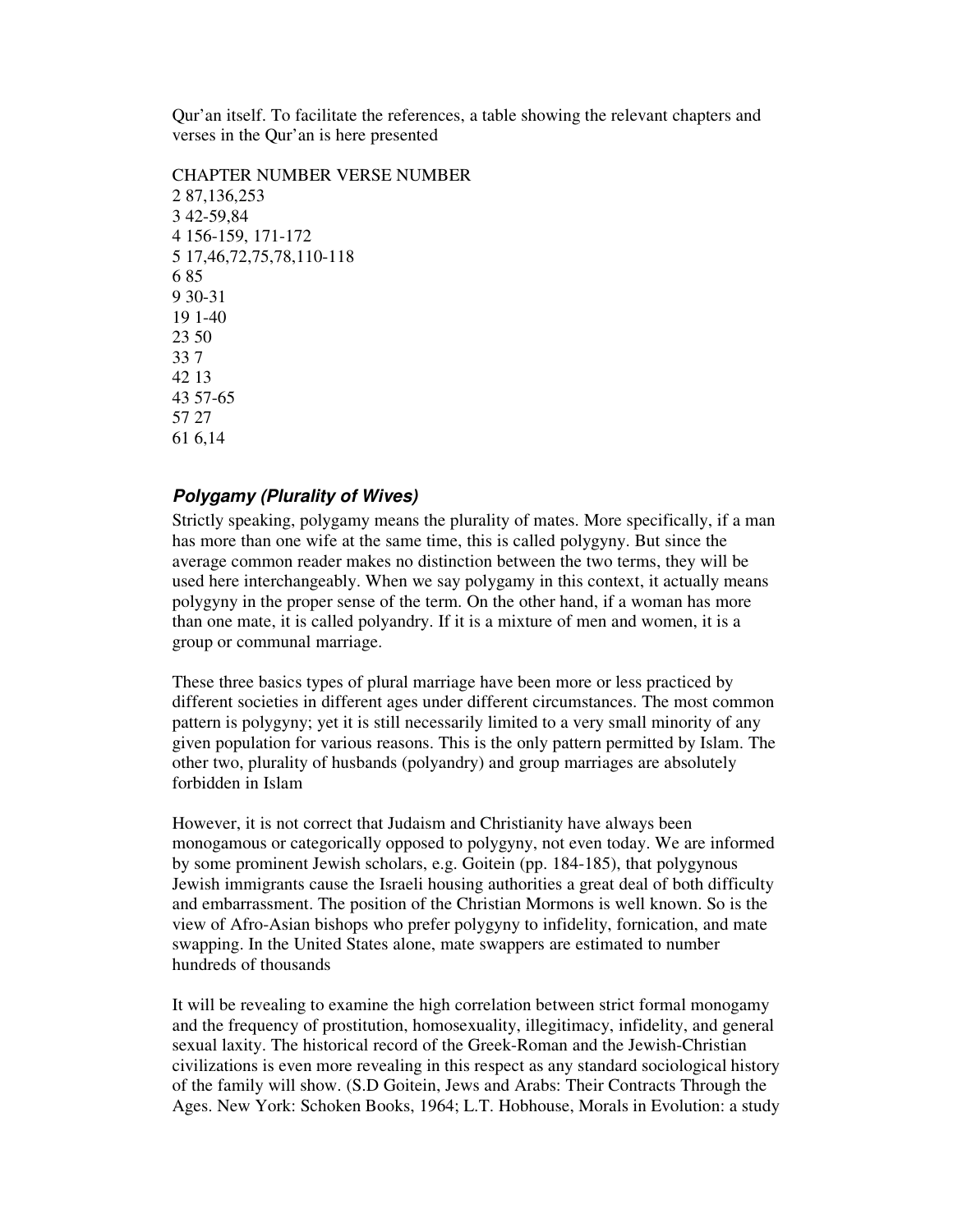of comparative Ethics. London: Chapman and Hall, 1951; E.A. Westermark, A Short History of Marriage. New York: The Macmillan Co., 1926)

Turning to the case of Islam we find many people in the Western world who think that a Muslim is a man who is possessed by physical passions and himself in possession of a number of wives and concubines, limited or unlimited. Many more among these people show a feeling of surprise when they see a Muslim with one wife or a Muslim who is unmarried. They believe that the Muslim is at full liberty to shift from one wife or a number of wives to another, and that this is as easy as shifting from one apartment to another, or even as changing one's suit. This attitude is aggravated partly by sensational motion pictures and cheap paperback stories, and partly by the irresponsible behavior of some Muslim individuals. The inevitable result of this situation is that stationary barriers have cut off millions of people from seeing the brilliant lights of Islam and its social philosophy. And it is for such people that an attempt will be made to discuss the question from the Muslim point of view, after which anybody is free to draw his own conclusions

Polygamy as such has been practiced throughout human history. It was practiced by prophets like Abraham, Jacob, David, Solomon, etc.; by kings and governors; by common people of the East and the West in ancient and modern times alike. Even today, it is practiced among Muslims and non-Muslims of the East and the West in various forms, some of which are legal and some illegal and hypocritical; some in secret and some in public. It does not require much search to find out where and how a great number of married people maintain private mistresses, or stock spare sweethearts, or frequent their beloved ones, or simply go around with other women, protected by common law. Whether moralists like it or not, the point remains that polygamy is in practice and it can be seen everywhere and found in all ages of history

During the time of Biblical revelations, polygamy was commonly accepted and practiced. It was accepted religiously socially, and morally; and there was no objection to it. Perhaps this is why the Bible itself did not deal with the subject because it was then a matter of fact, a matter of course. The Bible does not forbid it or regulate it or even restrict it. Some people have interpreted the ten-virgin story of the Bible as a sanction for maintaining ten wives at a time. The stories of biblical prophets, kings, and patriarchs in this regard are incredible

When Islam was re-presented by Muhammad the practice of polygamy was common and deeply-rooted in the social life. The Qur' an did not ignore the practice or discard it, nor did it let it continue unchecked or unrestricted. The Qur'an could not be indifferent to the question or tolerant of the chaos and irresponsibility associated with polygamy. As it did with other prevailing social customs and practices, the Qur' an stepped in to organize the institution and polish it in such a way as to eradicate its traditional evils and insure its benefits. The Qur' an interfered because it had to be realistic and could not condone any chaos in the family structure which is the very foundation of society. The benevolent intervention of the Qur' an introduced these regulations:

1. Polygamy is permissible with certain conditions and under certain circumstances. It is a conditional permission and not an article of Faith or a matter of necessity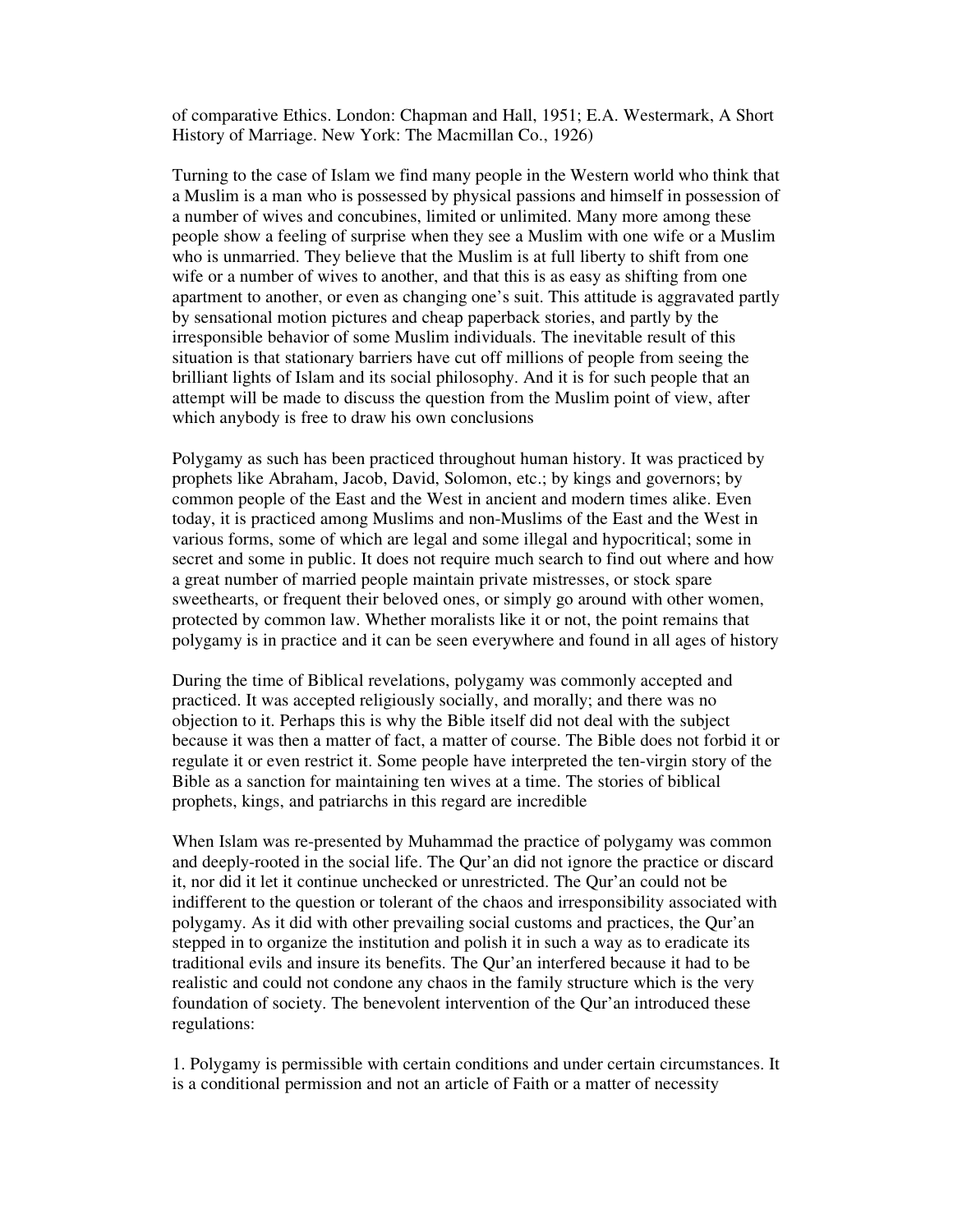2. This permission is valid with a maximum of four wives. Before Islam there were no limits or assurances of any kinds

3. The second or third wife, if ever taken, enjoys the same rights and privileges as the first one. She is fully entitled to whatever is due to the first one. Equality between the wives in treatment, provisions and kindness is a prerequisite of polygamy and a condition that must be fulfilled by anyone who maintains more than one wife. This equality depends largely on the inner conscience of the individual involved

4. This permission is an exception to the ordinary course. It is the last resort, the final attempt to solve some social and moral problems, and to deal with inevitable difficulties. In short, it is an emergency measure, and it should be confined to that sense.

The Qur' anic passage relevant to the subject reads as follows: If the fear that you shall not be able to deal justly with the orphans (whom you marry or whose mothers you take as wives for you), marry women of your choice, two or three, or four; but if you fear that you shall not be able to deal justly (with them), then only one, or (a captive) that your right hands possess. That will be more suitable to prevent you from doing injustice (4:3)

The passage was revealed after the Battle of Uhud in which many Muslims were killed, leaving widows and orphans for whom due care was incumbent upon the Muslim survivors. Marriage was one way of protecting those widows and orphans. The Qur' an made this warning and gave that choice to protect the rights of the orphans and prevent the guardians from doing injustice to their dependents

With this background it is apparent that Islam did not invent polygamy, and that by introducing the said regulations it does not encourage it as a rule. It did not abolish it because if it were abolished, that would have been in theory only, and people would have continued the practice as is observed today among other people whose constitutions and social standards do not approve polygamy, Islam came to be enforced, to be lived, to be practised, and not to stay in suspense or be considered a mere theory. It is realistic and its outlook on life is most practicable. And that is why it permits conditional and restricted polygamy; because had it been in the best interest of humanity as a whole to do without this institution, God would have certainly ordered its termination. But who knows better than He?

There is a variety of reasons for which Islam permits polygamy. One does not have to imagine such reasons or make hypotheses. They are real and can be seen every day everywhere. Let us examine some of these reasons

1. In some societies women outnumber men: This is especially true of industrial and commercial regions, and also of countries that get involved in wars. Now if a Muslim society is in this category, and if Islam were to forbid polygamy and restrict legal marriage to one wife only, what would the unmarried ones do? Where and how would they find the naturally desirable companionship? Where and how would they find sympathy, understanding, support and protection? The implications of the problem are not simply physical; they are also moral, sentimental, social, emotional and natural. Every normal woman – whether she is in business or in foreign service or in the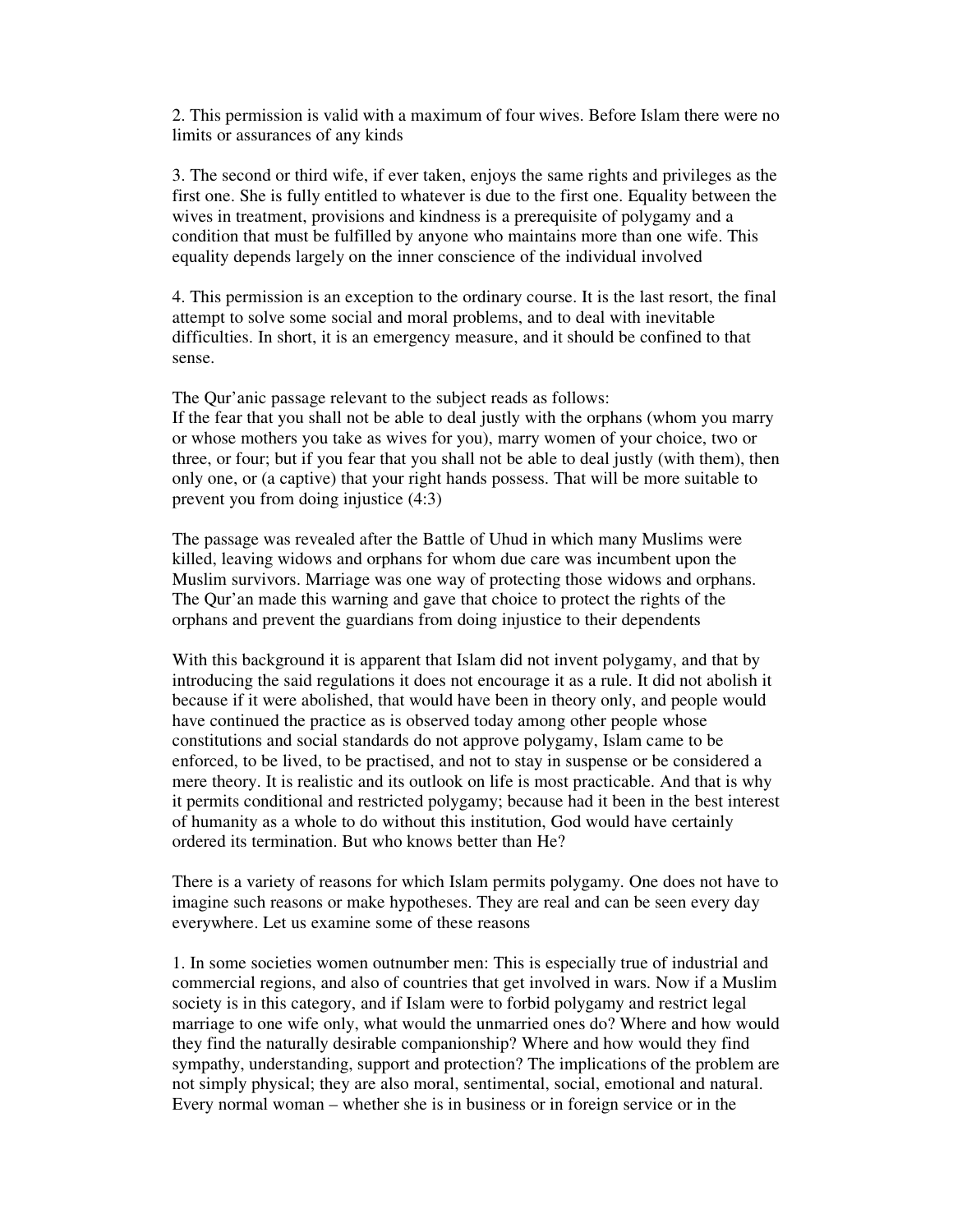intelligence department – longs for a home, a family of her own. She needs some one to care for and some one to care for her. She desires to belong socially and familially. Even if we look at it from a strictly physical point of view, the implications are still very serious, and we cannot just ignore them; otherwise, psychological complexes, nervous breaks, social disgust and mental instability would develop as legitimate results of leaving the problem unsolved. Clinical evidence of this is overwhelming.

These natural desires and sentimental aspirations have to be realized. These needs to belong, and to care, and to be cared for, have to be satisfied somehow or other. Women in such a situation do not usually transform their nature or lead an angelic course of life. They feel that they have every right to enjoy life and obtain their share. If they cannot have it in a legal and decent way, they never fail to find other channels, although risky and temporary. Very few women can do without the permanent and assured companionship of men. The overwhelming majority of unmarried women in such a society find their way to meet men. They put up lavish parties, organize social cocktails, attend business conventions, pursue outgoing roads, and so on. The results of this desperate hunting is not always moral or decent. A certain married man may appeal to some woman, and she would try to win him legally or otherwise. Also, some woman may attract a certain man, who might be demoralized or depressed for some reason or other. Such a man will try to have some intimate relationship with her in the open or in secret, in a decent manner or otherwise, in a legal form or just by common law. This would certainly have serious effects on the family life of the married man involved, and would ruin from within the morale and social morality of society. Wives would be deserted or neglected; children would be forsaken; homes would be broken, and so on.

The woman who meets a male companion under such circumstances has no security or dignity or rights of any kind. Her male companion or professional lover could be with her, maintain her and frequent her residence with gifts and readiness to shower on her all expressions of passionate romance. But what assurance has she got? How can she stop him from walking out on her or letting her down in times when he is most needed and his companionship is most desired? What will prevent him from calling off this secret romance? Morality? Conscience? The Law? Nothing will help; morality was given a death blow when they started this kind of intimacy; conscience was paralyzed when he indulged in this relationship against all regulations of God and man; the Law of society does not recognize any intimacy except with one's only wife. So, the male can enjoy this easy companionship as long as he wishes, and once his feelings cool off he can go to meet another woman and repeat the same tragedy without regulated responsibilities or obligations on his part.

The woman who has had this experience may still be attractive and appealing, or desirous. She may even look for another man and give it a second trial. But will this give her any security or assurance or dignity or right? She will be running in the same vicious circle all the time hunting or hoping to be hunted. Her burden will grow heavier and heavier, especially if there are children involved. Yet in the end she will be forgotten. That does not befit human dignity or feminine delicacy. Any woman in this situation is bound to become either a nervous wreck or a rebellious revenger and destroyer of morality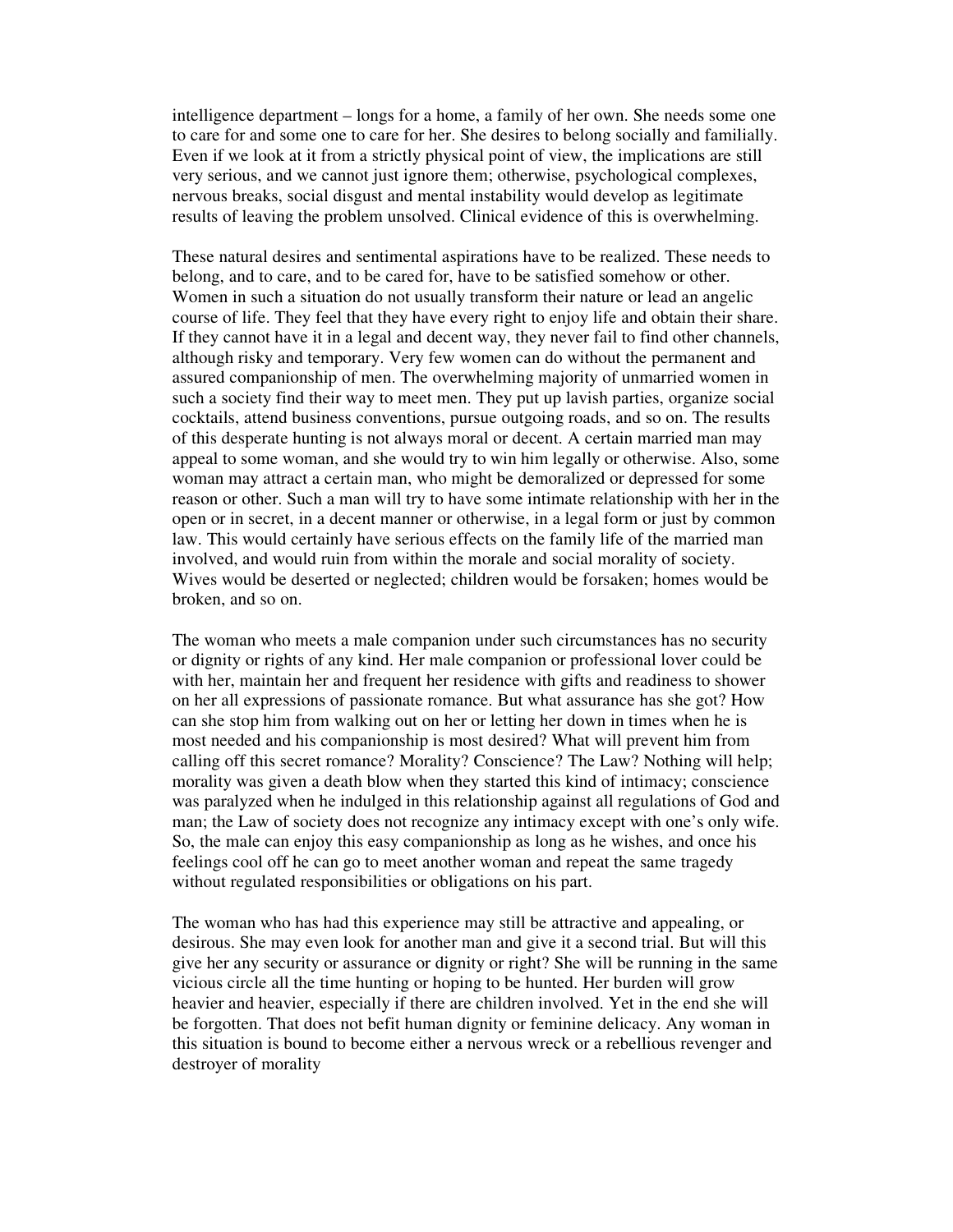On the other hand, no one can pretend that all married men are happy, successful and satisfied with their marriages. Whether it is his own or his wife's fault, the unhappy husband will look for some other kind of companionship and consolation from somebody else. This is made easy for him when women outnumber men. If he cannot get it through honest channels, he will get it by other means with the result of immoral and indecent intimacies, which may involve illegitimacy, abortion and other endless troubles. These may be ugly and bitter facts, but they are real and acute problems. They have to be solved in a way that will secure the individual, male or female, and protect society.

The solution which Islam offers in this respect is a permission to the unhappy and dissatisfied husband to marry a second wife and live with her openly in a responsible way with equal fulfillment of all obligations to the first wife and to the second. Similarly, it helps unmarried women satisfy their needs, realize their longings and fulfill their ligitimate aspirations and natural desires. It gives them a permission to associate with men by marriage and enjoy all the rights and privileges of legal wives. In this way Islam does not try to evade the question or ignore the problem. It is realistic and frank, straightforward and practical. The solution which Islam offers is legal, decent and benevolent. Islam suggests this solution because it can never tolerate hypocrisy in human relations. It cannot accept as legal and moral the attitude of a man who is by law married to one wife and in reality has unlimited scope of intimacies and secret relationships. On the other hand, it is deadly opposed to adultery and cannot condone it. The penalty of adulterers and adulteresses can be as severe as capital punishment, and that of fornicators can be as painful as flogging each of them with a hundred stripes. With hypocrisy, infidelity and adultery forbidden, there is no other alternative except to allow legal polygamy. And this is what Islam has done with the above –mentioned regulations and conditions.

If some people think it unacceptable, they have to resort to the other alternatives which Islam does not accept or particularly favor. And if some other people can control themselves and exercise self- discipline in every aspect, they do not need polygamy. The main concern of Islam is to maintain the dignity and security of the individual, and to protect the integrity and morale of society

Now anybody can ask himself as to what is better for a society of this kind. Is it commendable to let chaos and irresponsible behavior ruin the very foundations of society, or to resort to and implement the Islamic resolution? Is it in the interest of society to ignore its acute problems, to tolerate hypocrisy and indecency, to condone adultery and secret intimacy? Is it healthy to suppress the legitimate desires and natural longings of man and woman for companionship, the suppression which cannot be effective in reality and which would only drive them to illegal and indecent outlets? Whether the question is considered from a social or moral or humanitarian or spiritual or any other point of view, it will be realized that it is far better for the society to permit its individuals to associate on a legal basis and in a responsible manner, with the protection of the Law and under the supervision of the authorities concerned

Even if we look at the matter from a feminine point of view, it will be clear that by this very resolution, Islam assures the woman of due respect, secures her rights and integrity, recognizes her legitimate desire for decent companionship, gives her room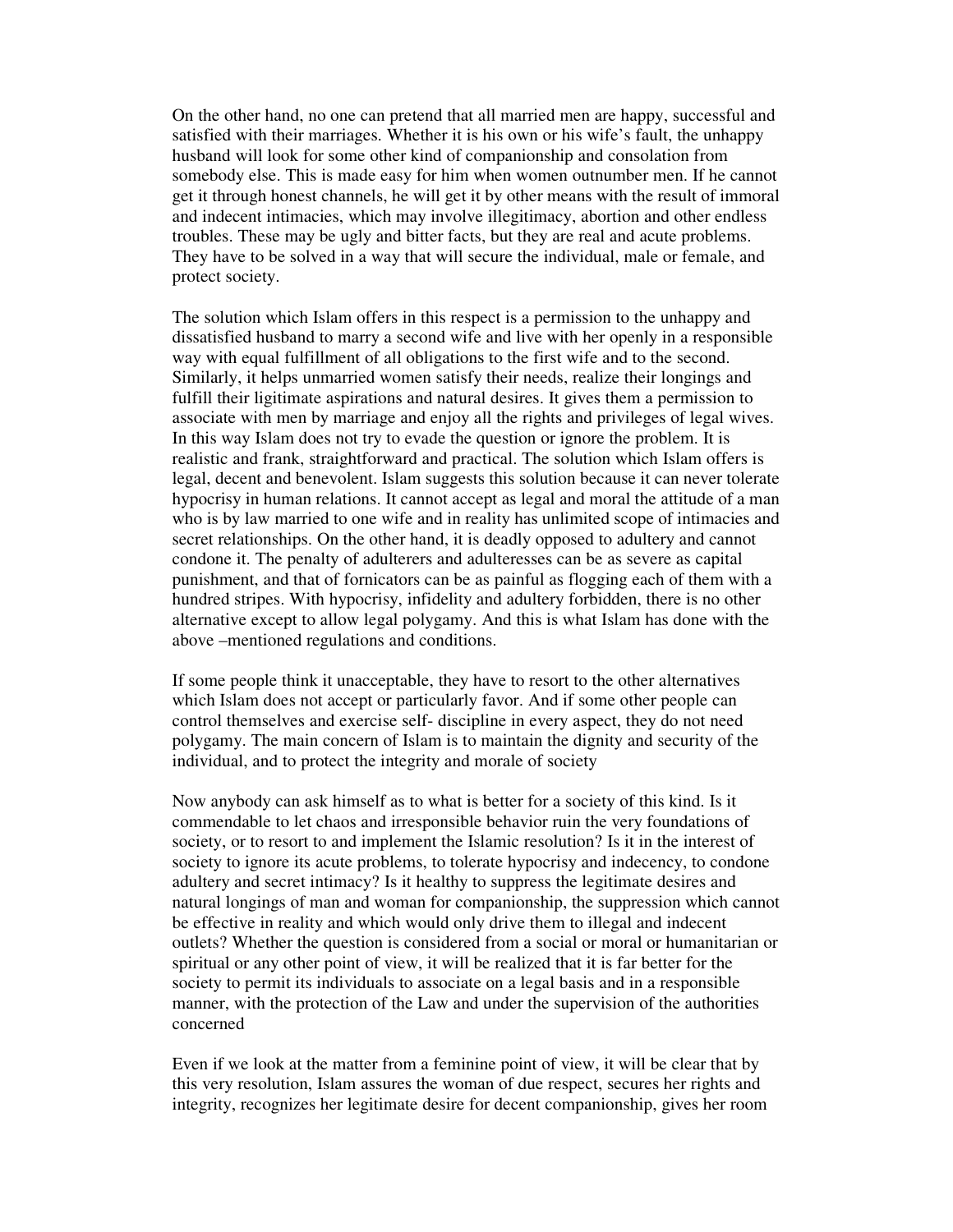in society where she can belong, and provides her with opportunities to care for someone dear and to be cared for. This may sound unpleasant to a woman who already has a husband and resents seeing any other woman having access to his companionship and protection, or sharing with her his support and kindness. But what is the feeling of the other women who have no husbands or reliable companions? Should we just ignore their existence and believe that they have no right to any kind of security and satisfaction? And if we ignore them, will that solve their problem or give them any satisfaction? How would this very wife feel and react if she were in a position similar to that of the companionless women? Would she not desire to belong and to be respected and acknowledged? Would she not accept a half cup or a half husband, as it were, if she cannot have it full? Would she not be happier with some protection and security, instead of being deprived of it altogether? What will happen to her and her children, if the dear husband becomes attracted to or by one of those "surplus" women over a social cocktail or a dancing party? What will become of her if he deserts his family or neglects his responsibilities to make time and provision for the new attraction? How would she feel if she comes to know that the only man in her life is having some affairs with other women and maintaining another person in secret or frequenting another spare sweetheart? Such a man is not only a loss but also a menace. He is mean and wicked. Granted! But is this curse going to help anyone involved ? Such a man is no longer, in reality, a husband of one wife. He is a mean hypocrite, but the harm is done, and the soul is injured. It is the woman - the legal wife as well as the illegal companion – who suffers from a state of affairs of this kind. Is it not better for both women involved to equally share the man's care and support, and have equal access to his companionship and be both equally protected by the law?. It is to protect all parties concerned, to combat unchastity, to prevent such harm and save souls from injuries that Islam benevolently interferes and allows the married man to remarry if there is good reason or justification

2. In some instances of marriage the wife may not be capable of having any children for some reason or other. To have a family life in the full sense of the word and contribute to the preservation of the human kind, the presence of children is fundamental. Besides, it is one of the major purposes of marriage, and man desires by nature to have children to preserve his name and strengthen the family bonds. In a situation like this a man has one of three ordinary alternatives: (i) to forget it and suppress his natural desires for children; (ii) to divorce his childless wife through a course of separation, adultery or otherwise; and (iii) to adopt children and give them his name

None of these alternatives fits the general outlook of Islam on life and nature. Islam does not encourage or approve suppression of anyone's legitimate desires and natural aspirations. It helps to realize those aspirations and desires in a decent and legal way because suppression in such a case is not part of its system. Divorce under these circumstances is not justifiable, because it is not the wife's fault that she cannot have children. Besides, divorce is the most detestible thing in the sight of God and is permissible only when there is no other alternative. On the other hand, the wife may be in need of the support and companionship of her husband. It will be cruel to let her go when she is in need and desperate, and when she has nobody particularly interested in her, knowing that she is unable to give birth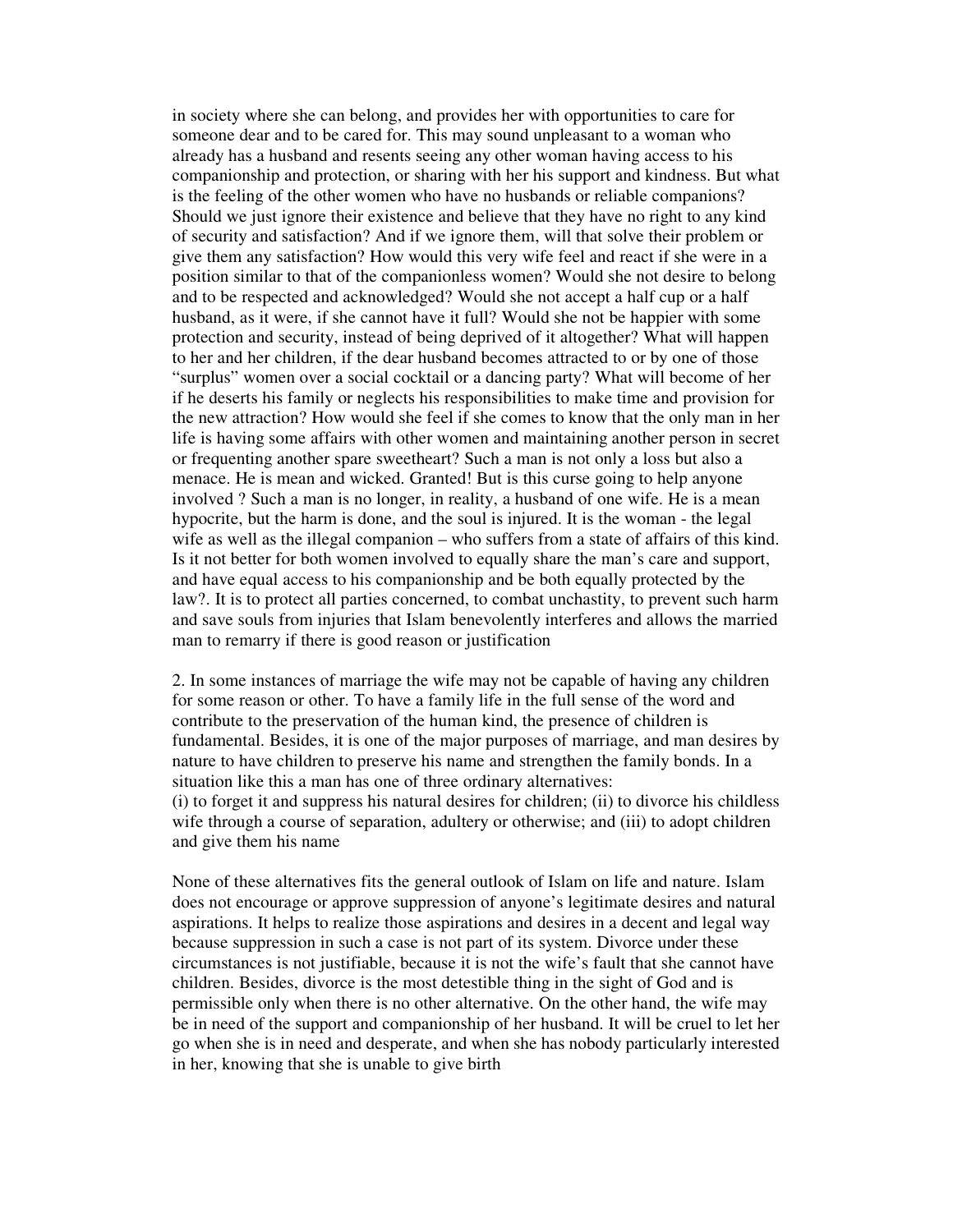Adoption is also out of the question, because Islam ordains that every child must be called by his real father's name, and if the name is unknown, he must be called a brother in faith (Qur' an, 33:4-5). This, of course, does not mean that a child who has no known father or supporter should suffer deprivation or lack of care. Far from it. It means that adoption as practiced today is not the way to give that child secure and prosperous life. No one can really and fully substitute for the actual father and mother. The daily course of events, the complicated procedures and cases in courts, and the disputes between families attest that adoption never solves a problem. How many cases are there in courts today where the real parents are demanding the return of their children who have been adopted by strange families and introduced to different environments? How long can a normal mother or father see his child in a strange home? How far can they trust artificial parents to bring up their child in the proper way and give him due care? How will the child himself feel when he grows up to find that his real parents gave him away and that he has had artificial parenthood? How will he react when he discovers that his real parents are unknown, or that his mother gave him up because of fear or poverty or shame or insecurity? How much is the adopted child liked by other members of the adopting family? Do they like a strange child to take their name and inherit the properties to which they are potential heirs? How will the breeders feel when the real parents demand the return of their child, or when the child himself wishes to join his original parents? Many complications are involved. The institution is no doubt unhealthy and may cause much harm to the child, to the parents, artificial and real, to other relations of the adopting family, and to society at large. Adoption is one of the major reasons that encourage many people to indulge in irresponsible activities and intimacies. It is being commercialized nowadays. There are some people who put up their children for "sale" or trade as the news media show. That is not in the African or Asian jungles; it is right here in Canada and America. Because of all that, Islam does not accept the institution or tolerate its practice among Muslims (See Qur'an, 33:4-6)

With these three alternatives, discarded for the reasons mentioned, Islam offers its own solution. It permits a man in such a situation to remarry, to satisfy his natural needs and at the same time maintain his childless wife, who probably needs him now more than at any other time. This is, again, a permission, a course that a desperate man may take, instead of adoption or divorce or unnatural suppression of his aspirations. It is another instance where remarriage is the best feasible choice, another way out of a difficult situation to help people to live a normal and secure life in every aspect

3. There are cases and times where the wife is incapable of fulfilling her marital obligations. She may fail to be as pleasant a companion as she should be or even as she would like to be. She may be in a state where she cannot give the husband all the affection, satisfaction and attention he deserves and desires. All this can and does actually happen. It is not always the wife's fault; it may be nature itself. It may be a long illness, or a period of confinement, or some of the regular periods. Here, again, not all men can endure or exercise self-control or adopt an angelic manner of behavior. Some men do fall into the pit of immorality, deception, hypocrisy and infidelity. There are actual cases where some husbands fall in passionate love with their sisters-in-law or their babysitters or housekeepers who come to look after the family during the illness of the wife or the period of confinement. It has happened many times that while the wives were undergoing the difficult operations of delivery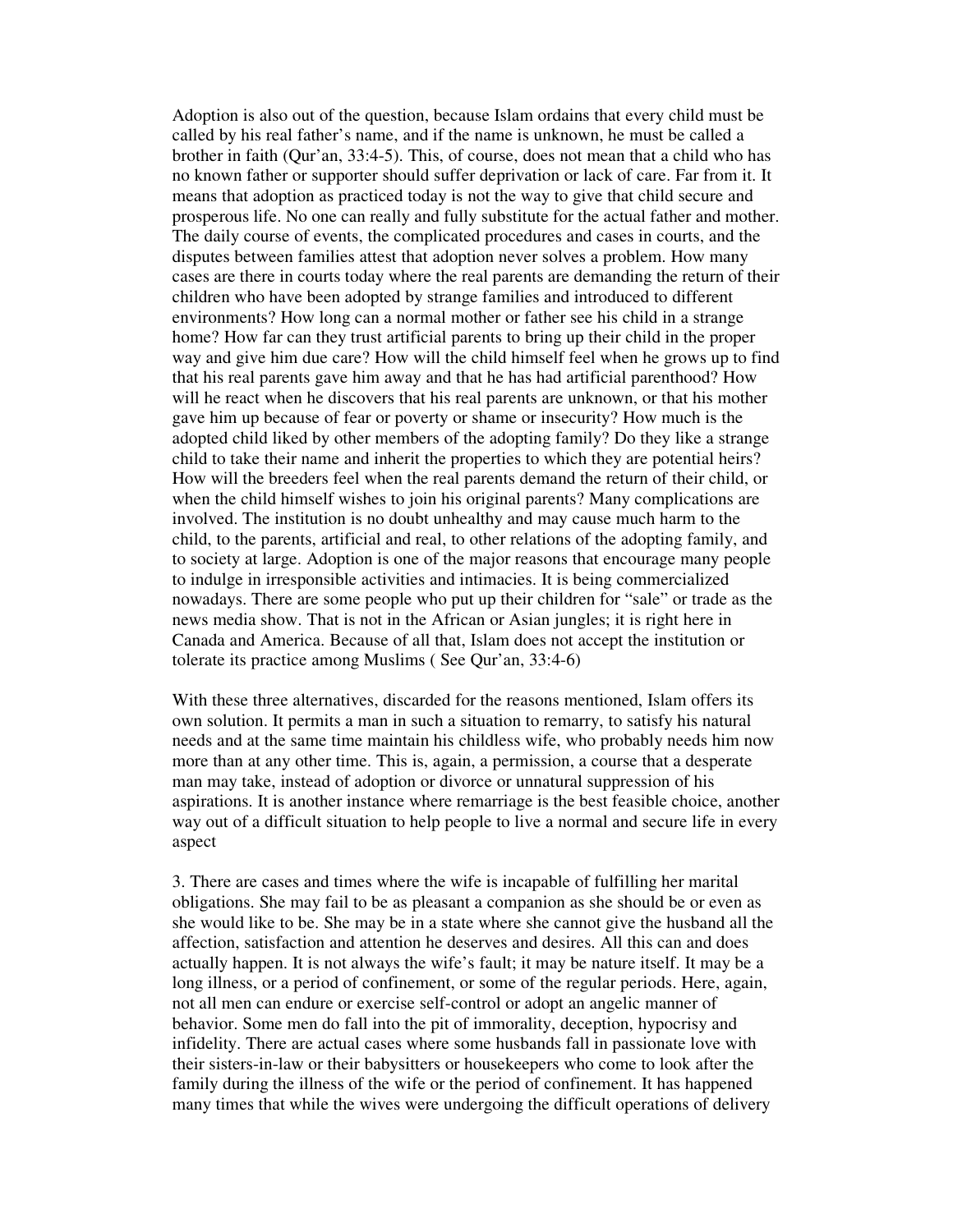or surgery, their husbands were experiencing fresh romance with other women. The sister or friend of the sick lady is the most frequent character in such a play. With all noble intentions, perhaps, she comes to help her sick sister or dear friend and look after the children or just after the house temporarily, and from there on things develop and get complicated. When there is a sick wife at home or in the hospital, the husband feels lonesome and depressed. The other woman around the house – whether the wife's sister or friend or anybody else, takes it as part of her help to show the husband some sympathy and a bit of understanding, which may be sincere and honest or may be otherwise. Some men and women exploit this simple start of sympathy and use it to the end. The result is a broken heart here or there, and probably a broken home too

Problems of this kind are not imaginary or even rare. They are common among people. Newspapers deal from time to time with such problems. Court files also bear witness to this fact. The act of man in this respect may be called mean, immoral, indecent, vicious, etc. Granted! But does this help? Does it change the fact or alter human nature? The act is done, an offense is committed repeatedly, and an acute problem is calling for a practicable and decent solution. Should the lawmakers satisfy themselves with an outright condemnation of such a man and his acts? Should they let him ruin his own integrity and destroy the moral foundations of society? Should they allow hypocrisy and immorality to replace honesty and faithfulness? Outright prohibition and condemnation have not stopped some men from committing the offense or quickened their conscience. On the contrary, they have made room for hypocrisy, secret infidelity and irresponsibility in the face of which the law and lawmakers are helpless

Now Islam cannot be helpless. It cannot compromise on moral standards or tolerate hypocrisy and infidelity. It cannot deceive itself or man by false and pretended satisfactions. Nor can Islam deny the existence of the problem or simply resort to outright condemnation and prohibition, because that does not even minimize the harm. To save a man of this kind from his own self, to protect the woman involved – whether she is the wife or the secret friend – against unnecessary complications, to maintain the moral integrity of society, and to minimize evil, Islam has allowed recourse to polygamy with the reservations and conditions mentioned above. This is to be applied as an emergency measure and is certainly much healthier than nominal monogamy and irresponsible relations between man and woman. Men and women, who find themselves in a desperate state or in a difficult entanglement, may resort to this solution. But if there is any fear of injustice and harm to any party, then monogamy is the rule

4. Nature itself requires certain things and actions of man in particular. It is man who, as a rule, travels a lot on business trips and stays away from home for various periods of time, on long and short journeys, in his own country and abroad. No one can take the responsibility of ascertaining that all men under such circumstances remain faithful and pure. Experience shows that most men do fall and commit immoral offenses with strange women during the period of absence from home, which may be months or years. Some people are weak and cannot resist even the easily resistible temptations. As a result, they fall into sin, and that might cause a break in the family. This is another case where restricted polygamy may apply. It is much better for a man of this type to have a second home with a second legal wife than to be free in committing immoral and irresponsible offenses. This is even much better for the wife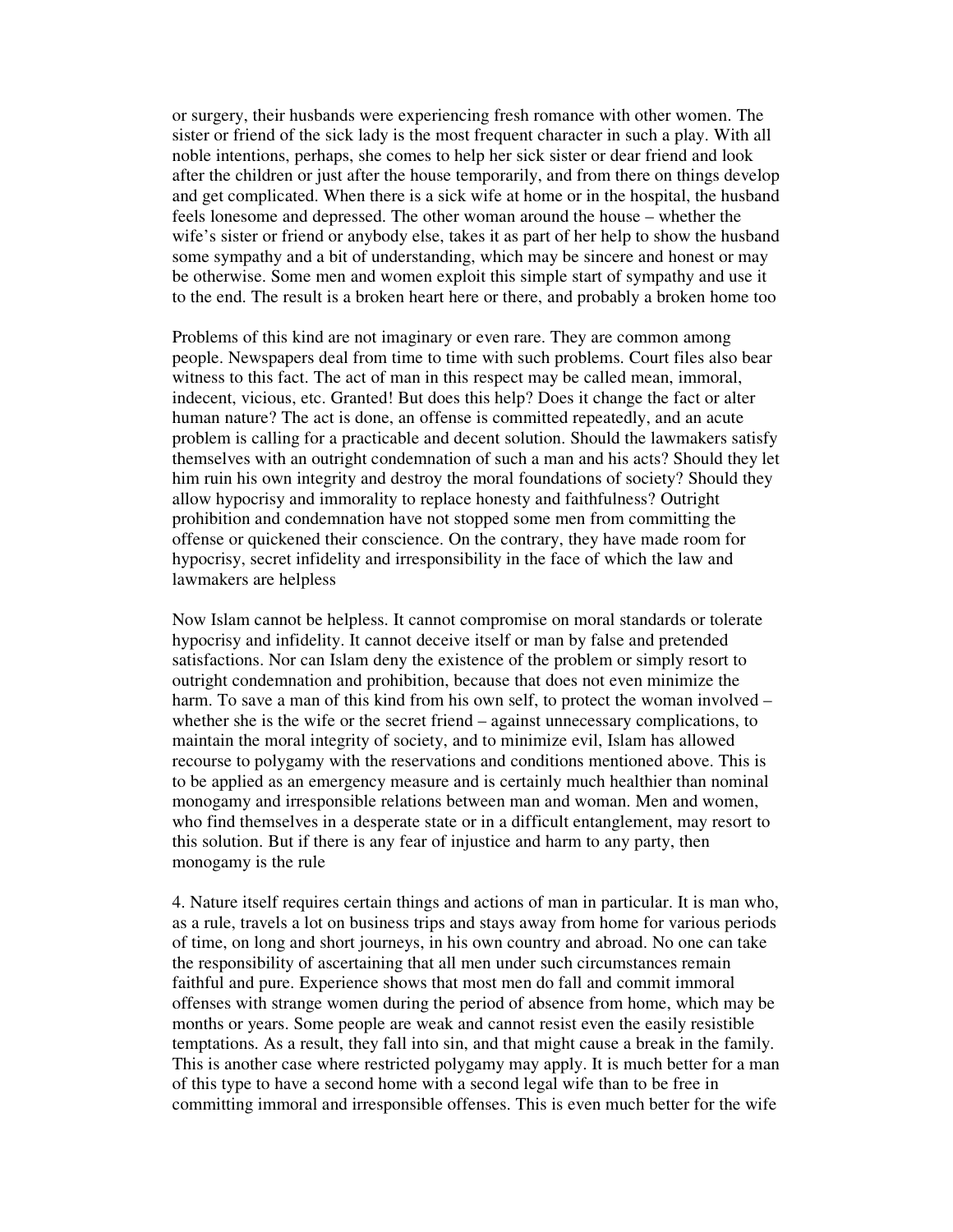herself; when she knows that her man is bound by legal regulations and moral principles in his intimacy with another woman, she is most likely to be less irritable than when he enjoys the same intimacy otherwise. Naturally she does not like her man to be shared by anybody else. But when she is confronted with a situation wherein the man has the choice to be either legallly responsible and morally bound, or illegally and immorally associated with someone else, she would certainly choose the first alternative and accept the situation. However, if she is harmed or her rights are violated, she can always refer to the law or obtain a divorce if it be in her best interest

By applying Islamic polygamy to this case, the man's integrity, the second woman's dignity and the moral values of society would be more safeguarded. These cases need no elaboration. They are factual elements in daily life. They may be rare, but rarer is the practice of polygamy among Muslims. Those Muslims who resort to polygamy are much rarer than the infidel husbands and wives who live in monogamous societies

Although it is risky and contingent on many prerequisites, as explained earlier, polygamy is far better than negligence and infidelity, hypocrisy and insecurity, immorality and indecency. It helps men and women to solve their difficult problems on a realistic and responsible basis. It brings down to a minimum many psychological, natural and emotional complications of human life. It is a precautionary measure to be applied in the best interest of all parties concerned. Yet it is no article of Faith in Islam nor is it an injunction; it is merely a permission from God, a solution of some of the most difficult problems in human relations. The Muslims maintain that legal and conditional polygamy is preferable to the other courses that many people take nowadays, people who pride themselves on nominal marriage and superficial monogamy

To complete the discussion one has to examine the marriages of Prophet Muhammad. These marriages are no problem for a Muslim who understands the ideal character of the Prophet and the circumstances under which his marriages were contracted. But quite often they stand as a stumbling block for non-Muslims to understand the personality of the Prophet, and cause irresponsible and premature conclusions, which are not to the credit of Islam or the Prophet. Here we shall not give any conclusions of our own or denounce the conclusions of others. We shall present certain facts and let the readers see for themselves

1. The institution of marriage as such enjoys a very high status in Islam. It is highly commendable and essential for the sound survival of society

2. Muhammad never said that he was immortal or divine. Time and again, he emphasized the fact that he was mortal chosen by God to deliver God's message to mankind. Although unique and distinguished in his life, he lived like a man and died as a man. Marriage, therefore, was natural for him, and not a heresy or anathema

3. He lived in an extremely hot climate where the physical desires press hard on man, where people develop physical maturity at an early age, and where easy satisfaction was a common thing among people of all classes. Nevertheless, Muhammad had never touched women until he was twenty-five years of age, when he married for the first time. In the whole Arabia he was known by his unimpeachable character and called al-Ameen, a title which signified the highest standard of moral life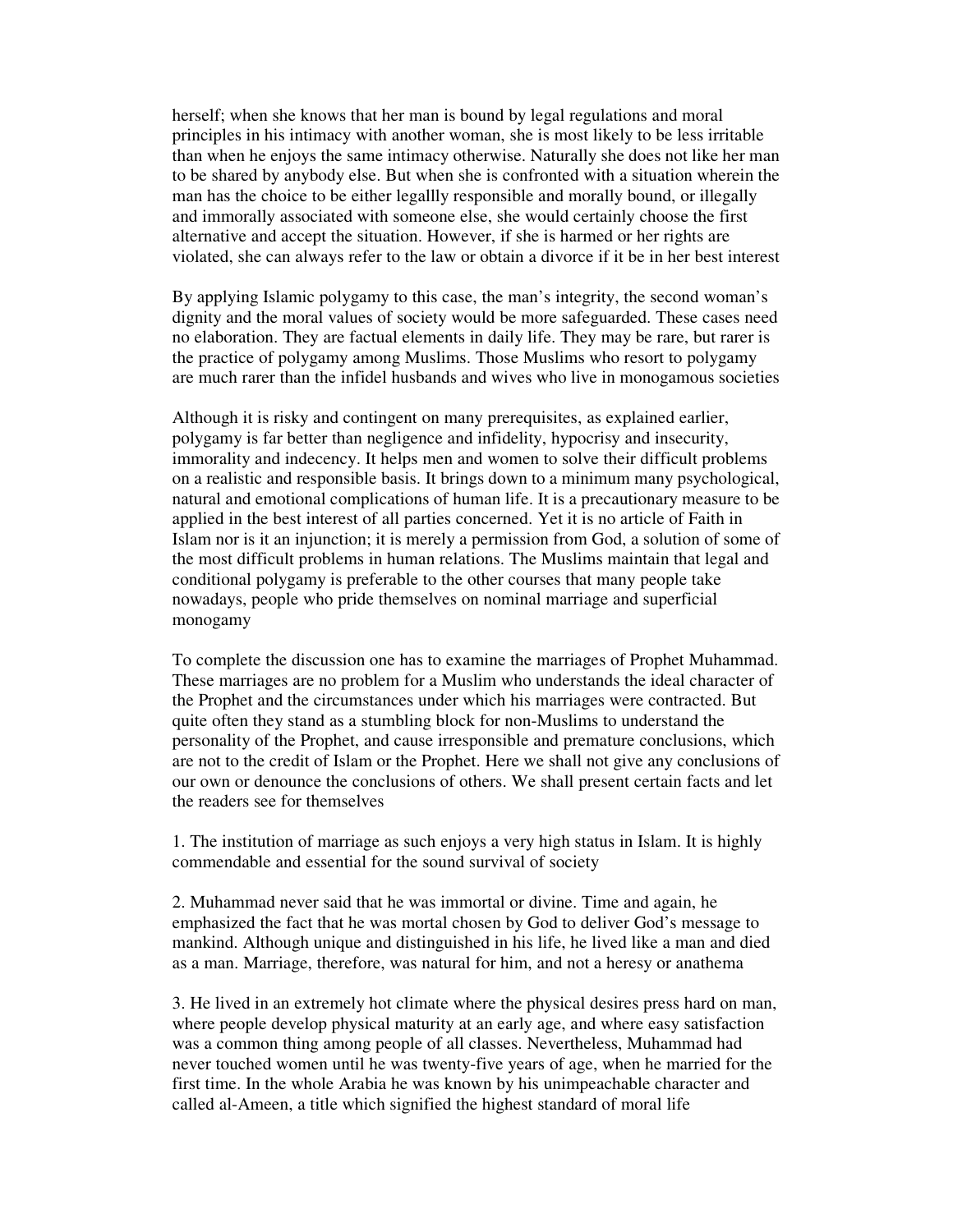4. His first marriage at this unusually late stage in that area was to Lady Khadeejah, an old twice-widowed lady who was fifteen years senior to him. She herself initiated the contract, and he accepted the proposal in spite of her older age and in spite of her being twice- widowed. At the time he could have quite easily found many prettier girls and much younger wives, if he were passionate or after things physical

5. With this lady alone, he lived until he was over fifty years of age, and by her he had all his children with the exception of Ibraheem. She lived with him until she passed the age of sixty-five, and in her life he never had any other marriage or any other intimacy with anybody besides his only wife

6. Now he proclaimed the message of God, and was well over fifty and she over sixtyfive years of age. Persecutions and perils were continually inflicted on him and his followers. In the middle of these troubles, his wife died. After her death, he stayed without any wife for some time. Then there was Sawdah, who had emigrated with her husband to Abyssinia in the early years of persecutions. On the way back her husband died and she sought a shelter. The natural course for her was to turn to the Prophet himself for whose mission her husband had died. The Prophet extended his shelter and married her. She was not particularly young or pretty and pleasant. She was an ordinary widow with a quick and loose temper. Later in the same year, the Prophet proposed to a minor girl of seven years, Aishah, the daughter of his dear companion Abu Bakr. The marriage was not consummated till some time after the migration to Medina. The motives of these two marriages can be understood to be anything except passions and physical attractions. However, he lived with the two wives for five to six years, up to his fifty-sixth year of age, without taking any other wife

7. From his fifty-sixth year up to the sixtieth year of his life, the Prophet contracted nine marriages in quick succession. In the last three years of his life he contracted no marriages at all. Most of his marriages were contracted in a period of about five years, when he was passing the most difficult and trying stage in his mission. It was at that time that Muslims were engaged in decisive battles and entangled in an endless circle of trouble from within as well as from without. It was at that time that the Islamic legislation was in the making, and the foundations of an Islamic society were being laid down. The fact that Muhammad was the most dominant figure in these events and the center around which they revolved, and that most of his marriages took place during this particular period is an extremely interesting phenomenon. It invites the serious attention of historians, sociologists, legislators, psychologists, etc. It cannot be interpreted simply in terms of physical attractions and lustful passions

8. Muhammad lived a most simple, austere, and modest life. During the day he was the busiest man of his era as he was Head of State, Chief Justice, Commander-in-Chief, Instructor, etc., all at once. At night he was the most devoted man. He used to stay one to two-thirds of every night vigilant in prayers and meditation (Qur' an, 73:20). His furniture consisted of mats, jugs, blankets and such simple things, although he was the king and sovereign of Arabia. His life was so severe and austere that his wives once pressed him for wordly comforts but they never had any (cf. Qur' an, 33:48). Obviously, that was not the life of a lustful and passionate man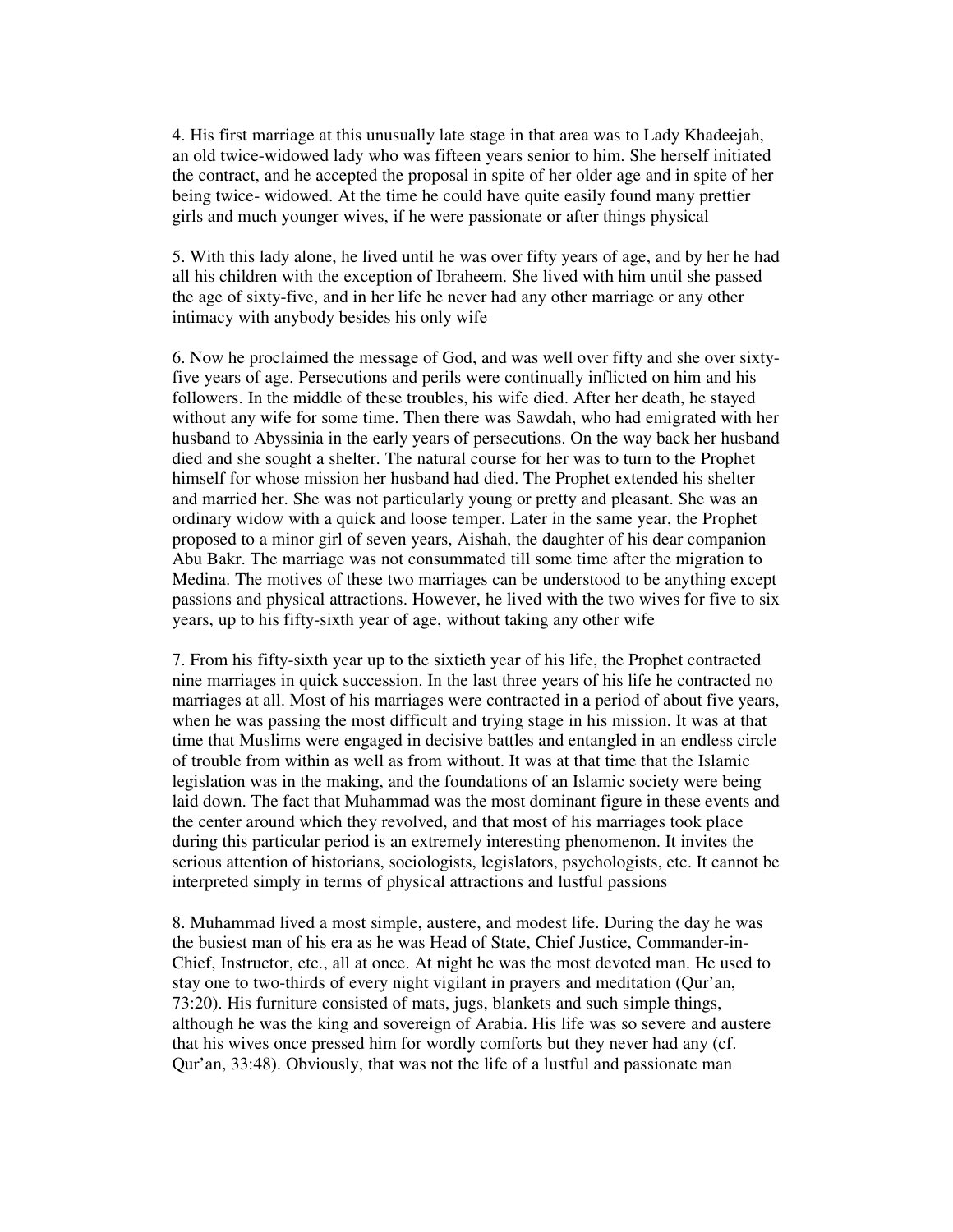9. The wives he took were all widows or divorced with the exception of one minor girl, Aishah. None of these widowed and divorced wives was particularly known for physical charms or beauties. Some of them were senior to him in age, and practically all of them sought his hand and shelter, or were presented to him as gifts but he took them as legal wives

This is the general background of the Prophet's marriages, and it can never give any impressions that these marriages were in response to physical needs of biological pressures. It is inconceivable to think that he maintained so large a number of wives because of personal designs or physical wants. Anyone, a friend or a foe, who doubts the moral integrity or the spiritual excellence of Muhammad on account of his marriages has to find satisfactory explanations of questions like these: Why did he start his first marriage at the age of 25 after having had no association with any female? Why did he choose a twice-widowed older lady who was 15 years senior to him? Why did he remain with her only until her death when he was over fifty? Why did he accept all those helpless widows and divorcees who possessed no particular appealing qualities? Why did he lead such an austere and hard life, when he could have had an easy and comfortable course? Why did he contract most of his marriages in the busiest five years in his life, when his mission and career were at stake? How could he manage to be what he was, if the harem life or passions overtook him? There are many other points that can be raised. The matter is not so simple as to be interpreted in terms of manly love and desire for women. It calls for a serious and honest consideration

Reviewing the marriages of Muhammad individually one does not fail to find the actual reasons behind these marriages. They may be classified as follows: 1. The Prophet came to the world as an ideal model for mankind, and so he was in all aspects of his life. Marriage in particular is a striking illustration. He was the kindest husband, the most loving and cherishable partner. He had to undertake all stages of human experience and moral test. He lived with one wife and with more than one, with the old and the young, with the widow and the divorcee, with the pleasant and the temperamental, with the renowned and the humble; but in all cases he was the pattern of kindness and consolation. He was designated to experience all these variant aspects of human behavior. For him this could not have been a physical pleasure; it was a moral trial as well as a human task, and a hard one, too

2. The Prophet came to establish morality and assure every Muslim of security, protection, moral integrity and a decent life. His mission was put to the test in his life and did not stay in the stationary form of theory. As usual, he took the hardest part and did his share in the most inconvenient manner. Wars and persecutions burdened the Muslims with many widows, orphans and divorcees. They had to be protected and maintained by the surviving Muslim men. It was his practice to help these women get resettled by marriage to his companions. Some women were rejected by the companions and some others sought his personal patronage and protection. Realizing fully their conditions and sacrifices for the cause of Islam, he had to do something to relieve them. One course of relief was to take them as his own wives and accept the challenge of heavy liabilities. So he did and maintained more than one wife at a time which was no fun or easy course. He had to take part in the rehabilitation of these widows, orphans and divorcees because he could not ask his companions to do things which he himself was not prepared to do or participate in. these women were trusts of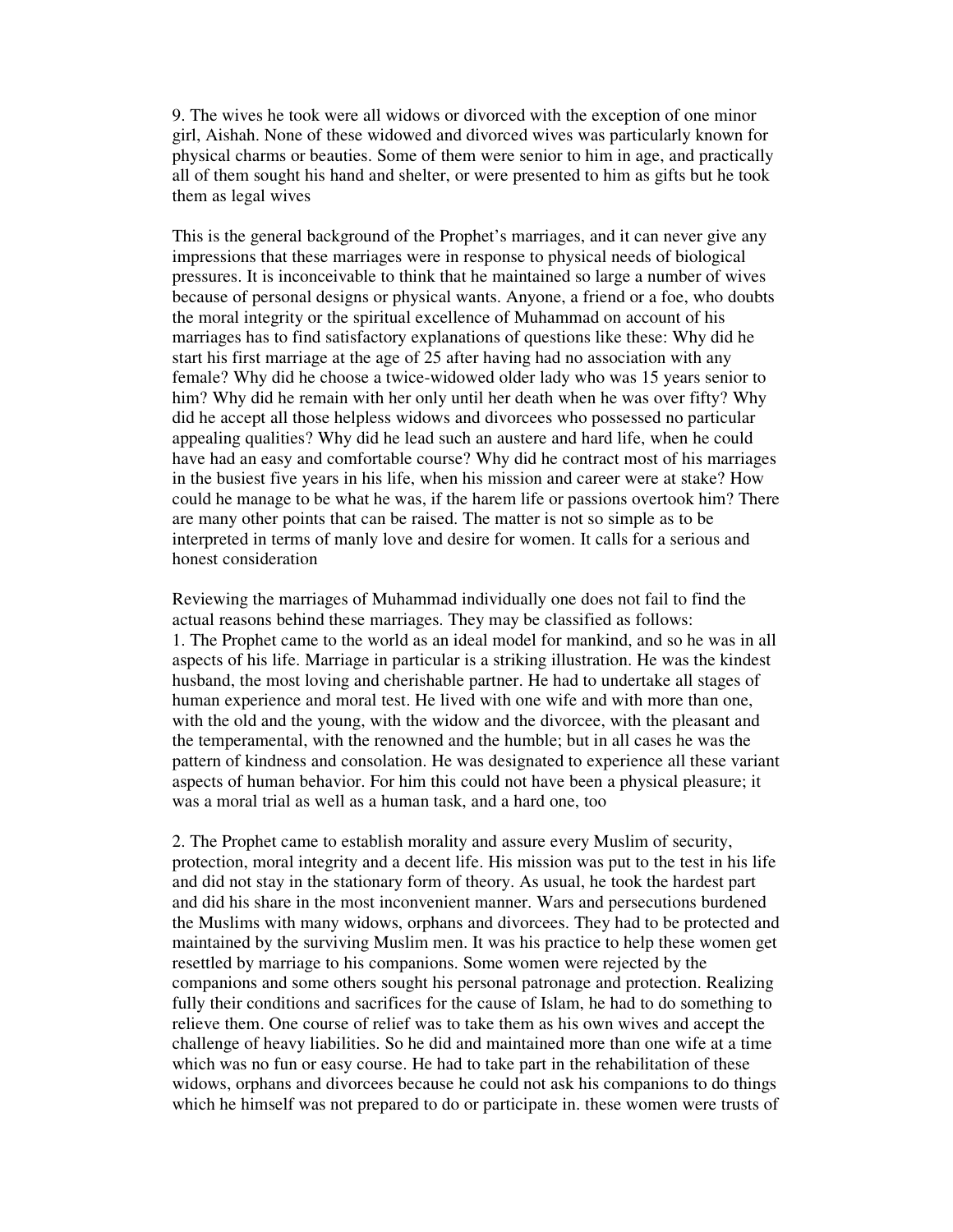the Muslims and had to or participate in. These women were trusts of the Muslims and had to kept jointly. What he did, then, was his share of responsibility, and as always his share was the largest and heaviest. That is why he had more than one wife, and had more wives than any of his companions

3. There were many war prisoners captured by the Muslims and entitled to security and protection. They were not killed or denied any right, human or physical. On the contrary, they were helped to settle down through legal marriages to Muslims instead of being taken as concubines and common mistresses. That also was another moral burden on the Muslims and had to be shouldered jointly as a common responsibility. Here, again, Muhammad carried his share and took some responsibilities by marrying two of those captives

4. The Prophet contracted some of his marriages for sociopolitical reasons. His principal concern was the future of Islam. He was most interested in strengthening the Muslims by all bonds. That is why he married the minor daughter of Abu Bakr, his First Successor, and the daughter of Umar, his Second Successor. It was by his marriage to Juwairiah that he gained the support for Islam of the whole clan of Bani al-Mustaliq and their allied tribes. It was through marriage to Safiyah that he neutralized a great section of the hostile Jews of Arabia. By accepting Mary the Copt from Egypt as his wife, he formed a political alliance with a king of great magnitude. It was also a gesture of friendship with a neighboring king that Muhammad married Zaynab who was presented to him by the Negus of Abyssinia in whose territory the early Muslims found safe refuge

5. By contracting most of these marriages, the Prophet meant to eliminate the caste system, the racial and national vanities, and the religious prejudices. He married some of the humblest and poorest women. He married a Coptic girl from Egypt, a Jewess of a different religion and race, a negro girl from Abyssinia. He was not satisfied by merely teaching brotherhood and equality but he meant what he taught and put it into practice

6. Some of the Prophet's marriages were for legislative reasons and to abolish certain corrupt traditions. Such was his marriage to Zaynab, divorcee of the freed slave Zaid. Before Islam, the Arabs did not allow divorcees to remarry. Zaid was adopted by Muhammad and called his son as was the custom among the Arabs before Islam. But Islam abrogated this custom and disapproved its practice. Muhammad was the first man to express this disapproval in a practical way. So he married the divorcee of his "adopted" son to show that adoption does not really make the adopted child a real son of the adopting father and also to show that marriage is lawful for divorcees. Incidentally, this very Zaynab was Muhammad's cousin, and had been offered to him for marriage before she was taken by Zaid. He refused her then, but after she was divorced he accepted her for the two legislative purposes: the lawful marriage of divorcees and the real status of adopted children. The story of this Zaynab has been associated in some minds with ridiculous fabrications as regards the moral integrity of Muhammad. These vicious fabrications are not even worth considering here (see Qur'an, 33:36,37,40)

These are the circumstances accompanying the Prophet's marriages. For the Muslims there is no doubt whatsoever that Muhammad had the highest standards of morality and was the perfect model for man under all circumstances. To non-Muslims we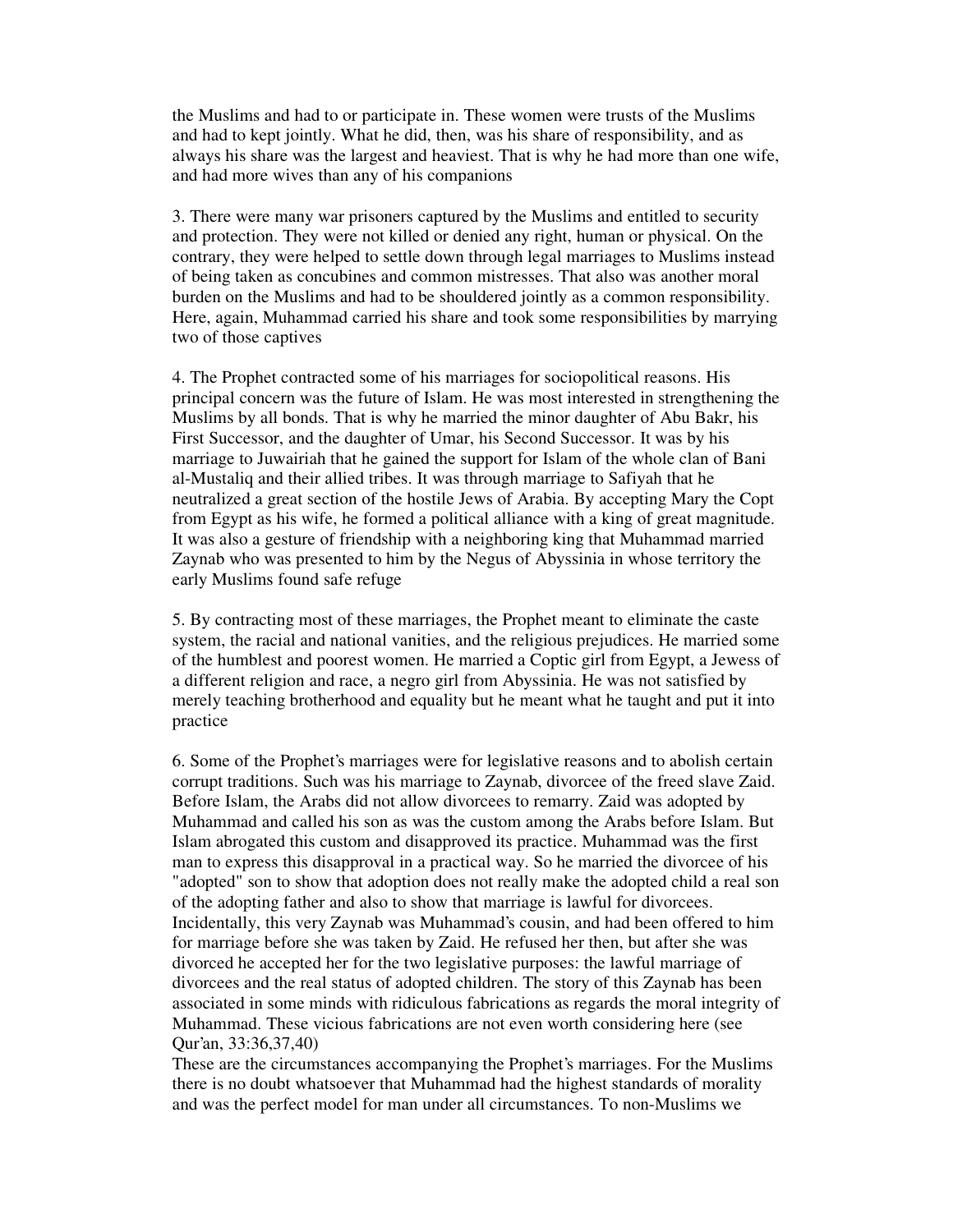appeal for a serious discussion of the matter. They, then may be able to reach sound conclusons

## *Marriage and Divorce*

One of the most distorted concepts of Islam is the real meaning of marriage. In addition to the brief statement made earlier in this survey, a few more remarks may be useful. Marriage in Islam is not a business deal negotiated by two partners, nor is it a secular contract whereby material benefits and obligations are evaluated in contrast to one another. It is something solemn, something sacred, and it would be erroneous to define it in simply physical or material and secular terms. Moral charity, spiritual elevation, social integrity, human stability, peace and mercy constitute the major elements of marriage. It is a contract to which God Himself is the First Witness and the First Party; it is concluded in His Name, in obedience to Him and according to His ordinances. It is a decent human companionship, authorized and supervised by God. It is a Sign of His blessings and abundant mercy as He clearly says in the Qur'an, (30:21)

It is evident, therefore, that marriage in Islam is a means of permanent relationship and continuous harmony not only between man and women but also between those and God. It is also clear that when two Muslims negotiate a marriage contract, they have every intention to make it a lasting success, for good or for bad, for better or for worse

To insure this result, Islam has laid down certain regulations to give every possible assurance that marriage will serve its purpose fully. Among these regulations are the following:

1. The two parties should acquire a fair knowledge of each other in a way that does not involve any immoral or deceptive and exploitative behavior

2. Man in particular is exhorted to choose his female partner on the basis of her permanent values, i.e., religious devotion, moral integrity, character, etc., and not on the basis of her wealth or family prestige or mere physical attractions

3. Woman is given the right to make sure that the proposing man is a suitable match, worthy of her respect and love, and capable of making her happy. On this ground, she may reject the proposal of a man whom she finds below her level or unfit, because this may hinder the fulfillment of her obligations as a wife and may even break her would-be marriage

4. Woman has a right to demand a dowry from her suitor according to her standards and also according to his means. If she wishes to disregard this right and accept him with a little or no dowry, she may do so. The injunction of dowry on man is to assure the woman that she is wanted, needed, and that the man is prepared and willing to undertake his responsibilities, financially and otherwise. Dowry is also a symbolic gesture indicating that the woman will be secure, and that the man is not looking for any material gains as his motive for entering the marriage. It draws the clear lines between what each party should expect and not expect of the other

5. Marriage should be made public and celebrated in a most joyful manner. The free consent of both parties is an essential condition without which marriage is not valid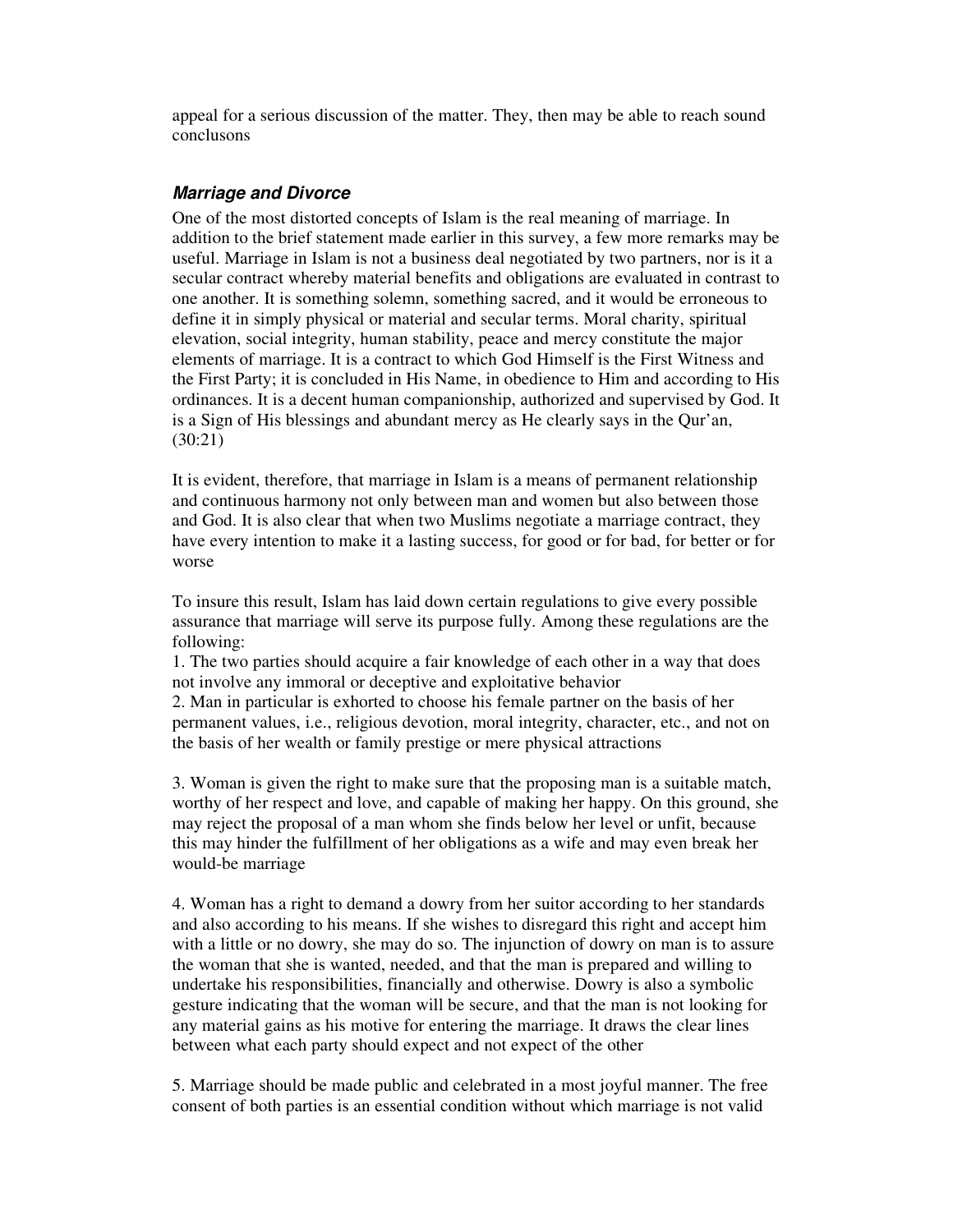6. Every marriage, in order to be legal, must be witnessed by two adults and registered in official documents

7. Complete maintenance of the wife is the husband's duty. She is entitled to that by virtue of marriage. If she happens to have any property or possessions, that will be hers before and after marriage; the husband has no right whatsoever to any portion or share of his wife's property. This is to restrict marriage to its noble purposes and disentangle it from all unworthy objectives

With all these measures, it can be seen that Islam has given all possible assurances to make marriage a happy companionship and a solid foundation of continuous harmony and permanent peace. But in view of the fact that human behavior is changeable and sometimes unpredictable, Islam takes a realistic outlook on life and makes allowances for all unexpected events. Marriage, as has been said, has decent and noble purposes which must be fulfilled. Islam does not accept or recognize any marriage which is not functional and effective. There can be no nominal or idle marriage. There must be a successful marriage or no marriage at all. Marriage is too solemn a contract to be stationary or non-effective. So if it does not serve its purpose or function properly, it may be terminated by divorce with conservation of all rights of the parties concerned. This is because there is no point in keeping a nominal and worthless contract, and to save human kind from being tied by vows which cannot be honored

When the Islamic marriage, which is based on the said regulations and governed by the said precautions, does not function properly, there must be some very serious obstacles in the way, something that cannot be overcome by reconciliation. In a situation like this, divorce is applicable. However, it is the last resort because it is described by the Prophet as the most detestable of all lawful things in the sight of God. But before taking this final and desperate step, some attempts must be made in the following order:

1. The two parties involved must try to settle their disputes and solve their problems between themselves

2. If they fail, two arbitrators, one from the husband's relations and the other from the wife's, must be commissioned to try to make peace between them and settle their differences

3. If this attempt also fails, divorce might be applied

In applying divorce to such a difficult situation, Islamic Law requires that it should be agreed upon by both parties, and grants each of them the right of seeking divorce. It does not confine the right of divorce to the man only or to the woman alone. Both can exercise this right. If either one of the two parties does not feel secure or happy with the other who arbitrarily refuses to grant divorce, and if the demand of divorce is found justifiable, the court must interfere and help the wronged party to obtain a divorce. It is the duty of the Law administrators to see to it that all rights are preserved and that harm is minimized

After the divorce takes place, there is waiting period during which the divorcee is completely supported and maintained by her former husband. She cannot marry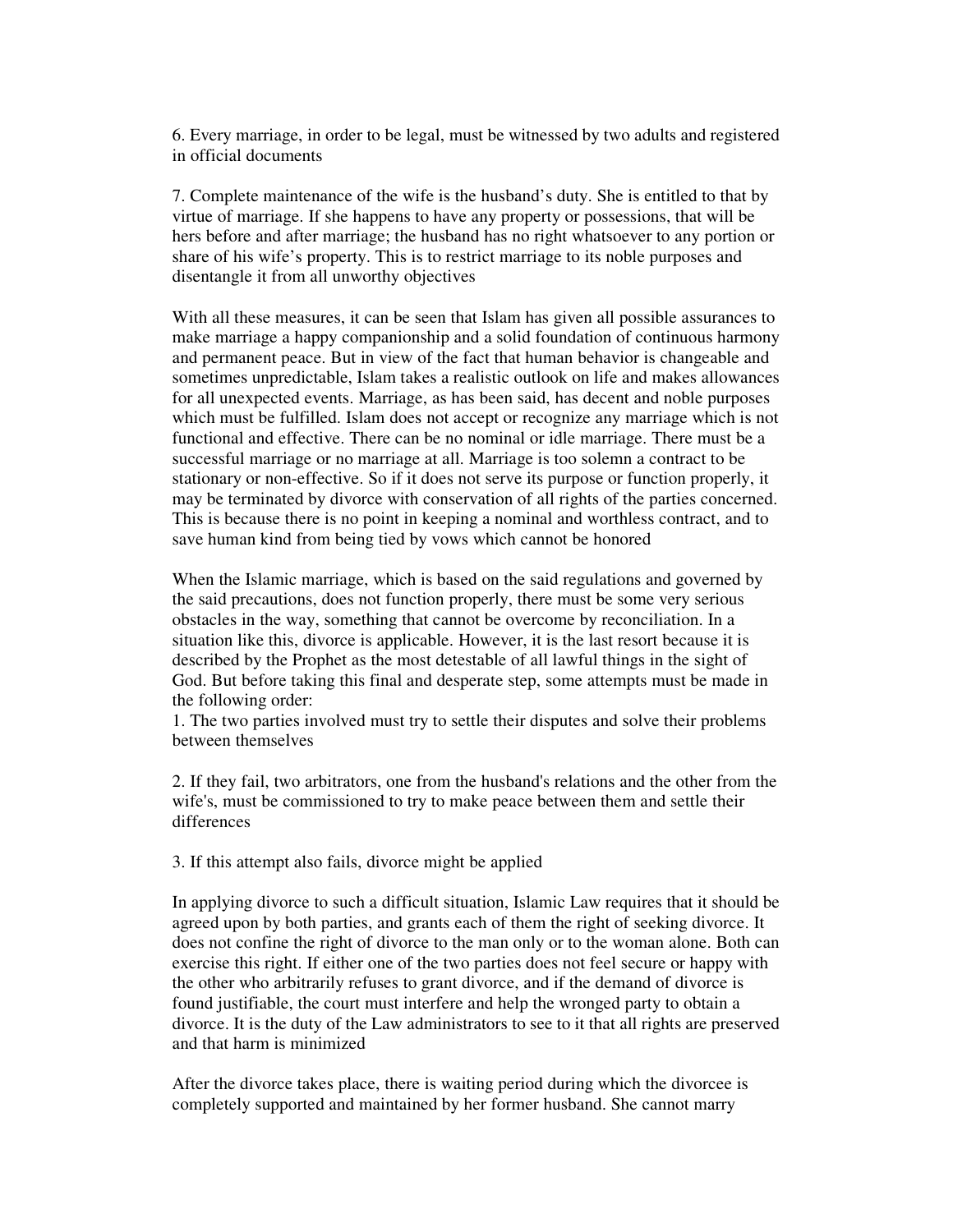another man before the expiration of this period, which is between three months to 12 months time depending on the circumstance of the woman. If one divorces his wife after touching her (made love to her), it will be mandatory for her to pass three consecutive full periods of menstruation if she is of those who got menstruated and is not pregnant. Allah says in the Holy Qur'an "Divorced woman shall wait concerning themselves for three monthly periods… " (2:228)

" For those who are pregnant, their period is until they deliver their burdens… " (65:4) If the woman is of the type who is not menstruating for some reasons (i.e., young girl, one who removed her reproduction organ or one who for some reasons have no more hope to menstruate) her waiting period shall be three months

"Such of your woman as have passed the age of monthly courses, for them the prescribed period, if ye have any doubts, is three months, and for those who have no courses (it is the same).." (65:4)

In another circumstance, if the woman is one who used to menstruate regularly, but the blood has stopped for a certain reason, such as being afflicted with sickness or fostering a baby. The woman must be confined in an unlimited period of waiting even if it will last long. Under such circumstance, she has to wait until the blood comes out. Then her period of waiting will be calculated by the days in which the blood will be remaining and nothing else. However, if the woman gets cured or finished fostering (i.e., the cause of stoppage of blood has ceased) and yet she is not menstruated, she must then wait for a full year period (as Iddat) after which the reason thereof is cleared. It is said further, that if the reason for the interruption of the blood has been cleared but still no presence of the blood, she will be like one whose blood of menstruation has stopped for an unknown reason. Thus, she must wait for a period of one full year (i.e., nine months attributed to pregnancy being the maximum period as step for precaution in addition of the three months waiting period). (A Treatise on The Natural Blood of Woman by Sheikh Mohammad As-Salih Al-Othaiymeen, translated by Mohammad mostafa Shamma and revised by Dr. Huda Afshi)

The waiting period is another chance for both to reconsider their attitudes in a more serious manner and deliberate on the reflections of their separation. If they desire during that period to reunite, they are permitted to do so. In fact, they are encouraged to reunite because separation in this way usually helps them appreciate one another more. When the waiting period expires, the divorcee is free to marry another man. They are no longer obligated to one another

Should there be a reunion between the divorcee and her former husband, their marriage will be just like fresh one. If their relations do not improve, they can resort to the same solution of divorce, after which they may reunite by a new marriage in case they so desire. But if this second reunion does not succeed, then a final divorce may be applied

By allowing divorce in the first place, Islam declares its policy that it cannot tolerate unhappy, cold and stagnant marriages which are much more harmful than divorce. By making it twice, one after the other, with the choice of the parties to reunite, it offers every conceivable chance to make marriage effective and purposeful. Here, Islam is prepared to tackle all kinds of problems and cope with all situations. It does not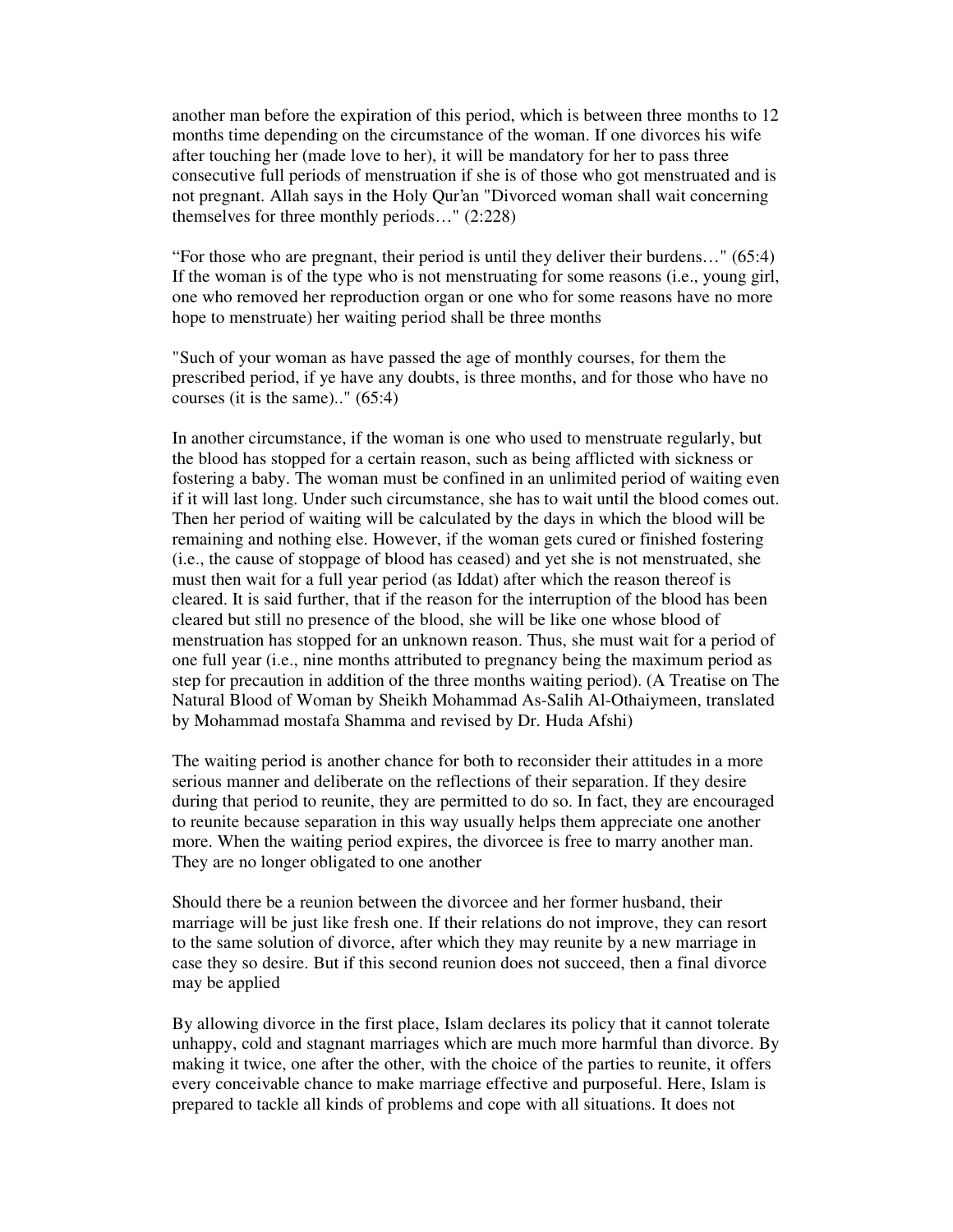endanger marriage by allowing divorce. On the contrary, it insures it by the very same measure, for the wrong person would know that the wronged one can free himself of herself from injustice and harm by divorce. By realizing that marriage is binding only as long as it is functional and successful, both parties would do their utmost to make their marriage fulfilling before doing anything that might affect the continuance of marriage. It makes each party careful in choosing the other partner before marriage and in treating that partner afterwards

When Islam makes divorce obtainable by mutual consent or by the interference of the court on behalf of the wronged party, it stands firmly on guard for morality and human dignity. It does not force a person to suffer the injustice and harm of an unfaithful partner. It does not drive people to immorality and indecency. It tell them this: either you live together legally and happily or else you separate in a dignified and decent way. What is morally and humanly most remarkable about Islam in this respect is that it does not force any person to lower his or her dignity and degrade his morality just to obtain a divorce. It is not necessary for a Muslim to "separate" from his or her partner some years before divorce can be granted. Nor is the granting of divorce conditional on adultery. "Separation" as endorsed by many systems can and certainly does involve immoral and indecent actions. In case of "separation" of this kind the person can neither enjoy his rights not fulfill his obligations of marriage. He or she is officially married, but how much does he enjoy married life? He is tied as tightly as can be, yet he is loose that no restrictions can affect him. He cannot get a divorce or remarry, but is there any legal limit to his scope of extramarital relationships? He can move with whomever he likes unchecked and unrestricted. These are things which happen every day and need no elaboration. "Separation" of this kind might help someone to finally get a divorce, but how costly it is to morality and how high the price is for society to pay! This is something that Islam can never accept or endorse, because it would violate the whole system of moral values which Islam cherishes

Considering the case of adultery and its endorsement by some systems as a basis for divorce, we can only say this: it is so humiliating to human dignity and detrimental to morality that a person should commit adultery or pretend to have committed it to obtain a divorce. The viewpoint of Islam on adultery has been already stated above. What happens, however, in most cases is this: people are not divorced because they have committed adultery or pretend to have committed it, but they commit adultery or pretend it in order to obtain divorce decrees, which are not granted otherwise. What a reverse and disgraceful course in human relations!

This is the stand of Islam on the matter. If divorce has to be obtained as a last resort, it must be granted with dignity and due respect. When Islam is applied to married life, there will be no room for "separation" or "adultery" as bases for divorce. Nor will there be that easy Hollywood-type divorce, which sprang as an extreme reaction to an extreme rigidity. Any system dealing with human nature has to be realistic and moderate, making allowances for all circumstances with preparedness to cope with all conditions. Else, it would be self-destructive and groundless, a state of which Islam is absolutely free (see Qur'an, 2:224-232; 4:34-35; 4:127-130)

One final remark will conclude this discussion. In virtually every known society and religion, there are ways to terminate any marriage. The divorce rates in industrialized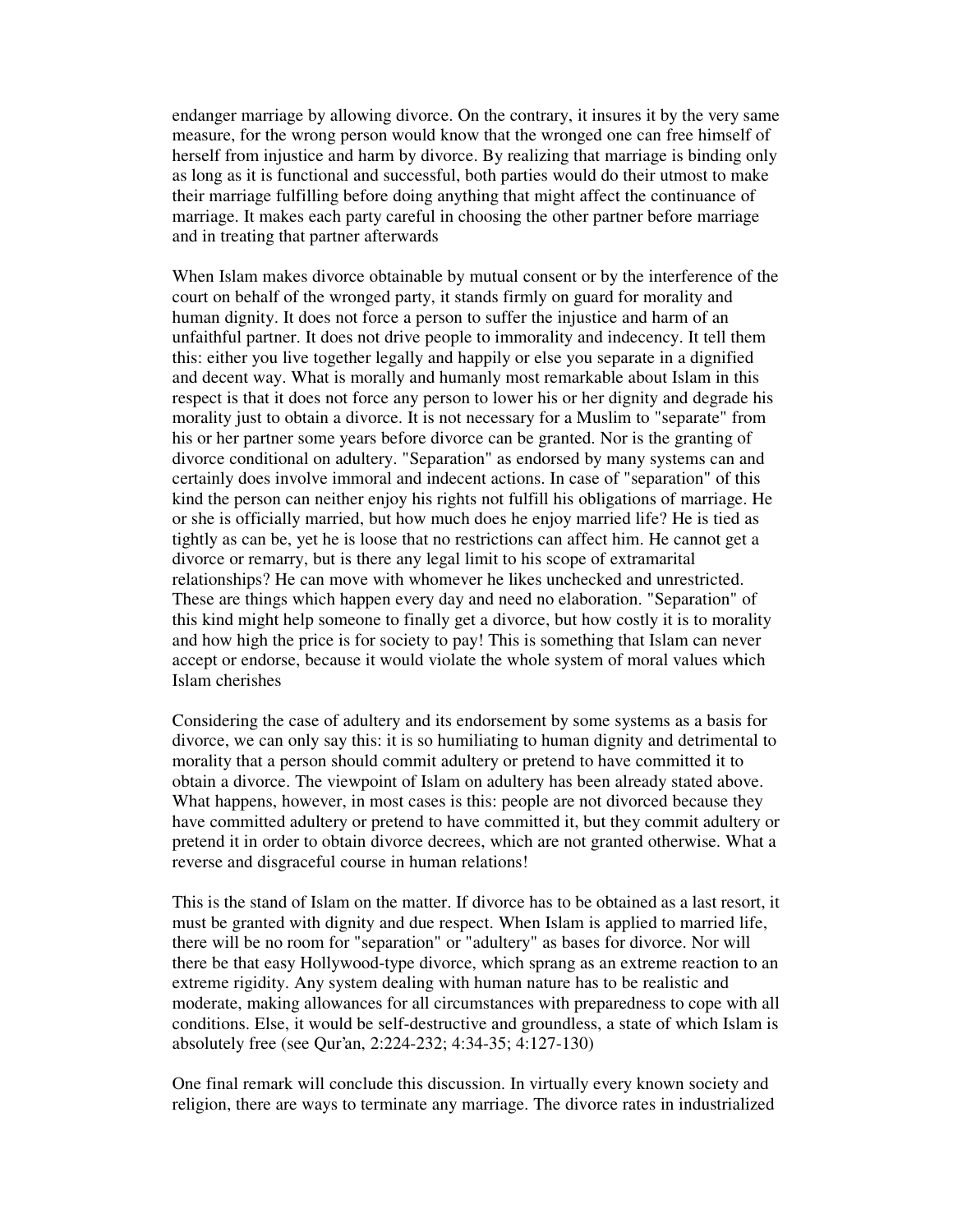world are rapidly rising and divorce laws are increasingly liberalized. However, divorce in Islam remains a remarkable moral act. Mates are commanded by God to be kind and patient and are reminded of how one may dislike something in one's mate in which God has placed much good and virtue. They are assured of God's help if they mean well and stay together. But if they must part by divorce, it is to be sought without intent of injury or harm. If they part gracefully and honorably, God assures them of enrichment of His all-reaching bounty. The whole marital context, from beginning to end, is centered around and oriented to the belief in God. The verses dealing with divorce are not dry legal stipulations; they commence and conclude with moral exhortations of a high order. The moral commitments of the parties extend far beyond the divorce date. Indeed, the entire question is so incorporated into a highly moral system that divorce is rightly regarded as a moral act in the main

## *The Status of Woman in Islam*

The status of woman in Islam constitutes no problem. The attitude of the Qur'an and the early Muslims bear witness to the fact that woman is, at least, as vital to life as man himself, and that she is not inferior to him nor is she one of the lower species. Had it not been for the impact of foreign cultures and alien influences, this question would have never arisen among the Muslims. The status of woman was taken for granted to be equal to that of man. It was a matter of course, a matter of fact, and no one, then, considered it as a problem at all

In order to understand what Islam has established for woman, there is no need to deplore her plight in the pre-Islamic era or in the modern world of today. Islam has given women rights and privileges which she has never enjoyed under other religious or constitutional systems. This can be understood when the matter is studied as a whole in a comparative manner, rather than partially. The rights and responsibilities of a woman are equal to those of a man but they are not necessarily identical with them. Equality and sameness are two quite different things. This difference is understandable because man and woman are not identical but they are created equals. With this distinction in mind, there is no problem. It is almost impossible to find two identical men or women

This distinction between equality and sameness is of paramount importance. Equality is desirable, just, fair; but sameness is not. People are not created identical but they are created equals. With this distinction in mind, there is no room to imagine that woman is inferior to man. There is no ground to assume that she is less important than he just because her rights are not identically the same as his. Had her status been identical with his, she would have been simply a duplicate of him, which she is not. The fact that Islam gives her equal rights - but not identical - shows that it takes her into due consideration, acknowledges her, and recognizes her independent personality

It is not the tone of Islam that brands woman as the product of the devil or the seed of evil. Nor does the Qur'an place man as the dominant lord of woman who has no choice but to surrender to his dominance. Nor was it Islam that introduced the question of whether or not woman has any soul in her. Never in the history of Islam has any Muslim doubted the human status of woman or her possession of soul and other fine spiritual qualities. Unlike other popular beliefs, Islam does not blame Eve alone for the First Sin. The Qur'an makes it very clear that both Adam and Eve were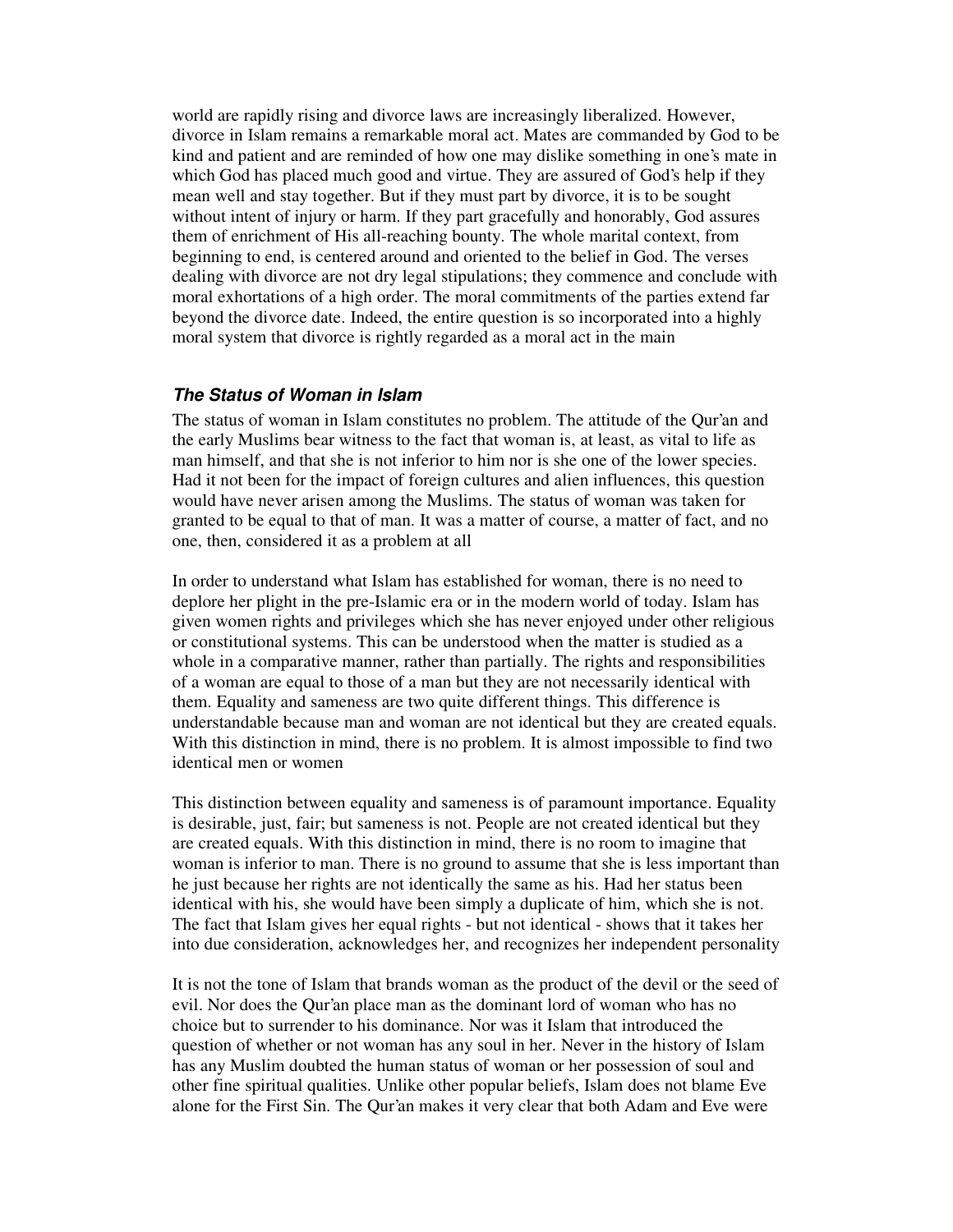tempted; that they both sinned; that God's pardon was granted to both after their repentance; and that God addressed them jointly. (2:35-36; 7:19,27; 20:117-123). In fact the Qur'an gives the impression that Adam was more to blame for that First Sin from which emerged prejudice against woman and suspicion of her deeds. But Islam does not justify such prejudice or suspicion because both Adam and Eve were equally in error, and if we are to blame Eve we should blame Adam as much or even more (In connection with this discussion, see the Concept of Sin above.)

The status of woman in Islam is something unique, something novel, something that has no similarity in any other system. If we look to the Eastern Communist world or to the democratic nations, we find that woman is not really in a happy position. Her status is not enviable. She has to work so hard to live, and sometimes she may be doing the same job that a man does but her wage is less than his. She enjoys a kind of liberty which in some cases amounts to libertinism. To get to where she is nowadays, woman struggled hard for decades and centuries. To gain the right of learning and the freedom of work and earning, she had to offer painful sacrifices and give up many of her natural rights. To establish her status as a human being possessing a soul, she paid heavily. Yet in spite of all these costly sacrifices and painful struggles, she has not acquired what Islam has establish by Divine decree for the Muslim woman

The rights of woman of modern times were not granted voluntarily or out of kindness to the female. Modern woman reached her present position by force, and not through natural processes or mutual consent or Divine teachings. She had to force her way, and various circumstances came to her aid. Shortage of manpower during wars, pressure of economic needs and requirements of industrial developments forced woman to get out of her home - to work, to learn, to struggle for her livelihood, to appear as an equal to man, to run her race in the course of life side by side with him. She was forced by circumstances and in turn she forced herself through and acquired her new status. Whether all women were pleased with these circumstances being on their side, and whether they are happy and satisfied with the results of this course is a different matter. But the fact remains that whatever rights modern woman enjoys fall short of those of her Muslim counterpart. What Islam has established for woman is that which suits her nature, gives her full security and protects her against disgraceful circumstances and uncertain channels of life. We do not need here to elaborate on the status of modern woman and the risks she runs to make her living or establish herself. We do not even need to explore the miseries and setbacks that encircle her as a result of the so-called rights of woman. Nor do we intend to manipulate the situation of many unhappy homes which break because of the very "freedom" and "rights" of which modern woman is proud. Most women today exercise the right of freedom to go out independently, to work and earn, to pretend to be equal to man, but this, sadly enough, is at the expense of their families. This is all known and obvious. What is not known is the status of woman in Islam. An attempt will be made in the following passages to sum up the attitude of Islam with regard to woman

1. Woman is recognized by Islam as a full and equal partner of man in the procreation of humankind. He is the father; she is the mother, and both are essential for life. Her role is no less vital than his. By this partnership she has an equal share in every aspect; she is entitled to equal rights; she undertakes equal responsibilities, and in her there are as many qualities and as much humanity as there are in her partner. To this equal partnership in the reproduction of human kind God says: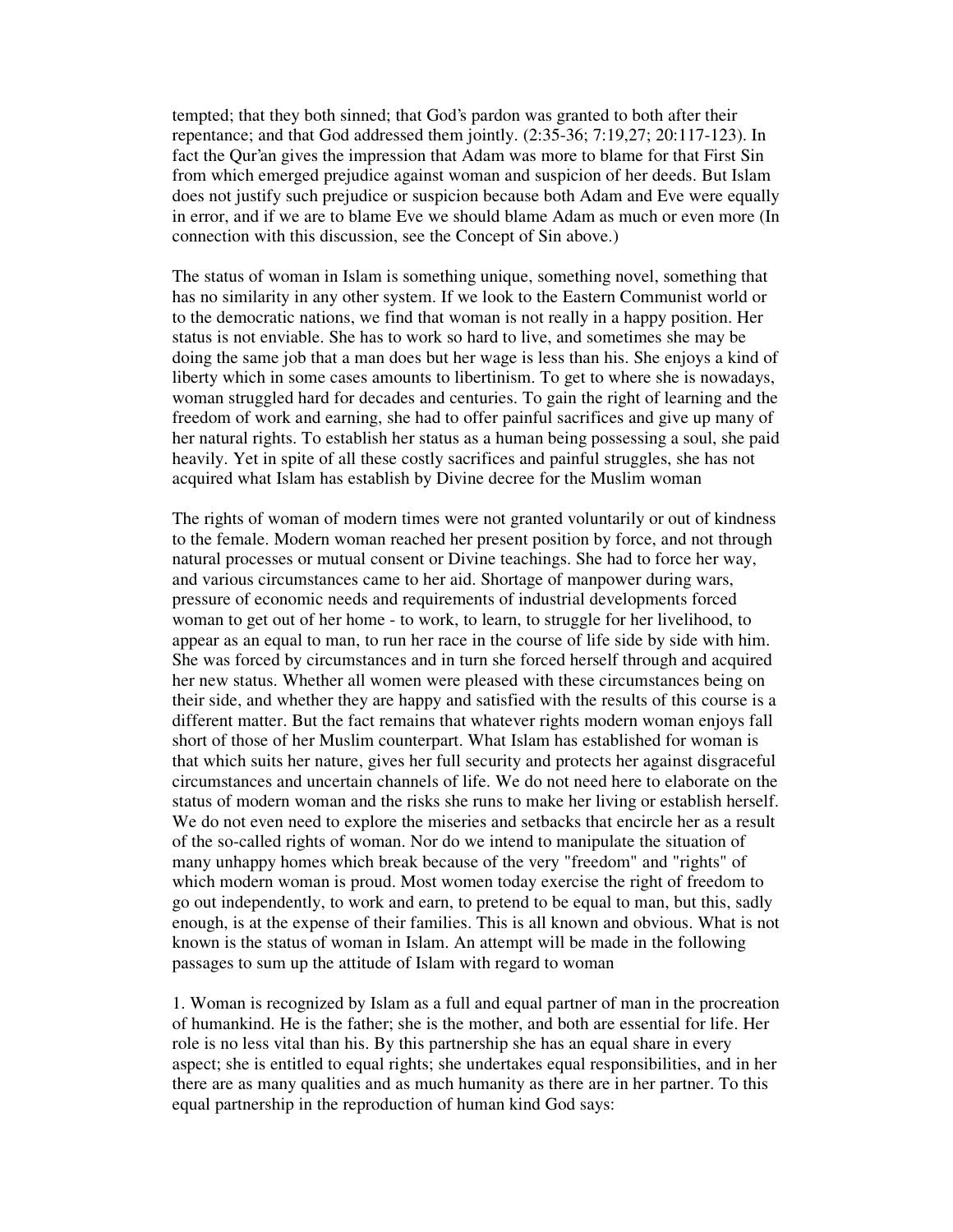O mankind! Verily We have created you from a single (pair) of a male and female, and made you into nations and tribes that you may know each other. . . .(Qur'an, 49:13; cf. 4:1)

2. She is equal to man in bearing personal and common responsibilities and in receiving rewards for her deeds. She is acknowledged as an independent personality, in possession of human qualities and worthy of spiritual aspirations. Her human nature is neither inferior to nor deviant from that of man. Both are members of one another. God says:

And their Lord has accepted (their prayers) and answered them (saying): 'Never will I cause to be lost the work of any of you, be he male or female; you are members, one of another … . (3:195; cf. 9:71; 33:35-36; 66:19-21)

3. She is equal to man in the pursuit of education and knowledge. When Islam enjoins the seeking of knowledge upon Muslims, it makes no distinction between man and woman. Almost fourteen centuries ago, Muhammad declared that pursuit of knowledge is incumbent on every Muslim male and female. This declaration was very clear and was implemented by Muslims throughout history

4. She is entitled to freedom of expression as much as man is. Her sound opinions are taken into consideration and cannot be disregarded just because she happens to belong to the female sex. It is reported in the Qur'an and history that woman not only expressed her opinion freely but also argued and participated in serious discussions with the Prophet himself as well as with other Muslim leaders (Qur'an, 58:1-4; 60:10- 12). Besides, there were occasions when Muslim women expressed their views on legislative matters of public interest, and stood in opposition to the Califs, who then accepted the sound arguments of these women. A specific example took place during the Califate of Umar Ibn al-Khattab

5. Historical records show that women participated in public life with the early Muslims, especially in times of emergencies. Women used to accompany the Muslim armies engaged in battles to nurse the wounded, prepare supplies, serve the warriors, and so on. They were not shut behind iron bars or considered worthless creatures and deprived of souls

6. Islam grants woman equal rights to contract, to enterprise, to earn and possess independently. Her life, her property, her honor are as sacred as those of man. If she commits any offense, her penalty is no less or more than a man's in a similar case. If she is wronged or harmed, she gets due compensations equal to what man in her position would get (2:178; 4:45, 92-93)

7. Islam does not state these rights in a statistical form and then relax. It has taken all measures to safeguard them and put them into practice as integral articles of Faith. It never tolerates those who are inclined to prejudice against woman or discrimination between man and woman. Time and again, the Qur'an reproaches those who used to believe woman to be inferior to man (16:57-59, 62; 42:47-50; 43:15-19; 53:21-23)

8. Apart from recognition of woman as an independent human being acknowledged as equally essential for the survival of humanity, Islam has given her a share of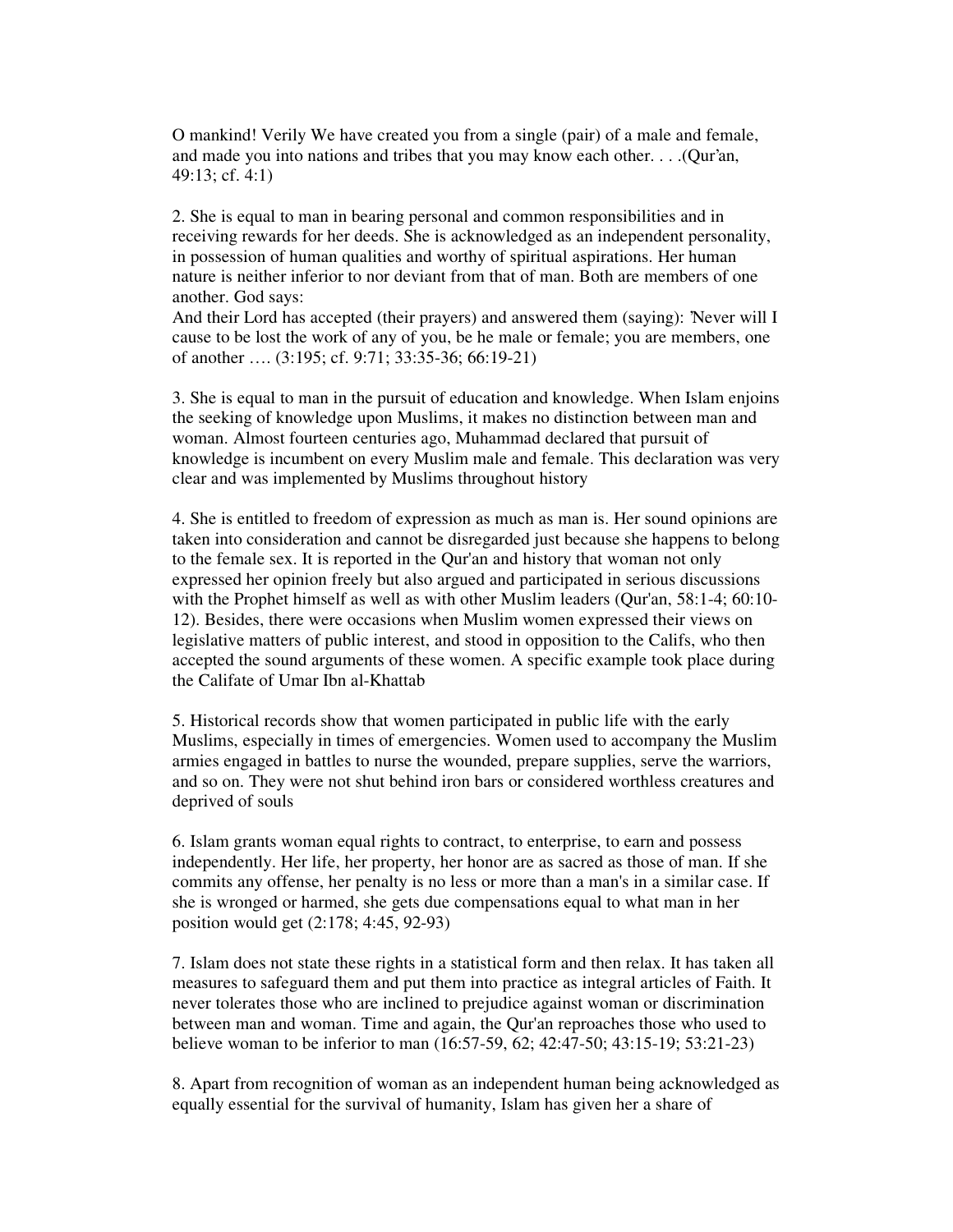inheritance. Before Islam, she was not only deprived of that share but was herself considered as property to be inherited by man. Out of that transferable property Islam made an heir, acknowledging the inherent human qualities in woman. Whether she is wife or mother, a sister or daughter, she receives a certain share of the deceased kin's property, a share which depends on her degree of relationship to the deceased and the number of heirs. This share is hers, and no one can take it away or disinherit her. Even if the deceased wishes to deprive her by making a will to other relations or in favor of any other cause, the Law will not allow him to do so. Any proprietor is permitted to make his will within the limit of one-third of his property, so he may not affect the rights of his heirs, men and women. In the case of inheritance, the question of equality and sameness is fully applicable. In principle, both man and woman are equally entitled to inherit the property of the deceased relations but the portions they get may very. In some instances man receives two shares whereas woman gets one only. This is no sign of giving preference or supremacy to man over woman. The reasons why man gets more in these particular instances may be classified as follows:

First, man is the person solely responsible for the complete maintenance of his wife, his family and any other needy relations. It is his duty by Law to assume all financial responsibilities and maintain his dependents adequately. It is also his duty to contribute financially to all good causes in his society. All financial burdens are borne by him alone.

Secondly, in contrast, woman has no financial responsibilities whatsoever except very little of her personal expenses, the highly luxurious things that she likes to have. She is financially secure and provided for. If she is a wife, her husband is the provider; if she is a mother, it is the son; if she is a daughter, it is the father; if she is a sister; it is the brother, and so on. If she has no relations on whom she can depend, then there is no question of inheritance because there is nothing to inherit and there is no one to bequeath anything to her. However, she will not be left to starve; maintenance of such a woman is the responsibility of the society as a whole, the state. She may be given aid or a job to earn her living, and whatever money she makes will be hers. She is not responsible for the maintenance of anybody else besides herself. If there is a man in her position, he would still be responsible for his family and possibly any of his relations who need his help. So, in the hardest situation her financial responsibility is limited, while his is unlimited.

Thirdly, when a woman gets less than a man does, she is not actually deprived of anything that she has worked for. The property inherited is not the result of her earning or endeavors. It is something coming to them from a neutral source, something additional or extra. It is something that neither man nor woman struggled for. It is a sort of aid, and any aid has to be distributed according to the urgent needs and responsibilities, especially when the distribution is regulated by the Law of God.

Now, we have a male heir, on one side, burdened with all kinds of financial responsibilities and liabilities. We have, on the other side, a female heir with no financial responsibilities at all or at most with very little of it. In between we have some property and aid to redistribute by way of inheritance. If we deprive the female completely, it would be unjust to her because she is related to the deceased. Likewise, if we always give her share equal to the man's, it would be unjust to him. So, instead of doing injustice to either side, Islam gives the man a larger portion of the inherited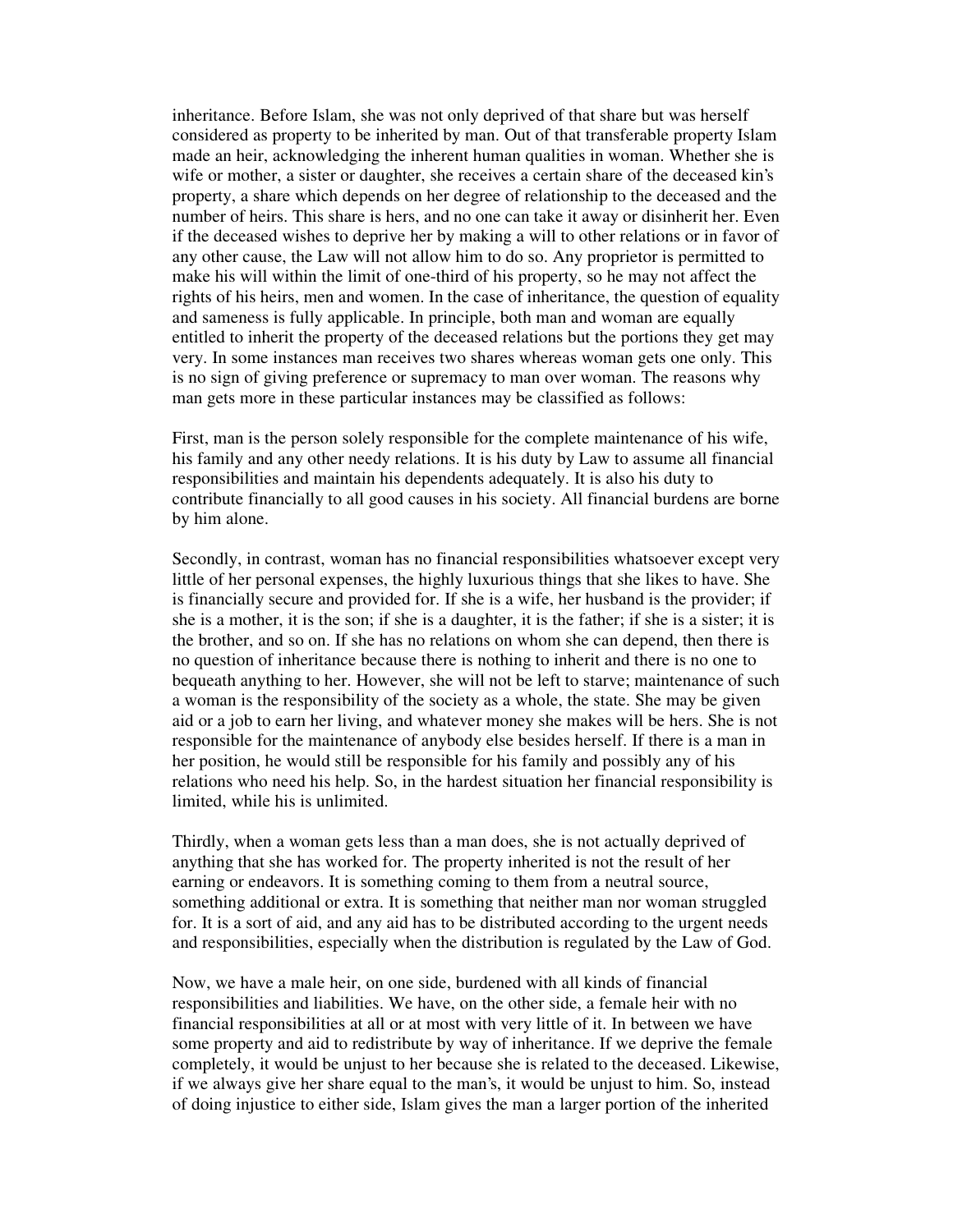property to help him to meet his family needs and social responsibilities. At the same time. Islam has not forgotten her altogether, but has given her a portion to satisfy her very personal needs. In fact, Islam in this respect is being more kind to her than to him. Here we can say that when taken as a whole the rights of woman are equal to those of man although not necessarily identical (see Qur'an, 4:11-14, 176)

9. In some instances of bearing witness to certain civil contracts, two men are required or one man and two women. Again, this is no indication of the woman being inferior to man. It is a measure of securing the rights of the contracting parties, because woman, as a rule, is not so experienced in practical life as man. This lack of experience may cause a loss to any party in a given contract. So the Law requires that at least two women should bear witness with one man. If a woman of the witnesses forgets something, the other one would remind her. Or if she makes an error, due to lack of experience, the other would help to correct her. This is a precautionary measure to guarantee honest transactions and proper dealings between people. In fact, it gives woman a role to play in civil life and helps to establish justice. At any rate, lack of experience in civil life does not necessarily mean that woman is inferior to man in her status. Every human being lacks one thing or another, yet no one questions their human status (2:282). (It is interesting that a woman's witness in certain matters is exclusive and her expertise conclusive. No man's witness is accepted and no more than one woman is needed. Furthermore, bearing witness to contracts and business transactions is not a privilege but a duty (Qur'an, 2:282-283) that must be performed. If the woman's share of this duty is lightened by one half, it can hardly be called a denial of her rights; if anything, it is a favor or an exemption)

10. Woman enjoys certain privileges of which man is deprived. She is exempt from some religious duties, i.e., prayers and fasting, in her regular periods and at times of confinement. She is exempt from attending the obligatory congregation of Fridays. She is exempt from all financial liabilities. As a mother, she enjoys more recognition and higher honor in the sight of God (31:14-15; 46:15). The Prophet acknowledged this honor when he declared that Paradise is under the feet of the mothers. She is entitled to three-fourths of the son's love and kindness with one-fourth left for the father. As a wife she is entitled to demand of her prospective husband a suitable dowry that will be her own. She is entitled to complete provision and total maintenance by the husband. She does not have to work or share with her husband the family expenses. She is free to retain, after marriage, whatever she possessed before it, and the husband has no right whatsoever to any of her belongings. As a daughter or sister she is entitled to security and provision by the father and brother respectively. That is her privilege. If she wishes to work or be self supporting and participate in handling the family responsibilities, she is quite free to do so, provided her integrity and honor are safeguarded

11. The standing of woman in prayers behind man does not indicate in any sense that she is inferior to him. Woman, as already mentioned, is exempt from attending congregational prayers which are obligatory on man. But if she does attend she stands in separate lines made up of woman exclusively, just as the under-aged children compose separate lines behind the adult men. This is a regulation of discipline in prayers, and not a classification of importance. In men's rows the head of state stands shoulder to shoulder to the pauper. Men of the highest ranks in society stand in prayer side by side with other men of the lowest ranks. The order of lines in prayers is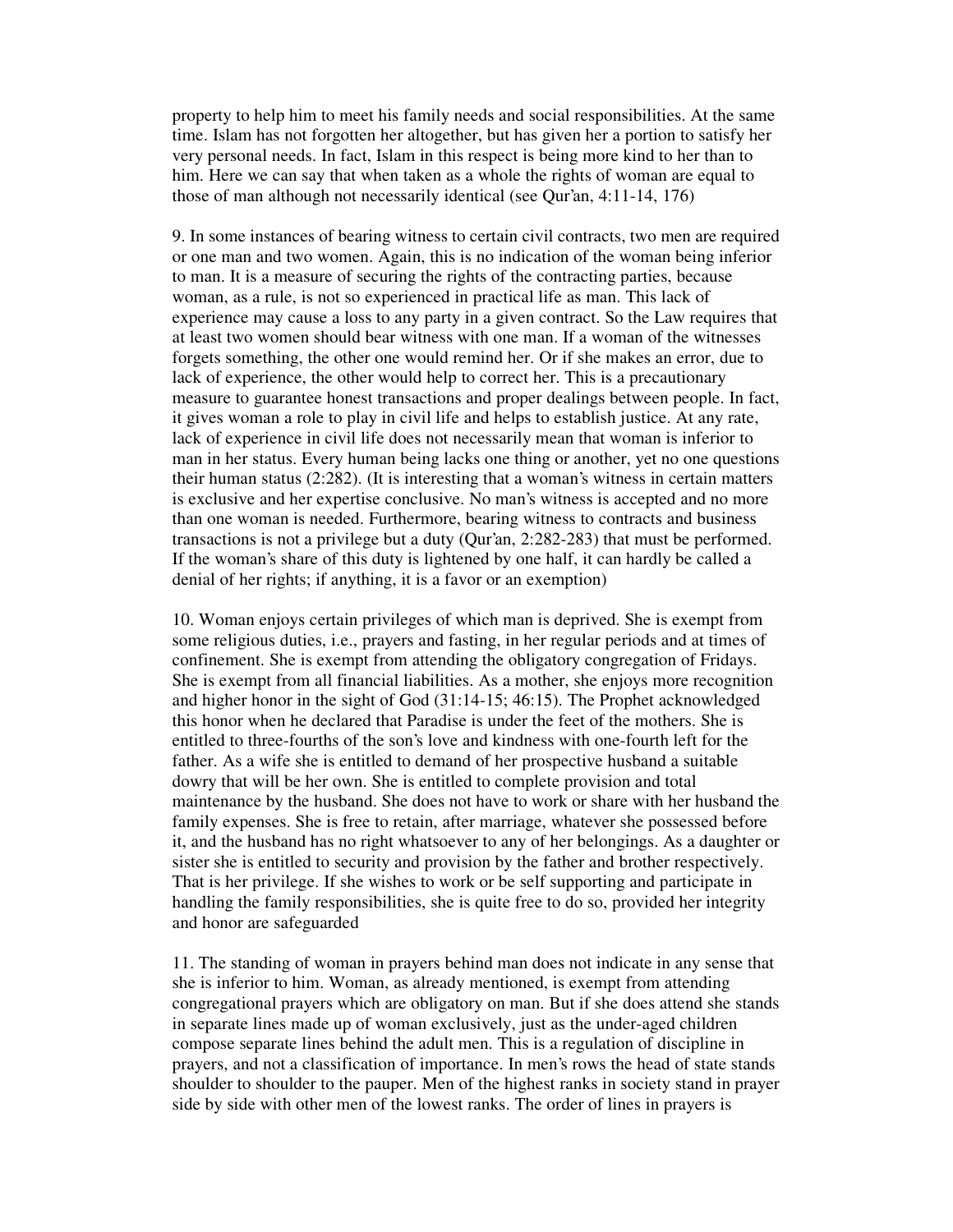introduced to help every one to concentrate in his meditation. It is very important because Muslim prayers are not simply chanting or the sing-a-song type. They involve actions, motions, standing, bowing, prostration, etc. So if men mix with women in the same lines, it is possible that something disturbing or distracting may happen. The mind will become occupied by something alien to prayer and derailed from the clear path of meditation. The result will be a loss of the purpose of prayers, besides an offense of adultery committed by the eye, because the eye - by looking at forbidden things - can be guilty of adultery as much as the heart itself. Moreover, no Muslim man or woman is allowed during prayers to touch the body of another person of the opposite sex. If men and women stand side by side in prayer they cannot avoid touching each other. Furthermore, when a woman is praying in front of a man or beside him, it is very likely that any part of her dressed body may become uncovered after a certain motion of bowing or prostrating. The man's eye may happen to be looking at the uncovered part, with the result that she will be embarrassed and he will be exposed to distraction or possibly evil thoughts. So, to avoid any embarrassment and distraction, to help concentrate on meditation and pure thoughts, to maintain harmony and order among worshippers, to fulfill the true purposes of prayers, Islam has ordained the organization of rows, whereby men stand in front lines, children behind them, and women behind the children. Anyone with some knowledge of the nature and purpose of Muslim prayers can readily understand the wisdom of organizing the lines of worshippers in this manner

12. The Muslim woman is always associated with an old tradition known as the "veil". It is Islamic that the woman should beautify herself with the veil of honor, dignity, chastity, purity and integrity. She should refrain from all deeds and gestures that might stir the passions of people other than her legitimate husband or cause evil suspicion of her morality. She is warned not to display her charms or expose her physical attractions before strangers. The veil which she must put on is one that can save her soul from weakness, her mind from indulgence, her eyes from lustful looks, and her personality from demoralization. Islam is most concerned with the integrity of woman, with the safeguarding of her morals and morale and with the protection of her character and personality (cf. Qur'an. 24:30-31)

13. By now it is clear that the status of woman in Islam is unprecedentedly high and realistically suitable to her nature. Her rights and duties are equal to those of man but not necessarily or absolutely identical with them. If she is deprived of one thing in some aspect, she is fully compensated for it with more things in many other aspects. The fact that she belongs to the female sex has no bearing on her human status or independent personality, and it is no basis for justification of prejudice against her or injustice to her person. Islam gives her as much as is required of her. Her rights match beautifully with her duties. The balance between rights and duties is maintained, and no side overweighs the other. The whole status of woman is given clearly in the Qur'anic verse which may be translated as follows:

And women shall have rights similar to the rights against them, according to what is equitable; but man have a degree (of advantage as in some cases of inheritance) over them (2:228)

This degree is not a title of supremacy or an authorization of dominance over her. It is to correspond with the extra responsibilities of man and give him some compensation for his unlimited liabilities. The above-mentioned verse is always interpreted in the